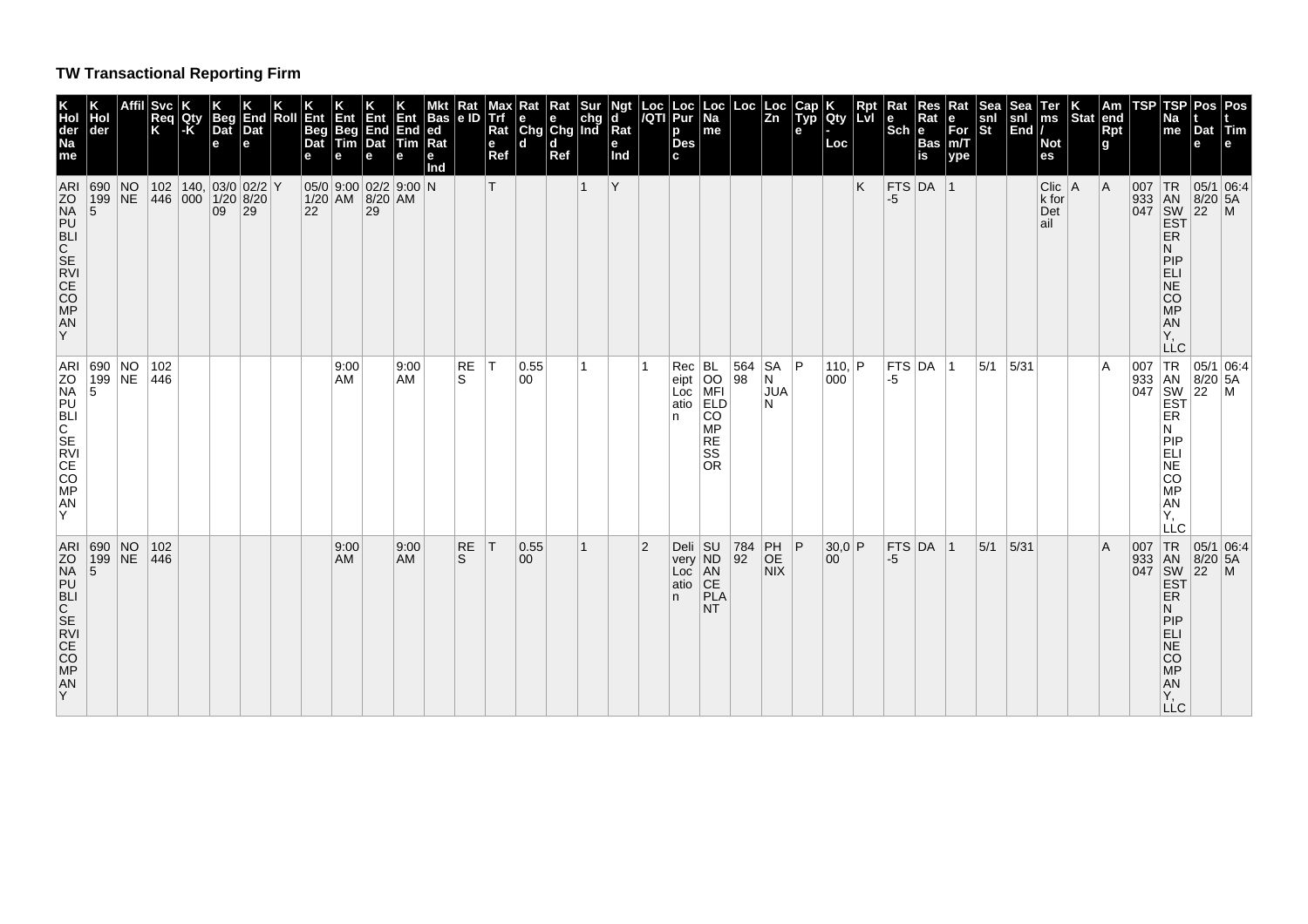| K<br>Hol<br>der<br>Na<br>me                | Hol<br>der                                                                | Svc<br>Req<br>K | Qty<br>$-K$ | <b>Beg</b><br>Dat<br>e | End<br>Dat<br>l el                                      | Roll | Ent<br>Beg<br>Dat<br>е | Ent<br>Beg<br>Tim<br>е | <b>Ent</b><br>End<br>Dat<br>е | Ent<br>End<br><b>Tim</b><br>е | Bas<br>ed<br>Rat<br>е<br>Ind | Rat<br>e ID | мах<br><b>Trf</b><br>Rat<br>e<br>Ref | ĸat<br>e<br>Chg Chg Ind<br>l d | Rat<br>d<br>Ref | Sur | ď<br>$\overline{\mathsf{R}}$ at<br>е<br>Ind | Loc<br>/QTI    | Loc<br>Pur<br>р<br><b>Des</b>          | Loc  <br>Na<br>me                                                                 | Loc                                                     | Loc<br>Zn                         | Cap<br><b>Typ</b><br>е | Qty<br>Loc      | Rpt<br><b>Lvl</b> | Rat<br>le<br>$ \mathsf{Sch} $ e | Res<br>Rat<br><b>Bas</b><br>is | Rat<br>е<br>For<br>m/T<br>ype | Sea<br>snl<br>St | Sea<br>$\left \frac{\mathsf{snl}}{\mathsf{End}}\right $ | Ter<br>$\mathsf{ms}$<br><b>Not</b><br>es | $ \text{Stat} $ | Am<br>∣end<br><b>Rpt</b><br>g | TSP                               | TSP<br>Na<br>me                                                                  | Pos Pos<br>Dat Tim<br>e                                                                                                                 |              |
|--------------------------------------------|---------------------------------------------------------------------------|-----------------|-------------|------------------------|---------------------------------------------------------|------|------------------------|------------------------|-------------------------------|-------------------------------|------------------------------|-------------|--------------------------------------|--------------------------------|-----------------|-----|---------------------------------------------|----------------|----------------------------------------|-----------------------------------------------------------------------------------|---------------------------------------------------------|-----------------------------------|------------------------|-----------------|-------------------|---------------------------------|--------------------------------|-------------------------------|------------------|---------------------------------------------------------|------------------------------------------|-----------------|-------------------------------|-----------------------------------|----------------------------------------------------------------------------------|-----------------------------------------------------------------------------------------------------------------------------------------|--------------|
| ARI<br><b>ZNAULIC SEVIEOPRAY</b>           | 690 NO<br>199 NE<br>15                                                    | 102<br>446      |             |                        |                                                         |      |                        | 9:00<br>AM             |                               | 9:00<br>AM                    |                              | RE<br>ls.   | $\mathsf{T}$                         | 0.55<br>00                     |                 |     |                                             | $\overline{2}$ | Deli $RE$<br>very<br>Loc<br>atio<br>n. | D<br>HA<br>WK<br><b>PLA</b><br><b>NT</b>                                          | $\begin{array}{ c} \hline 784 \\ \hline 84 \end{array}$ | PH<br>OE<br><b>NIX</b>            | P                      | 110,  P <br>000 |                   | $ $ FTS $ $ DA<br>-5            |                                | $\vert$ 1                     | 5/1              | $5/31$                                                  |                                          |                 | $\overline{A}$                |                                   | ER<br>N<br>PIP<br>ELI<br>SORE:<br>AN<br>Υ,<br>LLC                                |                                                                                                                                         |              |
| AN<br>Y                                    | ARI 690 NO<br>ZO 199 NE<br>NA 5<br>PU<br>SE CE<br>CE<br>CE<br>CO PP<br>MA | 102<br> 446     |             |                        |                                                         |      |                        | 9:00<br>AM             |                               | 9:00<br><b>AM</b>             |                              | RE<br>S.    | $\top$                               | 0.55<br>$ 00\rangle$           |                 |     |                                             |                | Rec<br>eipt<br>Loc<br>atio<br>n.       | BL<br>OO<br>MFI<br>ELD<br>ELD<br>CO.<br><b>MP</b><br><b>RE</b><br>SS<br><b>OR</b> | 564<br>98                                               | <b>SA</b><br>N<br><b>JUA</b><br>N | P                      | 30,0 P<br>00    |                   | $-5$                            | $FTS$ DA 1                     |                               | $ 5/1 $ 5/31     |                                                         |                                          |                 | $\overline{A}$                | 007 TR<br>933 AN<br>047 SW<br>EST | <b>ER</b><br>N<br>PIP<br>ELI<br>$N\bar{E}$<br>CO<br>MP<br>AN<br>Υ.<br><b>LLC</b> | 05/1 06.4<br>$8/20$ 5A<br>$\overline{22}$                                                                                               | $\mathsf{M}$ |
| ZO<br>NP BLI<br>C SE VIE CO<br>M AN<br>A Y | ARI 690 NO<br>5                                                           | 199 NE 819 00   |             | 20                     | 104  53,9   04/0   10/3   Y<br>$1/20$ 1/20<br><b>26</b> |      | 20                     | $1/20$ AM $1/20$ AM    | 26                            | $04/0$ 9:00 10/3 9:00 N       |                              |             | т                                    |                                |                 |     | N                                           |                |                                        |                                                                                   |                                                         |                                   |                        |                 | K                 | -3                              | $FTS$ DA 1                     |                               |                  |                                                         | $C$ lic $ N $<br>k for<br>Det<br>ail     |                 | ۱A                            |                                   | ER<br>N<br>PIP<br>ELI<br>AN<br>AN<br>AN<br>Υ,<br><b>LLC</b>                      | $\begin{array}{c c}\n 33 & 1R & 05/1 & 0. \\  33 & 18N & 8/20 & 5A \\  047 & 18N & 22 & M \\  \hline\n 155 & 18 & 16 & 16\n\end{array}$ |              |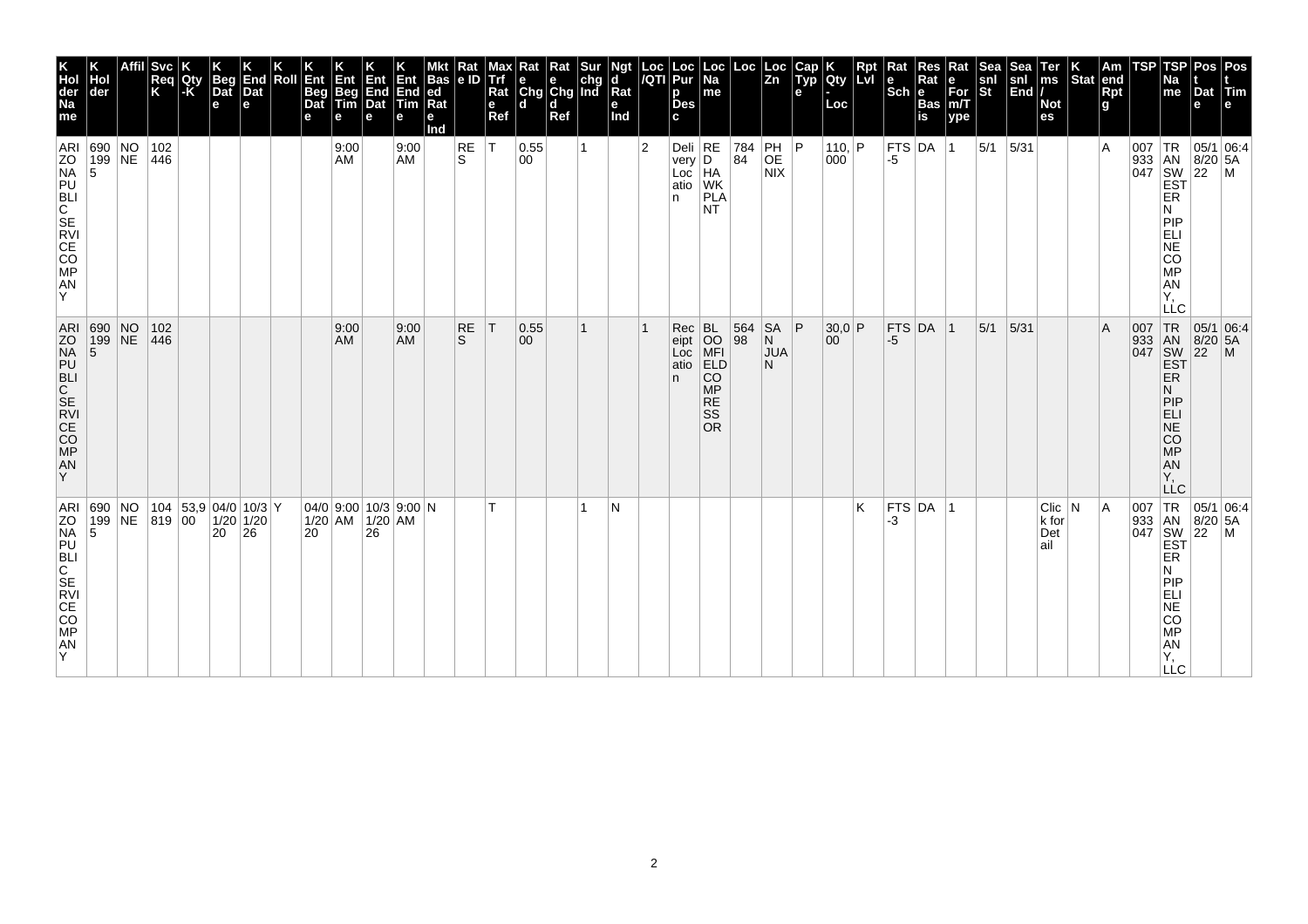| Hol<br>der<br>ARI 690 NO<br>199 NE 819 |                        |    | <b>Svc</b><br> Req<br> K<br> 104 | Qty<br>$ \cdot \mathsf{K} $ | <b>Beg</b><br>Dat<br>е | End<br>Dat<br>e            | Roll | Ent<br><b>Beg</b><br>Dat | . Entr<br>Beg<br>Tim<br>е<br>9:00<br>AM | Ent<br>End<br>Dat<br>е | End<br><b>Tim</b><br>е<br>9:00<br><b>AM</b> | <b>Bas</b><br> ed<br>Rat<br>е<br>Ind | Rat<br>le ID<br>RE<br>ls. | мах<br>e<br>Ref<br> T | Rat<br>Trf e e chg<br>Rat Chg Chg Ind<br>l d<br> 0.35<br>$ 00\rangle$ | Rat<br>d<br>Ref | Sur<br>1 | Ngt<br>d<br>Rat<br>е<br>Ind |                | Loc  Loc<br><i> I</i> QTI  Pur<br>р<br><b>Des</b><br>$Rec$ BL      | Loc<br>  Na<br>me                               | Loc<br>564<br> 98 | ∣Loc<br>$\overline{z}$ <sub>n</sub><br><b>SA</b><br>N | Cap<br>$\tilde{$ , T}<br> P | <b>Qty</b><br>Loc<br> 53,9 P<br>00 | Rpt<br><b>LvI</b> | Rat<br>$ \mathsf{Sch} $ e<br>$-3$ | Res<br>Rat<br><b>Bas</b><br>is<br>$FTS$ DA 1 | Rat<br>е<br>$For$ <sub>m/T</sub><br>ype | Sea<br>snl<br>$ \tilde{\mathbf{s}}$ t<br> 4/1 | snl<br> End /<br>10/3 | <b>Ter</b><br>ms<br><b>Not</b><br>es | Stat end | Am<br>Rpt<br>g<br>$\overline{A}$ | TSP | TSP<br>Na<br>me<br>933 AN 8/20                                                                                                 | Pos   Pos<br>$ $ Dat $ $ Tim<br>e<br>007 TR 05/1 06:4<br>$8/20$ 5A                                                                                                                                      |                |
|----------------------------------------|------------------------|----|----------------------------------|-----------------------------|------------------------|----------------------------|------|--------------------------|-----------------------------------------|------------------------|---------------------------------------------|--------------------------------------|---------------------------|-----------------------|-----------------------------------------------------------------------|-----------------|----------|-----------------------------|----------------|--------------------------------------------------------------------|-------------------------------------------------|-------------------|-------------------------------------------------------|-----------------------------|------------------------------------|-------------------|-----------------------------------|----------------------------------------------|-----------------------------------------|-----------------------------------------------|-----------------------|--------------------------------------|----------|----------------------------------|-----|--------------------------------------------------------------------------------------------------------------------------------|---------------------------------------------------------------------------------------------------------------------------------------------------------------------------------------------------------|----------------|
| $\vert 5 \vert$                        |                        |    |                                  |                             |                        |                            |      |                          |                                         |                        |                                             |                                      |                           |                       |                                                                       |                 |          |                             |                | eipt<br>Loc MFI<br>atio ELD<br>n.                                  | CO<br><b>MP</b><br><b>RE</b><br>SS<br><b>OR</b> |                   | <b>JUA</b><br>N.                                      |                             |                                    |                   |                                   |                                              |                                         |                                               |                       |                                      |          |                                  |     | <b>EST</b><br>ER<br>N<br>PIP<br>ELI<br>NE<br>CO<br><b>MP</b><br>AN<br>Υ.<br><b>LLC</b>                                         |                                                                                                                                                                                                         | $\overline{M}$ |
|                                        |                        |    | ARI 690 NO 104<br>ZO 199 NE 819  |                             |                        |                            |      |                          | 9:00<br>  AM                            |                        | 9:00<br>AM                                  |                                      | RE<br>S                   | $\top$                | 0.35<br>00                                                            |                 |          |                             | $\overline{2}$ | Deli GRI 780 EA<br>very FFI 69 ST<br>Loc TH OF<br>atio $ EN$<br>n. | ${\sf ER}$<br>GY<br><b>DEL</b>                  |                   | CAL                                                   | ∣P.                         | 53,9 P<br>00                       |                   | $-3$                              | FTS DA 1                                     |                                         | 4/1                                           | 10/3                  |                                      |          | $\overline{A}$                   |     | ER<br>N<br>PIP<br>ELI<br>NE<br>CO<br>MP<br>AN<br>Υ,<br>LLC                                                                     | $\begin{array}{r} \n 1 \text{ R} \\  333 \text{ and } 8/20 \text{,} \\  047 \text{ } \frac{\text{SN}}{\text{EST}} \begin{bmatrix} 05/1 & 0. \\ 8/20 & 5A \\  \text{EST} & \end{bmatrix} \n \end{array}$ |                |
|                                        | 957<br>$312$ NE<br>184 | NO | 277<br> 98                       | 231                         | $\overline{02}$ 22     | 01/0 10/3 Y<br>$1/20$ 1/20 |      | 19                       | $1/20$ AM $1/20$ AM                     | 22                     | 10/3 9:00 10/3 9:00 N                       |                                      | VO T<br>L                 |                       |                                                                       | <b>MA</b><br>X  |          | IN.                         |                |                                                                    |                                                 |                   |                                                       |                             |                                    | Κ                 | $-2$                              | $FTS$ DA 2                                   |                                         |                                               |                       |                                      | A        | A                                | 007 | TR<br>933 AN<br>047 SW<br>EST<br><b>ER</b><br>N<br>PIP<br><b>ELI</b><br><b>NE</b><br><b>CO</b><br><b>MP</b><br>AN<br>Υ,<br>LLC | 05/1 06:4<br>$8/20$ 5A<br>22                                                                                                                                                                            | $\overline{M}$ |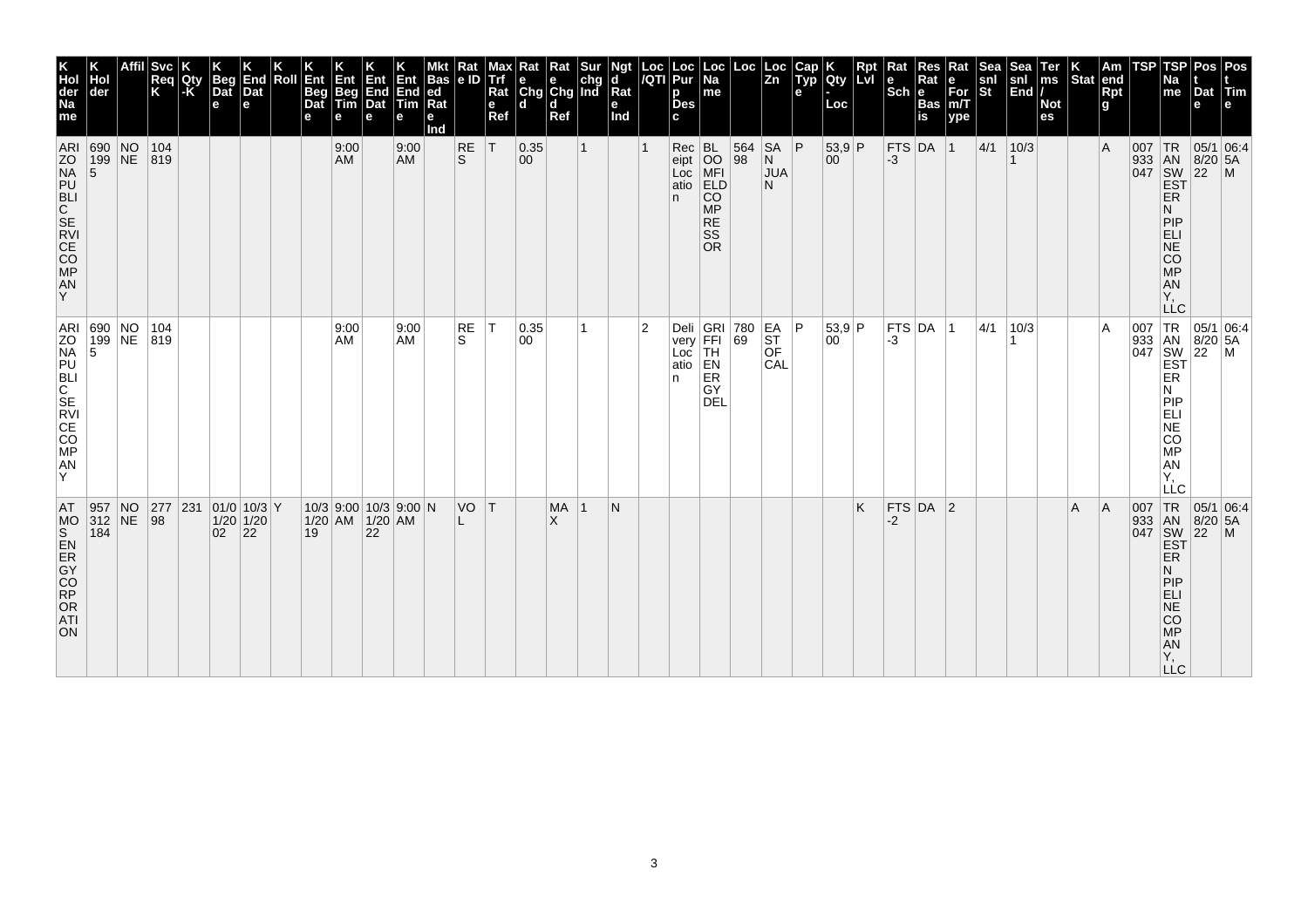| <b>Svc</b><br>End<br>Beg<br>Dat<br>Ent<br>Hol<br>Roll<br>Req<br>K<br>Qty<br> -K<br>Dat<br>der<br>Beg<br>Dat<br>e<br>e<br>е<br>957 NO<br>277<br>$312$ NE<br> 98 <br>184 |  |  |  |  | Ent<br>Beg<br>Tim<br>e<br>9:00<br>AM | Ent<br>End<br>Dat<br>е | Ent<br>End<br>Tim<br>е<br>9:00<br><b>AM</b> | <b>Bas</b><br> ed<br>Rat<br>е<br>Ind | Rat<br> e D<br>VO | <b>Max</b><br><b>Altri</b><br>Rat<br>$\mathbf e$<br>Ref<br> T | $\begin{array}{ l l }\n\hline\n\text{Rat} & \text{Rat} & \text{Sur} \\ \hline\n\text{e} & \text{e} & \text{chg} \\ \text{Chg} & \text{Chg} & \text{Ind}\n\end{array}$<br>l d<br> 0.00<br>00 | d<br>Ref | 1 | Ngt<br>d<br>Rat<br>е<br>Ind | Loc<br>/QTI<br>$\overline{2}$ | Loc<br>Pur<br>p<br><b>Des</b><br>C.<br>Deli HO<br>very RN<br>Loc<br>atio<br>n | Loc<br>  Na<br>me<br>MC<br>CL<br>UE                                              | Loc<br>$\begin{array}{ c c c }\n 133 & PA & P \\  22 & NH & \end{array}$ | Loc<br>$\overline{z}$ <sub>n</sub><br>AN<br><b>DLE</b> | Cap<br>Typ<br>e | Qty<br>Loc<br>19 | Ret<br> P | Rat<br>$\left \begin{array}{c}\n\mathbf{e} \\ \mathbf{Sch}\n\end{array}\right $ R<br>-2 | Res<br>Rat<br><b>Bas</b><br>is<br>$FTS$ DA 2 | Rat<br>e<br>For<br>m/T<br>ype | Sea<br>snl<br>St | Sea<br>snl<br>End | Ter<br>ms<br><b>Not</b><br>es | $\left \begin{array}{c} K \\ \text{Stat} \end{array}\right $ am | Rpt<br>g<br>ΙA | TSP<br>007 | TSP<br><b>Na</b><br>me<br>TR<br>933 AN 8/20<br>047 SW 22<br>EST<br>ER<br>N<br>PIP                                                          | Dat<br>е<br>$8/20$ 5A        | Pos Pos<br><b>Tim</b><br> 05/1 06:4<br> M |
|------------------------------------------------------------------------------------------------------------------------------------------------------------------------|--|--|--|--|--------------------------------------|------------------------|---------------------------------------------|--------------------------------------|-------------------|---------------------------------------------------------------|---------------------------------------------------------------------------------------------------------------------------------------------------------------------------------------------|----------|---|-----------------------------|-------------------------------|-------------------------------------------------------------------------------|----------------------------------------------------------------------------------|--------------------------------------------------------------------------|--------------------------------------------------------|-----------------|------------------|-----------|-----------------------------------------------------------------------------------------|----------------------------------------------|-------------------------------|------------------|-------------------|-------------------------------|-----------------------------------------------------------------|----------------|------------|--------------------------------------------------------------------------------------------------------------------------------------------|------------------------------|-------------------------------------------|
| $\begin{array}{ l l }\n957 & NO \\ 312 & NE\n\end{array}$<br>277<br> 98<br>184                                                                                         |  |  |  |  | 9:00<br><b>AM</b>                    |                        | 9:00<br><b>AM</b>                           |                                      | VO                | İΤ                                                            | 0.00 <br>00                                                                                                                                                                                 |          | 1 |                             |                               | Rec<br>eipt<br>Loc<br>atio<br>n.                                              | PA<br>NH<br>AN<br>DLE<br>PO<br><b>OL</b>                                         | 586<br>47                                                                | PA<br><b>NH</b><br>AN<br><b>DLE</b>                    | P               | 19               | ∣P.       | $-2$                                                                                    | $FTS$ DA 2                                   |                               |                  |                   |                               |                                                                 | ΙA             | 007        | ELI<br>NE<br>CO<br>MP<br>AN<br>Υ.<br><b>LLC</b><br>TR <sub></sub><br>933 AN<br>047 SW<br>EST<br>ER<br>N<br><b>MONES</b><br>AN<br>Y,<br>LLC | $8/20$ 5A<br>$\overline{22}$ | 05/1 06:4<br>$\mathsf{M}$                 |
| 957 NO<br>312 NE<br>277<br> 98<br>184                                                                                                                                  |  |  |  |  | 9:00<br>AM                           |                        | 9:00<br>AM                                  |                                      | VO<br>L           | ١T                                                            | 0.00<br>00                                                                                                                                                                                  |          | 1 |                             | $\overline{2}$                | n.                                                                            | Deli CH 133<br>very ARL 14<br>Loc ES<br>atio W<br><b>GRI</b><br><b>MS</b><br>LEY | 133                                                                      | PA<br><b>NH</b><br>AN<br><b>DLE</b>                    | P               | 19               | ∣P.       | FTS DA<br>-2                                                                            |                                              | $\overline{2}$                |                  |                   |                               |                                                                 | ١A             | 007        | <b>TR</b><br>933 AN<br>047 SW<br>EST<br>ER<br>N<br>PIP<br>ELI<br>NE<br>CO<br><b>MP</b><br>${\sf AN}$<br>Υ,<br><b>LLC</b>                   | 05/1 06:4<br>8/20 5A<br>22   | l M                                       |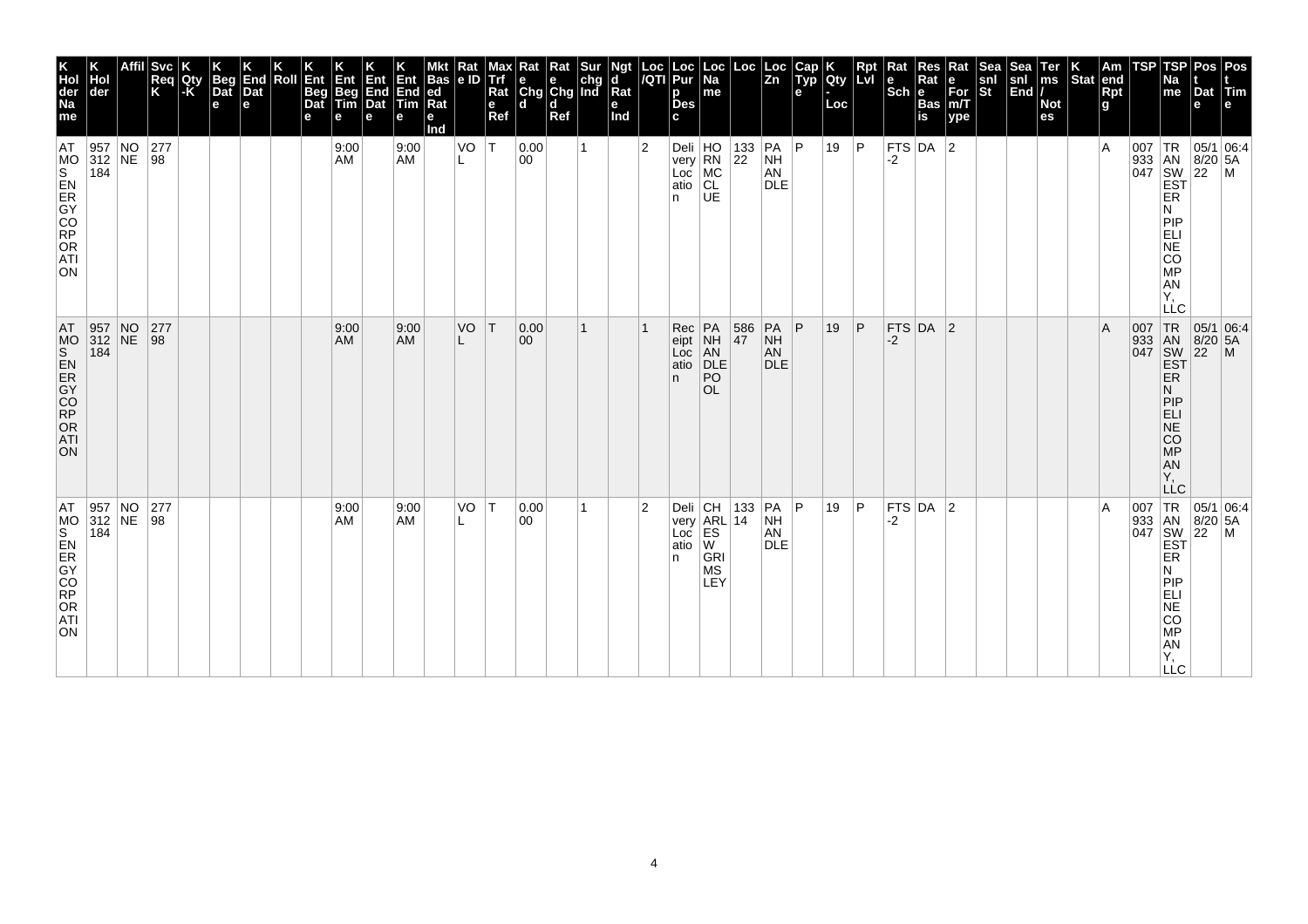| K<br>Hol<br>der<br>Na<br>me<br>AT<br>MO                                            | Hol<br>der<br>$\begin{array}{ c c c }\n 957 & \text{NO} \\  312 & \text{NE} \\  184 & \end{array}$ | <b>Svc</b><br>Req<br>K<br>$\begin{array}{ c c }\n 277 \\  98\n\end{array}$ | Qty<br>l-K | <b>Beg</b><br>Dat<br>e | End<br>Dat<br>e | Roll | Ent<br>Beg<br>Dat<br>е | Ent<br>Beg<br>Tim<br>e<br>9:00<br><b>AM</b> | Ent<br>End<br>Dat<br>е | Ent<br>End<br><b>Tim</b><br>е<br>9:00<br><b>AM</b> | <b>Bas</b><br>ed<br>$\overline{\text{Rat}}$<br>е<br>Ind | Rat<br> e D<br>VO<br>L | Max<br><b>Trf</b><br>Rat<br>e<br>Ref<br> T | Rat Rat Sur<br>e e chg<br>Chg Chg Ind<br>l d<br> 0.00<br>$ 00\rangle$ | d<br>Ref | $\mathbf{1}$ | Ngt<br>d<br>Rat<br>е<br>Ind | Loc<br>/QTI<br>$\overline{2}$ | Loc<br>Pur<br>р<br><b>Des</b><br>c<br>Deli GE<br>very OR<br>Loc GE<br>atio BR | Loc<br> Na<br>me                                                                 | Loc<br>$\begin{array}{ c c }\n 134 \\  \hline\n 72\n \end{array}$ | Loc<br>Zn<br>$PA$ $P$<br>$\frac{NH}{AN}$  | Cap<br>Typ<br>е | Qty<br>Loc<br>19 | Rpt<br> P | Rat<br>$\left \frac{e}{Sch}\right $ R<br>$-2$ | Res<br>Rat<br><b>Bas</b><br>$\overline{\mathsf{is}}$<br>$FTS$ DA 2 | Rat<br>e<br>For<br>m/T<br>ype | Sea<br>snl<br>St | Sea<br>snl<br>End | Ter<br>ms<br><b>Not</b><br>es | $\left \begin{array}{c} K \\ \end{array}\right $ Stat end | Rpt<br>g<br>l A | TSP | TSP<br>Na<br>me                                                           | Dat<br>е<br>933 AN 8/20 5.<br>047 SW 22 M<br>EST P | Pos Pos<br>Tim<br> 05/1 06:4                                                                                                                                                                                                                                                                                                                                                  |
|------------------------------------------------------------------------------------|----------------------------------------------------------------------------------------------------|----------------------------------------------------------------------------|------------|------------------------|-----------------|------|------------------------|---------------------------------------------|------------------------|----------------------------------------------------|---------------------------------------------------------|------------------------|--------------------------------------------|-----------------------------------------------------------------------|----------|--------------|-----------------------------|-------------------------------|-------------------------------------------------------------------------------|----------------------------------------------------------------------------------|-------------------------------------------------------------------|-------------------------------------------|-----------------|------------------|-----------|-----------------------------------------------|--------------------------------------------------------------------|-------------------------------|------------------|-------------------|-------------------------------|-----------------------------------------------------------|-----------------|-----|---------------------------------------------------------------------------|----------------------------------------------------|-------------------------------------------------------------------------------------------------------------------------------------------------------------------------------------------------------------------------------------------------------------------------------------------------------------------------------------------------------------------------------|
| ON                                                                                 |                                                                                                    |                                                                            |            |                        |                 |      |                        |                                             |                        |                                                    |                                                         |                        |                                            |                                                                       |          |              |                             |                               | n.                                                                            | <b>OW</b><br>N                                                                   |                                                                   | <b>DLE</b>                                |                 |                  |           |                                               |                                                                    |                               |                  |                   |                               |                                                           |                 |     | ER<br>И<br>PIP<br>EL<br>SARGE:<br>Υ,                                      |                                                    |                                                                                                                                                                                                                                                                                                                                                                               |
| AT.<br>MS<br>S<br>R<br>C<br>C<br>C<br>C<br>C<br>C<br>C<br>R<br>C<br>R<br>ATI<br>ON | $\begin{array}{ l l }\n 957 & \text{NO} \\  312 & \text{NE} \\  184 & \end{array}$                 | 277<br>$\sqrt{98}$                                                         |            |                        |                 |      |                        | 9:00<br>AM                                  |                        | 9:00<br><b>AM</b>                                  |                                                         | VO                     | $\top$                                     | 0.00<br>00                                                            |          | 1            |                             | 2                             | n                                                                             | Deli ALL 134<br>very SU 68<br>Loc PS<br>atio CO<br>NV.<br> ST<br><b>OR</b><br>F. |                                                                   | PA<br><b>NH</b><br>AN<br><b>DLE</b>       | P               | 19               | ∣P        | -2                                            | $FTS$ DA $ 2$                                                      |                               |                  |                   |                               |                                                           | ۱A              |     | Ν<br><b>MONES</b><br>AN<br>Υ,<br>LĹC                                      |                                                    | $\begin{array}{c c}\n & -C & \\ \hline\n & \sqrt{1} & \sqrt{100} \\  & 933 & \sqrt{100} \\  & 1047 & \sqrt{100} \\  & 1047 & \sqrt{100} \\  & 1047 & \sqrt{100} \\  & 1047 & \sqrt{100} \\  & 1047 & \sqrt{100} \\  & 1047 & \sqrt{100} \\  & 1047 & \sqrt{100} \\  & 1047 & \sqrt{100} \\  & 1047 & \sqrt{100} \\  & 1047 & \sqrt{100} \\  & 1047 & \sqrt{100} \\  & 1047 &$ |
| AT<br>ON                                                                           | $\begin{array}{ l l }\n957 & NO \\ 312 & NE\n\end{array}$<br>184                                   | 277<br> 98                                                                 |            |                        |                 |      |                        | 9:00<br><b>AM</b>                           |                        | 9:00<br><b>AM</b>                                  |                                                         | VO                     | T                                          | 0.00<br>$ 00\rangle$                                                  |          | 1            |                             |                               | Rec<br>eipt<br>Loc<br>atio<br>n.                                              | PA<br>NH<br>AN<br>DLE<br>PO<br><b>OL</b>                                         | 586<br>47                                                         | $PA$ $P$<br><b>NH</b><br>AN<br><b>DLE</b> |                 | 19               | P         | $-2$                                          | $FTS$ DA 2                                                         |                               |                  |                   |                               |                                                           | l A             | 007 | 933 AN<br>047 SW<br>EST<br><b>ER</b><br>N<br>PIEL<br>APSORT<br><b>LLC</b> | TR 05/1 06:4<br>$8/20$ 5A<br>$\overline{22}$       | $\mathsf{M}$                                                                                                                                                                                                                                                                                                                                                                  |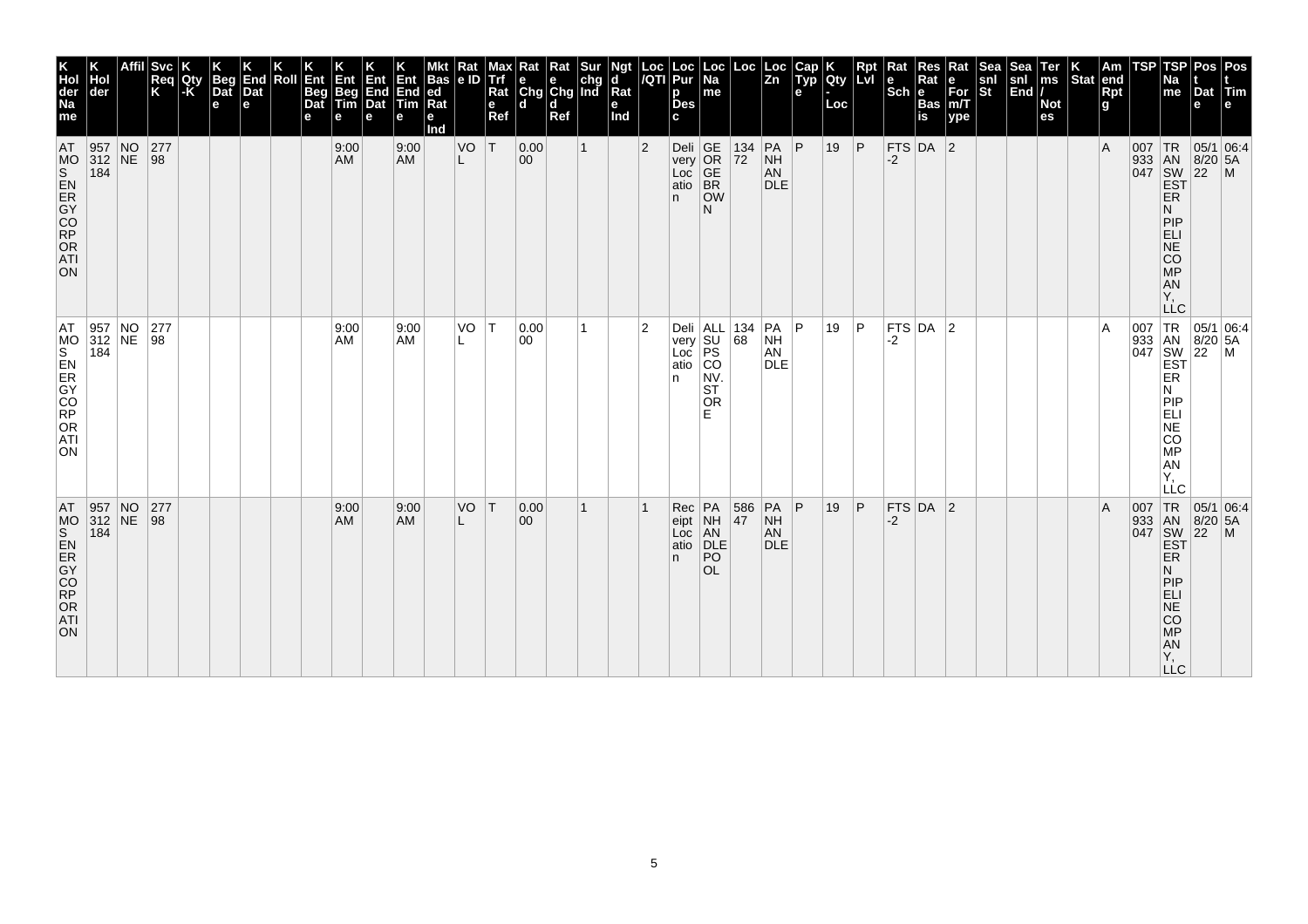|                                                                  | Hol<br>der<br>184 | $\begin{array}{ l l }\n957 & NO \\ 312 & NE\n\end{array}$ | <b>Svc</b><br>Req<br>K<br>$\begin{array}{c} 277 \\ 98 \end{array}$ | Qty<br>-K | <b>Beg</b><br>Dat<br>e | End<br>Dat<br>e | Roll | Ent<br>Beg<br>Dat<br>е | Ent<br>Beg<br>Tim<br>e<br>9:00<br>AM | Ent<br>End<br>Dat<br>е | Ent<br>End<br><b>Tim</b><br>е<br>9:00<br><b>AM</b> | <b>Bas</b><br>ed<br>$\overline{\text{Rat}}$<br>е<br>Ind | Rat<br> e D<br>VO | Max<br>Trf<br>Rat<br>e<br>Ref<br>$\top$ | $\begin{array}{ l l }\n\hline\n\text{Rat} & \text{Rat} & \text{Sur} \\ \hline\n\text{e} & \text{e} & \text{chg} \\ \text{Chg} & \text{Chg} & \text{Ind}\n\end{array}$<br>l d<br> 0.00<br>00 | d<br>Ref | 1 | Ngt<br>d<br>Rat<br>е<br>Ind | Loc<br>/QTI<br>$\overline{2}$ | Loc<br>Pur<br>р<br><b>Des</b><br>c<br>n. | $\vert$ Loc $\vert$ Na<br>me<br>Deli DA<br>very VID<br>Loc WIN<br>atio TE<br>R | Loc<br>$\begin{vmatrix} 783 & PA & P \\ 30 & NH \end{vmatrix}$ | Loc<br>Zn<br>AN<br><b>DLE</b>         | Cap<br>Typ<br>e | <b>Qty</b><br>Loc<br>19 | Rpt<br> P    | $\vert$ Rat<br>$\left \frac{e}{Sch}\right $ R<br>-2 | Res<br>Rat<br><b>Bas</b><br>$\overline{\mathsf{is}}$<br> FTS DA 2 | Rat<br>e<br>For<br>m/T<br>ype | Sea<br>snl<br>St | Sea<br>snl<br>End | Ter<br>ms<br><b>Not</b><br>es | $\left \begin{array}{c} K \\ \end{array}\right $ Stat end | Rpt<br>g<br>ΙA | TSP | TSP<br>Na<br>me<br>ER                                                                                   | Dat<br>е                                                                   | Pos Pos<br>Tim<br>$\begin{array}{c}\n 1R \\  \n 33 \\  047 \\  \n 18N \\  \n 18/20 \\  \n 16N \\  \n 16N \\  \n 16N \\  \n 16N \\  \n 16N \\  \n 16N \\  \n 16N \\  \n 16N \\  \n 16N \\  \n 16N \\  \n 16N \\  \n 16N \\  \n 16N \\  \n 16N \\  \n 16N \\  \n 16N \\  \n 16N \\  \n 16N \\  \n 16N \\  \n 16N \\  \n 16N \\  \n 16N \\  \n 16N \\  \n 16N \\  \n 16N \\  \n 16N$ |
|------------------------------------------------------------------|-------------------|-----------------------------------------------------------|--------------------------------------------------------------------|-----------|------------------------|-----------------|------|------------------------|--------------------------------------|------------------------|----------------------------------------------------|---------------------------------------------------------|-------------------|-----------------------------------------|---------------------------------------------------------------------------------------------------------------------------------------------------------------------------------------------|----------|---|-----------------------------|-------------------------------|------------------------------------------|--------------------------------------------------------------------------------|----------------------------------------------------------------|---------------------------------------|-----------------|-------------------------|--------------|-----------------------------------------------------|-------------------------------------------------------------------|-------------------------------|------------------|-------------------|-------------------------------|-----------------------------------------------------------|----------------|-----|---------------------------------------------------------------------------------------------------------|----------------------------------------------------------------------------|-----------------------------------------------------------------------------------------------------------------------------------------------------------------------------------------------------------------------------------------------------------------------------------------------------------------------------------------------------------------------------------|
|                                                                  |                   |                                                           |                                                                    |           |                        |                 |      |                        |                                      |                        |                                                    |                                                         |                   |                                         |                                                                                                                                                                                             |          |   |                             |                               |                                          | FTP                                                                            |                                                                |                                       |                 |                         |              |                                                     |                                                                   |                               |                  |                   |                               |                                                           |                |     | N<br>PIP<br>EL<br>ANGO<br>Υ,<br><b>LLC</b>                                                              |                                                                            |                                                                                                                                                                                                                                                                                                                                                                                   |
| 957 NO<br>312 NE<br>184                                          |                   |                                                           | 277<br> 98                                                         |           |                        |                 |      |                        | 9:00<br>AM                           |                        | 9:00<br><b>AM</b>                                  |                                                         | VO                | ΙT                                      | 0.00 <br>$ 00\rangle$                                                                                                                                                                       |          | 1 |                             | $\overline{2}$                | Deli<br>very<br>Loc<br>atio<br>n.        | WIL 133<br>M<br>∣TH<br><b>OM</b><br><b>PS</b><br><b>ON</b>                     |                                                                | PA<br><b>NH</b><br>AN<br><b>DLE</b>   | P               | 19                      | $\mathsf{P}$ | -2                                                  | FTS DA 2                                                          |                               |                  |                   |                               |                                                           | ΙA             |     | 007 TR<br>933 AN<br>047 SW<br>EST<br>ER<br>N<br>PIP<br>ELI<br>NE<br>CO <sub>MP</sub><br>AN<br>Y,<br>LĹC | 05/1 06.4<br>$8/20$ 5A<br>22                                               | $\mathsf{M}$                                                                                                                                                                                                                                                                                                                                                                      |
| $\begin{array}{ l l }\n957 & NO \\ 312 & NE\n\end{array}$<br>184 |                   |                                                           | 277<br> 98                                                         |           |                        |                 |      |                        | 9:00<br>AM                           |                        | 9:00<br><b>AM</b>                                  |                                                         | VO                | T                                       | 0.00<br>$ 00\rangle$                                                                                                                                                                        |          | 1 |                             |                               | Rec<br>eipt<br>Loc<br>atio<br>n.         | PA<br>NH<br>AN<br>DLE<br>PO<br>OL.                                             | 586<br>47                                                      | PA P<br><b>NH</b><br>AN<br><b>DLE</b> |                 | 19                      | P            | -2                                                  | $FTS$ DA $ 2$                                                     |                               |                  |                   |                               |                                                           | ΙA             | 007 | 933 AN<br>047 SW<br>EST<br>ER<br>N<br>PIP<br>ELI<br>COMPORTY,<br><b>LLC</b>                             | TR 05/1 06:4<br>$\begin{array}{ c c }\n 8/20 & 5A \\  22 & M\n\end{array}$ |                                                                                                                                                                                                                                                                                                                                                                                   |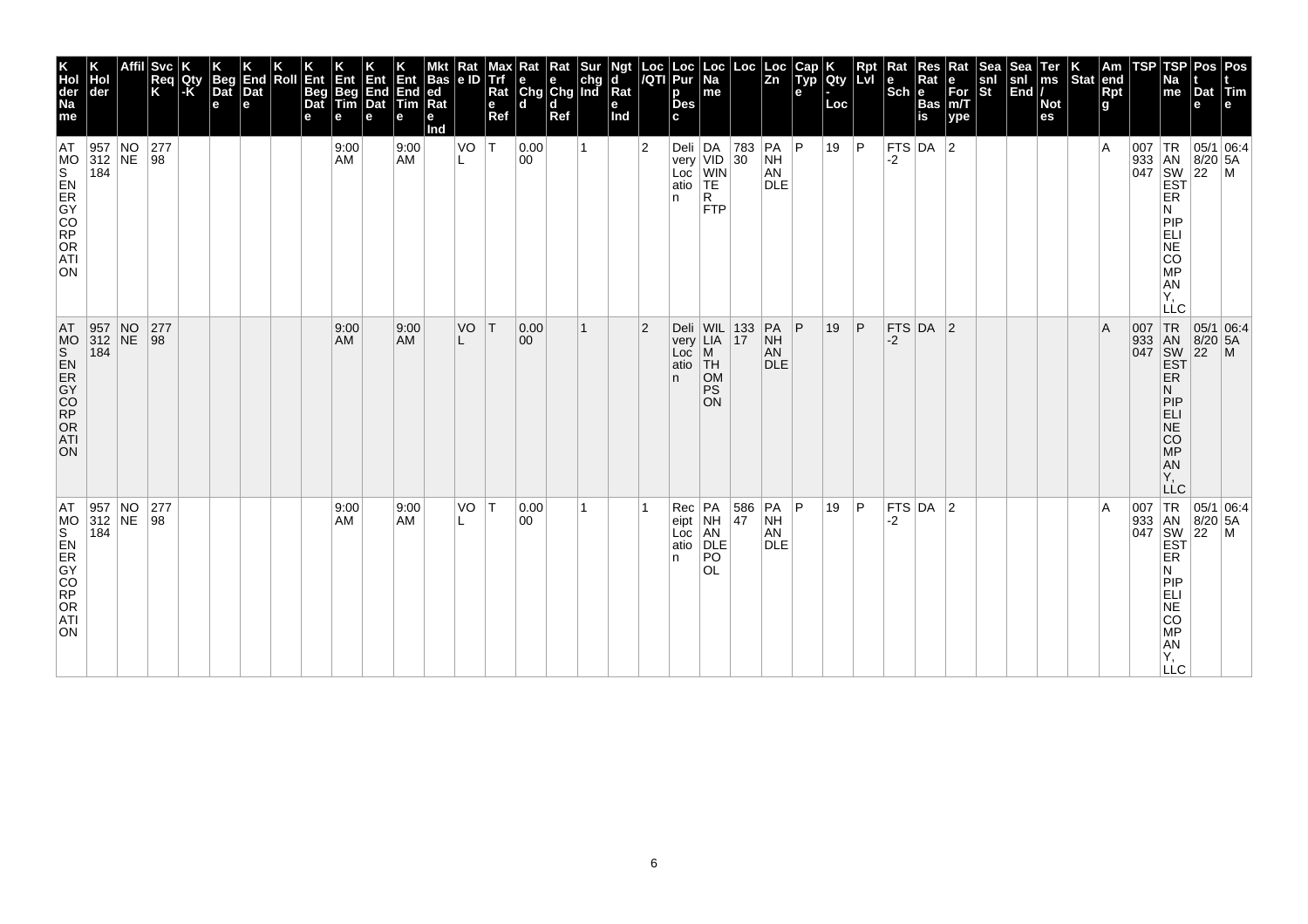| K<br>Hol<br>der<br>Na<br>me<br>AT                                                  | Hol<br>der<br>$\begin{array}{ c c c }\n 957 & \text{NO} \\  312 & \text{NE} \\  184 & \end{array}$ | Svc<br>Req<br>K<br>$\begin{array}{c} 277 \\ 98 \end{array}$ | Qty<br>l-K | <b>Beg</b><br>Dat<br>e | End<br>Dat<br>e | Roll | Ent<br>Beg<br>Dat<br>е | Ent<br>Beg<br>Tim<br>e<br>9:00<br><b>AM</b> | Ent<br>End<br>Dat<br>е | Ent<br>End<br><b>Tim</b><br>е<br>9:00<br><b>AM</b> | <b>Bas</b><br>ed<br>Ra<br>е<br>Ind | Rat<br> e D<br>VO<br>L | Max<br>Trf<br>Rat<br>e<br>Ref<br> T | Rat<br>$\begin{array}{ c c c }\n\hline\ne & e & chg \\ \hline\nChg & Chg & Ind\n\end{array}$<br>l d<br> 0.00<br>$ 00\rangle$ | Rat<br>d<br>Ref | <b>Sur</b><br>$\mathbf{1}$ | Ngt<br>d<br>Rat<br>е<br>Ind | Loc<br>/QTI<br>$\overline{2}$ | Loc<br>Pur<br>р<br><b>Des</b><br>c                 | Loc<br> Na<br>me                                     | Loc<br>Deli R A 133 PA P<br>very BU 25 NH         | Loc<br>$\overline{z_n}$<br>$\frac{NH}{AN}$ | Cap<br>Typ<br>е | Qty<br>Loc<br>19 | Rpt<br> P | Rat<br>$\left \frac{e}{Sch}\right $ R<br>-2 | Res<br>Rat<br><b>Bas</b><br>$\overline{\mathsf{is}}$<br>$FTS$ DA 2 | Rat<br>e<br>For<br>m/T<br>ype | Sea<br>snl<br>St | Sea<br>snl<br>End | Ter<br>ms<br><b>Not</b><br>es | $\left \begin{array}{c} K \\ \end{array}\right $ Stat end | Rpt<br>g<br>l A | TSP | TSP<br>Na<br>me                                                           | Dat<br>е<br>933 AN 8/20 5.<br>047 SW 22 M<br>EST P | Pos Pos<br><b>ITim</b><br>$05/1$ 06:4                                                                                                                                                                                                                                                                                                                                         |
|------------------------------------------------------------------------------------|----------------------------------------------------------------------------------------------------|-------------------------------------------------------------|------------|------------------------|-----------------|------|------------------------|---------------------------------------------|------------------------|----------------------------------------------------|------------------------------------|------------------------|-------------------------------------|------------------------------------------------------------------------------------------------------------------------------|-----------------|----------------------------|-----------------------------|-------------------------------|----------------------------------------------------|------------------------------------------------------|---------------------------------------------------|--------------------------------------------|-----------------|------------------|-----------|---------------------------------------------|--------------------------------------------------------------------|-------------------------------|------------------|-------------------|-------------------------------|-----------------------------------------------------------|-----------------|-----|---------------------------------------------------------------------------|----------------------------------------------------|-------------------------------------------------------------------------------------------------------------------------------------------------------------------------------------------------------------------------------------------------------------------------------------------------------------------------------------------------------------------------------|
| ON                                                                                 |                                                                                                    |                                                             |            |                        |                 |      |                        |                                             |                        |                                                    |                                    |                        |                                     |                                                                                                                              |                 |                            |                             |                               | very BU<br>Loc RR<br>atio US<br>n.                 |                                                      |                                                   | <b>DLE</b>                                 |                 |                  |           |                                             |                                                                    |                               |                  |                   |                               |                                                           |                 |     | ER<br>И<br>PIP<br>EL<br>SARGE:<br>Υ,                                      |                                                    |                                                                                                                                                                                                                                                                                                                                                                               |
| AT.<br>MS<br>S<br>R<br>O<br>R<br>O<br>R<br>O<br>R<br>O<br>R<br>O<br>R<br>ATI<br>ON | $\begin{array}{ l l }\n 957 & \text{NO} \\  312 & \text{NE} \\  184 & \end{array}$                 | 277<br>$\sqrt{98}$                                          |            |                        |                 |      |                        | 9:00<br>AM                                  |                        | 9:00<br>AM                                         |                                    | VO                     | IТ.                                 | 0.00<br>00                                                                                                                   |                 |                            |                             |                               | Rec<br>eipt<br>Loc<br>atio<br>n.                   | PA<br>NH<br>AN<br>DLE<br>P <sub>O</sub><br><b>OL</b> | $\begin{array}{ c } \hline 586 \\ 47 \end{array}$ | PA<br><b>NH</b><br>AN<br><b>DLE</b>        | P               | 19               | ∣P.       | -2                                          | $FTS$ DA $ 2$                                                      |                               |                  |                   |                               |                                                           | ۱A              |     | Ν<br><b>MONES</b><br>AN<br>Υ,<br>LĹC                                      |                                                    | $\begin{array}{c c}\n & -C & \\ \hline\n & \sqrt{1} & \sqrt{100} \\  & 933 & \sqrt{100} \\  & 1047 & \sqrt{100} \\  & 1047 & \sqrt{100} \\  & 1047 & \sqrt{100} \\  & 1047 & \sqrt{100} \\  & 1047 & \sqrt{100} \\  & 1047 & \sqrt{100} \\  & 1047 & \sqrt{100} \\  & 1047 & \sqrt{100} \\  & 1047 & \sqrt{100} \\  & 1047 & \sqrt{100} \\  & 1047 & \sqrt{100} \\  & 1047 &$ |
| AT<br>ON                                                                           | $\begin{array}{ l l }\n957 & NO \\ 312 & NE\n\end{array}$<br>184                                   | 277<br> 98                                                  |            |                        |                 |      |                        | 9:00<br><b>AM</b>                           |                        | 9:00<br><b>AM</b>                                  |                                    | VO                     | T                                   | 0.00<br>$ 00\rangle$                                                                                                         |                 | $\mathbf{1}$               |                             | $\overline{2}$                | Deli HA 353<br>very GY 50<br>Loc M.M<br>atio<br>n. |                                                      |                                                   | $PA$ $P$<br><b>NH</b><br>AN<br><b>DLE</b>  |                 | 19               | P         | $-2$                                        | $FTS$ DA 2                                                         |                               |                  |                   |                               |                                                           | l A             | 007 | 933 AN<br>047 SW<br>EST<br><b>ER</b><br>N<br>PIEL<br>APSORT<br><b>LLC</b> | $8/20$ 5A<br>$\overline{22}$                       | TR 05/1 06:4<br>$\mathsf{M}$                                                                                                                                                                                                                                                                                                                                                  |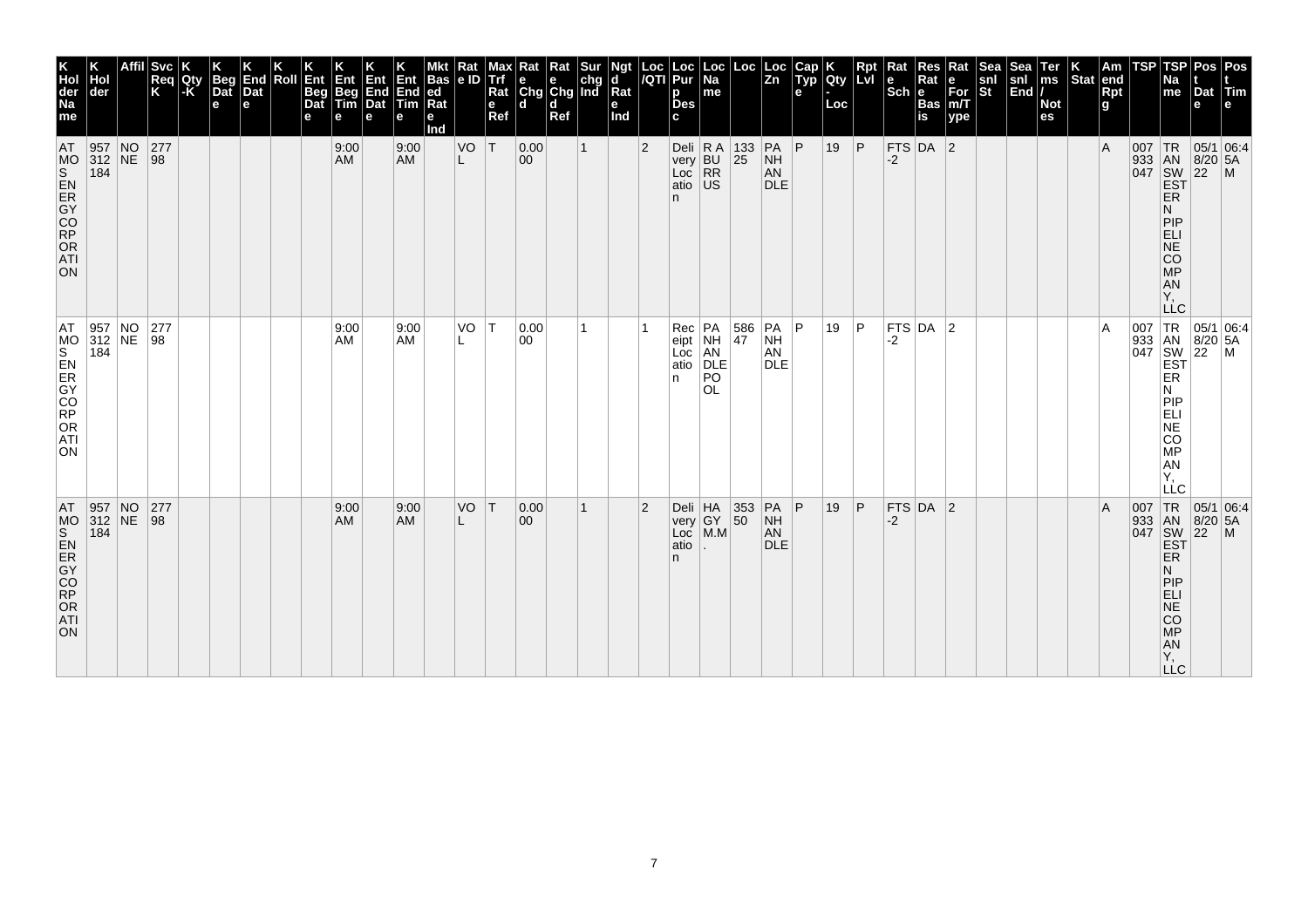| ГSР<br>Pos l<br>Pos<br>Na<br>me<br>Dat Tim<br>e<br>e                                                   | $007$ TR<br> 05/1 06:4<br>933 AN<br>047 SW<br>EST<br>$8/20$ 5A<br>$22$ M<br>ER<br>Ν<br>PIP<br>ELI<br>NE<br>CO<br>MP<br>AN<br>AN<br>Y,<br>LLC | TR<br>AN<br>SW<br>EST<br>$\begin{array}{ c c }\n 05/1 & 06.4 \\  8/20 & 5A\n\end{array}$<br>22<br>$\mathsf{M}$<br>ER<br>Ν<br>PIP<br>ELI<br>NE<br>CO<br>MP<br>AN<br>AN<br>Ÿ,<br>LĹC | TR<br> 05/1 06:4<br>933 AN<br>047 SW<br>EST<br>$8/20$ 5A<br>$ 22\rangle$<br>$\mathsf{M}$<br><b>ER</b><br>N<br>PIP<br>ELI<br>NE<br>CO<br>MP<br>Y, |
|--------------------------------------------------------------------------------------------------------|----------------------------------------------------------------------------------------------------------------------------------------------|------------------------------------------------------------------------------------------------------------------------------------------------------------------------------------|--------------------------------------------------------------------------------------------------------------------------------------------------|
| <b>TSP</b>                                                                                             |                                                                                                                                              | 007<br>933<br>047                                                                                                                                                                  | 007                                                                                                                                              |
| $\vert$ Am<br>end<br>Rpt<br>g                                                                          | ١A                                                                                                                                           | A                                                                                                                                                                                  | ΙA                                                                                                                                               |
| Stat                                                                                                   |                                                                                                                                              |                                                                                                                                                                                    |                                                                                                                                                  |
| Ter<br>ms<br><b>Not</b><br>es                                                                          |                                                                                                                                              |                                                                                                                                                                                    |                                                                                                                                                  |
| Sea<br>snl<br> End /                                                                                   |                                                                                                                                              |                                                                                                                                                                                    |                                                                                                                                                  |
| $\frac{\mathsf{snl}}{\mathsf{St}}$                                                                     |                                                                                                                                              |                                                                                                                                                                                    |                                                                                                                                                  |
| Rat<br>$\left  \begin{array}{l} \mathsf{e} \\ \mathsf{For} \\ \mathsf{m/T} \end{array} \right $<br>ype |                                                                                                                                              |                                                                                                                                                                                    |                                                                                                                                                  |
| Res<br>Rat<br><b>Bas</b><br>is                                                                         |                                                                                                                                              |                                                                                                                                                                                    |                                                                                                                                                  |
| Rat<br>$ \mathsf{Sch} $ e                                                                              | FTS $DA$ 2<br>$-2$                                                                                                                           | $FTS$ DA 2<br>-2                                                                                                                                                                   | $FTS$ DA 2<br>$-2$                                                                                                                               |
| <b>Rpt</b><br>LVI                                                                                      | P                                                                                                                                            | ∣P                                                                                                                                                                                 | P                                                                                                                                                |
| <b>ICity</b><br>Loc                                                                                    | 19                                                                                                                                           | 19                                                                                                                                                                                 | 22                                                                                                                                               |
| Cap<br>Typ<br>е                                                                                        | P                                                                                                                                            | P                                                                                                                                                                                  | P                                                                                                                                                |
|                                                                                                        | PA<br>NH<br>AN <sup>1</sup><br>DLE                                                                                                           | PA<br>NH<br>AN<br><b>DLE</b>                                                                                                                                                       | AN<br><b>DLE</b>                                                                                                                                 |
| $\left \begin{array}{c} \text{Loc} \\ \text{Zn} \end{array}\right $                                    | $\begin{array}{ c c }\n 586 \\  47\n\end{array}$                                                                                             | 586<br>47                                                                                                                                                                          | 133 PA<br>20 NH                                                                                                                                  |
| Loc<br>Na<br>me                                                                                        | PO<br><b>OL</b>                                                                                                                              | PA<br>NH<br>AN<br>DLE<br>PO<br><b>OL</b>                                                                                                                                           | LL.<br>AC<br><b>RE</b><br>S                                                                                                                      |
| Loc Loc<br>/QTI Pur<br>р<br><b>Des</b><br>c                                                            | Rec PA<br>eipt NH<br>Loc AN<br>atio DLE<br>n.                                                                                                | Rec<br>$ $ eipt<br>Loc<br>atio<br>n.                                                                                                                                               | Deli RO<br>very CK<br>Loc WE<br>atio<br>n.                                                                                                       |
|                                                                                                        |                                                                                                                                              |                                                                                                                                                                                    | $ 2\rangle$                                                                                                                                      |
| Ngt<br>ď<br>$Ra$ t<br>е<br>Ind                                                                         |                                                                                                                                              |                                                                                                                                                                                    |                                                                                                                                                  |
| <b>x</b> Rat Rat Sur<br>e e chg<br>Chg Chg Ind                                                         | 1                                                                                                                                            | 1                                                                                                                                                                                  | 1                                                                                                                                                |
| d<br>Ref                                                                                               |                                                                                                                                              |                                                                                                                                                                                    |                                                                                                                                                  |
| <b>d</b>                                                                                               | 0.00<br>00                                                                                                                                   | 0.00<br>$ 00\rangle$                                                                                                                                                               | 0.00<br>$ 00\rangle$                                                                                                                             |
| мах<br>Trf<br>Rat<br>$\mathbf e$<br>Ref                                                                | T                                                                                                                                            | T                                                                                                                                                                                  |                                                                                                                                                  |
| Rat<br> e ID                                                                                           | VO<br>L                                                                                                                                      | VO                                                                                                                                                                                 | VO T                                                                                                                                             |
| <b>Bas</b><br> ed<br> Rat<br>е<br>Ind                                                                  |                                                                                                                                              |                                                                                                                                                                                    |                                                                                                                                                  |
| Ent<br>End<br>Tim<br>е                                                                                 | 9:00<br>AM                                                                                                                                   | 9:00<br>AM                                                                                                                                                                         | 9:00<br>AM                                                                                                                                       |
| Ent<br>End<br>Dat<br>е                                                                                 |                                                                                                                                              |                                                                                                                                                                                    |                                                                                                                                                  |
| Ent<br>Beg<br>Tim<br>е                                                                                 | 9:00<br>AM                                                                                                                                   | 9:00<br>AM                                                                                                                                                                         | 9:00<br>AM                                                                                                                                       |
| Ent<br>Beg<br>Dat<br>е                                                                                 |                                                                                                                                              |                                                                                                                                                                                    |                                                                                                                                                  |
| Roll                                                                                                   |                                                                                                                                              |                                                                                                                                                                                    |                                                                                                                                                  |
| End<br>Dat<br>e                                                                                        |                                                                                                                                              |                                                                                                                                                                                    |                                                                                                                                                  |
| <b>Beg</b><br>Dat<br>e                                                                                 |                                                                                                                                              |                                                                                                                                                                                    |                                                                                                                                                  |
| Qty<br>l-K                                                                                             |                                                                                                                                              |                                                                                                                                                                                    |                                                                                                                                                  |
| <b>Svc</b><br>Req<br>K                                                                                 | $\begin{vmatrix} 277 \\ 98 \end{vmatrix}$                                                                                                    | 277<br> 98                                                                                                                                                                         | 277<br> 98                                                                                                                                       |
|                                                                                                        |                                                                                                                                              |                                                                                                                                                                                    |                                                                                                                                                  |
| Hol<br>der                                                                                             | $\begin{array}{ l l }\n957 & NO \\ 312 & NE\n\end{array}$<br>184                                                                             | AT 957 NO<br>MO 312 NE<br>184                                                                                                                                                      | 957 NO<br>312 NE<br>184                                                                                                                          |
| K<br>Hol<br>der<br>Na<br>me                                                                            | AT<br>ON                                                                                                                                     | 02009250<br>02002<br><b>ATI</b><br>ON                                                                                                                                              | AT                                                                                                                                               |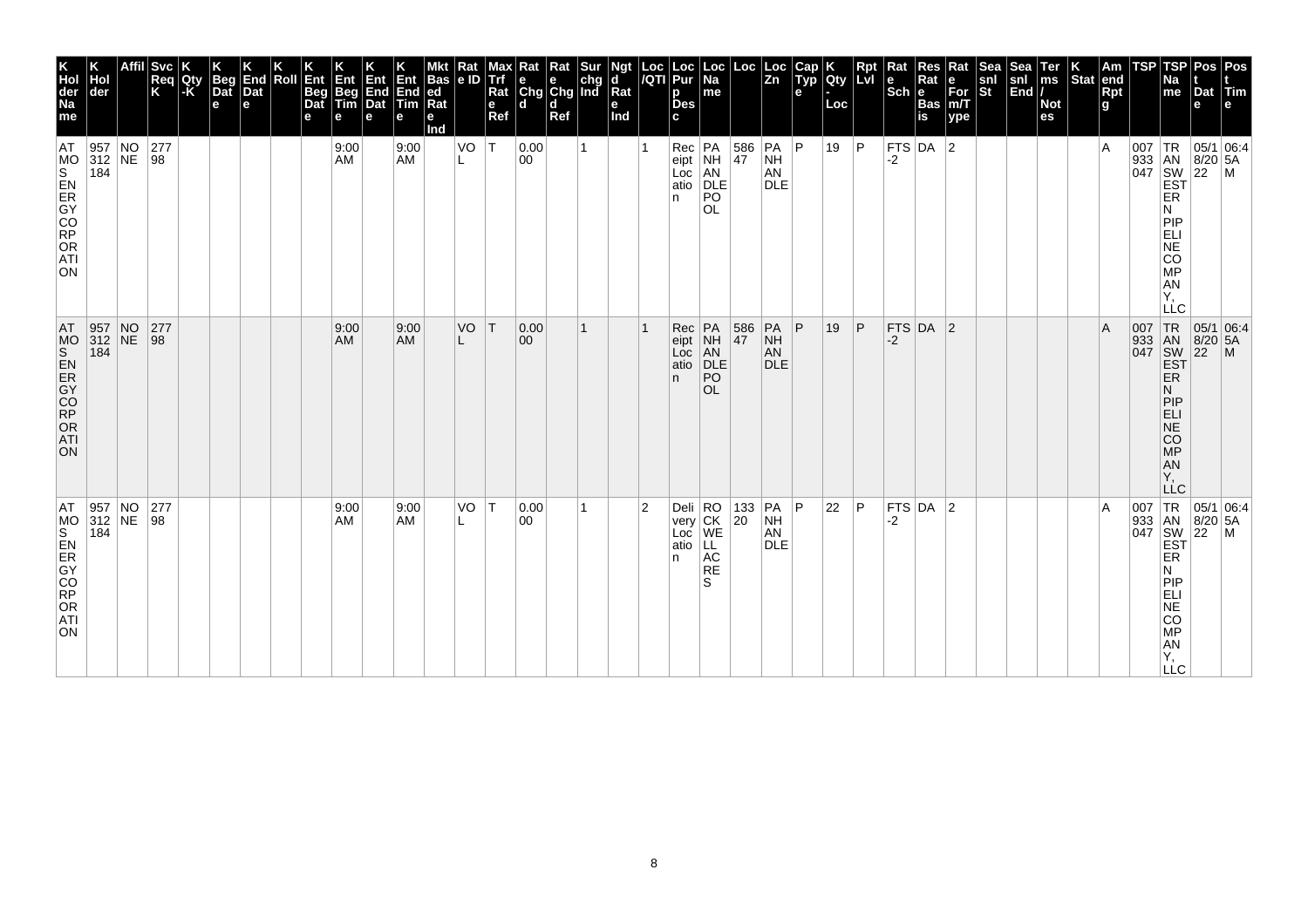| K<br>Hol<br>der<br>Na<br>me<br>AT                                                         | Hol<br>der<br>957 NO<br>312 NE<br>184                                              | <b>Svc</b><br>Req<br>K<br>$\begin{array}{ c c }\n 277 \\  98\n\end{array}$ | Qty<br>l-K | <b>Beg</b><br>Dat<br>e | End<br>Dat<br>e | Roll | Ent<br>Beg<br>Dat<br>е | Ent<br>Beg<br>Tim<br>e<br>9:00<br><b>AM</b> | Ent<br>End<br>Dat<br>е | Ent<br>End<br><b>Tim</b><br>е<br>9:00<br><b>AM</b> | <b>Bas</b><br>ed<br>$\overline{\text{Rat}}$<br>е<br>Ind | Rat<br> e D<br>VO<br>L | Max<br>Trf<br>Rat<br>e<br>Ref<br> T | Rat Rat Sur<br>e e chg<br>Chg Chg Ind<br>l d<br> 0.00<br>$ 00\rangle$ | d<br>Ref | $\mathbf{1}$ | Ngt<br>d<br>Rat<br>e<br>Ind | Loc<br>/QTI<br>$\overline{2}$ | Loc<br>Pur<br>р<br><b>Des</b><br>c<br>very <b>K</b>                                                                                           | Loc<br> Na<br>me                   | Loc                                      | Loc<br>Zn<br>Deli JAC 133 PA P<br>very K 13 NH<br><b>NH</b> | Cap<br>Typ<br>е | Qty<br>Loc<br>19 | Rpt<br> P | Rat<br>$\left \frac{e}{Sch}\right $ R<br>-2 | Res<br>Rat<br><b>Bas</b><br>$\overline{\mathsf{is}}$<br>$FTS$ DA 2 | Rat<br>e<br>For<br>m/T<br>ype | Sea<br>snl<br>St | Sea<br>snl<br>End | Ter<br>ms<br><b>Not</b><br>es | $\left \begin{array}{c} K \\ \end{array}\right $ Stat end | Rpt<br>g<br>l A | TSP | TSP<br>Na<br>me                                                           | Dat<br>е                               | Pos Pos<br><b><i>littm</i></b><br> 05/1 06:4                                                                                                                                                                                                                                                                                                                                  |
|-------------------------------------------------------------------------------------------|------------------------------------------------------------------------------------|----------------------------------------------------------------------------|------------|------------------------|-----------------|------|------------------------|---------------------------------------------|------------------------|----------------------------------------------------|---------------------------------------------------------|------------------------|-------------------------------------|-----------------------------------------------------------------------|----------|--------------|-----------------------------|-------------------------------|-----------------------------------------------------------------------------------------------------------------------------------------------|------------------------------------|------------------------------------------|-------------------------------------------------------------|-----------------|------------------|-----------|---------------------------------------------|--------------------------------------------------------------------|-------------------------------|------------------|-------------------|-------------------------------|-----------------------------------------------------------|-----------------|-----|---------------------------------------------------------------------------|----------------------------------------|-------------------------------------------------------------------------------------------------------------------------------------------------------------------------------------------------------------------------------------------------------------------------------------------------------------------------------------------------------------------------------|
| MS<br>ADR<br>ATI<br>ON                                                                    |                                                                                    |                                                                            |            |                        |                 |      |                        |                                             |                        |                                                    |                                                         |                        |                                     |                                                                       |          |              |                             |                               | Loc SL<br>atio OA<br>n.                                                                                                                       | N                                  |                                          | AN<br><b>DLE</b>                                            |                 |                  |           |                                             |                                                                    |                               |                  |                   |                               |                                                           |                 |     | ER<br>И<br>PIP<br>EL<br>SARGE:<br>Υ,                                      | 933 AN 8/20 5.<br>047 SW 22 M<br>EST P |                                                                                                                                                                                                                                                                                                                                                                               |
| AT.<br>MS<br>S<br>R<br>O<br>R<br>O<br>R<br>O<br>R<br>O<br>R<br>O<br>R<br>ATI<br><b>ON</b> | $\begin{array}{ l l }\n 957 & \text{NO} \\  312 & \text{NE} \\  184 & \end{array}$ | 277<br>$\sqrt{98}$                                                         |            |                        |                 |      |                        | 9:00<br>AM                                  |                        | 9:00<br><b>AM</b>                                  |                                                         | VO                     | IТ.                                 | 0.00<br>00                                                            |          | 1            |                             | 2                             | Deli $ D $<br>$\begin{bmatrix} \text{very} \\ \text{Leur} \end{bmatrix}$ $\begin{bmatrix} \text{RIT} \\ \text{IE} \end{bmatrix}$<br>atio<br>n | $N\bar{B}$<br>ER<br><b>RY</b>      | $\begin{array}{c} 133 \\ 23 \end{array}$ | PA P<br><b>NH</b><br>AN<br><b>DLE</b>                       |                 | 19               | ∣P.       | -2                                          | $FTS$ DA 2                                                         |                               |                  |                   |                               |                                                           | ۱A              |     | Ν<br>PIP<br>ELI<br>NE<br>CO <sub>MP</sub><br>AN<br>Υ,<br>LĹC              |                                        | $\begin{array}{c c}\n & -C & \\ \hline\n & \sqrt{1} & \sqrt{100} \\  & 933 & \sqrt{100} \\  & 1047 & \sqrt{100} \\  & 1047 & \sqrt{100} \\  & 1047 & \sqrt{100} \\  & 1047 & \sqrt{100} \\  & 1047 & \sqrt{100} \\  & 1047 & \sqrt{100} \\  & 1047 & \sqrt{100} \\  & 1047 & \sqrt{100} \\  & 1047 & \sqrt{100} \\  & 1047 & \sqrt{100} \\  & 1047 & \sqrt{100} \\  & 1047 &$ |
| AT<br>ON                                                                                  | $\begin{array}{ l l }\n957 & NO \\ 312 & NE\n\end{array}$<br>184                   | 277<br> 98                                                                 |            |                        |                 |      |                        | 9:00<br><b>AM</b>                           |                        | 9:00<br><b>AM</b>                                  |                                                         | VO                     | T                                   | 0.00<br>$ 00\rangle$                                                  |          | 1            |                             |                               | Rec<br>eipt<br>Loc<br>atio<br>n.                                                                                                              | PA<br>NH<br>AN<br>DLE<br>PO<br>OL. | 586<br>47                                | $PA$ $P$<br><b>NH</b><br>AN<br><b>DLE</b>                   |                 | 19               | P         | $-2$                                        | $FTS$ DA 2                                                         |                               |                  |                   |                               |                                                           | l A             | 007 | 933 AN<br>047 SW<br>EST<br><b>ER</b><br>N<br>PIEL<br>APSORT<br><b>LLC</b> | $8/20$ 5A<br>$\overline{22}$           | TR 05/1 06:4<br>$\mathsf{M}$                                                                                                                                                                                                                                                                                                                                                  |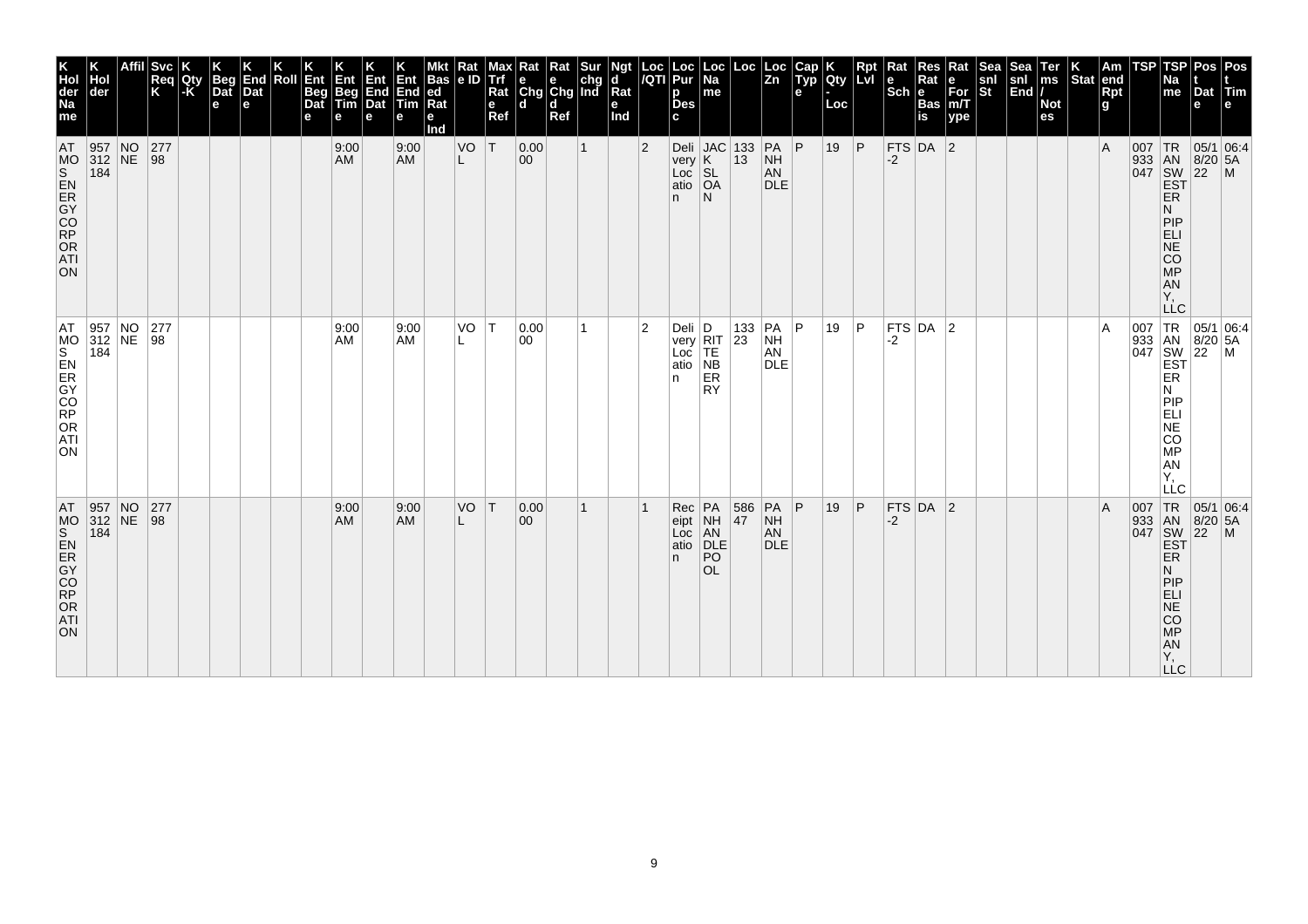|                                                                  | Hol<br>der<br>184 | $\begin{array}{ l l }\n957 & NO \\ 312 & NE\n\end{array}$ | <b>Svc</b><br>Req<br>K<br>$\begin{array}{c} 277 \\ 98 \end{array}$ | Qty<br>-K | Beg<br>Dat<br>e | K<br>End<br>Dat<br>e | Roll | Ent<br>Beg<br>Dat<br>е | Ent<br>Beg<br>Tim<br>e<br>9:00<br>AM | Ent<br>End<br>Dat<br>е | Ent<br>End<br>Tim<br>е<br>9:00<br><b>AM</b> | <b>Bas</b><br>ed<br>$\overline{\mathsf{Rat}}$<br>е<br>Ind | Rat<br> e D<br>VO | <b>Alaxy</b><br>Rat<br>e<br>Ref<br>$\top$ | Rat Rat Sur<br>e e chg<br>Chg Chg Ind<br>l d<br> 0.00<br>00 | d<br>Ref | 1 | Ngt<br>d<br>Rat<br>е<br>Ind | Loc<br>/QTI | Loc<br>Pur<br>р<br><b>Des</b><br>c<br>Rec PA<br>eipt NH<br>Loc AN<br>atio DLE<br>n. | $\vert$ Loc $\vert$ Na<br>me<br>PO       | Loc<br>386 | Loc<br>Zn<br>$ PA $ $ P $<br><b>NH</b><br>AN<br><b>DLE</b> | Cap<br>Typ<br>e | <b>Qty</b><br>Loc<br>19 | Rpt<br> P    | $\vert$ Rat<br>$ \textbf{e} $ R <sub>i</sub><br>Sch $ \textbf{e} $<br> FTS DA 2<br>-2 | <b>Res</b><br>Rat<br><b>Bas</b><br>$\overline{\mathsf{is}}$ | Rat<br>e<br>For<br>m/T<br>ype | Sea<br>snl<br>St | Sea<br>snl<br>End | Ter<br>ms<br><b>Not</b><br>es | $\vert_{\text{Stat}}^{\mathsf{K}}\vert$ | $\vert$ Am<br>end<br>Rpt<br>g<br>ΙA | TSP | TSP<br>Na<br>me<br>ER                                                                            | Dat<br>е                     | Pos   Pos<br>Tim<br>е<br>$\begin{array}{c}\n 1R \\  \n 33 \\  047 \\  \n 18N \\  \n 18/20 \\  \n 16N \\  \n 16N \\  \n 16N \\  \n 16N \\  \n 16N \\  \n 16N \\  \n 16N \\  \n 16N \\  \n 16N \\  \n 16N \\  \n 16N \\  \n 16N \\  \n 16N \\  \n 16N \\  \n 16N \\  \n 16N \\  \n 16N \\  \n 16N \\  \n 16N \\  \n 16N \\  \n 16N \\  \n 16N \\  \n 16N \\  \n 16N \\  \n 16N \\  \n 16N$ |
|------------------------------------------------------------------|-------------------|-----------------------------------------------------------|--------------------------------------------------------------------|-----------|-----------------|----------------------|------|------------------------|--------------------------------------|------------------------|---------------------------------------------|-----------------------------------------------------------|-------------------|-------------------------------------------|-------------------------------------------------------------|----------|---|-----------------------------|-------------|-------------------------------------------------------------------------------------|------------------------------------------|------------|------------------------------------------------------------|-----------------|-------------------------|--------------|---------------------------------------------------------------------------------------|-------------------------------------------------------------|-------------------------------|------------------|-------------------|-------------------------------|-----------------------------------------|-------------------------------------|-----|--------------------------------------------------------------------------------------------------|------------------------------|------------------------------------------------------------------------------------------------------------------------------------------------------------------------------------------------------------------------------------------------------------------------------------------------------------------------------------------------------------------------------------------|
|                                                                  |                   |                                                           |                                                                    |           |                 |                      |      |                        |                                      |                        |                                             |                                                           |                   |                                           |                                                             |          |   |                             |             |                                                                                     | OL.                                      |            |                                                            |                 |                         |              |                                                                                       |                                                             |                               |                  |                   |                               |                                         |                                     |     | N<br>PIP<br>EL<br>ANGO<br>Υ,<br><b>LLC</b>                                                       |                              |                                                                                                                                                                                                                                                                                                                                                                                          |
| 957 NO<br>312 NE<br>184                                          |                   |                                                           | 277<br> 98                                                         |           |                 |                      |      |                        | 9:00<br>AM                           |                        | 9:00<br><b>AM</b>                           |                                                           | VO                | ΙT                                        | 0.00 <br>$ 00\rangle$                                       |          | 1 |                             |             | Rec<br>eipt<br>Loc<br>atio<br>n.                                                    | PA<br>NH<br>AN<br>DLE<br>PO<br><b>OL</b> | 586<br>47  | PA<br><b>NH</b><br>AN<br><b>DLE</b>                        | P               | 19                      | $\mathsf{P}$ | -2                                                                                    | FTS DA 2                                                    |                               |                  |                   |                               |                                         | A                                   |     | 007 TR<br>933 AN<br>047 SW<br>EST<br>ER<br>N<br>PIP<br>ELI<br>NE<br>CO <sub>MP</sub><br>AN<br>Y, | 05/1 06:4<br>$8/20$ 5A<br>22 | $\mathsf{M}$                                                                                                                                                                                                                                                                                                                                                                             |
| $\begin{array}{ l l }\n957 & NO \\ 312 & NE\n\end{array}$<br>184 |                   |                                                           | 277<br> 98                                                         |           |                 |                      |      |                        | 9:00<br>AM                           |                        | 9:00<br><b>AM</b>                           |                                                           | VO                | $\top$                                    | 0.00<br>00                                                  |          | 1 |                             |             | Rec<br>eipt<br>Loc<br>atio<br>n.                                                    | PA<br>NH<br>AN<br>DLE<br>PO<br><b>OL</b> | 586<br>47  | PA P<br><b>NH</b><br>AN<br><b>DLE</b>                      |                 | 19                      | P            | -2                                                                                    | $FTS$ DA $ 2$                                               |                               |                  |                   |                               |                                         | ΙA                                  |     | ER<br>Ν<br>PIP<br>ELI<br>COMPORTY,<br><b>LLC</b>                                                 |                              | $\begin{array}{c c}\n & C \\ \hline\n\text{1 TR} & 05/1 & 06.4 \\ 933 & AN & 8/20 & F \\ 047 & SN & 22 \\ \hline\n & EST & EF \\  & FP & \n\end{array}$                                                                                                                                                                                                                                  |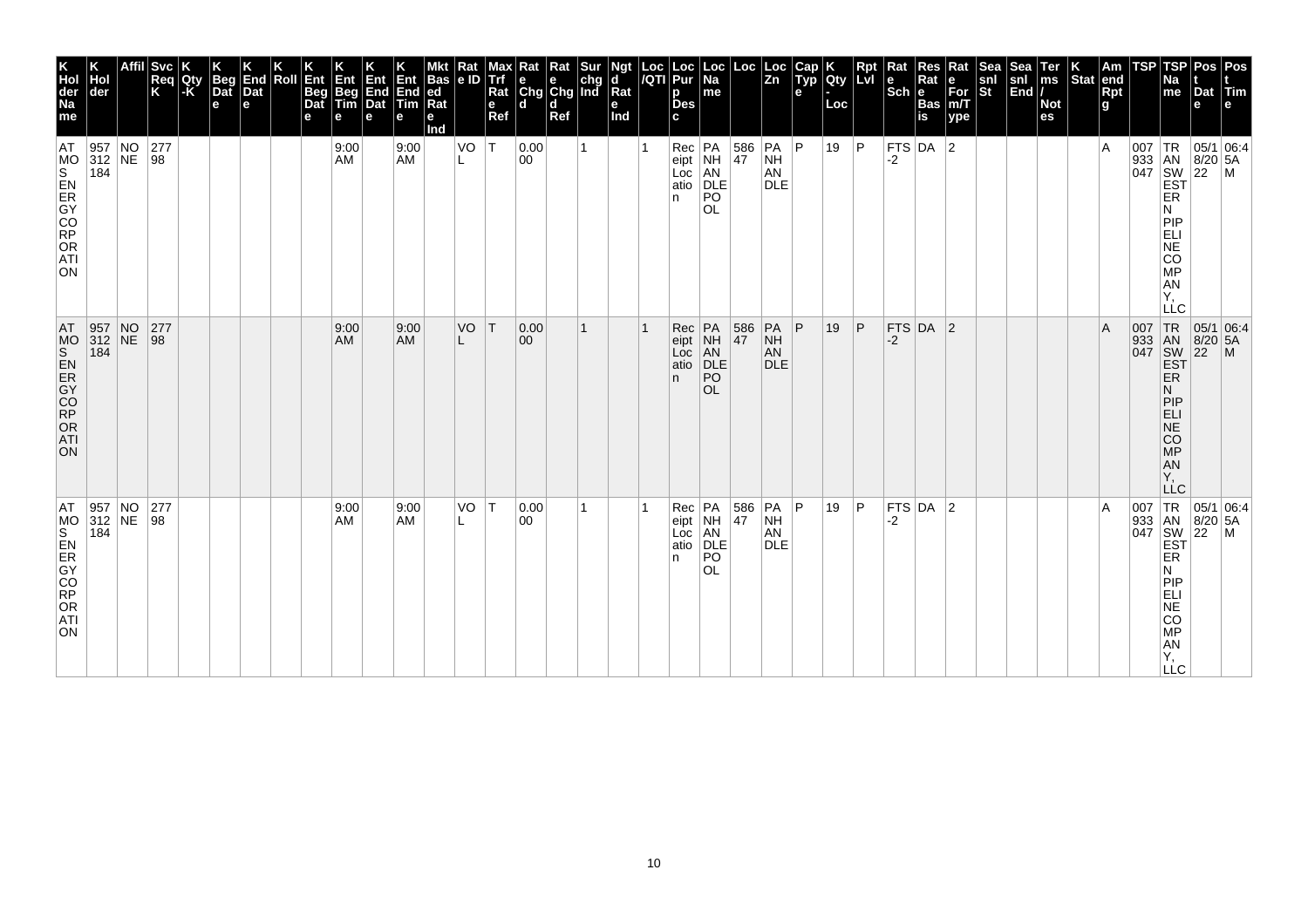| K<br>Hol<br>der<br>Na<br>me<br>AT                                                         | Hol<br>der<br>$\begin{array}{ c c c }\n 957 & \text{NO} \\  312 & \text{NE} \\  184 & \end{array}$ | <b>Svc</b><br>Req<br>K<br>$\begin{array}{ c c }\n 277 \\  98\n\end{array}$ | Qty<br>l-K | <b>Beg</b><br>Dat<br>e | End<br>Dat<br>e | Roll | Ent<br>Beg<br>Dat<br>е | Ent<br>Beg<br>Tim<br>e<br>9:00<br><b>AM</b> | Ent<br>End<br>Dat<br>е | Ent<br>End<br><b>Tim</b><br>е<br>9:00<br><b>AM</b> | <b>Bas</b><br>ed<br>$\overline{\text{Rat}}$<br>е<br>Ind | Rat<br> e D<br>VO<br>L | Max<br><b>Trf</b><br>Rat<br>e<br>Ref<br> T | Rat Rat Sur<br>e e chg<br>Chg Chg Ind<br>l d<br> 0.00<br>$ 00\rangle$ | d<br>Ref | $\mathbf{1}$ | Ngt<br>d<br>Rat<br>е<br>Ind | Loc<br>/QTI<br>$\overline{2}$ | Loc<br>Pur<br>р<br><b>Des</b><br>c | Loc<br> Na<br>me                                            | Loc<br>Deli W A 133<br>very GR 26                 | Loc<br>Zn<br>$PA$ $P$                           | Cap<br>Typ<br>е | Qty<br>Loc<br>19 | Rpt<br> P | Rat<br>$\left \frac{e}{Sch}\right $ R<br>-2 | Res<br>Rat<br><b>Bas</b><br>$\overline{\mathsf{is}}$<br>$FTS$ DA 2 | Rat<br>e<br>For<br>m/T<br>ype | Sea<br>snl<br>St | Sea<br>snl<br>End | Ter<br>ms<br><b>Not</b><br>es | $\left \begin{array}{c} K \\ \end{array}\right $ Stat end | Rpt<br>g<br>l A | TSP | TSP<br>Na<br>me                                                           | Dat<br>е                               | Pos   Pos<br>Tim<br> 05/1 06:4                                                                                                                                                                                                                                                                                                                                                |
|-------------------------------------------------------------------------------------------|----------------------------------------------------------------------------------------------------|----------------------------------------------------------------------------|------------|------------------------|-----------------|------|------------------------|---------------------------------------------|------------------------|----------------------------------------------------|---------------------------------------------------------|------------------------|--------------------------------------------|-----------------------------------------------------------------------|----------|--------------|-----------------------------|-------------------------------|------------------------------------|-------------------------------------------------------------|---------------------------------------------------|-------------------------------------------------|-----------------|------------------|-----------|---------------------------------------------|--------------------------------------------------------------------|-------------------------------|------------------|-------------------|-------------------------------|-----------------------------------------------------------|-----------------|-----|---------------------------------------------------------------------------|----------------------------------------|-------------------------------------------------------------------------------------------------------------------------------------------------------------------------------------------------------------------------------------------------------------------------------------------------------------------------------------------------------------------------------|
| ON                                                                                        |                                                                                                    |                                                                            |            |                        |                 |      |                        |                                             |                        |                                                    |                                                         |                        |                                            |                                                                       |          |              |                             |                               | n.                                 | very GR<br>Loc EE<br>atio N                                 |                                                   | $\frac{\textsf{NH}}{\textsf{AN}}$<br><b>DLE</b> |                 |                  |           |                                             |                                                                    |                               |                  |                   |                               |                                                           |                 |     | ER<br>И<br>PIP<br>EL<br>SARGE:<br>Υ,                                      | 933 AN 8/20 5.<br>047 SW 22 M<br>EST P |                                                                                                                                                                                                                                                                                                                                                                               |
| AT.<br>MS<br>S<br>R<br>O<br>R<br>O<br>R<br>O<br>R<br>O<br>R<br>O<br>R<br>ATI<br><b>ON</b> | $\begin{array}{ l l }\n 957 & \text{NO} \\  312 & \text{NE} \\  184 & \end{array}$                 | 277<br>$\sqrt{98}$                                                         |            |                        |                 |      |                        | 9:00<br>AM                                  |                        | 9:00<br><b>AM</b>                                  |                                                         | VO                     | $\top$                                     | 0.00<br>00                                                            |          |              |                             |                               | Rec<br>eipt<br>Loc<br>atio<br>n.   | PA<br>NH<br>AN<br>DLE<br>DLE<br>P <sub>O</sub><br><b>OL</b> | $\begin{array}{ c } \hline 586 \\ 47 \end{array}$ | <b>PA</b><br><b>NH</b><br>AN<br><b>DLE</b>      | ∣P              | 22               | l P       | -2                                          | $FTS$ DA 2                                                         |                               |                  |                   |                               |                                                           | ۱A              |     | Ν<br><b>MONES</b><br>AN<br>Υ,<br>LĹC                                      |                                        | $\begin{array}{c c}\n & -C & \\ \hline\n & \sqrt{1} & \sqrt{100} \\  & 933 & \sqrt{100} \\  & 1047 & \sqrt{100} \\  & 1047 & \sqrt{100} \\  & 1047 & \sqrt{100} \\  & 1047 & \sqrt{100} \\  & 1047 & \sqrt{100} \\  & 1047 & \sqrt{100} \\  & 1047 & \sqrt{100} \\  & 1047 & \sqrt{100} \\  & 1047 & \sqrt{100} \\  & 1047 & \sqrt{100} \\  & 1047 & \sqrt{100} \\  & 1047 &$ |
| AT<br>ON                                                                                  | $\begin{array}{ l l }\n957 & NO \\ 312 & NE\n\end{array}$<br>184                                   | 277<br> 98                                                                 |            |                        |                 |      |                        | 9:00<br><b>AM</b>                           |                        | 9:00<br><b>AM</b>                                  |                                                         | VO                     | T                                          | 0.00<br>$ 00\rangle$                                                  |          | 1            |                             |                               | Rec<br>eipt<br>Loc<br>atio<br>n.   | PA<br>NH<br>AN<br>DLE<br>PO<br>OL.                          | 586<br>47                                         | $PA$ $P$<br><b>NH</b><br>AN<br><b>DLE</b>       |                 | 19               | P         | $-2$                                        | $FTS$ DA 2                                                         |                               |                  |                   |                               |                                                           | l A             | 007 | 933 AN<br>047 SW<br>EST<br><b>ER</b><br>N<br>PIEL<br>APSORT<br><b>LLC</b> | $8/20$ 5A<br>$\overline{22}$           | TR 05/1 06:4<br>$\mathsf{M}$                                                                                                                                                                                                                                                                                                                                                  |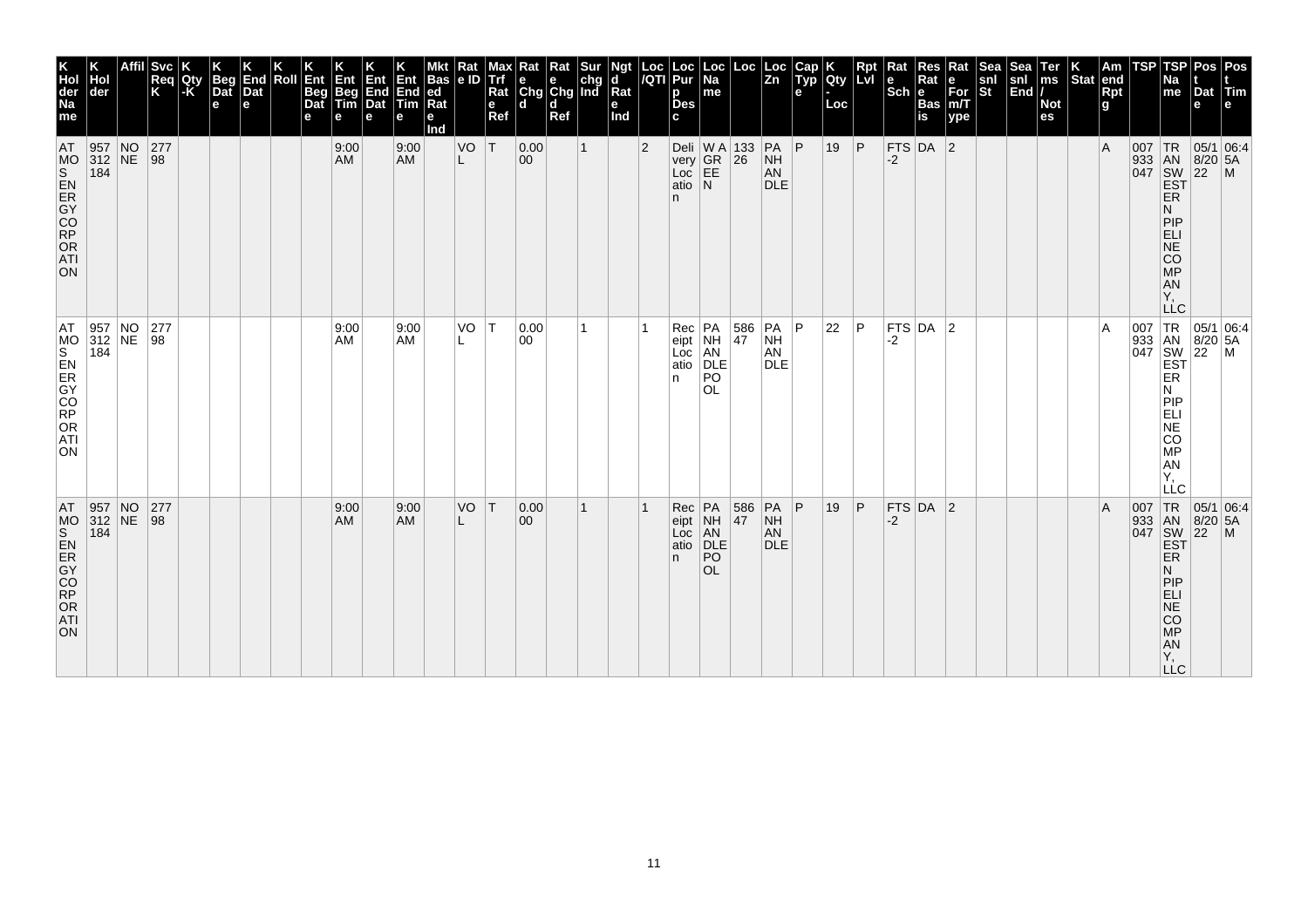| 0R005mmg<br><b>ATI</b><br>ON.                                                                  |
|------------------------------------------------------------------------------------------------|
| 105<br>$ 449\rangle$                                                                           |
| 9:00<br>AM                                                                                     |
| 9:00<br>AM                                                                                     |
| RE<br><sub>S</sub>                                                                             |
| IТ.                                                                                            |
| 0.37<br>00                                                                                     |
| 1                                                                                              |
|                                                                                                |
|                                                                                                |
| WE<br>ST<br>TEX<br>Rec<br>eipt<br>Loc<br>AS<br>atio<br>PO<br>n.                                |
| 586<br>46                                                                                      |
| $WE$ $P$<br><b>ST</b><br>TEX<br>AS                                                             |
| 10 <sup>°</sup>                                                                                |
| P                                                                                              |
| -3                                                                                             |
| FTS DA 1                                                                                       |
|                                                                                                |
|                                                                                                |
|                                                                                                |
|                                                                                                |
|                                                                                                |
| ΙA                                                                                             |
| 007 TR 05/1<br>933 AN 8/20<br>047 SW 22                                                        |
| ELI<br>$\overline{\text{NE}}$<br>CO<br><b>MP</b><br>AN<br>Υ,<br>LLC<br><b>EST</b><br><b>ER</b> |
| 05/1 06:4<br>$8/20$ 5A                                                                         |
| $\mathsf{M}$                                                                                   |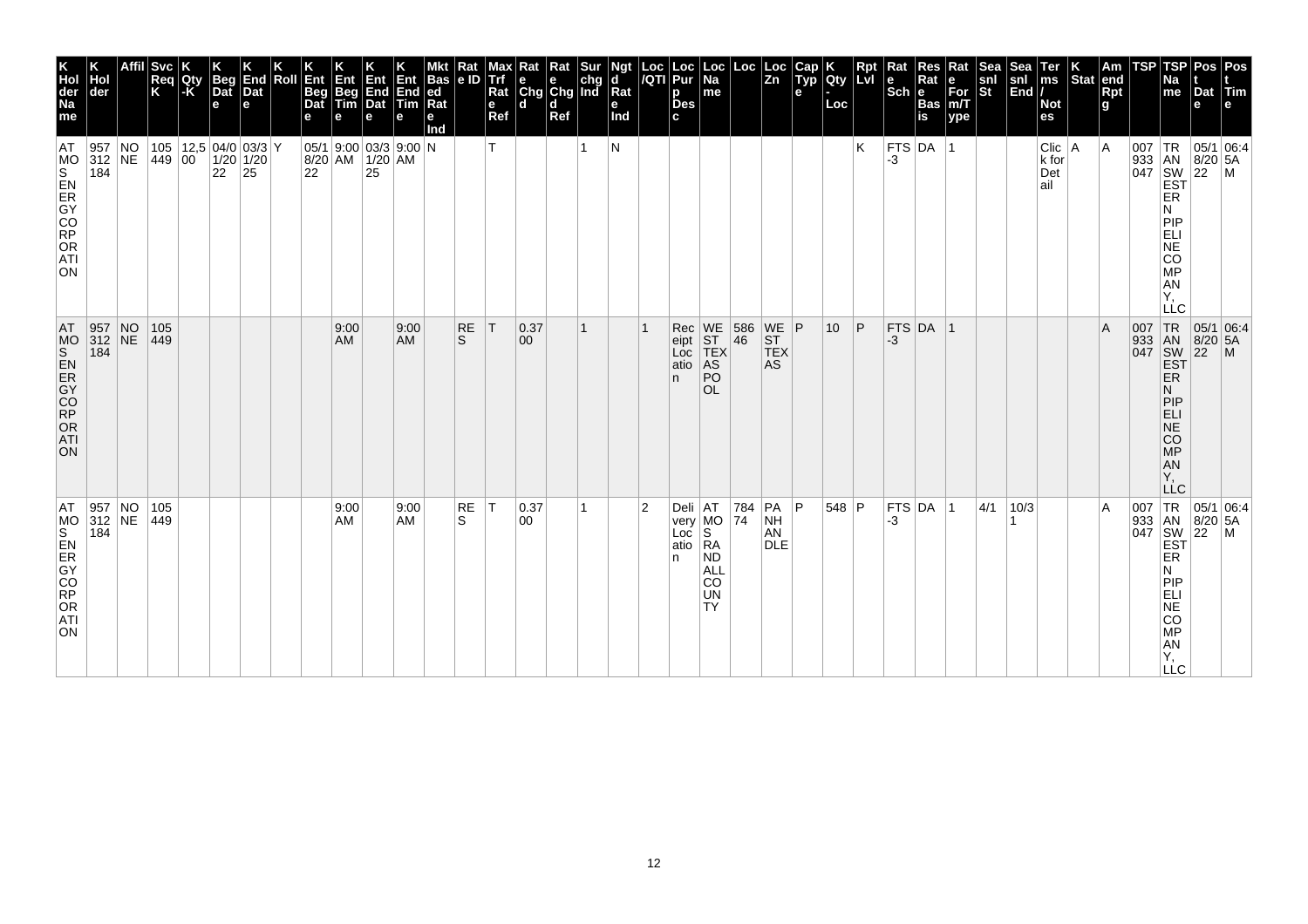| K<br>Hol<br>der<br>Na<br>me                                                     | der                                                                | <b>Svc</b><br>Req<br>K | <b>IQty</b> | <b>Beg</b><br>Dat<br>e | End<br>Dat<br>$\mathbf e$ | Roll | Ent<br>Beg<br>Dat | Ent<br>Beg<br>Tim<br>е | Ent<br>End<br>Dat<br>е | Ent<br>End<br><b>Tim</b><br>е | <b>Bas</b><br>ed<br>Rat<br>е<br>Ind | Rat<br>e ID    | мах<br><b>Trf</b><br>Rat<br>e<br>Ref | ĸat<br>$\begin{array}{ c c c }\n\hline\n\mathbf{e} & \mathbf{e} & \mathsf{chg} \\ \hline\n\mathsf{Chg} & \mathsf{Chg} & \mathsf{Ind}\n\end{array}$<br>l d | Rat<br>d<br>Ref | Sur | d<br>$\overline{\mathsf{R}}$ at<br>е<br>Ind | Loc<br>/QTI | Loc<br>Pur<br>р<br><b>Des</b>    | Loc  <br>Na<br>me                                                    | Loc                                                        | Loc<br>Zn                                                                             | Cap<br>Typ<br>е | Qty<br>Loc    | l Lvl | Rat<br>$ \mathsf{Sch} $ e | Res<br>Rat<br><b>Bas</b><br>is | Rat<br>е<br>For<br>m/T<br>ype | Sea<br>snl<br>St | Sea<br>$\left \frac{\text{snl}}{\text{End}}\right $ | Ter<br>ms<br><b>Not</b><br>es | $ \text{Stat} $ | Am<br>end<br><b>Rpt</b><br>g | TSP      | TSP<br>Na<br>me                                                                                              | Pos <sup>'</sup><br>Dat<br>e                      | Pos<br>$ $ Tim                                                                                                                                                                                                                                                       |
|---------------------------------------------------------------------------------|--------------------------------------------------------------------|------------------------|-------------|------------------------|---------------------------|------|-------------------|------------------------|------------------------|-------------------------------|-------------------------------------|----------------|--------------------------------------|-----------------------------------------------------------------------------------------------------------------------------------------------------------|-----------------|-----|---------------------------------------------|-------------|----------------------------------|----------------------------------------------------------------------|------------------------------------------------------------|---------------------------------------------------------------------------------------|-----------------|---------------|-------|---------------------------|--------------------------------|-------------------------------|------------------|-----------------------------------------------------|-------------------------------|-----------------|------------------------------|----------|--------------------------------------------------------------------------------------------------------------|---------------------------------------------------|----------------------------------------------------------------------------------------------------------------------------------------------------------------------------------------------------------------------------------------------------------------------|
| AT<br>MO<br>ON                                                                  | 957 NO<br>312 NE<br>184                                            | 105<br>$ 449\rangle$   |             |                        |                           |      |                   | 9:00<br>AM             |                        | 9:00<br>AM                    |                                     | $\frac{RE}{S}$ | lΤ                                   | 0.37<br>00                                                                                                                                                |                 |     |                                             |             | Rec<br>eipt<br>Loc<br>atio<br>n. | $\sqrt{\frac{\text{WE}}{\text{ST}}}$<br>TEX<br>AS<br>PO<br><b>OL</b> | $\begin{array}{ c c }\n 586 \\  \hline\n 46\n \end{array}$ | $\begin{array}{c} \n\text{WE} \\ \text{ST}\n\end{array}$ P<br><b>TEX</b><br><b>AS</b> |                 | 11,0 P<br> 71 |       | $-3$                      | FTS DA 1                       |                               |                  |                                                     |                               |                 | $\overline{A}$               | $007$ TR | ER<br>N<br>PIP<br>ELI<br>NE<br>CO<br>MP<br>AN<br>Υ,<br><b>LLC</b>                                            | 05/1 06:4<br>933 AN 8/20 5A<br>047 SW 22 M<br>EST |                                                                                                                                                                                                                                                                      |
| AT.<br>MS<br>S<br>R<br>O<br>R<br>O<br>R<br>O<br>R<br>O<br>R<br>ATI<br><b>ON</b> | $\begin{array}{ l l }\n957 & NO \\ 312 & NE \\ 184 & \end{array}$  | 105<br>449             |             |                        |                           |      |                   | 9:00<br>AM             |                        | 9:00<br>AM                    |                                     | RE<br>S        | $\top$                               | 0.37<br>00                                                                                                                                                |                 |     |                                             |             | Rec<br>eipt<br>Loc<br>atio<br>n. | WE<br>ST<br>TEX<br>AS<br>PO<br><b>OL</b>                             | 586<br>46                                                  | $\begin{array}{c} \n\text{WE} \\ \text{ST}\n\end{array}$ P<br><b>TEX</b><br>AS        |                 | $548$ P       |       | -3                        | $ $ FTS $ $ DA $ $ 1           |                               | 4/1              | 10/3                                                |                               |                 | $\overline{A}$               |          | <b>ER</b><br>N<br>PIP<br>ELI<br>$ \overline{\sf NE} $<br>$\overline{c}\overline{o}$<br>MP<br>AN<br>Υ.<br>LLC |                                                   | 007 TR 05/1 06:4<br>933 AN 8/20 5A<br>047 SW 22 M<br>EST                                                                                                                                                                                                             |
| AT<br>ORDOCK<br>ORDOCK<br><b>ATI</b><br>ON                                      | $\begin{array}{ c c c }\n957 & NO \\ 312 & NE\n\end{array}$<br>184 | 105<br>$ 449\rangle$   |             |                        |                           |      |                   | 9:00<br>AM             |                        | 9:00<br><b>AM</b>             |                                     | RE<br>S        | $\top$                               | 0.37<br>00                                                                                                                                                |                 |     |                                             |             | Rec<br>eipt<br>Loc<br>atio<br>n. | PO<br><b>OL</b>                                                      | WE 586 WE P<br>ST 46 ST<br>TEX TEX<br>AS AS                |                                                                                       |                 | 600 P         |       | $-3$                      | $FTS$ DA $ 1$                  |                               | 4/1              | 10/3                                                |                               |                 | $\overline{A}$               |          | ER<br>Ν<br>PIP<br>ELI<br><b>NE</b><br>CO<br>MP<br>AN<br>Y,<br><b>LLC</b>                                     |                                                   | $\begin{array}{r} \n 1R \n 05/1 \n 16. \n 18/20 \n 5A \n 18/20 \n 5A \n 22 \n 14. \n 16/21 \n 16/22 \n 16/21 \n 17/21 \n 18/22 \n 19/21 \n 10/22 \n 10/21 \n 10/22 \n 10/21 \n 11/21 \n 12/22 \n 13/21 \n 14/22 \n 15/21 \n 16/22 \n 17/23 \n 18/24 \n 18/23 \n 19/$ |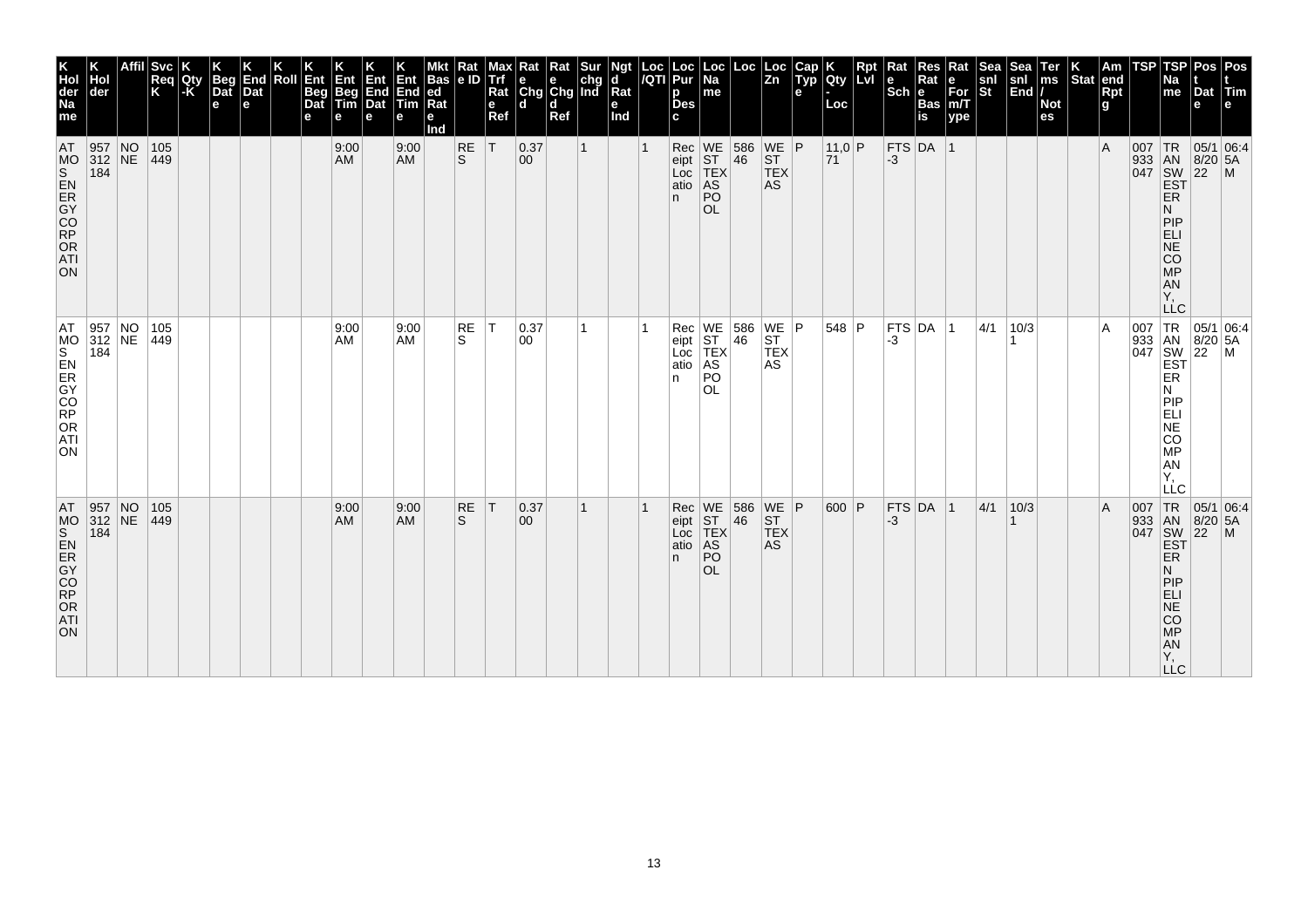| Affil<br>Hol<br> der<br>$\begin{array}{ l l }\n957 & NO \\ 312 & NE\n\end{array}$<br>184 |  | Svc <br>Req<br>K<br>105<br>449 | <b>IQty</b><br>$-K$ | <b>Beg</b><br>Dat<br>e | K<br>End<br>Dat<br>$\mathbf{e}$ | Roll | Ent<br><b>Beg</b><br>Dat | Ent<br><b>Beg</b> End<br>Tim Dat<br>e<br>9:00<br>AM | Ent<br>e | Ent<br>End End ed<br>$\mathsf{Tim}$<br>9:00<br>AM | Mkt Rat Max<br>Bas e ID Trf<br>Rat<br>е<br>Ind | RE<br>S         | e<br>Ref<br> T | Max Rat Rat Sur<br>Trf e e chg<br>Rat Chg Chg Ind<br>l d<br>0.37<br>00 | $\mathbf d$<br>Ref | Ngt<br>d<br>Rat<br>е<br>Ind |   | Loc  Loc  Loc<br><i> I</i> QTI  Pur  Na<br>р<br><b>Des</b><br>Rec<br>eipt<br>Loc<br>atio<br>n. | ∣Loc<br>me<br>AS<br>PO<br><b>OL</b>                                                                     | Loc<br>$\begin{array}{ l l }\n\hline\n\text{WE} & 586 \\ \text{ST} & 46 \\ \hline\n\text{TEX}\n\end{array}$ | ∣Loc<br>$\overline{z}$ <sub>n</sub><br>$WE$ $P$<br>$\texttt{ST}$<br><b>TEX</b><br><b>AS</b> | $\begin{array}{ c } \hline \text{Cap} \\ \hline \text{Typ} \end{array}$<br>е | Qty<br>Loc<br>$\vert$ 1 | Rpt<br>P | Rat<br>le.<br>$ \mathsf{Sch} $ e<br>-3 | <b>Res</b><br>Rat<br><b>Bas</b><br>is<br> FTS DA | Rat<br>e<br>$For$<br>m/T<br>ype<br>∣ 1 | Sea<br>snl<br>$ \tilde{\mathbf{s}}$ t | Sea<br> snl<br> End / | ∣Ter<br>∣ms<br><b>Not</b><br>es | $\left \begin{array}{c} K \\ \end{array}\right $ Stat end | Rpt<br>g<br>ΙA | TSP<br>007<br>933 AN 8/20<br>047 SW 22<br>EST                                                  | TSP<br>Na<br>$\mathsf{m}\mathsf{e}$<br>$ {\sf TR} $<br>ER<br>N                  | Dat Tim<br>e<br> 05/1 06:4<br>8/20 5A                                      | Pos Pos<br>$\mathsf{M}$ |
|------------------------------------------------------------------------------------------|--|--------------------------------|---------------------|------------------------|---------------------------------|------|--------------------------|-----------------------------------------------------|----------|---------------------------------------------------|------------------------------------------------|-----------------|----------------|------------------------------------------------------------------------|--------------------|-----------------------------|---|------------------------------------------------------------------------------------------------|---------------------------------------------------------------------------------------------------------|-------------------------------------------------------------------------------------------------------------|---------------------------------------------------------------------------------------------|------------------------------------------------------------------------------|-------------------------|----------|----------------------------------------|--------------------------------------------------|----------------------------------------|---------------------------------------|-----------------------|---------------------------------|-----------------------------------------------------------|----------------|------------------------------------------------------------------------------------------------|---------------------------------------------------------------------------------|----------------------------------------------------------------------------|-------------------------|
|                                                                                          |  |                                |                     |                        |                                 |      |                          |                                                     |          |                                                   |                                                |                 |                |                                                                        |                    |                             |   |                                                                                                |                                                                                                         |                                                                                                             |                                                                                             |                                                                              |                         |          |                                        |                                                  |                                        |                                       |                       |                                 |                                                           |                |                                                                                                | PIP<br>ELI<br>NE<br>NO<br>MP<br>AN<br>Υ,<br>LLC                                 |                                                                            |                         |
| $\begin{array}{ c c c }\n 957 & NO \\  312 & NE \\  184 & \end{array}$                   |  | 105<br>$ 449\rangle$           |                     |                        |                                 |      |                          | 9:00<br>AM.                                         |          | 9:00<br>AM                                        |                                                | <b>RE</b><br>S. | T              | 0.37<br>00                                                             |                    |                             | 2 | Deli<br>very ER<br>Loc GA<br>atio<br>n.                                                        | lS.<br><b>INT</b><br>ER<br>CO<br><b>NN</b><br>EC<br>(ST<br>ÒC<br>KE<br>R M<br>M)                        | $\begin{array}{ c c }\n 537 \\  72\n\end{array}$                                                            | PA<br><b>NH</b><br>AN<br><b>DLE</b>                                                         | P                                                                            |                         | P        | $-3$                                   | FTS DA 1                                         |                                        |                                       |                       |                                 |                                                           | ΙA             | 007<br>933 AN<br>047 SW<br>EST<br>ER                                                           | <b>TR</b><br>N<br>PIP<br>ELI<br>NE<br>CO<br>MP<br>AN<br>Y,<br>LLC               | 05/1 06.4<br>$8/20$ 5A<br>22                                               | $\mathsf{M}$            |
| $\left  \begin{array}{c} 957 \\ 312 \end{array} \right $ NO<br>184                       |  | 105<br> 449                    |                     |                        |                                 |      |                          | 9:00<br>AM                                          |          | 9:00<br>AM                                        |                                                | <b>RE</b><br>S  | $\top$         | 0.37<br> 00                                                            |                    |                             | 2 | Deli AT<br>Loc<br>atio $ CA$<br>n.                                                             | Deli AT 790<br>very MO 52<br> S<br><b>NY</b><br>ON<br><b>WE</b><br><b>ST</b><br>$\mathsf{I}/\mathsf{C}$ |                                                                                                             | PA<br><b>NH</b><br>AN<br><b>DLE</b>                                                         | P                                                                            | 250 P                   |          | -3                                     | $FTS$ DA $ 1$                                    |                                        | 4/1                                   | 10/3                  |                                 |                                                           | ١A             | 007<br>$\begin{array}{c c} 933 & \overrightarrow{AN} \\ 047 & \overrightarrow{SW} \end{array}$ | <b>EST</b><br>ER<br>И<br>PIP<br>ELI<br>NE<br>CO<br>MP<br>AN<br>Υ,<br><b>LLC</b> | TR 05/1 06:4<br>$\begin{array}{ c c }\n 8/20 & 5A \\  22 & M\n\end{array}$ |                         |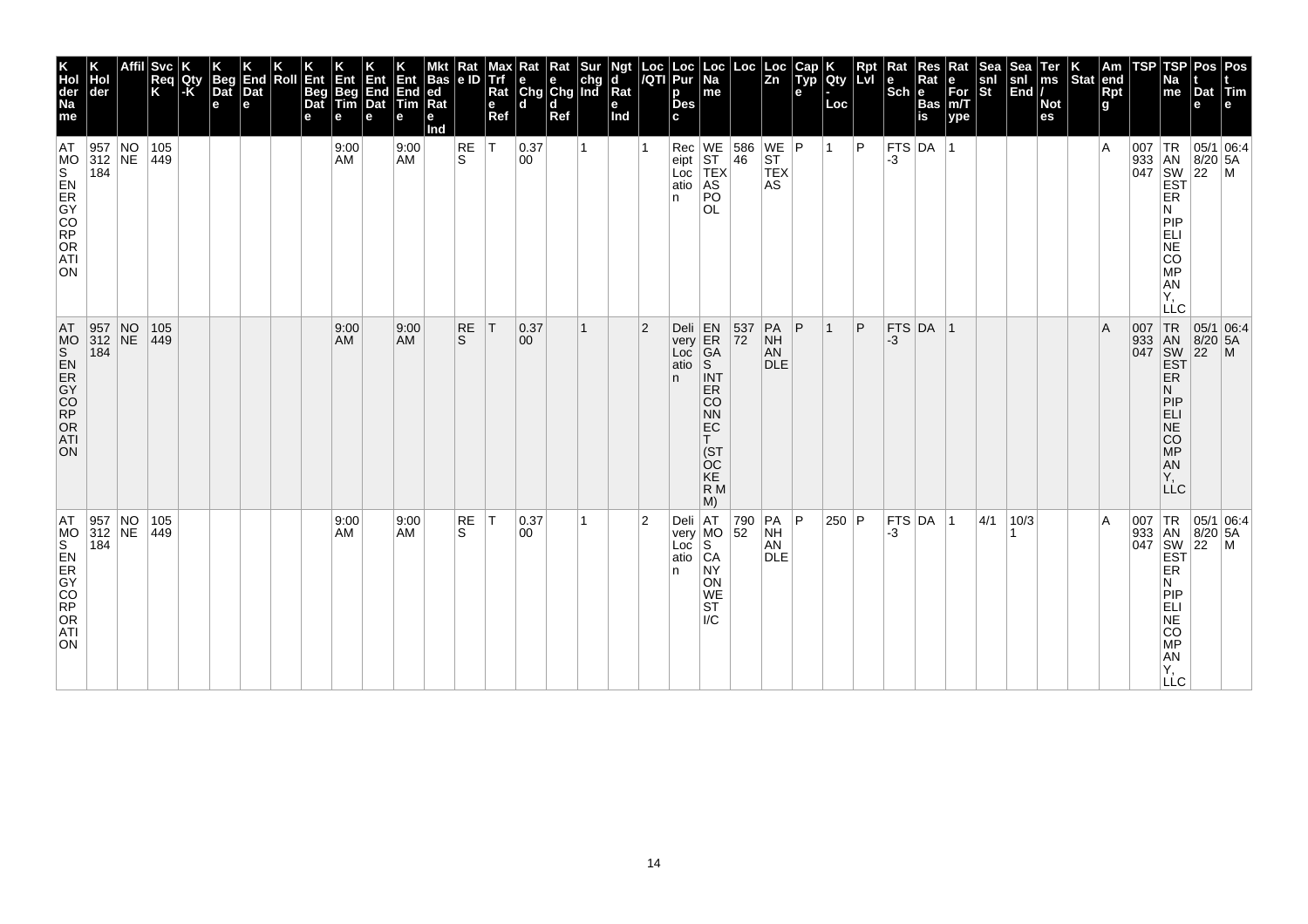| K<br>Hol<br>der<br>Na<br>me                                                    | der                                                               | <b>Svc</b><br>Req<br>K | Qty<br>$\mathsf{K}$ | <b>Beg</b><br>Dat<br>e | K<br>End<br>Dat<br>e | Roll | Ent<br>Beg<br>Dat<br>е | Ent<br>Beg<br>Tim<br>e | <b>Ent</b><br><b>End</b><br>Dat<br>е | Ent<br>End<br><b>f</b> lim<br>е | <b>Bas</b><br>ed<br>Rat<br>е<br>Ind | Rat<br> e D         | Max<br><b>Trf</b><br>Rat<br>e<br>Ref | Kat<br>e e chg<br>Chg Chg Ind<br>d d | Rat<br>Ref | Sur          | Ngt<br>d<br>$\bar{R}$ at<br>е<br>Ind | Loc<br>/QTI    | Loc<br>Pur<br>p<br><b>Des</b><br>C. | Loc  <br>Na<br>me                                                                                                                                            | Loc                                                        | Loc<br>Zn                                               | Cap<br>Typ<br>e | Qty<br>Loc | Rpt<br><b>LvI</b> | Rat<br>$\left \begin{array}{c}\n\mathbf{e} \\ \text{Sch}\n\end{array}\right $ R | Res<br>Rat<br>Bas<br>is | Rat<br>e<br>For<br>m/T<br>ype | Sea<br>snl<br>St | Sea<br>snl<br>End | Ter<br>ms<br><b>Not</b><br>es | $\left \begin{array}{c} K \\ \hline \end{array}\right $ am $\left \begin{array}{c} R \\ \hline \end{array}\right $ | Rpt<br>g | TSP | TSP<br>Na<br>$\vert$ me                                            | Pos<br>Dat<br>e              | Pos<br><b>Tim</b><br>l e l                                                                                                                                                                                                                                                  |
|--------------------------------------------------------------------------------|-------------------------------------------------------------------|------------------------|---------------------|------------------------|----------------------|------|------------------------|------------------------|--------------------------------------|---------------------------------|-------------------------------------|---------------------|--------------------------------------|--------------------------------------|------------|--------------|--------------------------------------|----------------|-------------------------------------|--------------------------------------------------------------------------------------------------------------------------------------------------------------|------------------------------------------------------------|---------------------------------------------------------|-----------------|------------|-------------------|---------------------------------------------------------------------------------|-------------------------|-------------------------------|------------------|-------------------|-------------------------------|--------------------------------------------------------------------------------------------------------------------|----------|-----|--------------------------------------------------------------------|------------------------------|-----------------------------------------------------------------------------------------------------------------------------------------------------------------------------------------------------------------------------------------------------------------------------|
| <b>AT</b><br>ON                                                                | 957 NO<br>312 NE<br>184                                           | $105$<br>$ 449\rangle$ |                     |                        |                      |      |                        | 9:00<br>AM             |                                      | 9:00<br>AM                      |                                     | $_{\rm S}^{\rm RE}$ | İΤ                                   | 0.37<br>00                           |            | $\mathbf{1}$ |                                      | $\overline{2}$ | n.                                  | Deli TW<br>very (CA<br>Loc BO<br>atio T)<br><b>RA</b><br><b>ND</b><br><b>ALL</b><br><b>CO</b><br><b>CO</b><br><b>UN</b><br><b>TR</b><br>Y<br><b>CL</b><br>UB | $\begin{array}{ c c }\n 133 \\  \hline\n 35\n \end{array}$ | PA<br><b>NH</b><br>AN<br><b>DLE</b>                     | P               | $13$ P     |                   | -3                                                                              | FTS DA 1                |                               |                  |                   |                               |                                                                                                                    | l A      |     | ER<br>N<br>PIP<br>EL<br>SARGE:<br>Ÿ,<br><b>LLC</b>                 |                              | $\begin{array}{r} \n 1R \n 05/1 \n 0.4 \n 0.4 \n 0.4 \n 0.4 \n 0.4 \n 0.4 \n 0.4 \n 0.4 \n 0.4 \n 0.4 \n 0.4 \n 0.4 \n 0.4 \n 0.4 \n 0.4 \n 0.4 \n 0.4 \n 0.4 \n 0.4 \n 0.4 \n 0.4 \n 0.4 \n 0.4 \n 0.4 \n 0.4 \n 0.4 \n 0.4 \n 0.4 \n 0.4 \n 0.4 \n 0.4 \n 0.4 \n 0.4 \n $ |
| AT<br>MS<br>S<br>O<br>R<br>O<br>O<br>R<br>O<br>R<br>O<br>R<br>ATI<br><b>ON</b> | $\begin{array}{ l l }\n957 & NO \\ 312 & NE \\ 184 & \end{array}$ | 105<br>$ 449\rangle$   |                     |                        |                      |      |                        | 9:00<br>AM.            |                                      | 9:00<br>AM                      |                                     | RE<br>S.            | $\top$                               | 0.37<br>00                           |            | 1            |                                      | 2              | atio<br>n                           | Deli AT 790<br>very MO 49<br>Loc S<br>AR<br>PO<br><b>RT</b><br>$\mathsf{IC}$                                                                                 |                                                            | PA<br><b>NH</b><br>AN<br><b>DLE</b>                     | l P             |            | P                 | -3                                                                              | $FTS$ DA $ 1$           |                               |                  |                   |                               |                                                                                                                    | ΙA       |     | N<br>PIP<br>ELI<br>NE<br>CO <sub>MP</sub><br>AN<br>Υ.<br>LĹC       |                              | 007 TR 05/1 06:4<br>933 AN 8/20 5A<br>047 SW 22 M<br>EST ER                                                                                                                                                                                                                 |
| AT<br>ON                                                                       | $\begin{array}{ l l }\n957 & NO \\ 312 & NE\n\end{array}$<br>184  | 105<br>449             |                     |                        |                      |      |                        | 9:00<br>AM             |                                      | 9:00<br><b>AM</b>               |                                     | RE<br>S             | T                                    | 0.37<br>$ 00\rangle$                 |            | 1            |                                      |                | Rec<br>eipt<br>Loc<br>atio<br>n.    | WE 586<br>ST 46<br>TEX<br>AS<br>PO<br>OL.                                                                                                                    |                                                            | $\begin{array}{c} \nWE \\ ST \\ TEX\n\end{array}$<br>AS |                 | 14         | P                 | -3                                                                              | $FTS$ DA 1              |                               |                  |                   |                               |                                                                                                                    | A        | 007 | 933 AN<br>047 SW<br>EST<br>ER<br>N<br>PIEL<br>APSORT<br><b>LLC</b> | $8/20$ 5A<br>$\overline{22}$ | TR 05/1 06:4<br>$\mathsf{M}$                                                                                                                                                                                                                                                |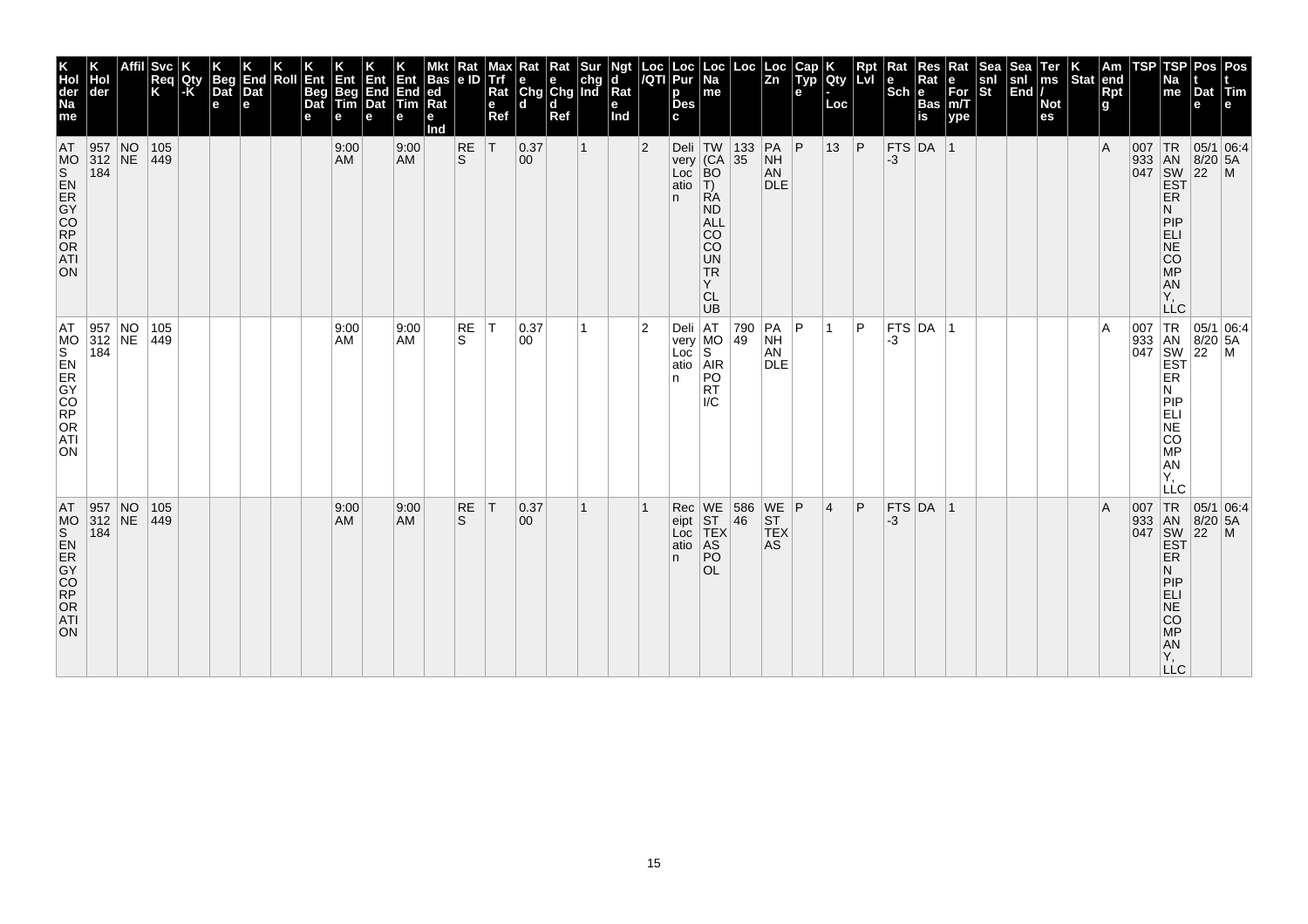| K<br>Hol<br>der<br>Na<br>me<br>AT | Hol<br>der<br>$\begin{array}{ l l }\n957 & NO \\ 312 & NE\n\end{array}$ | <b>Svc</b><br>Req<br>K<br>105<br>$ 449\rangle$ | Qty<br>-K | <b>Beg</b><br>Dat<br>e | End<br>Dat<br>e | Roll | Ent<br>Beg<br>Dat<br>е | Ent<br>Beg<br>Tim<br>e<br>9:00<br>AM | Ent<br>End<br>Dat<br>е | Ent<br>End<br><b>Tim</b><br>е<br>9:00<br><b>AM</b> | <b>Bas</b><br>ed<br>Rat<br>е<br>Ind | Rat<br> e D<br>RE<br>S | Max<br>Trf<br>Rat<br>e<br>Ref<br>İΤ | $\begin{array}{ l l }\n\hline\n\text{Rat} & \text{Rat} & \text{Sur} \\ \hline\n\text{e} & \text{e} & \text{chg} \\ \text{Chg} & \text{Chg} & \text{Ind}\n\end{array}$<br>l d<br> 0.37<br>00 | d<br>Ref | 1 | Ngt<br>d<br>Rat<br>е<br>Ind | Loc<br>/QTI<br>$\overline{2}$ | Loc<br>Pur<br>p<br><b>Des</b><br>c<br>$\begin{array}{ c c c }\n\hline\nDeli & AT & 790 \\ \hline\nvery & MO & 58\n\end{array}$ | Loc<br> Na<br>me                              | Loc                                                                         | $\frac{\text{Loc}}{\text{Zn}}$<br>$ PA $ $ P $<br><b>NH</b> | Cap<br>Typ<br>е | Qty<br>Loc<br>600 P | Rpt | $\vert$ Rat<br>$\left \frac{e}{Sch}\right $ R<br>-3 | Res<br>Rat<br><b>Bas</b><br>$\overline{\mathsf{is}}$<br> FTS DA 1 | Rat<br>e<br>For<br>m/T<br>ype | Sea<br>snl<br>St<br> 4/1 | Sea<br>snl<br>End<br>10/3 | Ter<br>ms<br><b>Not</b><br>es | Stat | $\vert$ Am<br>end<br>$Rpt$ g<br>١A | TSP | TSP<br>Na<br>me                                                                                  | Dat<br>е                     | Pos Pos<br>Tim<br>$\begin{array}{c}\n 1R \\  \n 33 \\  047 \\  \n 18N \\  \n 18/20 \\  \n 16N \\  \n 16N \\  \n 16N \\  \n 16N \\  \n 16N \\  \n 16N \\  \n 16N \\  \n 16N \\  \n 16N \\  \n 16N \\  \n 16N \\  \n 16N \\  \n 16N \\  \n 16N \\  \n 16N \\  \n 16N \\  \n 16N \\  \n 16N \\  \n 16N \\  \n 16N \\  \n 16N \\  \n 16N \\  \n 16N \\  \n 16N \\  \n 16N \\  \n 16N$ |
|-----------------------------------|-------------------------------------------------------------------------|------------------------------------------------|-----------|------------------------|-----------------|------|------------------------|--------------------------------------|------------------------|----------------------------------------------------|-------------------------------------|------------------------|-------------------------------------|---------------------------------------------------------------------------------------------------------------------------------------------------------------------------------------------|----------|---|-----------------------------|-------------------------------|--------------------------------------------------------------------------------------------------------------------------------|-----------------------------------------------|-----------------------------------------------------------------------------|-------------------------------------------------------------|-----------------|---------------------|-----|-----------------------------------------------------|-------------------------------------------------------------------|-------------------------------|--------------------------|---------------------------|-------------------------------|------|------------------------------------|-----|--------------------------------------------------------------------------------------------------|------------------------------|-----------------------------------------------------------------------------------------------------------------------------------------------------------------------------------------------------------------------------------------------------------------------------------------------------------------------------------------------------------------------------------|
| ON                                | 184                                                                     |                                                |           |                        |                 |      |                        |                                      |                        |                                                    |                                     |                        |                                     |                                                                                                                                                                                             |          |   |                             |                               | Loc S<br>atio PA<br>n                                                                                                          | <b>MP</b><br>Α<br><b>NO</b><br><b>RT</b><br>н |                                                                             | AN<br><b>DLE</b>                                            |                 |                     |     |                                                     |                                                                   |                               |                          |                           |                               |      |                                    |     | ER<br>И<br>PIP<br>E-SOME:<br>Υ,<br><b>LLC</b>                                                    |                              |                                                                                                                                                                                                                                                                                                                                                                                   |
| AT.<br>MO<br>0200950<br>ATI<br>ON | 957 NO<br>312 NE<br>184                                                 | 105<br>$ 449\rangle$                           |           |                        |                 |      |                        | 9:00<br>AM                           |                        | 9:00<br><b>AM</b>                                  |                                     | <b>RE</b><br>S.        | ΙT                                  | 0.37<br>$ 00\rangle$                                                                                                                                                                        |          | 1 |                             | $\overline{2}$                | Deli<br>very<br>Loc<br>atio<br>n.                                                                                              | NA<br>NN<br>ETT<br>E<br>GA<br><b>RCI</b><br>A | $\begin{array}{ c c c }\n\hline\n100 & PA \\ \hline\n716 & NH\n\end{array}$ | AN<br><b>DLE</b>                                            | $\mathsf{P}$    |                     | P   | -3                                                  | FTS DA 1                                                          |                               |                          |                           |                               |      | A                                  |     | 007 TR<br>933 AN<br>047 SW<br>EST<br>ER<br>N<br>PIP<br>ELI<br>NE<br>CO <sub>MP</sub><br>AN<br>Y, | 05/1 06:4<br>$8/20$ 5A<br>22 | $\mathsf{M}$                                                                                                                                                                                                                                                                                                                                                                      |
| AT<br>ON                          | 957 NO<br>312 NE<br>184                                                 | 105<br>449                                     |           |                        |                 |      |                        | 9:00<br>AM                           |                        | 9:00<br><b>AM</b>                                  |                                     | RE<br>S                | T                                   | 0.37<br>00                                                                                                                                                                                  |          | 1 |                             |                               | Rec<br>eipt<br>Loc<br>atio<br>n                                                                                                | PO<br><b>OL</b>                               | WE 586 WE P<br>ST 46 ST<br>TEX TEX<br>AS AS                                 |                                                             |                 | $250$ P             |     | -3                                                  | FTS DA 1                                                          |                               | 4/1                      | 10/3                      |                               |      | ΙA                                 |     | ER<br>N<br>PIP<br>ELI<br>NE<br>CO<br>MP<br>AN<br>Y,<br><b>LLC</b>                                |                              | $\begin{array}{c c}\n & C \\ \hline\n\text{1 TR} & 05/1 & 06.4 \\ 933 & AN & 8/20 & F \\ 047 & SN & 22 \\ \hline\n & EST & EF \\  & FP & \n\end{array}$                                                                                                                                                                                                                           |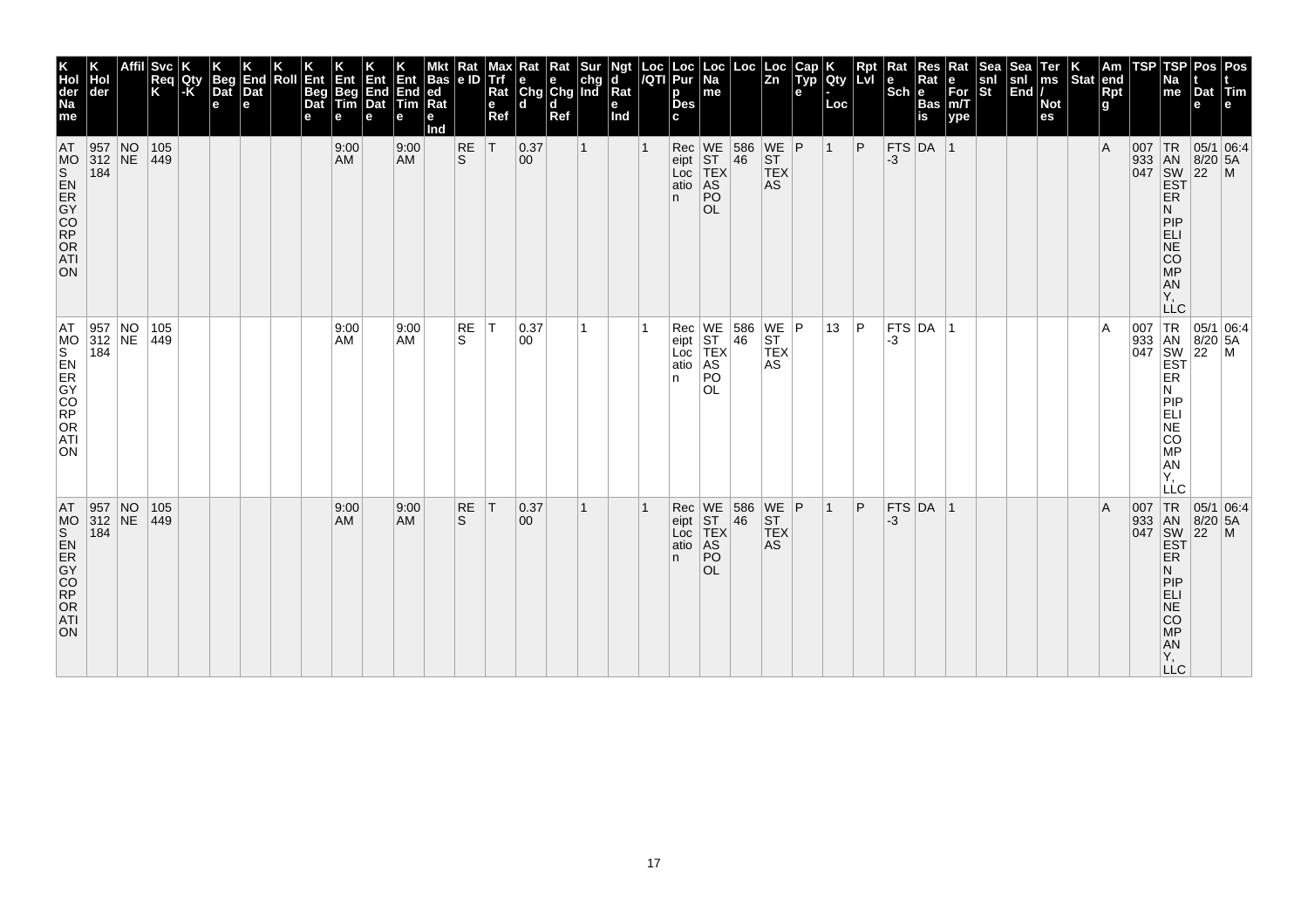| <b>Svc</b><br>End<br>Dat<br>Beg<br>Dat<br>Roll<br>Req<br>K<br>Qty<br> -K<br>e<br>e<br>е<br>$\begin{array}{ l l }\n957 & NO \\ 312 & NE\n\end{array}$<br>105<br>$ 449\rangle$<br>$\begin{array}{ c c c }\n957 & NO \\ 312 & NE\n\end{array}$<br>105<br>$ 449\rangle$<br>957 NO<br>312 NE<br>105<br>449 |  |  |  | Ent<br>Beg<br>Dat | Ent<br>Beg<br>Tim<br>e<br>9:00<br>AM<br>9:00<br>AM<br>9:00<br>AM | Ent<br>End<br>Dat<br>е | Ent<br>End<br>Tim<br>е<br>9:00<br><b>AM</b><br>9:00<br><b>AM</b><br>9:00<br><b>AM</b> | <b>Bas</b><br>ed<br>Ra<br>е<br>Ind | Rat<br> e D<br>RE<br>S<br><b>RE</b><br>S<br>RE<br>S | Max<br>Trí<br>Rat<br>e<br>Ref<br>İΤ<br>ΙT<br> T | $\begin{array}{ l l }\n\hline\n\text{Rat} & \text{Rat} & \text{Sur} \\ \hline\n\text{e} & \text{e} & \text{chg} \\ \text{Chg} & \text{Chg} & \text{Ind}\n\end{array}$<br>l d<br> 0.37<br>00<br> 0.37<br>$ 00\rangle$<br> 0.37<br>00 | d<br>Ref | 1<br>1<br>1 | Ngt<br>d<br>$\overline{\mathsf{R}}$ at<br>е<br>Ind | Loc<br>/QTI<br>$\overline{2}$<br>$\overline{2}$ | Loc<br>Pur<br>р<br><b>Des</b><br>c<br>Deli<br>very<br>Loc<br>HA<br>atio<br>NS<br>n.<br>atio<br>n.<br>Rec<br>eipt | $\vert$ Loc $\vert$ Na<br>me<br>FO<br><b>RD</b><br>CA<br><b>CT</b><br><b>US</b><br>s<br>#1 | Loc<br>804<br>$\overline{2}$<br>$\begin{array}{c c}\n\hline\n\downarrow\nu$ or $\begin{array}{c c}\n\hline\n\downarrow\nu\nu\n\end{array}$ SIM 15 N. | Loc<br>Zn<br>$ PA $ $ P $<br><b>NH</b><br>AN<br><b>DLE</b><br>PA<br><b>NH</b><br>AN<br><b>DLE</b> | Cap<br>Typ<br>e<br> P | <b>Qty</b><br>Loc<br> 11,0 P<br>71<br>10 <sup>°</sup> | Rpt<br>∣P<br>P | $\vert$ Rat<br>$\left \frac{e}{Sch}\right $ R<br>$-3$<br>-3<br>-3 | Res<br>Rat<br><b>Bas</b><br>$\overline{\mathsf{is}}$<br> FTS DA 1<br>FTS DA 1<br> FTS DA 1 | Rat<br>e<br>For<br>m/T<br>ype | Sea<br>snl<br>St | Sea<br>snl<br>End | Ter<br>ms<br><b>Not</b><br>es | $\left \begin{array}{c} K \\ \end{array}\right $ Stat end | Rpt<br>g<br>ΙA<br>A<br>ΙA | TSP | TSP<br>Na<br>$\mathsf{m}\mathsf{e}$<br>ER<br>N<br>PIP<br>EL<br>ANGO<br>Υ,<br><b>LLC</b><br>007 TR<br>933 AN<br>047 SW<br>EST<br>ER<br>N<br>PIP<br>ELI<br>NE<br>CO <sub>MP</sub><br>AN<br>Y, | Dat<br>е<br>$\overline{22}$ | Pos   Pos<br>Tim<br>е<br>$\begin{array}{c}\n 1R \\  \n 33 \\  047 \\  \n 18N \\  \n 18/20 \\  \n 16N \\  \n 16N \\  \n 16N \\  \n 16N \\  \n 16N \\  \n 16N \\  \n 16N \\  \n 16N \\  \n 16N \\  \n 16N \\  \n 16N \\  \n 16N \\  \n 16N \\  \n 16N \\  \n 16N \\  \n 16N \\  \n 16N \\  \n 16N \\  \n 16N \\  \n 16N \\  \n 16N \\  \n 16N \\  \n 16N \\  \n 16N \\  \n 16N \\  \n 16N$<br>05/1 06:4<br>8/20 5A<br>$\mathsf{M}$ |
|-------------------------------------------------------------------------------------------------------------------------------------------------------------------------------------------------------------------------------------------------------------------------------------------------------|--|--|--|-------------------|------------------------------------------------------------------|------------------------|---------------------------------------------------------------------------------------|------------------------------------|-----------------------------------------------------|-------------------------------------------------|-------------------------------------------------------------------------------------------------------------------------------------------------------------------------------------------------------------------------------------|----------|-------------|----------------------------------------------------|-------------------------------------------------|------------------------------------------------------------------------------------------------------------------|--------------------------------------------------------------------------------------------|------------------------------------------------------------------------------------------------------------------------------------------------------|---------------------------------------------------------------------------------------------------|-----------------------|-------------------------------------------------------|----------------|-------------------------------------------------------------------|--------------------------------------------------------------------------------------------|-------------------------------|------------------|-------------------|-------------------------------|-----------------------------------------------------------|---------------------------|-----|---------------------------------------------------------------------------------------------------------------------------------------------------------------------------------------------|-----------------------------|----------------------------------------------------------------------------------------------------------------------------------------------------------------------------------------------------------------------------------------------------------------------------------------------------------------------------------------------------------------------------------------------------------------------------------|
|                                                                                                                                                                                                                                                                                                       |  |  |  |                   |                                                                  |                        |                                                                                       |                                    |                                                     |                                                 |                                                                                                                                                                                                                                     |          |             |                                                    |                                                 | Loc<br>atio<br>n.                                                                                                | PO<br><b>OL</b>                                                                            | WE 586 WE P<br>ST 46 ST<br>TEX TEX<br>AS AS                                                                                                          |                                                                                                   |                       |                                                       |                |                                                                   |                                                                                            |                               |                  |                   |                               |                                                           |                           |     | ER<br>N<br>PIP<br>ELI<br>COMPORTY,<br><b>LLC</b>                                                                                                                                            |                             | $\begin{array}{c c}\n & C \\ \hline\n\text{1 TR} & 05/1 & 06.4 \\ 933 & AN & 8/20 & F \\ 047 & SN & 22 \\ \hline\n & EST & EF \\  & FP & \n\end{array}$                                                                                                                                                                                                                                                                          |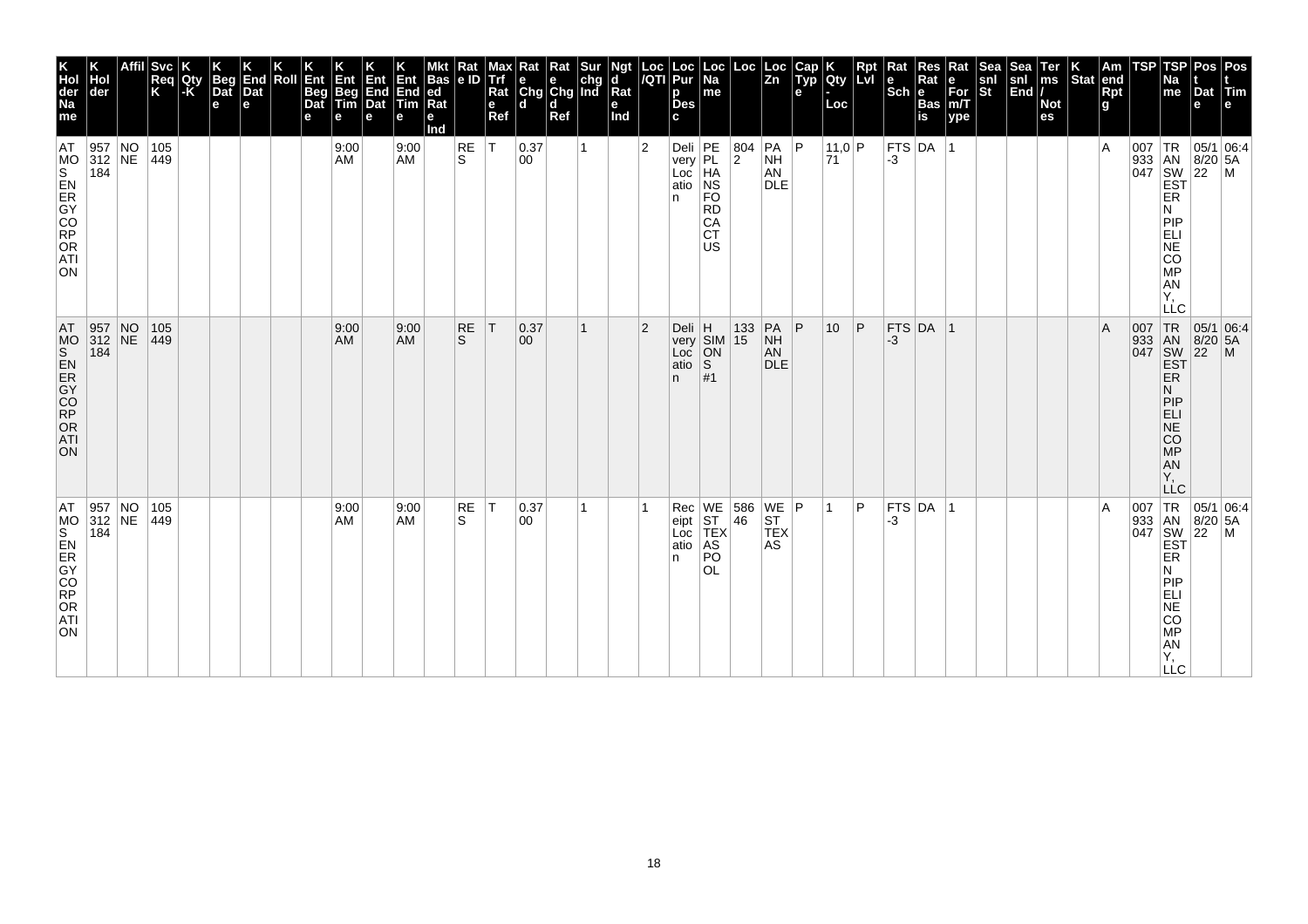| <b>AT</b><br>ORDOCK<br>ORDOCK<br>184<br><b>ATI</b><br>ON                              | AT<br>184<br>CO<br>RP<br>OR<br>ATI<br>ON.                                                                    | AT<br>ON                                                                                                                                  | K<br>Hol<br>der<br>Na<br>Hol<br>der<br>me                       |
|---------------------------------------------------------------------------------------|--------------------------------------------------------------------------------------------------------------|-------------------------------------------------------------------------------------------------------------------------------------------|-----------------------------------------------------------------|
| 957 NO<br>$312$ NE                                                                    | 957 NO<br>312 NE                                                                                             | 957 NO<br>312 NE<br>184                                                                                                                   |                                                                 |
|                                                                                       |                                                                                                              |                                                                                                                                           |                                                                 |
| 450 0                                                                                 | 105<br>$ 449\rangle$                                                                                         | 105<br>$ 449\rangle$                                                                                                                      | Svc <br>Req<br>K                                                |
|                                                                                       |                                                                                                              |                                                                                                                                           | Qty<br>-K                                                       |
| 22                                                                                    |                                                                                                              |                                                                                                                                           | <b>Beg</b><br>$\vert$ Dat<br>e                                  |
| $105$ 2,50 04/0 03/3 Y<br>$1/20$ 1/20<br> 25                                          |                                                                                                              |                                                                                                                                           | End<br>Dat<br>l e                                               |
|                                                                                       |                                                                                                              |                                                                                                                                           | Roll                                                            |
| 22                                                                                    |                                                                                                              |                                                                                                                                           | Ent<br>Beg<br>Dat<br>e                                          |
| 04/0 9:00 03/3 9:00 N<br>1/20 AM 1/20 AM                                              | 9:00<br>AM                                                                                                   | 9:00<br>AM                                                                                                                                | <b>Ent</b><br>Beg<br>Tim<br>$\mathbf e$                         |
| 25                                                                                    |                                                                                                              |                                                                                                                                           | Ent<br>Dat<br>е                                                 |
|                                                                                       | 9:00<br>AM                                                                                                   | 9:00<br>AM                                                                                                                                | Ent<br>$ End $ End<br><b>Tim</b><br>e                           |
|                                                                                       |                                                                                                              |                                                                                                                                           | Mkt Rat Mar<br>Bas e ID Trf<br> ed<br>Rat<br>$\mathbf e$<br>Ind |
|                                                                                       | RE<br>S                                                                                                      | <b>RE</b><br>S                                                                                                                            |                                                                 |
| $\mathsf{T}$                                                                          | $\top$                                                                                                       | T                                                                                                                                         | e<br>Ref                                                        |
|                                                                                       | 0.37<br>00                                                                                                   | 0.37<br>00                                                                                                                                | Max Rat Rat Sur<br>Trf e e chg<br>Rat Chg Chg Ind<br>l d        |
|                                                                                       |                                                                                                              |                                                                                                                                           | <b>d</b><br>Ref                                                 |
| 1                                                                                     |                                                                                                              | $\mathbf{1}$                                                                                                                              |                                                                 |
| IN.                                                                                   |                                                                                                              |                                                                                                                                           | Ngt<br> d<br>Rat<br>e<br>Ind                                    |
|                                                                                       | 2                                                                                                            | $\overline{2}$                                                                                                                            |                                                                 |
|                                                                                       | atio GA<br>n.                                                                                                | atio GA<br>n.                                                                                                                             | Loc   Loc   Loc<br> /QTI   Pur   Na<br>p<br><b>Des</b><br>c.    |
|                                                                                       | Deli WE 925<br>very ST 9<br>Loc TX<br>S/T<br>W<br>(EN<br>ÈR.<br>GA<br>S)<br><b>GR</b><br>AY<br>PA<br>MP<br>A | Deli WE<br>very ST<br>Loc TX<br>S/T<br>W<br>(EN<br>ÈR<br>GА<br>S)<br><b>RA</b><br>ND<br><b>ALL</b><br><b>CA</b><br><b>NY</b><br><b>ON</b> | Loc <br>$\vert$ me                                              |
|                                                                                       |                                                                                                              | 926<br>$ 0\rangle$                                                                                                                        | Loc  Loc                                                        |
|                                                                                       | PA<br><b>NH</b><br>AN<br><b>DLE</b>                                                                          | PA<br>NH<br>AN<br><b>DLE</b>                                                                                                              |                                                                 |
|                                                                                       | P                                                                                                            | P                                                                                                                                         | Cap K<br>$\overline{z}$ n   Typ   Qty   LvI<br>e                |
|                                                                                       | 4                                                                                                            | $\vert$ 1                                                                                                                                 | Loc                                                             |
| K.                                                                                    | P                                                                                                            | P                                                                                                                                         | Rpt                                                             |
| FTS DA 1<br>$-3$                                                                      | -3                                                                                                           | $-3$                                                                                                                                      | Rat<br>l e<br>∣Sch ∣e                                           |
|                                                                                       | $ $ FTS $ $ DA $ $ 1                                                                                         | $FTS$ DA $ 1$                                                                                                                             | <b>Res</b><br>Rat<br><b>Bas</b><br>is                           |
|                                                                                       |                                                                                                              |                                                                                                                                           | Rat<br>le<br>For<br>m/T<br>ype                                  |
|                                                                                       |                                                                                                              |                                                                                                                                           | ∣Sea<br>snl<br>$ \tilde{s}$ t                                   |
|                                                                                       |                                                                                                              |                                                                                                                                           | Sea<br>snl<br> End /                                            |
| $C$ lic $ N $<br>k for<br>Det<br>ail                                                  |                                                                                                              |                                                                                                                                           | Ter<br> ms<br><b>Not</b><br>es                                  |
|                                                                                       |                                                                                                              |                                                                                                                                           | $ \textsf{Stat} $ end                                           |
| A                                                                                     | A                                                                                                            | $\overline{A}$                                                                                                                            | Am<br><b>Rpt</b><br>g                                           |
|                                                                                       |                                                                                                              | 007 TR                                                                                                                                    | TSP                                                             |
| ER<br>N<br>PIP<br>ELI<br>NE <sup>T</sup><br>CO<br>MP<br><b>AN</b><br>Y,<br><b>LLC</b> | ER<br>N<br> P P<br>ELI<br>NE<br>CO<br><b>MP</b><br>AN<br>Υ.<br>LLC                                           | <b>EST</b><br>ER<br>N.<br>PIP<br><b>ELI</b><br>NE<br>CO<br>MP<br>AN<br>Υ,<br><b>LLC</b>                                                   | <b>TSP</b><br>Na<br>me                                          |
| 007 TR 05/1 06:4<br>933 AN 8/20 5A<br>047 SW 22 M<br>EST                              | 007 TR 05/1 06:4<br>933 AN 8/20 5A<br>047 SW 22 M<br>EST                                                     | 05/1 06:4<br>933 AN 8/20 5A                                                                                                               | Pos Pos<br>Dat Tim<br>е                                         |
|                                                                                       |                                                                                                              |                                                                                                                                           | le.                                                             |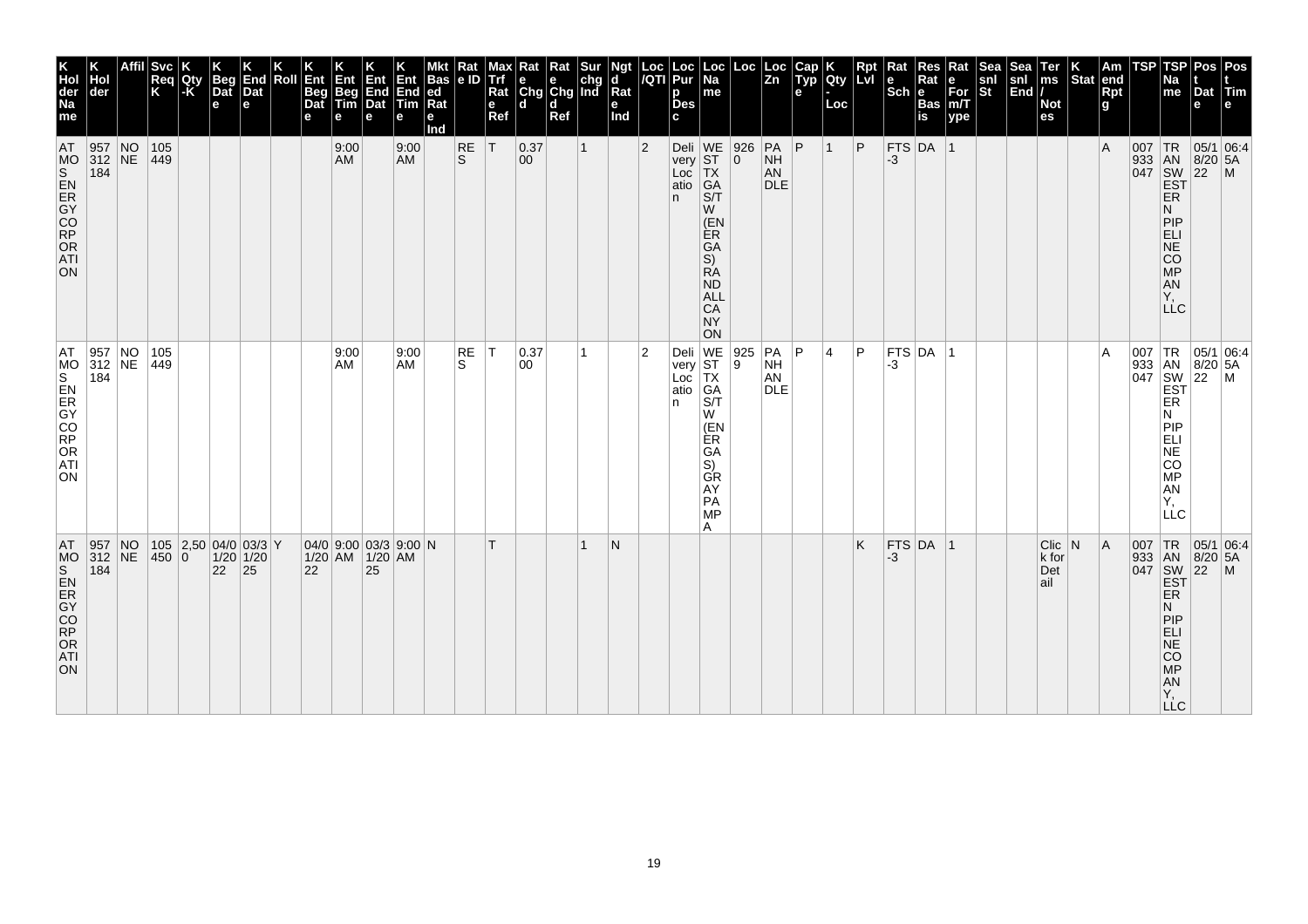| Hol<br>der<br>184 | 957 NO<br>312 NE | <b>Svc</b><br>Req<br>K<br>105<br>450 | Qty<br>-K | <b>Beg</b><br>Dat<br>e | End<br>Dat<br>e | Roll | Ent<br>Beg<br>Dat<br>е | Ent<br>Beg<br>Tim<br>e<br>9:00<br>AM | Ent<br>End<br>Dat<br>е | Ent<br>End<br><b>Tim</b><br>е<br>9:00<br><b>AM</b> | Bas<br>ed<br>Rat<br>е<br>Ind | Rat<br> e D<br>RE<br>S | Max<br><b>Trf</b><br>Rat<br>$\mathbf{e}$<br>Ref<br>İΤ | $\begin{array}{ l l }\n\hline\n\text{Rat} & \text{Rat} & \text{Sur} \\ \hline\n\text{e} & \text{e} & \text{chg} \\ \text{Chg} & \text{Chg} & \text{Ind}\n\end{array}$<br>l d<br> 0.15<br>00 | d<br>Ref | 1 | Ngt<br>d<br>Rat<br>е<br>Ind | Loc<br>/QTI<br>$\overline{2}$ | Loc<br>Pur<br>p<br><b>Des</b><br>c<br>Loc S<br>atio PA | Loc<br> Na<br>me<br>$\begin{array}{ c c c }\n\hline\nDeli & AT & 790 \\ \hline\nvery & MO & 58\n\end{array}$<br><b>MP</b>                                                                                                                | Loc       | Loc<br>$\overline{z_n}$<br>$ PA $ $ P $<br><b>NH</b><br>AN<br><b>DLE</b> | Cap<br>Typ<br>е | <b>Qty</b><br>Loc<br>$250$ P | Rpt | $\vert$ Rat<br>$ \textbf{e} $ R <sub>i</sub><br>Sch $ \textbf{e} $<br>-3 | Res<br>Rat<br><b>Bas</b><br>is<br> FTS DA 1 | Rat<br>e<br>For<br>m/T<br>ype | <b>Sea</b><br>snl<br>St<br> 4/1 | Sea<br>snl<br>End<br>10/3 | Ter<br>ms<br><b>Not</b><br>es | $\left \begin{array}{c} K \\ \end{array}\right $ Stat end | Rpt<br>g<br>١A | TSP | TSP<br>Na<br>me<br>ER                                                                            | Dat<br>е                     | Pos Pos<br><b>dTim</b><br>$\begin{array}{c}\n 1R \\  \n 33 \\  047 \\  \n 18N \\  \n 18/20 \\  \n 16N \\  \n 16N \\  \n 16N \\  \n 16N \\  \n 16N \\  \n 16N \\  \n 16N \\  \n 16N \\  \n 16N \\  \n 16N \\  \n 16N \\  \n 16N \\  \n 16N \\  \n 16N \\  \n 16N \\  \n 16N \\  \n 16N \\  \n 16N \\  \n 16N \\  \n 16N \\  \n 16N \\  \n 16N \\  \n 16N \\  \n 16N \\  \n 16N \\  \n 16N$ |
|-------------------|------------------|--------------------------------------|-----------|------------------------|-----------------|------|------------------------|--------------------------------------|------------------------|----------------------------------------------------|------------------------------|------------------------|-------------------------------------------------------|---------------------------------------------------------------------------------------------------------------------------------------------------------------------------------------------|----------|---|-----------------------------|-------------------------------|--------------------------------------------------------|------------------------------------------------------------------------------------------------------------------------------------------------------------------------------------------------------------------------------------------|-----------|--------------------------------------------------------------------------|-----------------|------------------------------|-----|--------------------------------------------------------------------------|---------------------------------------------|-------------------------------|---------------------------------|---------------------------|-------------------------------|-----------------------------------------------------------|----------------|-----|--------------------------------------------------------------------------------------------------|------------------------------|-------------------------------------------------------------------------------------------------------------------------------------------------------------------------------------------------------------------------------------------------------------------------------------------------------------------------------------------------------------------------------------------|
|                   |                  |                                      |           |                        |                 |      |                        |                                      |                        |                                                    |                              |                        |                                                       |                                                                                                                                                                                             |          |   |                             |                               | n.                                                     | Α<br><b>NO</b><br><b>RT</b><br>н                                                                                                                                                                                                         |           |                                                                          |                 |                              |     |                                                                          |                                             |                               |                                 |                           |                               |                                                           |                |     | И<br>PIP<br>E-SOME:<br>Υ,<br><b>LLC</b>                                                          |                              |                                                                                                                                                                                                                                                                                                                                                                                           |
| 184               | 957 NO<br>312 NE | 105<br>$ 450\rangle$                 |           |                        |                 |      |                        | 9:00<br>AM                           |                        | 9:00<br><b>AM</b>                                  |                              | <b>RE</b><br>S.        | T                                                     | 0.15<br>$ 00\rangle$                                                                                                                                                                        |          | 1 |                             | $\overline{2}$                | atio<br>n.                                             | $\begin{array}{c c c}\n\text{ceil} & \text{AT} & \text{784} \\ \text{very MO} & \text{74} & \text{N} \\ \hline\n\text{2C} & \text{S} & \text{P} \\ \end{array}$<br> RA<br><b>ND</b><br><b>ALL</b><br><b>CO</b><br><b>UN</b><br><b>TY</b> |           | $PA$ $ P$<br><b>NH</b><br>AN<br><b>DLE</b>                               |                 | $250$ P                      |     | -3                                                                       | FTS DA 1                                    |                               | 4/1                             | 10/3                      |                               |                                                           | A              |     | 007 TR<br>933 AN<br>047 SW<br>EST<br>EŘ<br>N<br>PIP<br>ELI<br>NE<br>CO <sub>MP</sub><br>AN<br>Y, | 05/1 06:4<br>$8/20$ 5A<br>22 | $\mathsf{M}$                                                                                                                                                                                                                                                                                                                                                                              |
| 184               | 957 NO<br>312 NE | 105<br>450                           |           |                        |                 |      |                        | 9:00<br>AM                           |                        | 9:00<br><b>AM</b>                                  |                              | RE<br>S                | T                                                     | 0.15<br>$ 00\rangle$                                                                                                                                                                        |          | 1 |                             |                               | Rec<br>eipt<br>Loc<br>atio<br>n.                       | BL<br>OO<br>MFI<br>ELD<br>ELD<br>CO<br><b>MP</b><br><b>RE</b><br><b>SS</b><br><b>OR</b>                                                                                                                                                  | 564<br>98 | $\begin{array}{c}  SA \\ N \end{array}$ $P$<br><b>JUA</b><br>N           |                 | 2,00 P<br>0                  |     | $-3$                                                                     | FTS DA 1                                    |                               | 4/1                             | 10/3                      |                               |                                                           | ΙA             |     | ER<br>N<br>PIP<br>ELI<br>NE<br>CO<br>$MP$<br>AN<br>Y,<br><b>LLC</b>                              |                              | $\begin{array}{c c}\n & C \\ \hline\n\text{1 TR} & 05/1 & 06.4 \\ 933 & AN & 8/20 & F \\ 047 & SN & 22 \\ \hline\n & EST & EF \\  & FP & \n\end{array}$                                                                                                                                                                                                                                   |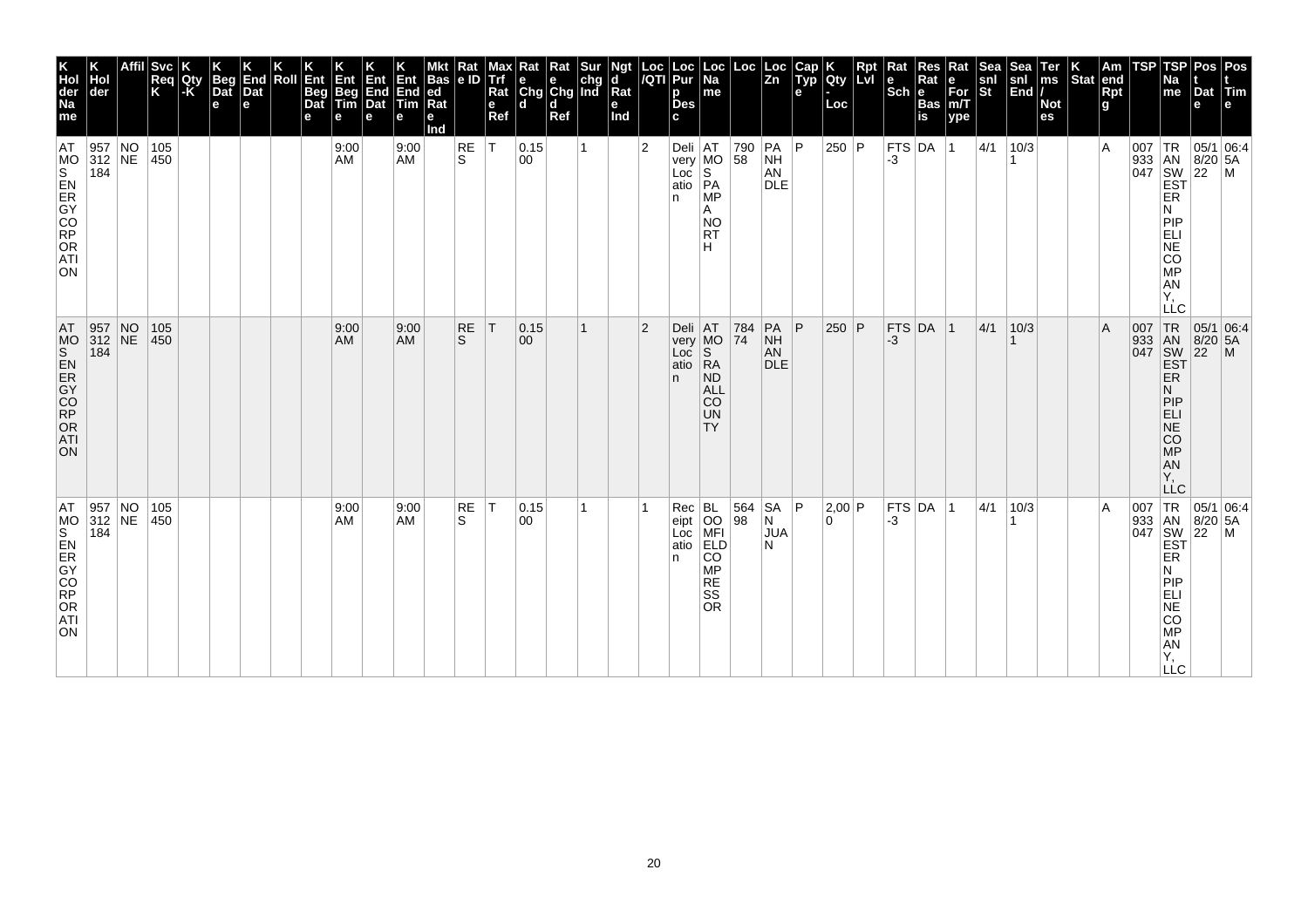| <b>Svc</b><br>End<br>Beg<br>Dat<br>Roll<br>Ent<br> Req<br> K<br>Qty<br>l-K<br>Dat<br>Beg<br>Dat<br>$\mathbf e$<br>e<br>105<br>450<br>105<br> 450<br>105<br>450     |  |  |  |  | 4∃ny<br>Beg<br>Tim<br>е<br>9:00<br><b>AM</b><br>9:00<br>AM | Ent<br>End<br>Dat<br>е | End<br><b>Tim</b><br>е<br>9:00<br><b>AM</b><br>9:00<br><b>AM</b><br><b>AM</b> | Bas<br> ed<br>Rat<br>е<br>Ind | Rat<br>le ID<br>RE<br>ls.<br><b>RE</b><br>S.<br>RE<br>S | Max<br>e<br>Ref<br> T<br>$\top$ | ĸat<br>Trf e e chg<br>Rat Chg Chg Ind<br>l d<br> 0.15<br>$ 00\rangle$<br> 0.15 <br>00 | Rat<br>d<br>Ref | Sur<br>1 | Ngt<br>d<br>Rat<br>e<br>Ind | Loc<br><b>IQTI</b><br>2 | Loc<br>Pur<br>р<br><b>Des</b><br>$Rec$ BL<br>n.<br>atio<br>n | <b>Loc</b><br>Na<br>me<br>eipt<br>Loc MFI<br>atio ELD<br><b>CO</b><br><b>MP</b><br><b>RE</b><br>SS<br><b>OR</b><br>Deli NN 606<br>very G/T 67<br>Loc W<br> GR<br>AY<br><b>ITE</b> | Loc<br>564<br>98 | Loc<br>$\overline{z}$ <sub>n</sub><br><b>SA</b><br>N<br><b>JUA</b><br>N<br> PA <br><b>NH</b><br>AN<br><b>DLE</b> | Cap<br>$\tilde{$ , Typ}<br>e<br>∣P.<br>l P<br>∣P. | Qty<br>Loc<br>$250$ P<br> 2,00 P<br>$\Omega$<br>250 P | Rpt<br><b>LvI</b> | Rat<br>$ \overline{\text{Sch}} e$<br>FTS DA 1<br>$-3$<br> FTS DA 1<br>-3<br>FTS DA 1<br>$ -3 $ | Res<br>Rat<br><b>Bas</b><br>is | Rat<br>е<br>$\overline{\text{For}}$ <sub>m/T</sub><br>ype | Sea<br>snl<br>St<br> 4/1<br>4/1<br> 4/1 | snl<br>$\left \overline{\text{End}}\right $<br>10/3<br>10/3<br>10/3 | <b>Ter</b><br>ms<br><b>Not</b><br>es | Stat end | Am<br>Rpt<br>g<br>$\overline{A}$<br>A<br>$\overline{A}$ | TSP | TSP<br>Na<br>me<br><b>ER</b><br>N<br>PIP<br>ELI<br>NE<br>CO<br>$\overline{MP}$<br>AN<br>Υ,<br><b>LLC</b><br>ER<br>N<br> P P<br>ELI<br>$N\bar{E}$<br><b>CO</b><br>MP<br>AN<br>Υ.<br>LLC | Dat Tim<br>e<br>007 TR 05/1 06:4<br>933 AN 8/20 5A<br>047 SW 22 M<br>EST<br>007 TR 05/1 06:4<br>933 AN 8/20 5A<br>047 SW 22 M<br>EST                                                                                                                                 | Pos   Pos |  |
|--------------------------------------------------------------------------------------------------------------------------------------------------------------------|--|--|--|--|------------------------------------------------------------|------------------------|-------------------------------------------------------------------------------|-------------------------------|---------------------------------------------------------|---------------------------------|---------------------------------------------------------------------------------------|-----------------|----------|-----------------------------|-------------------------|--------------------------------------------------------------|-----------------------------------------------------------------------------------------------------------------------------------------------------------------------------------|------------------|------------------------------------------------------------------------------------------------------------------|---------------------------------------------------|-------------------------------------------------------|-------------------|------------------------------------------------------------------------------------------------|--------------------------------|-----------------------------------------------------------|-----------------------------------------|---------------------------------------------------------------------|--------------------------------------|----------|---------------------------------------------------------|-----|----------------------------------------------------------------------------------------------------------------------------------------------------------------------------------------|----------------------------------------------------------------------------------------------------------------------------------------------------------------------------------------------------------------------------------------------------------------------|-----------|--|
| 9:00<br> T<br> 0.15<br>$Rec$ BL<br>9:00<br>eipt 00<br>Loc MFI<br>AM<br>$ 00\rangle$<br>ELD<br>atio<br><b>CO</b><br>n.<br><b>MP</b><br><b>RE</b><br>SS<br><b>OR</b> |  |  |  |  |                                                            |                        |                                                                               |                               |                                                         |                                 |                                                                                       |                 |          |                             |                         |                                                              |                                                                                                                                                                                   | 564<br>98        | $\frac{SA}{N}$<br><b>JUA</b><br>N                                                                                |                                                   |                                                       |                   |                                                                                                |                                |                                                           |                                         |                                                                     |                                      |          |                                                         |     | ER<br>N<br>PIP<br>ELI<br>NE<br>CO<br>MP<br>AN<br>Y,                                                                                                                                    | $\begin{array}{r} \n 1R \n 05/1 \n 16 \n 18/20 \n 5A \n 18/20 \n 5A \n 22 \n 14 \n 16/12 \n 16/12 \n 17/12 \n 18/12 \n 19/12 \n 10/12 \n 10/12 \n 10/12 \n 10/12 \n 10/12 \n 11/12 \n 12/12 \n 13/12 \n 14/12 \n 15/12 \n 16/12 \n 17/12 \n 18/12 \n 19/12 \n 10/12$ |           |  |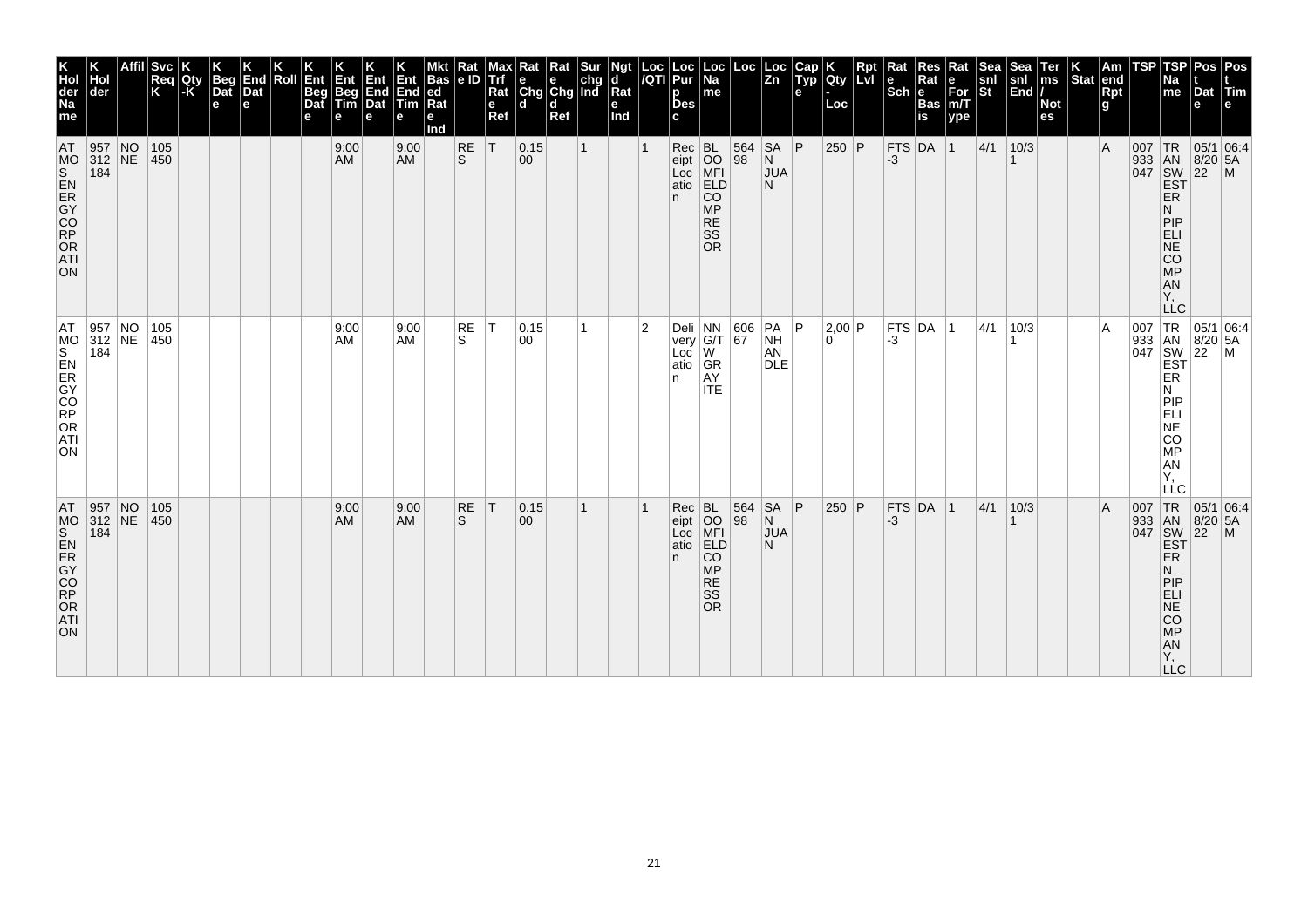| K<br>Hol<br>der<br>Na<br>me                                                 | der                                                              | <b>Svc</b><br>Req<br>K | Qty<br>$ \text{-}\mathsf{K} $ | <b>Beg</b><br>Dat<br>$\mathbf e$            | End<br>Dat<br>le. | Roll | Ent<br><b>Beg</b><br>Dat | Ent<br>Beg<br>Tim | <b>Ent</b><br>End End<br>Dat Tim<br>e              | Ent<br>е          | <b>Bas</b><br> ed <br>Ra<br>е<br>Ind | Rat<br> e D        | мах<br><b>Trf</b><br>Rat<br>e<br>Ref | Rat<br>$\left \begin{array}{c}\n\mathbf{e} \\ \mathbf{C} \mathbf{h} \mathbf{g}\n\end{array}\right $ $\mathbf{C} \mathbf{h} \mathbf{g}$ and<br>ld. | Rat<br>d<br>Ref | Sur | Ngt<br>ď<br>Rat<br>e<br>Ind | Loc<br>/QTI    | Loc<br>Pur<br>p<br><b>Des</b><br>c.    | ∣Loc<br>$\overline{Na}$<br>me                             | Loc           | ∣Loc<br>$\overline{z_n}$                  | Cap<br>$\tilde{$ , Typ}<br>е | Qty<br>Loc    | Rpt<br><b>Lvi</b> | Rat<br>le<br>$ \mathsf{Sch} $ e | Res<br>Rat<br><b>Bas</b><br>is | Rat<br>е<br>$\overline{\text{For}}$ <sub>m/T</sub><br>ype | Sea<br>snl<br>St | <b>Sea</b><br>snl<br>$\left \overline{\text{End}}\right $ | Ter<br>$\mathsf{ms}$<br><b>Not</b><br>es | Stat end | Am<br>Rpt<br>g | TSP | TSP<br>Na<br>me                                                                                | Pos   Pos<br>Dat Tim<br>e                                       |                                                                                                                                                                                                          |
|-----------------------------------------------------------------------------|------------------------------------------------------------------|------------------------|-------------------------------|---------------------------------------------|-------------------|------|--------------------------|-------------------|----------------------------------------------------|-------------------|--------------------------------------|--------------------|--------------------------------------|---------------------------------------------------------------------------------------------------------------------------------------------------|-----------------|-----|-----------------------------|----------------|----------------------------------------|-----------------------------------------------------------|---------------|-------------------------------------------|------------------------------|---------------|-------------------|---------------------------------|--------------------------------|-----------------------------------------------------------|------------------|-----------------------------------------------------------|------------------------------------------|----------|----------------|-----|------------------------------------------------------------------------------------------------|-----------------------------------------------------------------|----------------------------------------------------------------------------------------------------------------------------------------------------------------------------------------------------------|
| <b>AT</b><br>MO<br>iorg<br>CR<br>CR<br>CO<br>RP<br>OR<br>ATI<br>ON.         | 957 NO<br>312 NE<br>184                                          | 451 00                 |                               | 105   10,0   04/0   03/3   Y<br>$1/20$ 1/20 | $22 \mid 25$      |      | 22                       |                   | 04/0 9:00 03/3 9:00 N<br>$1/20$ AM $1/20$ AM<br>25 |                   |                                      |                    | т                                    |                                                                                                                                                   |                 | 1   | N                           |                |                                        |                                                           |               |                                           |                              |               | K                 | FTS DA 1<br>-3                  |                                |                                                           |                  |                                                           | $Clic$   A<br>k for<br>Det<br>ail        |          | $\overline{A}$ |     | ER<br>N<br><b>PIP</b><br>ELI<br><b>NE</b><br><b>CO</b><br><b>MP</b><br>AN<br>Υ,<br><b>LLC</b>  | 007   TR   05/1   06:4<br>933 AN 8/20 5A<br>047 SW 22 M<br>EST  |                                                                                                                                                                                                          |
| AT<br>MO<br>S<br>ER<br>GY<br>C<br>CO<br>RP<br>OR<br><b>ATI</b><br><b>ON</b> | $\begin{array}{ l l }\n957 & NO \\ 312 & NE\n\end{array}$<br>184 | 105<br> 451            |                               |                                             |                   |      |                          | 9:00<br>AM        |                                                    | 9:00<br><b>AM</b> |                                      | RE<br><sub>S</sub> | T                                    | 0.15<br>00                                                                                                                                        |                 | 1   |                             | $\overline{2}$ | $Deli$ NN<br>atio<br>n.                | very G/T 34<br><b>EST</b><br>ES<br><b>WA</b><br><b>RD</b> | $ 613\rangle$ | $WE$ $P$<br><b>ST</b><br><b>TEX</b><br>AS |                              | 5,00 P<br>0   |                   | $-3$                            | $FTS$ DA $ 1$                  |                                                           |                  |                                                           |                                          |          | $\overline{A}$ |     | <b>EST</b><br>ER<br>N.<br>PIP<br><b>ELI</b><br>NE<br><b>CO</b><br>MP<br>AN<br>Υ.<br><b>LLC</b> | 007 TR 05/1 06:4<br>933 AN 8/20 5A<br>047 SW 22 M<br> 05/1 06:4 |                                                                                                                                                                                                          |
| AT<br>MO<br>S<br>ER<br>GY<br>CO<br>RP<br>OR<br>ATI<br>ON.                   | 957 NO<br>312 NE<br>184                                          | 105<br>451             |                               |                                             |                   |      |                          | 9:00<br>AM        |                                                    | 9:00<br><b>AM</b> |                                      | RE<br>S.           | T                                    | 0.15 <br>00                                                                                                                                       |                 | 1   |                             |                | $Rec$ $PA$<br>eipt<br>Loc<br>atio<br>n | NH<br>A <sub>N</sub><br>DLE<br>PO<br><b>OL</b>            | 586<br>47     | PA P<br><b>NH</b><br>AN<br><b>DLE</b>     |                              | 5,00 P<br>l O |                   | -3                              | FTS DA 1                       |                                                           |                  |                                                           |                                          |          | $\overline{A}$ |     | ER<br>N<br>PIP<br>ELI<br><b>NE</b><br><b>CO</b><br><b>MP</b><br><b>AN</b><br>Υ,<br><b>LLC</b>  |                                                                 | $\begin{array}{r} \n 1 \text{ R} \\  333 \text{ and } 8/20 \text{,} \\  047 \text{ } \frac{\text{SN}}{\text{EST}} \begin{bmatrix} 05/1 \\ 8/20 \\ 22 \text{ } \text{M} \end{bmatrix} \\  \n \end{array}$ |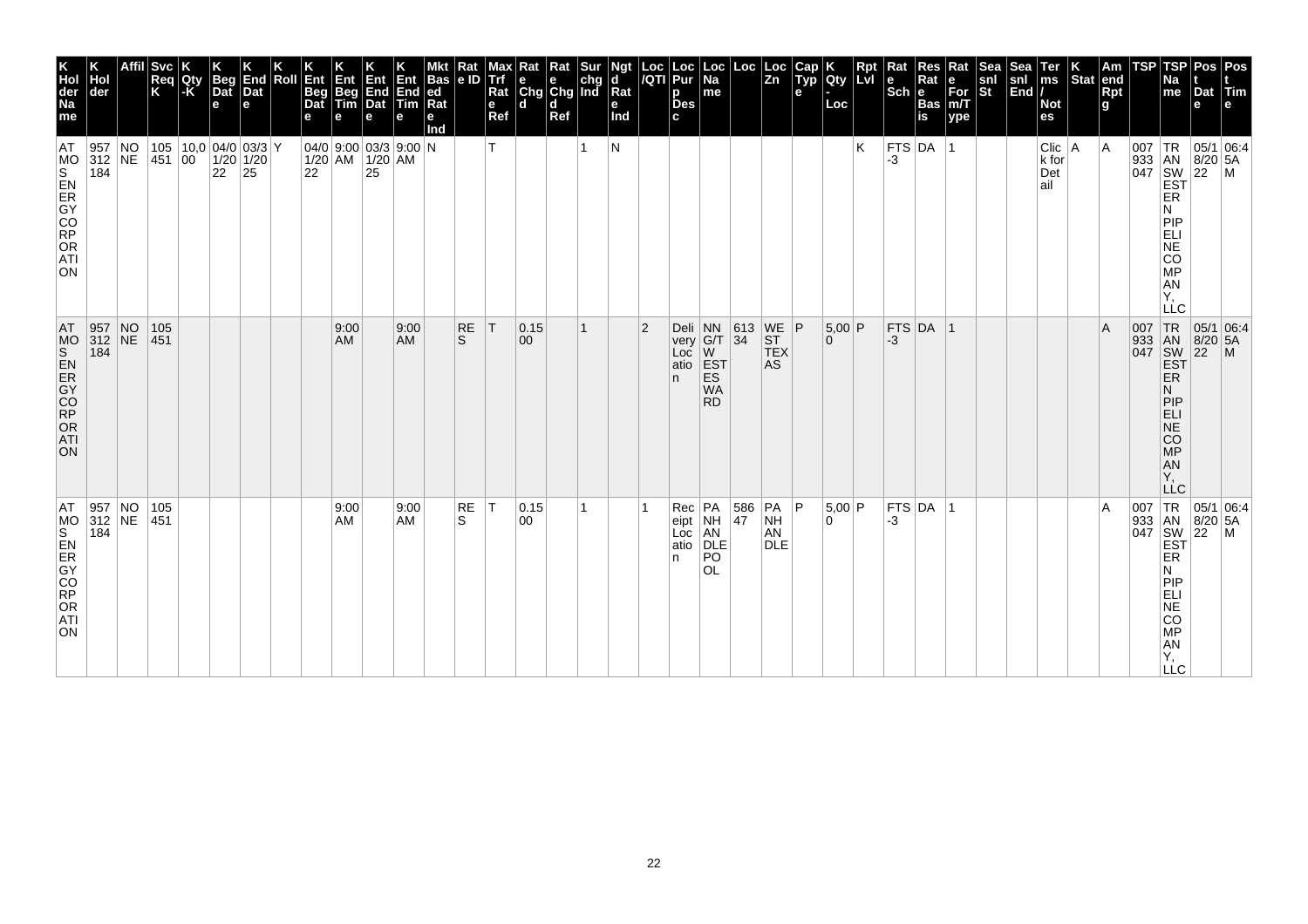| K<br>Hol<br>der<br>Na<br>me                 | der                       |    | <b>Svc</b><br>Req<br>K | Qty<br>-K | <b>Beg</b><br>Dat<br>e | End<br>Dat<br>l el                                      | Roll | Ent<br>Beg<br>Dat<br>е | Ent<br>Beg<br>Tim<br>e | <b>Ent</b><br><b>End</b><br>Dat<br>е | Ent<br>End<br>Tim<br>е  | <b>Bas</b><br>ed<br>Rat<br>е<br>Ind | Rat<br> e D    | Max<br>Trf<br>Rat<br>$\mathbf{e}$<br>Ref | Kat<br>$\begin{array}{ c c c }\n\hline\ne & e & chg \\ Chg & Chg & Ind\n\end{array}$<br>l d | Rat<br>d<br>Ref | Sur          | Ngt<br>d<br>$\overline{\mathsf{R}}$ at<br>е<br>Ind | Loc<br>/QTI    | Loc<br>Pur<br>p<br><b>Des</b><br>C.                                                                                                              | ∣Loc<br>Na<br>me                           | Loc | Loc<br> Zn                                    | Cap<br><b>TEP</b><br>e | Qty<br>Loc                 | Rpt<br><b>LvI</b> | Rat<br>$\left \begin{array}{c}\n\mathbf{e} \\ \text{Sch}\n\end{array}\right $ R | Res<br>Rat<br>Bas<br>is | Rat<br>∣е<br>For<br>m/T<br>ype | <b>Sea</b><br>$\frac{\mathsf{snl}}{\mathsf{St}}$ | Sea<br>snl<br>End | Ter<br>ms<br><b>Not</b><br>es      | $\left \frac{\mathsf{K}}{\mathsf{Stat}}\right $ am | Am<br><b>Rpt</b><br>g | TSP | TSP<br>Na<br>me                                                                                                  | Pos<br>Dat<br>e                        | Pos<br>Tim                                                                                                                                                                                                                                                |
|---------------------------------------------|---------------------------|----|------------------------|-----------|------------------------|---------------------------------------------------------|------|------------------------|------------------------|--------------------------------------|-------------------------|-------------------------------------|----------------|------------------------------------------|---------------------------------------------------------------------------------------------|-----------------|--------------|----------------------------------------------------|----------------|--------------------------------------------------------------------------------------------------------------------------------------------------|--------------------------------------------|-----|-----------------------------------------------|------------------------|----------------------------|-------------------|---------------------------------------------------------------------------------|-------------------------|--------------------------------|--------------------------------------------------|-------------------|------------------------------------|----------------------------------------------------|-----------------------|-----|------------------------------------------------------------------------------------------------------------------|----------------------------------------|-----------------------------------------------------------------------------------------------------------------------------------------------------------------------------------------------------------------------------------------------------------|
| AT<br>ON                                    | 957 NO<br>312 NE<br>184   |    | 105<br> 451            |           |                        |                                                         |      |                        | 9:00<br>AM             |                                      | 9:00<br><b>AM</b>       |                                     | $\frac{RE}{S}$ | T                                        | 0.15<br>00                                                                                  |                 | $\mathbf{1}$ |                                                    | $\overline{2}$ | Deli NN 613 WE P<br>very G/T 34 ST<br>Loc W_ TEX<br>atio<br>n.                                                                                   | <b>EST</b><br>ES<br><b>WA</b><br><b>RD</b> |     | AS                                            |                        | $5,00$ P<br>$\overline{0}$ |                   | $-3$                                                                            | FTS DA 1                |                                |                                                  |                   |                                    |                                                    | l A                   |     | ER<br>N<br>PIP<br>ELI<br>NE<br>CO<br>MP<br>AN<br>Y,<br><b>LLC</b>                                                | 933 AN 8/20 5,<br>047 SW 22 M<br>EST P | 05/1 06:4                                                                                                                                                                                                                                                 |
| AT<br><b>SORDOCK</b><br>ORDOCK<br>ATI<br>ON | 957 NO<br>$312$ NE<br>184 |    | 105<br>451             |           |                        |                                                         |      |                        | 9:00<br>AM.            |                                      | 9:00<br><b>AM</b>       |                                     | RE<br>S        | T                                        | 0.15 <br>00                                                                                 |                 |              |                                                    |                | $\begin{array}{c c}\n\text{vec} & \text{AN} \\ \text{eipt} & \text{R/T} \\ \hline\n\text{oc} & \text{W} \\ \text{P}^T\n\end{array}$<br>atio<br>n | RE<br>D<br>DE<br>ER                        |     | $ PA $ $ P $<br><b>NH</b><br>AN<br><b>DLE</b> |                        | $5.00$ P<br>۱O.            |                   | -3                                                                              | $FTS$ DA $ 1$           |                                |                                                  |                   |                                    |                                                    | ΙA                    |     | N<br><b>MONEY</b><br>AN<br>Y,<br>LLC                                                                             |                                        | $\begin{array}{c c}\n & \text{TR} & 05/1 & 0\n\end{array}$ $\begin{array}{c c}\n & \text{TR} & 05/1 & 0\n\end{array}$ $\begin{array}{c c}\n & \text{SIN} & 8/20 & 5A \\  & \text{SIV} & 22 & \text{M} \\  & \text{EST} & \\  & \text{R} & \\ \end{array}$ |
| AT<br>ORDOCK<br>ORDOCK<br><b>ATI</b><br>ON  | 957<br>312 NE<br>184      | NO | 452 0                  |           | 22                     | $105$ 5,00 04/0 03/3 Y<br>$1/20$ 1/20<br>$\frac{1}{25}$ |      | 22                     | 2/20 AM 1/20 AM        | 25                                   | $04/2$ 9:00 03/3 9:00 N |                                     |                | T.                                       |                                                                                             |                 |              | N                                                  |                |                                                                                                                                                  |                                            |     |                                               |                        |                            | Κ                 | -3                                                                              | $FTS$ DA 1              |                                |                                                  |                   | $Clic$   A<br>k for<br>Det<br>lail |                                                    | A                     | 007 | TR<br>933 AN<br>047 SW<br>EST<br>ER<br>N<br>PIP<br>ELI<br>NE<br>CO<br><b>MP</b><br><b>AN</b><br>Υ,<br><b>LLC</b> | $8/20$ 5A<br>$\overline{22}$           | 05/1 06.4<br>$\blacksquare$                                                                                                                                                                                                                               |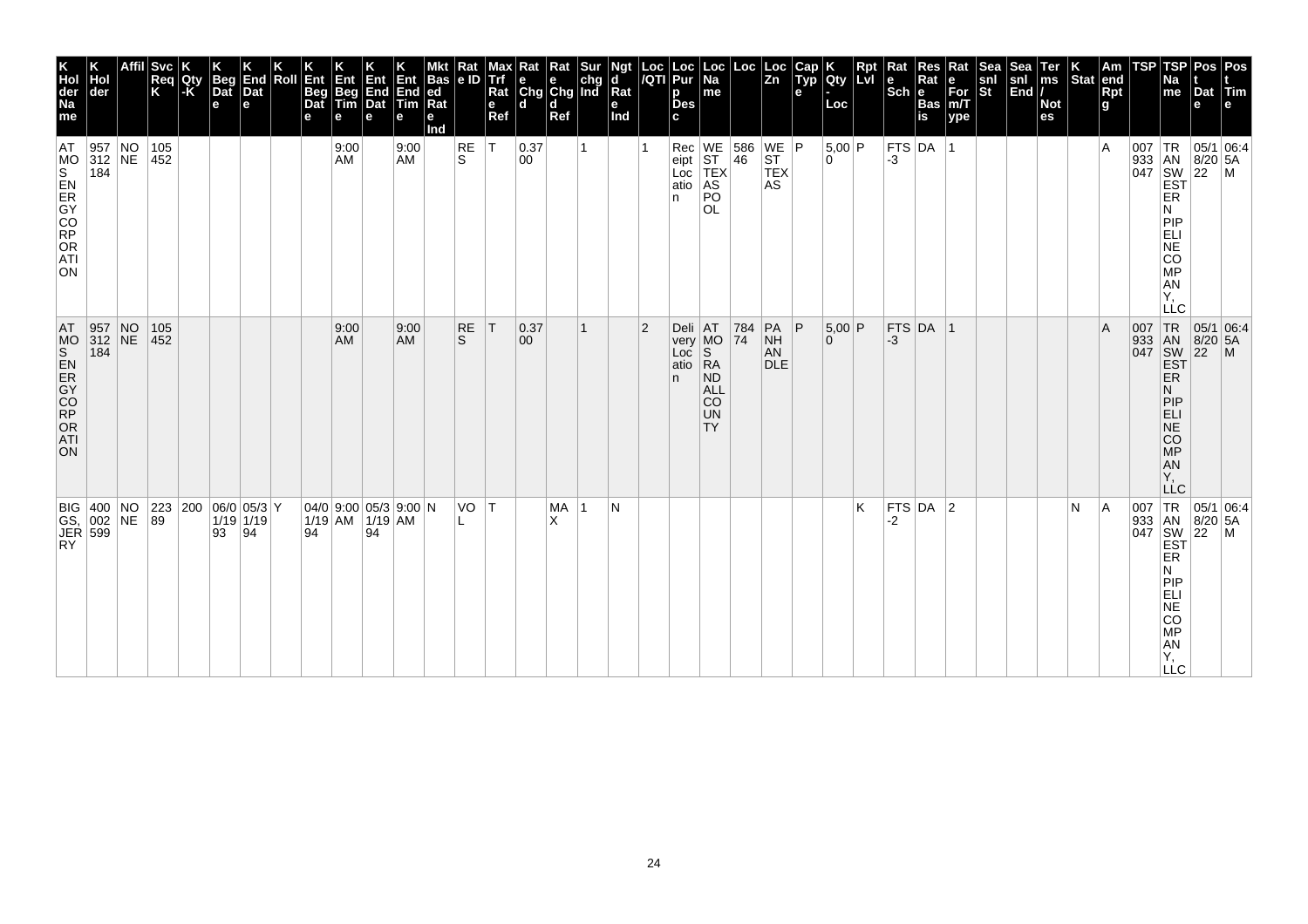| K<br>Hol<br>der<br>Na<br><b>Svc</b><br>Length of the che che che che a<br>$\left \frac{\text{Loc}}{\text{Zn}}\right $<br>Cap<br>Typ<br><b>Rpt</b><br>LVI<br>$\begin{array}{c} \n\text{Sea} \\ \text{snl} \\ \text{End}\n\end{array}$<br>Ter<br>ms<br>Loc Loc<br>/QTI Pur<br>Loc<br>Na<br>Rat<br>Rat<br>Rat<br> e ID<br>мах<br>K<br>Qty<br>Res<br>K<br>End<br>Dat<br>Beg<br>Dat<br>Hol<br>Roll<br>Ent<br>Req<br>K<br> Qty<br> -K<br>Ent<br>Beg<br>Tim<br>Ent<br>Trf<br>$\frac{\mathsf{snl}}{\mathsf{St}}$<br>Ent<br>End<br>Dat<br><b>Bas</b><br>Rat<br>e<br>For<br>m/T<br>End<br>der<br>Beg<br>Dat<br>$ ed$ Rat<br>Rat<br>$ \textsf{Sch} e$<br>me<br>р<br>е<br>Tim<br>Des<br>Bas<br>is<br><b>Not</b><br>e<br>e<br>$\mathbf e$<br>Loc<br>Ref<br>me<br>Ref<br>Ind<br>c<br>ype<br>es<br>е<br>е<br>e<br>e<br>е<br>Ind<br> T <br> P <br>FTS DA 2<br>BIG 400 NO<br>GS, 002 NE<br>JER 599<br>RY<br>223<br>89<br>VO<br> 0.00<br>Deli<br>very<br>RO<br>Loc<br>atio<br>D.<br>$\begin{array}{ c c c }\n\hline\n132 & PA \\ 84 & NH\n\end{array}$<br>$200$ P<br>9:00<br>9:00<br>$ 2\rangle$<br>$\mathbf{1}$<br>AM<br><b>AM</b><br>00<br>NH<br>$-2$<br>L<br>AN<br><b>DLE</b><br><b>BIG</b><br>n<br><b>GS</b><br>BIG 400 NO 223<br>GS, 002 NE 89<br>JER 599<br>RY<br> T <br>Rec PA<br>eipt NH<br>Loc AN<br>atio DLE<br>VO<br> 0.00<br>$\begin{array}{ c c }\n 586 \\  47\n\end{array}$<br> PA P<br>200 P<br>FTS $DA$ 2<br>9:00<br>9:00<br>1<br>NH<br>AM<br>AM<br>00<br>-2<br>AN<br><b>DLE</b><br>PO<br>n.<br><b>OL</b><br>$12/0$ 9:00 01/3 9:00 N<br> FTS DA 2<br><b>BIG 400 NO</b><br> 220 200 02/0 01/3 Y<br>VO T<br><b>MA</b><br>N<br>K<br>-1<br>GS, 002 NE<br>RA 600<br>YM<br>$1/19$ 1/19<br>$2/19$ AM $1/19$ AM<br> 44<br>$\times$<br>-2<br> 94<br>94<br>93<br>93<br>ON<br>D. | <b>TSP</b><br>TSP<br>Pos Pos<br>$\vert$ Am<br>end<br>$\vert_{\text{Stat}}^{\text{K}}$<br>Na<br>Dat Tim<br>Rpt<br>g<br>me<br>e<br>e | 05/1 06:4<br>ΙA<br>933 AN 8/20 5.<br>047 SW 22 M<br>EST 22 M<br>ER<br>Ν<br>PIP<br>ELI<br>NE<br>CO<br>MP<br>AN<br>Y,<br><b>LLC</b> | 007 TR<br>933 AN<br>047 SW<br>EST<br>ER<br>ER<br>$\begin{array}{ c c }\n\hline\n05/1 & 06:4 \\ 8/20 & 5A \\ 22 & M\n\end{array}$<br>۱A<br>N<br>PIP<br>ELI<br>NE<br>CO<br>MP<br>AN<br>Y,<br>LLC | TR<br> A<br> 007<br> 05/1 06:4<br>933 AN<br>047 SW<br>EST<br>$8/20$ 5A<br>$ 22 $ M<br>ER<br>N.<br>PIP<br>ELI<br>NE<br>NA<br>NA<br>NA<br>NA<br>NA |
|---------------------------------------------------------------------------------------------------------------------------------------------------------------------------------------------------------------------------------------------------------------------------------------------------------------------------------------------------------------------------------------------------------------------------------------------------------------------------------------------------------------------------------------------------------------------------------------------------------------------------------------------------------------------------------------------------------------------------------------------------------------------------------------------------------------------------------------------------------------------------------------------------------------------------------------------------------------------------------------------------------------------------------------------------------------------------------------------------------------------------------------------------------------------------------------------------------------------------------------------------------------------------------------------------------------------------------------------------------------------------------------------------------------------------------------------------------------------------------------------------------------------------------------------------------------------------------------------------------------------------------------------------------------------------------------------------------------------------------------------------------------------|------------------------------------------------------------------------------------------------------------------------------------|-----------------------------------------------------------------------------------------------------------------------------------|------------------------------------------------------------------------------------------------------------------------------------------------------------------------------------------------|--------------------------------------------------------------------------------------------------------------------------------------------------|
| N                                                                                                                                                                                                                                                                                                                                                                                                                                                                                                                                                                                                                                                                                                                                                                                                                                                                                                                                                                                                                                                                                                                                                                                                                                                                                                                                                                                                                                                                                                                                                                                                                                                                                                                                                                   |                                                                                                                                    |                                                                                                                                   |                                                                                                                                                                                                |                                                                                                                                                  |
|                                                                                                                                                                                                                                                                                                                                                                                                                                                                                                                                                                                                                                                                                                                                                                                                                                                                                                                                                                                                                                                                                                                                                                                                                                                                                                                                                                                                                                                                                                                                                                                                                                                                                                                                                                     |                                                                                                                                    |                                                                                                                                   |                                                                                                                                                                                                |                                                                                                                                                  |
|                                                                                                                                                                                                                                                                                                                                                                                                                                                                                                                                                                                                                                                                                                                                                                                                                                                                                                                                                                                                                                                                                                                                                                                                                                                                                                                                                                                                                                                                                                                                                                                                                                                                                                                                                                     |                                                                                                                                    |                                                                                                                                   |                                                                                                                                                                                                |                                                                                                                                                  |
|                                                                                                                                                                                                                                                                                                                                                                                                                                                                                                                                                                                                                                                                                                                                                                                                                                                                                                                                                                                                                                                                                                                                                                                                                                                                                                                                                                                                                                                                                                                                                                                                                                                                                                                                                                     |                                                                                                                                    |                                                                                                                                   |                                                                                                                                                                                                |                                                                                                                                                  |
|                                                                                                                                                                                                                                                                                                                                                                                                                                                                                                                                                                                                                                                                                                                                                                                                                                                                                                                                                                                                                                                                                                                                                                                                                                                                                                                                                                                                                                                                                                                                                                                                                                                                                                                                                                     |                                                                                                                                    |                                                                                                                                   |                                                                                                                                                                                                |                                                                                                                                                  |
|                                                                                                                                                                                                                                                                                                                                                                                                                                                                                                                                                                                                                                                                                                                                                                                                                                                                                                                                                                                                                                                                                                                                                                                                                                                                                                                                                                                                                                                                                                                                                                                                                                                                                                                                                                     |                                                                                                                                    |                                                                                                                                   |                                                                                                                                                                                                |                                                                                                                                                  |
|                                                                                                                                                                                                                                                                                                                                                                                                                                                                                                                                                                                                                                                                                                                                                                                                                                                                                                                                                                                                                                                                                                                                                                                                                                                                                                                                                                                                                                                                                                                                                                                                                                                                                                                                                                     |                                                                                                                                    |                                                                                                                                   |                                                                                                                                                                                                |                                                                                                                                                  |
|                                                                                                                                                                                                                                                                                                                                                                                                                                                                                                                                                                                                                                                                                                                                                                                                                                                                                                                                                                                                                                                                                                                                                                                                                                                                                                                                                                                                                                                                                                                                                                                                                                                                                                                                                                     |                                                                                                                                    |                                                                                                                                   |                                                                                                                                                                                                |                                                                                                                                                  |
|                                                                                                                                                                                                                                                                                                                                                                                                                                                                                                                                                                                                                                                                                                                                                                                                                                                                                                                                                                                                                                                                                                                                                                                                                                                                                                                                                                                                                                                                                                                                                                                                                                                                                                                                                                     |                                                                                                                                    |                                                                                                                                   |                                                                                                                                                                                                |                                                                                                                                                  |
|                                                                                                                                                                                                                                                                                                                                                                                                                                                                                                                                                                                                                                                                                                                                                                                                                                                                                                                                                                                                                                                                                                                                                                                                                                                                                                                                                                                                                                                                                                                                                                                                                                                                                                                                                                     |                                                                                                                                    |                                                                                                                                   |                                                                                                                                                                                                |                                                                                                                                                  |
|                                                                                                                                                                                                                                                                                                                                                                                                                                                                                                                                                                                                                                                                                                                                                                                                                                                                                                                                                                                                                                                                                                                                                                                                                                                                                                                                                                                                                                                                                                                                                                                                                                                                                                                                                                     |                                                                                                                                    |                                                                                                                                   |                                                                                                                                                                                                |                                                                                                                                                  |
|                                                                                                                                                                                                                                                                                                                                                                                                                                                                                                                                                                                                                                                                                                                                                                                                                                                                                                                                                                                                                                                                                                                                                                                                                                                                                                                                                                                                                                                                                                                                                                                                                                                                                                                                                                     |                                                                                                                                    |                                                                                                                                   |                                                                                                                                                                                                |                                                                                                                                                  |
|                                                                                                                                                                                                                                                                                                                                                                                                                                                                                                                                                                                                                                                                                                                                                                                                                                                                                                                                                                                                                                                                                                                                                                                                                                                                                                                                                                                                                                                                                                                                                                                                                                                                                                                                                                     |                                                                                                                                    |                                                                                                                                   |                                                                                                                                                                                                |                                                                                                                                                  |
|                                                                                                                                                                                                                                                                                                                                                                                                                                                                                                                                                                                                                                                                                                                                                                                                                                                                                                                                                                                                                                                                                                                                                                                                                                                                                                                                                                                                                                                                                                                                                                                                                                                                                                                                                                     |                                                                                                                                    |                                                                                                                                   |                                                                                                                                                                                                |                                                                                                                                                  |
|                                                                                                                                                                                                                                                                                                                                                                                                                                                                                                                                                                                                                                                                                                                                                                                                                                                                                                                                                                                                                                                                                                                                                                                                                                                                                                                                                                                                                                                                                                                                                                                                                                                                                                                                                                     |                                                                                                                                    |                                                                                                                                   |                                                                                                                                                                                                |                                                                                                                                                  |
|                                                                                                                                                                                                                                                                                                                                                                                                                                                                                                                                                                                                                                                                                                                                                                                                                                                                                                                                                                                                                                                                                                                                                                                                                                                                                                                                                                                                                                                                                                                                                                                                                                                                                                                                                                     |                                                                                                                                    |                                                                                                                                   |                                                                                                                                                                                                |                                                                                                                                                  |
|                                                                                                                                                                                                                                                                                                                                                                                                                                                                                                                                                                                                                                                                                                                                                                                                                                                                                                                                                                                                                                                                                                                                                                                                                                                                                                                                                                                                                                                                                                                                                                                                                                                                                                                                                                     |                                                                                                                                    |                                                                                                                                   |                                                                                                                                                                                                |                                                                                                                                                  |
|                                                                                                                                                                                                                                                                                                                                                                                                                                                                                                                                                                                                                                                                                                                                                                                                                                                                                                                                                                                                                                                                                                                                                                                                                                                                                                                                                                                                                                                                                                                                                                                                                                                                                                                                                                     |                                                                                                                                    |                                                                                                                                   |                                                                                                                                                                                                |                                                                                                                                                  |
|                                                                                                                                                                                                                                                                                                                                                                                                                                                                                                                                                                                                                                                                                                                                                                                                                                                                                                                                                                                                                                                                                                                                                                                                                                                                                                                                                                                                                                                                                                                                                                                                                                                                                                                                                                     |                                                                                                                                    |                                                                                                                                   |                                                                                                                                                                                                |                                                                                                                                                  |
|                                                                                                                                                                                                                                                                                                                                                                                                                                                                                                                                                                                                                                                                                                                                                                                                                                                                                                                                                                                                                                                                                                                                                                                                                                                                                                                                                                                                                                                                                                                                                                                                                                                                                                                                                                     |                                                                                                                                    |                                                                                                                                   |                                                                                                                                                                                                |                                                                                                                                                  |
|                                                                                                                                                                                                                                                                                                                                                                                                                                                                                                                                                                                                                                                                                                                                                                                                                                                                                                                                                                                                                                                                                                                                                                                                                                                                                                                                                                                                                                                                                                                                                                                                                                                                                                                                                                     |                                                                                                                                    |                                                                                                                                   |                                                                                                                                                                                                |                                                                                                                                                  |
|                                                                                                                                                                                                                                                                                                                                                                                                                                                                                                                                                                                                                                                                                                                                                                                                                                                                                                                                                                                                                                                                                                                                                                                                                                                                                                                                                                                                                                                                                                                                                                                                                                                                                                                                                                     |                                                                                                                                    |                                                                                                                                   |                                                                                                                                                                                                |                                                                                                                                                  |
|                                                                                                                                                                                                                                                                                                                                                                                                                                                                                                                                                                                                                                                                                                                                                                                                                                                                                                                                                                                                                                                                                                                                                                                                                                                                                                                                                                                                                                                                                                                                                                                                                                                                                                                                                                     |                                                                                                                                    |                                                                                                                                   |                                                                                                                                                                                                |                                                                                                                                                  |
|                                                                                                                                                                                                                                                                                                                                                                                                                                                                                                                                                                                                                                                                                                                                                                                                                                                                                                                                                                                                                                                                                                                                                                                                                                                                                                                                                                                                                                                                                                                                                                                                                                                                                                                                                                     |                                                                                                                                    |                                                                                                                                   |                                                                                                                                                                                                |                                                                                                                                                  |
|                                                                                                                                                                                                                                                                                                                                                                                                                                                                                                                                                                                                                                                                                                                                                                                                                                                                                                                                                                                                                                                                                                                                                                                                                                                                                                                                                                                                                                                                                                                                                                                                                                                                                                                                                                     |                                                                                                                                    |                                                                                                                                   |                                                                                                                                                                                                |                                                                                                                                                  |
|                                                                                                                                                                                                                                                                                                                                                                                                                                                                                                                                                                                                                                                                                                                                                                                                                                                                                                                                                                                                                                                                                                                                                                                                                                                                                                                                                                                                                                                                                                                                                                                                                                                                                                                                                                     |                                                                                                                                    |                                                                                                                                   |                                                                                                                                                                                                |                                                                                                                                                  |
|                                                                                                                                                                                                                                                                                                                                                                                                                                                                                                                                                                                                                                                                                                                                                                                                                                                                                                                                                                                                                                                                                                                                                                                                                                                                                                                                                                                                                                                                                                                                                                                                                                                                                                                                                                     |                                                                                                                                    |                                                                                                                                   |                                                                                                                                                                                                |                                                                                                                                                  |
|                                                                                                                                                                                                                                                                                                                                                                                                                                                                                                                                                                                                                                                                                                                                                                                                                                                                                                                                                                                                                                                                                                                                                                                                                                                                                                                                                                                                                                                                                                                                                                                                                                                                                                                                                                     |                                                                                                                                    |                                                                                                                                   |                                                                                                                                                                                                |                                                                                                                                                  |
|                                                                                                                                                                                                                                                                                                                                                                                                                                                                                                                                                                                                                                                                                                                                                                                                                                                                                                                                                                                                                                                                                                                                                                                                                                                                                                                                                                                                                                                                                                                                                                                                                                                                                                                                                                     |                                                                                                                                    |                                                                                                                                   |                                                                                                                                                                                                |                                                                                                                                                  |
|                                                                                                                                                                                                                                                                                                                                                                                                                                                                                                                                                                                                                                                                                                                                                                                                                                                                                                                                                                                                                                                                                                                                                                                                                                                                                                                                                                                                                                                                                                                                                                                                                                                                                                                                                                     |                                                                                                                                    |                                                                                                                                   |                                                                                                                                                                                                |                                                                                                                                                  |
|                                                                                                                                                                                                                                                                                                                                                                                                                                                                                                                                                                                                                                                                                                                                                                                                                                                                                                                                                                                                                                                                                                                                                                                                                                                                                                                                                                                                                                                                                                                                                                                                                                                                                                                                                                     |                                                                                                                                    |                                                                                                                                   |                                                                                                                                                                                                |                                                                                                                                                  |
|                                                                                                                                                                                                                                                                                                                                                                                                                                                                                                                                                                                                                                                                                                                                                                                                                                                                                                                                                                                                                                                                                                                                                                                                                                                                                                                                                                                                                                                                                                                                                                                                                                                                                                                                                                     |                                                                                                                                    |                                                                                                                                   |                                                                                                                                                                                                |                                                                                                                                                  |
|                                                                                                                                                                                                                                                                                                                                                                                                                                                                                                                                                                                                                                                                                                                                                                                                                                                                                                                                                                                                                                                                                                                                                                                                                                                                                                                                                                                                                                                                                                                                                                                                                                                                                                                                                                     |                                                                                                                                    |                                                                                                                                   |                                                                                                                                                                                                |                                                                                                                                                  |
|                                                                                                                                                                                                                                                                                                                                                                                                                                                                                                                                                                                                                                                                                                                                                                                                                                                                                                                                                                                                                                                                                                                                                                                                                                                                                                                                                                                                                                                                                                                                                                                                                                                                                                                                                                     |                                                                                                                                    |                                                                                                                                   |                                                                                                                                                                                                |                                                                                                                                                  |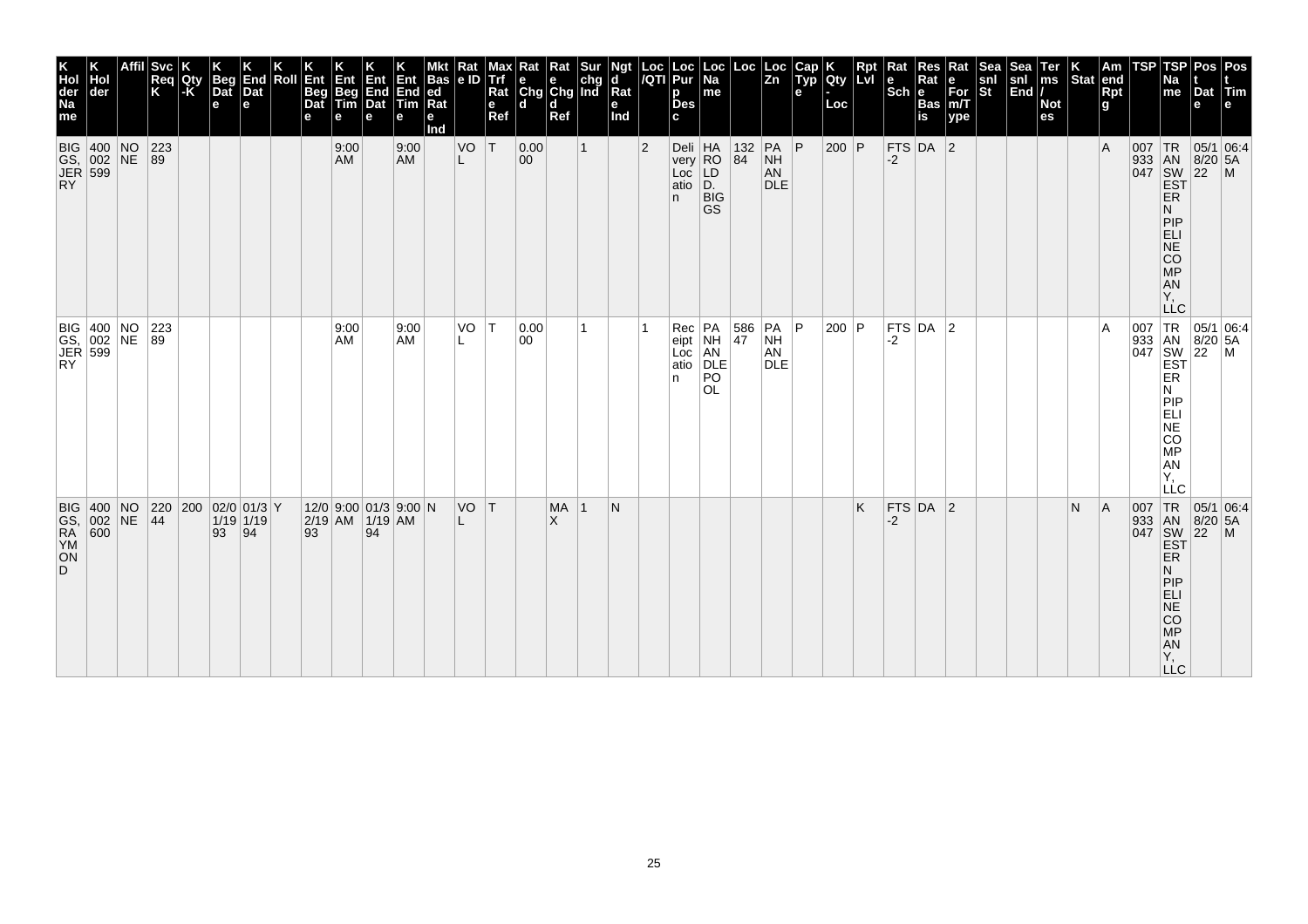| K<br>Hol<br>der<br>Na<br>me | Hol<br>der                               | <b>Svc</b><br>Req<br>K                                     | Qty<br> -K | K<br>Beg<br>Dat<br>e | K<br>End<br>Dat<br>e | Roll | Ent<br>Beg<br>Dat<br>е | Ent<br>Beg<br>Tim<br>e | Ent<br>End<br>Dat<br>е | Ent<br>End<br>Tim<br>е | <b>Bas</b><br> ed<br>Rat<br>е<br>Ind | Rat<br>e ID | <b>Maxy</b><br>Altri<br>Rat<br>e<br>Ref | $\begin{array}{ l l }\n\hline\n\text{Rat} & \text{Rat} & \text{Sur} \\ \hline\n\text{e} & \text{e} & \text{chg} \\ \text{Chg} & \text{Chg} & \text{Ind}\n\end{array}$<br>l d | d<br>Ref |   | Ngt<br>d<br>$\overline{\mathsf{R}}$ at<br>e<br>Ind |                | Loc Loc<br> /QTI Pur<br>p<br>Des<br>c        | $\vert$ Loc $\vert$ Na<br>me              | Loc                                                                               | Loc<br>Zn                                     | Cap<br>Typ<br>$\mathbf{e}$ | Qty<br>Loc | Rpt | <b>PRat</b><br>Sch e Bas<br>Is Bas<br>Is is b. |               | Rat<br>∣е<br>For<br>m/T<br>ype | Sea<br>snl<br>St | Sea<br>snl<br>End | Ter<br>ms<br><b>Not</b><br>es | $\left \begin{array}{c} K \\ \end{array}\right $ Stat end | Rpt<br>g | TSP | TSP<br><b>Na</b><br>$\mathsf{m}\mathsf{e}$                                      | Dat<br>е | Pos   Pos<br>Tim<br>e                                                                                                        |
|-----------------------------|------------------------------------------|------------------------------------------------------------|------------|----------------------|----------------------|------|------------------------|------------------------|------------------------|------------------------|--------------------------------------|-------------|-----------------------------------------|------------------------------------------------------------------------------------------------------------------------------------------------------------------------------|----------|---|----------------------------------------------------|----------------|----------------------------------------------|-------------------------------------------|-----------------------------------------------------------------------------------|-----------------------------------------------|----------------------------|------------|-----|------------------------------------------------|---------------|--------------------------------|------------------|-------------------|-------------------------------|-----------------------------------------------------------|----------|-----|---------------------------------------------------------------------------------|----------|------------------------------------------------------------------------------------------------------------------------------|
| ON<br>D.                    | BIG 400 NO<br>GS, 002 NE<br>RA 600<br>YM | $\begin{array}{ c c }\n 220 \\  \hline\n 44\n \end{array}$ |            |                      |                      |      |                        | 9:00<br>AM             |                        | 9:00<br><b>AM</b>      |                                      | VO<br>L     | $\top$                                  | 0.00<br>00                                                                                                                                                                   |          | 1 |                                                    |                | Rec PA<br>eipt NH<br>Loc AN<br>atio DLE<br>n | PO<br>OL.                                 | $\frac{586}{47}$                                                                  | $ PA $ $ P $<br><b>NH</b><br>AN<br><b>DLE</b> |                            | $\vert$ 1  | Þ   | -2                                             | $FTS$ DA 2    |                                |                  |                   |                               |                                                           | ΙA       |     | ER<br>N<br>PIP<br>EL<br>ANGO<br>Υ,<br><b>LLC</b>                                |          | $\begin{array}{c c}\n & R & 05/1 & 0.1 \\  & AB & 8/20 & 5A \\ \hline\n047 & 8W & 22 & M \\ \hline\nEBT & & & \n\end{array}$ |
| ON<br>D                     | BIG 400 NO<br>GS, 002 NE<br>RA 600<br>YM | 220<br>$\overline{44}$                                     |            |                      |                      |      |                        | 9:00<br>AM             |                        | 9:00<br><b>AM</b>      |                                      | VO          | İΤ                                      | 0.00 <br>$ 00\rangle$                                                                                                                                                        |          | 1 |                                                    | $\overline{2}$ | Deli<br>very<br>Loc<br>atio<br>n.            | HA<br>RO<br>LD<br>D.<br><b>BIG</b><br>GS  | $ ^{132}_{84} $                                                                   | PA<br><b>NH</b><br>AN<br><b>DLE</b>           | $\mathsf{P}$               |            | P   | $-2$                                           | FTS DA 2      |                                |                  |                   |                               |                                                           | A        |     | 007 TR<br>933 AN<br>047 SW<br>EST<br>EŘ<br>N<br><b>MONES</b><br>AN<br>Y,<br>LĹC |          | 05/1 06:4<br>8/20 5A<br>22 M                                                                                                 |
| ON<br>D.                    | BIG 400 NO<br>GS, 002 NE<br>RA 600<br>YM | 220<br> 44                                                 |            |                      |                      |      |                        | 9:00<br>AM             |                        | 9:00<br><b>AM</b>      |                                      | VO          | T                                       | 0.00 <br>00                                                                                                                                                                  |          | 1 |                                                    | $\overline{2}$ | Deli RA<br>n.                                | very YM<br>Loc ON<br>atio D<br> B G<br>GS | $\begin{array}{ c c c c }\n\hline\n132 & PA & P \\ 49 & NH & \hline\n\end{array}$ | AN<br><b>DLE</b>                              |                            | 199   $P$  |     | $-2$                                           | $FTS$ DA $ 2$ |                                |                  |                   |                               |                                                           | ΙA       |     | ER<br>Ν<br><b>LLC</b>                                                           |          | 007 TR 05/1 06:4<br>933 AN 8/20 5A<br>047 SW 22 M<br>EST                                                                     |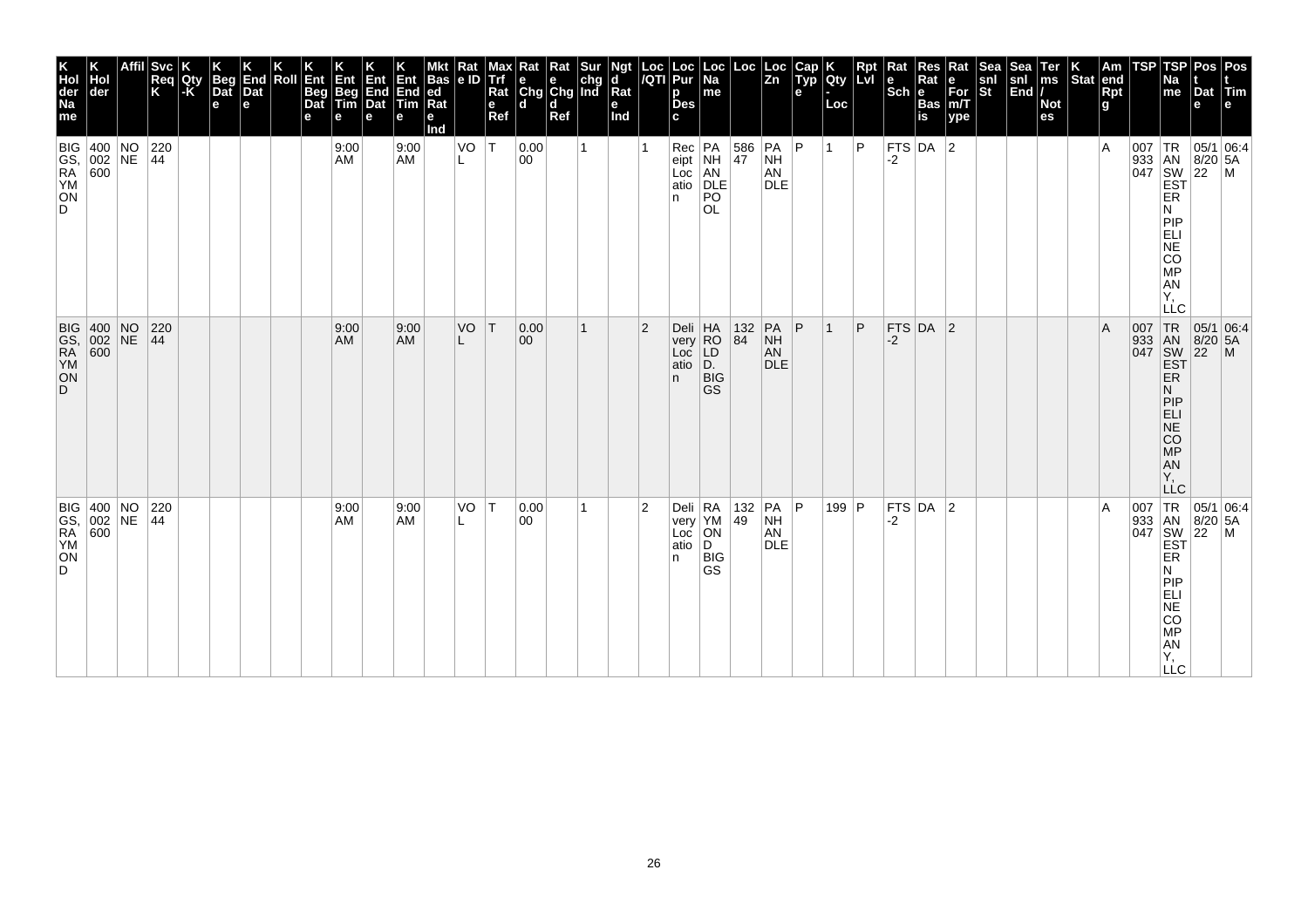|                                          | Hol<br>der<br><b>BIG 400 NO</b> | Affil Svc<br>Req<br>Κ<br>$\begin{array}{ c c }\n 220 \\  \hline\n 44\n \end{array}$ | Qty<br>-K | <b>Beg</b><br>Dat<br>e | End<br>Dat<br>e | Roll | Ent<br><b>Beg</b><br>Dat<br>е | Ent<br>Beg<br>Tim<br>е<br>9:00 | Ent Ent Bas<br>End End ed<br>Dat Tim Rat<br>е                 | е<br>9:00         | <b>Bas</b><br>е<br>Ind | $\begin{array}{ c c }\n\hline\n\text{Rat} \\ \text{e ID}\n\end{array}$<br>VO | Max∥<br><b>Trf</b><br>Rat<br>$\mathbf e$<br>Ref<br> T | $\kappa$ Rat Rat Sur Ngt<br>e chg d<br>Chg Chg Ind Rat<br>ld.<br> 0.00 | $\mathbf d$<br>Ref | $\mathbf{1}$ | е<br>Ind | Loc  Loc<br><i> I</i> QTI  Pur<br>p<br><b>Des</b><br>C.<br>$Rec$ $PA$ | Loc<br>  Na<br>$\sf m$ e                                                                           | $\begin{array}{ c c }\n 586 \\  \hline\n 47\n \end{array}$ | $\begin{array}{ c c } \text{Loc} & \text{Loc} \\ \hline \text{Zn} & \end{array}$<br>$PA$ $P$ | Cap<br>Typ<br>е | Qty<br>Loc<br>199 P | <b>Rpt</b><br><b>Lvi</b> | Rat<br>le.<br>$ \overline{\text{Sch}} $ e | <b>Res</b><br>Rat<br><b>Bas</b><br>is<br>$FTS$ DA 2 | Rat<br>e<br>For<br>m/T<br>ype | Sea<br>snl<br>St | Sea<br>snl<br>End | Ter<br>ms<br><b>Not</b><br>es | $\left \begin{array}{c} K \\ \text{Stat} \end{array}\right $ am | Rpt<br>g<br>l A | TSP<br>007 | TSP<br>Na<br>me                                                                | Dat<br>е                                          | Pos Pos<br> Tim<br>$TR$ 05/1 06:4                                                                                                                                                                                                    |
|------------------------------------------|---------------------------------|-------------------------------------------------------------------------------------|-----------|------------------------|-----------------|------|-------------------------------|--------------------------------|---------------------------------------------------------------|-------------------|------------------------|------------------------------------------------------------------------------|-------------------------------------------------------|------------------------------------------------------------------------|--------------------|--------------|----------|-----------------------------------------------------------------------|----------------------------------------------------------------------------------------------------|------------------------------------------------------------|----------------------------------------------------------------------------------------------|-----------------|---------------------|--------------------------|-------------------------------------------|-----------------------------------------------------|-------------------------------|------------------|-------------------|-------------------------------|-----------------------------------------------------------------|-----------------|------------|--------------------------------------------------------------------------------|---------------------------------------------------|--------------------------------------------------------------------------------------------------------------------------------------------------------------------------------------------------------------------------------------|
| <b>ON</b><br>D.                          | GS, 002 NE<br>RA 600<br>YM      |                                                                                     |           |                        |                 |      |                               | <b>AM</b>                      |                                                               | AM                |                        | L                                                                            |                                                       | $ 00\rangle$                                                           |                    |              |          | eipt NH<br>Loc<br>atio<br>n.                                          | AN<br>DLE<br>PO<br><b>OL</b>                                                                       |                                                            | <b>NH</b><br>AN<br><b>DLE</b>                                                                |                 |                     |                          | $-2$                                      |                                                     |                               |                  |                   |                               |                                                                 |                 |            | ER<br>N<br>PIP<br>ELI<br>NE<br>CO<br>MP<br>AN<br>Υ.                            | 933 AN 8/20 5A<br>047 SW 22 M<br>EST              |                                                                                                                                                                                                                                      |
| <b>BP</b><br>ESCONDI<br>${\sf AN}$<br>Y. | 755                             | 625 NO 105 150, 01/0 03/3 Y<br>275 NE 315 000 1/20 1/20                             |           | 21 23                  |                 |      | 22                            |                                | $ 04/0 $ 9:00 $ 03/3 $ 9:00 $ N$<br>$1/20$ AM $1/20$ AM<br>23 |                   |                        |                                                                              | T.                                                    |                                                                        |                    | 1            | IN.      |                                                                       |                                                                                                    |                                                            |                                                                                              |                 |                     | K                        | $-1$                                      | $FTS$ DA  1                                         |                               |                  |                   |                               | l A                                                             | ١A              |            | N<br><b>MONES</b><br><b>AN</b><br>Ÿ,<br>LLC                                    |                                                   | $\begin{array}{c c}\nC & \phantom{0}\text{1} & \text{1} & \text{1} \\ \hline\n047 & 8 & 1 & 1 \\ 047 & 8 & 1 & 1 \\ \hline\n047 & 8 & 1 & 1 \\ \hline\n1 & 1 & 1 & 1 \\ \hline\n1 & 1 & 1 & 1 \\ \hline\n1 & 1 & 1 & 1\n\end{array}$ |
| <b>EXECUTE</b><br>AN<br>Y.               | 625 NO<br>275 NE<br>755         | 105<br>315                                                                          |           |                        |                 |      |                               | 9:00<br>AM                     |                                                               | 9:00<br><b>AM</b> |                        | RE<br>S                                                                      | T                                                     | 0.04<br>00                                                             |                    | 1            |          | Rec<br>Loc<br>atio<br>n.                                              | <b>BP</b><br>eipt $FLO$ 536 N<br>$\overline{RID}$<br>$\overline{A}$<br>PLA<br>NT.<br>$\mathsf{IC}$ |                                                            | 500 SA P<br><b>JUA</b><br>N <sub>2</sub>                                                     |                 | 150, $ P $<br>000   |                          | $ -1 $                                    | $FTS$ DA 1                                          |                               |                  |                   |                               |                                                                 | ΙA              | 007        | TR<br>ER<br>N<br>PIP<br>ELI<br>NE<br>CO<br><b>MP</b><br>AN<br>Υ,<br><b>LLC</b> | 933 AN 8/20 5A<br>047 SW 22 M<br>EST<br>$8/20$ 5A | 05/1 06:4                                                                                                                                                                                                                            |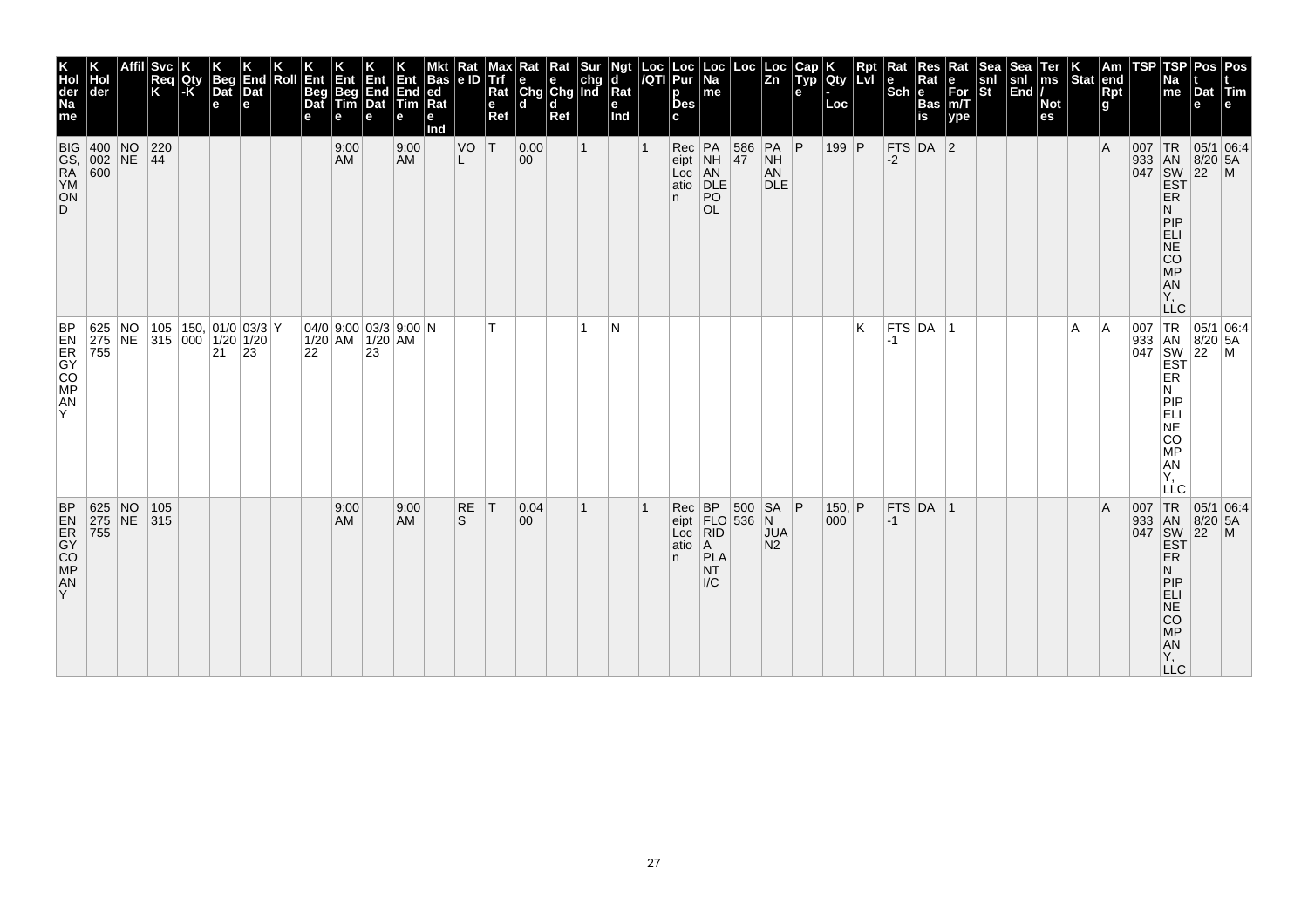| K<br>Hol<br>der<br>Na<br>me              | der                                                                            | Affil Svc<br>Req<br>K           | Qty<br>-K | Beg<br>Dat<br>$\mathbf e$                   | End<br>Dat<br>е | Roll | Ent<br>Beg<br>Dat<br>е | Ent<br>Beg<br>Tim<br>е | <b>Env</b><br>End<br>Dat<br>e                  | Ent<br>End<br>Tim<br>е | <b>Bas</b><br> ed <br>Rat<br>е<br>Ind | Rat<br>le ID | Max<br>Trf<br>Rat<br>$\mathbf e$<br>Ref | <b>Rat</b> Rat Sur<br>e e chg<br>Chg Chg Ind<br>ld. | d<br>Ref              |              | Ngt<br>d<br>Rat<br>е<br>Ind | $\frac{\log  V }{\log  V }$ | Loc<br>Pur<br>p<br><b>Des</b><br>C. | Loc<br>Na<br>me                                   | Loc <sub>1</sub> | Loc<br>Zn                                                               | Cap<br>Typ<br>e | Qty<br>Loc      | <b>Rpt</b><br>LvI | Rat    | Res<br>Sch Bas | Rat<br>e<br>For<br>m/T<br>ype | Sea<br>snl<br>St | Sea<br>snl<br>End | Ter<br>ms<br><b>Not</b><br>es      | $\left \begin{array}{c} K \\ \text{Stat} \end{array}\right $ am | Rpt<br>g | <b>TSP</b> | TSP<br>Na<br>me                                                                                                 | Pos<br>Dat<br>e | Pos<br><b>Film</b><br>e                                                                                                                              |
|------------------------------------------|--------------------------------------------------------------------------------|---------------------------------|-----------|---------------------------------------------|-----------------|------|------------------------|------------------------|------------------------------------------------|------------------------|---------------------------------------|--------------|-----------------------------------------|-----------------------------------------------------|-----------------------|--------------|-----------------------------|-----------------------------|-------------------------------------|---------------------------------------------------|------------------|-------------------------------------------------------------------------|-----------------|-----------------|-------------------|--------|----------------|-------------------------------|------------------|-------------------|------------------------------------|-----------------------------------------------------------------|----------|------------|-----------------------------------------------------------------------------------------------------------------|-----------------|------------------------------------------------------------------------------------------------------------------------------------------------------|
| <b>ANSOCRES</b><br>Y                     |                                                                                | 625 NO 105<br>275 NE 315<br>755 |           |                                             |                 |      |                        | 9:00<br>AM             |                                                | 9:00<br>AM             |                                       | RE<br>ls.    | İΤ                                      | 0.04<br>00                                          |                       | $\mathbf{1}$ |                             | $\overline{2}$              | Deli $ I/B $<br>Loc<br>atio<br>n    | very $\overline{LIN}$ 545 $\overline{LIN}$<br>ΙK. |                  | Κ                                                                       |                 | 150,  P <br>000 |                   | $ -1 $ | $FTS$ DA $ 1$  |                               |                  |                   |                                    |                                                                 | ΙA       | 007        | TR<br>933 AN 8/20<br>047 SW 22<br>EST<br>ER<br>N<br>PIP<br>ELI<br>NE<br>CO<br><b>MP</b><br>AN<br>Y,<br>LLC      | 8/20 5A         | 05/1 06:4<br>$\mathsf{M}$                                                                                                                            |
| <b>BP</b><br><b>EXPERIES</b><br>AN<br>Y. | 625 NO<br>275 NE<br>755                                                        | 454 60                          |           | $105$ 31,9 04/0 03/3 Y<br>$1/20$ 1/20<br>22 | $ 23\rangle$    |      | 22                     |                        | 05/1 9:00 03/3 9:00 N<br>8/20 AM 1/20 AM<br>23 |                        |                                       |              | T.                                      |                                                     | <b>MA</b><br>$\times$ | $\mathbf 1$  | N                           |                             |                                     |                                                   |                  |                                                                         |                 |                 | K                 | $-1$   | $FTS$ DA $ 1$  |                               |                  |                   | $Clic$ $A$<br>k for<br>Det<br>lail |                                                                 | ΙA       | 007        | TR<br>933 AN 8/20 5A<br><b>EST</b><br><b>ER</b><br>N<br>PIP<br>ELI<br>NE<br>CO <sub>MP</sub><br>AN<br>Y,<br>LLC | 05/1 06:4       |                                                                                                                                                      |
| <b>ELECCE</b><br>AN<br>Y.                | $\begin{array}{ l l }\n 625 & NO \\  275 & NE \\  \hline\n 755 &\n\end{array}$ | 105<br>454                      |           |                                             |                 |      |                        | 9:00<br><b>AM</b>      |                                                | 9:00<br>AM             |                                       | RE<br>S      | T                                       | 0.57<br>$ 00\rangle$                                |                       | 1            |                             |                             | Rec DC<br>eipt<br>Loc<br>atio<br>n  | P.<br><b>ZIA</b><br>$\mathbf{H}$                  | 790<br>69        | $\begin{array}{ c c }\n\text{CE} & \text{P}\n\end{array}$<br><b>RAL</b> |                 | 8,78 P          |                   | $-1$   | $ $ FTS DA $ $ | $\overline{1}$                |                  |                   |                                    |                                                                 | ١A       |            | ER<br>N<br>PIP<br>ELI<br>NE<br>CO<br><b>MP</b><br>AN<br>Υ,<br><b>LLC</b>                                        |                 | $\begin{array}{c c}\n & -C & \\  & \sqrt{07} & TR & 05/1 & 0. \\  & 933 & AN & 8/20 & 5A \\  & SN & 22 & M & \\  & EST & & \\  & EF & & \end{array}$ |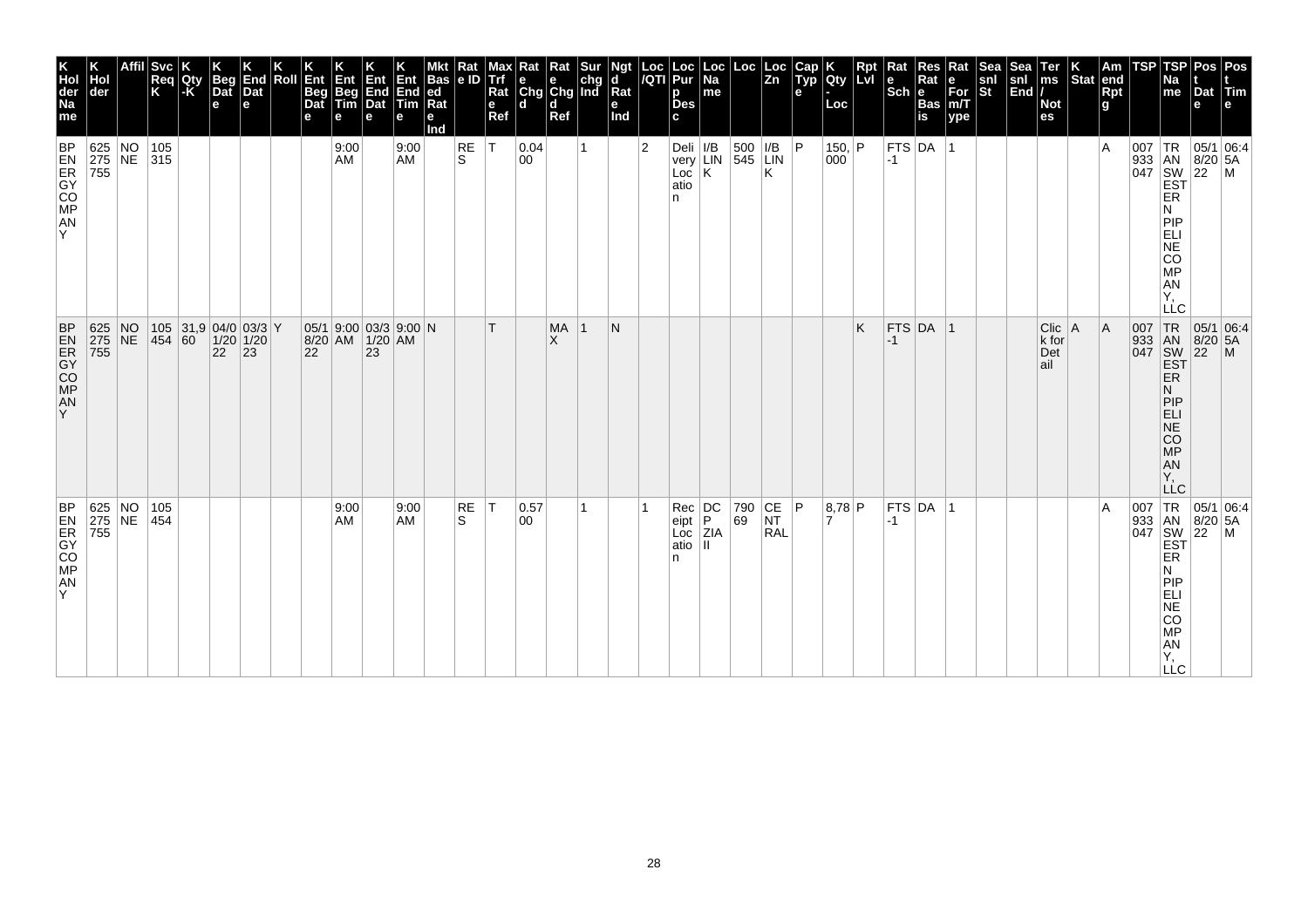| TSP<br>Pos   Pos<br>Cap<br>Typ<br>TSP<br>Res<br><b>Sea</b><br>Sea<br>Loc<br>Loc<br>Rat<br>Ter<br>Am<br>Rpt<br>Rat<br>$\overline{z}$ <sub>n</sub><br>Lvi<br>Stat end<br><b>IQty</b><br>Rat<br>$\begin{vmatrix} \text{snl} \\ \text{End} \end{vmatrix}$<br>ms<br>snl<br>St<br>le<br>Na<br>е<br>$ \overline{\text{Sch}} $ e<br>$\bar{F}$ or<br>m/T<br>Rpt<br>Dat Tim<br>me<br>e<br><b>Bas</b><br><b>Not</b><br>g<br>e<br>Loc<br>is<br>es<br>ype | $\begin{array}{ c c c }\n 566 & CAL & P \\  98 & IFO & \n\end{array}$<br>933 AN 8/20 5A<br>047 SW 22 M<br>EST<br>73<br>$-1$<br><b>RNI</b><br>A<br><b>ER</b><br>N<br>PIP<br>ELI<br>NE<br>CO<br>MP<br>AN<br>Υ.<br><b>LLC</b> | WE 586 WE P<br>ST 46 ST<br>TEX TEX<br>$\overline{A}$<br>73<br>$ -1 $<br><b>AS</b><br>ER<br>N<br><b>COMED</b> :<br>MP<br>AN<br>Y,<br>LLC | TR<br>FTS DA 1<br>566<br>98<br> CAL P<br> 8,78 P<br> 05/1 06:4<br>$\overline{A}$<br>007<br>933 AN 8/20 5A<br>047 SW 22 M<br>EST<br><b>IFO</b><br>$\overline{7}$<br>$-1$<br><b>RNI</b><br>Α<br>ER<br>N |
|----------------------------------------------------------------------------------------------------------------------------------------------------------------------------------------------------------------------------------------------------------------------------------------------------------------------------------------------------------------------------------------------------------------------------------------------|----------------------------------------------------------------------------------------------------------------------------------------------------------------------------------------------------------------------------|-----------------------------------------------------------------------------------------------------------------------------------------|-------------------------------------------------------------------------------------------------------------------------------------------------------------------------------------------------------|
| 23,1 P<br>FTS DA 1<br>$\overline{A}$<br>007 TR 05/1 06:4<br> 23,1 P<br>$ $ FTS $ $ DA $ $ 1<br>007 TR 05/1 06:4<br>933 AN 8/20 5A<br>047 SW 22 M<br>EST                                                                                                                                                                                                                                                                                      |                                                                                                                                                                                                                            |                                                                                                                                         | PIP<br><b>ELI</b><br><b>NE</b><br>CO<br><b>MP</b><br>AN<br>Υ,<br>LLC                                                                                                                                  |
|                                                                                                                                                                                                                                                                                                                                                                                                                                              |                                                                                                                                                                                                                            |                                                                                                                                         |                                                                                                                                                                                                       |
| Loc<br>Pur<br>  Loc<br>  Na<br>me<br><b>Des</b>                                                                                                                                                                                                                                                                                                                                                                                              | Deli PG<br>very &E<br>Loc TO<br>atio PO<br><b>CK</b>                                                                                                                                                                       | Rec<br>eipt<br>Loc<br>AS<br>PO<br><b>OL</b>                                                                                             | Deli PG<br>very &E<br>Loc TO<br>atio PO<br><b>CK</b>                                                                                                                                                  |
| Loc<br>/QTI<br>p<br>C.                                                                                                                                                                                                                                                                                                                                                                                                                       | $\overline{2}$<br>n.                                                                                                                                                                                                       | atio<br>n.                                                                                                                              | $\overline{2}$<br>n.                                                                                                                                                                                  |
| Ngt<br>d<br>Rat<br>е<br>Ind                                                                                                                                                                                                                                                                                                                                                                                                                  |                                                                                                                                                                                                                            |                                                                                                                                         |                                                                                                                                                                                                       |
|                                                                                                                                                                                                                                                                                                                                                                                                                                              | $\mathbf{1}$                                                                                                                                                                                                               | 1                                                                                                                                       | 1                                                                                                                                                                                                     |
| d<br>Ref                                                                                                                                                                                                                                                                                                                                                                                                                                     |                                                                                                                                                                                                                            |                                                                                                                                         |                                                                                                                                                                                                       |
| $\begin{array}{ l l }\n\hline\n\text{Rat} & \text{Rat} & \text{Sur} \\ \hline\n\text{e} & \text{e} & \text{chg} \\ \text{Chg} & \text{Chg} & \text{Ind}\n\end{array}$<br>ld.                                                                                                                                                                                                                                                                 | 0.57<br>$ 00\rangle$                                                                                                                                                                                                       | 0.57<br>00                                                                                                                              | 0.57<br>00                                                                                                                                                                                            |
| Max<br><b>Trf</b><br>Rat<br>$\mathbf e$<br>Ref                                                                                                                                                                                                                                                                                                                                                                                               | T                                                                                                                                                                                                                          | IT.                                                                                                                                     | T                                                                                                                                                                                                     |
| $\frac{Rat}{e}$                                                                                                                                                                                                                                                                                                                                                                                                                              | RE<br>ls.                                                                                                                                                                                                                  | RE<br>S.                                                                                                                                | <b>RE</b><br>S                                                                                                                                                                                        |
| <b>Bas</b><br> ed<br>Ra<br>е<br>Ind                                                                                                                                                                                                                                                                                                                                                                                                          |                                                                                                                                                                                                                            |                                                                                                                                         |                                                                                                                                                                                                       |
| Ent<br>End<br>$\overline{\mathsf{Tim}}$<br>е                                                                                                                                                                                                                                                                                                                                                                                                 | 9:00<br><b>AM</b>                                                                                                                                                                                                          | 9:00<br>AM                                                                                                                              | 9:00<br><b>AM</b>                                                                                                                                                                                     |
| Ent<br>End<br>Dat<br>е                                                                                                                                                                                                                                                                                                                                                                                                                       |                                                                                                                                                                                                                            |                                                                                                                                         |                                                                                                                                                                                                       |
| Ent<br>Beg<br>Tim<br>е                                                                                                                                                                                                                                                                                                                                                                                                                       | 9:00<br>AM                                                                                                                                                                                                                 | 9:00<br>AM                                                                                                                              | 9:00<br>AM                                                                                                                                                                                            |
| Ent<br>Beg<br>Dat<br>е                                                                                                                                                                                                                                                                                                                                                                                                                       |                                                                                                                                                                                                                            |                                                                                                                                         |                                                                                                                                                                                                       |
| Roll                                                                                                                                                                                                                                                                                                                                                                                                                                         |                                                                                                                                                                                                                            |                                                                                                                                         |                                                                                                                                                                                                       |
| End<br>Dat<br>e                                                                                                                                                                                                                                                                                                                                                                                                                              |                                                                                                                                                                                                                            |                                                                                                                                         |                                                                                                                                                                                                       |
| <b>Beg</b><br>Dat<br>e                                                                                                                                                                                                                                                                                                                                                                                                                       |                                                                                                                                                                                                                            |                                                                                                                                         |                                                                                                                                                                                                       |
| <b>Qty</b><br>l-K                                                                                                                                                                                                                                                                                                                                                                                                                            |                                                                                                                                                                                                                            |                                                                                                                                         |                                                                                                                                                                                                       |
| <b>Svc</b><br>Req<br>Κ                                                                                                                                                                                                                                                                                                                                                                                                                       | 105<br> 454                                                                                                                                                                                                                | 105<br>454                                                                                                                              | 105<br>454                                                                                                                                                                                            |
|                                                                                                                                                                                                                                                                                                                                                                                                                                              |                                                                                                                                                                                                                            |                                                                                                                                         |                                                                                                                                                                                                       |
| der                                                                                                                                                                                                                                                                                                                                                                                                                                          | 625 NO<br>275 NE<br>$\overline{755}$                                                                                                                                                                                       | $\begin{array}{ l l }\n 625 & NO \\  275 & NE \\  \hline\n 755 &\n\end{array}$                                                          | 625 NO<br>275 NE<br>755                                                                                                                                                                               |
| K<br>Hol<br>der<br>Na<br>me                                                                                                                                                                                                                                                                                                                                                                                                                  | <b>BP</b><br><b>EXPOSE</b><br>AN<br>Y                                                                                                                                                                                      | <b>BP</b><br><b>MOCRES</b><br>${\sf AN}$<br>Y                                                                                           | <b>BEAS</b><br><b>BEAS</b><br>AN<br>Y.                                                                                                                                                                |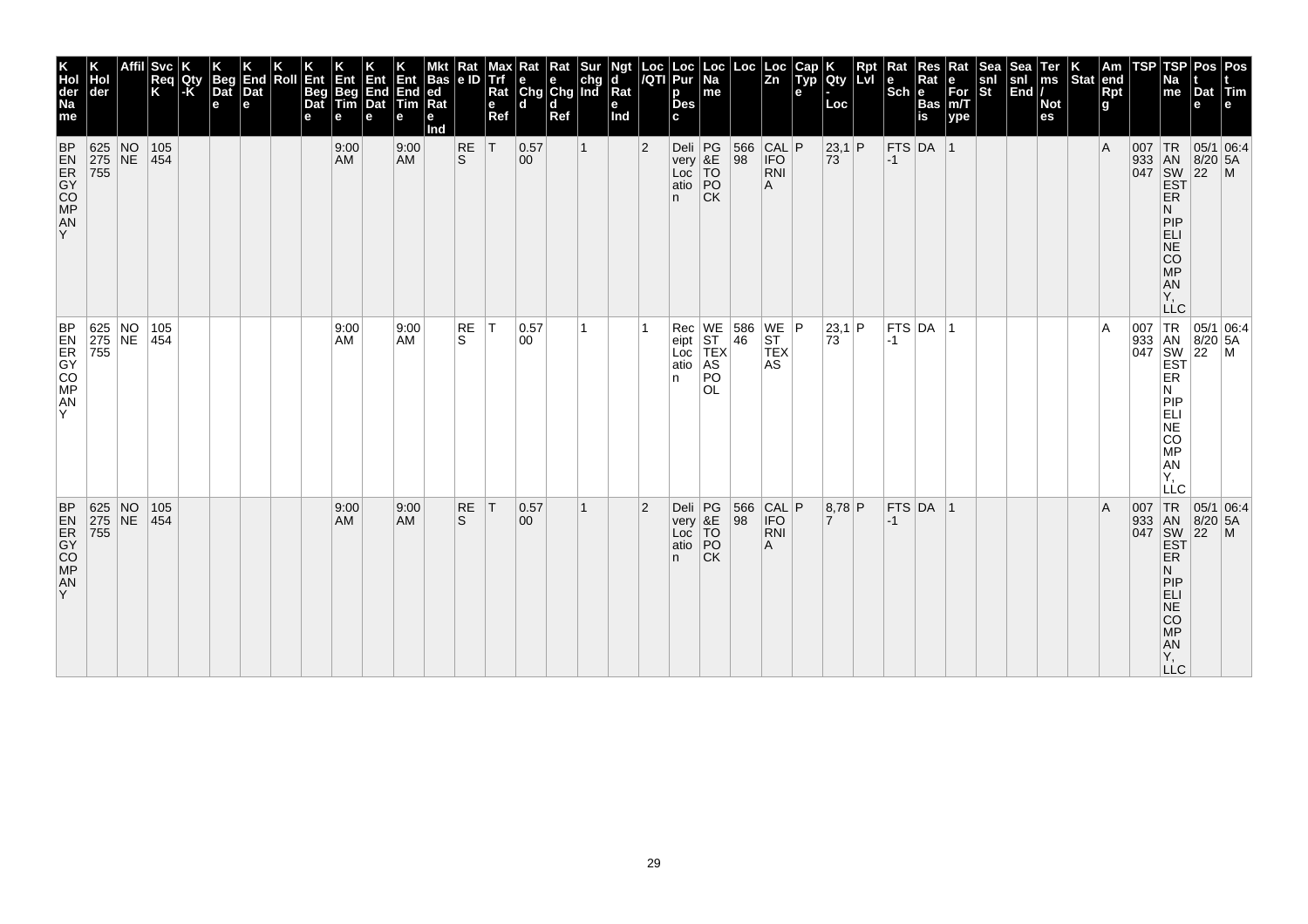| K<br>Hol<br>der<br>Na<br>me                                                        | Hol<br>der                                                                         | Affil Svc<br>Req<br>K | Qty<br>-K | <b>Beg</b><br>Dat<br>$\mathbf e$ | End<br>Dat<br>е | Roll | Ent<br><b>Beg</b><br>Dat<br>е | Ent<br>Beg<br>Tim | Ent Ent Bas<br>End End ed<br>Dat Tim Rat<br>е                                                       | е                 | <b>Bas</b><br>е<br>Ind | $\frac{Rat}{e}$ | Max<br>Trf<br>Rat<br>$\mathbf e$<br>Ref | $\begin{array}{c c c} \textbf{R} \textbf{at} & \textbf{R} \textbf{at} & \textbf{S} \textbf{ur} \\ \hline \textbf{e} & \textbf{e} & \textbf{chg} \\ \textbf{Chg} & \textbf{Chg} & \textbf{Ind} \end{array}$<br>ld. | d<br>Ref  |   | Ngt<br>d<br>$Ra$ t<br>е<br>Ind |                | Loc  Loc<br><i> I</i> QTI  Pur<br>р<br><b>Des</b><br>c | Loc<br>  Na<br>$\sf m$ e                                                                                                                        |                                                 | $\left  \begin{array}{c} \text{Loc} \\ \text{Zn} \end{array} \right $ | Cap<br>Typ<br>e | <b>Qty</b><br>Loc | <b>Rpt</b><br><b>Lvi</b> | Rat<br>$\left \frac{e}{Sch}\right $ R | Res<br>Rat<br><b>Bas</b><br>is | Rat<br>e<br>For<br>m/T<br>ype | Sea<br>snl<br>St | Sea<br>snl<br>End | Ter<br>ms<br><b>Not</b><br>es | $\left \begin{array}{c} K \\ \end{array}\right $ Stat end | <b>Rpt</b><br>g | TSP | TSP<br>Na<br>me                                                                 | Dat<br>е                                                                                                                        | Pos Pos<br><b><i><u>ITim</u></i></b><br>e                                                                             |
|------------------------------------------------------------------------------------|------------------------------------------------------------------------------------|-----------------------|-----------|----------------------------------|-----------------|------|-------------------------------|-------------------|-----------------------------------------------------------------------------------------------------|-------------------|------------------------|-----------------|-----------------------------------------|-------------------------------------------------------------------------------------------------------------------------------------------------------------------------------------------------------------------|-----------|---|--------------------------------|----------------|--------------------------------------------------------|-------------------------------------------------------------------------------------------------------------------------------------------------|-------------------------------------------------|-----------------------------------------------------------------------|-----------------|-------------------|--------------------------|---------------------------------------|--------------------------------|-------------------------------|------------------|-------------------|-------------------------------|-----------------------------------------------------------|-----------------|-----|---------------------------------------------------------------------------------|---------------------------------------------------------------------------------------------------------------------------------|-----------------------------------------------------------------------------------------------------------------------|
| <b>BP</b><br>$\begin{array}{c}\n\mathbf{25.5}\n\\ \mathbf{5.4}\n\end{array}$<br>Y. | 625 NO<br>275 NE 522 60<br>755                                                     |                       |           | 105 31,9 04/0 03/3 N<br>22 23    | $1/20$ 1/20     |      |                               |                   | 04/0 9:00 03/3 9:00 N<br>$\begin{array}{ c c c }\n 1/20 & AM & 1/20 & AM \\  22 & 23 & \end{array}$ |                   |                        |                 | T.                                      |                                                                                                                                                                                                                   | MA 1<br>X |   | N                              | 4              | S9                                                     |                                                                                                                                                 |                                                 |                                                                       |                 |                   | S                        | $-1$                                  | $FTS$ DA 1                     |                               |                  |                   |                               | N                                                         | A               |     | ER<br>N<br>PIP<br>ELI<br>NE<br>CO<br><b>MP</b><br><b>AN</b><br>Υ,<br><b>LLC</b> | $\begin{array}{c c}\n & 1R & 05/1 & 0.28 \\  & 1 & 8/20 & 5A \\  & 8 & 8/20 & 5A \\  & 1 & 8 & 22 \\  & 1 & 1 & 1\n\end{array}$ |                                                                                                                       |
| BP<br><b>EXPOSE</b><br>AN<br>Y                                                     | $\begin{array}{ l l }\n 625 & \text{NO} \\  275 & \text{NE} \\  755 & \end{array}$ | 105<br>522            |           |                                  |                 |      |                               | 9:00<br>AM        |                                                                                                     | 9:00<br><b>AM</b> |                        | <b>CO</b><br>M  | T                                       | 0.01<br>$ 00\rangle$                                                                                                                                                                                              |           | 1 |                                | $\overline{4}$ | S <sub>9</sub>                                         | $\overline{\begin{matrix} \nOR \n\end{matrix}}$<br>EA<br>U/S<br>AN<br><b>JUA</b><br>N.<br>AR<br>EA<br><b>BO</b><br><b>UN</b><br>DA<br><b>RY</b> | $\begin{array}{ c} 567 \\[-4pt] 09 \end{array}$ | TH<br>OR<br>EA<br>U                                                   | P               | $8,78$ S          |                          | $-1$                                  | $FTS$ DA  1                    |                               |                  |                   |                               |                                                           | ΙA              |     | ER<br>N<br>PIP<br>ELI<br>$\overline{\text{NE}}$<br>CO<br>MP<br>AN<br>Y,         | 007 TR 05/1 06:4<br>933 AN 8/20 5A<br>047 SW 22 M<br>EST                                                                        |                                                                                                                       |
| <b>BP</b><br><b>MOCRES</b><br>AN<br>Y                                              | 625 NO 105<br>275 NE 522<br>755                                                    |                       |           |                                  |                 |      |                               | 9:00<br>AM        |                                                                                                     | 9:00<br>AM        |                        | CO T<br>M       |                                         | 0.01<br>$ 00\rangle$                                                                                                                                                                                              |           | 1 |                                | $\overline{4}$ | S9                                                     | DC<br>P<br><b>ZIA</b>                                                                                                                           |                                                 | 790 CE P<br>69 NT<br><b>RAL</b>                                       |                 | 8,78 S            |                          | $-1$                                  | $FTS$ DA 1                     |                               |                  |                   |                               |                                                           | ΙA              |     | ER<br>Ν<br>PIP<br>ELI<br>NE<br>CO<br>MP<br>AN<br>Y,<br><b>LLC</b>               |                                                                                                                                 | $\begin{array}{c c}\n & -6 \\ \hline\n907 & TR & 05/1 & 06 \\ 933 & AN & 8/20 & 5A \\ 047 & SM & 22 & 1\n\end{array}$ |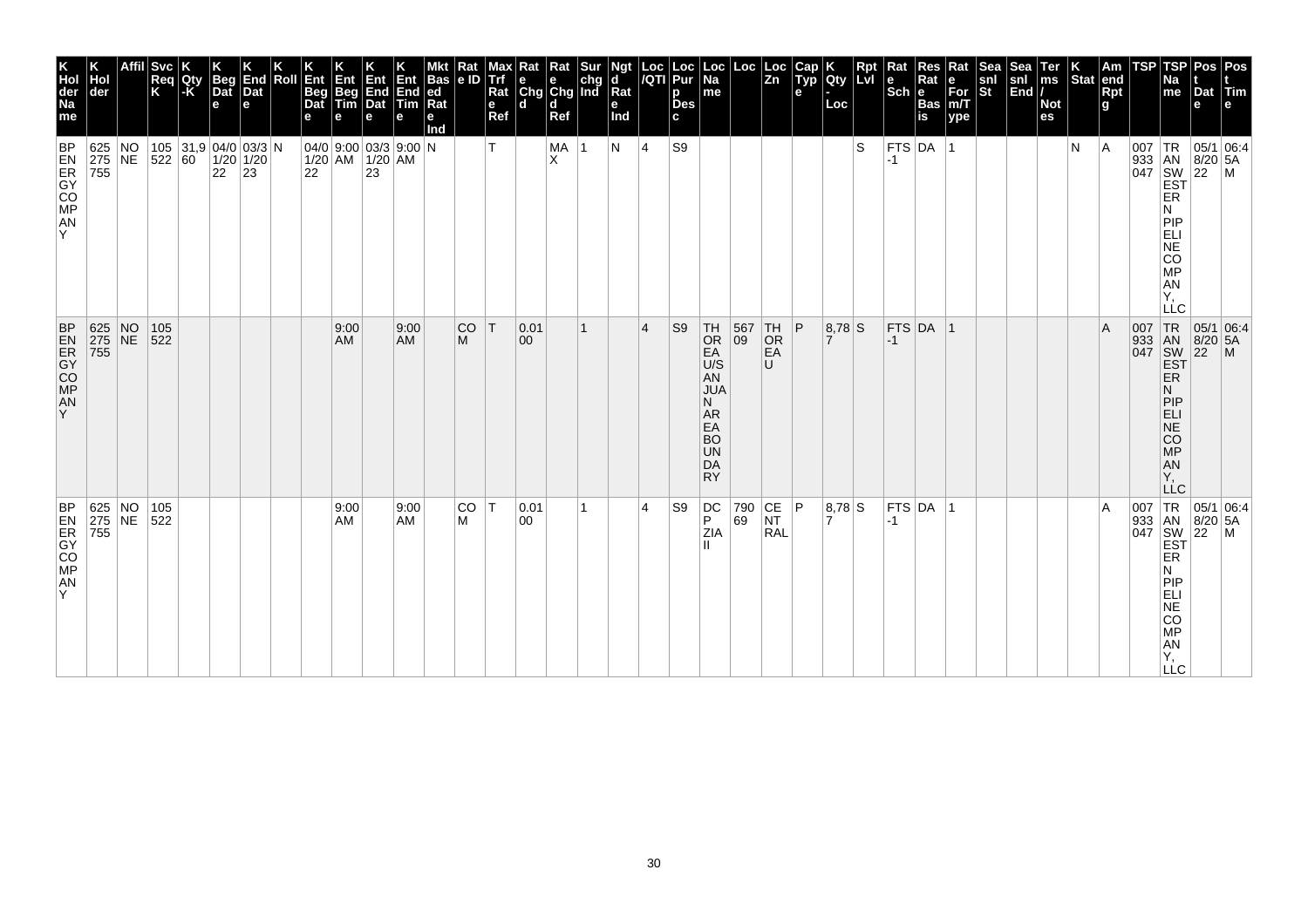| K<br>Hol<br>der<br>Na<br>me<br><b>BP</b>   | Hol<br> der                                                                        | Svc <br>Req<br>K | Qty<br>-K | <b>Beg</b><br>Dat<br>$\mathbf e$ | End<br>Dat<br>e | Roll | Ent<br>Beg<br>Dat<br>е | Ent<br>Beg<br>Tim<br>е<br>9:00 | Ent<br>End<br>Dat<br>e | Ent<br>End<br>Tim<br>е<br>9:00 | <b>Bas</b><br> ed<br> Rat<br>е<br>Ind | Rat<br> e D <br>CO | Max<br><b>Trf</b><br>Rat<br>e<br>Ref<br>İΤ | $\begin{array}{ l l }\n\hline\n\text{Rat} & \text{Rat} & \text{Sur} \\ \hline\n\text{e} & \text{e} & \text{chg} \\ \text{Chg} & \text{Chg} & \text{Ind}\n\end{array}$<br>ld.<br> 0.01 | d<br>Ref | $\mathbf{1}$ | Ngt<br>d<br>Rat<br>е<br>Ind | Loc<br>/QTI<br>$\vert 4 \vert$ | Loc<br>Pur<br>p<br><b>Des</b><br>c<br>S <sub>9</sub> | Loc<br> Na<br>me                                                                                          | Loc                                            | Loc<br>Zn             | Cap<br>Typ<br>e | Qty<br>Loc<br> 23,1 S | Rpt<br>Lvl | Rat<br>le<br>$ \overline{\text{Sch}} e $ | <b>Res</b><br>Rat<br><b>Bas</b><br>$\overline{\mathsf{is}}$<br>$FTS$ DA 1 | Rat<br>е<br>$\bar{F}$ or<br>m/T<br>ype | Sea<br>snl<br>St | Sea<br>$\begin{vmatrix} \text{snl} \\ \text{End} \end{vmatrix}$ | Ter<br>ms<br><b>Not</b><br>es | Stat end | Am<br>Rpt<br>g<br>$\overline{A}$ | TSP | TSP<br>Na<br>me                                                          | Dat Tim<br>e                                             | Pos   Pos |
|--------------------------------------------|------------------------------------------------------------------------------------|------------------|-----------|----------------------------------|-----------------|------|------------------------|--------------------------------|------------------------|--------------------------------|---------------------------------------|--------------------|--------------------------------------------|---------------------------------------------------------------------------------------------------------------------------------------------------------------------------------------|----------|--------------|-----------------------------|--------------------------------|------------------------------------------------------|-----------------------------------------------------------------------------------------------------------|------------------------------------------------|-----------------------|-----------------|-----------------------|------------|------------------------------------------|---------------------------------------------------------------------------|----------------------------------------|------------------|-----------------------------------------------------------------|-------------------------------|----------|----------------------------------|-----|--------------------------------------------------------------------------|----------------------------------------------------------|-----------|
| <b>ANDRESS</b><br>Y.                       | 625 NO<br>275 NE<br>755                                                            | $105$<br>522     |           |                                  |                 |      |                        | <b>AM</b>                      |                        | <b>AM</b>                      |                                       | M                  |                                            | $ 00\rangle$                                                                                                                                                                          |          |              |                             |                                |                                                      | WE<br>ST<br><b>TEX</b><br>AS<br>PO<br>OL.                                                                 | 586 WE P<br>46 ST                              | <b>TEX</b><br>AS      |                 | $73^{\degree}$        |            | $-1$                                     |                                                                           |                                        |                  |                                                                 |                               |          |                                  |     | ER<br>N<br>PIP<br>ELI<br>NE<br>CO<br>MP<br><b>AN</b><br>Υ,<br><b>LLC</b> | 007 TR 05/1 06:4<br>933 AN 8/20 5A<br>047 SW 22 M<br>EST |           |
| <b>BEACA</b><br><b>EXPOSE:</b><br>AN<br>Y  | 625 NO 105<br>275 NE 522<br>755                                                    |                  |           |                                  |                 |      |                        | 9:00<br>AM                     |                        | 9:00<br>AM                     |                                       | lco<br>M           | IТ.                                        | 0.01<br>00                                                                                                                                                                            |          | 1            |                             | 4                              | S9                                                   | $TH$<br>Or<br>EÄ<br>U/S<br>AN<br><b>JUA</b><br>N<br>AR<br>EA<br><b>BO</b><br><b>UN</b><br>DA<br><b>RY</b> | $\begin{array}{ c c }\n567 \\ 09\n\end{array}$ | $TH$<br>Or<br>EA<br>U | P               | 23,1 S<br>73          |            | $-1$                                     | $FTS$ DA $ 1$                                                             |                                        |                  |                                                                 |                               |          | A                                |     | ER<br>N<br>PIP<br>ELI<br>NE<br>CO<br>MP<br>AN<br>Υ.<br>LLC               | 007 TR 05/1 06:4<br>933 AN 8/20 5A<br>047 SW 22 M<br>EST |           |
| BP<br><b>EXPOSE</b><br>A <sub>N</sub><br>Y | $\begin{array}{ l l }\n 625 & \text{NO} \\  275 & \text{NE} \\  755 & \end{array}$ | 105<br>523       |           |                                  |                 |      |                        | 9:00<br><b>AM</b>              |                        | 9:00<br><b>AM</b>              |                                       | CO<br>M            | T                                          | 0.01<br>12                                                                                                                                                                            |          | $\mathbf{1}$ |                             | $\overline{4}$                 | S <sub>8</sub>                                       | $RE$<br>$\frac{PG}{8E}$<br>TŌ<br>PO<br><b>CK</b>                                                          | 566 CAL P<br>98 IFO                            | <b>RNI</b><br>A       |                 | $31,9$ S<br>60        |            | $-1$                                     | $FTS$ DA 1                                                                |                                        |                  |                                                                 |                               |          | $\overline{A}$                   |     | ER<br>N<br>PIP<br>ELI<br><b>NE</b><br>CO<br>MP<br>AN<br>Y,<br>LLC.       | 007 TR 05/1 06:4<br>933 AN 8/20 5A<br>047 SW 22 M<br>EST |           |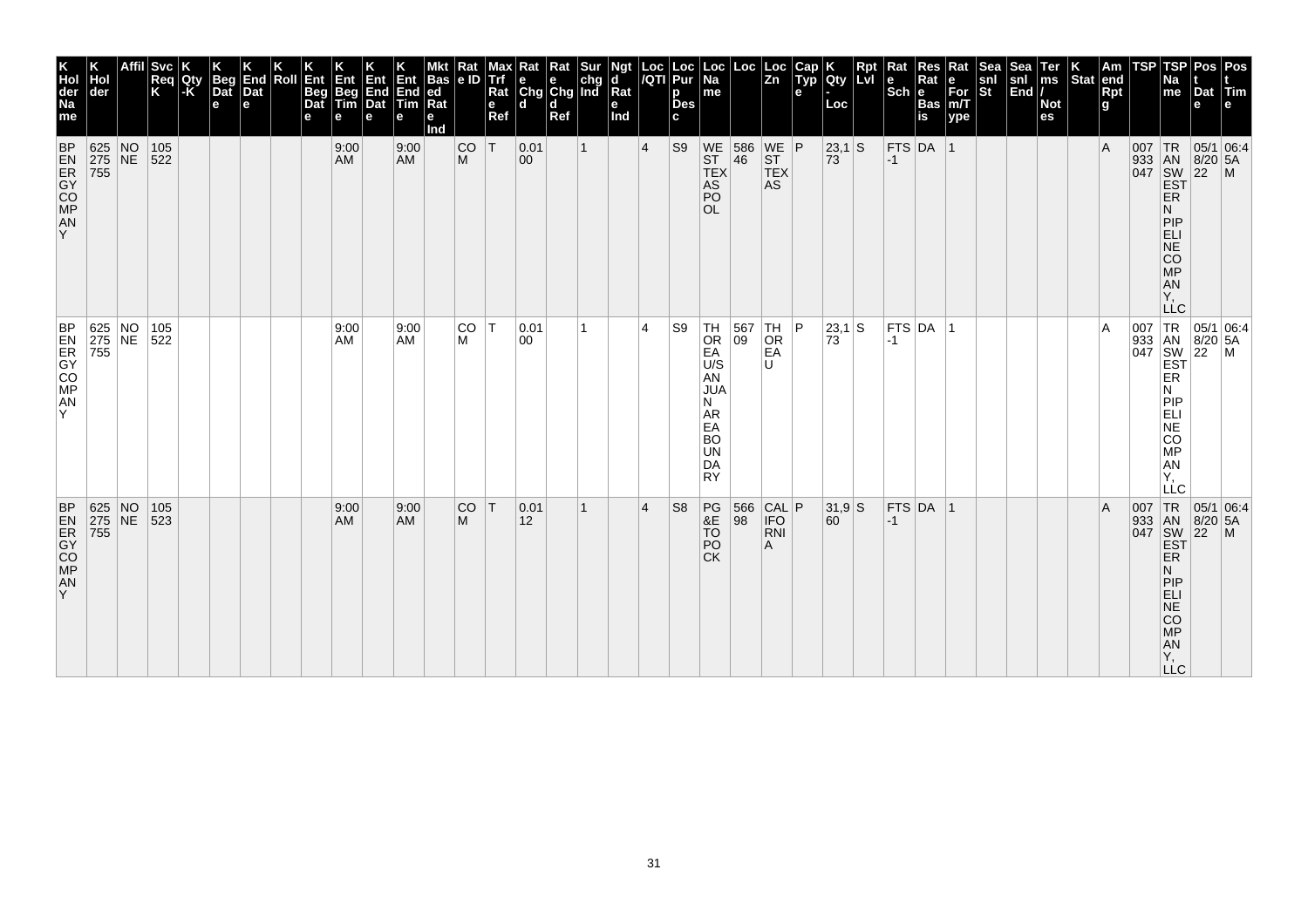| K<br>Hol<br>der<br>Na<br>me                                | der                             |    | Affil Svc<br>Req<br>K | Qty<br>-K | Beg<br>Dat<br>e                           | End<br>Dat<br>е    | Roll | Ent<br>Beg<br>Dat<br>е | Ent<br>Beg<br>Tim<br>е | <b>自動</b><br>End<br>Dat<br>e                         | Ent<br>End<br>Tim<br>е | <b>Bas</b><br>led<br>Rat<br>е<br>Ind | Rat<br>le ID   | мах<br>Trf<br>Rat<br>$\mathbf e$<br>Ref | Rat Rat Sur<br>e e chg<br>Chg Chg Ind<br>ld. | d<br>Ref              |              | Ngt<br>d<br>Rat<br>е<br>Ind | $\frac{\text{Loc}}{\text{A}}$ | <b>Loc</b><br>Pur<br>p<br><b>Des</b><br>C. | Loc<br>Na<br>me                                                                                                | $Loc \mid$ | Loc<br>Zn                                                                  | Cap<br>Typ<br>e | Qty<br>Loc     | <b>Rpt</b><br>LvI | Rat<br>$\left \begin{array}{c}\n\mathbf{e} \\ \mathbf{Sch}\n\end{array}\right $ R | Res<br>Rat<br>Bas<br>İs | Rat<br>e<br>For<br>m/T<br>ype | Sea<br>$\frac{\mathsf{snl}}{\mathsf{St}}$ | Sea<br>snl<br>End | Ter<br>ms<br><b>Not</b><br>es   | $\left \begin{array}{c} K \\ \text{Stat} \end{array}\right $ am | <b>Rpt</b><br>g | <b>TSP</b> | TSP<br>Na<br>me                                                                                                              | Pos<br>Dat<br>е             | Pos<br><b>Tim</b><br>e    |
|------------------------------------------------------------|---------------------------------|----|-----------------------|-----------|-------------------------------------------|--------------------|------|------------------------|------------------------|------------------------------------------------------|------------------------|--------------------------------------|----------------|-----------------------------------------|----------------------------------------------|-----------------------|--------------|-----------------------------|-------------------------------|--------------------------------------------|----------------------------------------------------------------------------------------------------------------|------------|----------------------------------------------------------------------------|-----------------|----------------|-------------------|-----------------------------------------------------------------------------------|-------------------------|-------------------------------|-------------------------------------------|-------------------|---------------------------------|-----------------------------------------------------------------|-----------------|------------|------------------------------------------------------------------------------------------------------------------------------|-----------------------------|---------------------------|
| <b>EZOCHER</b><br>A <sub>N</sub><br>Y                      | 625 NO 105<br>275 NE 523<br>755 |    |                       |           |                                           |                    |      |                        | 9:00<br>AM             |                                                      | 9:00<br>AM             |                                      | <b>CO</b><br>M | İΤ                                      | 0.01<br>12                                   |                       | $\mathbf{1}$ |                             | $\overline{4}$                | S <sub>8</sub>                             | TH<br><b>OR</b><br>EA<br>U/S<br>AN<br><b>JUA</b><br>N<br>AR<br>EA<br><b>BO</b><br><b>UN</b><br>DA<br><b>RY</b> |            | $\begin{array}{ c c c }\n567 & TH & P \\ 09 & OR & \end{array}$<br>EA<br>U |                 | $31,9$ S<br>60 |                   | $-1$                                                                              | $FTS$ DA $ 1$           |                               |                                           |                   |                                 |                                                                 | ΙA              | 007        | TR<br>933 AN 8/20<br>047 SW 22<br>EST<br>ER<br>N<br>PIP<br>ELI<br>NE <sup>T</sup><br>CO<br><b>MP</b><br>AN<br>Y,<br>LLC      | $8/20$ 5A                   | 05/1 06:4<br>$\mathsf{M}$ |
| <b>BP</b><br><b>EXPERIES</b><br>AN<br>Y.                   | 625 NO<br>$ 275 $ NE<br>755     |    | $ 523 60\rangle$      |           | 105 31,9 04/0 03/3 N<br>$1/20$ 1/20<br>22 | $ 23\rangle$       |      | 22                     |                        | 04/0 9:00 03/3 9:00 N<br>1/20 AM 1/20 AM<br>23       |                        |                                      |                | T.                                      |                                              | <b>MA</b><br>$\times$ | $\mathbf{1}$ | N                           | 4                             | S <sub>8</sub>                             |                                                                                                                |            |                                                                            |                 |                | S                 | $-1$                                                                              | $FTS$ DA 1              |                               |                                           |                   |                                 | N                                                               | A               | 007        | TR <sub></sub><br><b>EST</b><br><b>ER</b><br>N<br>PIP<br><b>ELI</b><br>NE <sup>T</sup><br>CO<br>MP<br>AN<br>Y,<br><b>LLC</b> | 05/1 06:4<br>933 AN 8/20 5A |                           |
| CO<br>NO<br>CO<br>PHI<br>LLI<br>PS<br>CO<br>MP<br>AN<br>Y. | 136<br>826 NE<br>5              | NO | 504 00                |           | 105 70,0 04/0 10/3 N<br>22                | $1/20$ 1/20<br> 22 |      | 22                     |                        | $05/0$ 9:00 10/3 9:00 N<br>$1/20$ AM $1/20$ AM<br>22 |                        |                                      |                | T                                       |                                              |                       | 1            | N                           |                               |                                            |                                                                                                                |            |                                                                            |                 |                | Κ                 | -1                                                                                | $FTS$ DA 1              |                               |                                           |                   | Clic   A<br>k for<br>Det<br>ail |                                                                 | ١A              |            | 007 TR 05/1<br>933 AN 8/20<br>047 SW 22<br>EST<br>ER<br>N<br>PIP<br>ELI<br>NE<br>CO<br><b>MP</b><br>AN<br>Υ,<br><b>LLC</b>   | $8/20$ 5A                   | 05/1 06:4<br>$\mathsf{M}$ |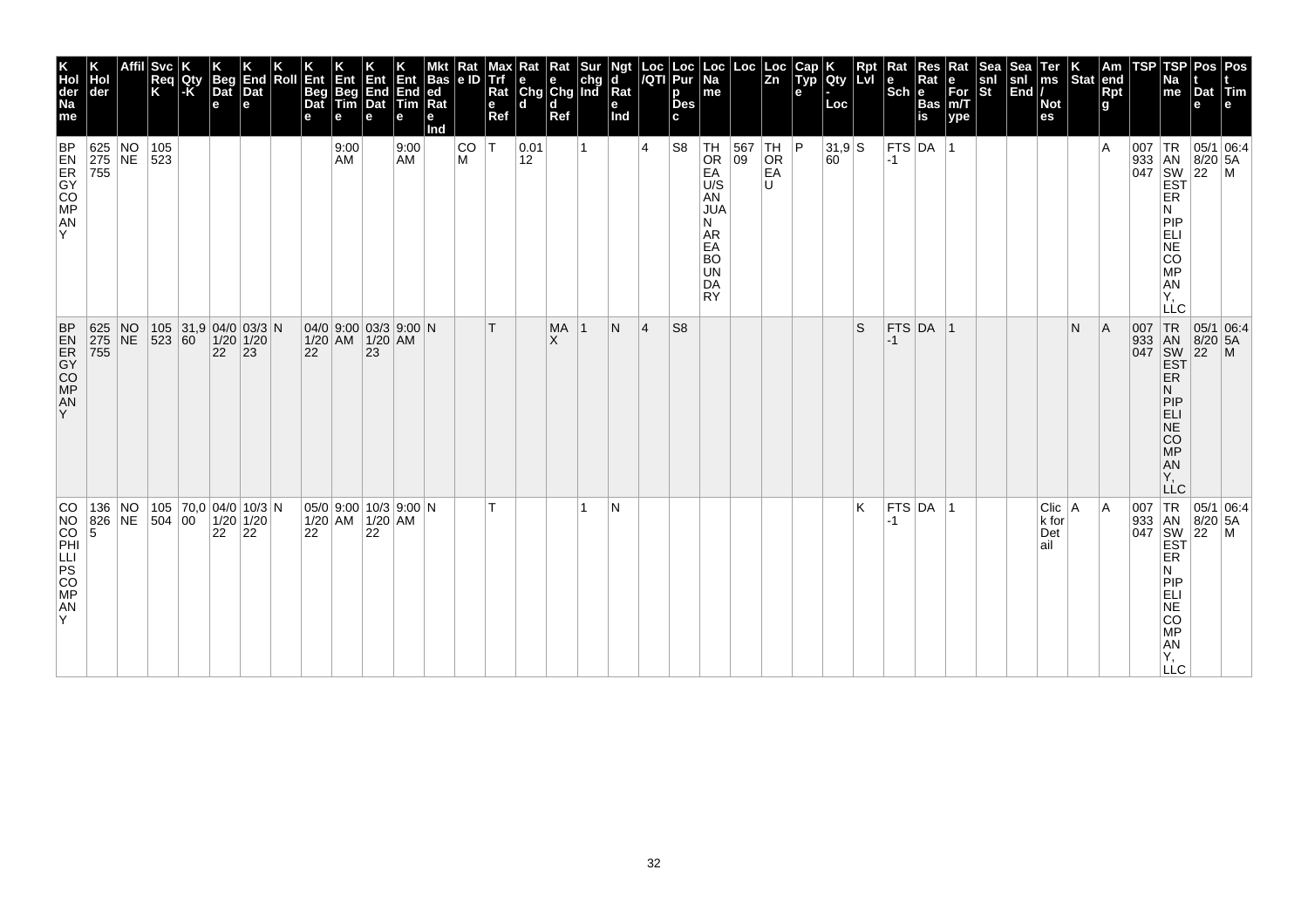| <b>Svc</b><br>Req<br>Qty<br>Κ<br>der<br>$-K$<br>$CO$ 136 NO<br>105<br>NO 826 NE 504 |  |  | <b>Beg</b><br>Dat<br>е                                 | End<br>Dat<br>e                             | Roll | Ent<br>Beg<br>Dat<br>e | Ent<br>Beg<br>Tim<br>9:00<br><b>AM</b> |    | $\begin{array}{ c c c }\n\hline\nEnd & End & ed \\ Data & Time & Rat\n\end{array}$<br>е<br>9:00<br><b>AM</b> | Bas<br>$Ra$ t<br>е<br>nd | $\frac{Rat}{e}$<br><b>RE</b><br><sub>S</sub> | мах<br>Trf<br>Rat<br>$\mathbf e$<br>Ref<br> T | Rat<br>ld.<br> 0.05<br>$ 00\rangle$ | Rat<br>d<br>Ref | <b>Sur</b><br>$\mathbf{1}$ | Ngt<br>ď<br>Rat<br>е<br>Ind |                | Loc  Loc  <br><i> I</i> QTI  Pur  <br>р<br><b>Des</b><br>$Rec$ $LA$<br>Loc                  | $\vert$ Loc $\vert$ Loc $\vert$<br>me<br>eipt $ PLA $ 543 N | 500 SA P | $\sqrt{\frac{L}{2n}}$<br><b>JUA</b> | Cap<br>$ $ Typ | $ Q$ ty<br>∣Loc<br>70,0 P<br>00 | Rpt<br>Lvl | Rat<br>le<br>$ \overline{\text{Sch}} e\rangle$<br>$-1$ | Res<br>Rat<br>Bas<br>is<br>FTS DA 1 | Rat<br>$\begin{bmatrix} \bar{\mathsf{F}} \mathsf{or} \\ \mathsf{m}/\mathsf{T} \\ \mathsf{ype} \end{bmatrix}$ | <b>Sea</b><br>snl<br>$\overline{\mathbf{s}}$ t | Sea<br>snl<br> End | ∣Ter<br>∣ms<br><b>Not</b><br>es            | Stat end | Am<br>Rpt<br>g<br>A. | <b>TSP</b><br>007 TR | TSP<br><b>Na</b><br>me<br>933 AN 8/20 5A                                                                                                    | Pos <sup>-</sup><br>Dat<br>l e<br> 05/1 06:4 | <b>Pos</b><br>Tim<br>e |
|-------------------------------------------------------------------------------------|--|--|--------------------------------------------------------|---------------------------------------------|------|------------------------|----------------------------------------|----|--------------------------------------------------------------------------------------------------------------|--------------------------|----------------------------------------------|-----------------------------------------------|-------------------------------------|-----------------|----------------------------|-----------------------------|----------------|---------------------------------------------------------------------------------------------|-------------------------------------------------------------|----------|-------------------------------------|----------------|---------------------------------|------------|--------------------------------------------------------|-------------------------------------|--------------------------------------------------------------------------------------------------------------|------------------------------------------------|--------------------|--------------------------------------------|----------|----------------------|----------------------|---------------------------------------------------------------------------------------------------------------------------------------------|----------------------------------------------|------------------------|
|                                                                                     |  |  |                                                        |                                             |      |                        |                                        |    |                                                                                                              |                          |                                              |                                               |                                     |                 |                            |                             |                | atio<br>n.                                                                                  | TA<br>SU<br>PPL<br>Y<br>PO<br>OL.                           |          | N <sub>2</sub>                      |                |                                 |            |                                                        |                                     |                                                                                                              |                                                |                    |                                            |          |                      |                      | <b>EST</b><br>ER<br>N.<br>PIP<br>ELI<br>NE<br>CO<br>MP<br>AN<br>Υ,<br><b>LLC</b>                                                            |                                              |                        |
|                                                                                     |  |  |                                                        |                                             |      |                        | 9:00<br>AM                             |    | 9:00<br><b>AM</b>                                                                                            |                          | <b>RE</b><br>S                               | $ \top$                                       | 0.05<br>00                          |                 | 1.                         |                             | $\overline{2}$ | Deli   I/B   500   I/B   P<br>  very   LIN   545   LIN<br>  Loc   K   K   K  <br>atio<br>n. |                                                             |          |                                     |                | 70.0 P<br>00                    |            | $-1$                                                   | FTS DA 1                            |                                                                                                              |                                                |                    |                                            |          | l A                  |                      | 007 TR 05/1 06:4<br>933 AN 8/20 5A<br>047 SW 22 M<br>EST<br>ER <sup>1</sup><br>N<br>PIP<br>ELI<br><b>NE</b><br>CO<br>MP<br>AN<br>Υ,<br> LĹC |                                              |                        |
| Con 196 NO<br>stell 748 NE 515 0<br>atio 938                                        |  |  | $\begin{array}{ c c c }\n\hline\n22 & 22\n\end{array}$ | 105   5,80   04/0   10/3   N<br>$1/20$ 1/20 |      | 22                     | $1/20$ AM $1/20$ AM                    | 22 | 04/0 9:00 10/3 9:00 N                                                                                        |                          |                                              | $\mathsf{T}$                                  |                                     |                 |                            | N                           |                |                                                                                             |                                                             |          |                                     |                |                                 | K          | $-1$                                                   | $FTS$ DA 1                          |                                                                                                              |                                                |                    | $ C $ ic $ N $<br>$ k $ for<br>Det<br>lail |          | A                    | 007 TR               | 933 AN 8/20<br><b>EST</b><br>ER<br>N.<br>PIP<br>ELI<br>$N\mathsf{E}$<br>CO<br>MP<br>AN<br>Y,<br>LLC                                         | 05/1 06:4<br>8/20 5A                         | $\blacksquare$         |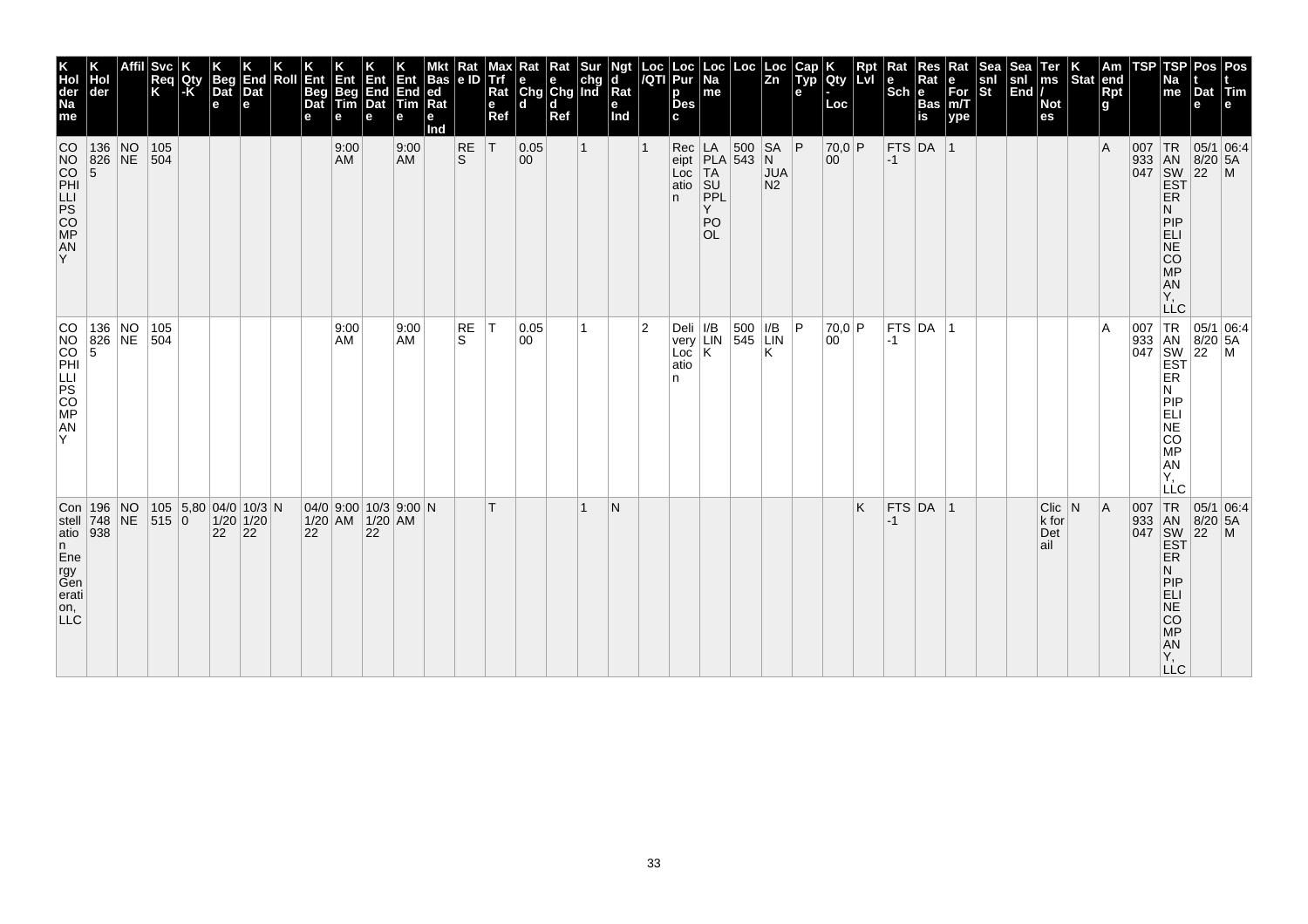| K<br>Hol<br>der<br>Na<br>me                                                                       | der                                  | ∣Svc<br>Req<br>K | Qty<br>-K | <b>Beg</b><br>Dat<br>$\mathbf e$ | End<br>Dat<br>e | Roll | Ent<br>Beg<br>Dat<br>е | Ent<br>Beg<br>Tim<br>е | Ent<br>End<br>Dat<br>e | Ent<br>End<br>Tim<br>е | <b>Bas</b><br> ed<br>Ra<br>е<br>Ind | $\frac{Rat}{e}$ | мах<br><b>Trf</b><br>Rat<br>e<br>Ref | $\begin{array}{ l l }\n\hline\n\text{Rat} & \text{Rat} & \text{Sur} \\ \hline\n\text{e} & \text{e} & \text{chg} \\ \text{Chg} & \text{Chg} & \text{Ind}\n\end{array}$<br>ld. | d<br>Ref |              | Ngt<br>d<br>Rat<br>е<br>Ind | Loc<br>/QTI    | Loc<br>Pur<br>p<br><b>Des</b><br>C.                                            | $\vert$ Loc $\vert$ Na<br>me                                          | Loc       | Loc<br> Zn                                     | Cap<br>Typ<br>e | Qty<br>Loc | Ret | Rat<br>le<br>$ \overline{\text{Sch}} e $ | Res<br>Rat<br>Bas<br>is | Rat<br>е<br>$\bar{F}$ or<br>m/T<br>ype | <b>Sea</b><br>snl<br>St | Sea<br>$\begin{vmatrix} \text{snl} \\ \text{End} \end{vmatrix}$ | Ter<br>ms<br><b>Not</b><br>es | Stat end | Am<br>Rpt<br>g | <b>TSP</b> | TSPI<br>Na<br>me                                                                                                        | Pos   Pos<br>Dat Tim<br>e                            |                                                                                                                                                                                                                                                                                                                                                            |
|---------------------------------------------------------------------------------------------------|--------------------------------------|------------------|-----------|----------------------------------|-----------------|------|------------------------|------------------------|------------------------|------------------------|-------------------------------------|-----------------|--------------------------------------|------------------------------------------------------------------------------------------------------------------------------------------------------------------------------|----------|--------------|-----------------------------|----------------|--------------------------------------------------------------------------------|-----------------------------------------------------------------------|-----------|------------------------------------------------|-----------------|------------|-----|------------------------------------------|-------------------------|----------------------------------------|-------------------------|-----------------------------------------------------------------|-------------------------------|----------|----------------|------------|-------------------------------------------------------------------------------------------------------------------------|------------------------------------------------------|------------------------------------------------------------------------------------------------------------------------------------------------------------------------------------------------------------------------------------------------------------------------------------------------------------------------------------------------------------|
| Con 196 NO 105<br>stell 748 NE 515<br>atio 938<br> n <br>Ene<br>rgy<br>Gen<br>erati<br>on,<br>LLC |                                      |                  |           |                                  |                 |      |                        | 9:00<br>AM             |                        | 9:00<br><b>AM</b>      |                                     | RE<br>S.        | IТ.                                  | 0.15 <br>00                                                                                                                                                                  |          | $\mathbf{1}$ |                             | $\overline{2}$ | Deli TK<br>very $ O $<br>Loc<br>atio<br>n.                                     | WIL<br>LIA<br>MS                                                      | 790<br>26 | $ PA $ $ P $<br><b>NH</b><br>AN<br><b>DLE</b>  |                 | 270 P      |     | $-1$                                     | FTS DA 1                |                                        |                         |                                                                 |                               |          | $\overline{A}$ |            | ER<br>N<br>PIP<br>ELI<br>NE<br>CO<br><b>MP</b><br>AN<br>Υ.<br><b>LLC</b>                                                |                                                      | $\begin{array}{c}\n 1 \text{R} \\  33 \\  1 \text{AN} \\  8/20 \\  54 \\  1047 \\  1047 \\  1047 \\  1047 \\  1047 \\  1047 \\  1047 \\  1047 \\  1047 \\  1047 \\  1047 \\  1047 \\  1047 \\  1047 \\  1047 \\  1047 \\  1047 \\  1047 \\  1047 \\  1047 \\  1047 \\  1047 \\  1047 \\  1047 \\  1047 \\  1047 \\  1047 \\  1047 \\  1047 \\  1047 \\  1$ |
| atio $938$<br>n<br>Ene<br>rgy<br>Gen<br>erati<br>on,<br><b>LLC</b>                                | Con   196   NO<br>  stell   748   NE | 105<br>515       |           |                                  |                 |      |                        | 9:00<br>AM             |                        | 9:00<br><b>AM</b>      |                                     | RE<br>S.        | T                                    | 0.15 <br>$ 00\rangle$                                                                                                                                                        |          | 1            |                             |                | Rec<br>eipt<br>Loc<br>atio<br>n.                                               | $\begin{array}{c} SA \\ N \end{array}$<br><b>JUA</b><br>N<br>PO<br>OL | 586<br>48 | <b>SA</b><br>$\overline{N}$<br><b>JUA</b><br>N | P               | 270 P      |     | $-1$                                     | $FTS$ DA 1              |                                        |                         |                                                                 |                               |          | $\overline{A}$ |            | 007 TR<br>933 AN<br>047 SW<br>EST<br>ER.<br>N<br> P P<br><b>ELI</b><br>$N\bar{E}$<br><b>CO</b><br>MP<br>AN<br>Υ,<br>LLC | 05/1 06:4<br>$\overline{22}$                         | $\mathsf{M}$                                                                                                                                                                                                                                                                                                                                               |
| atio 938<br>n<br>Ene<br>rgy<br>Gen<br>erati<br>on,<br>LLC                                         | Con 196 NO<br>stell 748 NE 515       | 105              |           |                                  |                 |      |                        | 9:00<br>AM             |                        | 9:00<br><b>AM</b>      |                                     | RE<br>S         | T                                    | 0.15<br>$ 00\rangle$                                                                                                                                                         |          | 1            |                             | $\overline{2}$ | Deli $ L$<br>$\overline{\textsf{Loc}} \mid \overline{\textsf{K}}$<br>atio<br>n | very LUS 28                                                           |           | 133 PA P<br><b>NH</b><br>AN<br><b>DLE</b>      |                 | 60         | P   | $-1$                                     | FTS DA 1                |                                        |                         |                                                                 |                               |          | $\overline{A}$ | 007        | ER<br>N<br>PIP<br>ELI<br>$N\bar{E}$<br><b>CO</b><br>MP<br>AN<br>Υ,<br><b>LLC</b>                                        | TR 05/1 06:4<br>933 AN 8/20 5A<br>047 SW 22 M<br>EST |                                                                                                                                                                                                                                                                                                                                                            |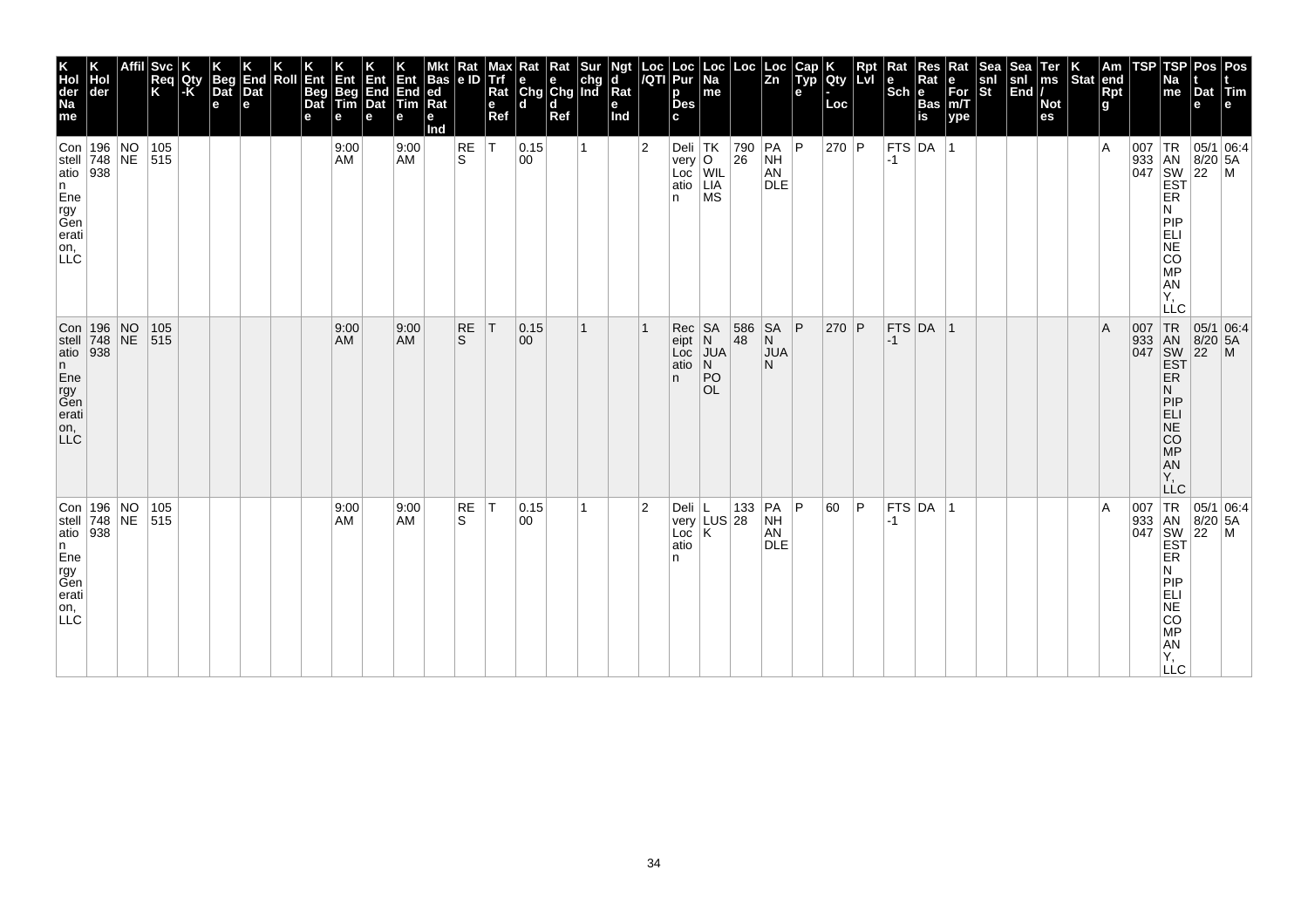| <b>Svc</b><br>Reg<br>Qty<br>Κ<br>l-K<br>der<br> Con 196 NO<br> 105<br>stell $748$ NE<br>515<br>atio $938$ |  |            | <b>Beg</b><br>Dat<br>e | Dat<br>e | End | Roll | Ent<br><b>Beg</b><br>Dat<br>е | Ent<br>Beg<br>Tim<br>е<br>9:00<br>AM | Ent<br>End<br>Dat<br>е | Ent<br>End<br>Tim<br>е<br>9:00<br><b>AM</b> | <b>Bas</b><br> ed<br>Ra<br>е<br>Ind | Rat<br> e D <br>RE<br>ls. | Max<br><b>Trf</b><br>Rat<br>$\mathbf e$<br>Ref<br> T | <b>x</b> Rat Rat Sur<br>e e chg<br>Chg Chg Ind<br>ld.<br>$ 0.15\rangle$<br>$ 00\rangle$ | d<br>Ref | $\mathbf{1}$ | Ngt<br>d<br>Rat<br>е<br>Ind | Loc<br>/QTI<br>$\overline{2}$ | Loc<br>Pur<br>p<br><b>Des</b><br>C.<br>Deli SP<br>very UR<br>Loc<br>atio | Loc<br>  Na<br>me<br>LO<br>CK                              | Loc<br>785<br>09 | Loc<br>$\overline{z}$ <sub>n</sub><br>$PA$ $P$<br><b>NH</b><br>AN<br><b>DLE</b> | Cap<br>Typ<br>e | <b>IQty</b><br>Loc<br>120 P | Rpt<br><b>Lvi</b> | Rat<br>$ \overline{\text{Sch}} e $<br>$-1$ | Res<br>Rat<br><b>Bas</b><br>is<br>$FTS$ DA 1 | Rat<br>е<br>$\bar{F}$ or<br>m/T<br>ype | <b>Sea</b><br>snl<br>St | Sea<br>snl<br>$\left \overline{\text{End}}\right $ | Ter<br>ms<br><b>Not</b><br>es | Stat end | Am<br>Rpt<br>g<br>$\overline{A}$ | TSP | TSP<br>Na<br>me                                                                       | Pos   Pos<br>Dat Tim<br>e<br>007 TR 05/1 06:4<br>933 AN 8/20 5A<br>047 SW 22 M<br>EST |  |
|-----------------------------------------------------------------------------------------------------------|--|------------|------------------------|----------|-----|------|-------------------------------|--------------------------------------|------------------------|---------------------------------------------|-------------------------------------|---------------------------|------------------------------------------------------|-----------------------------------------------------------------------------------------|----------|--------------|-----------------------------|-------------------------------|--------------------------------------------------------------------------|------------------------------------------------------------|------------------|---------------------------------------------------------------------------------|-----------------|-----------------------------|-------------------|--------------------------------------------|----------------------------------------------|----------------------------------------|-------------------------|----------------------------------------------------|-------------------------------|----------|----------------------------------|-----|---------------------------------------------------------------------------------------|---------------------------------------------------------------------------------------|--|
|                                                                                                           |  |            |                        |          |     |      |                               |                                      |                        |                                             |                                     |                           |                                                      |                                                                                         |          |              |                             |                               | n.                                                                       | #1                                                         |                  |                                                                                 |                 |                             |                   |                                            |                                              |                                        |                         |                                                    |                               |          |                                  |     | ER<br>N<br>PIP<br>ELI<br>NE<br>CO <sub>MP</sub><br>AN<br>Υ.<br><b>LLC</b>             |                                                                                       |  |
| Con 196 NO<br>stell 748 NE 515<br>atio 938                                                                |  | 105        |                        |          |     |      |                               | 9:00<br>AM                           |                        | 9:00<br>AM                                  |                                     | RE<br>S                   | T                                                    | 0.15<br>00                                                                              |          | 1            |                             |                               | Rec<br>$eipt$ $N$<br>Loc<br>atio<br>n.                                   | SA<br><b>JUA</b><br>N<br> PO<br><b>OL</b>                  | 586 SA P<br>48   | N<br><b>JUA</b><br>N                                                            |                 | 120   $P$                   |                   | $ -1$                                      | $ $ FTS $ $ DA $ $ 1                         |                                        |                         |                                                    |                               |          | $\overline{A}$                   |     | ER<br>N<br>PIP<br>ELI<br>CO<br>MP<br>AN<br>Y,<br>LLC                                  | 007 TR 05/1 06:4<br>933 AN 8/20 5A<br>047 SW 22 M<br>EST                              |  |
| 196 NO<br>stell $\begin{array}{ c c } \hline 748 & \hline 116 & \hline 938 & \hline \end{array}$          |  | 105<br>515 |                        |          |     |      |                               | 9:00<br>AM                           |                        | 9:00<br><b>AM</b>                           |                                     | RE<br>S                   | T                                                    | 0.15<br>00                                                                              |          | 1            |                             |                               | Rec<br>eipt<br>Loc<br>atio<br>n.                                         | <b>SA</b><br>$\overline{N}$<br>JUA<br>N<br>PO<br><b>OL</b> | 586<br>48        | <b>SA</b><br>N<br><b>JUA</b><br>N                                               | P               | 4,96 P<br>$\overline{0}$    |                   | $-1$                                       | FTS DA 1                                     |                                        |                         |                                                    |                               |          | $\overline{A}$                   | 007 | TR<br>ER<br>N<br>PIP<br><b>ELI</b><br><b>NE</b><br>CO<br><b>MP</b><br>AN<br>Υ,<br>LLC | 05/1 06:4<br>933 AN 8/20 5A<br>047 SW 22 M<br>EST                                     |  |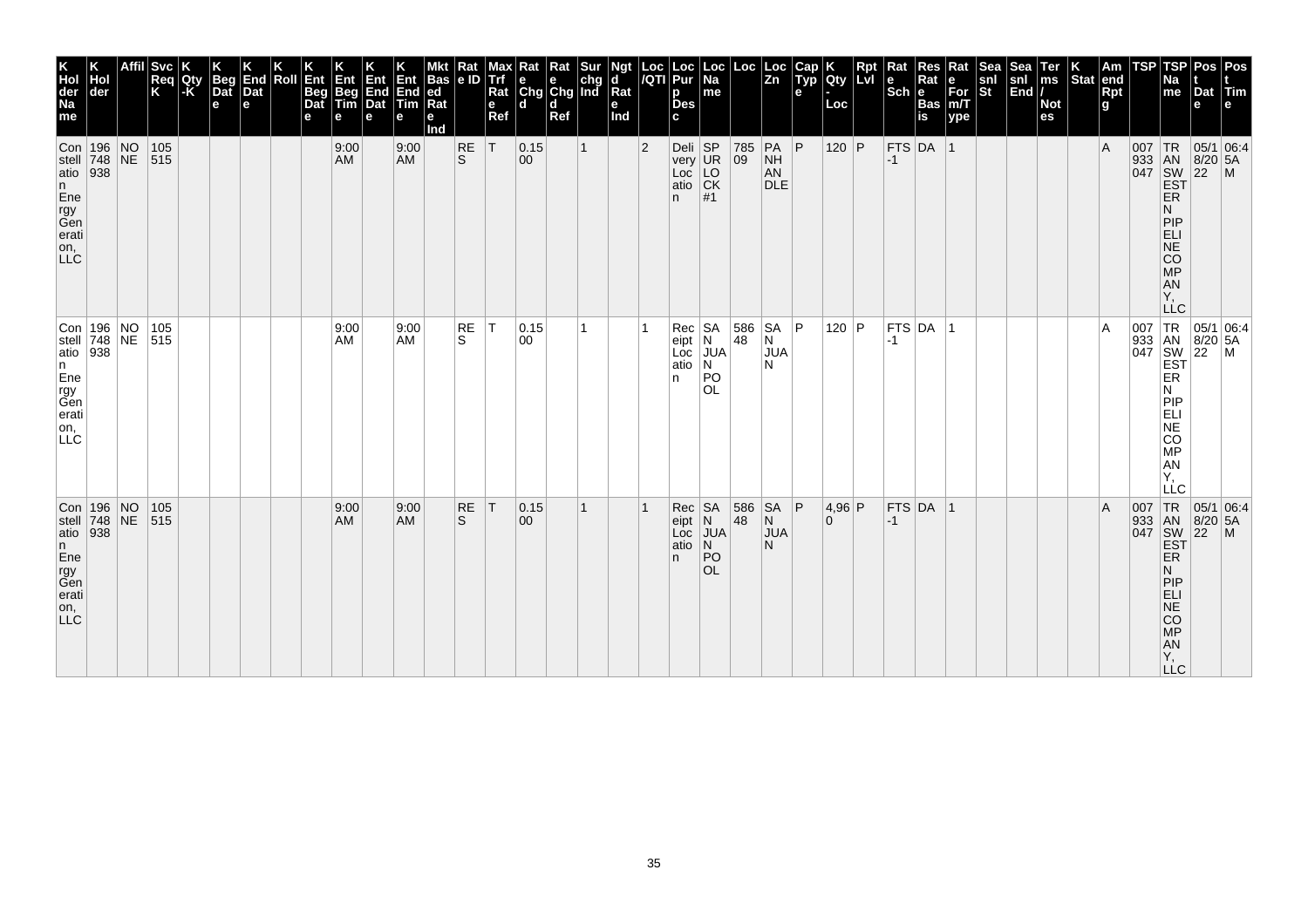| K<br>Hol<br>der<br>Na<br>me                                      | der                                                      | Affil Svc<br>Req<br>K | Qty<br>-K | <b>Beg</b><br>$\overline{$ }_{\text{Det}}<br>$\mathbf e$ | End<br>Dat<br>e | Roll | Ent<br>Beg<br>Dat<br>е | Ent<br>Beg<br>Tim<br>е | Ent<br>End<br>Dat<br>e | Ent<br>End<br>Tim<br>е | <b>Bas</b><br> ed<br>Ra<br>е<br>Ind | $\frac{Rat}{e}$ | Max<br><b>Trf</b><br>Rat<br>e<br>Ref | $\begin{array}{ l l }\n\hline\n\text{Rat} & \text{Rat} & \text{Sur} \\ \hline\n\text{e} & \text{e} & \text{chg} \\ \text{Chg} & \text{Chg} & \text{Ind}\n\end{array}$<br>ld. | d<br>Ref |              | Ngt<br>d<br>Rat<br>е<br>Ind | Loc<br>/QTI    | Loc<br>Pur<br>p<br><b>Des</b><br>C.              | $\vert$ Loc $\vert$ Na<br>me                                          | Loc                      | Loc<br> Zn                                     | Cap<br>Typ<br>e | Qty<br>Loc | Ret | Rat<br>$\left \begin{smallmatrix} \mathbf{e} \ \mathbf{Sch} \ \mathbf{e} \end{smallmatrix}\right $ $\mathbf{e}$ | Res<br>Rat<br>Bas<br>is | Rat<br>е<br>$\overline{\text{For}}$ <sub>m/T</sub><br>ype | Sea<br>snl<br>St | Sea<br>$\begin{vmatrix} \text{snl} \\ \text{End} \end{vmatrix}$ | Ter<br>ms<br><b>Not</b><br>es | Stat end | Am<br>Rpt<br>g | <b>TSP</b> | TSPI<br>Na<br>me                                                                                                               | Pos   Pos<br>Dat Tim<br>e                            |              |
|------------------------------------------------------------------|----------------------------------------------------------|-----------------------|-----------|----------------------------------------------------------|-----------------|------|------------------------|------------------------|------------------------|------------------------|-------------------------------------|-----------------|--------------------------------------|------------------------------------------------------------------------------------------------------------------------------------------------------------------------------|----------|--------------|-----------------------------|----------------|--------------------------------------------------|-----------------------------------------------------------------------|--------------------------|------------------------------------------------|-----------------|------------|-----|-----------------------------------------------------------------------------------------------------------------|-------------------------|-----------------------------------------------------------|------------------|-----------------------------------------------------------------|-------------------------------|----------|----------------|------------|--------------------------------------------------------------------------------------------------------------------------------|------------------------------------------------------|--------------|
| atio 938<br>n<br>Ene<br>rgy<br>Gen<br>erati<br>on,<br>LLC        | Con 196 NO 105<br>stell 748 NE 515                       |                       |           |                                                          |                 |      |                        | 9:00<br>AM             |                        | 9:00<br><b>AM</b>      |                                     | RE<br>S.        | IТ.                                  | 0.15 <br>00                                                                                                                                                                  |          | $\mathbf{1}$ |                             |                | $Rec$ SA<br>$ $ eipt $ N $<br>Loc<br>atio<br>n.  | JUA<br>N<br><b>PO</b><br><b>OL</b>                                    | 586 SA P<br>$ 48\rangle$ | N<br><b>JUA</b><br>N                           |                 | 15         | P   | $-1$                                                                                                            | FTS DA 1                |                                                           |                  |                                                                 |                               |          | $\overline{A}$ |            | ER<br>N<br>PIP<br>ELI<br>NE<br>CO<br><b>MP</b><br>AN<br>Υ,<br><b>LLC</b>                                                       |                                                      |              |
| atio 938<br>n<br>Ene<br>rgy<br>Gen<br>erati<br>on,<br><b>LLC</b> | Con   196   NO<br>  stell   748   NE                     | 105<br>515            |           |                                                          |                 |      |                        | 9:00<br>AM             |                        | 9:00<br>AM             |                                     | RE<br>S.        | T                                    | 0.15 <br>$ 00\rangle$                                                                                                                                                        |          | 1            |                             |                | Rec<br>eipt<br>Loc<br>atio<br>n.                 | $\begin{array}{c} SA \\ N \end{array}$<br><b>JUA</b><br>N<br>PO<br>OL | 586<br>48                | <b>SA</b><br>$\overline{N}$<br><b>JUA</b><br>N | ΙP              | 60         | P   | $-1$                                                                                                            | $FTS$ DA 1              |                                                           |                  |                                                                 |                               |          | $\overline{A}$ |            | 007 TR<br>933 AN<br>047 SW<br>EST<br>ER.<br>N<br> P P<br><b>ELI</b><br>$N\bar{E}$<br><b>CO</b><br>MP<br>AN<br>Υ,<br><b>LLC</b> | 05/1 06:4<br>8/20 5A<br>$\overline{22}$              | $\mathsf{M}$ |
| atio 938<br>n<br>Ene<br>rgy<br>Gen<br>erati<br>on,<br>LLC        | Con 196 NO<br>stell $\overline{748}$ NE $\overline{515}$ | 105                   |           |                                                          |                 |      |                        | 9:00<br>AM             |                        | 9:00<br><b>AM</b>      |                                     | RE<br>S         | T                                    | 0.15 <br>00                                                                                                                                                                  |          | 1            |                             | $\overline{2}$ | Deli $J.$<br>very D.<br>Loc KEL<br>atio LY<br>n. |                                                                       | 74                       | 132 PA P<br><b>NH</b><br>AN<br><b>DLE</b>      |                 | 15         | P   | $-1$                                                                                                            | FTS DA 1                |                                                           |                  |                                                                 |                               |          | $\overline{A}$ | 007        | ER<br>N<br>PIP<br>ELI<br>$N\bar{E}$<br><b>CO</b><br>MP<br>AN<br>Υ,<br><b>LLC</b>                                               | TR 05/1 06:4<br>933 AN 8/20 5A<br>047 SW 22 M<br>EST |              |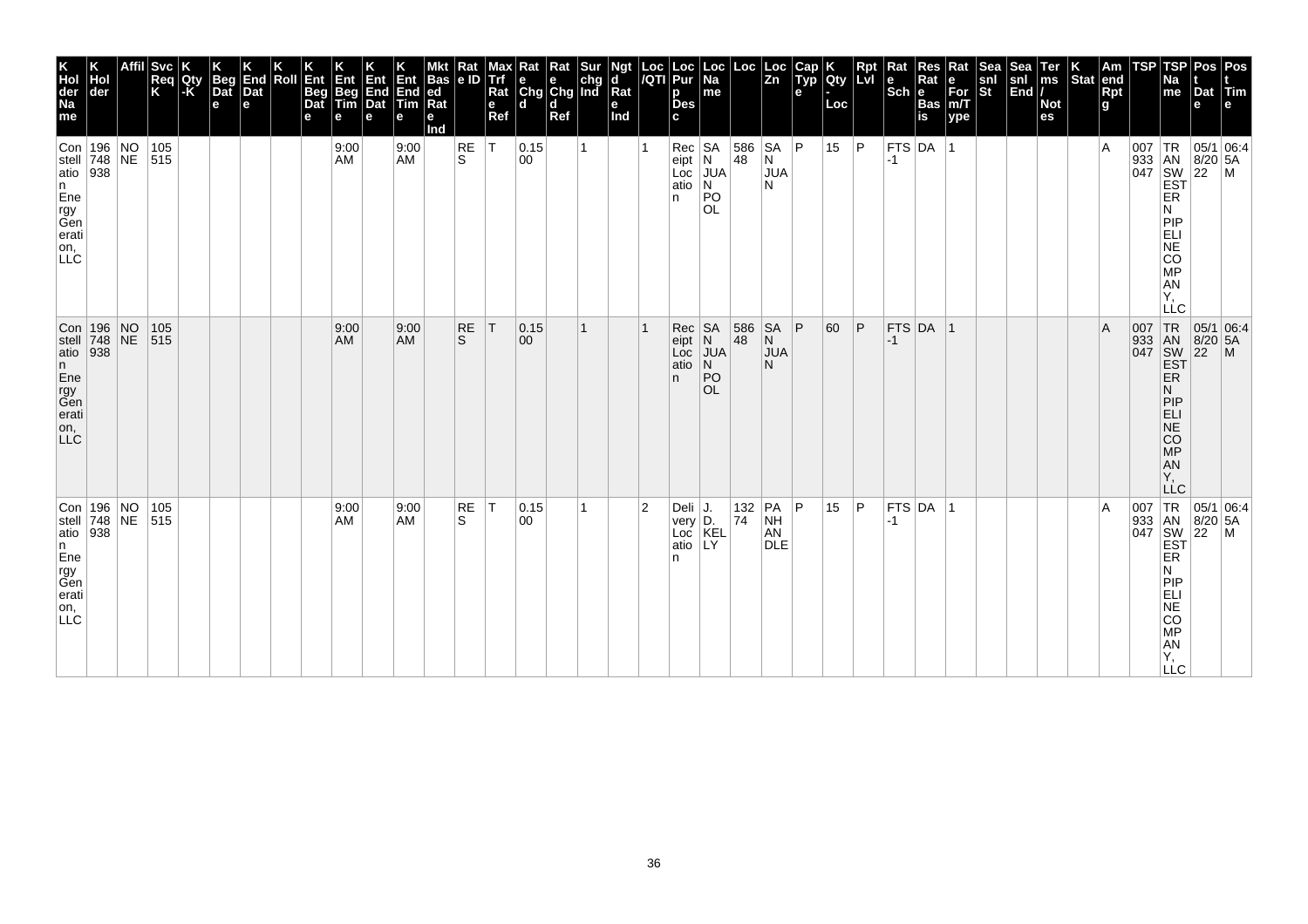| Svc <br>Req<br>Qty<br> -K<br>K<br> der<br>Con 196 NO<br>stell 748 NE<br> 105<br>515<br>atio $938$ |  |  | <b>Beg</b><br>Dat<br>$\mathbf e$ | End<br>Dat<br>e | Roll | Ent<br>Beg<br>Dat<br>е | Ent<br>Beg<br>Tim<br>е<br>9:00<br><b>AM</b> | Ent<br>End<br>Dat<br>e | Ent<br>End<br>Tim<br>е<br>9:00<br><b>AM</b> | <b>Bas</b><br> ed<br>Ra<br>е<br>Ind | Rat<br> e D<br><b>RE</b><br>ls. | Max<br><b>Trf</b><br>Rat<br>e<br>Ref<br> T | $\begin{array}{ l l }\n\hline\n\text{Rat} & \text{Rat} & \text{Sur} \\ \hline\n\text{e} & \text{e} & \text{chg} \\ \text{Chg} & \text{Chg} & \text{Ind}\n\end{array}$<br>ld.<br> 0.15<br>$ 00\rangle$ | d<br>Ref | $\mathbf{1}$ | Ngt<br>d<br>Rat<br>е<br>Ind | Loc<br>/QTI    | Loc<br>Pur<br>p<br><b>Des</b><br>C.<br>$Rec$ SA<br>eipt N<br>Loc<br>atio<br>n. | Loc<br>  Na<br>me<br>JUA<br>$\overline{\mathsf{N}}$<br>PO                                 | Loc<br>586<br>$ 48\rangle$                | Loc<br>$\overline{z_n}$<br> SA P<br>N<br><b>JUA</b><br>N. | Cap<br>Typ<br>e | Qty<br>Loc<br>375 P      | Rpt<br>Lvi | Rat<br>$ \overline{\text{Sch}} e $<br>$-1$ | <b>Res</b><br>Rat<br><b>Bas</b><br><b>is</b><br>$FTS$ DA 1 | Rat<br>е<br>$\bar{F}$ or<br>m/T<br>ype | Sea<br>snl<br>St | Sea<br>$\begin{vmatrix} \text{snl} \\ \text{End} \end{vmatrix}$ | Ter<br>ms<br><b>Not</b><br>es | Stat end | Am<br>Rpt<br>g<br>$\overline{A}$ | TSP | TSP<br>Na<br>me<br>ER                                                     | Pos   Pos<br>Dat Tim<br>e<br>007 TR 05/1 06:4<br>933 AN 8/20 5A<br>047 SW 22 M<br>EST |                                                                                                                           |
|---------------------------------------------------------------------------------------------------|--|--|----------------------------------|-----------------|------|------------------------|---------------------------------------------|------------------------|---------------------------------------------|-------------------------------------|---------------------------------|--------------------------------------------|-------------------------------------------------------------------------------------------------------------------------------------------------------------------------------------------------------|----------|--------------|-----------------------------|----------------|--------------------------------------------------------------------------------|-------------------------------------------------------------------------------------------|-------------------------------------------|-----------------------------------------------------------|-----------------|--------------------------|------------|--------------------------------------------|------------------------------------------------------------|----------------------------------------|------------------|-----------------------------------------------------------------|-------------------------------|----------|----------------------------------|-----|---------------------------------------------------------------------------|---------------------------------------------------------------------------------------|---------------------------------------------------------------------------------------------------------------------------|
|                                                                                                   |  |  |                                  |                 |      |                        |                                             |                        |                                             |                                     |                                 |                                            |                                                                                                                                                                                                       |          |              |                             |                |                                                                                | <b>OL</b>                                                                                 |                                           |                                                           |                 |                          |            |                                            |                                                            |                                        |                  |                                                                 |                               |          |                                  |     | N<br>PIP<br>$ELI$<br>NE<br>CO<br>MP<br>AN<br>Υ,                           |                                                                                       |                                                                                                                           |
| Con 196 NO 105<br>stell 748 NE 515<br>atio 938                                                    |  |  |                                  |                 |      |                        | 9:00<br>AM                                  |                        | 9:00<br>AM                                  |                                     | RE<br>S.                        | IТ.                                        | 0.15<br>00                                                                                                                                                                                            |          | 1            |                             | 2              | Deli NE<br>very W<br>Loc<br>atio<br>n                                          | ME<br>XIC<br>$\circ$<br><b>NA</b><br>Т.<br>GA<br>S<br>CA<br><b>RS</b><br>ON<br><b>TAP</b> | $\begin{array}{ c} 133 \\ 06 \end{array}$ | $PA$ $ P$<br><b>NH</b><br>AN<br><b>DLE</b>                |                 | 375 P                    |            | $-1$                                       | FTS DA 1                                                   |                                        |                  |                                                                 |                               |          | A                                |     | ER<br>N<br> P P<br>ELI<br>NE<br>CO<br>MP<br>AN<br>Υ.<br>LLC               |                                                                                       | $\begin{array}{c c}\n & -C & \n\hline\n007 & TR & 05/1 & 06.4, \\ 933 & AN & 8/20 & 5A \\ 047 & SW & 22 & M\n\end{array}$ |
| Con 196 NO<br> 105<br>stell $ 748 NE$<br>515<br>atio $938$                                        |  |  |                                  |                 |      |                        | 9:00<br><b>AM</b>                           |                        | 9:00<br><b>AM</b>                           |                                     | RE<br>S.                        | T                                          | 0.15<br>$ 00\rangle$                                                                                                                                                                                  |          | $\mathbf{1}$ |                             | $\overline{2}$ | very MO 74<br>n.                                                               | Deli $AT$ 784<br><b>ND</b><br><b>ALL</b><br>CO<br><b>UN</b><br>TY <sub></sub>             |                                           | $PA$ $ P$<br><b>NH</b><br>AN<br><b>DLE</b>                |                 | 4,96 P<br>$\overline{0}$ |            | $-1$                                       | $FTS$ DA 1                                                 |                                        |                  |                                                                 |                               |          | $\overline{A}$                   | 007 | ER<br>N<br>PIP<br>ELI<br>$N\bar{E}$<br>CO<br>MP<br>AN<br>Y,<br><b>LLC</b> | TR 05/1 06:4<br>933 AN 8/20 5A<br>047 SW 22 M<br>EST                                  |                                                                                                                           |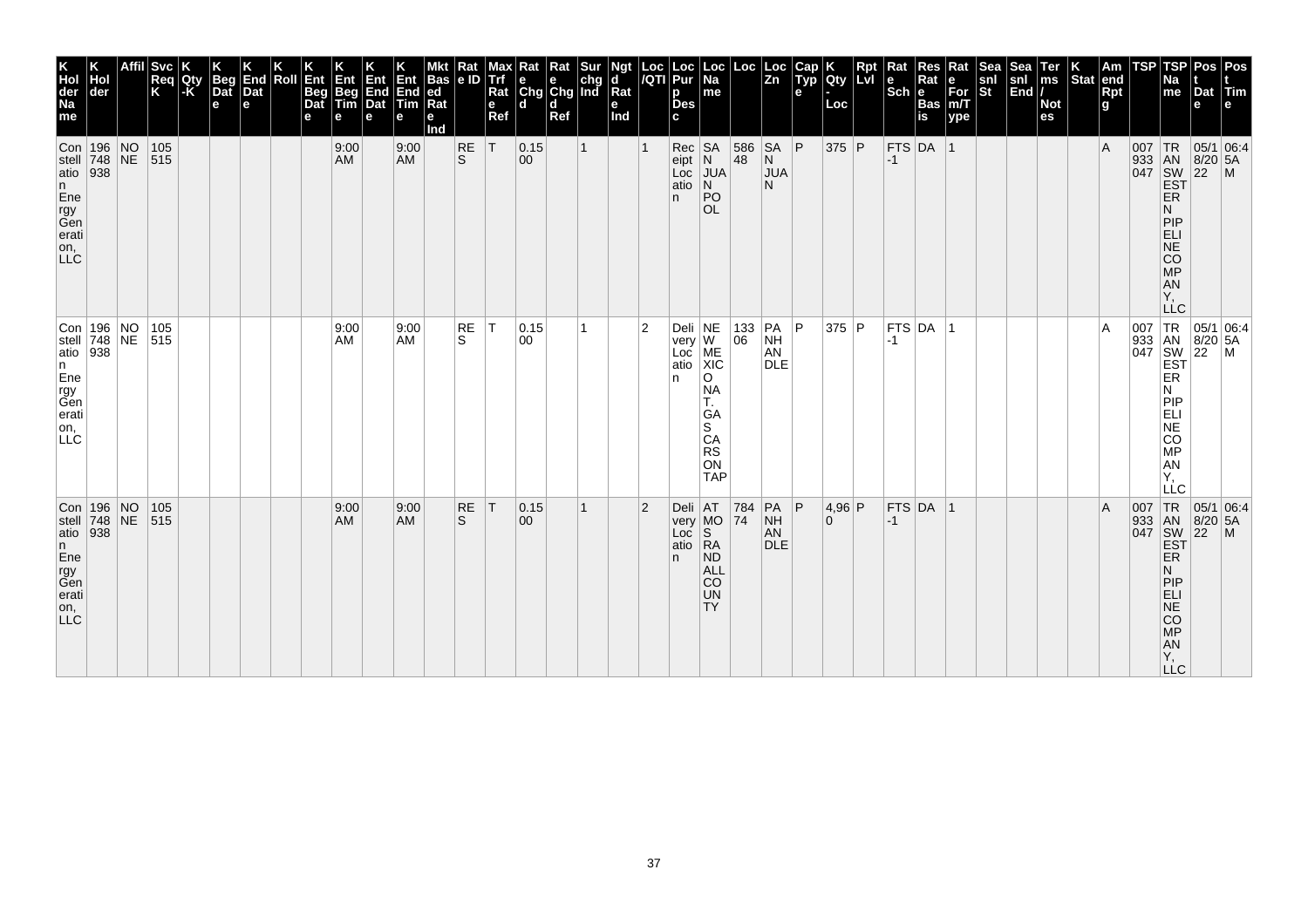| K<br>Hol<br>der<br>Na<br>me                                                                                                                                | der                  | <b>Svc</b><br>Req<br>K | Qty<br>-K | <b>Beg</b><br>Dat<br>$\mathbf e$         | End<br>Dat<br>le. | Roll | Ent<br><b>Beg</b><br>Dat | Ent<br>Beg<br>Tim | Ent<br>End<br>Dat<br>e                               | Ent<br>End<br>Tim<br>е | <b>Bas</b><br> ed<br>Ra<br>е<br>Ind | Rat<br> e D               | Max<br><b>Trf</b><br>Rat<br>e<br>Ref | $\begin{array}{ l l }\n\hline\n\text{Rat} & \text{Rat} & \text{Sur} \\ \hline\n\text{e} & \text{e} & \text{chg} \\ \text{Chg} & \text{Chg} & \text{Ind}\n\end{array}$<br>ld. | d<br>Ref |   | Ngt<br>d<br>Rat<br>е<br>Ind | $\frac{Loc}{/QTl}$ | Loc<br>Pur<br>р<br><b>Des</b><br>C.                                 | Loc<br>  Na<br>me                                                                            | Loc                                                                        | ∣ Loc<br>$\overline{z_n}$                                          | Cap<br>Typ<br>е | <b>IQty</b><br>Loc | Rpt<br>Lvi | Rat<br>le<br>$ \overline{\text{Sch}} e $ | <b>Res</b><br>Rat<br><b>Bas</b><br>is | Rat<br>e<br>$\overline{\text{For}}$ <sub>m/T</sub><br>ype | Sea<br>snl<br>St | Sea<br>snl<br>$\left \overline{\text{End}}\right $ | Ter<br>ms<br><b>Not</b><br>es      | Stat end | Am<br>Rpt<br>g | TSP | TSP<br>Na<br>me                                                                        | Pos   Pos<br>Dat Tim<br>e                                      |  |
|------------------------------------------------------------------------------------------------------------------------------------------------------------|----------------------|------------------------|-----------|------------------------------------------|-------------------|------|--------------------------|-------------------|------------------------------------------------------|------------------------|-------------------------------------|---------------------------|--------------------------------------|------------------------------------------------------------------------------------------------------------------------------------------------------------------------------|----------|---|-----------------------------|--------------------|---------------------------------------------------------------------|----------------------------------------------------------------------------------------------|----------------------------------------------------------------------------|--------------------------------------------------------------------|-----------------|--------------------|------------|------------------------------------------|---------------------------------------|-----------------------------------------------------------|------------------|----------------------------------------------------|------------------------------------|----------|----------------|-----|----------------------------------------------------------------------------------------|----------------------------------------------------------------|--|
| DC<br>P.<br>MID<br>ST<br>RE<br>AM<br>MA<br>RK<br>ET<br>C<br>NG,<br>LLC                                                                                     | 874 NO<br>926 NE     | 112 00                 |           | 105 $ 50,0 $ 11/0 10/3 Y<br>$19 \mid 25$ | $1/20$ 1/20       |      | 19                       |                   | $11/0$ 9:00 10/3 9:00 N<br>$1/20$ AM $1/20$ AM<br>25 |                        |                                     |                           | т                                    |                                                                                                                                                                              |          | 1 | N                           |                    |                                                                     |                                                                                              |                                                                            |                                                                    |                 |                    | Κ          | FTS DA 1<br>-1                           |                                       |                                                           |                  |                                                    | $Clic$ $ N$<br>k for<br>Det<br>ail |          | ΙA             |     | ER<br>N<br>PIP<br>ELI<br><b>NE</b><br>CO<br><b>MP</b><br>AN<br>Υ.<br>LLC               | 007   TR   05/1   06:4<br>933 AN 8/20 5A<br>047 SW 22 M<br>EST |  |
| $\left  \begin{smallmatrix} \textrm{DC} \ \textrm{P} \end{smallmatrix} \right $<br>MID 801<br>ST<br>RE<br>AM<br>MA<br>RK<br>ETI<br>NG,<br>LLC <sup>1</sup> | 874 NO<br>926 NE     | 105<br> 112            |           |                                          |                   |      |                          | 9:00<br>AM        |                                                      | 9:00<br><b>AM</b>      |                                     | <b>RE</b><br><sub>S</sub> | T                                    | 0.12 <br>$ 00\rangle$                                                                                                                                                        |          | 1 |                             | $\overline{2}$     | Deli<br>very<br>Loc<br>atio<br>n.                                   | $\begin{array}{c} \nEN \\ \nTE \\ \nRP \n\end{array}$<br> R S<br>E<br><b>WA</b><br><b>RD</b> | 569<br>43                                                                  | $\begin{array}{c} \n\text{WE} \n\end{array}$ P<br><b>TEX</b><br>AS |                 | 40,0 P<br>00       |            | $-1$                                     | $FTS$ DA 1                            |                                                           |                  |                                                    |                                    |          | $\overline{A}$ |     | ER.<br>N<br> P P<br><b>ELI</b><br>NE<br><b>CO</b><br>MP<br>AN<br>Υ.<br>LLC             | 007 TR 05/1 06:4<br>933 AN 8/20 5A<br>047 SW 22 M<br>EST       |  |
| DC<br> P <br>MID<br>ST<br>RE<br>AM<br>MA<br>RK<br>ET<br>C<br>NG,<br><b>LLC</b>                                                                             | 874 NO<br>926 NE 112 | 105                    |           |                                          |                   |      |                          | 9:00<br>AM        |                                                      | 9:00<br><b>AM</b>      |                                     | RE<br>S                   | T                                    | 0.12<br>$ 00\rangle$                                                                                                                                                         |          | 1 |                             |                    | $\mathsf{Rec} \,   \, \mathsf{DC} \,  $<br>eipt<br>Loc<br>atio<br>n | IP.<br>ZIA<br>Ш                                                                              | $\begin{array}{ c c c c }\n 790 & CE & P \\ \hline\n69 & NT & \end{array}$ | <b>RAL</b>                                                         |                 | 40,0 P<br>00       |            | $ -1$                                    | FTS DA 1                              |                                                           |                  |                                                    |                                    |          | $\overline{A}$ | 007 | ER<br>N<br>PIP<br>ELI<br><b>NE</b><br><b>CO</b><br><b>MP</b><br>AN<br>Υ,<br><b>LLC</b> | TR 05/1 06:4<br>933 AN 8/20 5A<br>047 SW 22 M<br>EST           |  |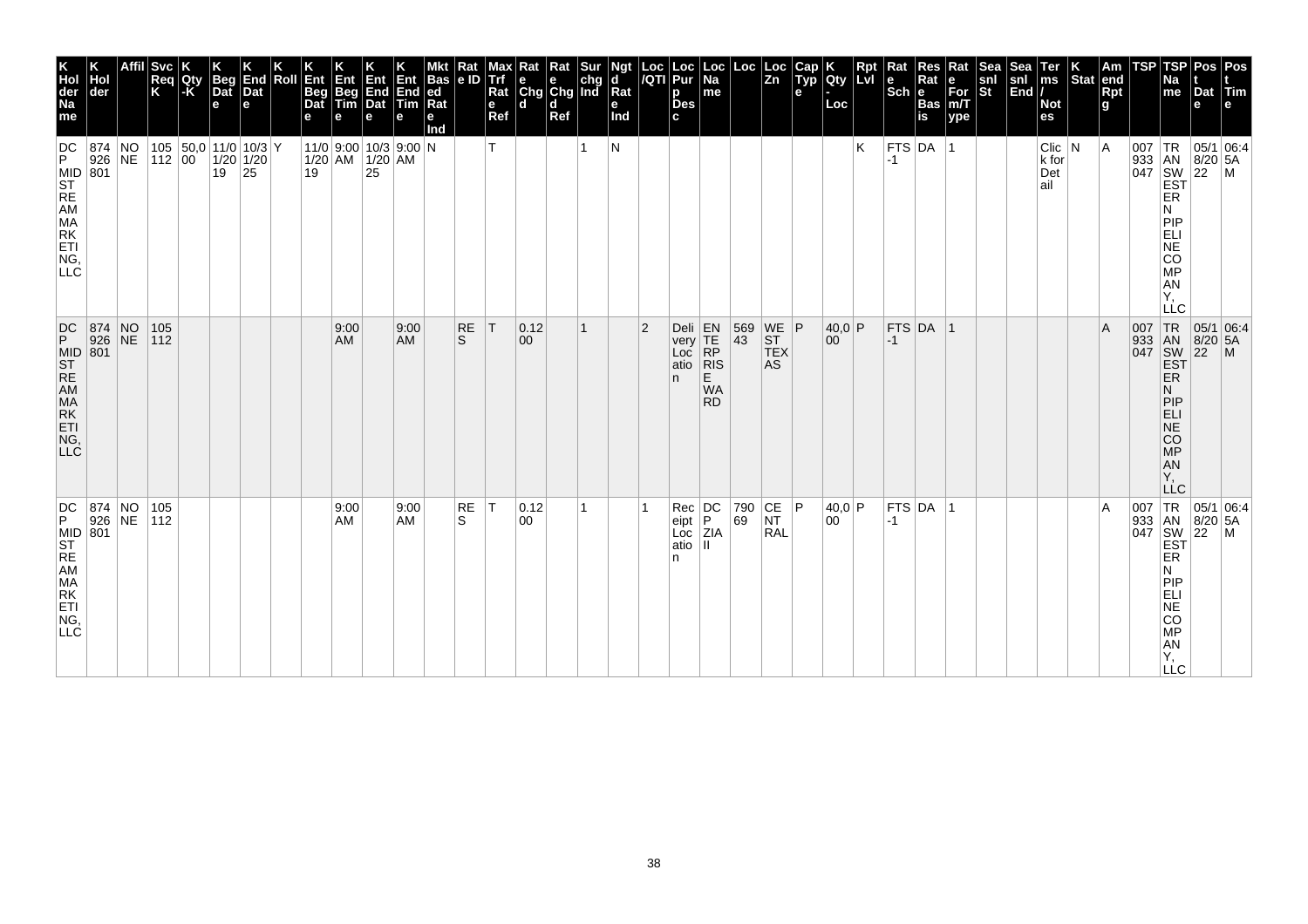| EA 734<br>$\begin{array}{lcl} \text{STF} & & & \text{NUC} \\ \text{STF} & & & \text{O79} \\ \text{RN} & & \text{59} \\ \text{W} & & \text{NEC} \\ \text{NUC} & & & \end{array}$<br><b>GA<br/>SAS<br/>SO<br/>CIA<br/>TIO</b> | DC 874 NO 105<br>P 926 NE 112<br>MID 801<br>ST REM<br>MA<br>MA<br>RK<br>ETL<br>ING<br>NG,<br>LLC <sup>.</sup>   | $\frac{\mathsf{DC}}{\mathsf{P}}$<br>MID<br>ST<br>RE<br>AM<br>MA<br>RK<br>ETI<br>NG<br>C<br><b>LLC</b> | K<br>Hol<br>der<br>Na<br>Ma<br>me                                                                    |
|-----------------------------------------------------------------------------------------------------------------------------------------------------------------------------------------------------------------------------|-----------------------------------------------------------------------------------------------------------------|-------------------------------------------------------------------------------------------------------|------------------------------------------------------------------------------------------------------|
|                                                                                                                                                                                                                             |                                                                                                                 | 874 NO<br>926 NE                                                                                      | Hol<br> der                                                                                          |
| $\overline{N}$                                                                                                                                                                                                              |                                                                                                                 |                                                                                                       | Affil                                                                                                |
| 406                                                                                                                                                                                                                         |                                                                                                                 | 105<br> 112                                                                                           | Svc <br>Req<br>K                                                                                     |
|                                                                                                                                                                                                                             |                                                                                                                 |                                                                                                       | <b>IQty</b><br>$-K$                                                                                  |
| $21 \quad  24$                                                                                                                                                                                                              |                                                                                                                 |                                                                                                       | <b>Beg</b><br>Dat<br>е                                                                               |
| 105 200 06/0 05/3 Y<br>$1/20$ 1/20                                                                                                                                                                                          |                                                                                                                 |                                                                                                       | K<br>End<br>Dat<br>$\mathbf{e}$                                                                      |
|                                                                                                                                                                                                                             |                                                                                                                 |                                                                                                       | Roll                                                                                                 |
| 06                                                                                                                                                                                                                          |                                                                                                                 |                                                                                                       | l Ent<br><b>Beg</b><br>Dat                                                                           |
| $9/20$ AM $8/20$ AM                                                                                                                                                                                                         | 9:00<br>AM                                                                                                      | 9:00<br><b>AM</b>                                                                                     | Ent<br>Beg End<br>Tim Dat                                                                            |
| 07                                                                                                                                                                                                                          |                                                                                                                 |                                                                                                       | Ent<br>e                                                                                             |
| 04/1 9:00 04/1 9:00 N                                                                                                                                                                                                       | 9:00<br>AM                                                                                                      | 9:00<br>AM                                                                                            | Ent<br>End End ed<br>$\mathsf{Tim}$                                                                  |
|                                                                                                                                                                                                                             |                                                                                                                 |                                                                                                       | ∣Mkt ∣Rat ∣Maː<br>∣Bas ∣e ID ∣Trf<br>Rat<br>е<br>Ind                                                 |
|                                                                                                                                                                                                                             | RE<br>S                                                                                                         | <b>RE</b><br><sub>S</sub>                                                                             |                                                                                                      |
| T                                                                                                                                                                                                                           | $\top$                                                                                                          | T                                                                                                     | e<br>Ref                                                                                             |
|                                                                                                                                                                                                                             | 0.12<br>00                                                                                                      | 0.12<br>00                                                                                            | Max Rat Rat Sur<br>Trf e e chg<br>Rat Chg Chg Ind<br>l d                                             |
|                                                                                                                                                                                                                             |                                                                                                                 |                                                                                                       | $\mathbf d$<br>Ref                                                                                   |
|                                                                                                                                                                                                                             |                                                                                                                 | $\mathbf{1}$                                                                                          |                                                                                                      |
| N                                                                                                                                                                                                                           |                                                                                                                 |                                                                                                       | Ngt<br> d<br>$\overline{\mathsf{R}}$ at<br>е<br>Ind                                                  |
|                                                                                                                                                                                                                             |                                                                                                                 | $ 2\rangle$                                                                                           |                                                                                                      |
|                                                                                                                                                                                                                             | $\begin{array}{ c c }\n\hline\n\text{Rec} & \text{DC} \\ \text{eipt} & \text{P}\n\end{array}$<br>atio sia<br>n. | Deli EN<br>very TE<br>Loc RP<br>atio RIS<br>n.                                                        | Loc  Loc  Loc  <br><i> I</i> QTI  Pur  Na  <br>р<br><b>Des</b><br>C.                                 |
|                                                                                                                                                                                                                             | $Loc$ Arte                                                                                                      | E<br><b>WA</b><br><b>RD</b>                                                                           | me                                                                                                   |
|                                                                                                                                                                                                                             | $\begin{array}{ c} 107 \\ 03 \end{array}$                                                                       | $\frac{569}{43}$                                                                                      | Loc                                                                                                  |
|                                                                                                                                                                                                                             | $\overline{\begin{matrix} \mathsf{CE} \ \mathsf{NT} \end{matrix}}$<br><b>RAL</b>                                | $\begin{array}{c} \n\text{WE} \\ \text{ST} \\ \text{TEX}\n\end{array}$ P<br><b>AS</b>                 | ∣Loc<br>$\overline{z}$ <sub>n</sub>                                                                  |
|                                                                                                                                                                                                                             | P                                                                                                               |                                                                                                       | е                                                                                                    |
|                                                                                                                                                                                                                             | 10,0 P<br>00                                                                                                    | 10,0 P<br>00                                                                                          | $\begin{array}{ c c }\n\hline\n\text{Gap} & \text{K} \\ \text{Typ} & \text{Qty}\n\end{array}$<br>Loc |
| K.                                                                                                                                                                                                                          |                                                                                                                 |                                                                                                       | <b>Rpt</b><br>LM                                                                                     |
| $-1$                                                                                                                                                                                                                        | $-1$                                                                                                            | $-1$                                                                                                  | Rat<br>le.<br>$ \mathsf{Sch} $ e                                                                     |
| $FTS$ DA 1                                                                                                                                                                                                                  | $FTS$ DA $\vert$                                                                                                | $FTS$ DA $ 1$                                                                                         | Res<br>Rat<br><b>Bas</b><br>is                                                                       |
|                                                                                                                                                                                                                             | ∣ 1                                                                                                             |                                                                                                       | Rat<br>e<br>$\bar{F}$ or<br>m/T<br>ype                                                               |
|                                                                                                                                                                                                                             |                                                                                                                 |                                                                                                       | snl<br>$\overline{\mathbf{s}}$ t                                                                     |
|                                                                                                                                                                                                                             |                                                                                                                 |                                                                                                       | Sea<br> snl<br> End /                                                                                |
| $Clic$ $N$<br>k for<br>Det<br>ail                                                                                                                                                                                           |                                                                                                                 |                                                                                                       | Ter<br> ms<br><b>Not</b><br>es                                                                       |
|                                                                                                                                                                                                                             |                                                                                                                 |                                                                                                       | $\left \begin{array}{c} K \\ \end{array}\right $ Stat end                                            |
| $\overline{A}$                                                                                                                                                                                                              | ١A                                                                                                              | <sup>A</sup>                                                                                          | Rpt<br>g                                                                                             |
|                                                                                                                                                                                                                             | 007<br>933 AN 8/20<br>047 SW 22<br>EST ER                                                                       |                                                                                                       | TSP                                                                                                  |
| LĹC<br>N<br>PIP<br>NE<br>CO<br>MP<br>AN<br>Y,                                                                                                                                                                               | <b>TR</b><br>N<br>PIP<br>NE<br>NE<br>OOP<br>AN<br>Υ,                                                            | ER<br>N<br><b>PIP</b><br>ANCORLI<br>Y,<br>LLC                                                         | TSP<br>Na<br>me                                                                                      |
|                                                                                                                                                                                                                             | $8/20$ 5A                                                                                                       |                                                                                                       | Dat Tim<br>е                                                                                         |
| $\begin{array}{c c}\n & \text{TR} & 05/1 & 0\n\end{array}$ 13 AN 8/20 5A<br>047 SW 22 M<br>EST<br>ER<br>1                                                                                                                   | 05/1 06:4<br>$\mathsf{M}$                                                                                       | 007 TR 05/1 06:4<br>933 AN 8/20 5A<br>047 SW 22 M<br>EST                                              | Pos   Pos                                                                                            |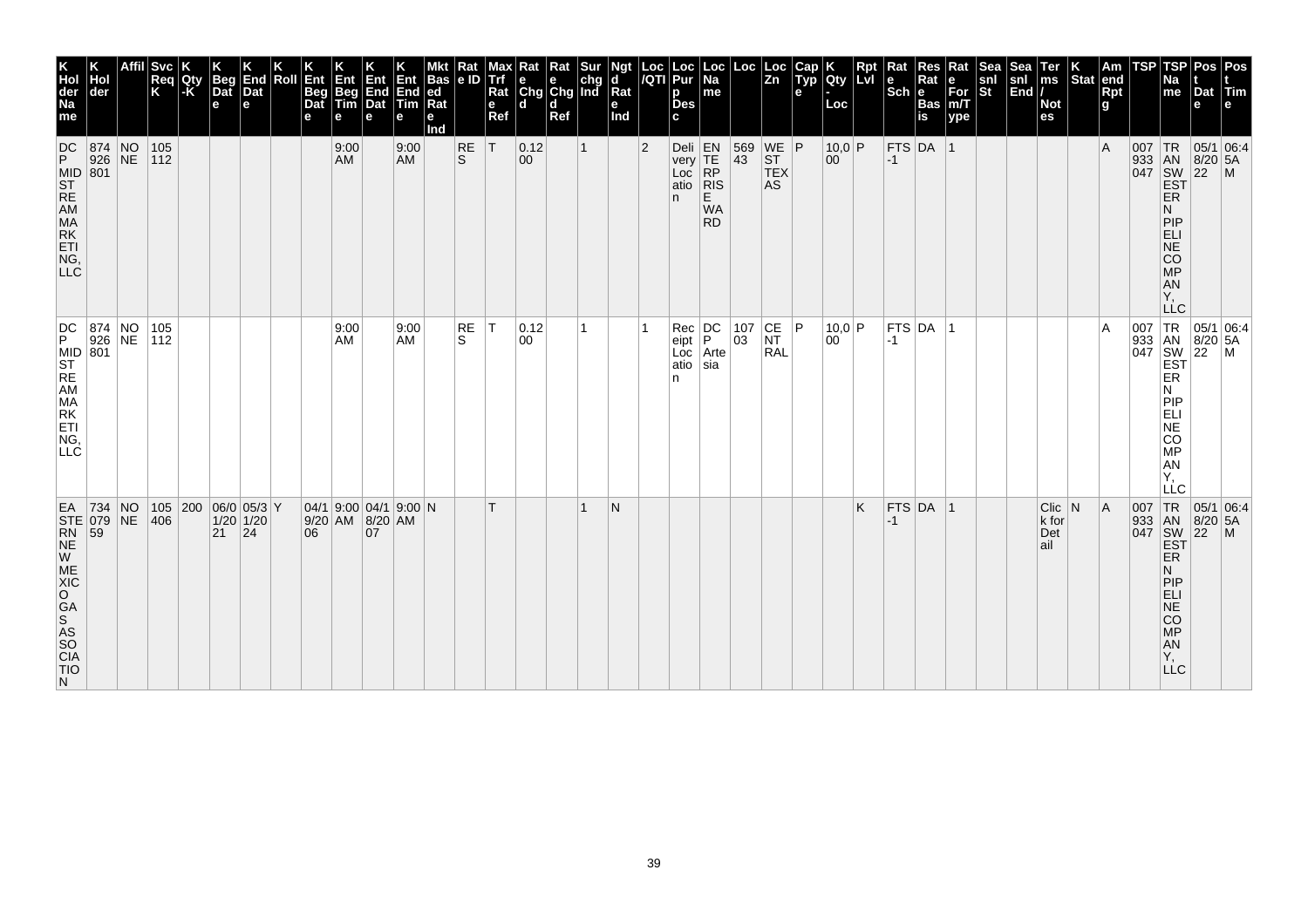| Pos   Pos<br>$ $ Tim<br>l el                  | 05/1 06:4                                                                                          |                                                                                                             | $\mathsf{M}$                                                                                                                                         |
|-----------------------------------------------|----------------------------------------------------------------------------------------------------|-------------------------------------------------------------------------------------------------------------|------------------------------------------------------------------------------------------------------------------------------------------------------|
| Dat<br>e                                      |                                                                                                    |                                                                                                             | $8/20$ 5A                                                                                                                                            |
| TSP<br>Na<br>me                               | TR<br>ER<br>N<br>PIP<br>ELI<br>CO<br>MP<br>AN<br>Υ.<br>LLC                                         | 007 TR 05/1 06:4<br>ER.<br>N<br>PIP<br><b>ELI</b><br><b>NE</b><br>CO<br><b>MP</b><br>AN<br>Y.<br><b>LLC</b> | 007 TR 05/1 06:4<br>ER<br>N<br> P P<br>ELI<br>NE<br>CO<br>MP<br><b>AN</b><br>Υ,<br>LĹC                                                               |
| <b>TSP</b>                                    | 007<br>933 AN 8/20 5A<br>047 SW 22 M<br>EST                                                        | 933 AN 8/20 5A<br>047 SW 22 M<br>EST                                                                        | $\begin{array}{c c} 307 & \text{Tr} & & & \\ [0.33 & \text{AN} & \text{B/2} \\ [0.47 & \text{SW} & \text{22} \\ \text{EST} & \text{EST} \end{array}$ |
| Am<br><b>Rpt</b><br>$\mathbf{g}$              | Α                                                                                                  | $\overline{A}$                                                                                              | ΙA                                                                                                                                                   |
| Stat end                                      |                                                                                                    |                                                                                                             | N                                                                                                                                                    |
| Ter<br>$\mathsf{ms}$<br><b>Not</b><br>es      |                                                                                                    |                                                                                                             |                                                                                                                                                      |
| Sea<br>İsni<br> End /                         | 11/3<br>$\Omega$                                                                                   | 11/3<br>$\Omega$                                                                                            |                                                                                                                                                      |
| Sea<br>snl<br>$ \dot{\mathbf{s}}$ t           | 3/1                                                                                                | 3/1                                                                                                         |                                                                                                                                                      |
| Rat<br>e<br>$For$ <sub>m/T</sub><br>ype       | $\vert$ 1                                                                                          |                                                                                                             |                                                                                                                                                      |
| Res<br>Rat<br><b>Bas</b><br>is                |                                                                                                    |                                                                                                             |                                                                                                                                                      |
| Rat<br>le.<br>$ \mathsf{Sch} $ e              | <b>FTS DA</b><br>$-1$                                                                              | FTS DA 1<br>$ -1$                                                                                           | FTS DA 1<br>-1                                                                                                                                       |
| <b>Rpt</b><br>Lvi                             |                                                                                                    |                                                                                                             | K                                                                                                                                                    |
| Loc                                           | 200 P                                                                                              | 200 P                                                                                                       |                                                                                                                                                      |
| Cap K<br>Typ Qty<br>$\mathbf{e}$              |                                                                                                    |                                                                                                             |                                                                                                                                                      |
| Loc Loc<br>Zn                                 | SA   P<br>$\overline{\mathsf{N}}$<br><b>JUA</b><br>N                                               | CE P<br><b>NT</b><br><b>RAL</b>                                                                             |                                                                                                                                                      |
|                                               | 586<br>48                                                                                          |                                                                                                             |                                                                                                                                                      |
| Loc <br> Na<br>me                             | eipt N<br>Loc JUA<br>$\overline{\mathsf{N}}$<br>PO<br><b>OL</b>                                    | W<br>ME<br><b>XIC</b><br>$\circ$<br><b>RO</b><br><b>OS</b><br>EV<br><b>ELT</b>                              |                                                                                                                                                      |
| Loc   Loc<br>/QTI Pur<br>p<br><b>Des</b>      | $Rec$ SA<br>atio<br>n.                                                                             | Deli EA 131<br>very STE 99<br>Loc RN<br>atio NE<br>n.                                                       |                                                                                                                                                      |
|                                               |                                                                                                    | 2                                                                                                           |                                                                                                                                                      |
| Ngt<br>Id<br>е<br>Ind                         |                                                                                                    |                                                                                                             | N                                                                                                                                                    |
| Sur<br>chg                                    |                                                                                                    |                                                                                                             |                                                                                                                                                      |
| Rat<br>le.<br>d<br>Ref                        |                                                                                                    |                                                                                                             |                                                                                                                                                      |
| Rat<br>Rat Chg Chg Ind Rat                    | 0.20<br>00                                                                                         | 0.20<br>00                                                                                                  |                                                                                                                                                      |
| Max<br>$\mathbf{e}$<br>Ref                    | ١T                                                                                                 | $\mathsf{T}$                                                                                                |                                                                                                                                                      |
| Kat<br>$ e$ ID Trf                            | RE<br>S                                                                                            | <b>RE</b><br>S.                                                                                             |                                                                                                                                                      |
| <b>Bas</b><br>Rat<br>е<br>Ind                 |                                                                                                    |                                                                                                             |                                                                                                                                                      |
| Ent<br>Beg End End ed<br>Tim Dat Tim Rat<br>е | 9:00<br><b>AM</b>                                                                                  | 9:00<br>AM                                                                                                  |                                                                                                                                                      |
| Ent<br>e                                      |                                                                                                    |                                                                                                             | 23                                                                                                                                                   |
| Ent<br>е                                      | 9:00<br><b>AM</b>                                                                                  | 9:00<br><b>AM</b>                                                                                           | $ 04/0 $ 9:00 $ 03/3 $ 9:00 $ N$<br>1/20 AM 1/20 AM                                                                                                  |
| Ent<br>Beg<br>Dat<br>e                        |                                                                                                    |                                                                                                             | 22                                                                                                                                                   |
| Roll                                          |                                                                                                    |                                                                                                             |                                                                                                                                                      |
| End<br>Dat<br>$\mathbf e$                     |                                                                                                    |                                                                                                             | 23                                                                                                                                                   |
| <b>Beg</b><br>Dat<br>e                        |                                                                                                    |                                                                                                             | $105$ 21,0 04/0 03/3 Y<br>$1/20$ 1/20<br>22                                                                                                          |
| ∣Qty                                          |                                                                                                    |                                                                                                             |                                                                                                                                                      |
| Svc<br>Reg<br>K                               | 105<br>406                                                                                         | 105<br> 406                                                                                                 |                                                                                                                                                      |
|                                               |                                                                                                    |                                                                                                             | 170 NE 446 00                                                                                                                                        |
| Hol<br>der                                    | 734 NO<br>$STE$ 079 NE<br>59                                                                       | $EA$ 734 NO                                                                                                 | 156 NO                                                                                                                                               |
| Hol<br>der<br>Na<br>me                        | EA<br>$\overline{R}$<br>NE<br>W<br>ME<br>XIC<br>O<br>GA<br>S<br>AS<br>SO<br>CIA<br><b>TIO</b><br>N | $STE$ 079 NE<br>RN 59<br>NE<br>W<br>ME<br>$\overline{O}$<br>GA<br>S<br>AS<br>SO<br>CIA<br>TIO<br>N.         | EN<br>DU<br>$\begin{array}{c c}\n\hline\n\text{RIN} & 000 \\ \hline\n\end{array}$<br><b>RE</b><br>SO<br>UR<br>US<br>S <sub>N</sub><br><b>LLC</b>     |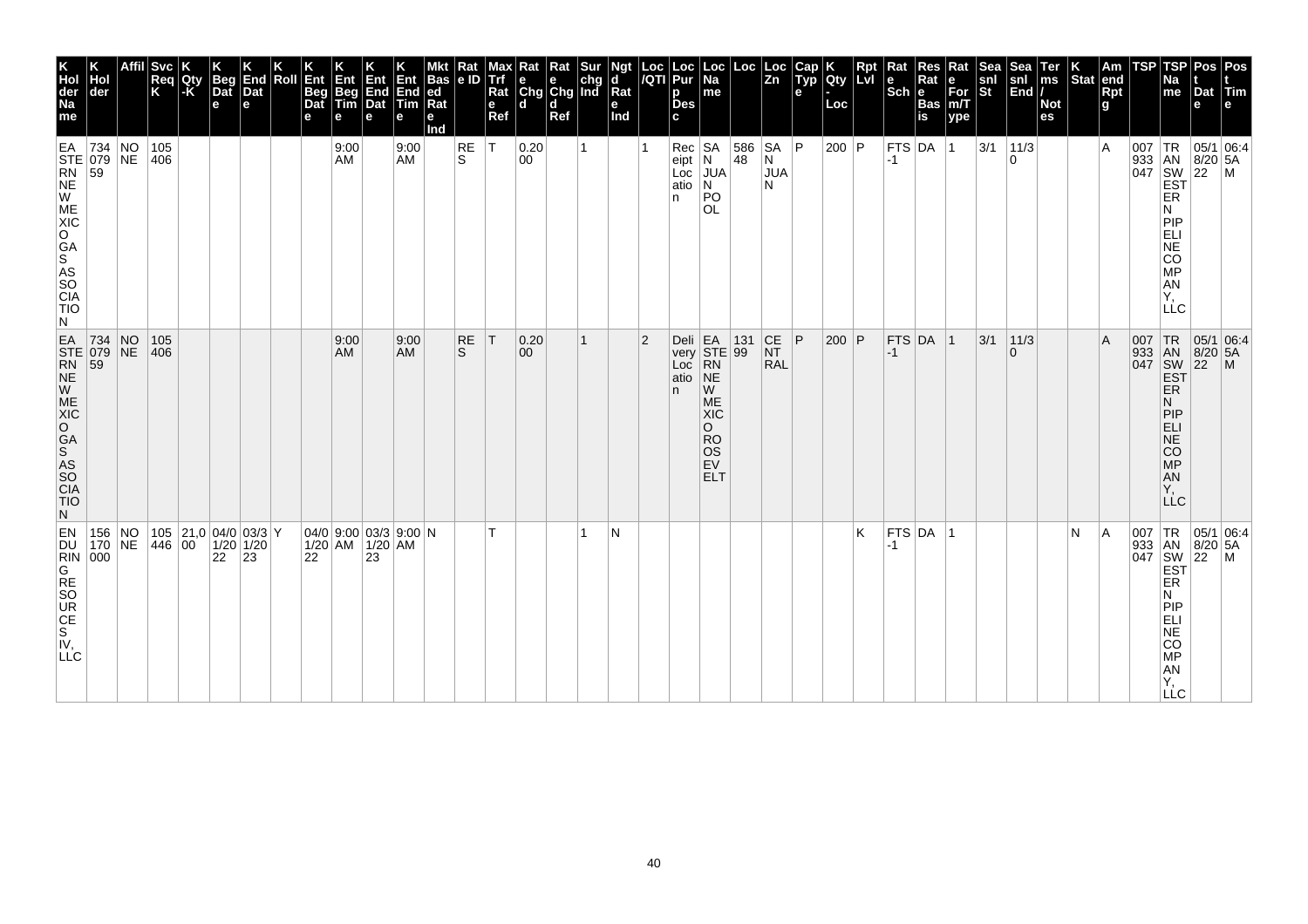| K<br>Hol<br>der<br>Na<br>me                                                                                                                                                                                                | der                                                                       | <b>Svc</b><br>Req<br>K | Qty<br>$\mathsf{K}$ | <b>Beg</b><br>Dat<br>e | End<br>Dat<br>l el | Roll | Ent<br>Beg<br>Dat | Ent<br>Beg<br>Tim<br>е | Ent<br>End<br>Dat<br>е | Ent<br>End<br><b>Tim</b><br>е | <b>Bas</b><br>ed<br>Rat<br>е<br>Ind | Rat<br>e ID    | мах<br><b>Trf</b><br>Rat<br>e<br>Ref | ĸat<br>e e chg<br>Chg Chg Ind<br>d d | Rat<br>Ref | Sur | d<br>$\bar{R}$ at<br>е<br>Ind | Loc<br>/QTI    | Loc<br>Pur<br>р<br><b>Des</b>               | $ \mathsf{Loc} $<br>Na<br>me             | $\left \frac{\text{Loc}}{\text{Zn}}\right $           |                                                | Cap<br><b>ADD</b><br>е | Qty<br>Loc     | Rpt<br>l LvI | Rat<br>$ \mathsf{Sch} $ e | Res<br>Rat<br><b>Bas</b><br>is | Rat<br>е<br>For<br>m/T<br>ype | Sea<br>snl<br>St | <b>Sea</b><br>$\begin{vmatrix} \text{snl} \\ \text{End} \end{vmatrix}$ | Ter<br>ms<br><b>Not</b><br>es | Stat end | Am<br><b>Rpt</b><br>g | TSP      | TSP<br>Na<br>me                                                   | Pos Pos<br>Dat Tim<br>e                              |                                                          |
|----------------------------------------------------------------------------------------------------------------------------------------------------------------------------------------------------------------------------|---------------------------------------------------------------------------|------------------------|---------------------|------------------------|--------------------|------|-------------------|------------------------|------------------------|-------------------------------|-------------------------------------|----------------|--------------------------------------|--------------------------------------|------------|-----|-------------------------------|----------------|---------------------------------------------|------------------------------------------|-------------------------------------------------------|------------------------------------------------|------------------------|----------------|--------------|---------------------------|--------------------------------|-------------------------------|------------------|------------------------------------------------------------------------|-------------------------------|----------|-----------------------|----------|-------------------------------------------------------------------|------------------------------------------------------|----------------------------------------------------------|
| EN 156 NO<br>DU 170 NE<br>RIN 000<br>GRE SO<br>SOUR<br>CE<br>SN <sub>.</sub> V,<br>LLC                                                                                                                                     |                                                                           | 105<br>$ 446\rangle$   |                     |                        |                    |      |                   | 9:00<br>AM             |                        | 9:00<br>AM                    |                                     | $\frac{RE}{S}$ | İΤ                                   | 0.05<br>00                           |            |     |                               | $\overline{2}$ | Deli $ I/B $<br>$Loc$ $K$<br>atio<br>n.     |                                          | 500<br>very LIN 545 LIN                               | I/B <br>Κ                                      | $\overline{P}$         | $10,5$ P<br>00 |              | $-1$                      | FTS DA 1                       |                               |                  |                                                                        |                               |          | $\overline{A}$        | $007$ TR | ER<br>N<br>PIP<br>ELI<br>NE<br>CO<br>MP<br>AN<br>Υ,<br><b>LLC</b> | 05/1 06:4<br>933 AN 8/20 5A<br>047 SW 22 M<br>EST    |                                                          |
| EN 156<br>DU 170<br>GRE<br>GRE<br>SORE<br>CE<br>S <sub>M</sub><br>ΙV,<br>LLC <sub>1</sub>                                                                                                                                  | $\begin{array}{ c c c }\n156 & \text{NO} \\ 170 & \text{NE}\n\end{array}$ | 105<br>446             |                     |                        |                    |      |                   | 9:00<br>AM             |                        | 9:00<br><b>AM</b>             |                                     | $\sf RE$<br>S. | $\top$                               | 0.05<br>00                           |            |     |                               | $\overline{2}$ | atio<br>n                                   |                                          | Deli I/B 500   I/B<br>very LIN 545   LIN<br>Loc K   K |                                                | l P                    | 10,5 P<br>00   |              | $-1$                      | $ $ FTS $ $ DA $ $ 1           |                               |                  |                                                                        |                               |          | $\overline{A}$        |          | <b>ER</b><br>N<br>PIP<br>EËI<br>NE<br>CO<br>MP<br>AN<br>Υ.<br>LLC |                                                      | 007 TR 05/1 06:4<br>933 AN 8/20 5A<br>047 SW 22 M<br>EST |
| $^{212}_{N}$<br>$^{213}_{N}$<br>$^{213}_{N}$<br>$^{213}_{N}$<br>$^{213}_{N}$<br>$^{213}_{N}$<br>$^{213}_{N}$<br>$^{213}_{N}$<br>$^{213}_{N}$<br>$^{213}_{N}$<br>$^{213}_{N}$<br>$^{213}_{N}$<br>$^{213}_{N}$<br><b>LLC</b> | EN 156 NO                                                                 | 105<br>$ 446\rangle$   |                     |                        |                    |      |                   | 9:00<br>AM             |                        | 9:00<br><b>AM</b>             |                                     | RE<br>S        | $\top$                               | 0.05<br>00                           |            |     |                               |                | $Rec$ RE<br>eipt<br>Loc CE<br>atio DA<br>n. | R.<br>LAP<br>LAT<br>A<br><b>RE</b><br>C. | 781<br> 21                                            | <b>SA</b><br>N<br><b>JUA</b><br>N <sub>2</sub> | ∣P.                    | 10,5 P<br>00   |              | $-1$                      | $FTS$ DA 1                     |                               |                  |                                                                        |                               |          | $\overline{A}$        | 007      | ER<br>Ν<br>PIP<br>ELI<br>NE<br>CO<br>MP<br>AN<br>Y,<br>LLC.       | TR 05/1 06:4<br>933 AN 8/20 5A<br>047 SW 22 M<br>EST |                                                          |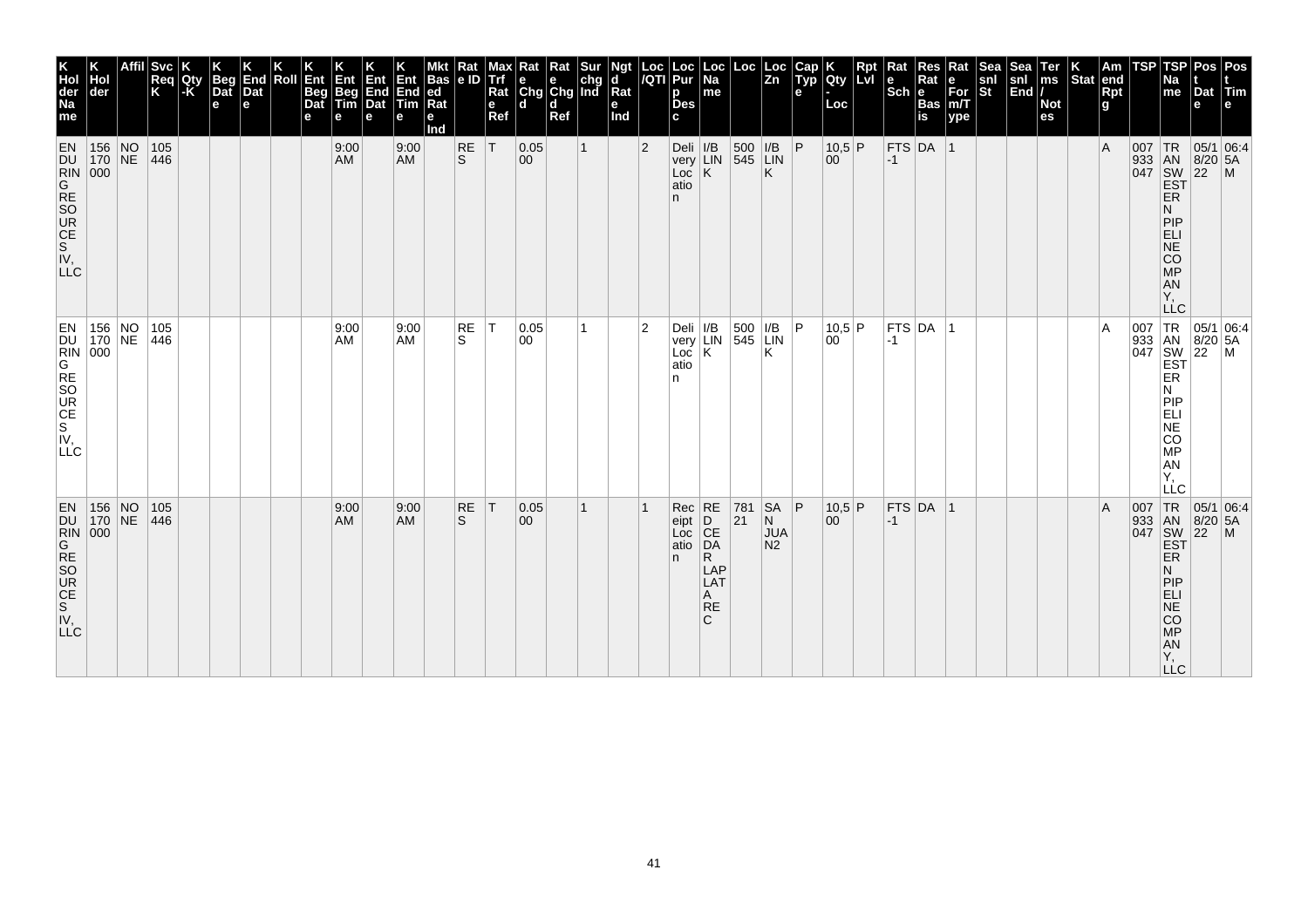| K<br>Hol<br>der<br>Na<br>me           | der                                                                                    | Affil | Svc<br>Req<br>K                                                                                                       | <b>Qty</b><br> -K | <b>Beg</b><br>Dat<br>e | End<br>Dat<br>е | Roll | Ent<br>Beg<br>Dat<br>е | Ent<br>Beg<br>Tim<br>е                   | 心<br>End<br>Dat<br>e | Ent<br><b>End</b><br>Tim<br>е | <b>Bas</b><br>$ ed$ Rat<br>е<br>Ind | Kat<br> e D    | vax<br>Trf<br>Rat<br>e<br>Ref | Rat<br>$\begin{array}{ c c c }\n\hline\ne & e & chg \\ \hline\nChg & Chg & Ind\n\end{array}$<br>d | Rat<br><b>d</b><br>Ref |              | Ngt<br>d<br>$\overline{\mathsf{R}}$ at<br>е<br>Ind |                | Loc  Loc<br><i> I</i> QTI  Pur<br>p<br>Des<br>c                                                                            | Loc<br>Na<br>me                                                                       | Loc                                                                                  | Loc<br> Zn                   | <b>AUD</b><br>е | K<br>Qty<br>Loc | <b>Rpt</b><br>LVI | Rat<br>$ \mathsf{Sch} $ e | Res<br>Rat<br>Bas<br>is | Rat<br>e<br>For<br>m/T<br>ype | snl<br>St | $\begin{array}{c} \n\text{sea} \\ \text{snl} \\ \text{End}\n\end{array}$ | Ter<br>ms<br><b>Not</b><br>es   | $\vert_{\text{Stat}}^{\text{K}}$ | $\vert$ Am<br>end<br><b>Rpt</b><br>$\mathbf{g}$ | TSP                               | <b>TSP</b><br>Na<br>me                                                                                                          | <b>Pos</b><br>Dat Tim<br>e                                                                                                                                     | Pos<br>le.     |
|---------------------------------------|----------------------------------------------------------------------------------------|-------|-----------------------------------------------------------------------------------------------------------------------|-------------------|------------------------|-----------------|------|------------------------|------------------------------------------|----------------------|-------------------------------|-------------------------------------|----------------|-------------------------------|---------------------------------------------------------------------------------------------------|------------------------|--------------|----------------------------------------------------|----------------|----------------------------------------------------------------------------------------------------------------------------|---------------------------------------------------------------------------------------|--------------------------------------------------------------------------------------|------------------------------|-----------------|-----------------|-------------------|---------------------------|-------------------------|-------------------------------|-----------|--------------------------------------------------------------------------|---------------------------------|----------------------------------|-------------------------------------------------|-----------------------------------|---------------------------------------------------------------------------------------------------------------------------------|----------------------------------------------------------------------------------------------------------------------------------------------------------------|----------------|
| EN                                    | 156 NO<br>170 NE<br><b>DURING RESORGES</b><br>NG RESORGES<br>NG RESORGES<br>NG LLC     |       | 105<br>446                                                                                                            |                   |                        |                 |      |                        | 9:00<br>AM                               |                      | 9:00<br><b>AM</b>             |                                     | $\sf RE$<br>S  | İΤ                            | 0.05<br>00                                                                                        |                        | $\mathbf{1}$ |                                                    |                | $\begin{array}{ c c }\n\hline\n\text{Rec} & \text{RE} \\ \text{eipt} & \text{D}\n\end{array}$<br>eipt<br>Loc<br>atio<br>n. | CE<br>DA<br>R.<br>AR<br>KA<br><b>NS</b><br>AS<br>LO<br><b>OP</b>                      | $\begin{array}{ c c c }\n500 & SA & P \\ 538 & N & \n\end{array}$                    | <b>JUA</b><br>N <sub>2</sub> |                 | 10,5 P<br>00    |                   | $-1$                      | $FTS$ DA $ 1$           |                               |           |                                                                          |                                 |                                  | ١A                                              |                                   | ER<br>Ν<br>PIP<br>ELI<br><b>NE</b><br>CO<br>MP<br>ÄÑ<br>Ÿ,<br>LLC                                                               | 05/1 06:4<br>$\begin{array}{r} \n 165/1 \\  933 \\  047 \\  5W \\  22 \\  165\n\end{array}$<br>$\begin{array}{r} \n 165/1 \\  8/20 \\  5 \\  165\n\end{array}$ |                |
| EO<br>GRESORE<br>S, CE<br>S, C        | 186 NO<br>$\begin{array}{ c c c c }\n\hline\n830 & \text{NE} \\ 733 & & \n\end{array}$ |       | $\begin{array}{ c c c c c c c }\n\hline\n104 & 30,0 & 04/0 & 03/3 & \n\hline\n742 & 00 & 1/20 & 1/20 & \n\end{array}$ |                   | 18                     | 23              |      | 19                     | 12/0 9:00 03/3 9:00 N<br>7/20 AM 1/20 AM | 23                   |                               |                                     |                | T                             |                                                                                                   |                        | $\mathbf{1}$ | N                                                  |                |                                                                                                                            |                                                                                       |                                                                                      |                              |                 |                 | K                 | $-1$                      | $FTS$ DA 1              |                               |           |                                                                          | Clic   A<br>k for<br>Det<br>ail |                                  | A                                               | 007<br>933<br>047                 | TR<br>AN<br>SW<br>EST<br>ER<br>Ν<br>PIP<br>ELI<br>$\overline{\text{NE}}$<br>$\overline{c}\overline{o}$<br>MP<br>AN<br>Y,<br>LLC | $\begin{array}{ c c c }\n 05/1 & 06.4 \\  8/20 & 5A\n\end{array}$<br>$\left  \frac{5}{22} \right $                                                             | $\overline{M}$ |
| EO<br>GRESO<br>CE<br>S,<br><b>INC</b> | 186 NO<br>830 NE 742<br>733                                                            |       | 104                                                                                                                   |                   |                        |                 |      |                        | 9:00<br>AM                               |                      | 9:00<br><b>AM</b>             |                                     | <b>RE</b><br>S | T                             | 0.08<br>00                                                                                        |                        | $\mathbf{1}$ |                                                    | $\overline{2}$ | n.                                                                                                                         | Deli<br>very<br>Loc<br>atio<br>RIS<br>E.<br><b>WA</b><br><b>HA</b><br>PE<br><b>CO</b> | $\begin{array}{ c c c }\n500 & \text{WE} & \text{P} \\ 515 & \text{ST}\n\end{array}$ | <b>TEX</b><br><b>AS</b>      |                 | 30.0 P<br>00    |                   | $-1$                      | $FTS$ DA $ 1$           |                               |           |                                                                          |                                 |                                  | ΙA                                              | 007 TR<br>933 AN<br>047 SW<br>EST | ER<br>N<br>PIP<br>ELI<br>NE<br>COMP<br>AN<br>Y,<br>$\sqcup$ C                                                                   | 05/1 06:4<br>8/20 5A<br>$\overline{22}$                                                                                                                        |                |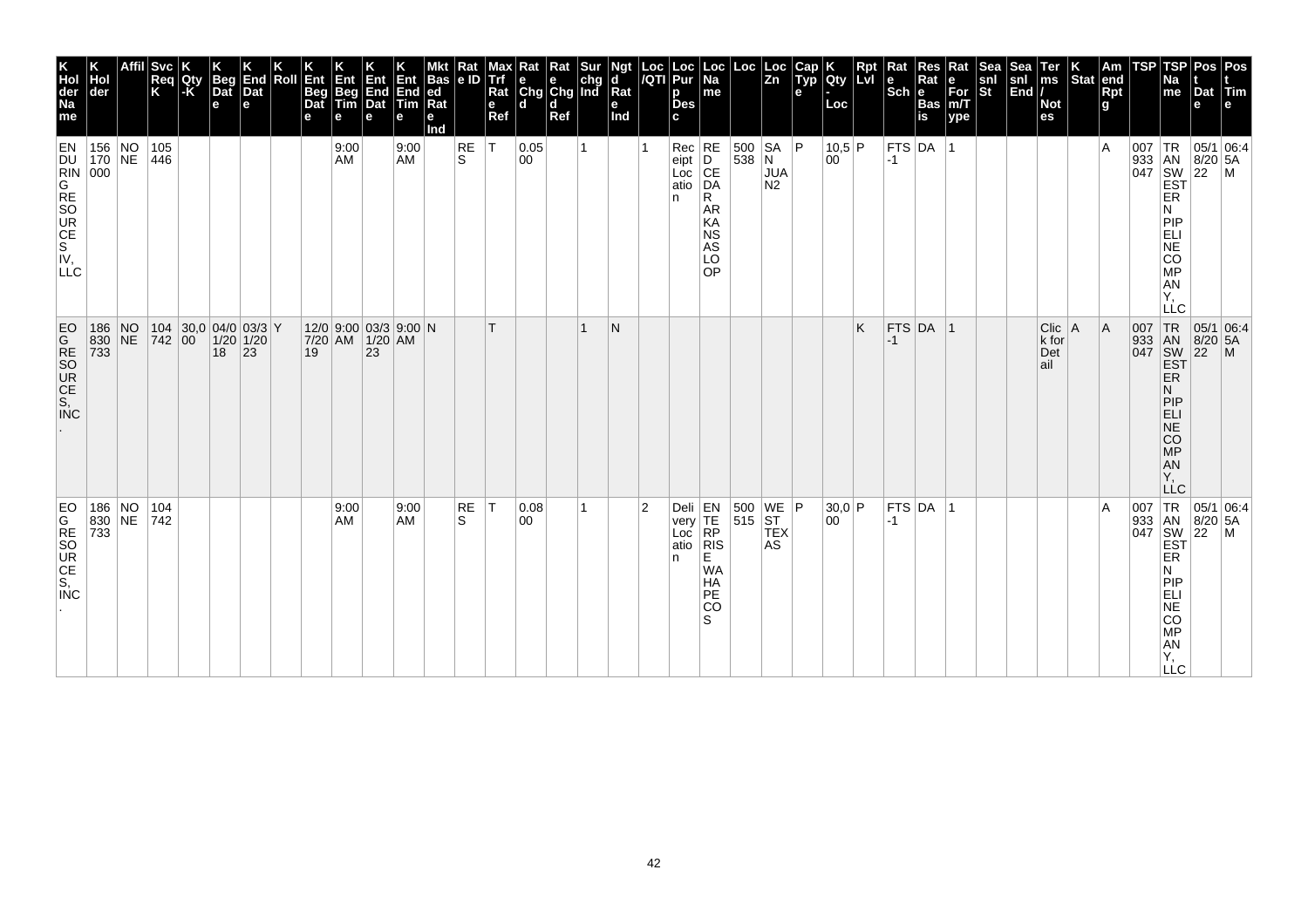| K<br>Hol<br>der<br>Na<br>me                                                                                                                                                                                            | der                                                                             | <b>Svc</b><br>Req<br>K                    | Qty<br> -K | <b>Beg</b><br>$\overline{a}$<br>e | End<br>Dat<br>е | Roll | Ent<br>Beg<br>Dat<br>е | Ent<br>Beg<br>Tim<br>е | 何<br>End<br>Dat<br>е                             | Ent<br>End<br>Tim<br>е | <b>Bas</b><br>led.<br>Rat<br>е<br>mol | Rat<br>e ID     | max<br>Trf<br>Rat<br>$\mathbf e$<br>Ref | Rat Rat Sur<br>e e chg<br>Chg Chg Ind<br>ld. | d<br>Ref |              | Ngt<br>d<br>Rat<br>е<br>Ind | $\frac{\text{Loc}}{\sqrt{\text{QT}}}$ | <b>Loc</b><br>Pur<br>p<br><b>Des</b><br>C. | ∣ Loc<br>Na<br>me                                                               | $Loc \mid$ | Loc<br> Zn                                                                                                         | Cap<br>Typ<br>е | Qty<br>Loc     | <b>Rpt</b><br>LvI | Rat    | Res<br>Sch Bas | Rat<br>e<br>For<br>m/T<br>ype | Sea<br>snl<br>St | Sea<br>snl<br>End | Ter<br>ms<br><b>Not</b><br>es      | $\left \begin{array}{c} K \\ \text{Stat} \end{array}\right $ am | Rpt<br>g | TSP | <b>TSP</b><br>Na<br>me                                                                                                     | Pos<br>Dat<br>е | Pos<br><b>Tim</b>                                    |
|------------------------------------------------------------------------------------------------------------------------------------------------------------------------------------------------------------------------|---------------------------------------------------------------------------------|-------------------------------------------|------------|-----------------------------------|-----------------|------|------------------------|------------------------|--------------------------------------------------|------------------------|---------------------------------------|-----------------|-----------------------------------------|----------------------------------------------|----------|--------------|-----------------------------|---------------------------------------|--------------------------------------------|---------------------------------------------------------------------------------|------------|--------------------------------------------------------------------------------------------------------------------|-----------------|----------------|-------------------|--------|----------------|-------------------------------|------------------|-------------------|------------------------------------|-----------------------------------------------------------------|----------|-----|----------------------------------------------------------------------------------------------------------------------------|-----------------|------------------------------------------------------|
| EO                                                                                                                                                                                                                     | 186 NO 104<br>830 NE 742<br>733                                                 |                                           |            |                                   |                 |      |                        | 9:00<br>AM             |                                                  | 9:00<br>AM             |                                       | RE<br>ls.       | T                                       | 0.08<br>$ 00\rangle$                         |          | $\mathbf{1}$ |                             |                                       | Rec AG<br>eipt AV<br>Loc<br>atio<br>n      | E<br> RO<br><b>JO</b><br><b>BA</b><br>NC<br>$\Omega$                            |            | $\begin{array}{ c c c }\n 790 & \text{WE} & \text{P} \\  28 & \text{ST} & \n\end{array}$<br><b>TEX</b><br>AS       |                 | $30,0$ P<br>00 |                   | $ -1 $ | $FTS$ DA 1     |                               |                  |                   |                                    |                                                                 | l A      |     | 007 TR 05/1<br>933 AN 8/20<br>047 SW 22<br>EST<br>ER<br>N<br>PIP<br>ELI<br>NE<br>CO<br><b>MP</b><br>AN<br>Υ,<br><b>LLC</b> | $8/20$ 5A       | 05/1 06:4<br>$\mathsf{M}$                            |
| EO                                                                                                                                                                                                                     | 186 NO 105 99,0 01/0 03/3 Y<br>830 NE 235 00 1/20 1/20<br>733                   |                                           |            | 21                                | 25              |      | 22                     |                        | $05/1$ 9:00 03/3 9:00 N<br>8/20 AM 1/20 AM<br>25 |                        |                                       |                 | T                                       |                                              |          | 1            | N                           |                                       |                                            |                                                                                 |            |                                                                                                                    |                 |                | K                 | -1     | $FTS$ DA $ 1$  |                               |                  |                   | $Clic$ $A$<br>k for<br>Det<br>lail |                                                                 | ΙA       |     | 007 TR 05/1 06:4<br>933 AN 8/20 5A<br>047 SW 22 M<br><b>EST</b><br>ER<br>Ν<br>PIP<br>NE<br>CO<br>MP<br>AN<br>Y,<br>LLC     |                 | 05/1 06:4                                            |
| EO<br>RSOR<br>S.<br>S.<br>CC<br>S.<br>CC<br>S.<br>CC<br>S.<br>CC<br>S.<br>CC<br>S.<br>CC<br>S.<br>CC<br>S.<br>CC<br>S.<br>CC<br>S.<br>CC<br>S.<br>CC<br>S.<br>CC<br>S.<br>CC<br>S.<br>CC<br>S.<br><br><br><br><br><br> | $\begin{array}{ c c c }\n 186 & NO \\  830 & NE \\  \hline\n 733 & \end{array}$ | $\begin{array}{c} 105 \\ 235 \end{array}$ |            |                                   |                 |      |                        | 9:00<br><b>AM</b>      |                                                  | 9:00<br><b>AM</b>      |                                       | <b>RE</b><br>S. | T                                       | 0.41<br>$ 00\rangle$                         |          | 1            |                             |                                       | Rec<br>eipt<br>Loc<br>atio<br>n.           | AG<br>$\overline{AV}$<br> RO<br><b>JO</b><br><b>BA</b><br><b>NC</b><br>$\Omega$ |            | $\begin{array}{ c c c }\n 790 & \text{WE} & \text{P} \\  28 & \text{ST} & \n\end{array}$<br>ST<br>TEX<br><b>AS</b> |                 | $33,5$ P<br>64 |                   | $-1$   | $FTS$ DA $ 1$  |                               | 3/1              | 5/31              |                                    |                                                                 | ΙA       |     | N<br>PIP<br>ELI<br>NE<br>$\overline{c}\overline{o}$<br><b>MP</b><br>AN<br>Υ,<br><b>LLC</b>                                 |                 | JUT TR 05/<br>933 AN 8/20 5<br>947 SW 22 M<br>EST ER |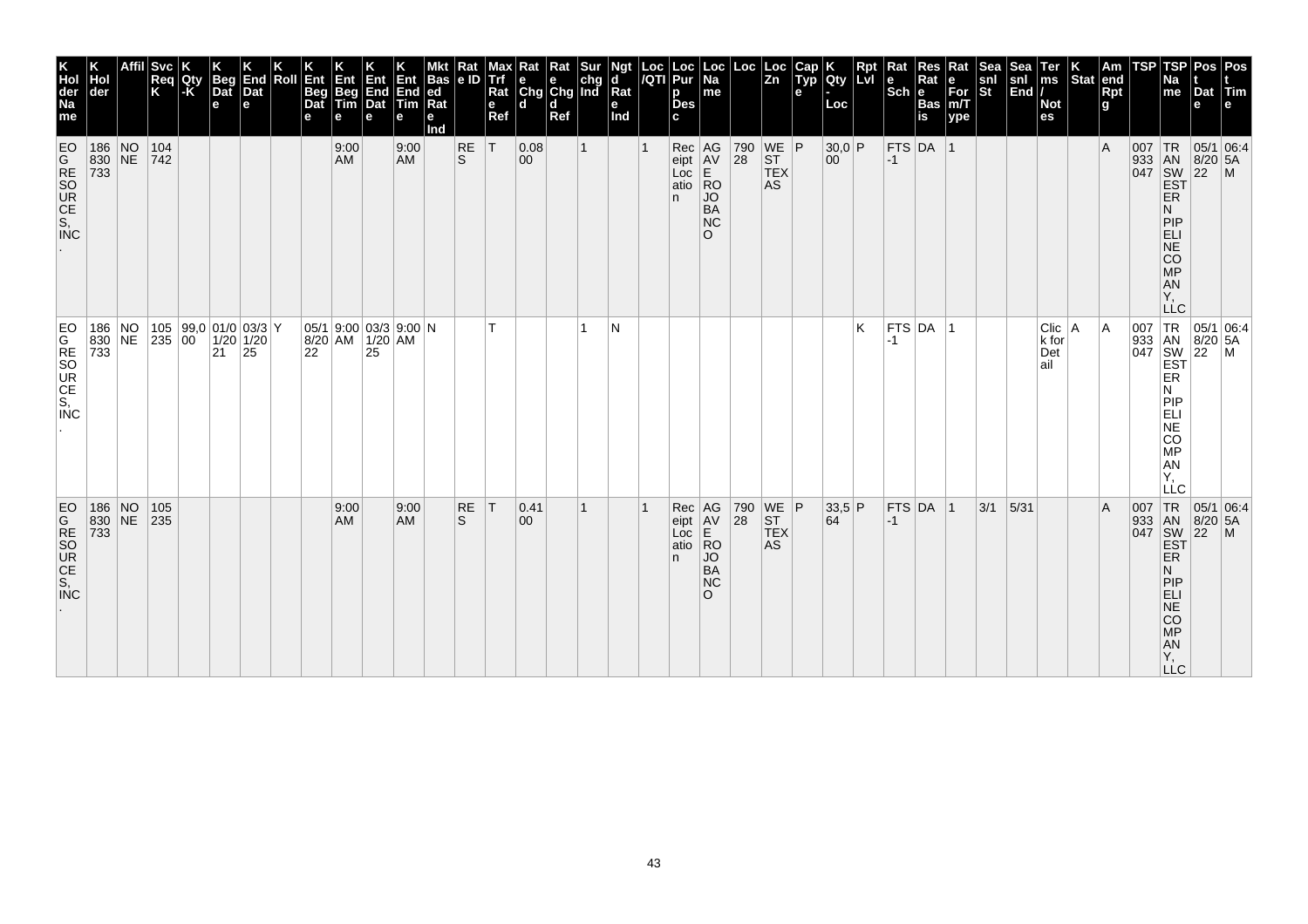| K<br>Hol<br>der<br>Na<br>me                     | Hol<br> der                             | <b>Svc</b><br>Req<br>K          | Qty<br>-K | <b>Beg</b><br>Dat<br>$\mathbf e$ | End<br>Dat<br>e | Roll | Ent<br>Beg<br>Dat<br>е | Ent<br>Beg<br>Tim<br>е | Ent<br>End<br>Dat<br>e | Ent<br>End<br>Tim<br>е | <b>Bas</b><br> ed<br>Ra<br>е<br>Ind | Rat<br> e D     | Max<br><b>Trf</b><br>Rat<br>e<br>Ref | $\begin{array}{ l l }\n\hline\n\text{Rat} & \text{Rat} & \text{Sur} \\ \hline\n\text{e} & \text{e} & \text{chg} \\ \text{Chg} & \text{Chg} & \text{Ind}\n\end{array}$<br>ld. | d<br>Ref |              | Ngt<br>d<br>Rat<br>е<br>Ind | Loc<br>/QTI    | Loc<br>Pur<br>p<br><b>Des</b><br>c             | Loc<br> Na<br>me                                                                                                              | Loc                                                                   | Loc<br>Zn                                                                      | Cap<br>Typ<br>e | <b>IQty</b><br>Loc     | Rpt<br>Lvi | Rat<br>le<br>$ \breve{\mathsf{Sch}} $ e | Res<br>Rat<br><b>Bas</b><br>$\overline{\mathbf{is}}$ | Rat<br>е<br>For<br>m/T<br>ype | Sea<br>snl<br>St | Sea<br>$\begin{vmatrix} \text{snl} \\ \text{End} \end{vmatrix}$ | Ter<br>ms<br><b>Not</b><br>es | <b>Stat</b> | Am<br>end<br>Rpt<br>g | TSP                               | <b>TSP</b><br>Na<br>me                                                          | Pos   Pos<br>Dat Tim<br>e                            |                                                                                                                                           |
|-------------------------------------------------|-----------------------------------------|---------------------------------|-----------|----------------------------------|-----------------|------|------------------------|------------------------|------------------------|------------------------|-------------------------------------|-----------------|--------------------------------------|------------------------------------------------------------------------------------------------------------------------------------------------------------------------------|----------|--------------|-----------------------------|----------------|------------------------------------------------|-------------------------------------------------------------------------------------------------------------------------------|-----------------------------------------------------------------------|--------------------------------------------------------------------------------|-----------------|------------------------|------------|-----------------------------------------|------------------------------------------------------|-------------------------------|------------------|-----------------------------------------------------------------|-------------------------------|-------------|-----------------------|-----------------------------------|---------------------------------------------------------------------------------|------------------------------------------------------|-------------------------------------------------------------------------------------------------------------------------------------------|
| EO<br><b>MONG</b><br>MONG<br>CS, CC             | 186 NO 105<br>830 NE 235<br>733         |                                 |           |                                  |                 |      |                        | 9:00<br>AM             |                        | 9:00<br><b>AM</b>      |                                     | RE<br>S.        | lT.                                  | 0.41<br>00                                                                                                                                                                   |          | $\mathbf{1}$ |                             | $\overline{2}$ | Deli<br>very<br>Loc<br>Loc<br>atio<br>PO<br>n. | CK                                                                                                                            | $\begin{array}{ c c c }\n 566 & CAL & P \\  98 & IFO & \end{array}$   | RNI<br>A                                                                       |                 | 14,2 P<br>$ 47\rangle$ |            | $ -1$                                   | FTS DA 1                                             |                               | $3/1$ 5/31       |                                                                 |                               |             | $\overline{A}$        |                                   | ER<br>N<br>PIP<br>ELI<br>NE<br>CO<br><b>MP</b><br>AN<br>Υ,<br>LLC               |                                                      | $\begin{array}{c}\n 1 \text{R} \\  33 \\  1 \text{AN} \\  8/20 \\  54 \\  1047 \\  1047 \\  1057 \\  1047 \\  1047 \\  1057\n\end{array}$ |
| <b>EO</b><br><b>ZOCE</b><br>SOCE<br>SOCE<br>COC |                                         | 186 NO 105<br>830 NE 235<br>733 |           |                                  |                 |      |                        | 9:00<br>AM             |                        | 9:00<br><b>AM</b>      |                                     | <b>RE</b><br>S. | T                                    | 0.41 <br>$ 00\rangle$                                                                                                                                                        |          | 1            |                             |                | Rec<br>eipt<br>Loc<br>atio<br>n.               | $\begin{array}{c} \mathsf{EN} \\ \mathsf{TE} \\ \mathsf{RP} \end{array}$<br> R<br>E<br><sub>SO</sub><br>UT<br>H.<br>ED<br>DY. | 790<br>75                                                             | $\begin{array}{c} \n\text{WE} \\ \text{ST}\n\end{array}$ P<br><b>TEX</b><br>AS |                 | $12.2$ P<br>73         |            | $-1$                                    | $FTS$ DA 1                                           |                               | 3/1              | 5/31                                                            |                               |             | $\mathsf{A}$          | 007 TR<br>933 AN<br>047 SW<br>EST | ER<br>N<br> P P<br><b>ELI</b><br>$N\bar{E}$<br>CO<br>MP<br>AN<br>Υ,<br>LLC      |                                                      | $\begin{array}{ c c } \hline 05/1 & 06:4 \\ 8/20 & 5A \\ 22 & M \\ \hline \end{array}$                                                    |
| EO<br>GRESO<br>CE<br>S,<br><b>INC</b>           | 186 NO 105<br>830 NE 235<br>$\vert 733$ |                                 |           |                                  |                 |      |                        | 9:00<br>AM             |                        | 9:00<br><b>AM</b>      |                                     | RE<br>S         | T                                    | $ 0.41\rangle$<br>00                                                                                                                                                         |          | 1            |                             |                | n.                                             | Rec<br>eipt<br>Loc<br>ER<br>atio<br>DR<br><b>AW</b>                                                                           | $\begin{array}{ c c c c }\n 563 & CE & P \\  39 & NT & \n\end{array}$ | <b>RAL</b>                                                                     |                 | 1,89 P<br>5            |            | $-1$                                    | $FTS$ DA  1                                          |                               | 3/1              | 5/31                                                            |                               |             | $\overline{A}$        | 007                               | ER<br>N<br>PIP<br>ELI<br><b>NE</b><br><b>CO</b><br>MP<br>AN<br>Υ,<br><b>LLC</b> | TR 05/1 06:4<br>933 AN 8/20 5A<br>047 SW 22 M<br>EST |                                                                                                                                           |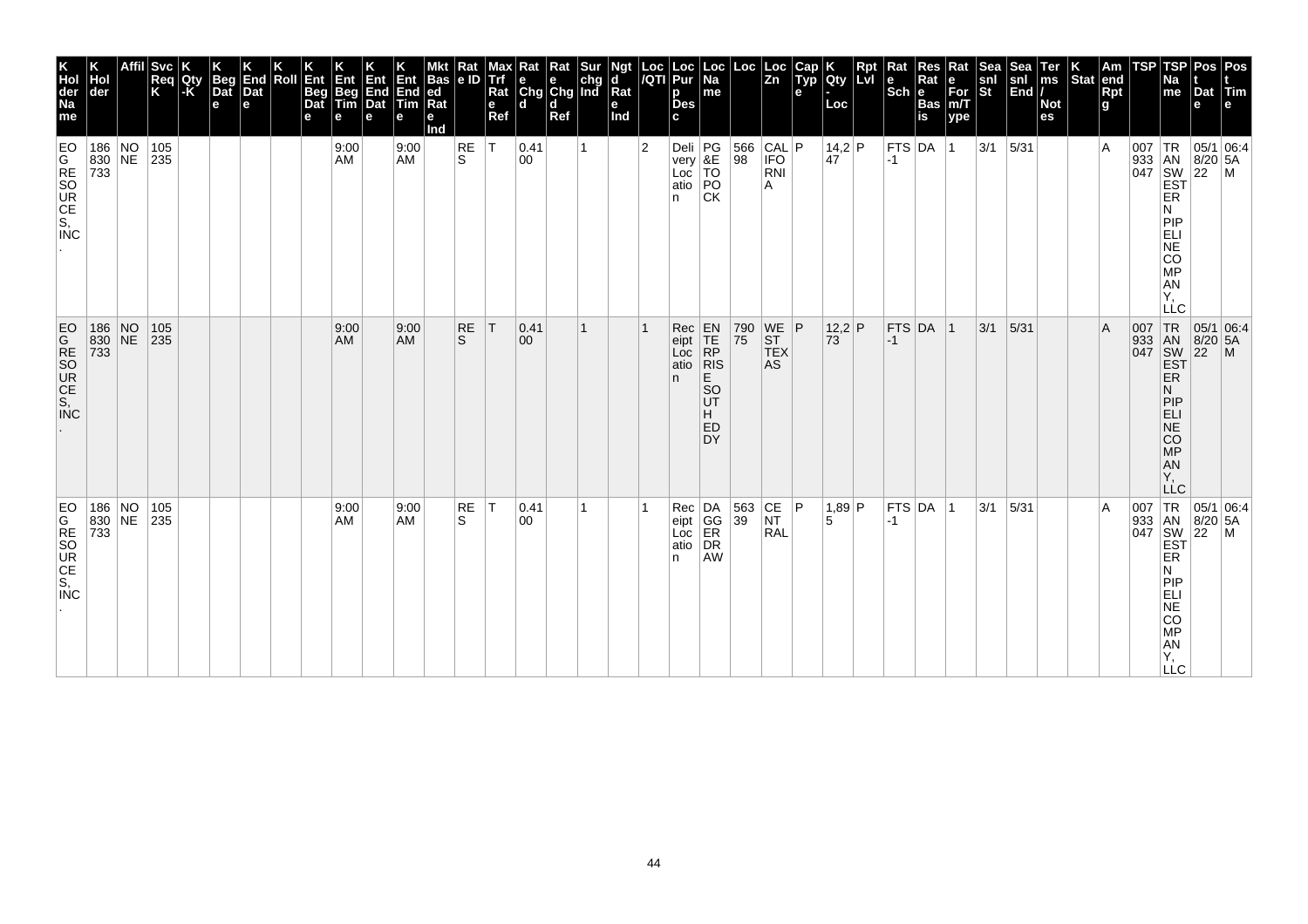| K<br>Hol<br>der<br>Na<br>me                                                                                                                                 | der                             | <b>Svc</b><br>Req<br>K          | Qty<br> -K | <b>Beg</b><br>Dat<br>$\mathbf e$ | End<br>Dat<br>e | Roll | Ent<br>Beg<br>Dat<br>е | Ent<br>Beg<br>Tim<br>е | Ent<br>End<br>Dat<br>e | Ent<br>End<br>Tim<br>е | <b>Bas</b><br> ed<br>Ra<br>е<br>Ind | Rat<br>e ID | Max<br>Trf<br>Rat<br>e<br>Ref | Rat<br>$\begin{array}{ c c c }\n\hline\ne & e & chg \\ \hline\nChg & Chg & Ind\n\end{array}$<br>ld. | Rat<br>d<br>Ref | Sur          | Ngt<br>d<br>Rat<br>е<br>Ind | Loc<br>/QTI    | Loc<br>Pur<br>p<br><b>Des</b><br>C.           | Loc<br> Na<br>me                                                                                                           | Loc                                                                   | Loc<br>$\overline{z_n}$                                            | Cap<br>Typ<br>e | <b>IQty</b><br>Loc | Rpt<br><b>Lvi</b> | $ \overline{\text{Sch}} $ e | Rat<br><b>Bas</b><br>$\overline{\mathbf{is}}$ | Rat<br>е<br>For<br>m/T<br>ype | अक्ट<br>snl<br>St | Sea<br>$\begin{vmatrix} \text{snl} \\ \text{End} \end{vmatrix}$ | Ter<br>ms<br><b>Not</b><br>es | Stat end | Am<br>Rpt<br>g | TSP | TSP<br>Na<br>me                                                                  | Dat Tim<br>e                                             | Pos   Pos                                                                                                                 |
|-------------------------------------------------------------------------------------------------------------------------------------------------------------|---------------------------------|---------------------------------|------------|----------------------------------|-----------------|------|------------------------|------------------------|------------------------|------------------------|-------------------------------------|-------------|-------------------------------|-----------------------------------------------------------------------------------------------------|-----------------|--------------|-----------------------------|----------------|-----------------------------------------------|----------------------------------------------------------------------------------------------------------------------------|-----------------------------------------------------------------------|--------------------------------------------------------------------|-----------------|--------------------|-------------------|-----------------------------|-----------------------------------------------|-------------------------------|-------------------|-----------------------------------------------------------------|-------------------------------|----------|----------------|-----|----------------------------------------------------------------------------------|----------------------------------------------------------|---------------------------------------------------------------------------------------------------------------------------|
| EO                                                                                                                                                          | 186 NO 105<br>830 NE 235<br>733 |                                 |            |                                  |                 |      |                        | 9:00<br><b>AM</b>      |                        | 9:00<br><b>AM</b>      |                                     | RE<br>ls.   | T                             | 0.41<br>$ 00\rangle$                                                                                |                 | $\mathbf{1}$ |                             | $\overline{2}$ | Deli PG<br>very &E<br>Loc TO<br>atio PO<br>n. | <b>CK</b>                                                                                                                  | $\begin{array}{ c c c }\n 566 & CAL & P \\  98 & IFO & \n\end{array}$ | <b>RNI</b><br>A                                                    |                 | 2,17 P<br>5        |                   | $ -1$                       | FTS DA 1                                      |                               | $3/1$ 5/31        |                                                                 |                               |          | $\overline{A}$ |     | ER<br>N<br>PIP<br>ELI<br>NE<br>CO<br>$\overline{MP}$<br>AN<br>Υ,                 | 007 TR 05/1 06:4<br>933 AN 8/20 5A<br>047 SW 22 M<br>EST |                                                                                                                           |
| <b>INC</b>                                                                                                                                                  |                                 | 186 NO 105<br>830 NE 235<br>733 |            |                                  |                 |      |                        | 9:00<br>AM             |                        | 9:00<br>AM             |                                     | RE<br>S.    | İΤ                            | 0.41<br>00                                                                                          |                 | 1            |                             |                | Rec<br>eipt<br>Loc<br>atio<br>n               | $\begin{array}{c} \mathsf{EN} \\ \mathsf{TE} \\ \mathsf{RP} \end{array}$<br> R<br>E.<br><b>SO</b><br>UT<br>H.<br>ED<br>DY. | 790<br>75                                                             | $\begin{array}{c} \n\text{WE} \n\end{array}$ P<br><b>TEX</b><br>AS |                 | 28,9 P<br>16       |                   | $-1$                        | FTS DA 1                                      |                               | $ 3/1 $ $ 5/31 $  |                                                                 |                               |          | A              |     | ER<br>N<br>PIP<br><b>ELI</b><br>$N\bar{E}$<br>CO<br>MP<br>AN<br>Υ.<br>LLC        |                                                          | $\begin{array}{c c}\n & -C & \n\hline\n007 & TR & 05/1 & 06.4, \\ 933 & AN & 8/20 & 5A \\ 047 & SW & 22 & M\n\end{array}$ |
| EO<br>G<br>R<br>S<br>C<br>S<br>C<br>C<br>C<br>C<br>C<br>S<br>C<br>C<br>C<br>S<br>C<br>C<br>S<br>C<br>C<br>C<br>C<br>C<br>C<br>C<br><br><br><br><br><br><br> |                                 | 186 NO 105<br>830 NE 235<br>733 |            |                                  |                 |      |                        | 9:00<br><b>AM</b>      |                        | 9:00<br><b>AM</b>      |                                     | RE<br>S     | T                             | 0.41<br>$ 00\rangle$                                                                                |                 | $\mathbf{1}$ |                             | $\overline{2}$ | Deli $ SO$<br>n.                              | very CAL 87<br>Loc NE<br>atio EDL<br><b>ES</b>                                                                             | 104                                                                   | CAL P <br>RNI<br>Α                                                 |                 | 1,89 P<br>5        |                   | $-1$                        | $FTS$ DA 1                                    |                               | 3/1               | 5/31                                                            |                               |          | $\overline{A}$ |     | ER<br>N<br>PIP<br><b>ELI</b><br><b>NE</b><br><b>CO</b><br>MP<br>AN<br>Y,<br>LLC. | 007 TR 05/1 06:4<br>933 AN 8/20 5A<br>047 SW 22 M<br>EST |                                                                                                                           |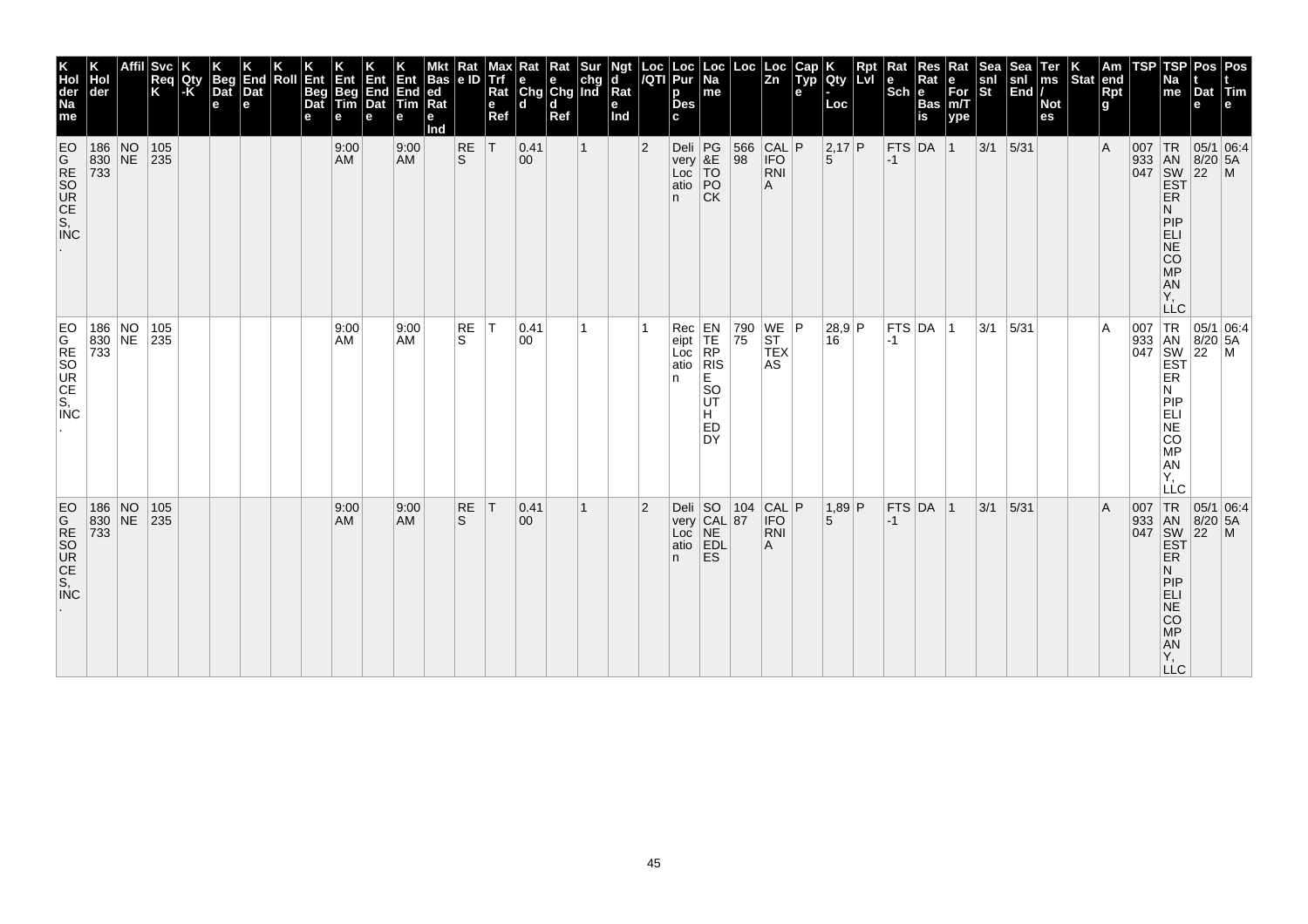| K<br>Hol<br>der<br>Na<br>me          | der                             | <b>Svc</b><br>Req<br>K | Qty<br>-K | Beg<br>Dat<br>$\mathbf e$ | End<br>Dat<br>e | Roll | Ent<br>Beg<br>Dat<br>е | Ent<br>Beg<br>Tim<br>е | Ent<br>End<br>Dat<br>e | Ent<br>End<br>Tim<br>е | <b>Bas</b><br>ed<br>Rat<br>е<br>Ind | Rat<br>le ID       | мах<br>Trf<br>Rat<br>$\mathbf{e}$<br>Ref | Kat<br>$\begin{array}{ c c c }\n\hline\ne & e & chg \\ \hline\nChg & Chg & Ind\n\end{array}$<br>ld. | Rat<br>d<br>Ref | Sur | Ngt<br>d<br>$\bar{R}$ at<br>е<br>Ind | Loc<br>/QTI    | Loc<br>Pur<br>р<br><b>Des</b><br>C.                      | ∣Loc<br>Na<br>me | Loc                                                                            | Loc<br> Zn                      | Cap<br>Typ<br>$\mathbf{e}$ | Qty<br>Loc                                               | <b>Lvi</b> | Rat<br>$\left \begin{smallmatrix} \mathbf{e} \ \mathbf{Sch} \ \mathbf{e} \end{smallmatrix}\right $ $\mathbf{e}$ | Res<br>Rat<br>Bas<br>is | Rat<br>е<br>For<br>m/T<br>ype | <b>Sea</b><br>snl<br>St | <b>Sea</b><br>$\frac{\text{snl}}{\text{End}}$ | Ter<br>ms<br><b>Not</b><br>es | $ \text{Stat} $ | Am<br>end<br>Rpt<br>g | TSP                               | TSP<br>Na<br>me                                                          | Pos Pos<br>Dat<br>e          | $ T$ im                                                                                                                                   |
|--------------------------------------|---------------------------------|------------------------|-----------|---------------------------|-----------------|------|------------------------|------------------------|------------------------|------------------------|-------------------------------------|--------------------|------------------------------------------|-----------------------------------------------------------------------------------------------------|-----------------|-----|--------------------------------------|----------------|----------------------------------------------------------|------------------|--------------------------------------------------------------------------------|---------------------------------|----------------------------|----------------------------------------------------------|------------|-----------------------------------------------------------------------------------------------------------------|-------------------------|-------------------------------|-------------------------|-----------------------------------------------|-------------------------------|-----------------|-----------------------|-----------------------------------|--------------------------------------------------------------------------|------------------------------|-------------------------------------------------------------------------------------------------------------------------------------------|
|                                      | 186 NO 105<br>830 NE 235<br>733 |                        |           |                           |                 |      |                        | 9:00<br>AM             |                        | 9:00<br>AM             |                                     | RE<br>S            | T                                        | 0.41<br>00                                                                                          |                 | 1   |                                      | $\overline{2}$ | Deli<br>very<br>Loc<br>TO<br>atio<br>PO<br>n.            | <b>CK</b>        | 566<br>98                                                                      | CAL P<br><b>IFO</b><br>RNI<br>A |                            | 12,2 P<br>73                                             |            | $-1$                                                                                                            | <b>FTS DA</b>           | $\vert$ 1                     | 3/1                     | $5/31$                                        |                               |                 | $\overline{A}$        |                                   | ER<br>N<br>PIP<br>ELI<br>NE<br>CO <sub>MP</sub><br>AN<br>Υ,<br>LLC       |                              | $\begin{array}{c c}\n 33 & 18 & 05/1 & 0. \\  33 & 18 & 8/20 & 5A \\  047 & 8W & 22 & M \\  \hline\n 55 & 1 & 0. \\  \hline\n\end{array}$ |
|                                      | 186 NO 105<br>830 NE 235<br>733 |                        |           |                           |                 |      |                        | 9:00<br>AM             |                        | 9:00<br><b>AM</b>      |                                     | RE<br><sub>S</sub> | T                                        | 0.41<br>$ 00\rangle$                                                                                |                 | 1   |                                      | $\overline{2}$ | Oeli SO 104<br>very CAL 87<br>Loc NE<br>atio EDL<br>n ES |                  |                                                                                | CAL P <br><b>RNI</b><br>Α       |                            | $\begin{array}{ c c }\n 33.5 & P \\  64 & \n\end{array}$ |            | $-1$                                                                                                            | FTS DA 1                |                               | $3/1$ 5/31              |                                               |                               |                 | $\overline{A}$        | 007 TR<br>933 AN<br>047 SW<br>EST | ER<br>N<br>PIP<br><b>ELI</b><br><b>NE</b><br>CO<br>MP<br>AN<br>Υ.        | 05/1 06:4<br>8/20 5A<br>22 M |                                                                                                                                           |
| EO<br>GRSO<br>CE<br>S,<br><b>INC</b> | 186 NO 105<br>830 NE 235<br>733 |                        |           |                           |                 |      |                        | 9:00<br>AM             |                        | 9:00<br><b>AM</b>      |                                     | RE<br>S            | T                                        | 0.41<br>00                                                                                          |                 | 1.  |                                      | $\overline{2}$ | Deli<br>very<br>Loc<br>TO<br>atio<br>PO<br>n             | <b>CK</b>        | $\begin{array}{ c c c }\n 566 & CAL & P \\  \hline\n 98 & IFO & \n\end{array}$ | RNI<br>Α                        |                            | 805 P                                                    |            | $-1$                                                                                                            | FTS DA 1                |                               | 3/1                     | 5/31                                          |                               |                 | $\overline{A}$        |                                   | ER<br>N<br>PIP<br>ELI<br><b>NE</b><br>CO<br>MP<br>AN<br>Y,<br><b>LLC</b> |                              | $\begin{array}{c c}\n & -6 \\ \hline\n907 & TR & 05/1 & 06.4, \\ 933 & AN & 8/20 & 5A \\ \hline\n047 & = ST & F\n\end{array}$             |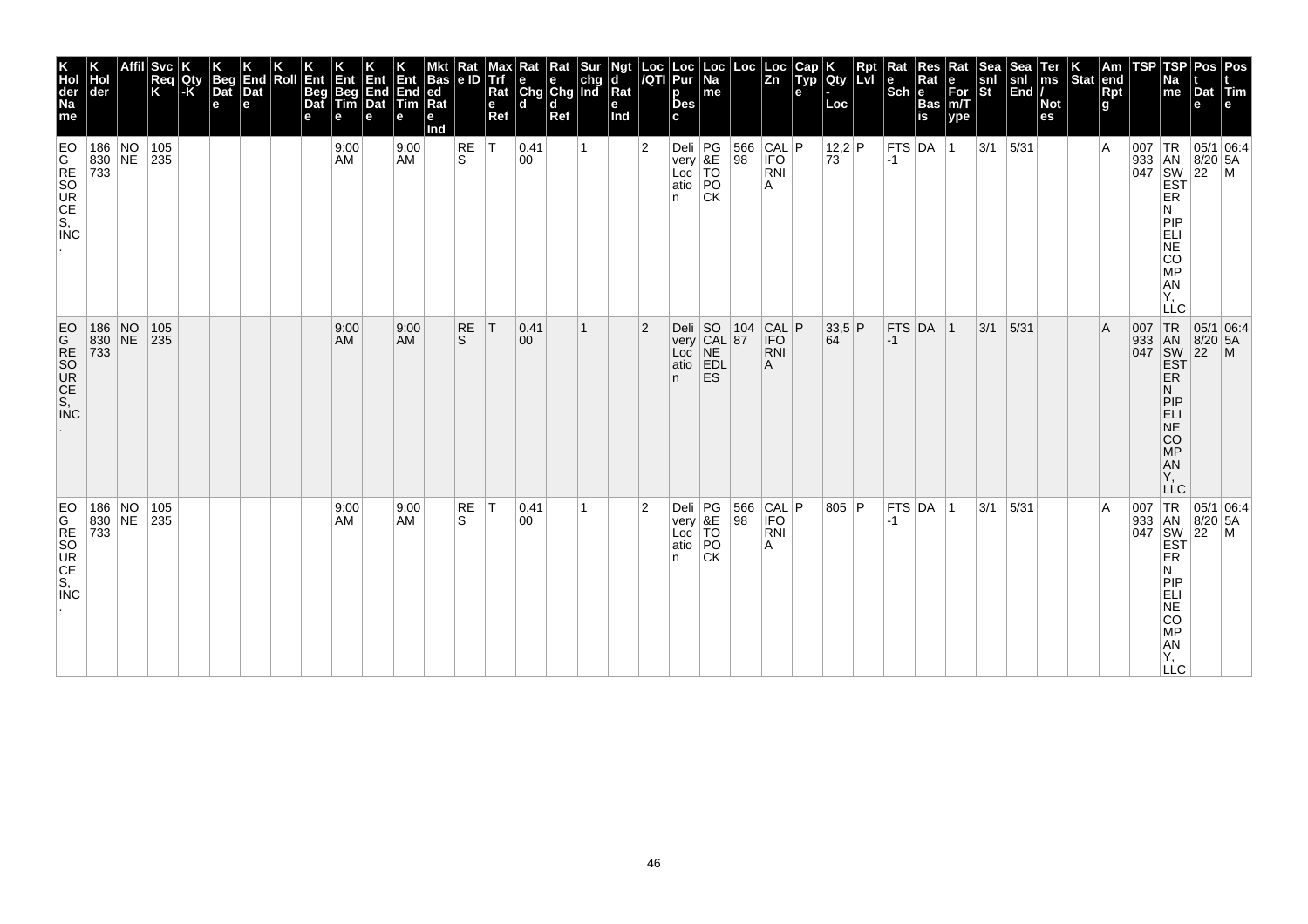| K<br>Hol<br>der<br>Na<br>me | der | <b>Svc</b><br>Req<br>K          | Qty<br> -K | <b>Beg</b><br>Dat<br>$\mathbf e$ | End<br>Dat<br>e | Roll | Ent<br>Beg<br>Dat<br>е | Ent<br>Beg<br>Tim<br>е | Ent<br>End<br>Dat<br>e | Ent<br>End<br>Tim<br>е | <b>Bas</b><br> ed<br>Ra<br>е<br>Ind | Rat<br>e ID | Max<br><b>Trf</b><br>Rat<br>e<br>Ref | Rat<br>$\begin{array}{ c c c }\n\hline\ne & e & chg \\ \hline\nChg & Chg & Ind\n\end{array}$<br>ld. | Rat<br>d<br>Ref | Sur          | Ngt<br>d<br>Rat<br>е<br>Ind | Loc<br>/QTI    | Loc<br>Pur<br>р<br><b>Des</b><br>C. | Loc<br> Na<br>me                               | Loc                                              | Loc<br>$\overline{z_n}$         | Cap<br>Typ<br>е | <b>IQty</b><br>Loc | Rpt<br><b>Lvi</b> | Sch e<br>Bas | Rat<br>$\overline{\mathbf{is}}$ | Rat<br>е<br>$\bar{F}$ or<br>m/T<br>ype | अक्ट<br>snl<br>St | Sea <sup>-</sup><br>$\begin{vmatrix} \text{snl} \\ \text{End} \end{vmatrix}$ | Ter<br>ms<br><b>Not</b><br>es | Stat end | Am<br>Rpt<br>g | TSP | TSP<br>Na<br>me                                                                  | Dat Tim<br>e | Pos   Pos                                                                                                                 |
|-----------------------------|-----|---------------------------------|------------|----------------------------------|-----------------|------|------------------------|------------------------|------------------------|------------------------|-------------------------------------|-------------|--------------------------------------|-----------------------------------------------------------------------------------------------------|-----------------|--------------|-----------------------------|----------------|-------------------------------------|------------------------------------------------|--------------------------------------------------|---------------------------------|-----------------|--------------------|-------------------|--------------|---------------------------------|----------------------------------------|-------------------|------------------------------------------------------------------------------|-------------------------------|----------|----------------|-----|----------------------------------------------------------------------------------|--------------|---------------------------------------------------------------------------------------------------------------------------|
| EO                          |     | 186 NO 105<br>830 NE 235<br>733 |            |                                  |                 |      |                        | 9:00<br><b>AM</b>      |                        | 9:00<br><b>AM</b>      |                                     | $R_S$       | T                                    | 0.41<br>$ 00\rangle$                                                                                |                 | $\mathbf{1}$ |                             |                | n.                                  | Rec DA<br>eipt GG<br>Loc ER<br>atio DR<br>AW   | 563<br>39                                        | CE P<br><b>NT</b><br><b>RAL</b> |                 | 805 P              |                   | $ -1$        | $FTS$ DA 1                      |                                        | $3/1$ 5/31        |                                                                              |                               |          | $\overline{A}$ |     | ER<br>N<br>PIP<br>ELI<br>NE<br>CO<br>MP<br><b>AN</b><br>Υ,                       |              | 007 TR 05/1 06:4<br>933 AN 8/20 5A<br>047 SW 22 M<br>EST                                                                  |
| <b>INC</b>                  |     | 186 NO 105<br>830 NE 235<br>733 |            |                                  |                 |      |                        | 9:00<br>AM             |                        | 9:00<br>AM             |                                     | RE<br>S.    | IТ.                                  | 0.41<br>00                                                                                          |                 | 1            |                             | 2              | n                                   | ES <sup>1</sup>                                | Deli SO 104<br>very CAL 87<br>Loc NE<br>atio EDL | CAL P<br><b>IFO</b><br>RNI<br>Α |                 | 28,9 P<br>16       |                   | $-1$         | FTS DA 1                        |                                        | $ 3/1 $ $ 5/31 $  |                                                                              |                               |          | A              |     | ER<br>N<br>PIP<br>ELI<br>$N\bar{E}$<br>CO<br>MP<br>AN<br>Υ.<br>LLC               |              | $\begin{array}{c c}\n & -C & \n\hline\n007 & TR & 05/1 & 06.4, \\ 933 & AN & 8/20 & 5A \\ 047 & SW & 22 & M\n\end{array}$ |
|                             |     | 186 NO 105<br>830 NE 235<br>733 |            |                                  |                 |      |                        | 9:00<br><b>AM</b>      |                        | 9:00<br><b>AM</b>      |                                     | RE<br>S     | T                                    | 0.41<br>$ 00\rangle$                                                                                |                 | $\mathbf{1}$ |                             | $\overline{2}$ | Deli $ SO$<br>n.                    | very CAL 87<br>Loc NE<br>atio EDL<br><b>ES</b> | 104                                              | CAL P <br>RNI<br>Α              |                 | $5,12$ P<br>5      |                   | $-1$         | $FTS$ DA 1                      |                                        | 3/1               | 5/31                                                                         |                               |          | $\overline{A}$ |     | ER<br>N<br>PIP<br><b>ELI</b><br><b>NE</b><br><b>CO</b><br>MP<br>AN<br>Y,<br>LLC. |              | 007 TR 05/1 06:4<br>933 AN 8/20 5A<br>047 SW 22 M<br>EST                                                                  |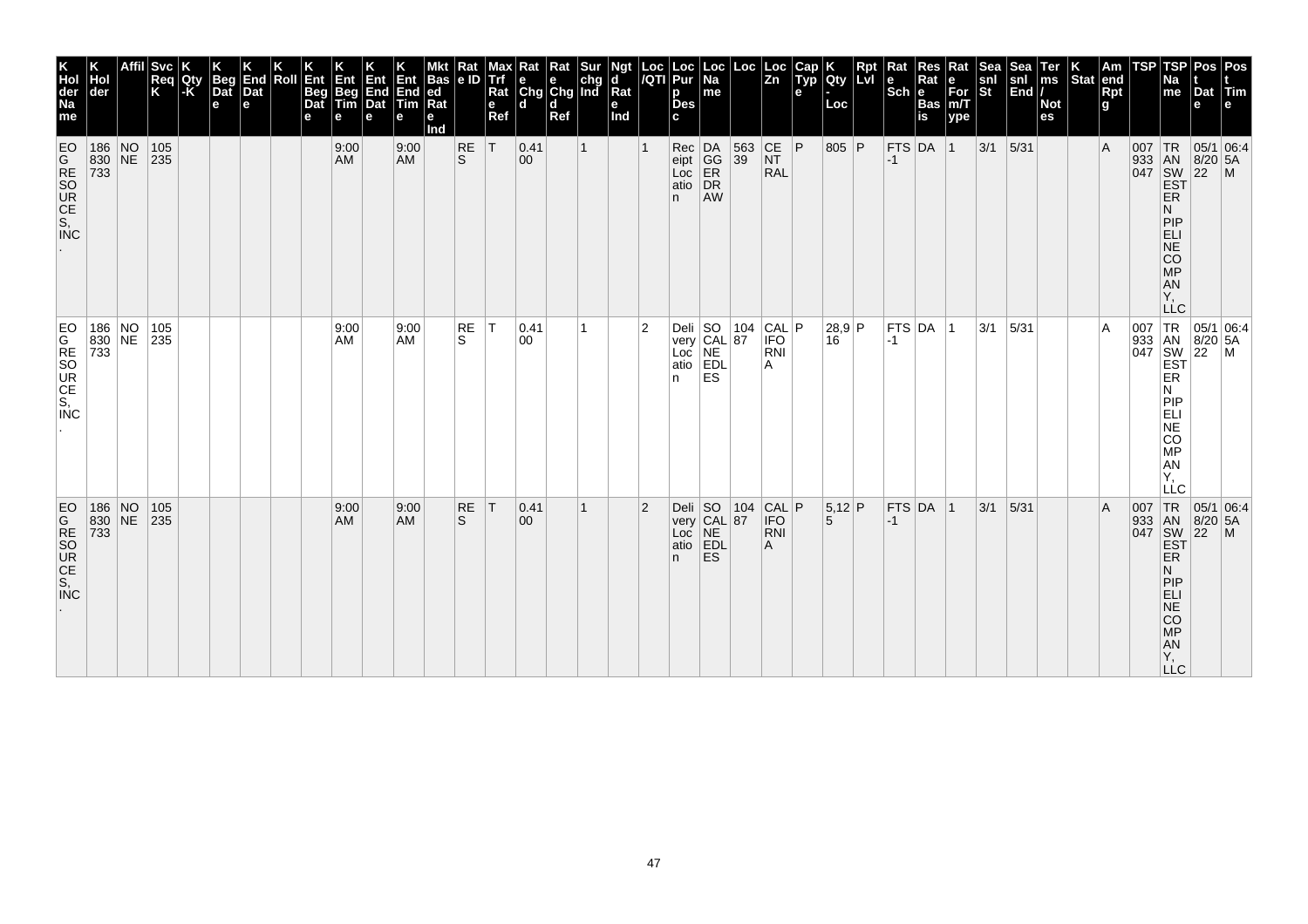| K<br>Hol<br>der<br>Na<br>me                     | Hol<br> der                             | <b>Svc</b><br>Req<br>K          | Qty<br>-K | <b>Beg</b><br>$\overline{$ }_{\text{Det}}<br>$\mathbf e$ | End<br>Dat<br>e | Roll | Ent<br>Beg<br>Dat<br>е | Ent<br>Beg<br>Tim<br>е | Ent<br>End<br>Dat<br>e | Ent<br>End<br>Tim<br>е | <b>Bas</b><br> ed<br> Rat<br>е<br>Ind | Rat<br> e D     | Max<br><b>Trf</b><br>Rat<br>e<br>Ref | $\begin{array}{ l l }\n\hline\n\text{Rat} & \text{Rat} & \text{Sur} \\ \hline\n\text{e} & \text{e} & \text{chg} \\ \text{Chg} & \text{Chg} & \text{Ind}\n\end{array}$<br>ld. | d<br>Ref |   | Ngt<br>d<br>Rat<br>е<br>Ind | Loc<br>/QTI | Loc<br>Pur<br>р<br><b>Des</b><br>c         | Loc<br> Na<br>me                    | Loc                                                                                    | Loc<br>Zn                                 | Cap<br>Typ<br>e | Qty<br>Loc    | Rpt<br>Lvi | Rat<br><b>Sch Bas</b> | Res         | Rat<br>$\overline{\text{For}}$ <sub>m/T</sub><br>ype | Sea<br>snl<br>St | Sea<br>$\begin{vmatrix} \text{snl} \\ \text{End} \end{vmatrix}$ | Ter<br>ms<br><b>Not</b><br>es | Stat end | Am<br>Rpt<br>g | TSP | <b>TSP</b><br>Na<br>me                                                                                          | Pos   Pos<br>Dat Tim<br>e                                                                                                                 |  |
|-------------------------------------------------|-----------------------------------------|---------------------------------|-----------|----------------------------------------------------------|-----------------|------|------------------------|------------------------|------------------------|------------------------|---------------------------------------|-----------------|--------------------------------------|------------------------------------------------------------------------------------------------------------------------------------------------------------------------------|----------|---|-----------------------------|-------------|--------------------------------------------|-------------------------------------|----------------------------------------------------------------------------------------|-------------------------------------------|-----------------|---------------|------------|-----------------------|-------------|------------------------------------------------------|------------------|-----------------------------------------------------------------|-------------------------------|----------|----------------|-----|-----------------------------------------------------------------------------------------------------------------|-------------------------------------------------------------------------------------------------------------------------------------------|--|
| <b>ES-SORGO</b><br>MOROCO                       | 186 NO 105<br>830 NE 235<br>733         |                                 |           |                                                          |                 |      |                        | 9:00<br>AM             |                        | 9:00<br><b>AM</b>      |                                       | RE<br>S.        | lT.                                  | 0.41<br>00                                                                                                                                                                   |          | 1 |                             |             | Rec AG<br>eipt AV<br>Loc E<br>atio RO<br>n | JO<br>BA<br><b>NC</b><br>$\Omega$   | $\begin{array}{ c c c }\n 790 & \text{WE} & \text{P} \\  28 & \text{ST} & \end{array}$ | <b>TEX</b><br>AS                          |                 | 14,2 P<br>47  |            | $ -1$                 | FTS DA 1    |                                                      | $3/1$ 5/31       |                                                                 |                               |          | $\overline{A}$ |     | ER<br>Ν<br>PIP<br>ELI<br>NE<br>CO<br><b>MP</b><br>AN<br>Υ,<br>LLC                                               | $\begin{array}{c}\n 1 \text{R} \\  33 \\  1 \text{AN} \\  8/20 \\  54 \\  1047 \\  1047 \\  1057 \\  1047 \\  1047 \\  1057\n\end{array}$ |  |
| <b>EO</b><br><b>ZOCE</b><br>SOCE<br>SOCE<br>COC |                                         | 186 NO 105<br>830 NE 235<br>733 |           |                                                          |                 |      |                        | 9:00<br>AM             |                        | 9:00<br><b>AM</b>      |                                       | <b>RE</b><br>S. | T                                    | 0.41 <br>$ 00\rangle$                                                                                                                                                        |          | 1 |                             |             | Rec<br>eipt<br>Loc<br>atio<br>n.           | CE<br>NT<br>RAL<br>PO<br><b>OL</b>  | 586<br>49                                                                              | $\overline{\text{C}}$<br>NT<br><b>RAL</b> | P               | $5,12$ P<br>5 |            | $-1$                  | FTS DA 1    |                                                      | 3/1              | 5/31                                                            |                               |          | $\mathsf{A}$   |     | 007 TR<br>933 AN<br>047 SW<br>EST<br>ER<br>N<br> P P<br><b>ELI</b><br>$N\bar{E}$<br>CO<br>MP<br>AN<br>Υ,<br>LLC | $\begin{array}{ c c c } \hline 05/1 & 06.4 \\ \hline 8/20 & 5A \\ 22 & M \\ \hline \end{array}$                                           |  |
| EO<br>GRESO<br>CE<br>S,<br><b>INC</b>           | 186 NO 105<br>830 NE 235<br>$\vert 733$ |                                 |           |                                                          |                 |      |                        | 9:00<br>AM             |                        | 9:00<br><b>AM</b>      |                                       | RE<br>S         | T                                    | $ 0.41\rangle$<br>00                                                                                                                                                         |          | 1 |                             |             | Rec<br>eipt<br>Loc<br>atio<br>n            | CE<br>NT<br>RAL<br> PO<br><b>OL</b> | $\begin{array}{ c c c c }\n 586 & CE & P \\  49 & NT & \n\end{array}$                  | <b>RAL</b>                                |                 | 2,17 P<br>5   |            | $-1$                  | $FTS$ DA  1 |                                                      | 3/1              | 5/31                                                            |                               |          | $\overline{A}$ | 007 | ER<br>N<br>PIP<br>ELI<br><b>NE</b><br><b>CO</b><br>MP<br>AN<br>Υ,<br><b>LLC</b>                                 | TR 05/1 06:4<br>933 AN 8/20 5A<br>047 SW 22 M<br>EST                                                                                      |  |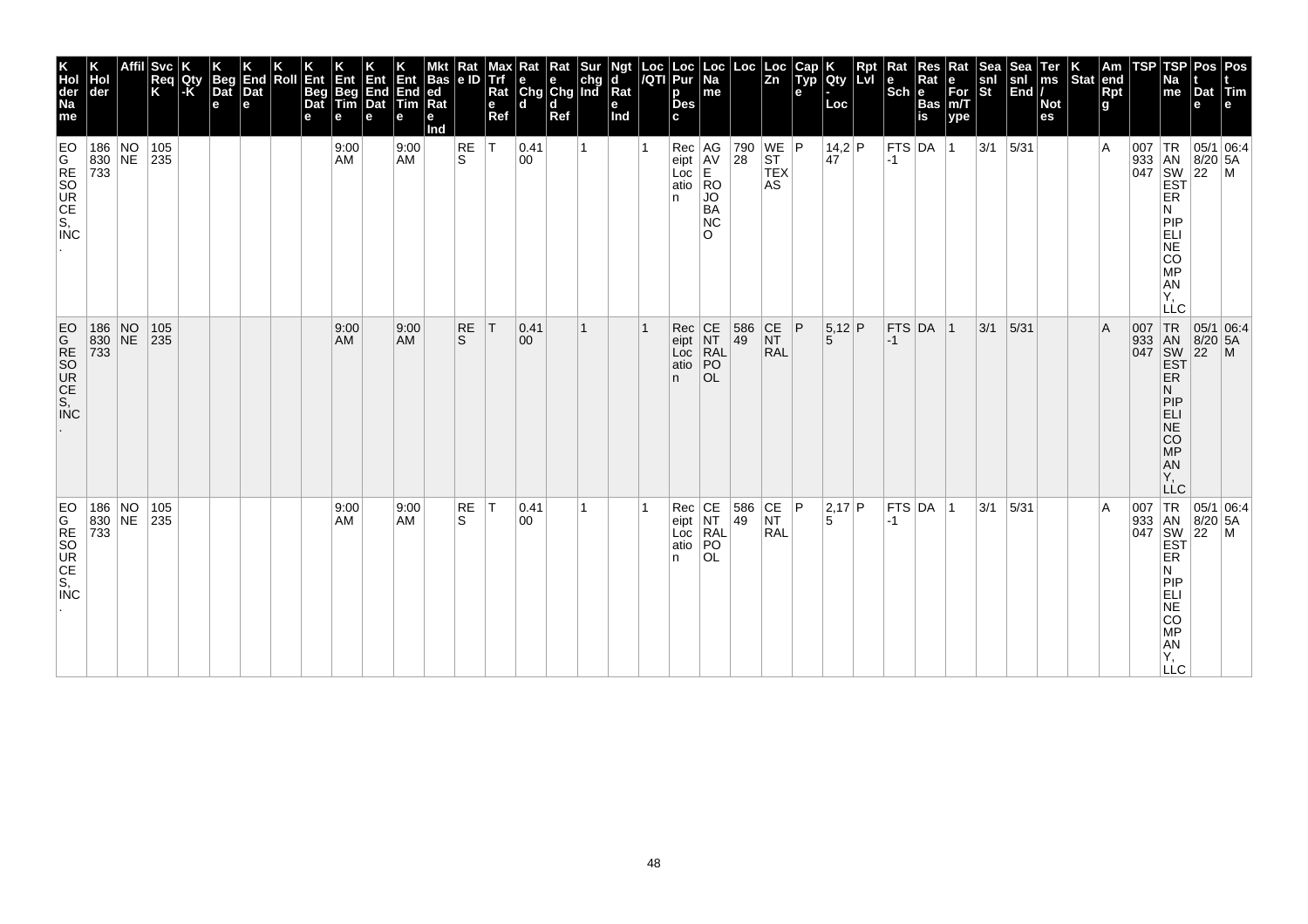| K<br>Hol<br>der<br>Na<br>me                                     | der                     | Affil       | Svc<br>Req<br>K                                   | Qty<br>l-K` | <b>Beg</b><br>Dat<br>e | End<br>Dat<br>e              | Roll | Ent<br>Beg<br>Dat<br>е | Ent<br>Beg<br>Tim                            | 4∃ny<br>End End<br>Dat Tim<br>e | Ent<br>е   | Bas<br> ed <br> Rat<br>е<br>nd | Kat<br> e D | viax<br>Trf<br>Rat<br>e<br>Ref | Rat<br>$\begin{array}{ c c c }\n\hline\ne & e & chg \\ \hline\nChg & Chg & Ind\n\end{array}$<br>$\mathbf d$ | Rat<br>ld.<br>Ref |              | <b>Ngt</b><br>$\overline{\mathsf{R}}$ at<br>е<br>Ind |                | Loc  Loc<br><i> I</i> QTI  Pur<br>p<br>Des<br>c | Loc<br>Na<br>me                                                                     | Loc       | Loc<br> Zn                         | <b>AUD</b><br>е | <b>lety</b><br>Loc | <b>Rpt</b><br>Lvl | Rat<br>$ \mathsf{Sch} $ e | Res<br>Rat<br>Bas<br>is | Rat<br>$\begin{array}{c} e \\ \text{For} \\ \text{m/T} \end{array}$<br> ype | snl<br>St | Sea<br>snl<br>$\left  \tilde{\mathsf{End}} \right $ | Ter<br>ms<br><b>Not</b><br>es      | $\vert_{\text{Stat}}^{\text{K}}$ | Am<br>end<br><b>Rpt</b><br>g | <b>TSP</b> | <b>TSP</b><br>Na<br>me                                                                                                  | <b>Pos</b><br>Dat Tim<br>e                             | Pos<br>le.                                                                             |
|-----------------------------------------------------------------|-------------------------|-------------|---------------------------------------------------|-------------|------------------------|------------------------------|------|------------------------|----------------------------------------------|---------------------------------|------------|--------------------------------|-------------|--------------------------------|-------------------------------------------------------------------------------------------------------------|-------------------|--------------|------------------------------------------------------|----------------|-------------------------------------------------|-------------------------------------------------------------------------------------|-----------|------------------------------------|-----------------|--------------------|-------------------|---------------------------|-------------------------|-----------------------------------------------------------------------------|-----------|-----------------------------------------------------|------------------------------------|----------------------------------|------------------------------|------------|-------------------------------------------------------------------------------------------------------------------------|--------------------------------------------------------|----------------------------------------------------------------------------------------|
| EO<br>G<br>RSO<br>UC<br>S,<br>NC<br>S,<br>NC                    | 186 NO<br>830 NE<br>733 |             | 105 0<br>236                                      |             | $\vert$ 21 $\vert$ 25  | $01/0$ 03/3 Y<br>$1/20$ 1/20 |      | 21                     | 01/0 9.00 03/3 9.00 N<br>$1/20$ AM $1/20$ AM | 25                              |            |                                |             | Т                              |                                                                                                             | MA<br>ΙX.         | 1            | N                                                    |                |                                                 |                                                                                     |           |                                    |                 |                    | K                 | $-1$                      | FTS DA 1                |                                                                             |           |                                                     | $Clic$ N<br>$k$ for<br>Det<br>∣ail |                                  | A                            |            | <b>ER</b><br>N<br>PIP<br><b>ELI</b><br><b>NE</b><br>cō<br><b>MP</b><br>AN<br>Y,<br><b>LLC</b>                           | 05/1 06:4<br>933 AN 8/20 5.<br>047 SW 22 M<br>EST 22 M |                                                                                        |
| ET<br>C<br>MA<br>RK<br>ET<br>L<br>NG,<br><b>LTD</b>             | 416<br>152              |             | 124   TSP   105   6,00   04/0   03/3   Y<br>438 0 |             | 22                     | $1/20$ 1/20<br>$ 23\rangle$  |      | 22                     | $05/0$ 9:00 03/3 9:00 N<br>1/20 AM 1/20 AM   | 23                              |            |                                |             |                                |                                                                                                             |                   | 1            | N                                                    |                |                                                 |                                                                                     |           |                                    |                 |                    | Κ                 | -1                        | $FTS$ DA $ 1$           |                                                                             |           |                                                     | Clic   A<br>k for<br>Det<br>ail    |                                  | A                            |            | 007 TR<br>933 AN<br>047 SW<br>EST<br>ER<br>N<br>PIP<br>ELI<br><b>NE</b><br>CO<br>МP<br>AN<br>Υ.<br>LLC                  |                                                        | $\begin{array}{ l l } \hline 05/1 & 06:4 \\ 8/20 & 5A \\ 22 & M \\ \hline \end{array}$ |
| ET<br>$\mathsf{C}$<br>MA<br>RK<br>ETI<br>NG,<br>LTD <sub></sub> | 416<br>152              | 124 TSP 105 | 438                                               |             |                        |                              |      |                        | 9:00<br>AM                                   |                                 | 9:00<br>AM |                                | RE<br>S     | $\mathsf{I}$                   | 0.28<br>00 <sup>°</sup>                                                                                     |                   | $\mathbf{1}$ |                                                      | $\overline{2}$ | n                                               | Deli AD<br>very OB<br>Loc E<br>atio OW<br>EN<br>S<br><b>CO</b><br><b>RNI</b><br>NG. | 287<br>86 | $PA$ $P$<br>NH<br>AN<br><b>DLE</b> |                 | 1,50 P<br>0        |                   | $-1$                      | FTS DA 1                |                                                                             |           |                                                     |                                    |                                  | ΙA                           | 007        | TR<br>933 AN<br>047 SW<br>EST<br><b>ER</b><br>N<br>PIP<br>ELI<br><b>NE</b><br>CO<br><b>MP</b><br>AN<br>Y,<br>$\sqcup$ C | $8/20$ 5A<br>$22$ M                                    | 05/1 06:4                                                                              |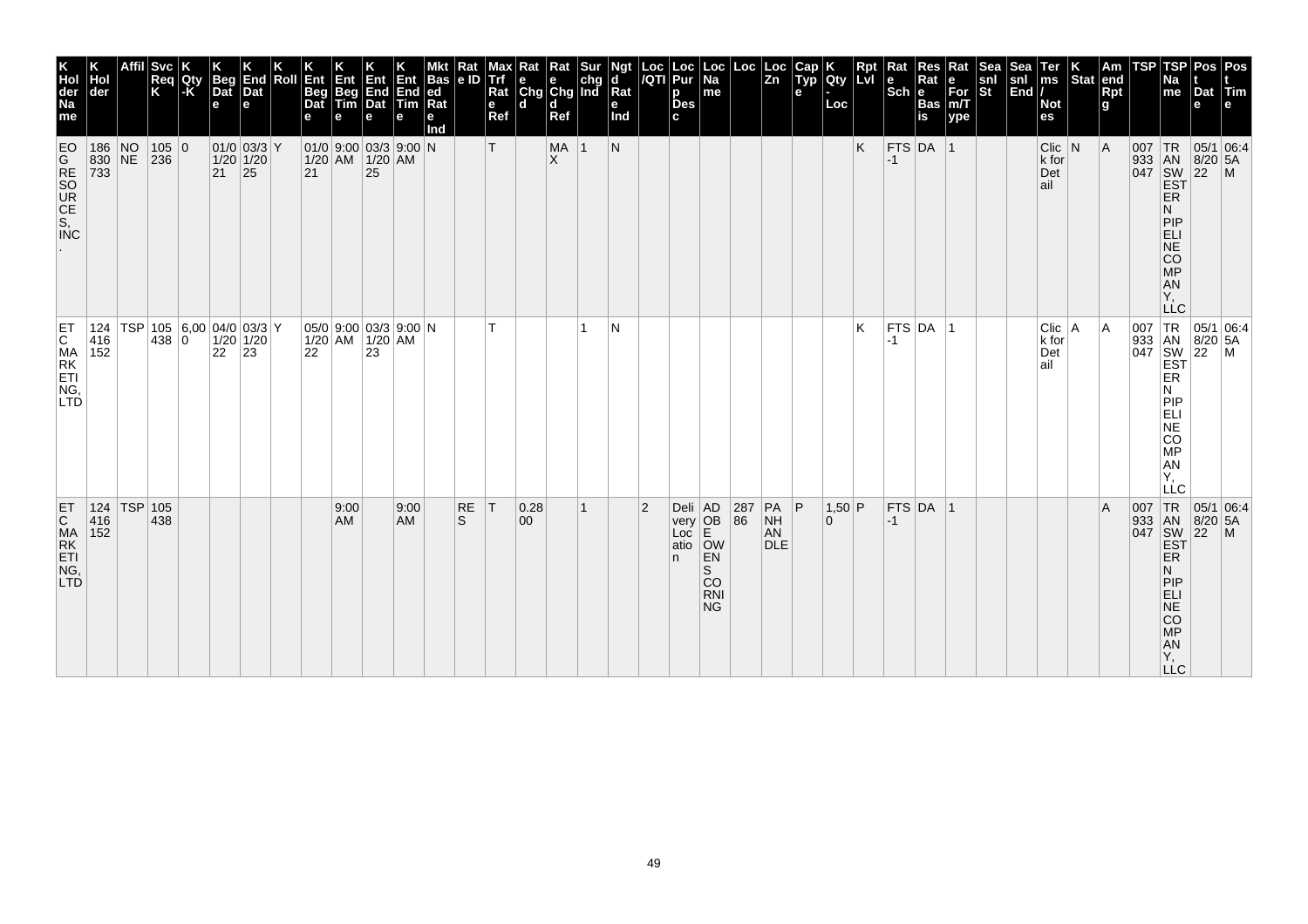| K<br>Hol<br>der<br>Na<br>me                               | der                           | <b>Svc</b><br>Req<br>K | Qty<br>-K | Beg<br>Dat<br>$\mathbf e$ | K<br>End<br>Dat<br>e | Roll | Ent<br>Beg<br>Dat<br>е | Ent<br>Beg<br>Tim<br>е | Ent<br>End<br>Dat<br>e | Ent<br>End<br>Tim<br>е | <b>Bas</b><br>ed<br>Rat<br>е<br>Ind | Rat<br> e D        | Max<br>Trf<br>Rat<br>$\mathbf{e}$<br>Ref | Rat Rat Sur<br>e e chg<br>Chg Chg Ind<br>ld. | d<br>Ref |    | Ngt<br>d<br>$\bar{R}$ at<br>е<br>Ind | Loc<br>/QTI    | Loc<br>Pur<br>p<br><b>Des</b><br>C.                 | Loc  <br>Na<br>me                        | Loc                                              | Loc<br> Zn                                                               | Cap<br>Typ<br>e | Qty<br>Loc           | Rpt<br>Lvl | Rat<br>$\left \begin{smallmatrix} \mathbf{e} \ \mathbf{Sch} \ \mathbf{e} \end{smallmatrix}\right $ $\mathbf{e}$ | $\sf Res$<br>Rat<br>Bas<br>is  | Rat<br>e<br>For<br>m/T<br>ype | Sea<br>$\frac{\mathsf{snl}}{\mathsf{St}}$ | Sea<br>$\left \frac{\text{snl}}{\text{End}}\right $ | Ter<br>ms<br><b>Not</b><br>es | $ \text{Stat} $ | Am<br>end<br>Rpt<br>g | <b>TSP</b> | TSP<br>Na<br>me                                                                                                 | Pos   Pos<br>Dat Tim<br>e                                                                  |                                                          |
|-----------------------------------------------------------|-------------------------------|------------------------|-----------|---------------------------|----------------------|------|------------------------|------------------------|------------------------|------------------------|-------------------------------------|--------------------|------------------------------------------|----------------------------------------------|----------|----|--------------------------------------|----------------|-----------------------------------------------------|------------------------------------------|--------------------------------------------------|--------------------------------------------------------------------------|-----------------|----------------------|------------|-----------------------------------------------------------------------------------------------------------------|--------------------------------|-------------------------------|-------------------------------------------|-----------------------------------------------------|-------------------------------|-----------------|-----------------------|------------|-----------------------------------------------------------------------------------------------------------------|--------------------------------------------------------------------------------------------|----------------------------------------------------------|
| ET<br>C MA<br>ET<br>I NG,<br>LTD                          | 124 TSP 105<br>416<br>152     | 438                    |           |                           |                      |      |                        | 9:00<br>AM             |                        | 9:00<br>AM             |                                     | RE<br>S            | ΙT                                       | 0.28<br>00                                   |          | 1  |                                      |                | Rec<br>eipt<br>Loc<br>atio<br>n.                    | PO<br><b>OL</b>                          | WE 586<br>ST 46<br>TEX<br>AS                     | $\begin{array}{c} \n\text{WE} \n\end{array}$ P<br><b>TEX</b><br>AS       |                 | 4,50 P<br>0 I        |            | $-1$                                                                                                            | $ \mathsf{FTS} \mathsf{DA}^- $ |                               |                                           |                                                     |                               |                 | $\overline{A}$        |            | ER<br>N<br>PIP<br>ELI<br>NE<br>CO <sub>MP</sub><br>AN<br>Υ,<br>LLC                                              |                                                                                            |                                                          |
| ET<br>CMA<br>RK<br>ET<br>NG,<br>LTD                       | 124   TSP   105<br>416<br>152 | 438                    |           |                           |                      |      |                        | 9:00<br>AM             |                        | 9:00<br><b>AM</b>      |                                     | RE<br><sub>S</sub> | T                                        | 0.28<br>$ 00\rangle$                         |          | 1  |                                      |                | Rec<br>eipt<br>Loc<br>atio<br>n.                    | CE<br>NT<br>RAL<br>PO<br><b>OL</b>       | 586<br>49                                        | $\begin{array}{c} \n\text{CE} \\ \text{NT}\n\end{array}$ P<br><b>RAL</b> |                 | $1,50$ P<br>$\Omega$ |            | $-1$                                                                                                            | FTS DA 1                       |                               |                                           |                                                     |                               |                 | $\overline{A}$        |            | 007 TR<br>933 AN<br>047 SW<br>EST<br>ER<br>Ν<br> P P<br>ELI<br>$N\bar{E}$<br>CO<br>MP<br>AN<br>Υ.<br><b>LLC</b> | $\begin{array}{ c c c }\n\hline\n95/1 & 06:4 \\ 8/20 & 5A\n\end{array}$<br>$\overline{22}$ | $\overline{M}$                                           |
| ET<br>C<br>MA<br>ET<br>NG<br>N <sub>J</sub><br><b>LTD</b> | 124   TSP   105<br>416<br>152 | 438                    |           |                           |                      |      |                        | 9:00<br>AM             |                        | 9:00<br><b>AM</b>      |                                     | RE<br>S            | T                                        | 0.28 <br>00                                  |          | 1. |                                      | $\overline{2}$ | Deli AD<br>very OB<br>Loc E<br>Loc<br>atio OW<br>n. | EN<br>S<br>CO<br><b>RNI</b><br><b>NG</b> | $\begin{array}{ c c }\n 287 \\  86\n\end{array}$ | $PA$ $ P $<br><b>NH</b><br>AN<br><b>DLE</b>                              |                 | 4,50 P<br>0 I        |            | $-1$                                                                                                            | $FTS$ DA  1                    |                               |                                           |                                                     |                               |                 | $\overline{A}$        |            | ER<br>Ν<br><b>PIP</b><br>ELI<br>NE<br>CO<br>MP<br>AN<br>Y,<br><b>LLC</b>                                        |                                                                                            | 007 TR 05/1 06:4<br>933 AN 8/20 5A<br>047 SW 22 M<br>EST |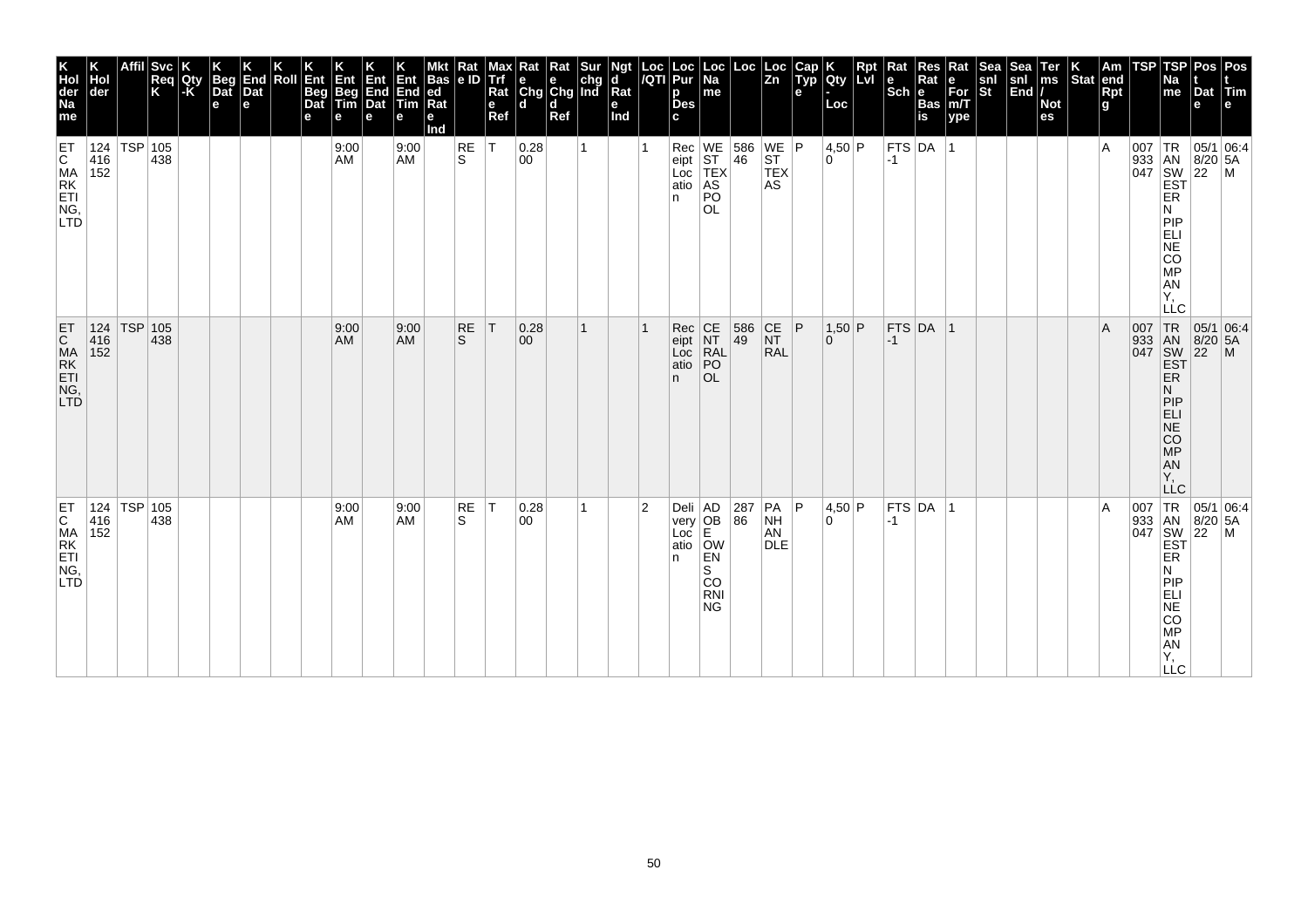| K<br>Hol<br>der<br>Na<br>me                                     | der        | Affil       | <b>Svc</b><br>Req<br>K                            | Qty<br>l-K | <b>Beg</b><br>Dat<br>e | End<br>Dat<br>е                                                                 | Roll | Ent<br>Beg<br>Dat<br>e | Ent<br>Beg<br>Tim                                                                                     | 4∃ny<br>End End<br>Dat Tim<br>e | Ent<br>е   | Bas<br> ed <br>Ra<br>е<br>Ind | Kat<br> e D | мах<br>Trf<br>Rat<br>e<br>Ref | Rat<br>$\begin{array}{ c c c }\n\hline\ne & e & chg \\ \hline\nChg & Chg & Ind\n\end{array}$<br>$\mathbf d$ | Rat<br>ld.<br>Ref |              | ď<br>Rat<br>е<br>Ind | Loc  Loc<br><i> I</i> QTI  Pur<br>p<br>Des<br>c | Loc<br>Na<br>me | Loc                                                                                      | Loc<br> Zn                     | <b>ALLY</b><br>е | K<br>Qty<br>Loc | <b>Rpt</b><br>LVI | Rat<br>$ \mathsf{Sch} $ e | Res<br>Rat<br>Bas<br>İs | Rat<br>$\begin{array}{c} e \\ \text{For} \\ \text{m/T} \end{array}$<br>ype | snl<br>St | Sea<br>snl<br>$\left  \tilde{\mathsf{End}} \right $ | Ter<br>ms<br><b>Not</b><br>es      | $\vert_{\text{Stat}}^{\text{K}}$ | Am<br>end<br><b>Rpt</b><br>g | <b>TSP</b>                        | <b>TSP</b><br>Na<br>me                                                                       | Pos<br>Dat Tim<br>e                                    | Pos<br>le.                                                                             |
|-----------------------------------------------------------------|------------|-------------|---------------------------------------------------|------------|------------------------|---------------------------------------------------------------------------------|------|------------------------|-------------------------------------------------------------------------------------------------------|---------------------------------|------------|-------------------------------|-------------|-------------------------------|-------------------------------------------------------------------------------------------------------------|-------------------|--------------|----------------------|-------------------------------------------------|-----------------|------------------------------------------------------------------------------------------|--------------------------------|------------------|-----------------|-------------------|---------------------------|-------------------------|----------------------------------------------------------------------------|-----------|-----------------------------------------------------|------------------------------------|----------------------------------|------------------------------|-----------------------------------|----------------------------------------------------------------------------------------------|--------------------------------------------------------|----------------------------------------------------------------------------------------|
| ET<br>CMA<br>ET<br>ING,<br>LTD                                  | 416<br>152 |             | 124 TSP 105 0<br>458                              |            |                        | $04/0$ 03/3 Y<br>$\begin{array}{ c c }\n 1/20 & 1/20 \\  22 & 23\n \end{array}$ |      |                        | $04/0$ 9:00 03/3 9:00 N<br>$\begin{array}{ c c c }\n 1/20 & AM & 1/20 & AM \\  22 & 23 & \end{array}$ |                                 |            |                               |             | Т                             |                                                                                                             | MA<br>ΙX.         | 1            | N                    |                                                 |                 |                                                                                          |                                |                  |                 | K                 | $-1$                      | FTS DA 1                |                                                                            |           |                                                     | $Clic$ N<br>$k$ for<br>Det<br>∣ail |                                  | A                            |                                   | <b>ER</b><br>N<br>PIP<br><b>ELI</b><br>NE<br>CO<br>MP<br><b>AN</b><br>Ÿ,<br><b>LLC</b>       | 05/1 06:4<br>933 AN 8/20 5,<br>047 SW 22 M<br>EST 22 M |                                                                                        |
| ET<br>C<br>MA<br>ET<br>ET<br>NG<br>C<br>LTD                     | 416<br>152 |             | 124   TSP   105   8,04   04/0   03/3   Y<br>459 0 |            | 22                     | $1/20$ 1/20<br>$ 23\rangle$                                                     |      | 22                     | $ 05/1 $ 9:00 $ 03/3 $ 9:00 N<br>2/20 AM 1/20 AM                                                      | 23                              |            |                               |             |                               |                                                                                                             | MA<br>X           | $\vert$ 1    | N                    |                                                 |                 |                                                                                          |                                |                  |                 | Κ                 | -1                        | $FTS$ DA $ 1$           |                                                                            |           |                                                     | Clic   A<br>k for<br>Det<br>ail    |                                  | A                            | 007 TR<br>933 AN<br>047 SW<br>EST | ER<br>N<br>PIP<br>ELI<br>$\overline{\sf NE}$<br>CO<br>МP<br><b>AN</b><br>Υ,<br>LLC           |                                                        | $\begin{array}{ l l } \hline 05/1 & 06:4 \\ 8/20 & 5A \\ 22 & M \\ \hline \end{array}$ |
| ET<br>$\mathsf{C}$<br>MA<br>RK<br>ETI<br>NG,<br>LTD <sub></sub> | 416<br>152 | 124 TSP 105 | 459                                               |            |                        |                                                                                 |      |                        | 9:00<br>AM                                                                                            |                                 | 9:00<br>AM |                               | RE<br>S     | T                             | 0.57<br>00                                                                                                  |                   | $\mathbf{1}$ |                      | $Rec$ $ET$<br>eipt<br>Loc<br>atio<br>n.         | C<br>HAL<br>LEY | $\begin{array}{ c c c }\n 790 & \text{WE} & \text{P} \\  87 & \text{ST} & \n\end{array}$ | ST <br><b>TEX</b><br><b>AS</b> |                  | 8,04 P<br>0     |                   | $-1$                      | FTS DA 1                |                                                                            | 4/1       | 10/3                                                |                                    |                                  | ΙA                           | 007<br>933 AN<br>047 SW<br>EST    | TR<br><b>ER</b><br>N<br>PIP<br>ELI<br><b>NE</b><br>CO<br><b>MP</b><br>AN<br>Y,<br>$\sqcup$ C | 05/1 06:4<br>$8/20$ 5A<br>$22$ M                       |                                                                                        |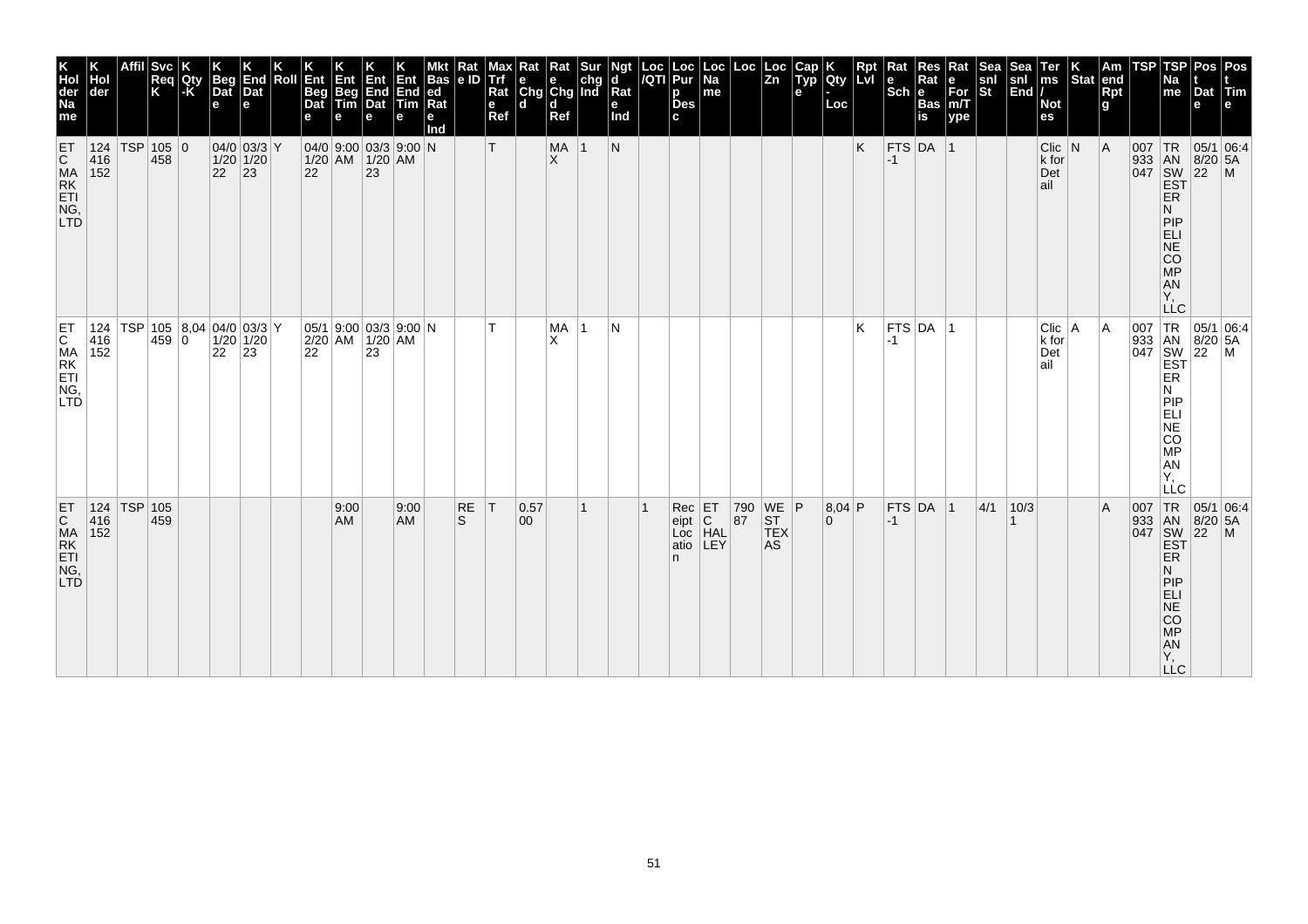| ГSР<br>Pos<br>Pos<br>Na<br>Dat Tim<br>me<br>e<br>e                   | 007 TR<br> 05/1 06:4<br>933 AN<br>047 SW<br>EST<br> 8/20 5A<br>$ 22 \degree$ M<br>ER<br>N<br>PIP<br>ELI<br><b>NE</b><br>CO<br>MP<br><b>AN</b><br>Υ,<br><b>LLC</b> | 007 TR<br>933 AN<br>047 SW<br>EST<br>$\begin{array}{ c c c }\n 05/1 & 06.4 \\  8/20 & 5A\n\end{array}$<br>$ 22\rangle$<br>$\blacksquare$<br>ER<br>N<br>PIP<br>ELI<br><b>NE</b><br>$\overline{c}\overline{o}$<br>MP<br><b>AN</b><br>Y,<br>LĹC | $TR$ 05/1 06:4<br>933 AN<br>047 SW<br>EST<br>$8/20$ 5A<br>$\overline{22}$<br>$\mathsf{M}$<br><b>ER</b><br>N<br>PIP<br>ELI<br>NE<br>CO<br>$MP$<br>AN<br>Y, |
|----------------------------------------------------------------------|-------------------------------------------------------------------------------------------------------------------------------------------------------------------|----------------------------------------------------------------------------------------------------------------------------------------------------------------------------------------------------------------------------------------------|-----------------------------------------------------------------------------------------------------------------------------------------------------------|
| <b>TSP</b>                                                           |                                                                                                                                                                   |                                                                                                                                                                                                                                              | 007                                                                                                                                                       |
| Am<br>end<br>Rpt<br>g                                                | ١A                                                                                                                                                                | A                                                                                                                                                                                                                                            | ΙA                                                                                                                                                        |
| $\vert_{\text{Stat}}^{\text{K}}$                                     |                                                                                                                                                                   | N                                                                                                                                                                                                                                            |                                                                                                                                                           |
| Ter<br>ms<br><b>Not</b><br>es                                        |                                                                                                                                                                   |                                                                                                                                                                                                                                              |                                                                                                                                                           |
| Sea<br>snl<br>End                                                    | 10/3                                                                                                                                                              |                                                                                                                                                                                                                                              |                                                                                                                                                           |
| snl<br>St                                                            | 4/1                                                                                                                                                               |                                                                                                                                                                                                                                              |                                                                                                                                                           |
| Rat<br>$\begin{bmatrix} e \\ For \\ for \\ m/T \end{bmatrix}$<br>ype | $\overline{1}$                                                                                                                                                    |                                                                                                                                                                                                                                              |                                                                                                                                                           |
| Res<br>Rat<br>Bas<br>is                                              |                                                                                                                                                                   | FTS $DA$ 2                                                                                                                                                                                                                                   | $FTS$ DA 2                                                                                                                                                |
| Rat<br> Sch ∣e                                                       | FTS DA<br>$-1$                                                                                                                                                    | $-2$                                                                                                                                                                                                                                         | $-2$                                                                                                                                                      |
| <b>Rpt</b><br>LVI                                                    |                                                                                                                                                                   | Κ                                                                                                                                                                                                                                            |                                                                                                                                                           |
| K<br>Qty<br>Loc                                                      | 8,04 P<br>l O                                                                                                                                                     |                                                                                                                                                                                                                                              | 200 P                                                                                                                                                     |
| Cap<br>Typ<br>е                                                      |                                                                                                                                                                   |                                                                                                                                                                                                                                              |                                                                                                                                                           |
|                                                                      | CAL P<br><b>IFO</b><br>RNI<br>A                                                                                                                                   |                                                                                                                                                                                                                                              | 586 PA P<br>NH<br>AN<br><b>DLE</b>                                                                                                                        |
| $\begin{vmatrix} \text{Loc} \\ \text{Zn} \end{vmatrix}$              |                                                                                                                                                                   |                                                                                                                                                                                                                                              | 47                                                                                                                                                        |
| Loc<br>Na<br>me                                                      | Deli SO 104<br>very CAL 87<br>Loc NE<br>atio EDL<br><b>ES</b>                                                                                                     |                                                                                                                                                                                                                                              | NH<br>AN<br>DLE<br>PO<br><b>OL</b>                                                                                                                        |
| Loc  Loc<br><i> I</i> QTI  Pur<br>p<br><b>Des</b><br>c               | In.                                                                                                                                                               |                                                                                                                                                                                                                                              | $Rec$ $PA$<br>$ $ eipt<br>Loc<br>atio<br>In.                                                                                                              |
|                                                                      | $\overline{2}$                                                                                                                                                    |                                                                                                                                                                                                                                              |                                                                                                                                                           |
| Ngt<br>ď<br>Rat<br>е<br>Ind                                          |                                                                                                                                                                   | N                                                                                                                                                                                                                                            |                                                                                                                                                           |
|                                                                      |                                                                                                                                                                   | -1                                                                                                                                                                                                                                           |                                                                                                                                                           |
| Rat Rat Sur<br>e e chg<br>Chg Chg Ind<br>l d<br>Ref                  |                                                                                                                                                                   | <b>MA</b><br>X                                                                                                                                                                                                                               |                                                                                                                                                           |
| ld.                                                                  | 0.57<br>00                                                                                                                                                        |                                                                                                                                                                                                                                              | 0.00<br>00                                                                                                                                                |
| Max<br>Trf<br>Rat<br>$\mathbf e$<br>Ref                              | $\mathsf{T}$                                                                                                                                                      |                                                                                                                                                                                                                                              | ١T                                                                                                                                                        |
| Rat<br> e D                                                          | <b>RE</b><br>S                                                                                                                                                    | VO T                                                                                                                                                                                                                                         | VO                                                                                                                                                        |
| Bas<br>$ ed$<br>Rat<br>е<br>nd                                       |                                                                                                                                                                   |                                                                                                                                                                                                                                              |                                                                                                                                                           |
| Ent<br>End<br>Tim<br>е                                               | 9:00<br>AM                                                                                                                                                        |                                                                                                                                                                                                                                              | 9:00<br>AM                                                                                                                                                |
| Ent<br>End<br>Dat<br>е                                               |                                                                                                                                                                   | 94                                                                                                                                                                                                                                           |                                                                                                                                                           |
| ι⊟ηt∙<br>Beg<br>Tim<br>е                                             | 9:00<br>AM                                                                                                                                                        |                                                                                                                                                                                                                                              | 9:00<br>AM                                                                                                                                                |
| Ent<br>Beg<br>Dat<br>е                                               |                                                                                                                                                                   | 94                                                                                                                                                                                                                                           |                                                                                                                                                           |
| Roll                                                                 |                                                                                                                                                                   |                                                                                                                                                                                                                                              |                                                                                                                                                           |
| End<br>Dat<br>е                                                      |                                                                                                                                                                   | $\vert$ 94                                                                                                                                                                                                                                   |                                                                                                                                                           |
| <b>Beg</b><br>Dat<br>$\mathbf e$                                     |                                                                                                                                                                   | 220 200 02/0 01/3 Y<br>$1/19$ 1/19<br>93                                                                                                                                                                                                     |                                                                                                                                                           |
| Qty<br> -K                                                           |                                                                                                                                                                   |                                                                                                                                                                                                                                              |                                                                                                                                                           |
| Affil Svc<br>Req<br>K                                                | 459                                                                                                                                                               | 16                                                                                                                                                                                                                                           | 220<br> 16                                                                                                                                                |
|                                                                      | 124   TSP   105                                                                                                                                                   |                                                                                                                                                                                                                                              |                                                                                                                                                           |
| Hol<br> der                                                          | 416<br>152                                                                                                                                                        | $ 400 $ NO<br>002 NE<br>604                                                                                                                                                                                                                  | $\begin{array}{ c c c }\n 400 & \text{NO} \\  002 & \text{NE} \\  604 & \end{array}$                                                                      |
| K<br>Hol<br>der<br>Na<br>me                                          | ET<br>C MA<br>ET<br>ING,<br>LTD                                                                                                                                   | FIS.<br>CH<br>CH<br>CH<br>CH<br>PET<br>PET<br>F.                                                                                                                                                                                             | FIS  <br>CH<br>BA<br>CH<br>ER,<br>PET<br>E.                                                                                                               |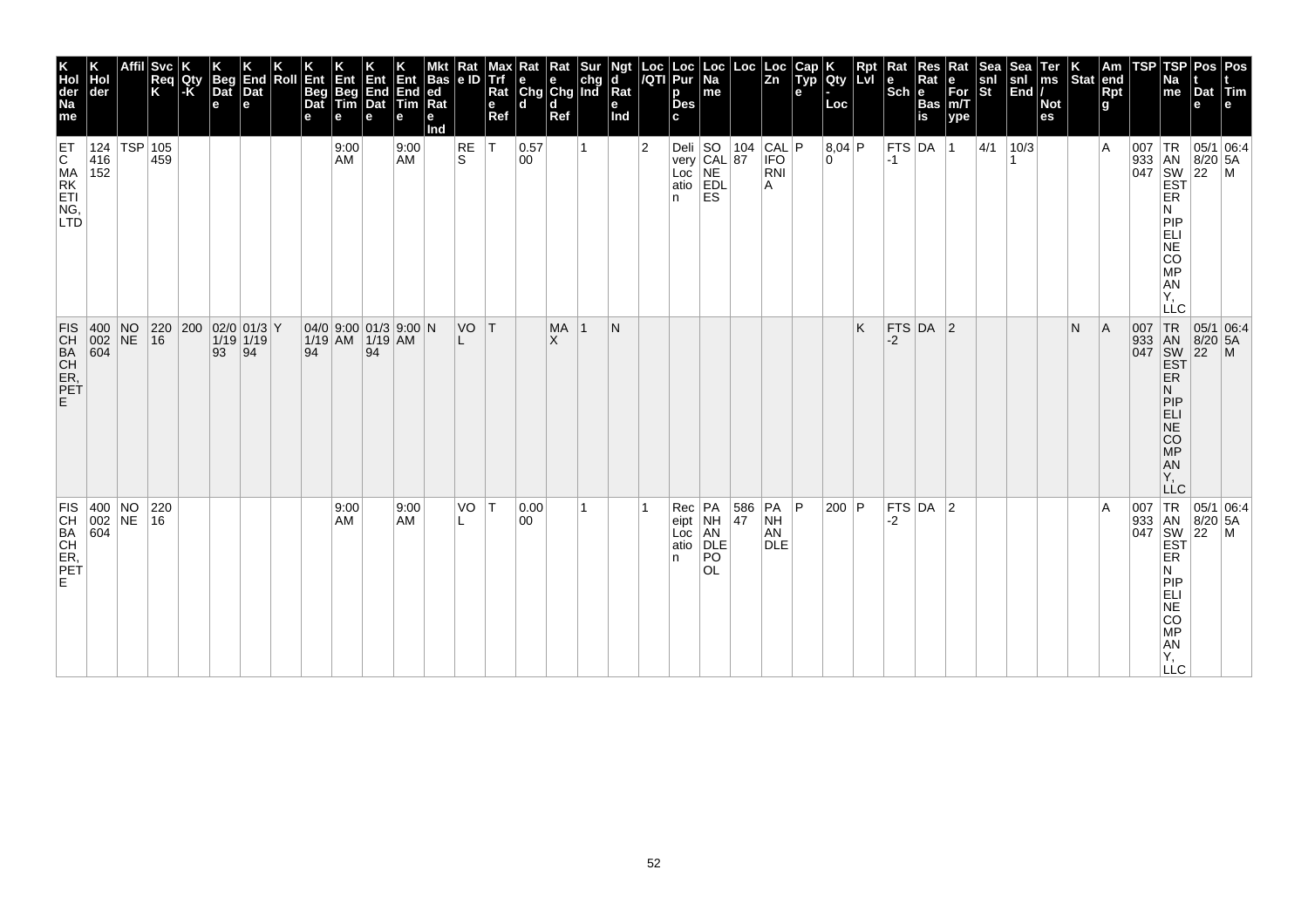| Affil Svc<br><b>Beg</b><br>End<br>Ent<br>Roll<br>Hol<br>Req<br>Qty<br> -K<br>Ent<br>K<br>Dat<br>Dat<br>Beg<br>Dat<br>Beg<br>Tim<br> der<br>e<br>е<br>е<br>е<br>$ 400 $ NO<br>$\begin{array}{ c c }\n 220 \\  \hline\n 16\n \end{array}$<br>9:00<br>002 NE<br><b>AM</b><br>604 |  |  |    |    |  |    |            | Ent<br>End<br>Dat<br>е | Ent<br><b>End</b><br>Tim<br>e<br>9:00<br><b>AM</b>                                                                             | Bas<br> ed<br>  <b>Rat</b><br>е<br>nd | Kat<br>le ID<br>VO<br>L | Trf<br>Rat<br>e<br>Ref<br>١T | Rat<br>$\begin{array}{ c c c }\n\hline\ne & e & chg \\ \hline\nChg & Chg & Ind\n\end{array}$<br>ld.<br>0.00<br>00 | Rat<br>l d<br>Ref | Sur | ď<br>Rat<br>е<br>Ind | $\overline{2}$ | Loc  Loc<br><i> I</i> QTI  Pur<br>p<br><b>Des</b><br>c<br>n. | Loc<br>Na<br>me<br>Deli PET 132<br>very E. 67<br>Loc $\overline{F}$ IS<br>atio HB<br>AC<br><b>HE</b><br>R. | $\begin{vmatrix} \text{Loc} & \text{Loc} \\ \text{Zn} & \end{vmatrix}$ | PA<br>NH<br>AN<br><b>DLE</b> | Typ<br>е<br> P | K<br>Qty<br>Loc<br>$200$ P | <b>Rpt</b><br>Lvi | Rat<br> Sch ∣e<br>$-2$ | Res<br>Rat<br>Bas<br>is<br>FTS DA $ 2$ | Rat<br>$\begin{bmatrix} e \\ For \\ for \\ m/T \end{bmatrix}$<br> ype | snl<br>St | Sea<br>snl<br>End | Ter<br>ms<br><b>Not</b><br>es | $ \ddot{\text{Stat}} $ | Am<br>end<br>Rpt<br>g<br>ΙA | <b>TSP</b>                                    | <b>TSP</b><br>Na<br>me<br><b>ER</b><br>N<br>PIP<br><b>ELI</b>                                                                                       | <b>Pos</b><br>Dat Tim<br>e<br> 05/1 06:4<br>933 AN 8/20 5.<br>047 SW 22 M<br>EST P                 | Pos<br>le.      |
|-------------------------------------------------------------------------------------------------------------------------------------------------------------------------------------------------------------------------------------------------------------------------------|--|--|----|----|--|----|------------|------------------------|--------------------------------------------------------------------------------------------------------------------------------|---------------------------------------|-------------------------|------------------------------|-------------------------------------------------------------------------------------------------------------------|-------------------|-----|----------------------|----------------|--------------------------------------------------------------|------------------------------------------------------------------------------------------------------------|------------------------------------------------------------------------|------------------------------|----------------|----------------------------|-------------------|------------------------|----------------------------------------|-----------------------------------------------------------------------|-----------|-------------------|-------------------------------|------------------------|-----------------------------|-----------------------------------------------|-----------------------------------------------------------------------------------------------------------------------------------------------------|----------------------------------------------------------------------------------------------------|-----------------|
| 400 NO 220 200 02/0 01/3 Y<br>002 NE 34 1/19 1/19<br>$\vert 771 \vert$                                                                                                                                                                                                        |  |  | 93 | 94 |  | 94 |            | 94                     | $\begin{array}{ c c c c c c c c c } \hline 04/0 & 9:00 & 01/3 & 9:00 & N \\ \hline 1/19 & AM & 1/19 & AM & \hline \end{array}$ |                                       | VO T                    |                              |                                                                                                                   | MA<br>X           |     | N                    |                |                                                              |                                                                                                            |                                                                        |                              |                |                            | K                 | -2                     | FTS DA $ 2$                            |                                                                       |           |                   |                               | N                      | ΙA                          | 007 TR<br>933 AN<br>047 SW<br>EST<br>ER<br>ER | <b>NE</b><br>CO<br>MP<br>ÄN<br>Ϋ,<br><b>LLC</b><br>N<br>PIP<br>ELI<br>$\overline{\text{NE}}$<br>$\overline{c}\overline{o}$<br>МP<br>AN<br>Υ,<br>LLC | $\begin{array}{ c c c }\n 05/1 & 06.4 \\  8/20 & 5A\n\end{array}$<br>$\left  \frac{5}{22} \right $ | $\frac{1}{2}$ M |
| HA 400 NO<br>RRI 002 NE<br>SO 771<br>N, MA<br>X HEL<br>EN PIC<br>PIC<br>RE<br>RE<br>RE<br>RE<br>RE<br> 220<br> 34                                                                                                                                                             |  |  |    |    |  |    | 9:00<br>AM |                        | 9:00<br>AM                                                                                                                     |                                       | VO                      | IΤ                           | 0.00<br>00                                                                                                        |                   |     |                      | $\overline{2}$ | n                                                            | $ \text{Deli} $ $ \text{DO} $<br>very M<br>Loc PIC<br>atio KE<br>$_{\rm NS}$<br>EFF<br>IE<br>M             | 132 <br>69                                                             | PA<br>NH<br>AN<br><b>DLE</b> | $\overline{P}$ | 200 P                      |                   | $-2$                   | $FTS$ DA 2                             |                                                                       |           |                   |                               |                        | ΙA                          | 007<br>933 AN<br>047 SW<br>EST                | TR<br><b>ER</b><br>N<br>PIP<br>ELI<br>NE<br>CO<br>MP<br>A<br>Y,<br>$\sqcup$ C                                                                       | 05/1 06:4<br>$8/20$ 5A<br>$\left  \frac{5}{22} \right $                                            | $\blacksquare$  |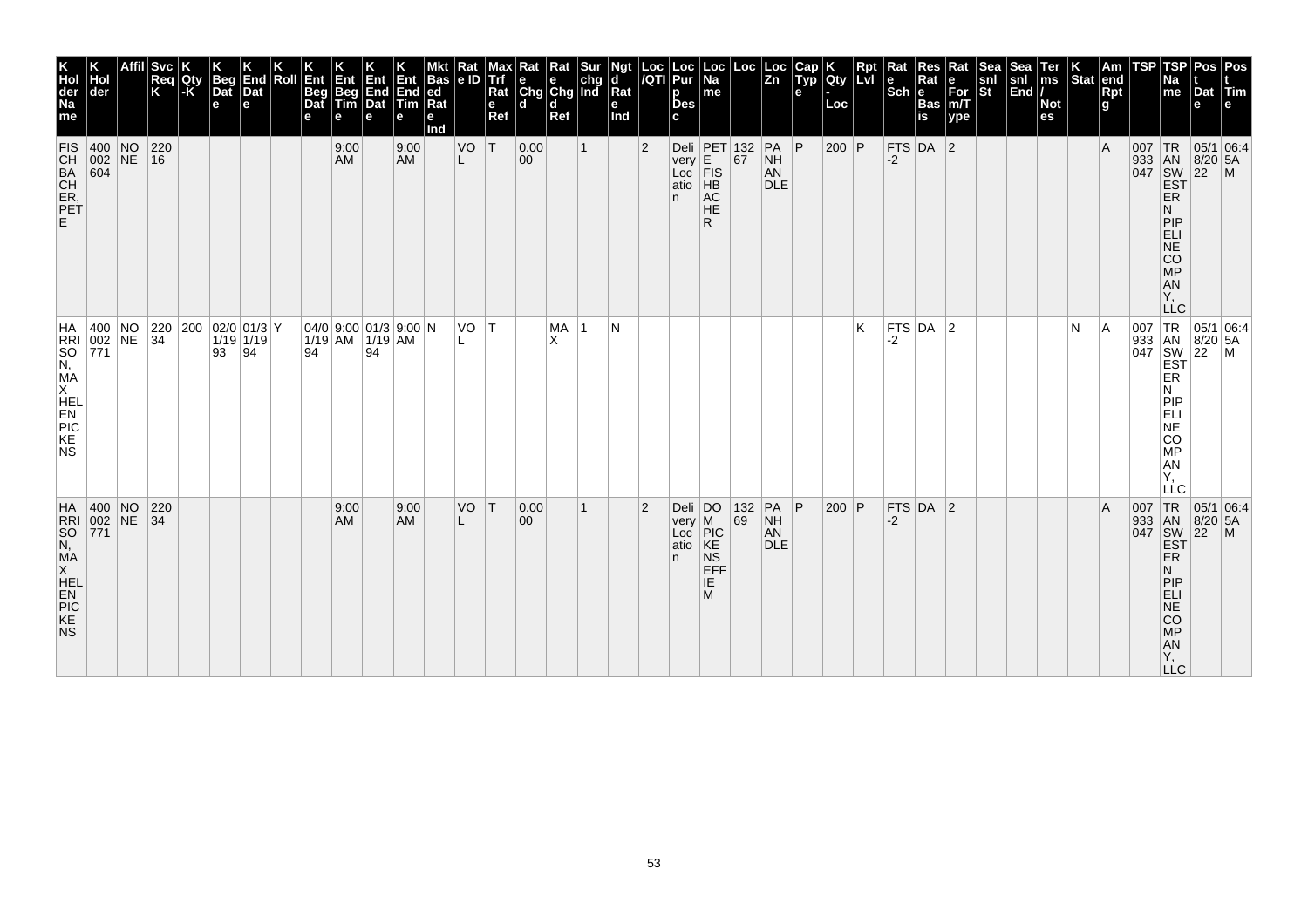| K<br>Hol<br>der<br>Na<br>me            | der                                                                                            |          | Svc<br>Req<br>K                          | Qty<br>$ \text{-}\mathsf{K} $ | Beg<br>Dat<br>$\mathbf e$ | End<br>Dat<br>е | Roll | Ent<br>Beg<br>Dat<br>е                            | Ent<br>Beg<br>Tim<br>е | Ent<br>End<br>Dat<br>е | Ent<br>End<br>Tim<br>е | Bas<br> ed<br>Rat<br>е<br>nd | Kat<br>e ID | Trf<br>Rat<br>$\mathbf e$<br>Ref | ₹at<br>$\begin{array}{ c c c }\n\hline\ne & e & chg \\ \hline\nChg & Chg & Ind\n\end{array}$<br>ld. | Kat<br>d<br>Ref | ď<br>Rat<br>е<br>Ind |   | Loc Loc<br> /QTI Pur<br>p<br><b>Des</b><br>c | Loc<br>Na<br>me                                                |                  | $\left\lfloor \begin{array}{c} \text{Loc} \\ \text{Zn} \end{array} \right\rfloor$ | Cap<br>Typ<br>e | K<br> Qty<br>Loc | $\vert$ Rpt<br>LvI | Rat<br>Sch <sub>e</sub> | Res<br>Rat<br>Bas<br>is | Rat<br>e<br>For<br>m/T<br>$ $ ype | Sea<br>snl<br>St | Sea<br>$\begin{vmatrix} \text{snl} \\ \text{End} \end{vmatrix}$ | Ter<br>ms<br><b>Not</b><br>es            | K.<br>Stat | Am<br>end<br><b>Rpt</b><br>g | <b>TSP</b>               | TSP<br>Na<br>me                                                                                                                              | Pos<br>Dat Tim<br>e                                                                                                                                                                                                                                                                                                                                            | Pos<br>e      |
|----------------------------------------|------------------------------------------------------------------------------------------------|----------|------------------------------------------|-------------------------------|---------------------------|-----------------|------|---------------------------------------------------|------------------------|------------------------|------------------------|------------------------------|-------------|----------------------------------|-----------------------------------------------------------------------------------------------------|-----------------|----------------------|---|----------------------------------------------|----------------------------------------------------------------|------------------|-----------------------------------------------------------------------------------|-----------------|------------------|--------------------|-------------------------|-------------------------|-----------------------------------|------------------|-----------------------------------------------------------------|------------------------------------------|------------|------------------------------|--------------------------|----------------------------------------------------------------------------------------------------------------------------------------------|----------------------------------------------------------------------------------------------------------------------------------------------------------------------------------------------------------------------------------------------------------------------------------------------------------------------------------------------------------------|---------------|
|                                        | HA 400 NO 220<br>RRI 002 NE 34<br>SO 771<br>N,<br>MA<br>X<br>HEL<br>PIC<br>FRI PIC<br>KE<br>NS |          |                                          |                               |                           |                 |      |                                                   | 9:00<br>AM             |                        | 9:00<br>AM             |                              | VO          | $\mathsf{T}$                     | 0.00<br>00                                                                                          |                 |                      |   | In.                                          | Rec PA<br>eipt NH<br>Loc AN<br>atio DLE<br>PO<br><b>OL</b>     | $\frac{586}{47}$ | PA<br>NH<br>AN<br><b>DLE</b>                                                      | P               | 200   $P$        |                    | -2                      | FTS DA $ 2$             |                                   |                  |                                                                 |                                          |            | ١A                           |                          | ER<br>N<br>PIP<br>ELI<br>NE<br>CO<br>$\frac{\text{MP}}{\text{AN}}$<br>$\left  \begin{matrix} 1 \\ 1 \\ 2 \end{matrix} \right $<br><b>LLC</b> | 05/1 06:4<br>$\begin{array}{c} \n 1.67 \\  1.67 \\  0.47 \\  0.47 \\  0.47 \\  0.47 \\  0.47 \\  0.47 \\  0.47 \\  0.47 \\  0.47 \\  0.47 \\  0.47 \\  0.47 \\  0.47 \\  0.47 \\  0.47 \\  0.47 \\  0.47 \\  0.47 \\  0.47 \\  0.47 \\  0.47 \\  0.47 \\  0.47 \\  0.47 \\  0.47 \\  0.47 \\  0.47 \\  0.47 \\  0.47 \\  0.47 \\  0.47 \\  0.47 \\  0.47 \\  $ |               |
| HRT<br>RE<br>PAT<br>NE<br>RS<br>P      | 159<br>561<br>62                                                                               | NO<br>NE | 105 40,0 04/0 03/3 Y<br>231 00 1/20 1/20 |                               | 20                        | 25              |      | 05/1 9:00 03/3 9:00 N<br>8/20 AM 1/20 AM<br>22 25 |                        |                        |                        |                              |             |                                  |                                                                                                     |                 | Y                    |   |                                              |                                                                |                  |                                                                                   |                 |                  | K                  | $-1$                    | $FTS$ DA  1             |                                   |                  |                                                                 | Clic<br>$k$ for<br>$ \text{Det} $<br>ail | ΙA         | A                            | 007<br>$\frac{933}{047}$ | TR<br>AN<br>SW<br>EST<br>ER<br>Ν<br>PIP<br>ELI<br>$\overline{\text{NE}}$<br>$\overline{c}\overline{o}$<br>MP<br>AN<br>Y,<br>LLC              | 05/1 06:4<br>$\left  \frac{5}{22} \right $                                                                                                                                                                                                                                                                                                                     | $\frac{1}{2}$ |
| HA<br>RRE<br>RE<br>PR<br>NE<br>RS<br>P | 159 NO<br>561 NE 231<br>62                                                                     |          | 105                                      |                               |                           |                 |      |                                                   | 9:00<br>AM             |                        | 9:00<br>AM             |                              | RE<br>S     | ∣٦                               | 0.35<br>00                                                                                          |                 |                      | 1 |                                              | Rec<br>eipt<br>Loc<br>Loc<br>atio<br>RIS<br>n<br>E<br>ED<br>DY |                  | 780 CE P<br>93 NT<br>RAL                                                          |                 | 17,5 P<br>00     |                    | $-1$                    | FTS DA                  | ∣1                                |                  |                                                                 |                                          |            | ١A                           | 007                      | TR<br>933 AN<br>047 SW<br>EST<br><b>ER</b><br>N<br>PIP<br>ELI<br>NE<br>CO<br>$MP$<br>AN<br>Y,<br><b>LLC</b>                                  | 05/1 06:4<br>$8/20$ 5A<br>$\left  \frac{5}{22} \right $                                                                                                                                                                                                                                                                                                        | $\mathsf{M}$  |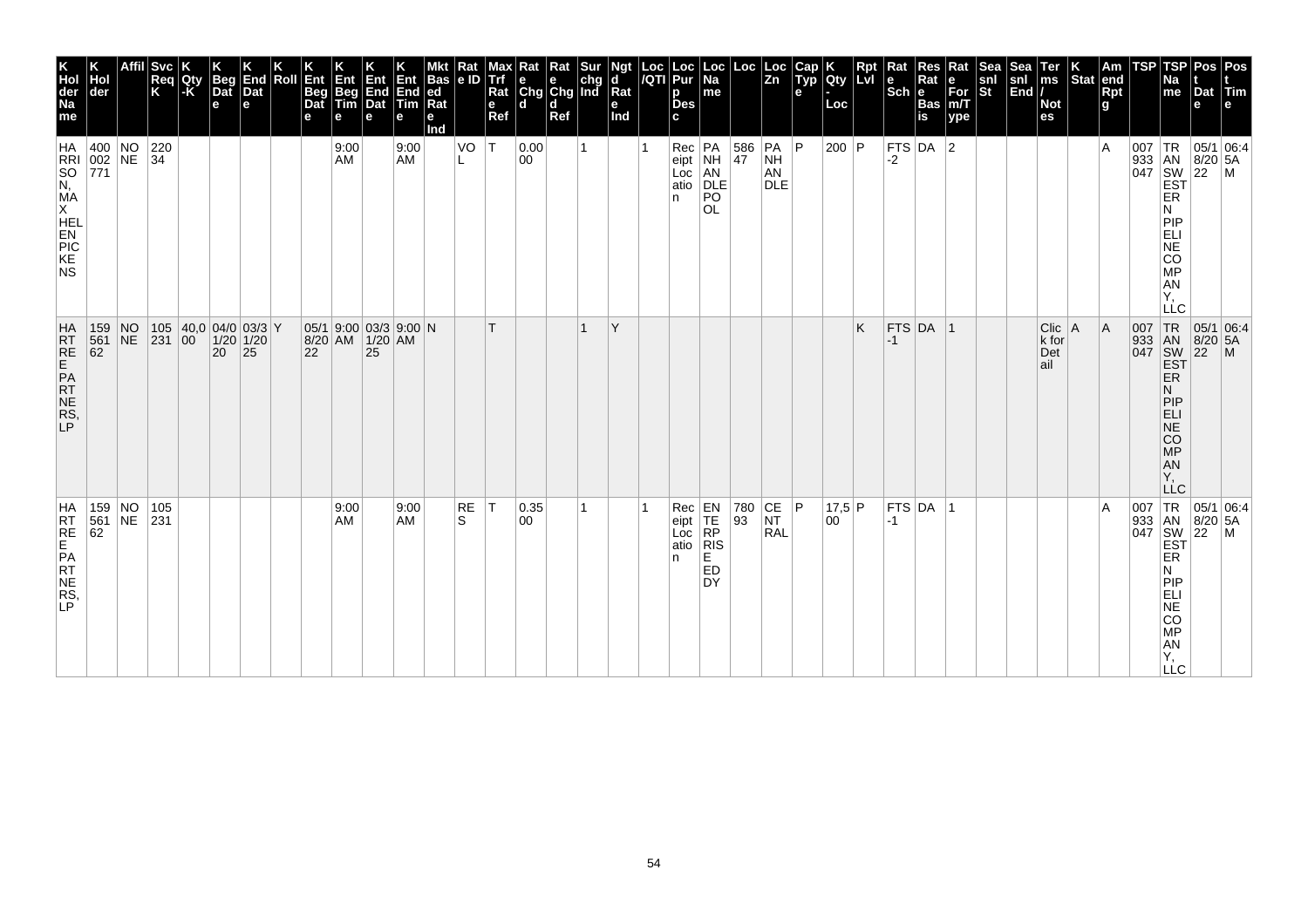| K<br>Hol<br>der<br>Na<br>me             | der                                                                        |          | <b>Svc</b><br>Req<br>K                            | Qty<br> -K | Beg<br>Dat<br>$\mathbf e$ | End<br>Dat<br>e | Roll | Ent<br><b>Beg</b><br>Dat<br>е | Ent<br>Beg<br>Tim<br>е | <b>Ent</b><br>End<br>Dat<br>e | Ent<br>End<br>Tim<br>е | <b>Bas</b><br>ed<br>Rat<br>е<br>Ind | Rat<br>le ID              | Max<br>Trf<br>Rat<br>e<br>Ref | Kat<br>$\begin{array}{ c c c }\n\hline\ne & e & chg \\ \hline\nChg & Chg & Ind\n\end{array}$<br>ld. | Rat<br>d<br>Ref | Sur          | Ngt<br>d<br>$\overline{\mathsf{R}}$ at<br>е<br>Ind | Loc<br>/QTI    | Loc<br>Pur<br>p<br><b>Des</b><br>C.                                                                                       | Loc  <br>Na<br>me                                                       | Loc                                              | Loc<br> Zn                                  | Cap<br>Typ<br>e | Qty<br>Loc     | Lvl | Rat<br><b>Sch Bas</b> | Res        | Rat<br>For<br>m/T<br>ype | <b>Sea</b><br>snl<br>St | <b>Sea</b><br>$\begin{vmatrix} \text{snl} \\ \text{End} \end{vmatrix}$ | Ter<br>ms<br><b>Not</b><br>es | $ \text{Stat} $ | Am<br>end<br>Rpt<br>g | TSP | TSP<br>Na<br>me                                                                       | Pos   Pos<br>Dat Tim<br>e                                |  |
|-----------------------------------------|----------------------------------------------------------------------------|----------|---------------------------------------------------|------------|---------------------------|-----------------|------|-------------------------------|------------------------|-------------------------------|------------------------|-------------------------------------|---------------------------|-------------------------------|-----------------------------------------------------------------------------------------------------|-----------------|--------------|----------------------------------------------------|----------------|---------------------------------------------------------------------------------------------------------------------------|-------------------------------------------------------------------------|--------------------------------------------------|---------------------------------------------|-----------------|----------------|-----|-----------------------|------------|--------------------------|-------------------------|------------------------------------------------------------------------|-------------------------------|-----------------|-----------------------|-----|---------------------------------------------------------------------------------------|----------------------------------------------------------|--|
| HRT<br>RE<br>PRT<br>NE<br>RS<br>LP      | $\begin{array}{ c c c }\n159 & NO \\ 561 & NE \\ 62 & \end{array}$         |          | $\begin{array}{ c c }\n 105 \\  231\n\end{array}$ |            |                           |                 |      |                               | 9:00<br>AM             |                               | 9:00<br><b>AM</b>      |                                     | $R_S$                     | T                             | 0.35<br>00                                                                                          |                 | $\mathbf{1}$ |                                                    | $\overline{2}$ | Deli<br>very<br>Loc<br>HA<br>atio<br>NS<br>n.                                                                             | <b>FO</b><br><b>RD</b><br>CA<br><b>CT</b><br>US                         | $\begin{array}{ c c }\n 804 \\  2\n \end{array}$ | $PA$ $P$<br><b>NH</b><br>AN<br><b>DLE</b>   |                 | $17,5$ P<br>00 |     | $-1$                  | $FTS$ DA 1 |                          |                         |                                                                        |                               |                 | $\overline{A}$        |     | ER<br>N<br>PIP<br>ELI<br>NE<br>CO<br><b>MP</b><br>AN<br>Υ.<br><b>LLC</b>              | 007 TR 05/1 06:4<br>933 AN 8/20 5A<br>047 SW 22 M<br>EST |  |
| HRT<br>RE<br>PRT<br>NE<br>NE<br>NE<br>P | 159 NO<br>561<br>62                                                        | $NE$ 231 | 105                                               |            |                           |                 |      |                               | 9:00<br>AM             |                               | 9:00<br><b>AM</b>      |                                     | RE<br>S                   | IТ.                           | 0.35 <br> 00                                                                                        |                 | 1            |                                                    |                | $\begin{array}{ c c }\n\hline\n\text{Rec} & \text{DC} \\ \text{eipt} & \text{P}\n\end{array}$<br>eipt<br>Loc<br>atio<br>n | ZIA<br>$\mathbf{H}$                                                     | 790 CE P                                         | <b>RAL</b>                                  |                 | 4,80 P<br>0 I  |     | $ -1 $                | FTS DA     | -1                       |                         |                                                                        |                               |                 | $\overline{A}$        |     | <b>EST</b><br>ER<br>N.<br>PIP<br>ELI<br>SORE:<br>AN<br>Y,<br>LLC                      | 007 TR 05/1 06:4<br>933 AN 8/20 5A<br>047 SW 22 M        |  |
| HATRE<br>RTE<br>PATRE<br>RS,            | 159 NO<br>561 NE<br>$\begin{vmatrix} 1 & 6 & 6 \\ 6 & 2 & 6 \end{vmatrix}$ |          | 105<br>$\overline{231}$                           |            |                           |                 |      |                               | 9:00<br>AM             |                               | 9:00<br><b>AM</b>      |                                     | <b>RE</b><br><sub>S</sub> | T                             | 0.35 <br>$ 00\rangle$                                                                               |                 | 1            |                                                    | $\overline{2}$ | Deli<br>very<br>Loc<br>atio<br>n.                                                                                         | PE<br>PL<br>HA<br>NS<br><b>FO</b><br><b>RD</b><br>CA<br><b>CT</b><br>US | 804<br> 2                                        | $PA$ $ P $<br><b>NH</b><br>AN<br><b>DLE</b> |                 | $5,20$ P<br>0  |     | $-1$                  | FTS DA 1   |                          |                         |                                                                        |                               |                 | $\overline{A}$        | 007 | TR<br>ER<br>N<br>PIP<br>ELI<br><b>NE</b><br>CO<br><b>MP</b><br><b>AN</b><br>Υ,<br>LLC | 05/1 06:4<br>933 AN 8/20 5A<br>047 SW 22 M<br>EST        |  |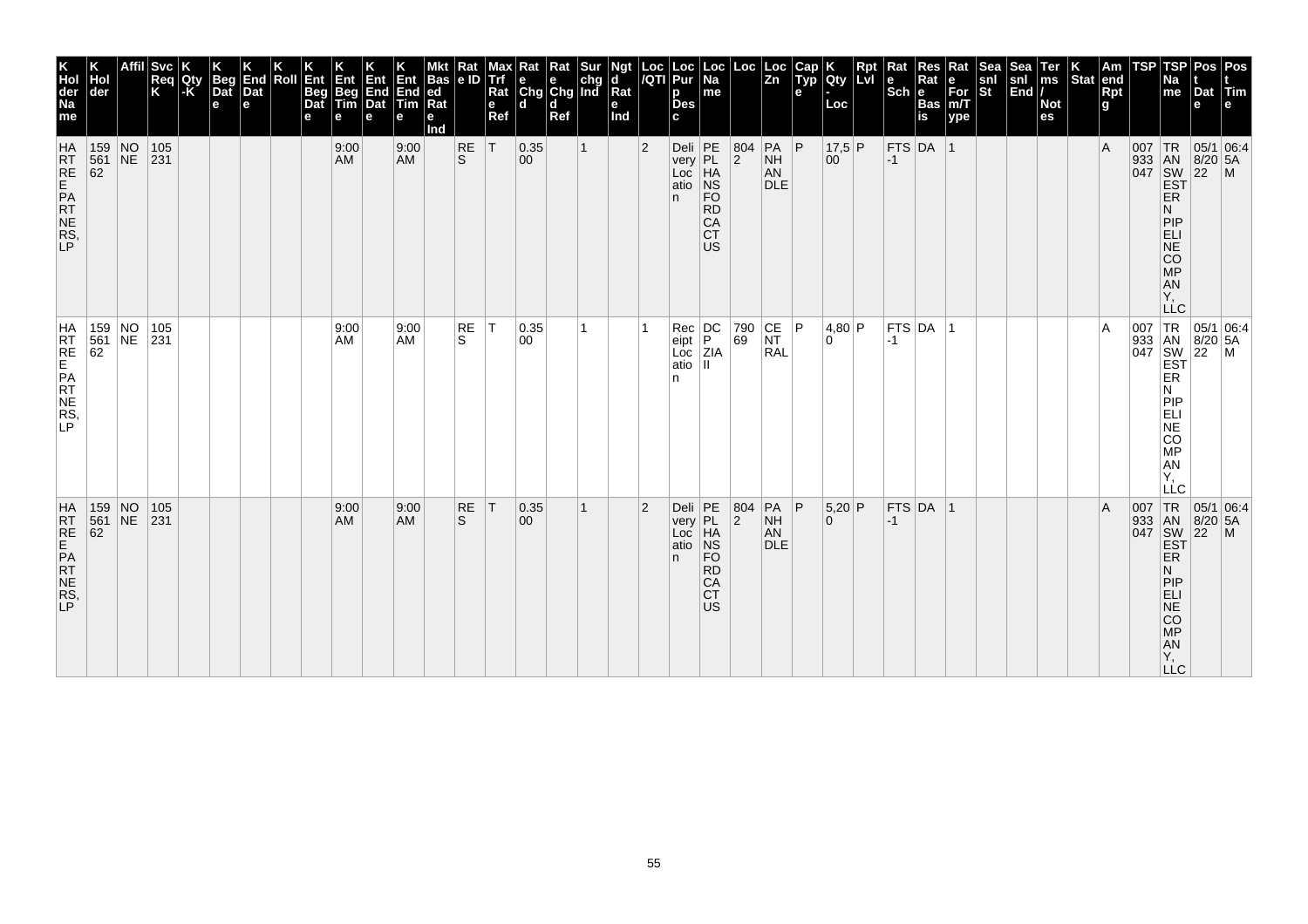| K<br>Hol<br>der<br>Na<br>me        | der                            | <b>Svc</b><br>Req<br>K | Qty<br> -K | Beg<br>Dat<br>$\mathbf e$ | End<br>Dat<br>e | Roll | Ent<br>Beg<br>Dat<br>е | Ent<br>Beg<br>Tim<br>е | Ent<br>End<br>Dat<br>e | Ent<br>End<br>Tim<br>е | <b>Bas</b><br>ed<br>Rat<br>е<br>Ind | Rat<br> e D        | Max<br>Trf<br>Rat<br>$\mathbf{e}$<br>Ref | Rat Rat Sur<br>e e chg<br>Chg Chg Ind<br>ld. | d<br>Ref |    | Ngt<br>d<br>$\bar{R}$ at<br>е<br>Ind | Loc<br>/QTI    | Loc<br>Pur<br>p<br><b>Des</b><br>C. | ∣Loc<br>Na<br>me                                                            | Loc                                              | Loc<br> Zn                                                                                        | Cap<br>Typ<br>$\mathbf{e}$ | Qty<br>Loc  | Rpt<br>Lvl | Rat<br>$\left \begin{smallmatrix} \mathbf{e} \ \mathbf{Sch} \ \mathbf{e} \end{smallmatrix}\right $ $\mathbf{e}$ | $\sf Res$<br>Rat<br>Bas<br>is  | Rat<br>е<br>For<br>m/T<br>ype | Sea<br>$\frac{\mathsf{snl}}{\mathsf{St}}$ | Sea<br>$\begin{bmatrix} \sin \theta \\ \sin \theta \end{bmatrix}$ | Ter<br>ms<br><b>Not</b><br>es | Stat end | Am<br>Rpt<br>g | TSP | TSP<br>Na<br>me                                                                                                         | Pos   Pos<br>Dat Tim<br>e                                                                  |                                                          |
|------------------------------------|--------------------------------|------------------------|------------|---------------------------|-----------------|------|------------------------|------------------------|------------------------|------------------------|-------------------------------------|--------------------|------------------------------------------|----------------------------------------------|----------|----|--------------------------------------|----------------|-------------------------------------|-----------------------------------------------------------------------------|--------------------------------------------------|---------------------------------------------------------------------------------------------------|----------------------------|-------------|------------|-----------------------------------------------------------------------------------------------------------------|--------------------------------|-------------------------------|-------------------------------------------|-------------------------------------------------------------------|-------------------------------|----------|----------------|-----|-------------------------------------------------------------------------------------------------------------------------|--------------------------------------------------------------------------------------------|----------------------------------------------------------|
| HRT<br>RE<br>PRT<br>NE<br>RS<br>P  | 159 NO 105<br>561 NE 231<br>62 |                        |            |                           |                 |      |                        | 9:00<br>AM             |                        | 9:00<br>AM             |                                     | RE<br>S            | ΙT                                       | 0.35<br>00                                   |          | 1  |                                      |                | atio<br>n.                          | Rec FR<br>eipt ON<br>Loc TIE<br>R<br>MA<br>LJA<br>MA<br>R.<br>PLA<br>NT.    | $\begin{array}{ c c }\n105 \\ 52\n\end{array}$   | CE<br><b>NT</b><br><b>RAL</b>                                                                     | P                          | 9,18 P<br>0 |            | $-1$                                                                                                            | $ \mathsf{FTS} \mathsf{DA}^- $ |                               |                                           |                                                                   |                               |          | $\overline{A}$ |     | ER<br>N<br><b>PIP</b><br>ELI<br>NE<br>CO <sub>MP</sub><br>AN<br>Υ,<br>LLC                                               |                                                                                            |                                                          |
| HAT<br>RE<br>PAT<br>NE<br>RS,<br>P | 159 NO 105<br>561 NE 231<br>62 |                        |            |                           |                 |      |                        | 9:00<br>AM             |                        | 9:00<br><b>AM</b>      |                                     | RE<br><sub>S</sub> | T                                        | 0.35 <br>$ 00\rangle$                        |          | 1  |                                      | $\overline{2}$ | Deli<br>very<br>Loc<br>atio<br>n.   | PE<br>PL<br>HA<br>$ $ NS<br><b>FO</b><br><b>RD</b><br>CA<br><b>CT</b><br>US | $\begin{array}{ c c }\n 804 \\  2\n \end{array}$ | $\begin{array}{ c c } \hline \text{PA} & \text{P} \\ \text{NH} & \end{array}$<br>AN<br><b>DLE</b> |                            | 620 P       |            | $ -1 $                                                                                                          | $FTS$ DA 1                     |                               |                                           |                                                                   |                               |          | $\overline{A}$ |     | 007 TR<br>933 AN<br>047 SW<br><u>ES</u> T<br>ER<br>N<br> P P<br>ELI<br>$N\bar{E}$<br>CO<br>MP<br>AN<br>Υ.<br><b>LLC</b> | $\begin{array}{ c c c }\n\hline\n95/1 & 06:4 \\ 8/20 & 5A\n\end{array}$<br>$\overline{22}$ | $\mathsf{M}$                                             |
| HRTE<br>FREPATTES,                 | 159 NO<br>561 NE 231<br>62     | 105                    |            |                           |                 |      |                        | 9:00<br>AM             |                        | 9:00<br><b>AM</b>      |                                     | RE<br>S            | T                                        | 0.35 <br>00                                  |          | 1. |                                      |                | Loc<br>n.                           | T.<br>atio   LAN<br>E                                                       | Rec SU 100 CE P<br>eipt MMI 737 NT               | <b>RAL</b>                                                                                        |                            | 2,70 P<br>0 |            | $ -1$                                                                                                           | $FTS$ DA  1                    |                               |                                           |                                                                   |                               |          | $\overline{A}$ |     | ER<br>Ν<br><b>PIP</b><br>ELI<br>NE<br>CO<br>MP<br>AN<br>Y,<br><b>LLC</b>                                                |                                                                                            | 007 TR 05/1 06:4<br>933 AN 8/20 5A<br>047 SW 22 M<br>EST |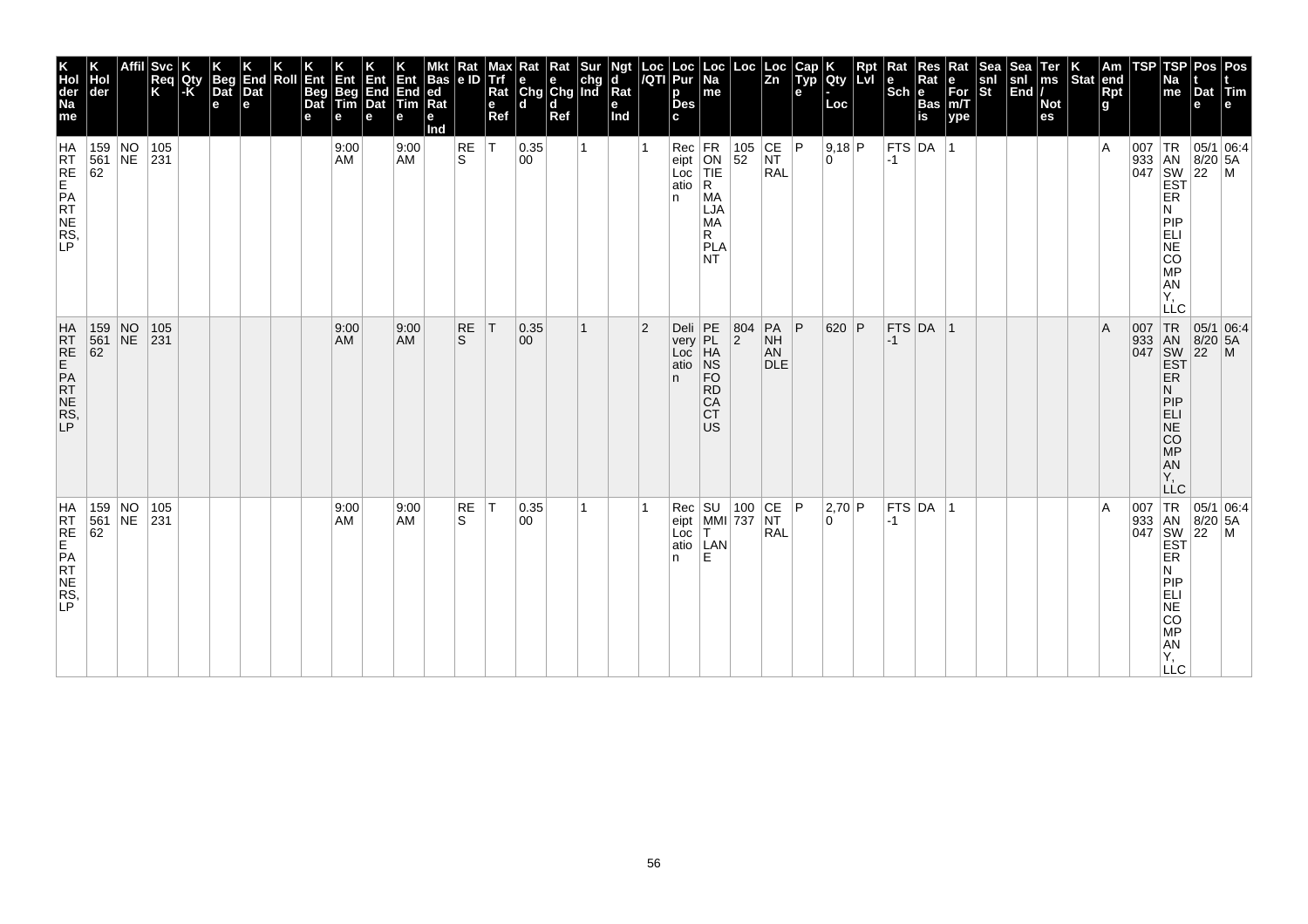| K<br>Hol<br>der<br>Na<br>me                                      | der                                                                                     |    | <b>Svc</b><br>Req<br>K                            | Qty<br>-K | <b>Beg</b><br>Dat<br>$\mathbf e$ | End<br>Dat<br>e | Roll | Ent<br>Beg<br>Dat<br>е | Ent<br>Beg<br>Tim<br>е | Ent<br>End<br>Dat<br>e | Ent<br>End<br>Tim<br>е | <b>Bas</b><br> ed<br>Ra<br>е<br>Ind | $\frac{Rat}{e}$  | Max<br>Trf<br>Rat<br>e<br>Ref | $\begin{array}{ l l }\n\hline\n\text{Rat} & \text{Rat} & \text{Sur} \\ \hline\n\text{e} & \text{e} & \text{chg} \\ \text{Chg} & \text{Chg} & \text{Ind}\n\end{array}$<br>ld. | d<br>Ref |              | Ngt<br>d<br>Rat<br>е<br>Ind | Loc<br>/QTI    | Loc<br>Pur<br>р<br><b>Des</b><br>C.        | Loc<br>  Na<br>me                                                                          | Loc                                              | $\frac{\text{Loc}}{\text{Zn}}$            | Cap<br>Typ<br>e | Qty<br>Loc                 | Rpt<br>Lvi | Rat<br>Scheeser | Res<br>Rat | Rat<br>$\overline{\text{For}}$ <sub>m/T</sub><br>ype | Sea<br>snl<br>St | Sea<br>$\begin{vmatrix} \text{snl} \\ \text{End} \end{vmatrix}$ | Ter<br>ms<br><b>Not</b><br>es | Stat end | Am<br>Rpt<br>g | TSP | TSP<br>Na<br>me                                                           | Pos   Pos<br>Dat Tim<br>e |                                                                                                                           |
|------------------------------------------------------------------|-----------------------------------------------------------------------------------------|----|---------------------------------------------------|-----------|----------------------------------|-----------------|------|------------------------|------------------------|------------------------|------------------------|-------------------------------------|------------------|-------------------------------|------------------------------------------------------------------------------------------------------------------------------------------------------------------------------|----------|--------------|-----------------------------|----------------|--------------------------------------------|--------------------------------------------------------------------------------------------|--------------------------------------------------|-------------------------------------------|-----------------|----------------------------|------------|-----------------|------------|------------------------------------------------------|------------------|-----------------------------------------------------------------|-------------------------------|----------|----------------|-----|---------------------------------------------------------------------------|---------------------------|---------------------------------------------------------------------------------------------------------------------------|
| <b>HA</b><br>RT<br>RE<br>ATE<br>NE<br>RS<br>LP<br>NE<br>RS<br>LP | $\begin{array}{ c c c }\n\hline\n159 & \text{NO} \\ 561 & \text{NE}\n\end{array}$<br>62 |    | $\begin{array}{ c c }\n 105 \\  231\n\end{array}$ |           |                                  |                 |      |                        | 9:00<br>AM             |                        | 9:00<br><b>AM</b>      |                                     | <b>RE</b><br>ls. | T                             | 0.35 <br>$ 00\rangle$                                                                                                                                                        |          | $\mathbf{1}$ |                             |                | Loc<br>atio<br>n.                          | $\left  \begin{array}{c} \text{Rec} \\ \text{epit} \end{array} \right $<br>Arte<br>$ $ sia | $\begin{array}{ c} 107 \\ 03 \end{array}$        | CE P<br><b>NT</b><br><b>RAL</b>           |                 | $5,20$ P<br>$\overline{0}$ |            | $-1$            | FTS DA 1   |                                                      |                  |                                                                 |                               |          | $\overline{A}$ |     | ER<br>N<br>PIP<br>ELI<br>NE<br>CO<br>MP<br><b>AN</b><br>Υ,                |                           | 007 TR 05/1 06:4<br>933 AN 8/20 5A<br>047 SW 22 M<br>EST                                                                  |
| HRTE<br>FREPRT<br>NES,                                           | $\begin{vmatrix} 561 \\ 62 \end{vmatrix}$                                               |    | 159 NO 105<br>561 NE 231                          |           |                                  |                 |      |                        | 9:00<br>AM             |                        | 9:00<br>AM             |                                     | RE<br>S.         | İΤ                            | 0.35 <br>00                                                                                                                                                                  |          | 1            |                             | 2              | Deli PE<br>very PL<br>Loc HA<br>atio<br>n. | NS<br><b>FO</b><br><b>RD</b><br>CA<br><b>CT</b><br>US                                      | $\begin{array}{ c c }\n 804 \\  2\n \end{array}$ | PA<br><b>NH</b><br>AN<br><b>DLE</b>       | P               | 9,18 P<br>l O              |            | $-1$            | FTS DA 1   |                                                      |                  |                                                                 |                               |          | A              |     | ER<br>N<br>PIP<br>ELI<br>$N\bar{E}$<br><b>CO</b><br>MP<br>AN<br>Υ.<br>LLC |                           | $\begin{array}{c c}\n & -C & \n\hline\n007 & TR & 05/1 & 06.4, \\ 933 & AN & 8/20 & 5A \\ 047 & SW & 22 & M\n\end{array}$ |
| HATRE<br>REPATTERS,<br>RS,                                       | 159 NO<br>$\frac{561}{62}$                                                              | NE | 105<br>231                                        |           |                                  |                 |      |                        | 9:00<br><b>AM</b>      |                        | 9:00<br><b>AM</b>      |                                     | RE<br>S.         | T                             | 0.35 <br>$ 00\rangle$                                                                                                                                                        |          | $\mathbf{1}$ |                             | $\overline{2}$ | n.                                         | Deli<br>very<br>Loc<br>HA<br>atio<br>NS<br><b>FO</b><br><b>RD</b><br>CA<br><b>CT</b><br>US | 804<br>$\overline{2}$                            | $PA$ $P$<br><b>NH</b><br>AN<br><b>DLE</b> |                 | 2,70 P<br>$\overline{0}$   |            | $-1$            | $FTS$ DA 1 |                                                      |                  |                                                                 |                               |          | $\overline{A}$ |     | ER<br>N<br>PIP<br>ELI<br><b>NE</b><br>CO<br>MP<br>AN<br>Y,<br><b>LLC</b>  |                           | 007 TR 05/1 06:4<br>933 AN 8/20 5A<br>047 SW 22 M<br>EST                                                                  |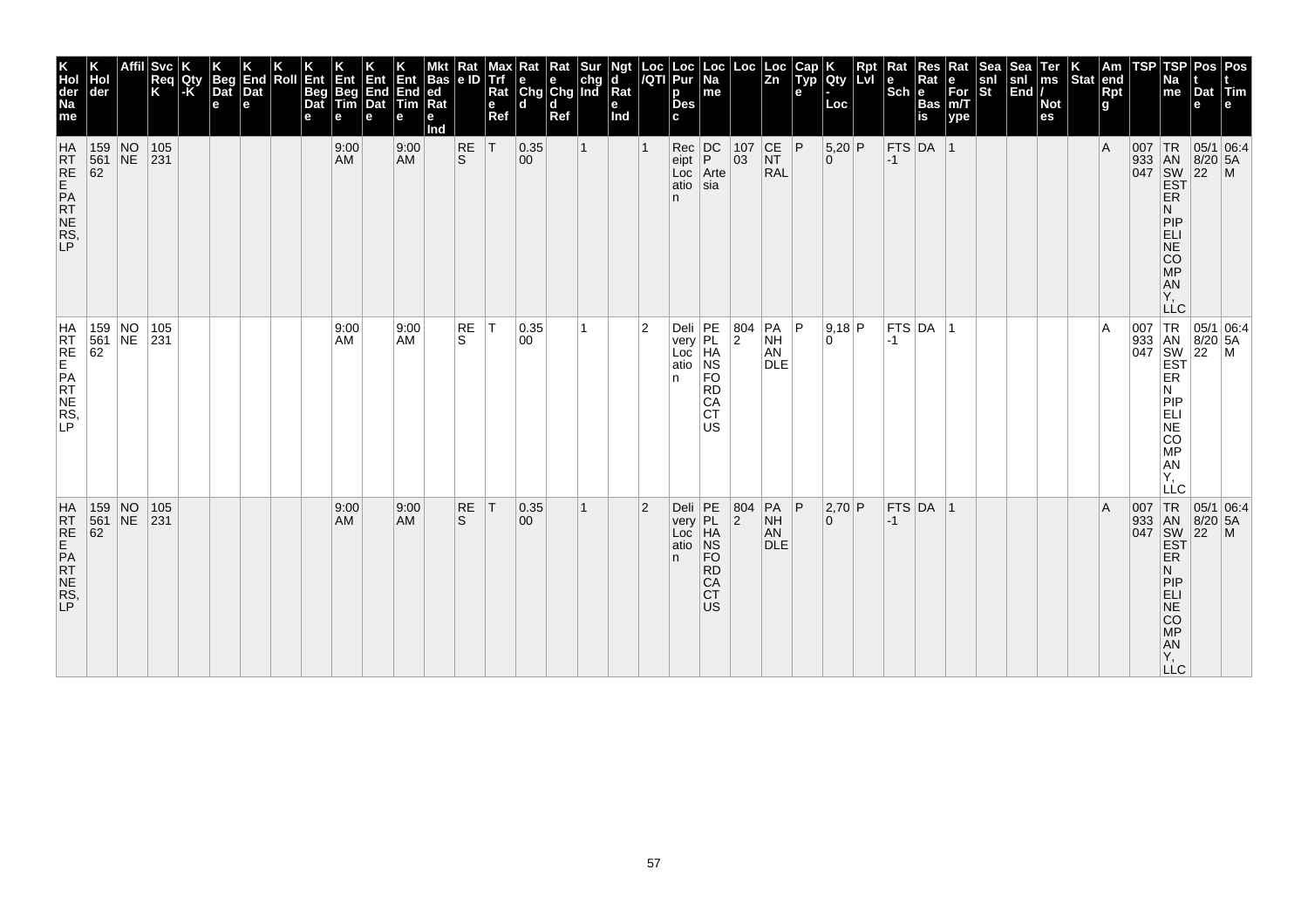| K<br>Hol<br>der<br>Na<br>me            | Hol<br>der                                                                                                         |    | <b>Svc</b><br>Req<br>K | Qty<br>-K | K<br>Beg<br>Dat<br>e | K<br>End<br>Dat<br>e | Roll | K<br>Ent<br>Beg<br>Dat<br>е | Ent<br>Beg<br>Tim<br>l e | Ent<br>End<br>Dat<br>e | Ent<br>End<br>Tim<br>е | <b>Bas</b><br>ed<br>Rat<br>e<br>Ind | Rat<br> e D     | Max<br>Trf<br>Rat<br>$\mathbf e$<br>Ref | The light sure of the chg chg lind R | Ref |   | Ngt<br>d<br>Rat<br>Ind | Loc<br>/QTI    | Loc<br>Pur<br>p<br>Des<br>C.                  | Loc<br>Na<br>me                                                                                    | Loc                                                                        | Loc<br>Zn                                                                | Cap<br>Typ<br>e | Qty<br>Loc    | Rpt<br><b>Lvi</b> | $\vert$ Rat<br>$\left \frac{e}{Sch}\right $ R | Res<br>Rat<br>Bas<br>is | Rat<br>∣е<br>For<br>m/T<br>ype | <b>Sea</b><br>$\frac{\mathsf{snl}}{\mathsf{St}}$ | Sea<br>snl<br>End | Ter<br>ms<br><b>Not</b><br>es | $\left \begin{array}{c} K \\ \text{Stat} \end{array}\right $ am | Rpt<br>g | <b>TSP</b> | TSP<br>Na<br>$\vert$ me                                                                                                                  | Pos<br>Dat<br>e                                            | Pos<br>Tim<br>l e l       |
|----------------------------------------|--------------------------------------------------------------------------------------------------------------------|----|------------------------|-----------|----------------------|----------------------|------|-----------------------------|--------------------------|------------------------|------------------------|-------------------------------------|-----------------|-----------------------------------------|--------------------------------------|-----|---|------------------------|----------------|-----------------------------------------------|----------------------------------------------------------------------------------------------------|----------------------------------------------------------------------------|--------------------------------------------------------------------------|-----------------|---------------|-------------------|-----------------------------------------------|-------------------------|--------------------------------|--------------------------------------------------|-------------------|-------------------------------|-----------------------------------------------------------------|----------|------------|------------------------------------------------------------------------------------------------------------------------------------------|------------------------------------------------------------|---------------------------|
| HRT<br>REPRT<br>RNE<br>RS<br>LP        | $\begin{array}{ c c c }\n 159 & NO \\  561 & NE \\  62 & \end{array}$                                              |    | 105<br> 231            |           |                      |                      |      |                             | 9:00<br>AM.              |                        | 9:00<br><b>AM</b>      |                                     | $\frac{RE}{S}$  | ΙT                                      | 0.35<br>00                           |     |   |                        | $\overline{2}$ | Deli PE<br>very PL<br>Loc HA<br>atio NS<br>n. | <b>FO</b><br><b>RD</b><br>CA<br><b>CT</b><br><b>US</b>                                             | $\left  \frac{804}{2} \right $                                             | $ PA $ $ P $<br><b>NH</b><br>AN<br><b>DLE</b>                            |                 | 4,80 P<br>۱O. |                   | $-1$                                          | $ $ FTS $ $ DA $ $      |                                |                                                  |                   |                               |                                                                 | ΙA       |            | ER<br>N<br><b>ANSISS</b><br>LLC                                                                                                          |                                                            |                           |
| HRTE<br>REPATES,                       | $\begin{array}{ c c c }\n 159 & NO \\  \hline\n 561 & NE\n\end{array}$<br>$\begin{array}{r} 561 \\ 62 \end{array}$ |    | 105<br>231             |           |                      |                      |      |                             | 9:00<br>AM               |                        | 9:00<br><b>AM</b>      |                                     | <b>RE</b><br>S. | T                                       | 0.35<br>$ 00\rangle$                 |     | 1 |                        |                | Rec<br>eipt<br>Loc<br>atio<br>n.              | CE<br>NT<br>RAL<br>PO<br><b>OL</b>                                                                 | 586<br>49                                                                  | $\begin{array}{c} \n\text{CE} \\ \text{NT}\n\end{array}$ P<br><b>RAL</b> |                 | 620 P         |                   | -1                                            | FTS DA 1                |                                |                                                  |                   |                               |                                                                 | ΙA       |            | 007 TR<br>933 AN<br>047 SW<br>EST<br>ER<br>N<br>MONE <sub>1</sub><br>AN<br>Y,<br>LĹC                                                     | $\begin{array}{ c c }\n 8/20 & 5A \\  22 & M\n\end{array}$ | 05/1 06:4                 |
| HA<br>RT<br>RE<br>PRT<br>NE<br>RS<br>P | 159 NO<br>561<br>62                                                                                                | NE | 105<br> 344            |           |                      |                      |      |                             | 9:00<br>AM               |                        | 9:00<br><b>AM</b>      |                                     | CO ∣T<br>м      |                                         | 0.01<br>00                           |     | 1 |                        | 4              | S <sub>8</sub>                                | $TH$<br>Or<br>EA<br>U/S<br>AN<br>JUA<br>N<br>AR<br>EA<br><b>BO</b><br><b>UN</b><br>DA<br><b>RY</b> | $\begin{array}{ c c c }\n 567 & TH & P \\  \hline\n 09 & OR & \end{array}$ | OR<br>EA<br>U                                                            |                 | $9.18$ S<br>0 |                   | $-1$                                          | FTS DA 1                |                                |                                                  |                   |                               |                                                                 | ΙA       | 007        | <b>TR</b><br>933 AN<br>047 SW<br>EST<br>ER<br>Ν<br> P P<br>ELI<br>$\overline{\text{NE}}$<br>CO<br><b>MP</b><br>ÄÑ<br>Y,<br>$\Box$ $\Box$ | $ 8/20 $ 5A<br>$\overline{22}$                             | 05/1 06:4<br>$\mathsf{M}$ |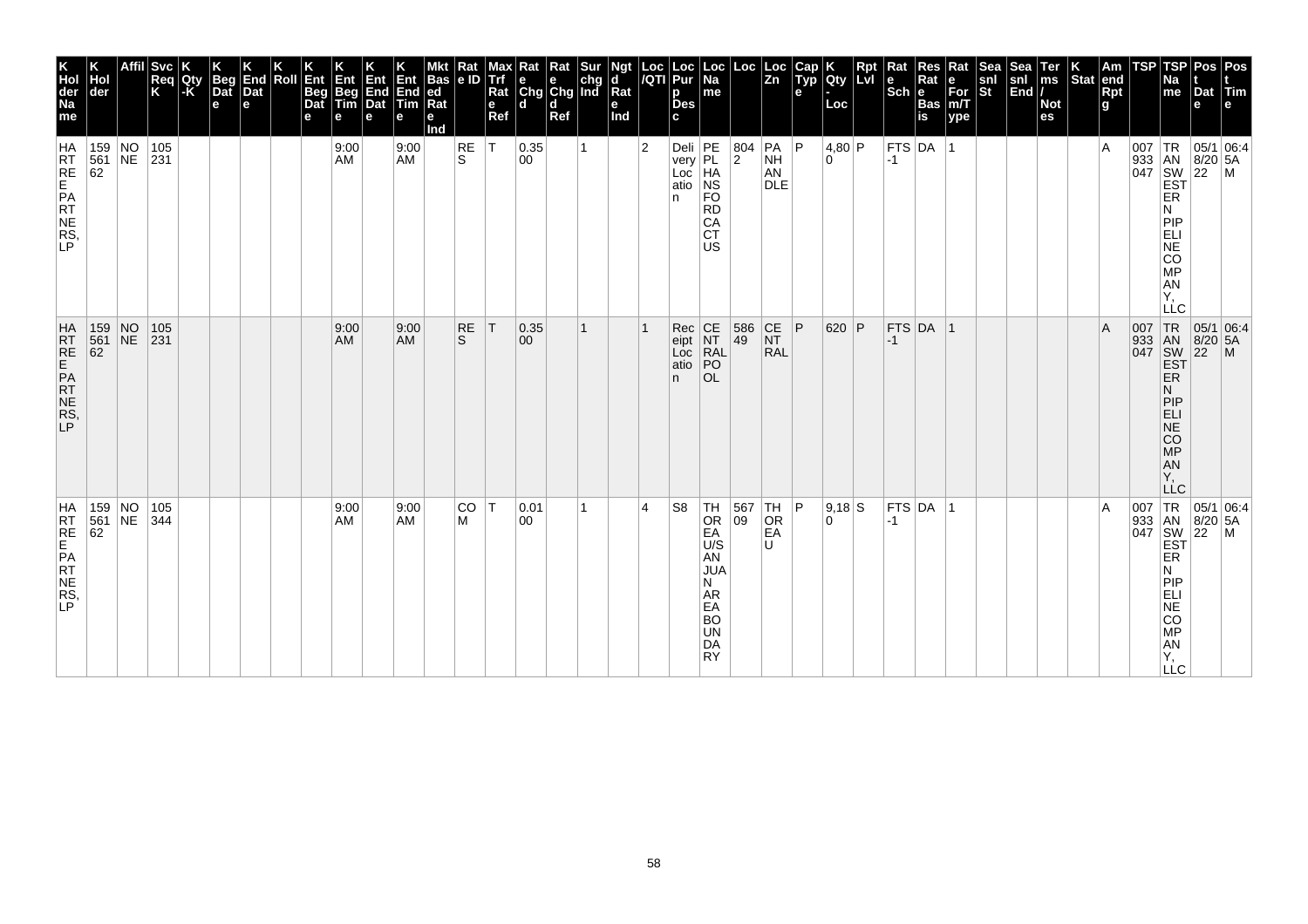| K<br>Hol<br>der<br>Na<br>me                    | der                                                                                     |                | <b>Svc</b><br>Req<br>K | Qty<br>$ \text{-}\mathsf{K} $ | <b>Beg</b><br>Dat<br>e                        | End<br>Dat<br>e | Roll | Ent<br><b>Beg</b><br>Dat<br>е | Ent<br>Beg<br>Tim | Ent<br>$\begin{array}{ c c c }\n\hline\nEnd & End & ed \\ Data & Tim & Rat\n\end{array}$<br>е | е          | <b>Bas</b><br>Ra<br>е<br>Ind | $\frac{Rat}{e}$ | мах<br>Trf<br>Rat<br>$\mathbf e$<br>Ref | <b>x</b> Rat Rat Sur<br>e e chg<br>Chg Chg Ind<br>ld. | d<br>Ref         |   | Ngt<br>ď<br>$Ra$ t<br>е<br>Ind |                | Loc Loc<br><i>  </i> QTI Pur<br>p<br><b>Des</b><br>C. | Loc<br>  Na<br>me                                                                                                     | Loc <sub>1</sub>                               | Loc<br>$\overline{z}$ <sub>n</sub>                                                    | Cap<br>Typ<br>е | <b>Qty</b><br>Loc | Rpt<br>LvI | Rat<br>l e<br>$Sch$ $e$ | Res<br>Rat<br><b>Bas</b><br>is | Rat<br>e<br>For<br>m/T<br>ype | Sea<br>snl<br>St | Sea<br>snl<br>End | Ter<br>ms<br><b>Not</b><br>es | $\left \begin{array}{c} K \\ \text{Stat} \end{array}\right $ am | Rpt<br>g | TSP | TSP<br>Na<br>me                                                                                     | Dat<br>е                                                                                                                                                    | Pos Pos<br> Tim                                                                                                                                                                                      |
|------------------------------------------------|-----------------------------------------------------------------------------------------|----------------|------------------------|-------------------------------|-----------------------------------------------|-----------------|------|-------------------------------|-------------------|-----------------------------------------------------------------------------------------------|------------|------------------------------|-----------------|-----------------------------------------|-------------------------------------------------------|------------------|---|--------------------------------|----------------|-------------------------------------------------------|-----------------------------------------------------------------------------------------------------------------------|------------------------------------------------|---------------------------------------------------------------------------------------|-----------------|-------------------|------------|-------------------------|--------------------------------|-------------------------------|------------------|-------------------|-------------------------------|-----------------------------------------------------------------|----------|-----|-----------------------------------------------------------------------------------------------------|-------------------------------------------------------------------------------------------------------------------------------------------------------------|------------------------------------------------------------------------------------------------------------------------------------------------------------------------------------------------------|
| <b>HA</b><br>RT<br>RE<br>PRT<br>NE<br>RS<br>LP | 159<br>561 NE<br>62                                                                     | $\overline{N}$ | 344 00                 |                               | 105  40,0 11/0 03/3 N<br>$1/20$ 1/20<br>20 25 |                 |      | 22                            |                   | 01/2 9.00 03/3 9.00 N<br>5/20 AM 1/20 AM<br>25                                                |            |                              |                 | т                                       |                                                       | MA 1<br>$\times$ |   | N                              | 4              | S <sub>8</sub>                                        |                                                                                                                       |                                                |                                                                                       |                 |                   | S          | $-1$                    | $FTS$ DA 1                     |                               |                  |                   |                               | N                                                               | A        | 007 | TR <sub></sub><br>ER<br>N<br>PIP<br>ELI<br>$\overline{\text{NE}}$<br>CO<br><b>MP</b><br>AN<br>Υ.    | $\begin{array}{c c}\n 33 & AN & 8/2 \\  1047 & SW & 22\n\end{array}$<br>$8/20$ 5A                                                                           | 05/1 06:4<br>$\mathsf{M}$                                                                                                                                                                            |
| HRTE<br>FREPATTES,                             | 159 NO<br>561 NE 344<br>62                                                              |                | 105                    |                               |                                               |                 |      |                               | 9:00<br>AM        |                                                                                               | 9:00<br>AM |                              | CO T<br>м       |                                         | 0.01<br>00                                            |                  | 1 |                                | $\overline{4}$ | S <sub>8</sub>                                        | $\frac{TH}{OR}$<br>EA<br>U/S<br>AN<br><b>JUA</b><br>N<br><b>AR</b><br>EA<br><b>BO</b><br><b>UN</b><br>DA<br><b>RY</b> |                                                | $\begin{array}{ c c c }\n 567 & TH & P \\  \hline\n 09 & OR & \end{array}$<br>EA<br>U |                 | 4,80 S<br>۱O.     |            | $ -1 $                  | $FTS$ DA $ 1$                  |                               |                  |                   |                               |                                                                 | ΙA       |     | Ν<br>PIP<br>ELI<br>$\overline{\text{NE}}$<br>CO<br>MP<br><b>AN</b><br>Ÿ,<br>LLC                     |                                                                                                                                                             | $\begin{array}{c c}\nC & \n\hline\n1 & \n\end{array}\n\begin{array}{c}\n1 & 05/1 & 06:4 \\ \hline\n8 & 8/20 & 5\n\end{array}$ $\begin{array}{c}\n047 & 80/1 & 06:4 \\ \hline\n180 & 22\n\end{array}$ |
| HATRE<br>REPATE<br>RNERS,                      | $\begin{array}{c c} 159 & \text{NO} \\ 561 & \text{NE} \end{array}$<br>$\frac{561}{62}$ |                | 105<br>344             |                               |                                               |                 |      |                               | 9:00<br>AM        |                                                                                               | 9:00<br>AM |                              | <b>CO</b><br>M  | T                                       | 0.01<br>$ 00\rangle$                                  |                  | 1 |                                | $\overline{4}$ | S <sub>8</sub>                                        | TH<br><b>OR</b><br>EA<br>U/S<br>AN<br><b>JUA</b><br>N<br>A <sub>R</sub><br>EA<br><b>BO</b><br>UN<br>DA<br><b>RY</b>   | $\begin{array}{ c c }\n567 \\ 09\n\end{array}$ | TH <br>OR<br>EA<br>U                                                                  | P               | 620 S             |            | $-1$                    | FTS DA 1                       |                               |                  |                   |                               |                                                                 | ΙA       |     | ER<br>N<br>PIP<br><b>ELI</b><br>$\overline{\text{NE}}$<br>CO<br><b>MP</b><br>AN<br>Υ,<br><b>LLC</b> | 05/1 06.4<br>$\begin{array}{c c}\n 307 & \text{Tr} \\  933 & \text{AN} & 8/2 \\  047 & \text{SW} & 22 \\  \text{EST} & \text{ER}\n\end{array}$<br>$8/20$ 5A | $\mathsf{M}$                                                                                                                                                                                         |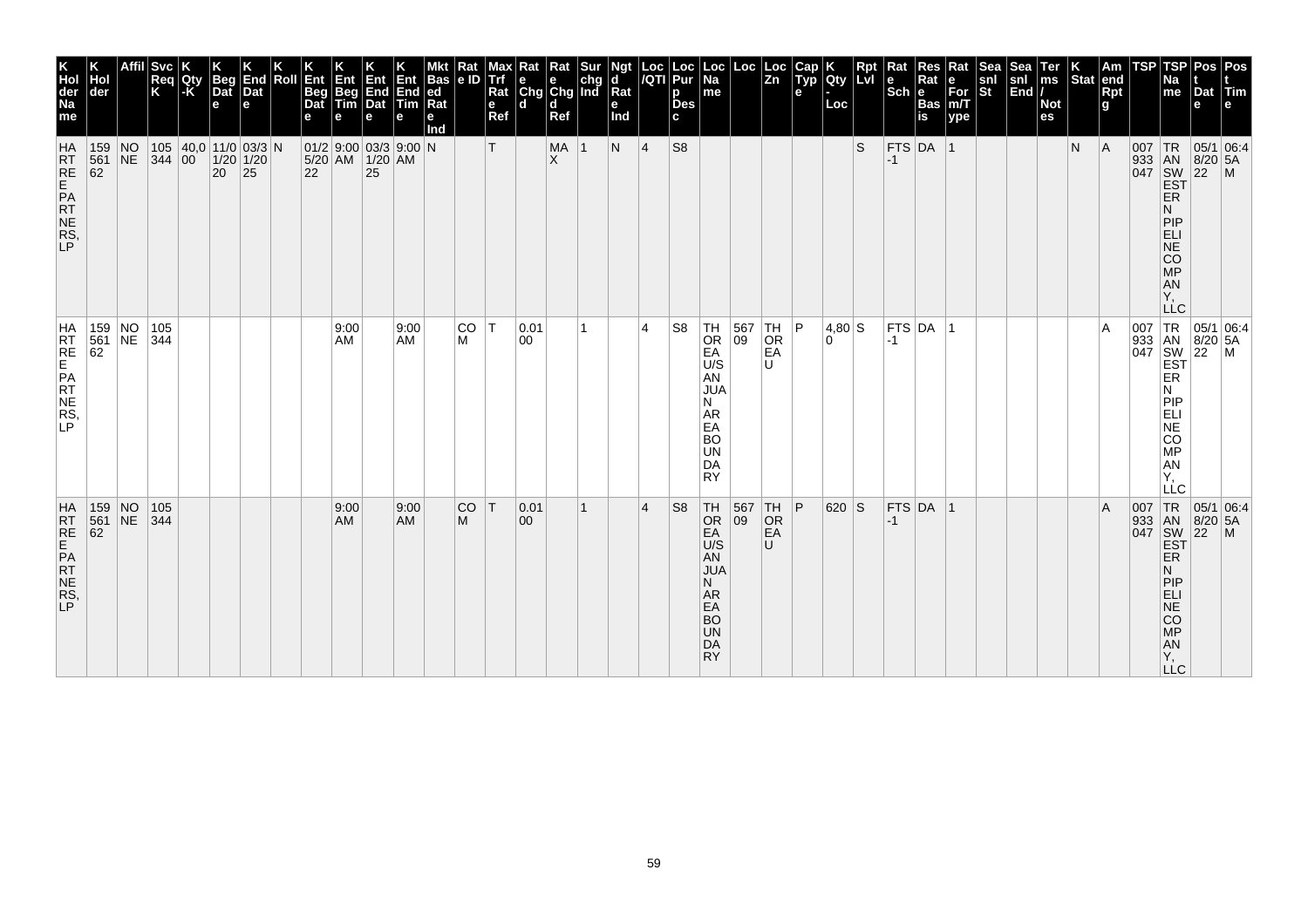| K<br>Hol<br>der<br>Na<br>me             | Hol<br>der                                                                             | Affil Svc<br>Req<br>K | Qty<br> -K | <b>Beg</b><br>Dat<br>$\mathbf e$ | End<br>Dat<br>е | Roll | Ent<br>Beg<br>Dat<br>е | Ent<br>Beg<br>Tim<br>е | Ent<br>End<br>Dat<br>е | Ent<br>End ed<br>Tim Rat<br>е | <b>Bas</b><br>е<br>Ind | $\frac{Rat}{e}$ | Max<br><b>Trf</b><br>Rat<br>$\mathbf e$<br>Ref | $\begin{array}{c c}\n\textbf{R} & \textbf{R} \textbf{at} & \textbf{S} \textbf{ur} \\ \textbf{e} & \textbf{e} & \textbf{chg} \\ \textbf{Chg} & \textbf{Chg} & \textbf{Ind}\n\end{array}$<br>ld. | d<br>Ref |              | Ngt<br>d<br>Rat<br>e<br>Ind |                | Loc  Loc<br><i> I</i> QTI  Pur<br>p<br><b>Des</b><br>c | Loc<br>  Na<br>me                                                                                   |                                           | $\left  \begin{array}{c} \text{Loc} \\ \text{Zn} \end{array} \right $                         | Cap<br>Typ<br>е | <b>IQty</b><br>Loc | Rpt | $\vert$ Rat | Res<br><b>Sch Bas</b> | Rat<br>e<br>For<br>m/T<br>ype | Sea<br>snl<br>St | Sea<br> snl<br> End | Ter<br>ms<br><b>Not</b><br>es | $\left \begin{array}{c} K \\ \end{array}\right $ Stat end | $\frac{Rpt}{g}$ | TSP | TSP<br>Na<br>$\mathsf{m}\mathsf{e}$                                                              | Dat<br>е | Pos   Pos<br>Tim<br>е                                                                                                                                                                                                                                                                                                                                                                                                                    |
|-----------------------------------------|----------------------------------------------------------------------------------------|-----------------------|------------|----------------------------------|-----------------|------|------------------------|------------------------|------------------------|-------------------------------|------------------------|-----------------|------------------------------------------------|------------------------------------------------------------------------------------------------------------------------------------------------------------------------------------------------|----------|--------------|-----------------------------|----------------|--------------------------------------------------------|-----------------------------------------------------------------------------------------------------|-------------------------------------------|-----------------------------------------------------------------------------------------------|-----------------|--------------------|-----|-------------|-----------------------|-------------------------------|------------------|---------------------|-------------------------------|-----------------------------------------------------------|-----------------|-----|--------------------------------------------------------------------------------------------------|----------|------------------------------------------------------------------------------------------------------------------------------------------------------------------------------------------------------------------------------------------------------------------------------------------------------------------------------------------------------------------------------------------------------------------------------------------|
| HA<br>RRE<br>RE<br>PR<br>NE<br>RS<br>P  | $\begin{array}{ c c c }\n\hline\n159 & NO \\ 561 & NE\n\end{array}$<br>$\overline{62}$ | 105<br> 344           |            |                                  |                 |      |                        | 9:00<br>AM             |                        | 9:00<br>AM                    |                        | CO<br>M         | ΙT                                             | 0.01<br>$ 00\rangle$                                                                                                                                                                           |          | $\mathbf{1}$ |                             | $\overline{4}$ | S <sub>8</sub>                                         | $\overline{\begin{matrix} \mathsf{CE} \ \mathsf{NT} \end{matrix}}$<br><b>RAL</b><br>PO<br><b>OL</b> |                                           | $\begin{array}{ c c c }\n 586 & CE & P \\  49 & NT & \n\end{array}$<br><b>RAL</b>             |                 | 620 S              |     | $-1$        | FTS DA 1              |                               |                  |                     |                               |                                                           | ΙA              |     | ER<br>Ν<br>PIP<br>E-SOME:<br>Υ,<br><b>LLC</b>                                                    |          | $\begin{array}{c}\n 33 \\  \hline\n 047 \\  \hline\n 047 \\  \hline\n 057\n \end{array}\n \begin{array}{c}\n 1R \\  \hline\n 8N \\  8/20 \\  22\n \end{array}\n \begin{array}{c}\n 05/1 \\  \hline\n 6A \\  \hline\n 7D \\  \hline\n 1D\n \end{array}$                                                                                                                                                                                   |
| HATRE<br>EPATE<br>NERS,<br>P            | $\begin{array}{ c c c }\n159 & \text{NO} \\ 561 & \text{NE} \\ 62 & & \n\end{array}$   | 105<br>344            |            |                                  |                 |      |                        | 9:00<br>AM             |                        | 9:00<br>AM                    |                        | <b>CO</b><br>M  | $\mathsf{T}$                                   | 0.01<br>00                                                                                                                                                                                     |          | 1            |                             | $\overline{4}$ | S <sub>8</sub>                                         | FR<br>ON<br>TIE<br>R<br><b>MA</b><br>LJA<br><b>MA</b><br>R.<br>PLA<br>NT.                           | $\begin{array}{ c} 105 \\ 52 \end{array}$ | $\overline{\text{NF}}$<br><b>RAL</b>                                                          | P               | $9,18$ S<br>0      |     | $-1$        | $FTS$ DA 1            |                               |                  |                     |                               |                                                           | ΙA              |     | 007 TR<br>933 AN<br>047 SW<br>EST<br>ER<br>N<br>PIP<br>ELI<br>NE<br>CO <sub>MP</sub><br>AN<br>Y, |          | 05/1 06:4<br>8/20 5A<br>22 M                                                                                                                                                                                                                                                                                                                                                                                                             |
| HA<br>RRE<br>RE<br>PRT<br>RS<br>RS<br>P |                                                                                        |                       |            |                                  |                 |      |                        | 9:00<br>AM             |                        | 9:00<br>AM                    |                        | lco<br>M        | IT.                                            | 0.01<br>$ 00\rangle$                                                                                                                                                                           |          | 1            |                             | $\overline{4}$ | S <sub>8</sub>                                         | DC<br>P<br>Arte<br>sia                                                                              |                                           | $\begin{array}{ c c c }\n\hline\n107 & CE & P \\ 03 & NT & \hline\n\end{array}$<br><b>RAL</b> |                 | $5,20$ S<br>0      |     | $-1$        | $FTS$ DA $ 1$         |                               |                  |                     |                               |                                                           | ΙA              |     | ER<br>И<br>PIP<br>ELI<br>NE<br>CO<br>MP<br>AN<br>Y,<br><b>LLC</b>                                |          | $\begin{array}{r} \n\text{L} & \text{L} \\ \text{L} & \text{L} \\ \text{L} & \text{L} \\ \text{L} & \text{L} \\ \text{L} & \text{L} \\ \text{L} & \text{L} \\ \text{L} & \text{L} \\ \text{L} & \text{L} \\ \text{L} & \text{L} \\ \text{L} & \text{L} \\ \text{L} & \text{L} \\ \text{L} & \text{L} \\ \text{L} & \text{L} \\ \text{L} & \text{L} \\ \text{L} & \text{L} \\ \text{L} & \text{L} \\ \text{L} & \text{L} \\ \text{L} & \$ |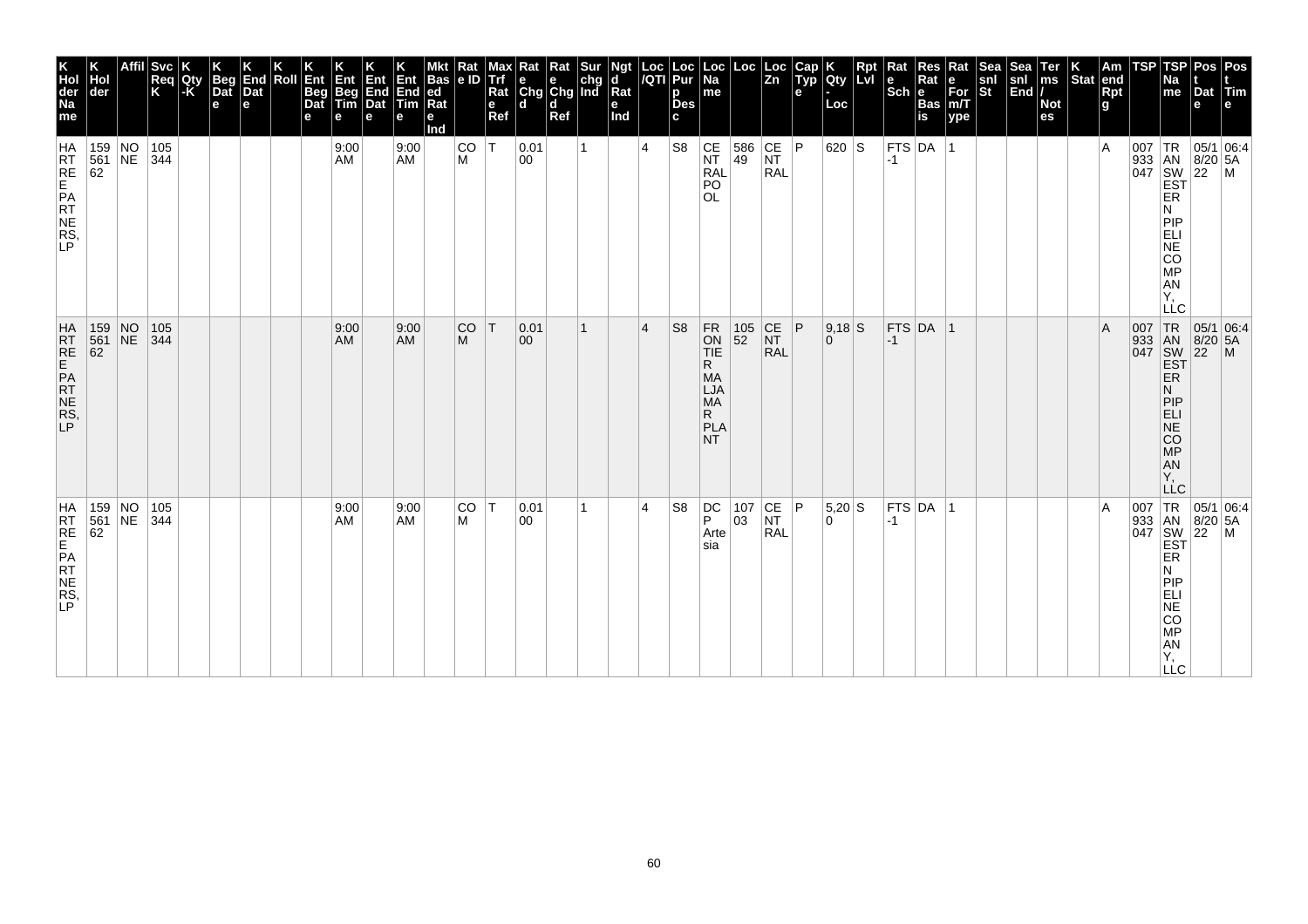| K<br>Hol<br>der<br>Na<br>me                    | Hol<br>der                                                                                                      | Svc <br>Req<br>Κ | Qty<br>l-K | <b>Beg</b><br>Dat<br>e | End<br>Dat<br>e | Roll | Ent<br><b>Beg</b><br>Dat<br>е | Ent<br>Beg<br>Tim<br>е | Ent Ent Bas<br>End End ed<br>Dat Tim Rat<br>e | е          | <b>Bas</b><br>$\overline{\text{Rat}}$<br>е<br>Ind | $\frac{Rat}{e}$ | Max<br><b>Trf</b><br>Rat<br>$\mathbf e$<br>Ref | $\begin{array}{c c}\n\textbf{R} & \textbf{R} \textbf{at} & \textbf{S} \textbf{ur} \\ \textbf{e} & \textbf{e} & \textbf{chg} \\ \textbf{Chg} & \textbf{Chg} & \textbf{Ind}\n\end{array}$<br>ld. | d<br>Ref |              | Ngt<br>d<br>$Ra$ t<br>е<br>Ind |                | Loc  Loc<br><i> I</i> QTI  Pur<br>p<br><b>Des</b><br>C. | Loc<br>  Na<br>me                              |           | $\begin{array}{ c c } \text{Loc} & \text{Loc} \\ \hline & \text{Zn} \end{array}$ | Cap<br>Typ<br>е | <b>Qty</b><br>Loc  | <b>Rpt</b><br><b>Lvi</b> | Rat<br>l e<br>$ \overline{\text{Sch}} $ e | <b>Res</b><br>Rat<br><b>Bas</b><br><b>is</b> | Rat<br>e<br>For<br>m/T<br>ype | Sea<br>snl<br>St | Sea<br>snl<br>End | Ter<br>ms<br><b>Not</b><br>es | $\left \begin{array}{c} K \\ \text{Stat} \end{array}\right $ am | Rpt<br>g | TSP | TSP<br>Na<br>me                                                                                          | Dat<br>е                                                                                                                                                                       | Pos Pos<br><b>Tim</b>                                                                                                    |
|------------------------------------------------|-----------------------------------------------------------------------------------------------------------------|------------------|------------|------------------------|-----------------|------|-------------------------------|------------------------|-----------------------------------------------|------------|---------------------------------------------------|-----------------|------------------------------------------------|------------------------------------------------------------------------------------------------------------------------------------------------------------------------------------------------|----------|--------------|--------------------------------|----------------|---------------------------------------------------------|------------------------------------------------|-----------|----------------------------------------------------------------------------------|-----------------|--------------------|--------------------------|-------------------------------------------|----------------------------------------------|-------------------------------|------------------|-------------------|-------------------------------|-----------------------------------------------------------------|----------|-----|----------------------------------------------------------------------------------------------------------|--------------------------------------------------------------------------------------------------------------------------------------------------------------------------------|--------------------------------------------------------------------------------------------------------------------------|
| <b>HA</b><br>RT<br>RE<br>PRT<br>NE<br>RS<br>LP | 159 NO<br>561 NE 344<br>62                                                                                      | 105              |            |                        |                 |      |                               | 9:00<br><b>AM</b>      |                                               | 9:00<br>AM |                                                   | <b>CO</b><br>M  | $\mathsf{T}$                                   | 0.01<br>$ 00\rangle$                                                                                                                                                                           |          | $\mathbf{1}$ |                                | $\vert 4$      | S <sub>8</sub>                                          | SU 100 CE P<br>MMI 737 NT<br>T<br>LAN<br>F.    |           | <b>RAL</b>                                                                       |                 | 2,70 S<br>$\Omega$ |                          | $-1$                                      | $FTS$ DA 1                                   |                               |                  |                   |                               |                                                                 | l A      | 007 | TR <sub></sub><br>933 AN 8/20<br>047 SW 22<br>EST<br>ER<br>N<br>PIP<br>ELI<br>NE<br>CO<br>MP<br>AN<br>Υ. | $8/20$ 5A                                                                                                                                                                      | 05/1 06:4<br>$\mathsf{M}$                                                                                                |
| HRTE<br>FREPATTES,                             | 159 NO 105<br>561 NE 344<br>62                                                                                  |                  |            |                        |                 |      |                               | 9:00<br>AM             |                                               | 9:00<br>AM |                                                   | CO T<br>м       |                                                | 0.01<br>00                                                                                                                                                                                     |          | 1            |                                | $\overline{4}$ | S <sub>8</sub>                                          | EN<br>TE<br>RP<br>RIS<br>E.<br>ED<br><b>DY</b> |           | 780 CE P<br>93 NT<br><b>RAL</b>                                                  |                 | 17,5 S<br>00       |                          | $ -1 $                                    | $FTS$ DA $ 1$                                |                               |                  |                   |                               |                                                                 | ١A       |     | N<br><b>MONES</b><br>AN<br>Y,<br>LLC                                                                     |                                                                                                                                                                                | $\begin{array}{c c}\nC & -C & -C \\ \hline\n933 & AN & 8/20 & 5/2 \\ 047 & SW & 22 & 5/2 \\ \hline\nER & 1\n\end{array}$ |
| HATRE<br>REPATE<br>RNERS,                      | $\begin{array}{c c} 159 & \text{NO} \\ 561 & \text{NE} \end{array}$<br>$\begin{array}{r} 561 \\ 62 \end{array}$ | 105<br>344       |            |                        |                 |      |                               | 9:00<br>AM             |                                               | 9:00<br>AM |                                                   | <b>CO</b><br>M  | IТ.                                            | 0.01<br>$ 00\rangle$                                                                                                                                                                           |          | 1            |                                | $\overline{4}$ | S <sub>8</sub>                                          | DC<br>P<br>ZIA<br>H.                           | 790<br>69 | $\begin{array}{ c c }\n\text{CE} & \text{P}\n\end{array}$<br><b>RAL</b>          |                 | $4,80$ S<br>0      |                          | $-1$                                      | $FTS$ DA $ 1$                                |                               |                  |                   |                               |                                                                 | ΙA       |     | ER<br>N<br>PIP<br>ELI<br>NE<br>CO<br><b>MP</b><br>AN<br>Υ,<br><b>LLC</b>                                 | 05/1 06:4<br>$\begin{array}{c c}\n\text{J07} & \text{Tr} \\ 933 & \text{AN} & 8/\text{21} \\ 047 & \text{SW} & 22 \\ \hline\n\text{EST} & \text{ER}\n\end{array}$<br>$8/20$ 5A | $\mathsf{M}$                                                                                                             |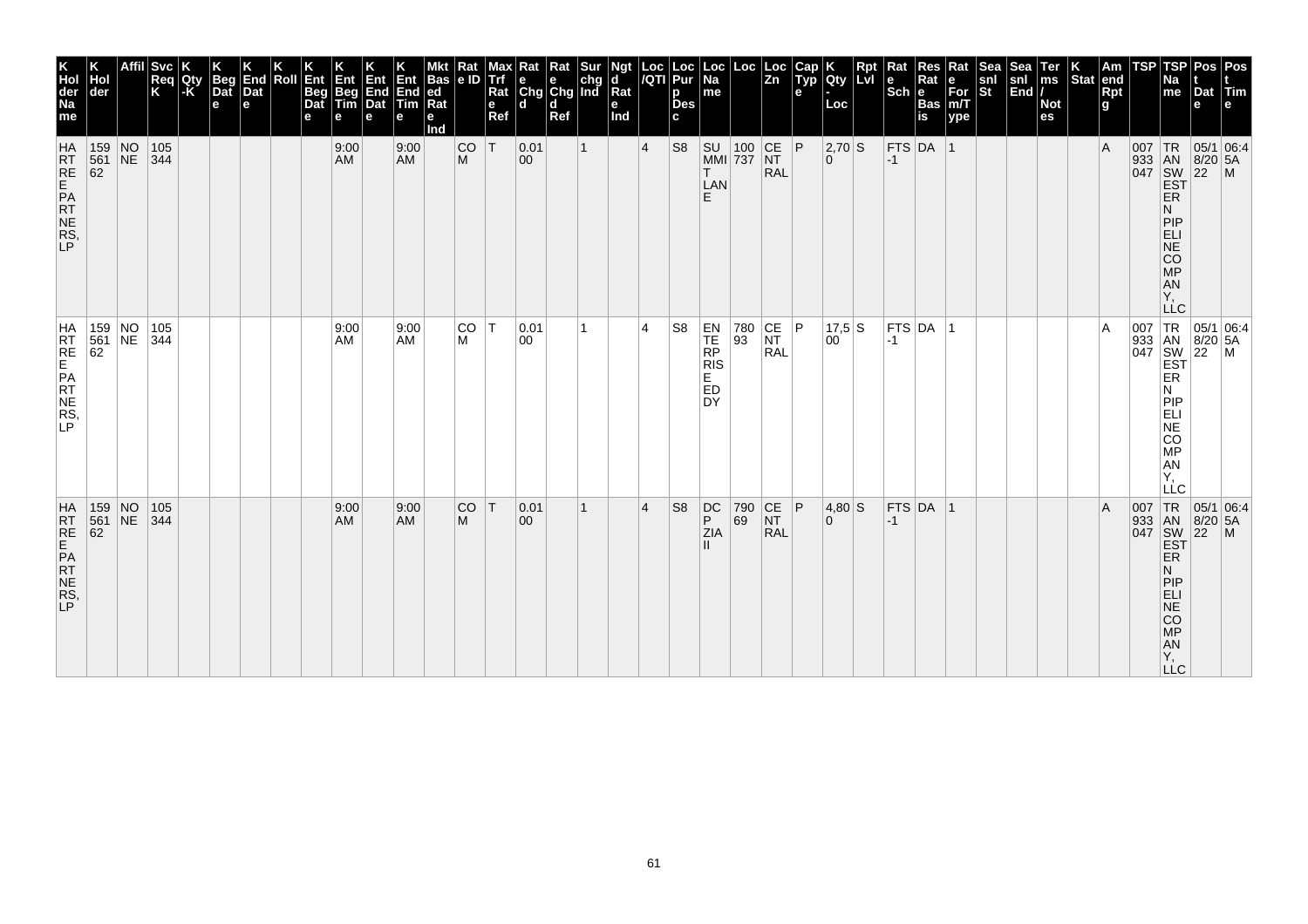| K<br>Hol<br>der<br>Na<br>me            | der                 |             | Affil  Svc<br>Req<br>K   | Qty<br>-K | Beg<br>Dat<br>$\mathbf e$ | End<br>Dat<br>е | Roll | Ent<br>Beg<br>Dat<br>е | Ent<br>Beg<br>Tim<br>е | (hiv<br>End<br>Dat<br>е | Ent<br>End<br>Tim<br>е | <b>Bas</b><br> ed<br>Ra<br>е<br>Ind | Rat<br>e ID    | мах<br>Trf<br>Rat<br>$\mathbf{e}$<br>Ref | <b>Rat</b> Rat Sur<br>e e chg<br>Chg Chg Ind<br>۱d | d<br>Ref |   | Ngt<br>d<br>Rat<br>e<br>Ind | $\frac{\text{Loc}}{\text{/QTI}}$ | Loc<br>Pur<br>p<br>Des<br>c | Loc<br>Na<br>me                                                                                                             | Loc                                            | Loc<br>Zn                                                                                     | Cap<br>Typ<br>e | Qty<br>Loc           | <b>Rpt</b><br>LvI | Rat<br>$\left \frac{e}{Sch}\right _e^{R}$ | Res<br>Rat<br>Bas<br>is | Rat<br>e<br>For<br>m/T<br>ype | <b>Sea</b><br>snl<br>St | Sea<br>snl<br>End | Ter<br>ms<br><b>Not</b><br>es | $\left \begin{array}{c} K \\ \text{Stat} \end{array}\right $ am | Rpt<br>g | <b>TSP</b> | TSP<br>Na<br>$\vert$ me                                                                                              | Pos<br>Dat<br>е | Pos<br>Tim<br>l e l                                                                                                                                                                                                                                                                                                                                                                    |
|----------------------------------------|---------------------|-------------|--------------------------|-----------|---------------------------|-----------------|------|------------------------|------------------------|-------------------------|------------------------|-------------------------------------|----------------|------------------------------------------|----------------------------------------------------|----------|---|-----------------------------|----------------------------------|-----------------------------|-----------------------------------------------------------------------------------------------------------------------------|------------------------------------------------|-----------------------------------------------------------------------------------------------|-----------------|----------------------|-------------------|-------------------------------------------|-------------------------|-------------------------------|-------------------------|-------------------|-------------------------------|-----------------------------------------------------------------|----------|------------|----------------------------------------------------------------------------------------------------------------------|-----------------|----------------------------------------------------------------------------------------------------------------------------------------------------------------------------------------------------------------------------------------------------------------------------------------------------------------------------------------------------------------------------------------|
| HRT<br>RE<br>PRT<br>NE<br>RS<br>P      | 62                  |             | 159 NO 105<br>561 NE 344 |           |                           |                 |      |                        | 9:00<br>AM             |                         | 9:00<br>AM             |                                     | CO<br>M        | ΙT                                       | 0.01<br>00                                         |          | 1 |                             | $\overline{4}$                   | S <sub>8</sub>              | TH<br>OR<br>EA<br>U/S<br>AN<br><b>JUA</b><br>N<br>AR<br>EA<br><b>BO</b><br>UN<br>DA<br><b>RY</b>                            | $\begin{array}{ c c }\n567 \\ 09\n\end{array}$ | TH<br>$\rm_{EA}^{OR}$<br>U                                                                    | P               | 17,5 S<br>00         |                   | $-1$                                      | $ $ FTS $ $ DA $ $      | 1                             |                         |                   |                               |                                                                 | ΙA       |            | ER<br>И<br>PIP<br>ELI<br>NE<br>CO<br>MP<br>AN<br>Y,<br>LLC                                                           |                 |                                                                                                                                                                                                                                                                                                                                                                                        |
| HRT<br>RE<br>PAT NE<br>RS,             | 159<br>561<br>62    | $N$ O<br>NE | 105<br> 344              |           |                           |                 |      |                        | 9:00<br>AM             |                         | 9:00<br>AM             |                                     | <b>CO</b><br>M | IТ.                                      | 0.01<br>00                                         |          | 1 |                             | $\overline{4}$                   | S <sub>8</sub>              | TH<br>OR<br>EA <sup></sup><br>U/S<br><b>AN</b><br><b>JUA</b><br>N.<br>AR<br>EA<br><b>BO</b><br><b>UN</b><br>DA<br><b>RY</b> | $\begin{array}{ c c }\n567 \\ 09\n\end{array}$ | TH<br>OR<br>EA<br>U                                                                           | P               | $5,20$ S<br>$\Omega$ |                   | $-1$                                      | $FTS$ DA 1              |                               |                         |                   |                               |                                                                 | ΙA       |            | 007 TR<br>933 AN<br>047 SW<br>EST<br>EŘ<br>Ν<br>PIP<br>ELI<br>$\overline{\text{NE}}$<br>CO <sub>MP</sub><br>AN<br>Υ. |                 | 05/1 06:4<br>8/20 5A<br>22 M                                                                                                                                                                                                                                                                                                                                                           |
| HA<br>RRE<br>RE<br>PR<br>NE<br>RS<br>P | 159 NO<br>561<br>62 |             | 105<br>$NE$ 344          |           |                           |                 |      |                        | 9:00<br>AM             |                         | 9:00<br>AM             |                                     | CO<br>M        | İΤ                                       | 0.01<br>$ 00\rangle$                               |          | 1 |                             | $\overline{4}$                   | S <sub>8</sub>              | TH<br>OR<br>EA<br>U/S<br>AN<br><b>JUA</b><br>N<br>AR<br>EA<br><b>BO</b><br><b>UN</b><br>DA<br><b>RY</b>                     |                                                | $\begin{array}{ c c c c }\n 567 & TH & P \\  \hline\n 09 & OR & \end{array}$<br>OR<br>EA<br>U |                 | 2,70 S<br>۱O.        |                   | $-1$                                      | $FTS$ DA  1             |                               |                         |                   |                               |                                                                 | ١A       |            | ER<br>Ν<br>PIP<br>ELI<br>NE<br>CO<br>MP<br>AN<br>Y,<br><b>LLC</b>                                                    |                 | $\begin{array}{c c}\n & C \\ \hline\n\end{array}$<br>$\begin{array}{c c}\n & 1 & 1 & 0 & 0 & 0 \\ \hline\n & 1 & 1 & 0 & 0 \\ \hline\n & 1 & 1 & 0 & 0 \\ \hline\n & 1 & 1 & 0 & 0 \\ \hline\n & 1 & 1 & 0 & 0 \\ \hline\n & 1 & 1 & 0 & 0 \\ \hline\n & 1 & 1 & 0 & 0 \\ \hline\n & 1 & 1 & 0 & 0 \\ \hline\n & 1 & 1 & 0 & 0 \\ \hline\n & 1 & 1 & 0 & 0 \\ \hline\n & 1 & 1 & 0 & $ |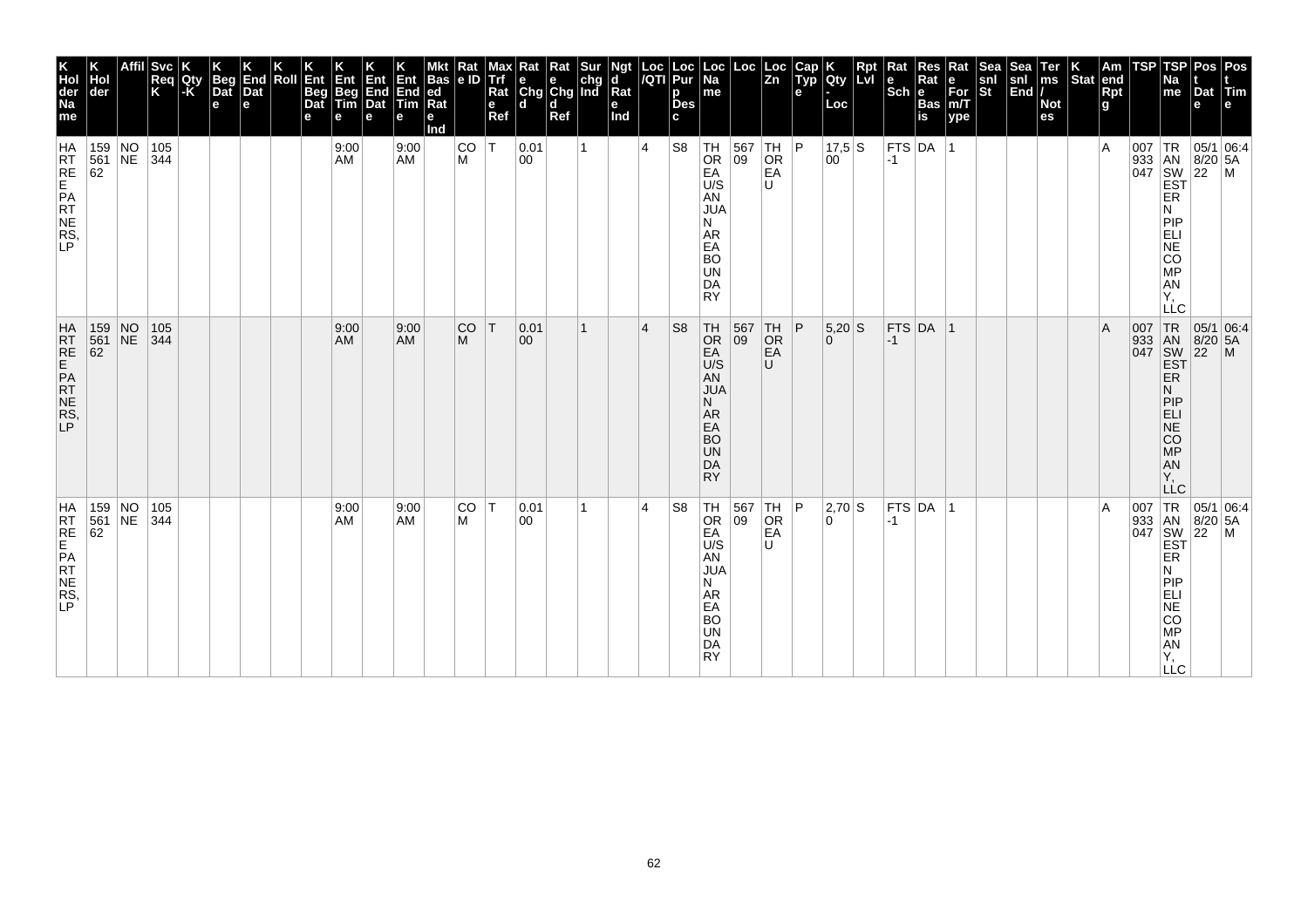| <b>Svc</b><br>Req<br>Κ<br> der<br>159 NO<br> 105<br>561 NE 345<br>62 |  |        | Qty<br>l-K | <b>Beg</b><br>Dat<br>e         | End<br>Dat<br>e    | Roll | Ent<br><b>Beg</b><br>Dat<br>е | Ent<br>Beg<br>Tim<br>е<br>9:00<br>AM.      | Ent<br>End<br>Dat<br>e | Ent<br>End<br>$\overline{\mathsf{Tim}}$<br>е<br>9:00<br><b>AM</b> | Bas<br> ed<br>Ra<br>е<br>Ind | Rat<br> e D <br><b>CO</b><br>M | мах<br><b>Trf</b><br>Rat<br>$\mathbf e$<br>Ref<br> T | <b>x</b> Rat Rat Sur<br>e e chg<br>Chg Chg Ind<br>ld.<br> 0.01<br>$ 12\rangle$ | d<br>Ref              | $\mathbf{1}$ | Ngt<br>d<br>Rat<br>е<br>Ind | $\frac{Loc}{/QTI}$<br>$\vert 4 \vert$ | Loc<br>Pur<br>p<br><b>Des</b><br>C.<br>S <sub>8</sub> | Loc<br>  Na<br>me<br>PE<br>PL<br>HA<br><b>NS</b>                                                                 | Loc<br>804<br>$ 2\rangle$ | Loc<br>$\overline{z}$ <sub>n</sub><br>$PA$ $P$<br><b>NH</b><br>AN<br><b>DLE</b> | Cap<br>Typ<br>e | <b>IQty</b><br>Loc<br> 40,0 S<br>00 | Rpt<br><b>Lvi</b> | Rat<br>le<br>$ \overline{\text{Sch}} e $<br>$-1$ | Res<br>Rat<br><b>Bas</b><br>is<br>$FTS$ DA 1 | Rat<br>е<br>$\bar{F}$ or<br>m/T<br>ype | <b>Sea</b><br>snl<br>$ \tilde{\mathbf{s}}$ t | Sea<br>snl<br>$\vert$ End $\vert$ / | Ter<br>ms<br><b>Not</b><br>es | Stat end | Am<br>Rpt<br>g<br>$\overline{A}$ | TSP | TSP<br>Na<br>me                                                                              | Pos   Pos<br>Dat Tim<br>e<br>$\begin{array}{c c}\n & R & 05/1 & 0. \\  & AB & 8/20 & 5A \\ \hline\n047 & SW & 22 & M \\ \hline\nEF & F^{\text{P}}\n\end{array}$ |  |
|----------------------------------------------------------------------|--|--------|------------|--------------------------------|--------------------|------|-------------------------------|--------------------------------------------|------------------------|-------------------------------------------------------------------|------------------------------|--------------------------------|------------------------------------------------------|--------------------------------------------------------------------------------|-----------------------|--------------|-----------------------------|---------------------------------------|-------------------------------------------------------|------------------------------------------------------------------------------------------------------------------|---------------------------|---------------------------------------------------------------------------------|-----------------|-------------------------------------|-------------------|--------------------------------------------------|----------------------------------------------|----------------------------------------|----------------------------------------------|-------------------------------------|-------------------------------|----------|----------------------------------|-----|----------------------------------------------------------------------------------------------|-----------------------------------------------------------------------------------------------------------------------------------------------------------------|--|
|                                                                      |  |        |            |                                |                    |      |                               |                                            |                        |                                                                   |                              |                                |                                                      |                                                                                |                       |              |                             |                                       |                                                       | <b>FO</b><br><b>RD</b><br>CA<br><b>CT</b><br>US                                                                  |                           |                                                                                 |                 |                                     |                   |                                                  |                                              |                                        |                                              |                                     |                               |          |                                  |     | ER<br>N<br>PIP<br>ELI<br>NE<br>CO<br><b>MP</b><br>AN<br>Υ.<br><b>LLC</b>                     |                                                                                                                                                                 |  |
| 159 NO<br>561 NE 345<br>62                                           |  | 105    |            |                                |                    |      |                               | 9:00<br>AM                                 |                        | 9:00<br>AM                                                        |                              | CO T<br>M                      |                                                      | 0.01<br>12                                                                     |                       | 1.           |                             | 4                                     | S <sub>8</sub>                                        | $TH$<br>OR<br>EA<br>U/S<br>AN<br><b>JUA</b><br>N<br><b>AR</b><br>EA<br><b>BO</b><br><b>UN</b><br>DA<br><b>RY</b> | 567 TH<br>09 OR           | EA<br>U                                                                         | P               | 40.0 S<br>00                        |                   | $ -1 $                                           | $ $ FTS $ $ DA $ $ 1                         |                                        |                                              |                                     |                               |          | $\overline{A}$                   |     | ER<br>N<br>PIP<br>ELI<br>NE<br>CO<br>MP<br>AN<br>Υ,<br>LLC                                   | 007 TR 05/1 06:4<br>933 AN 8/20 5A<br>047 SW 22 M<br>EST                                                                                                        |  |
| $\overline{N}$<br>159<br>NE<br>561<br>62                             |  | 345 00 |            | 105 $ 40,0 $ 11/0 03/3 N<br>20 | $1/20$ 1/20<br> 25 |      | 22                            | $03/0$ 9:00 03/3 9:00 N<br>4/20 AM 1/20 AM | 25                     |                                                                   |                              |                                | T                                                    |                                                                                | <b>MA</b><br>$\times$ | $\mathbf 1$  | N                           | <sup>4</sup>                          | S <sub>8</sub>                                        |                                                                                                                  |                           |                                                                                 |                 |                                     | S                 | $ -1 $                                           | $FTS$ DA 1                                   |                                        |                                              |                                     |                               | N        | A                                | 007 | TR<br>ER<br>N<br>PIP<br><b>ELI</b><br><b>NE</b><br><b>CO</b><br><b>MP</b><br>AN<br>Υ,<br>LLC | 05/1 06:4<br>933 AN 8/20 5A<br>047 SW 22 M<br>EST                                                                                                               |  |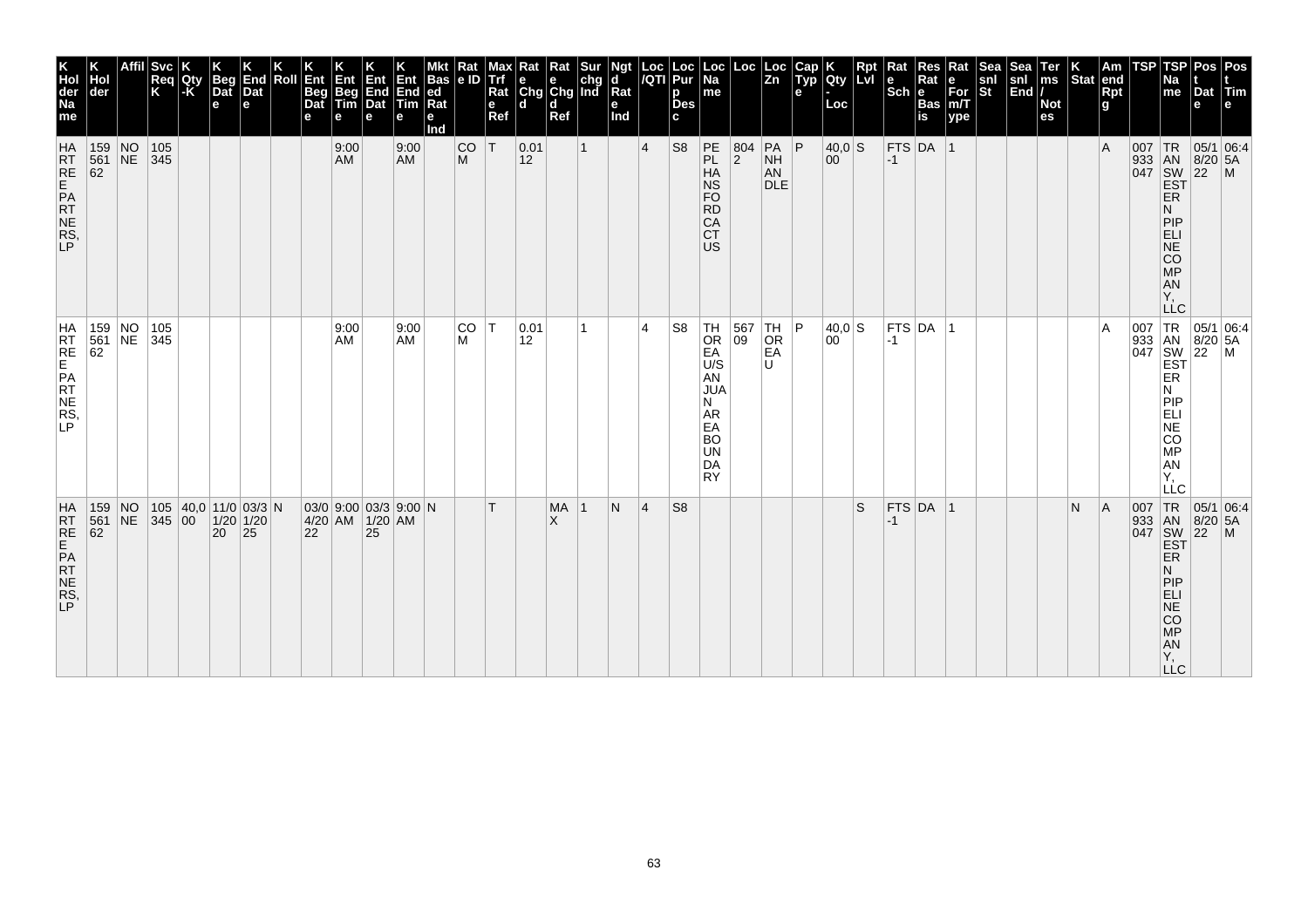| K<br>Hol<br>der<br>Na<br>me            | Hol<br>der                     | Affil Svc<br>Req<br>K | Qty<br>-K | <b>Beg</b><br>Dat<br>$\mathbf e$      | End<br>Dat<br>е | Roll | Ent<br><b>Beg</b><br>Dat<br>е | Ent<br>Beg<br>Tim | Ent<br>End<br>Dat<br>е                                                                                  | Ent<br>End ed<br>Tim<br>е | <b>Bas</b><br>Rat<br>е<br>Ind | $\frac{Rat}{e}$    | Max<br>Trf<br>Rat<br>$\mathbf e$<br>Ref | $\begin{array}{c c}\n\textbf{R} & \textbf{R} \textbf{at} & \textbf{S} \textbf{ur} \\ \textbf{e} & \textbf{e} & \textbf{chg} \\ \textbf{Chg} & \textbf{Chg} & \textbf{Ind}\n\end{array}$<br>ld. | d<br>Ref   |   | Ngt<br>d<br>Rat<br>е<br>Ind |                | Loc  Loc<br><i> I</i> QTI  Pur<br>p<br><b>Des</b><br>C. | Loc<br>  Na<br>$\sf m$ e | $\left  \begin{array}{c} \text{Loc} \\ \text{Zn} \end{array} \right $                                                   | Cap<br>Typ<br>e | <b>Qty</b><br>Loc | <b>Rpt</b><br><b>Lvi</b> | Rat<br>$\left \frac{e}{Sch}\right $ R | <b>Res</b><br>Rat<br>Bas<br>is | Rat<br>e<br>For<br>m/T<br>ype | Sea<br>snl<br>St | Sea<br>snl<br>End | Ter<br>ms<br><b>Not</b><br>es         | $\left \begin{array}{c} K \\ \end{array}\right $ Stat end | <b>Rpt</b><br>g | TSP | TSP<br>Na<br>me                                                   | Dat<br>е | Pos Pos<br>Tim<br>e                                                                                                                                                                                                                                                                                                                                             |
|----------------------------------------|--------------------------------|-----------------------|-----------|---------------------------------------|-----------------|------|-------------------------------|-------------------|---------------------------------------------------------------------------------------------------------|---------------------------|-------------------------------|--------------------|-----------------------------------------|------------------------------------------------------------------------------------------------------------------------------------------------------------------------------------------------|------------|---|-----------------------------|----------------|---------------------------------------------------------|--------------------------|-------------------------------------------------------------------------------------------------------------------------|-----------------|-------------------|--------------------------|---------------------------------------|--------------------------------|-------------------------------|------------------|-------------------|---------------------------------------|-----------------------------------------------------------|-----------------|-----|-------------------------------------------------------------------|----------|-----------------------------------------------------------------------------------------------------------------------------------------------------------------------------------------------------------------------------------------------------------------------------------------------------------------------------------------------------------------|
| HA<br>RRE<br>RE<br>PR<br>NE<br>RS<br>P | $159$ NO<br>561 NE<br>62       | 415 450 1/20 1/20     |           | 105   159,   11/0   10/3   Y<br>21 23 |                 |      |                               |                   | $05/1$ 9:00 10/3 9:00 N<br>$\begin{array}{ c c c c }\n 8/20 & AM & 1/20 & AM \\  22 & 23 & \end{array}$ |                           |                               |                    | T.                                      |                                                                                                                                                                                                | MA  1<br>X |   | N                           |                |                                                         |                          |                                                                                                                         |                 |                   | K                        | $-1$                                  | $FTS$ DA 1                     |                               |                  |                   | $C$ lic $ A$<br>$k$ for<br>Det<br>ail |                                                           | l A             |     | ER<br>Ν<br>PIP<br>EL<br>SOMP<br><b>AN</b><br>Υ,<br><b>LLC</b>     |          | $\begin{array}{c}\n 1R \\  \n 33 \\  047 \\  \n 18N \\  \n 18/20 \\  \n 16N \\  \n 16N \\  \n 16N \\  \n 16N \\  \n 16N \\  \n 16N \\  \n 16N \\  \n 16N \\  \n 16N \\  \n 16N \\  \n 16N \\  \n 16N \\  \n 16N \\  \n 16N \\  \n 16N \\  \n 16N \\  \n 16N \\  \n 16N \\  \n 16N \\  \n 16N \\  \n 16N \\  \n 16N \\  \n 16N \\  \n 16N \\  \n 16N \\  \n 16N$ |
| HRT RE<br>PAT NE RS,<br>P              | 159 NO 105<br>561 NE 415<br>62 |                       |           |                                       |                 |      |                               | 9:00<br>AM        |                                                                                                         | 9:00<br>AM                |                               | RE<br><sub>S</sub> | T                                       | 0.57<br>00                                                                                                                                                                                     |            | 1 |                             |                | Rec 3<br>eipt BE<br>Loc AR<br>atio<br>n                 | LEA                      | $\begin{array}{ c c c }\n\hline\n100 & \text{WE} & \text{P} \\ \hline\n734 & \text{ST} & \text{TEX}\n\end{array}$<br>AS |                 | $18,8$ P<br>15    |                          | $ -1 $                                | FTS DA 1                       |                               | $ 5/1 $ $ 5/31 $ |                   |                                       |                                                           | ΙA              |     | N<br>PIP<br>ELI<br>NE <sup></sup><br>CO<br>MP<br>AN<br>Y,         |          | $\begin{array}{c c}\n & \text{LC} & \text{OS/1 U} \\  & \text{J33} & \text{AN} & \text{8/20} & \text{5A} \\ \hline\n & \text{334} & \text{SW} & \text{22} & \text{M} \\  & \text{EST} & \text{ER}\n\end{array}$                                                                                                                                                 |
| HA<br>RRE<br>RE<br>PR<br>NE<br>RS<br>P | 159 NO<br>561 NE 415<br>62     | 105                   |           |                                       |                 |      |                               | 9:00<br>AM        |                                                                                                         | 9:00<br>AM                |                               | RE<br>S            | T                                       | 0.57<br>$ 00\rangle$                                                                                                                                                                           |            | 1 |                             | $\overline{2}$ | Deli $PG$<br>very &E<br>Loc TO<br>Loc<br>atio<br>n      | PO<br><b>CK</b>          | $\begin{array}{ c c c }\n 566 & CAL & P \\  98 & IFO & \n\end{array}$<br>RNI<br>A                                       |                 | 10,9 P<br>13      |                          | $-1$                                  | $FTS$ DA $ 1$                  |                               | 5/1              | 5/31              |                                       |                                                           | ΙA              |     | ER<br>N<br>PIP<br>ELI<br>NE<br>CO<br>MP<br>AN<br>Y,<br><b>LLC</b> |          | $\begin{array}{c c}\n & C \\ \hline\n & \downarrow \text{TR} & 05/1 & 06:4 \\ \hline\n & 933 & \text{AN} & 8/20 & 5/106 \\  & 047 & \text{SW} & 22 & 5/106 \\  & \text{EST} & \text{ER} & & \end{array}$                                                                                                                                                        |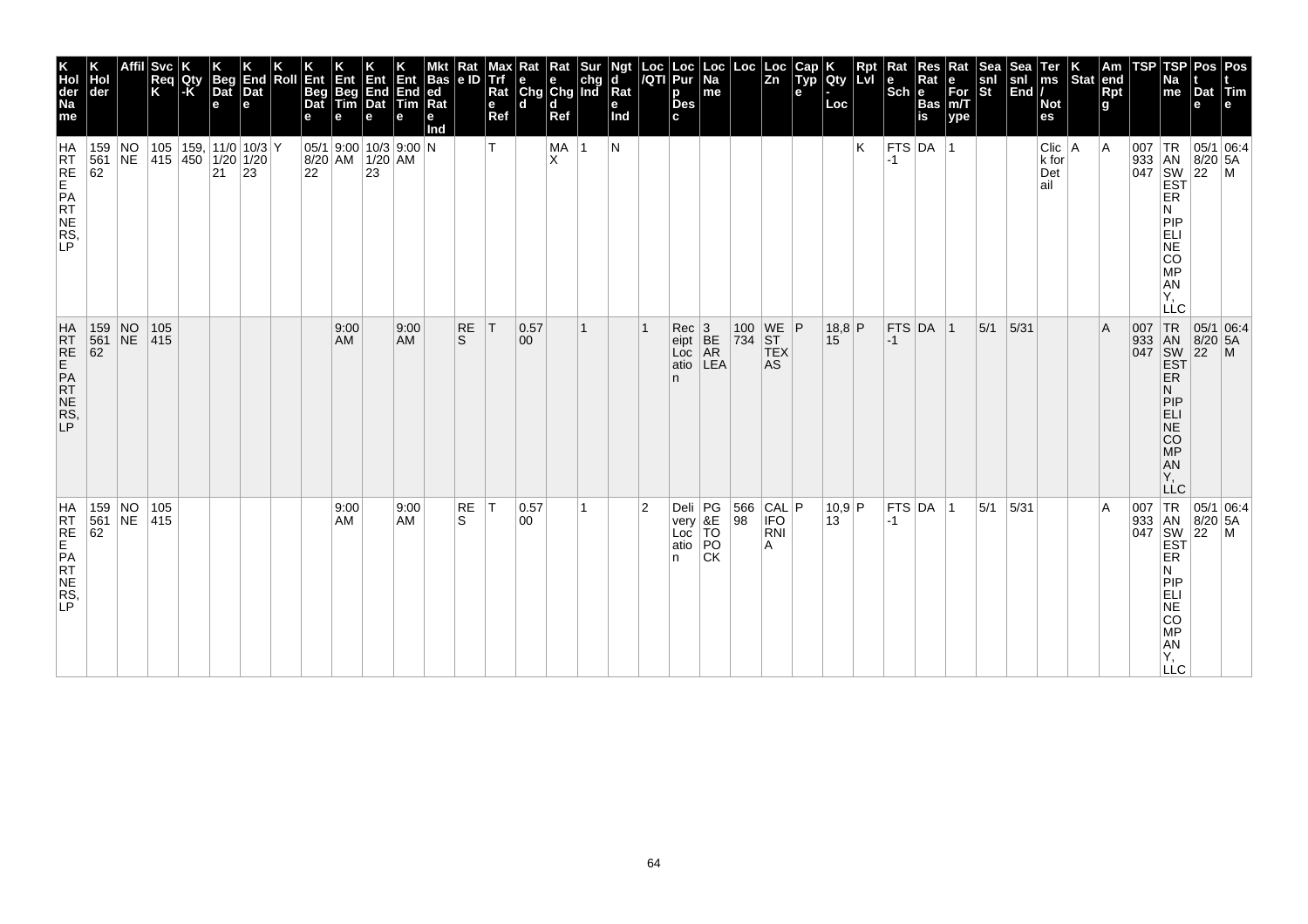| K<br>Hol<br>der<br>Na<br>me                    | der                                                                                                             | <b>Svc</b><br>Req<br>Κ | <b>Qty</b><br>l-K | <b>Beg</b><br>Dat<br>e | End<br>Dat<br>e | Roll | Ent<br><b>Beg</b><br>Dat<br>е | Ent<br>Beg<br>Tim<br>е | Ent<br>End<br>Dat<br>е | Ent<br>End<br>Tim<br>е | <b>Bas</b><br> ed<br>Ra<br>е<br>Ind | Rat<br> e D    | Max<br><b>Trf</b><br>Rat<br>$\mathbf e$<br>Ref | $\begin{array}{ l l }\n\hline\n\text{Rat} & \text{Rat} & \text{Sur} \\ \hline\n\text{e} & \text{e} & \text{chg} \\ \text{Chg} & \text{Chg} & \text{Ind}\n\end{array}$<br>ld. | d<br>Ref |              | Ngt<br>d<br>Rat<br>е<br>Ind | Loc<br>/QTI    | Loc<br>Pur<br>p<br><b>Des</b><br>C. | Loc<br>  Na<br>me                 | Loc                                                           | Loc<br>$\overline{z}$ <sub>n</sub> | Cap<br>Typ<br>e | Qty<br>Loc     | Rpt<br>Lvi | Rat<br>le<br>$ \overline{\text{Sch}} $ e | Res<br>Rat<br><b>Bas</b><br>is | Rat<br>е<br>$\bar{F}$ or<br>m/T<br>ype | Sea<br>snl<br>St | $S_{\mathbb{F}}$<br>snl<br>$\vert$ End $\vert$ / | Ter<br>ms<br><b>Not</b><br>es | Stat end | Am<br>Rpt<br>g | TSP | TSP<br>Na<br>me                                                                                                                | Pos   Pos<br>Dat Tim<br>e                                               |                                                                                                                                    |
|------------------------------------------------|-----------------------------------------------------------------------------------------------------------------|------------------------|-------------------|------------------------|-----------------|------|-------------------------------|------------------------|------------------------|------------------------|-------------------------------------|----------------|------------------------------------------------|------------------------------------------------------------------------------------------------------------------------------------------------------------------------------|----------|--------------|-----------------------------|----------------|-------------------------------------|-----------------------------------|---------------------------------------------------------------|------------------------------------|-----------------|----------------|------------|------------------------------------------|--------------------------------|----------------------------------------|------------------|--------------------------------------------------|-------------------------------|----------|----------------|-----|--------------------------------------------------------------------------------------------------------------------------------|-------------------------------------------------------------------------|------------------------------------------------------------------------------------------------------------------------------------|
| <b>HA</b><br>RT<br>RE<br>PRT<br>NE<br>RS<br>LP | 159 NO<br>561 NE<br>62                                                                                          | 105<br> 415            |                   |                        |                 |      |                               | 9:00<br><b>AM</b>      |                        | 9:00<br><b>AM</b>      |                                     | RE<br>ls.      | T                                              | 0.57<br>$ 00\rangle$                                                                                                                                                         |          | $\mathbf{1}$ |                             |                | n.                                  | PO<br><b>OL</b>                   | Rec WE 586 WE P<br>eipt ST 46 ST<br>Loc TEX TEX<br>atio AS AS |                                    |                 | $10,9$ P<br>13 |            | $-1$                                     | $FTS$ DA $ 1$                  |                                        | $5/1$ 5/31       |                                                  |                               |          | $\overline{A}$ |     | <b>ER</b><br>N<br>PIP<br>ELI<br>NE<br>CO <sub>MP</sub><br>AN<br>Υ.<br><b>LLC</b>                                               |                                                                         | $\begin{array}{c c}\n & R & 05/1 & 0. \\  & AB & 8/20 & 5A \\ \hline\n047 & SW & 22 & M \\ \hline\nEF & F^{\text{P}}\n\end{array}$ |
| HRTE<br>FREPRTES,                              | 159 NO<br>561 NE 415<br>62                                                                                      | 105                    |                   |                        |                 |      |                               | 9:00<br>AM             |                        | 9:00<br>AM             |                                     | RE<br>S        | IT.                                            | 0.57<br>00                                                                                                                                                                   |          | 1.           |                             | $\overline{2}$ | n.                                  | ES                                | Deli SO 104<br>very CAL 87<br>Loc NE<br>atio EDL<br>PEDL      | CAL P <br>RNI<br>A                 |                 | 6,48 P<br>8    |            | $ -1 $                                   | $FTS$ DA $ 1$                  |                                        |                  |                                                  |                               |          | $\overline{A}$ |     | ER<br>N<br>PIP<br>ELI<br>NE<br>CO<br>MP<br>AN<br>Υ,<br>LLC                                                                     |                                                                         | 007 TR 05/1 06:4<br>933 AN 8/20 5A<br>047 SW 22 M<br>EST                                                                           |
| HATRE<br>RTE<br>PATRE<br>RS,                   | $\begin{array}{c c} 159 & \text{NO} \\ 561 & \text{NE} \end{array}$<br>$\begin{array}{r} 561 \\ 62 \end{array}$ | 105<br>415             |                   |                        |                 |      |                               | 9:00<br>AM             |                        | 9:00<br><b>AM</b>      |                                     | <b>RE</b><br>S | T                                              | 0.57<br>00                                                                                                                                                                   |          | 1            |                             | $\overline{2}$ | Deli<br>very<br>Loc<br>atio<br>n.   | PG<br>&E<br>TO<br>PO<br><b>CK</b> | 566<br>98                                                     | CAL P<br><b>IFO</b><br>RNI<br>Α    |                 | 31,3 P<br>58   |            | $-1$                                     | FTS DA 1                       |                                        | 5/1              | 5/31                                             |                               |          | $\overline{A}$ | 007 | TR<br>933 AN<br>047 SW<br>EST<br><b>ER</b><br>N<br>PIP<br><b>ELI</b><br><b>NE</b><br><b>CO</b><br><b>MP</b><br>AN<br>Υ,<br>LLC | 05/1 06:4<br>$\begin{array}{ c c }\n 8/20 & 5A \\  22 & M\n\end{array}$ |                                                                                                                                    |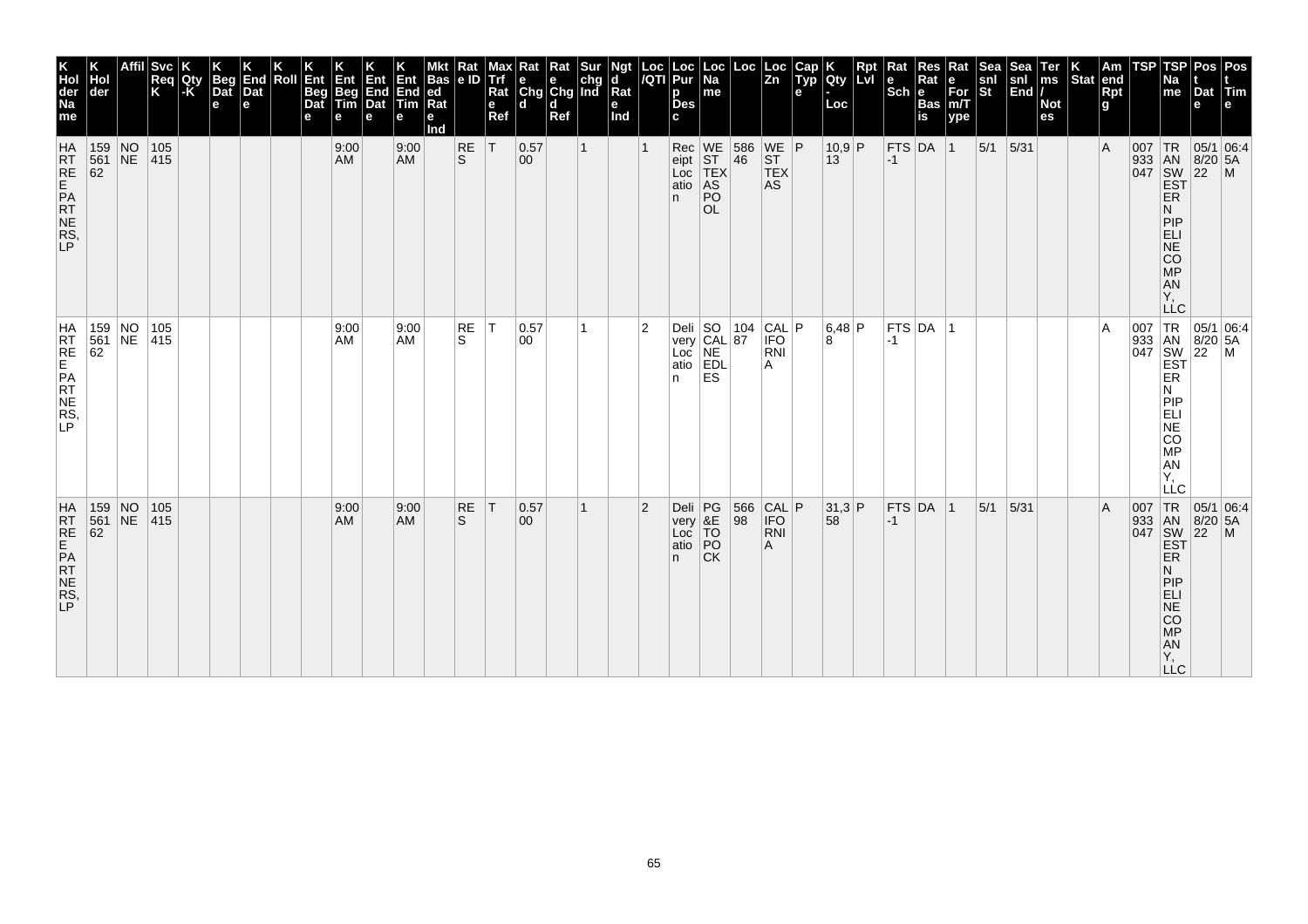| K<br>Hol<br>der<br>Na<br>me             | der                                                                          | <b>Svc</b><br>Req<br>K | Qty<br>-K | <b>Beg</b><br>$\overline{$ }_{\text{Det}}<br>$\mathbf e$ | End<br>Dat<br>e | Roll | Ent<br>Beg<br>Dat<br>е | Ent<br>Beg<br>Tim<br>е | Ent<br>End<br>Dat<br>e | Ent<br>End<br>Tim<br>е | <b>Bas</b><br> ed<br>Ra<br>е<br>Ind | $\frac{Rat}{e}$           | Max<br>Trí<br>Rat<br>e<br>Ref | $\begin{array}{ l l }\n\hline\n\text{Rat} & \text{Rat} & \text{Sur} \\ \hline\n\text{e} & \text{e} & \text{chg} \\ \text{Chg} & \text{Chg} & \text{Ind}\n\end{array}$<br>ld. | d<br>Ref |   | Ngt<br>d<br>Rat<br>е<br>Ind | Loc<br>/QTI    | Loc<br>Pur<br>р<br><b>Des</b><br>c            | Loc<br>  Na<br>me                                                             | Loc                                                                                                               | Loc<br> Zn | Cap<br>Typ<br>$\mathbf{e}$ | <b>IQty</b><br>Loc     | Rpt<br>Lvl | Rat<br><b>TECH BASE</b> | Res<br>Rat           | Rat<br> е<br> For<br> m/Т<br>ype | Sea<br>snl<br>St | Sea<br>$\begin{vmatrix} \text{snl} \\ \text{End} \end{vmatrix}$ | Ter<br><b>THE</b><br><b>Not</b><br>es | Stat end | Am<br>Rpt<br>g | TSP | <b>TSP</b><br>Na<br>me                                                                                                  | Pos   Pos<br>Dat Tim<br>e                                                                       |                                                                                                                                           |
|-----------------------------------------|------------------------------------------------------------------------------|------------------------|-----------|----------------------------------------------------------|-----------------|------|------------------------|------------------------|------------------------|------------------------|-------------------------------------|---------------------------|-------------------------------|------------------------------------------------------------------------------------------------------------------------------------------------------------------------------|----------|---|-----------------------------|----------------|-----------------------------------------------|-------------------------------------------------------------------------------|-------------------------------------------------------------------------------------------------------------------|------------|----------------------------|------------------------|------------|-------------------------|----------------------|----------------------------------|------------------|-----------------------------------------------------------------|---------------------------------------|----------|----------------|-----|-------------------------------------------------------------------------------------------------------------------------|-------------------------------------------------------------------------------------------------|-------------------------------------------------------------------------------------------------------------------------------------------|
| HA<br>RRE<br>RE<br>PR<br>NE<br>RS<br>P  | $\begin{array}{ c c c }\n 159 & NO \\  \hline\n 561 & NE\n\end{array}$<br>62 | 105<br> 415            |           |                                                          |                 |      |                        | 9:00<br>AM             |                        | 9:00<br><b>AM</b>      |                                     | RE<br>S.                  | lT.                           | 0.57<br>00                                                                                                                                                                   |          | 1 |                             | $\overline{2}$ | n.                                            | Deli SO 104 CAL P<br>very CAL 87 IFO<br>Loc NE RNI<br>atio EDL A<br>ES.       |                                                                                                                   |            |                            | $1,49$ P<br>∣1         |            | $ -1 $                  | $ $ FTS $ $ DA $ $ 1 |                                  |                  |                                                                 |                                       |          | $\overline{A}$ |     | ER<br>N<br>PIP<br>ELI<br>NE<br>CO<br>MP<br><b>AN</b><br>Υ,<br>LLC                                                       |                                                                                                 | $\begin{array}{c}\n 1 \text{R} \\  33 \\  1 \text{AN} \\  8/20 \\  54 \\  1047 \\  1047 \\  1057 \\  1047 \\  1047 \\  1057\n\end{array}$ |
| HATRE<br>EPATE<br>NERS,<br>P            | 159 NO 105<br>561 NE 415<br>62                                               |                        |           |                                                          |                 |      |                        | 9:00<br>AM             |                        | 9:00<br><b>AM</b>      |                                     | <b>RE</b><br><sub>S</sub> | T                             | 0.57<br>$ 00\rangle$                                                                                                                                                         |          | 1 |                             |                | Rec<br>eipt<br>Loc<br>AR<br>atio<br>LEA<br>n. |                                                                               | $\begin{array}{ c c c }\n\hline\n100 & \text{WE} & \text{P} \\ \hline\n734 & \text{ST} & \text{TEX}\n\end{array}$ | AS         |                            | 11,1 P<br>$ 85\rangle$ |            | $-1$                    | FTS DA 1             |                                  |                  |                                                                 |                                       |          | $\mathsf{A}$   |     | 007 TR<br>933 AN<br>047 SW<br>EST<br>ER.<br>N<br> P P<br><b>ELI</b><br>$N\bar{E}$<br><b>CO</b><br>MP<br>AN<br>Υ,<br>LLC | $\begin{array}{ c c c } \hline 05/1 & 06.4 \\ \hline 8/20 & 5A \\ 22 & M \\ \hline \end{array}$ |                                                                                                                                           |
| HA<br>RRE<br>RE<br>PRT<br>RS<br>RS<br>P | 159 NO<br>561 NE 415<br>62                                                   | 105                    |           |                                                          |                 |      |                        | 9:00<br>AM             |                        | 9:00<br><b>AM</b>      |                                     | RE<br>S                   | T                             | 0.57<br>00                                                                                                                                                                   |          | 1 |                             | $\overline{2}$ | n.                                            | Deli SO 104 CAL P<br>very CAL 87 IFO<br>Loc NE RNI<br>atio EDL A<br><b>ES</b> |                                                                                                                   |            |                            | 18,6 P<br>42           |            | $ -1$                   | $FTS$ DA  1          |                                  |                  |                                                                 |                                       |          | $\overline{A}$ | 007 | ER<br>N<br>PIP<br>ELI<br><b>NE</b><br>CO<br>MP<br>AN<br>Y,<br><b>LLC</b>                                                | TR 05/1 06:4<br>933 AN 8/20 5A<br>047 SW 22 M<br>EST                                            |                                                                                                                                           |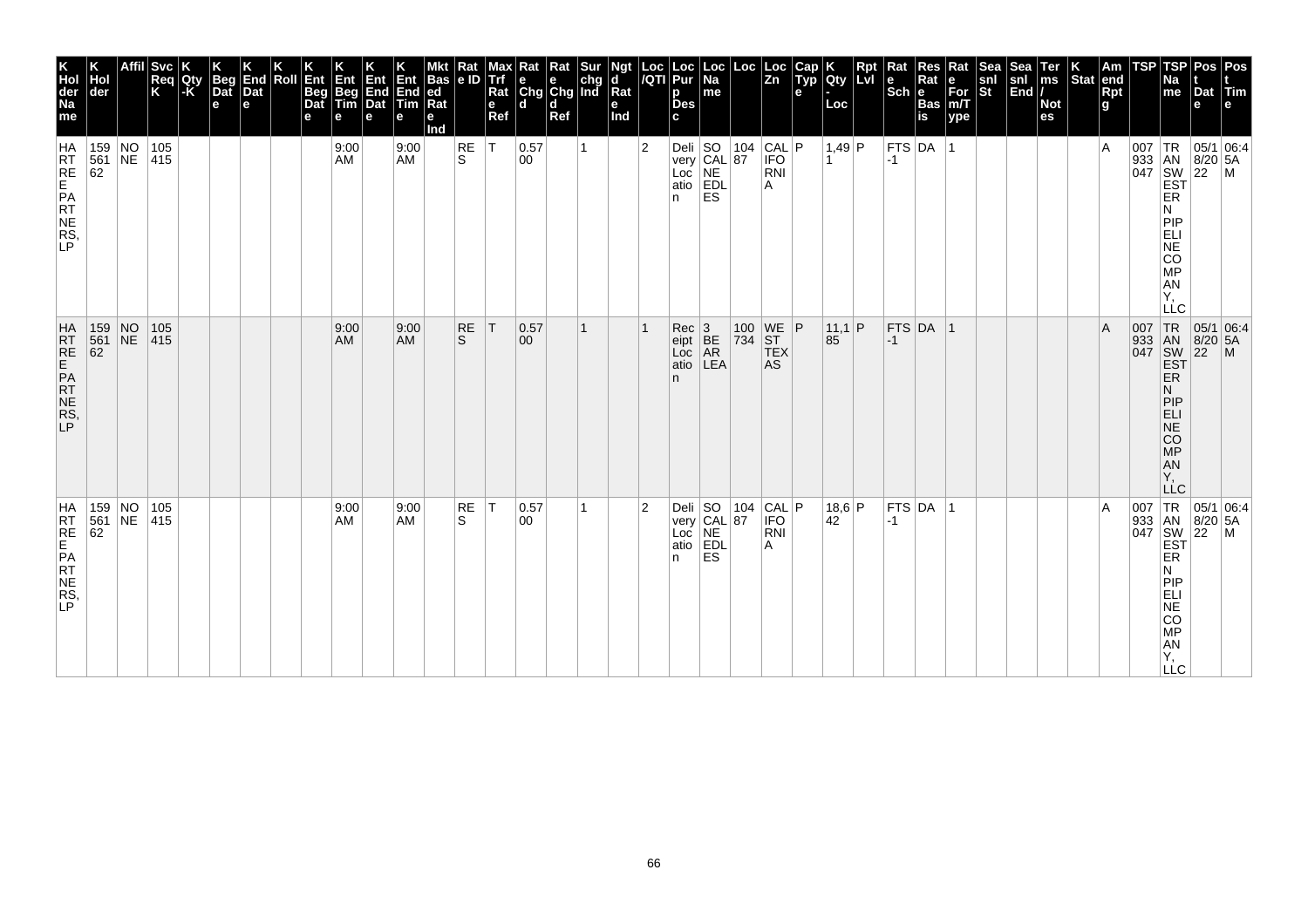| K<br>Hol<br>der<br>Na<br>me        | der                                                                               | <b>Svc</b><br>Req<br>K | Qty<br>-K | Beg<br>Dat<br>$\mathbf e$ | End<br>Dat<br>e | Roll | Ent<br>Beg<br>Dat<br>е | Ent<br>Beg<br>Tim<br>е | Ent<br>End<br>Dat<br>e | Ent<br>End<br>$\overline{\mathsf{Tim}}$<br>е | <b>Bas</b><br>ed<br>Rat<br>е<br>Ind | Rat<br>le ID | Max<br>Trf<br>Rat<br>$\mathbf{e}$<br>Ref | Rat<br>$\begin{array}{ c c c }\n\hline\ne & e & chg \\ \hline\nChg & Chg & Ind\n\end{array}$<br>ld. | Rat<br>d<br>Ref | Sur          | Ngt<br>d<br>$\bar{R}$ at<br>е<br>Ind | Loc<br>/QTI | Loc<br>Pur<br>p<br><b>Des</b><br>C.           | Loc  <br>Na<br>me                                        | Loc                                                     | Loc<br> Zn                                                                     | Cap<br>Typ<br>$\mathbf{e}$ | Qty<br>Loc     | Rpt<br><b>LvI</b> | Rat<br>$\left \begin{smallmatrix} \mathbf{e} \ \mathbf{Sch} \ \mathbf{e} \end{smallmatrix}\right $ $\mathbf{e}$ | $\sf Res$<br>Rat<br>Bas<br>is | Rat<br>е<br>For<br>m/T<br>ype | Sea<br>$\frac{\mathsf{snl}}{\mathsf{St}}$ | Sea<br>$\begin{vmatrix} \sin \theta \\ \sin \theta \end{vmatrix}$ | Ter<br>ms<br><b>Not</b><br>es | Stat end | Am<br>Rpt<br>g | TSP      | TSP<br>Na<br>me                                                           | Pos Pos<br>Dat<br>e                               | $ T$ im                                                  |
|------------------------------------|-----------------------------------------------------------------------------------|------------------------|-----------|---------------------------|-----------------|------|------------------------|------------------------|------------------------|----------------------------------------------|-------------------------------------|--------------|------------------------------------------|-----------------------------------------------------------------------------------------------------|-----------------|--------------|--------------------------------------|-------------|-----------------------------------------------|----------------------------------------------------------|---------------------------------------------------------|--------------------------------------------------------------------------------|----------------------------|----------------|-------------------|-----------------------------------------------------------------------------------------------------------------|-------------------------------|-------------------------------|-------------------------------------------|-------------------------------------------------------------------|-------------------------------|----------|----------------|----------|---------------------------------------------------------------------------|---------------------------------------------------|----------------------------------------------------------|
| HRT<br>RE<br>PATT<br>NE<br>RS<br>P | 159 NO 105<br>561 NE 415<br>62                                                    |                        |           |                           |                 |      |                        | 9:00<br>AM             |                        | 9:00<br><b>AM</b>                            |                                     | $R_S$        | İΤ                                       | 0.57<br>00                                                                                          |                 | $\mathbf{1}$ |                                      |             | Rec<br>eipt<br>Loc<br>RAL<br>atio<br>PO<br>n. | OL.                                                      | 586<br>49                                               | CE <br><b>NT</b><br><b>RAL</b>                                                 | P                          | $10,4$ P<br>58 |                   | $-1$                                                                                                            | FTS DA 1                      |                               |                                           |                                                                   |                               |          | $\overline{A}$ | $007$ TR | ER<br>N<br>PIP<br>ELI<br>NE<br>CO <sub>MP</sub><br>AN<br>Υ,<br><b>LLC</b> | 05/1 06:4<br>933 AN 8/20 5A<br>047 SW 22 M<br>EST |                                                          |
| HRTE<br>FREPATTES,                 |                                                                                   |                        |           |                           |                 |      |                        | 9:00<br>AM             |                        | 9:00<br>AM                                   |                                     | RE<br>S.     | ΙT                                       | 0.57<br>00                                                                                          |                 | 1            |                                      |             | Rec<br>eipt<br>Loc<br>atio<br>n.              | EN<br>TE<br>RP<br>RIS<br>E<br><b>ED</b><br><b>DY</b>     | 780<br>93                                               | $\begin{array}{ c c }\n\text{CE} & \text{P}\n\end{array}$<br>RAL               |                            | 1,49 P         |                   | $-1$                                                                                                            | FTS DA 1                      |                               |                                           |                                                                   |                               |          | A              |          | <b>ER</b><br>N<br>PIP<br>EËI<br>NE<br>CO<br>MP<br>AN<br>Υ.<br>LLC         |                                                   | 007 TR 05/1 06:4<br>933 AN 8/20 5A<br>047 SW 22 M<br>EST |
| HRT<br>RE<br>PATE<br>NE<br>RS<br>P | $\begin{array}{ c c }\n 159 & \text{NO} \\  561 & \text{NE} \\  62 & \end{array}$ | 105<br> 415            |           |                           |                 |      |                        | 9:00<br>AM             |                        | 9:00<br><b>AM</b>                            |                                     | RE<br>S.     | T                                        | 0.57<br>$ 00\rangle$                                                                                |                 | 1            |                                      |             | $Rec$ $ET$<br>eipt<br>Loc<br>atio<br>n.       | $\overline{C}$<br>$\overline{V}$<br>RA<br><b>NC</b><br>н | $\begin{array}{ c} \hline 790 \\ 30 \hline \end{array}$ | $\begin{array}{c} \n\text{WE} \\ \text{ST}\n\end{array}$ P<br><b>TEX</b><br>AS |                            | 11,1 P<br>85   |                   | $-1$                                                                                                            | $FTS$ DA 1                    |                               |                                           |                                                                   |                               |          | $\overline{A}$ |          | ER<br>Ν<br>PIP<br>ELI<br><b>NE</b><br>CO<br>MP<br>Y,<br>LLC.              |                                                   | 007 TR 05/1 06:4<br>933 AN 8/20 5A<br>047 SW 22 M<br>EST |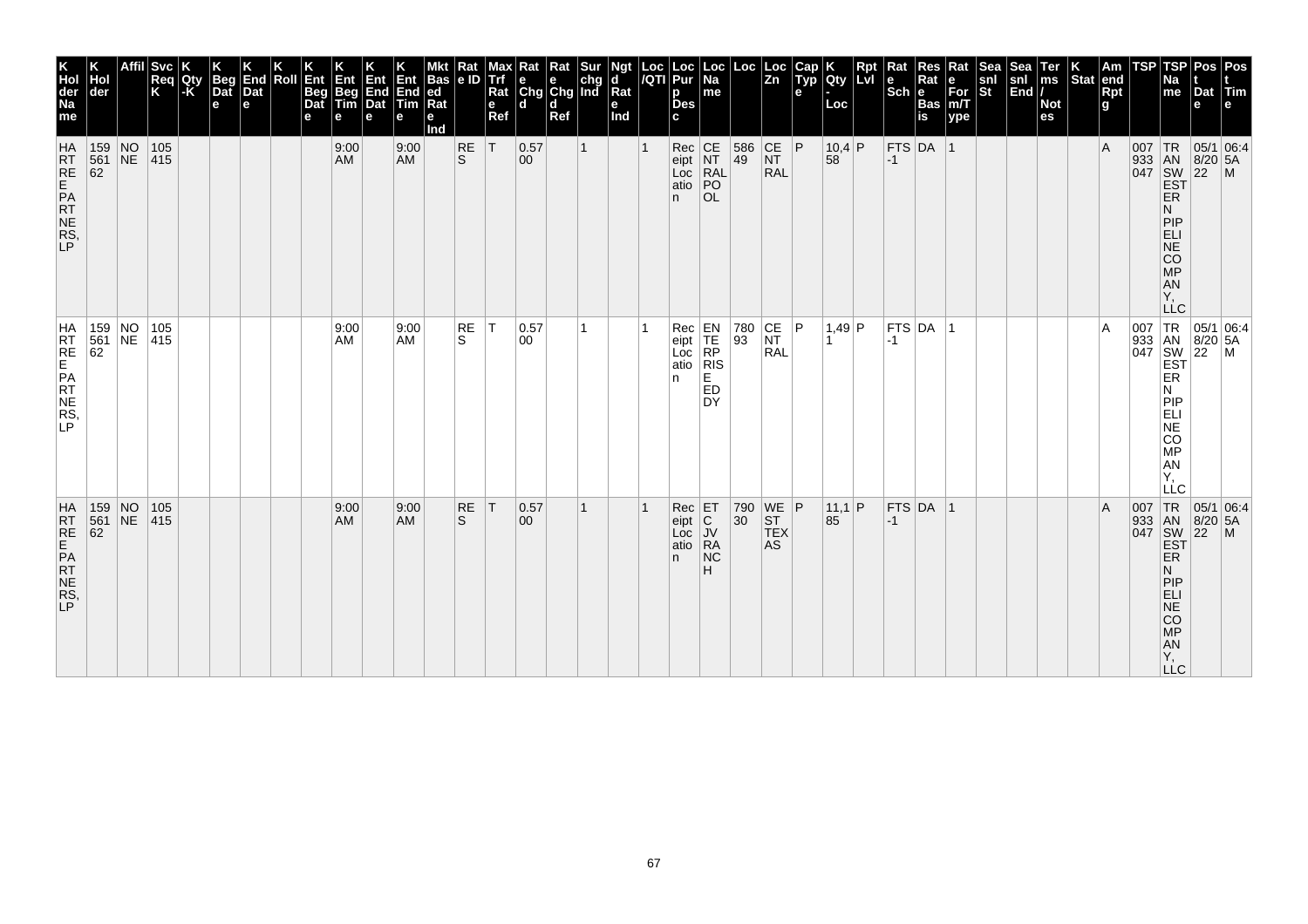| K<br>Hol<br>der<br>Na<br>me                   | der                                                                          | <b>Svc</b><br>Req<br>K | Qty<br>-K | <b>Beg</b><br>Dat<br>$\mathbf e$ | End<br>Dat<br>e | Roll | Ent<br>Beg<br>Dat<br>е | Ent<br>Beg<br>Tim<br>е | Ent<br>End<br>Dat<br>e | Ent<br>End<br>Tim<br>е | <b>Bas</b><br> ed<br> Rat<br>е<br>Ind | $\frac{Rat}{e}$ | мах<br><b>Trf</b><br>Rat<br>e<br>Ref | $\begin{array}{ l l }\n\hline\n\text{Rat} & \text{Rat} & \text{Sur} \\ \hline\n\text{e} & \text{e} & \text{chg} \\ \text{Chg} & \text{Chg} & \text{Ind}\n\end{array}$<br>ld. | d<br>Ref |   | Ngt<br>d<br>Rat<br>е<br>Ind | Loc<br>/QTI    | Loc<br>Pur<br>р<br><b>Des</b><br>C.            | Loc<br> Na<br>me                  | Loc                                                                                      | Loc<br>Zn                       | Cap<br>Typ<br>e | <b>IQty</b><br>Loc | Rpt<br>Lvl | Rat<br><b>TECH BASE</b> | Res<br>Rat  | Rat<br>$\bar{F}$ or<br>m/T<br>ype | Sea<br>snl<br>St | Sea<br>$\begin{vmatrix} \text{snl} \\ \text{End} \end{vmatrix}$ | Ter<br>ms<br><b>Not</b><br>es | Stat end | Am<br>Rpt<br>g | TSP | TSP<br>Na<br>me                                                                                                  | Pos   Pos<br>Dat Tim<br>e                                                  |                                                                                                                                           |
|-----------------------------------------------|------------------------------------------------------------------------------|------------------------|-----------|----------------------------------|-----------------|------|------------------------|------------------------|------------------------|------------------------|---------------------------------------|-----------------|--------------------------------------|------------------------------------------------------------------------------------------------------------------------------------------------------------------------------|----------|---|-----------------------------|----------------|------------------------------------------------|-----------------------------------|------------------------------------------------------------------------------------------|---------------------------------|-----------------|--------------------|------------|-------------------------|-------------|-----------------------------------|------------------|-----------------------------------------------------------------|-------------------------------|----------|----------------|-----|------------------------------------------------------------------------------------------------------------------|----------------------------------------------------------------------------|-------------------------------------------------------------------------------------------------------------------------------------------|
| <b>HA</b><br>RRE<br>RE<br>PR<br>NE<br>RS<br>P | $\begin{array}{ c c c }\n 159 & NO \\  \hline\n 561 & NE\n\end{array}$<br>62 | 105<br> 415            |           |                                  |                 |      |                        | 9:00<br>AM             |                        | 9:00<br><b>AM</b>      |                                       | RE<br>S.        | lT.                                  | 0.57<br>00                                                                                                                                                                   |          | 1 |                             |                | Rec<br>eipt<br>Loc<br>HAL<br>atio<br>LEY<br>n. |                                   | $\begin{array}{ c c c }\n 790 & \text{WE} & \text{P} \\  87 & \text{ST} & \n\end{array}$ | <b>TEX</b><br>AS                |                 | 31,3 P<br>58       |            | $ -1$                   | FTS DA 1    |                                   | $5/1$ 5/31       |                                                                 |                               |          | $\overline{A}$ |     | ER<br>N<br>PIP<br>ELI<br>NE<br>CO<br>MP<br>AN<br>Υ,<br>LLC                                                       |                                                                            | $\begin{array}{c}\n 1 \text{R} \\  33 \\  1 \text{AN} \\  8/20 \\  54 \\  1047 \\  1047 \\  1057 \\  1047 \\  1047 \\  1057\n\end{array}$ |
| HATRE<br>EPATE<br>NERS,<br>P                  | 159 NO 105<br>561 NE 415<br>62                                               |                        |           |                                  |                 |      |                        | 9:00<br>AM             |                        | 9:00<br><b>AM</b>      |                                       | <b>RE</b><br>S. | T                                    | 0.57<br>$ 00\rangle$                                                                                                                                                         |          | 1 |                             | $\overline{2}$ | Deli<br>very<br>Loc<br>atio<br>n.              | PG<br>&E<br>TO<br>PO<br><b>CK</b> | 566<br>98                                                                                | CAL P<br><b>IFO</b><br>RNI<br>Α |                 | 18,8 P<br>15       |            | $ -1 $                  | $FTS$ DA 1  |                                   | 5/1              | 5/31                                                            |                               |          | $\mathsf{A}$   |     | 007 TR<br>933 AN<br>047 SW<br>EST<br>ER.<br>N<br> P P<br>ELI<br>$N\bar{E}$<br><b>CO</b><br>MP<br>AN<br>Υ,<br>LLC | $\begin{array}{ c c }\n 05/1 & 06.4 \\  8/20 & 5A \\  22 & M\n\end{array}$ |                                                                                                                                           |
| HA<br>RRE<br>RE<br>PR<br>NE<br>RS<br>P        | 159 NO<br>561 NE 415<br>62                                                   | 105                    |           |                                  |                 |      |                        | 9:00<br>AM             |                        | 9:00<br><b>AM</b>      |                                       | RE<br>S         | T                                    | 0.57<br>00                                                                                                                                                                   |          | 1 |                             | $\overline{2}$ | n.                                             | <b>ES</b>                         | Deli SO 104 CAL P<br>very CAL 87 IFO<br>Loc NE RNI<br>atio EDL A                         |                                 |                 | 11,1 P<br>85       |            | $-1$                    | $FTS$ DA  1 |                                   |                  |                                                                 |                               |          | $\overline{A}$ | 007 | ER<br>N<br><b>PIP</b><br>ELI<br>NE<br>CO<br>MP<br>AN<br>Υ,<br><b>LLC</b>                                         | TR 05/1 06:4<br>933 AN 8/20 5A<br>047 SW 22 M<br>EST                       |                                                                                                                                           |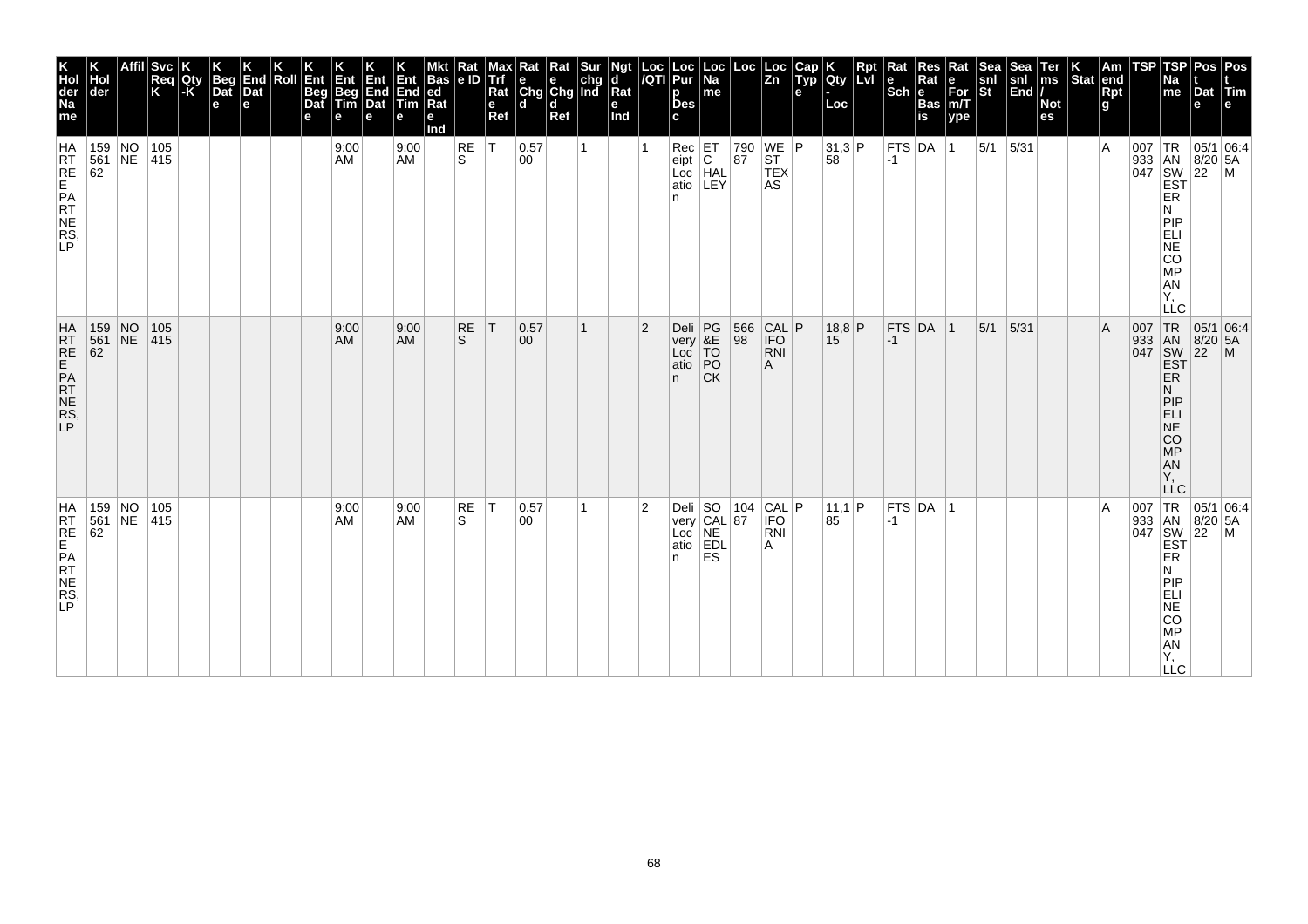| K<br>Hol<br>der<br>Na<br>me                  | der                                                                                                             | <b>Svc</b><br>Req<br>Κ | Qty<br>l-K | <b>Beg</b><br>Dat<br>e | End<br>Dat<br>e | Roll | Ent<br>Beg<br>Dat<br>е | Ent<br>Beg<br>Tim<br>е | Ent<br>End<br>Dat<br>е | Ent<br>End<br>Tim<br>е | <b>Bas</b><br> ed<br>Ra<br>е<br>Ind | Rat<br> e D    | Max<br><b>Trf</b><br>Rat<br>$\mathbf e$<br>Ref | $\begin{array}{ l l }\n\hline\n\text{Rat} & \text{Rat} & \text{Sur} \\ \hline\n\text{e} & \text{e} & \text{chg} \\ \text{Chg} & \text{Chg} & \text{Ind}\n\end{array}$<br>ld. | d<br>Ref |              | Ngt<br>d<br>Rat<br>е<br>Ind | Loc<br>/QTI    | Loc<br>Pur<br>p<br><b>Des</b><br>C.           | Loc<br>  Na<br>me                                      | Loc                                                                   | Loc<br>$\overline{z}$ <sub>n</sub>  | Cap<br>Typ<br>e | Qty<br>Loc     | Rpt<br>Lvi | Rat<br>le<br>$ \overline{\textsf{Sch}} $ e | Res<br>Rat<br><b>Bas</b><br>is | Rat<br>е<br>$\bar{F}$ or<br>m/T<br>ype | Sea<br>snl<br>St | $S_{\mathbb{F}}$<br>snl<br>$\vert$ End $\vert$ / | Ter<br>ms<br><b>Not</b><br>es | Stat end | Am<br>Rpt<br>g | TSP | TSP<br>Na<br>me                                                                                                         | Pos   Pos<br>Dat Tim<br>e                                               | ١e                                                                                                                                 |
|----------------------------------------------|-----------------------------------------------------------------------------------------------------------------|------------------------|------------|------------------------|-----------------|------|------------------------|------------------------|------------------------|------------------------|-------------------------------------|----------------|------------------------------------------------|------------------------------------------------------------------------------------------------------------------------------------------------------------------------------|----------|--------------|-----------------------------|----------------|-----------------------------------------------|--------------------------------------------------------|-----------------------------------------------------------------------|-------------------------------------|-----------------|----------------|------------|--------------------------------------------|--------------------------------|----------------------------------------|------------------|--------------------------------------------------|-------------------------------|----------|----------------|-----|-------------------------------------------------------------------------------------------------------------------------|-------------------------------------------------------------------------|------------------------------------------------------------------------------------------------------------------------------------|
| <b>HA</b><br>RT<br>RE<br>PR<br>NE<br>RS<br>P | 159 NO<br>561 NE<br>62                                                                                          | 105<br> 415            |            |                        |                 |      |                        | 9:00<br><b>AM</b>      |                        | 9:00<br><b>AM</b>      |                                     | RE<br>ls.      | T                                              | 0.57<br>$ 00\rangle$                                                                                                                                                         |          | $\mathbf{1}$ |                             | $\overline{2}$ | Deli PG<br>very &E<br>Loc TO<br>atio PO<br>n. | <b>CK</b>                                              | $\begin{array}{ c c c }\n 566 & CAL & P \\  98 & IFO & \n\end{array}$ | <b>RNI</b><br>A                     |                 | $17,5$ P<br>91 |            | $-1$                                       | $FTS$ DA $ 1$                  |                                        | $5/1$ 5/31       |                                                  |                               |          | $\overline{A}$ |     | <b>ER</b><br>N<br>PIP<br>ELI<br>NE<br>CO<br>MP<br>AN<br>Υ.<br><b>LLC</b>                                                |                                                                         | $\begin{array}{c c}\n & R & 05/1 & 0. \\  & AB & 8/20 & 5A \\ \hline\n047 & SW & 22 & M \\ \hline\nEF & F^{\text{P}}\n\end{array}$ |
| HRTE<br>FREPATTES,                           | 159 NO<br>561 NE 415<br>62                                                                                      | 105                    |            |                        |                 |      |                        | 9:00<br>AM             |                        | 9:00<br>AM             |                                     | RE<br>S        | IT.                                            | 0.57<br>00                                                                                                                                                                   |          | 1            |                             |                | Rec<br>eipt<br>Loc<br>atio<br>n.              | AS<br>PO<br><b>OL</b>                                  | WE 586 WE P<br>ST 46 ST<br>TEX TEX                                    | <b>AS</b>                           |                 | 6,48 P<br>8    |            | $ -1 $                                     | $FTS$ DA $ 1$                  |                                        |                  |                                                  |                               |          | $\overline{A}$ |     | ER<br>N<br>PIP<br>ELI<br>NE<br>CO<br>MP<br>AN<br>Υ,<br>LLC                                                              |                                                                         | 007 TR 05/1 06:4<br>933 AN 8/20 5A<br>047 SW 22 M<br>EST                                                                           |
| HATRE<br>RTE<br>PATRE<br>RS,                 | $\begin{array}{c c} 159 & \text{NO} \\ 561 & \text{NE} \end{array}$<br>$\begin{array}{r} 561 \\ 62 \end{array}$ | 105<br>415             |            |                        |                 |      |                        | 9:00<br>AM             |                        | 9:00<br><b>AM</b>      |                                     | <b>RE</b><br>S | T                                              | 0.57<br>00                                                                                                                                                                   |          | 1            |                             | $\overline{2}$ | n.                                            | Deli SO 104<br>very CAL 87<br>Loc NE<br>atio EDL<br>ES | 104                                                                   | $CAL$ $P$<br><b>IFO</b><br>RNI<br>Α |                 | $10,4$ P<br>58 |            | $-1$                                       | FTS DA 1                       |                                        |                  |                                                  |                               |          | $\overline{A}$ | 007 | TR<br>933 AN<br>047 SW<br>EST<br><b>ER</b><br>N<br>PIP<br><b>ELI</b><br><b>NE</b><br>CO<br><b>MP</b><br>AN<br>Υ,<br>LLC | 05/1 06:4<br>$\begin{array}{ c c }\n 8/20 & 5A \\  22 & M\n\end{array}$ |                                                                                                                                    |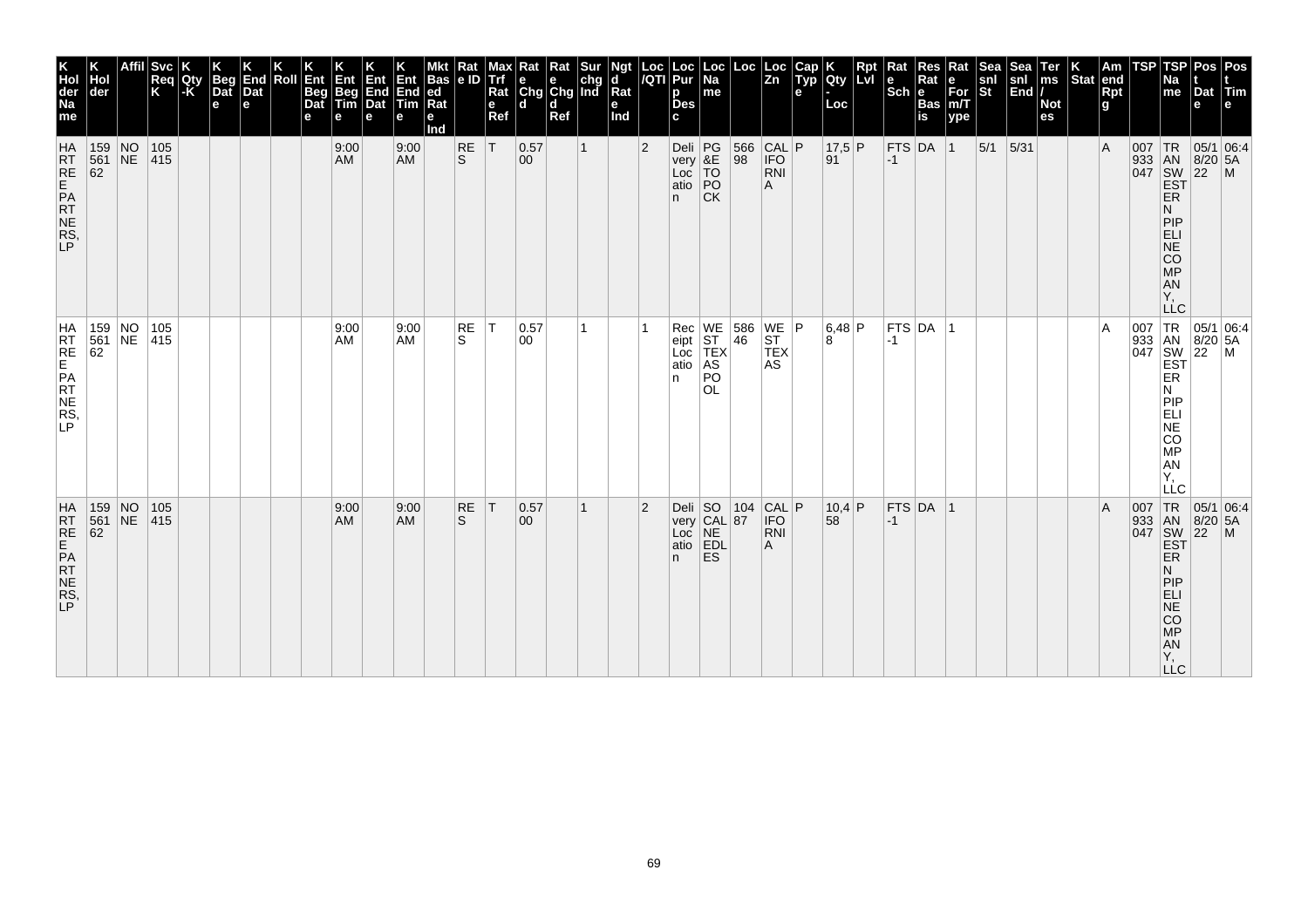| K<br>Hol<br>der<br>Na<br>me                   | Hol<br> der                                                                  | ∣Svc<br>Req<br>K | Qty<br>-K | <b>Beg</b><br>Dat<br>$\mathbf e$ | End<br>Dat<br>e | Roll | Ent<br>Beg<br>Dat<br>е | Ent<br>Beg<br>Tim<br>е | Ent<br>End<br>Dat<br>e | Ent<br>End<br>Tim<br>е | <b>Bas</b><br> ed<br> Rat<br>е<br>Ind | $\frac{Rat}{e}$ | Max <sup>1</sup><br>Trí<br>Rat<br>e<br>Ref | $\begin{array}{ l l }\n\hline\n\text{Rat} & \text{Rat} & \text{Sur} \\ \hline\n\text{e} & \text{e} & \text{chg} \\ \text{Chg} & \text{Chg} & \text{Ind}\n\end{array}$<br>ld. | d<br>Ref |   | Ngt<br>d<br>Rat<br>е<br>Ind | Loc<br>/QTI | Loc<br>Pur<br>p<br><b>Des</b><br>C.                                                                               | Loc<br>  Na<br>me                                                                                  | Loc                                                                                      | Loc<br> Zn                                | Cap<br>Typ<br>e | <b>IQty</b><br>Loc | <b>Rpt</b><br>LM | Rat<br><b>TECH BEE</b> | Res<br>Rat           | Rat<br>For<br>m/T<br>ype | Sea<br>snl<br>St | Sea<br>$\begin{vmatrix} \text{snl} \\ \text{End} \end{vmatrix}$ | Ter<br>ms<br><b>Not</b><br>es | Stat end | Am<br>Rpt<br>g | <b>TSP</b>                        | TSPI<br>Na<br>me                                                                         | Pos   Pos<br>Dat Tim<br>e                                                                                                                 |  |
|-----------------------------------------------|------------------------------------------------------------------------------|------------------|-----------|----------------------------------|-----------------|------|------------------------|------------------------|------------------------|------------------------|---------------------------------------|-----------------|--------------------------------------------|------------------------------------------------------------------------------------------------------------------------------------------------------------------------------|----------|---|-----------------------------|-------------|-------------------------------------------------------------------------------------------------------------------|----------------------------------------------------------------------------------------------------|------------------------------------------------------------------------------------------|-------------------------------------------|-----------------|--------------------|------------------|------------------------|----------------------|--------------------------|------------------|-----------------------------------------------------------------|-------------------------------|----------|----------------|-----------------------------------|------------------------------------------------------------------------------------------|-------------------------------------------------------------------------------------------------------------------------------------------|--|
| <b>HA</b><br>RRE<br>RE<br>PR<br>NE<br>RS<br>P | $\begin{array}{ c c c }\n 159 & NO \\  \hline\n 561 & NE\n\end{array}$<br>62 | 105<br> 415      |           |                                  |                 |      |                        | 9:00<br>AM             |                        | 9:00<br><b>AM</b>      |                                       | RE<br>S.        | lT.                                        | 0.57<br>00                                                                                                                                                                   |          | 1 |                             |             | $\begin{array}{ c c }\n\hline\n\text{Rec} & \text{ET} \\ \text{eipt} & \text{C}\n\end{array}$<br>Loc<br>atio<br>n | HAL<br>LEY                                                                                         | $\begin{array}{ c c c }\n 790 & \text{WE} & \text{P} \\  87 & \text{ST} & \n\end{array}$ | <b>TEX</b><br>AS                          |                 | 18,6 P<br>42       |                  | $ -1 $                 | $ $ FTS $ $ DA $ $ 1 |                          |                  |                                                                 |                               |          | $\overline{A}$ |                                   | ER<br>N<br>PIP<br>ELI<br>NE<br>CO<br><b>MP</b><br>AN<br>Υ,<br>LLC                        | $\begin{array}{c}\n 1 \text{R} \\  33 \\  1 \text{AN} \\  8/20 \\  54 \\  1047 \\  1047 \\  1057 \\  1047 \\  1047 \\  1057\n\end{array}$ |  |
| HATRE<br>RTE<br>PATRES,                       | 159 NO 105<br>561 NE 415<br>62                                               |                  |           |                                  |                 |      |                        | 9:00<br>AM             |                        | 9:00<br><b>AM</b>      |                                       | <b>RE</b><br>S. | T                                          | 0.57<br>$ 00\rangle$                                                                                                                                                         |          | 1 |                             |             | Rec<br>eipt<br>Loc<br>atio<br>n.                                                                                  | $\begin{array}{c} \mathsf{EN} \\ \mathsf{TE} \\ \mathsf{RP} \end{array}$<br> R S<br>E<br>ED<br>DY. | $\begin{array}{ c c }\n 780 \\  93\n\end{array}$                                         | $\overline{\text{C}}$<br>NT<br><b>RAL</b> | P               | 2,50 P<br><u>g</u> |                  | $-1$                   | FTS DA 1             |                          | 5/1              | 5/31                                                            |                               |          | $\mathsf{A}$   | 007 TR<br>933 AN<br>047 SW<br>EST | <b>ER</b><br>N<br> P P<br><b>ELI</b><br>$N\bar{E}$<br><b>CO</b><br>MP<br>AN<br>Υ,<br>LLC | $\begin{array}{ c c }\n 05/1 & 06.4 \\  8/20 & 5A \\  22 & M\n\end{array}$                                                                |  |
| HA<br>RRE<br>RE<br>PR<br>NE<br>RS<br>P        | 159 NO<br>561 NE 415<br>62                                                   | 105              |           |                                  |                 |      |                        | 9:00<br>AM             |                        | 9:00<br><b>AM</b>      |                                       | RE<br>S         | T                                          | 0.57<br>00                                                                                                                                                                   |          | 1 |                             |             | Rec<br>eipt<br>Loc<br>atio<br>n                                                                                   | CE<br>NT<br>RAL<br> PO<br><b>OL</b>                                                                | $\begin{array}{ c c c c }\n 586 & CE & P \\  49 & NT & \n\end{array}$                    | <b>RAL</b>                                |                 | 17,5 P<br>91       |                  | $-1$                   | $FTS$ DA 1           |                          | 5/1              | 5/31                                                            |                               |          | $\overline{A}$ | 007                               | ER<br>N<br>PIP<br>ELI<br><b>NE</b><br><b>CO</b><br>MP<br>AN<br>Υ,<br><b>LLC</b>          | TR 05/1 06:4<br>933 AN 8/20 5A<br>047 SW 22 M<br>EST                                                                                      |  |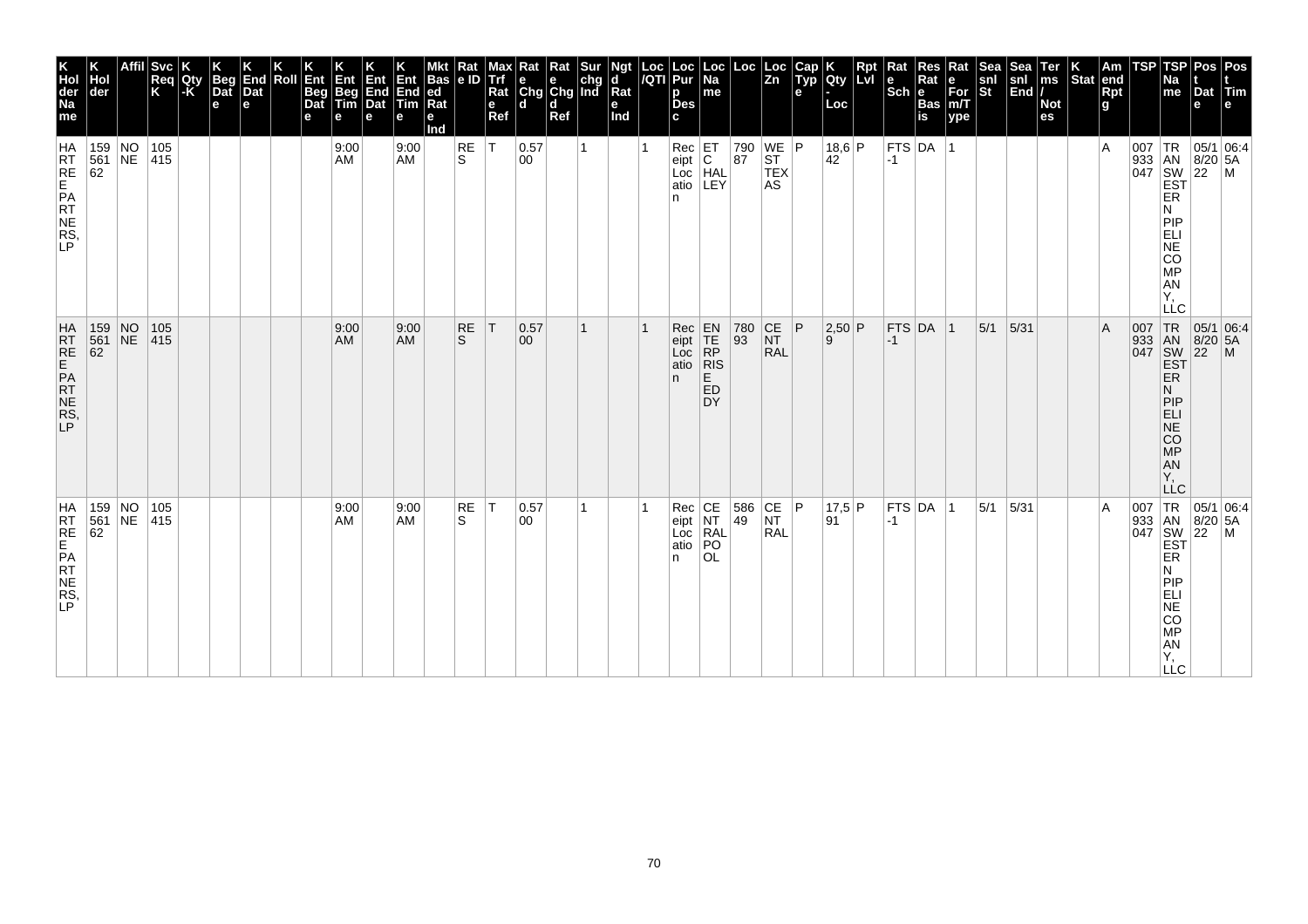| K<br>Hol<br>der<br>Na<br>me                                      | der                                                                | <b>Svc</b><br>Req<br>K   | Qty<br> -K | <b>Beg</b><br>Dat<br>$\mathbf e$ | End<br>Dat<br>e | Roll | Ent<br>Beg<br>Dat<br>е | Ent<br>Beg<br>Tim<br>е | Ent<br>End<br>Dat<br>e | Ent<br>End<br>Tim<br>е | <b>Bas</b><br> ed<br>Ra<br>е<br>Ind | Rat<br> e D | Max<br><b>Trf</b><br>Rat<br>e<br>Ref | $\begin{array}{ l l }\n\hline\n\text{Rat} & \text{Rat} & \text{Sur} \\ \hline\n\text{e} & \text{e} & \text{chg} \\ \text{Chg} & \text{Chg} & \text{Ind}\n\end{array}$<br>ld. | d<br>Ref |              | Ngt<br>d<br>Rat<br>е<br>Ind | Loc<br>/QTI    | Loc<br>Pur<br>p<br><b>Des</b><br>C.                    | Loc<br> Na<br>me | Loc                                                                   | Loc<br>Zn                              | Cap<br>Typ<br>e | <b>IQty</b><br>Loc | Rpt<br>Lvi | Kat<br>Scheens | Res<br>Rat | Rat<br>For<br>m/T<br>ype | Sea<br>snl<br>St | Sea<br>$\begin{vmatrix} \text{snl} \\ \text{End} \end{vmatrix}$ | Ter<br>ms<br><b>Not</b><br>es | Stat end | Am<br>Rpt<br>g | TSP | <b>TSP</b><br>Na<br>me                                                          | Pos   Pos<br>Dat Tim<br>e                                                                                                 |  |
|------------------------------------------------------------------|--------------------------------------------------------------------|--------------------------|------------|----------------------------------|-----------------|------|------------------------|------------------------|------------------------|------------------------|-------------------------------------|-------------|--------------------------------------|------------------------------------------------------------------------------------------------------------------------------------------------------------------------------|----------|--------------|-----------------------------|----------------|--------------------------------------------------------|------------------|-----------------------------------------------------------------------|----------------------------------------|-----------------|--------------------|------------|----------------|------------|--------------------------|------------------|-----------------------------------------------------------------|-------------------------------|----------|----------------|-----|---------------------------------------------------------------------------------|---------------------------------------------------------------------------------------------------------------------------|--|
| <b>HA</b><br>RT<br>RE<br>ATE<br>NE<br>RS<br>LP<br>NE<br>RS<br>LP | 159 NO<br>561 NE<br>$\overline{62}$                                | 105<br> 415              |            |                                  |                 |      |                        | 9:00<br><b>AM</b>      |                        | 9:00<br><b>AM</b>      |                                     | $R_S$       | T                                    | 0.57<br>$ 00\rangle$                                                                                                                                                         |          | $\mathbf{1}$ |                             | $\overline{2}$ | Deli PG<br>very &E<br>Loc TO<br>atio PO<br>n.          | <b>CK</b>        | $\begin{array}{ c c c }\n 566 & CAL & P \\  98 & IFO & \n\end{array}$ | RNI<br>A                               |                 | $18,8$ P<br>15     |            | $-1$           | FTS DA 1   |                          | $ 5/1 $ 5/31     |                                                                 |                               |          | $\overline{A}$ |     | ER<br>N<br>PIP<br>ELI<br>NE<br>CO<br>MP<br><b>AN</b><br>Υ,                      | 007 TR 05/1 06:4<br>933 AN 8/20 5A<br>047 SW 22 M<br>EST                                                                  |  |
| HRTE<br>FREPRT<br>NES,                                           | $\frac{1561}{62}$                                                  | 159 NO 105<br>561 NE 415 |            |                                  |                 |      |                        | 9:00<br>AM             |                        | 9:00<br>AM             |                                     | RE<br>S.    | İΤ                                   | 0.57<br>00                                                                                                                                                                   |          | 1            |                             | 2              | Deli<br>very<br>Loc<br>TO<br>atio<br>PO<br>n           | <b>CK</b>        | 566<br>98                                                             | CAL P<br><b>IFO</b><br><b>RNI</b><br>Α |                 | 2,50 P<br>۱.۹      |            | $-1$           | FTS DA 1   |                          | 5/1              | 5/31                                                            |                               |          | A              |     | ER<br>N<br>PIP<br>ELI<br>$N\bar{E}$<br>CO<br>MP<br>AN<br>Υ.<br>LLC              | $\begin{array}{c c}\n & -C & \n\hline\n007 & TR & 05/1 & 06.4, \\ 933 & AN & 8/20 & 5A \\ 047 & SW & 22 & M\n\end{array}$ |  |
| HATRE<br>REPATTERS,<br>RS,                                       | $\begin{array}{ c c c }\n159 & NO \\ 561 & NE \\ 62 & \end{array}$ | 105<br> 415              |            |                                  |                 |      |                        | 9:00<br><b>AM</b>      |                        | 9:00<br><b>AM</b>      |                                     | RE<br>S.    | T                                    | 0.57<br>$ 00\rangle$                                                                                                                                                         |          | $\mathbf{1}$ |                             | $\overline{2}$ | Deli SO 104<br>very CAL 87<br>Loc NE<br>atio EDL<br>n. | <b>ES</b>        | 104                                                                   | CAL P <br>RNI<br>A                     |                 | 11,1 P<br>85       |            | $-1$           | $FTS$ DA 1 |                          |                  |                                                                 |                               |          | $\overline{A}$ |     | ER<br>N<br>PIP<br><b>ELI</b><br><b>NE</b><br>CO<br>MP<br>AN<br>Y,<br><b>LLC</b> | 007 TR 05/1 06:4<br>933 AN 8/20 5A<br>047 SW 22 M<br>EST                                                                  |  |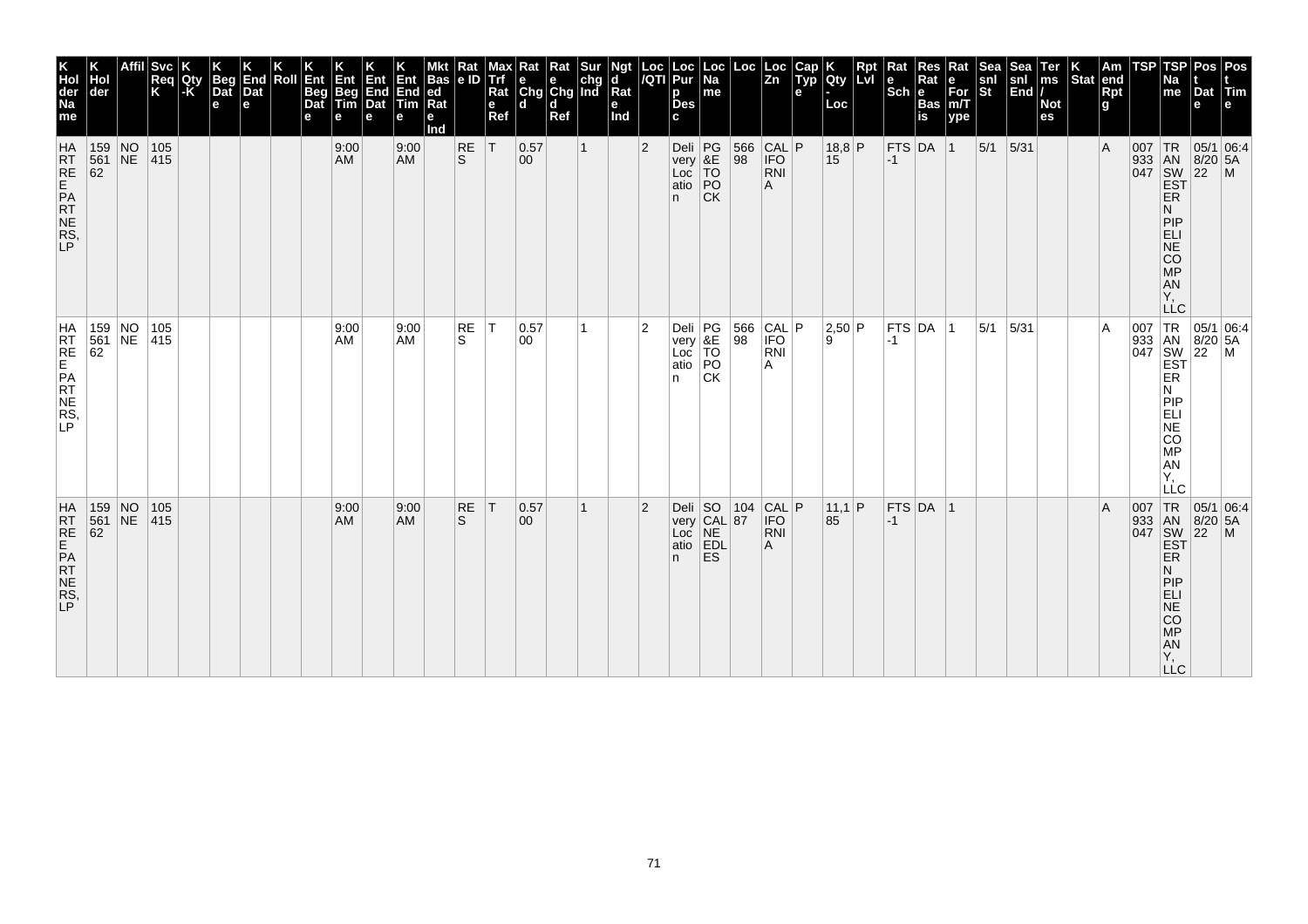| K<br>Hol<br>der<br>Na<br>me                   | der                          |    | Svc <br>Req<br>K | Qty<br>l-K | <b>Beg</b><br>Dat<br>e | End<br>Dat<br>e | Roll | Ent<br>Beg<br>Dat<br>е | Ent<br>Beg<br>Tim<br>е | Ent<br>End<br>Dat<br>e | Ent<br>End<br>Tim<br>е | Bas<br> ed<br>Ra<br>е<br>Ind | Rat<br> e D | Max<br><b>Trf</b><br>Rat<br>e<br>Ref | $\begin{array}{ l l }\n\hline\n\text{Rat} & \text{Rat} & \text{Sur} \\ \hline\n\text{e} & \text{e} & \text{chg} \\ \text{Chg} & \text{Chg} & \text{Ind}\n\end{array}$<br>ld. | d<br>Ref |    | Ngt<br>d<br>Rat<br>е<br>Ind | Loc<br>/QTI     | Loc<br>Pur<br>p<br><b>Des</b><br>C.                   | Loc<br> Na<br>me                                                                                            | Loc             | ∣ Loc<br>$\overline{z_n}$                  | Cap<br>Typ<br>e | Qty<br>Loc     | <b>Rpt</b><br>LM | Rat<br>le<br>$ \overline{\text{Sch}} $ e | Res<br>Rat<br><b>Bas</b><br>is | Rat<br>е<br>For<br>m/T<br>ype | <b>Sea</b><br>snl<br>St | Sea<br>snl<br>$\left \overline{\text{End}}\right $ | Ter<br>ms<br><b>Not</b><br>es | Stat end | Am<br>Rpt<br>g | TSP | <b>TSP</b><br>Na<br>me                                                          | Pos   Pos<br>Dat Tim<br>e                                                                                                                                                                                                                                                                                                                                                                                               |  |
|-----------------------------------------------|------------------------------|----|------------------|------------|------------------------|-----------------|------|------------------------|------------------------|------------------------|------------------------|------------------------------|-------------|--------------------------------------|------------------------------------------------------------------------------------------------------------------------------------------------------------------------------|----------|----|-----------------------------|-----------------|-------------------------------------------------------|-------------------------------------------------------------------------------------------------------------|-----------------|--------------------------------------------|-----------------|----------------|------------------|------------------------------------------|--------------------------------|-------------------------------|-------------------------|----------------------------------------------------|-------------------------------|----------|----------------|-----|---------------------------------------------------------------------------------|-------------------------------------------------------------------------------------------------------------------------------------------------------------------------------------------------------------------------------------------------------------------------------------------------------------------------------------------------------------------------------------------------------------------------|--|
| <b>HA</b><br>RRE<br>RE<br>PR<br>NE<br>RS<br>P | $159$ NO<br>561 NE 415<br>62 |    | 105              |            |                        |                 |      |                        | 9:00<br>AM             |                        | 9:00<br>AM             |                              | RE<br>S.    | lT.                                  | 0.57<br>00                                                                                                                                                                   |          | 1  |                             |                 | $Rec$ $ET$<br>$ $ eipt $ C $<br>Loc<br>$atio$ RA<br>n | JV<br><b>NC</b><br>H                                                                                        | 30 <sup>°</sup> | 790 WE P<br><b>ST</b><br><b>TEX</b><br>AS. |                 | 18,8 P<br>15   |                  | $ -1$                                    | FTS DA 1                       |                               | $5/1$ 5/31              |                                                    |                               |          | $\overline{A}$ |     | ER<br>N<br>PIP<br>ELI<br>NE<br>CO<br><b>MP</b><br>AN<br>Υ,<br><b>LLC</b>        | $\begin{array}{r} \n 1 \text{R} \\  333 \text{ AN} \\  047 \text{ SNW} \\  50 \text{ SY} \\  \text{EST} \\  \text{FP}\n \end{array}$                                                                                                                                                                                                                                                                                    |  |
| HRT<br>RE<br>PAT<br>NE<br>RS<br>P             | 159 NO<br>561<br>62          | NE | 105<br>461       |            |                        |                 |      |                        | 9:00<br>AM             |                        | 9:00<br><b>AM</b>      |                              | CO<br>M     | T                                    | 0.01<br>00                                                                                                                                                                   |          | 1  |                             | $\vert 4 \vert$ | S <sub>9</sub>                                        | $TH$<br>Or<br>EA<br>U/S<br>AN<br><b>JUA</b><br>N.<br>AR.<br>EA<br><b>BO</b><br><b>UN</b><br>DA<br><b>RY</b> | 567<br>09       | TH<br>OR<br>EA<br>$\cup$                   | P               | 30,0 S<br>00   |                  | $ -1 $                                   | $FTS$ DA $ 1$                  |                               |                         |                                                    |                               |          | $\overline{A}$ |     | ER<br>N.<br>PIP<br><b>ELI</b><br>NE<br><b>CO</b><br>MP<br>AN<br>Υ.<br>LLC       | 007 TR 05/1 06:4<br>933 AN 8/20 5A<br>047 SW 22 M<br>EST<br> 05/1 06:4                                                                                                                                                                                                                                                                                                                                                  |  |
| HA<br>RT<br>RE<br>PRT<br>NE<br>RS,<br>LP      | $159$ NO<br>561<br>62        | NE | 105<br>461       |            |                        |                 |      |                        | 9:00<br>AM             |                        | 9:00<br><b>AM</b>      |                              | CO<br>M     | İΤ                                   | 0.01<br>00                                                                                                                                                                   |          | 1. |                             | 4               | S9                                                    | 3<br>BE<br>AR<br>LEA                                                                                        | 734 ST          | 100   WE $ P $<br><b>TEX</b><br>AS         |                 | $30,0$ S<br>00 |                  | $-1$                                     | FTS DA 1                       |                               |                         |                                                    |                               |          | $\overline{A}$ |     | ER<br>N<br>PIP<br>ELI<br><b>NE</b><br>CO<br><b>MP</b><br>AN<br>Υ,<br><b>LLC</b> | $\begin{array}{r} \n 1 \text{ R} \\  33 \text{ and } \\  047 \text{ } \\  50 \text{ } \\  1047 \text{ } \\  1047 \text{ } \\  1047 \text{ } \\  1047 \text{ } \\  1047 \text{ } \\  1047 \text{ } \\  1047 \text{ } \\  1047 \text{ } \\  1047 \text{ } \\  1047 \text{ } \\  1047 \text{ } \\  1047 \text{ } \\  1047 \text{ } \\  1047 \text{ } \\  1047 \text{ } \\  1047 \text{ } \\  1047 \text{ } \\  1047 \text$ |  |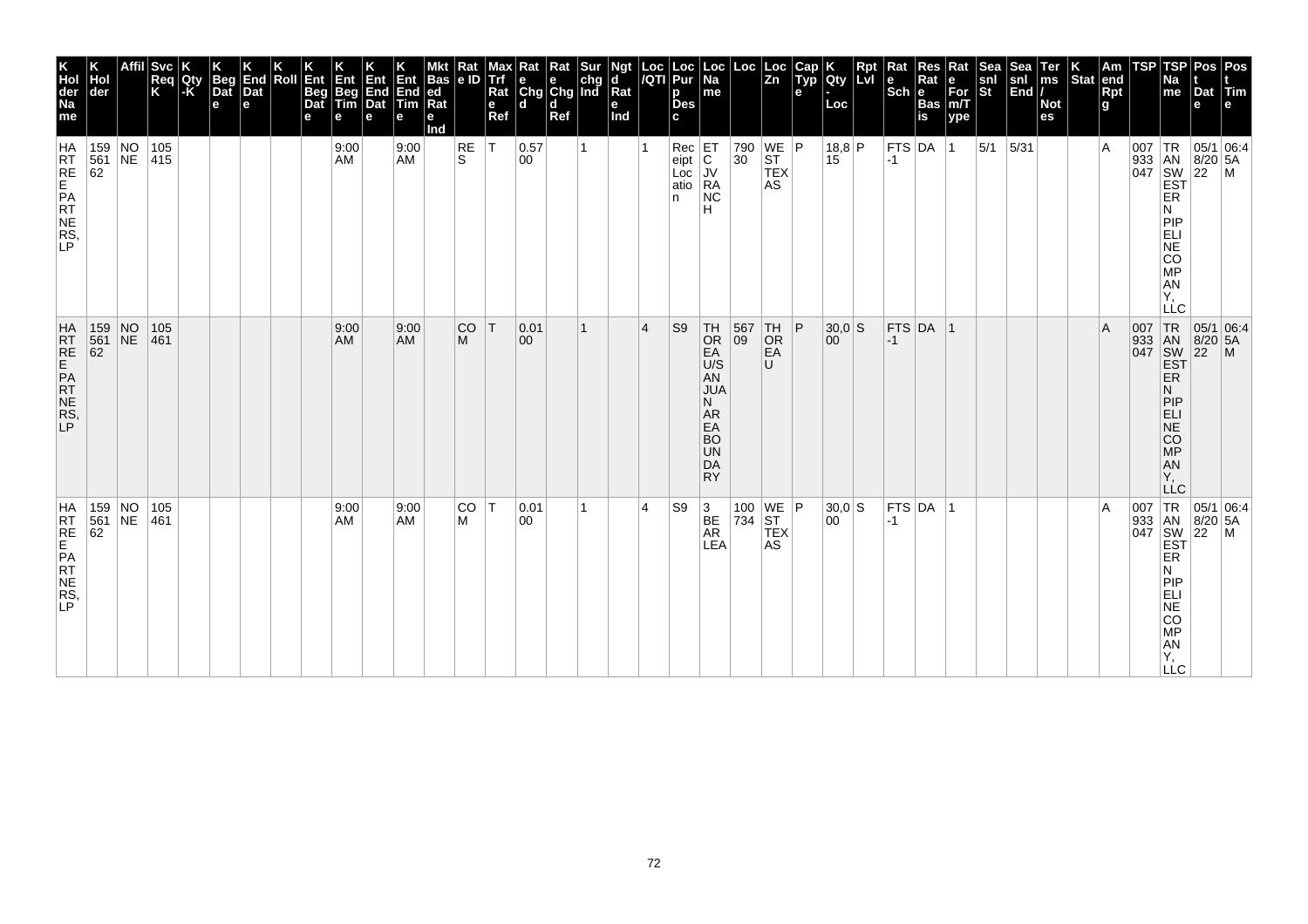| K<br>Hol<br>der<br>Na<br>me             | der                                                                |                 | <b>Svc</b><br>Req<br>K | Qty<br> -K | <b>Beg</b><br>$\overline{a}$<br>$\mathbf e$ | End<br>Dat<br>е | Roll | Ent<br><b>Beg</b><br>Dat<br>е | Ent<br>Beg<br>Tim<br>е | <b>Ent</b><br>End<br>Dat<br>e | Ent<br>End<br>Tim<br>е | <b>Bas</b><br>ed<br>Rat<br>е<br>Ind | Rat<br>le ID   | Max<br>Trf<br>Rat<br>e<br>Ref | Kat<br>$\begin{array}{ c c c }\n\hline\ne & e & chg \\ \hline\nChg & Chg & Ind\n\end{array}$<br>۱d | Rat<br>d<br>Ref | Sur          | Ngt<br>d<br>$\overline{\mathsf{R}}$ at<br>е<br>Ind | Loc<br>/QTI     | Loc<br>Pur<br>p<br><b>Des</b><br>C. | Loc  <br>Na<br>me                                                                                        | Loc                                                      | Loc<br> Zn                                | Cap<br>Typ<br>e | Qty<br>Loc   | Rpt<br>Lvl | Rat<br>Sch e Bas | Res<br>Rat    | Rat<br>For<br>m/T<br>ype | <b>Sea</b><br>snl<br>St | Sea<br>$\frac{\text{snl}}{\text{End}}$ | Ter<br>ms<br><b>Not</b><br>es | $ \text{Stat} $ | Am<br>end<br><b>Rpt</b><br>g | TSP | TSP<br>Na<br>me                                                                                                         | Pos   Pos<br>Dat Tim<br>e                                               |                                                                                                                                                                                                                                                                             |
|-----------------------------------------|--------------------------------------------------------------------|-----------------|------------------------|------------|---------------------------------------------|-----------------|------|-------------------------------|------------------------|-------------------------------|------------------------|-------------------------------------|----------------|-------------------------------|----------------------------------------------------------------------------------------------------|-----------------|--------------|----------------------------------------------------|-----------------|-------------------------------------|----------------------------------------------------------------------------------------------------------|----------------------------------------------------------|-------------------------------------------|-----------------|--------------|------------|------------------|---------------|--------------------------|-------------------------|----------------------------------------|-------------------------------|-----------------|------------------------------|-----|-------------------------------------------------------------------------------------------------------------------------|-------------------------------------------------------------------------|-----------------------------------------------------------------------------------------------------------------------------------------------------------------------------------------------------------------------------------------------------------------------------|
| HRT<br>RE<br>PRT<br>NE<br>RS<br>LP      | $\begin{array}{ c c c }\n159 & NO \\ 561 & NE \\ 62 & \end{array}$ |                 | 105<br>461             |            |                                             |                 |      |                               | 9:00<br>AM             |                               | 9:00<br><b>AM</b>      |                                     | <b>CO</b><br>M | İΤ                            | 0.01<br>00                                                                                         |                 | $\mathbf{1}$ |                                                    | $\vert 4 \vert$ | S <sub>9</sub>                      | TH<br>OR<br>EA<br>U/S<br>AN<br><b>JUA</b><br>N.<br>AR<br>EA<br><b>BO</b><br><b>UN</b><br>DA<br><b>RY</b> | $\begin{array}{ c c }\n567 & TH \\ 09 & OR\n\end{array}$ | EA<br>U                                   | P               | 30,0 S<br>00 |            | $-1$             | FTS DA 1      |                          |                         |                                        |                               |                 | $\overline{A}$               |     | ER<br>N<br>PIP<br>ELI<br>NE<br>CO<br><b>MP</b><br>AN<br>Υ.<br><b>LLC</b>                                                |                                                                         | $\begin{array}{r} \n 1R \n 05/1 \n 0.4 \n 0.4 \n 0.4 \n 0.4 \n 0.4 \n 0.4 \n 0.4 \n 0.4 \n 0.4 \n 0.4 \n 0.4 \n 0.4 \n 0.4 \n 0.4 \n 0.4 \n 0.4 \n 0.4 \n 0.4 \n 0.4 \n 0.4 \n 0.4 \n 0.4 \n 0.4 \n 0.4 \n 0.4 \n 0.4 \n 0.4 \n 0.4 \n 0.4 \n 0.4 \n 0.4 \n 0.4 \n 0.4 \n $ |
| HRT<br>RE<br>PRT<br>NE<br>NE<br>NE<br>P | 159 NO<br>561<br>62                                                | NE              | 105<br>461             |            |                                             |                 |      |                               | 9:00<br>AM             |                               | 9:00<br><b>AM</b>      |                                     | CO T<br>M      |                               | 0.01<br>00                                                                                         |                 | 1            |                                                    | 4               | S9                                  | $\overline{C}$<br><b>HAL</b><br>LEY                                                                      | 790<br>87                                                | $WE$ $P$<br><b>ST</b><br><b>TEX</b><br>AS |                 | 50,0 S<br>00 |            | $ -1 $           | FTS DA        | -1                       |                         |                                        |                               |                 | $\overline{A}$               |     | EST<br>ER<br>N.<br>PIP<br><b>ELI</b><br>NE<br>CO<br>MP<br>AN<br>Y,<br>LLC                                               | 007 TR 05/1 06:4<br>933 AN 8/20 5A<br>047 SW 22 M                       |                                                                                                                                                                                                                                                                             |
| HATRE<br>RTE<br>PATRE<br>RS,            | 159<br>$\begin{array}{r} 561 \\ 62 \end{array}$                    | $N_{\text{NE}}$ | 105<br>461             |            |                                             |                 |      |                               | 9:00<br>AM             |                               | 9:00<br><b>AM</b>      |                                     | <b>CO</b><br>M | İΤ                            | 0.01<br>$ 00\rangle$                                                                               |                 | 1            |                                                    | $\vert$ 4       | S <sub>9</sub>                      | WE<br>ST<br>TEX<br><b>AS</b><br>PO<br><b>OL</b>                                                          | $\begin{array}{ c c }\n 586 \\  46\n\end{array}$         | $WE$ $P$<br>ST<br>TEX<br>AS               |                 | 17,4 S<br>01 |            | $-1$             | $FTS$ DA $ 1$ |                          |                         |                                        |                               |                 | $\overline{A}$               | 007 | TR<br>933 AN<br>047 SW<br>EST<br>ER<br>N<br>PIP<br><b>ELI</b><br><b>NE</b><br>CO<br><b>MP</b><br><b>AN</b><br>Υ,<br>LLC | 05/1 06:4<br>$\begin{array}{ c c }\n 8/20 & 5A \\  22 & M\n\end{array}$ |                                                                                                                                                                                                                                                                             |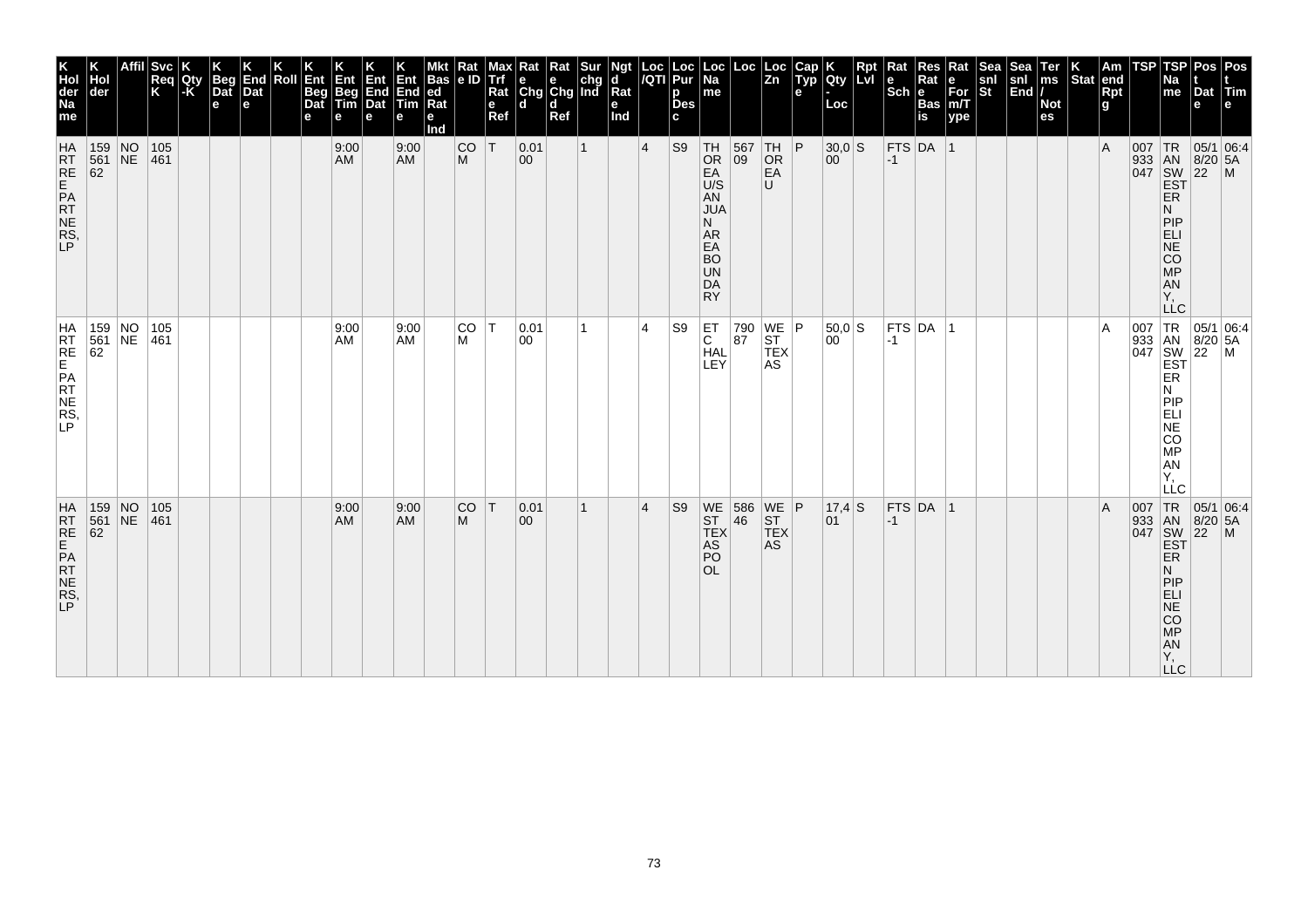| K<br>Hol<br>der<br>Na<br>me            | Hol<br>der                                                    | Affil Svc<br>Req<br>K | Qty<br>-K | <b>Beg</b><br>Dat<br>$\mathbf e$      | End<br>Dat<br>е | Roll | Ent<br><b>Beg</b><br>Dat<br>е | Ent<br>Beg<br>Tim | Ent<br>End<br>Dat<br>е                                                                              | Ent<br>End ed<br><b>Tim</b><br>е | <b>Bas</b><br>Rat<br>е<br>Ind | $\frac{Rat}{e}$ | Max<br>Trf<br>Rat<br>$\mathbf e$<br>Ref | $\begin{array}{c c}\n\textbf{R} & \textbf{R} \textbf{at} & \textbf{S} \textbf{ur} \\ \textbf{e} & \textbf{e} & \textbf{chg} \\ \textbf{Chg} & \textbf{Chg} & \textbf{Ind}\n\end{array}$<br>ld. | d<br>Ref  |   | Ngt<br>d<br>Rat<br>е<br>Ind |                | Loc  Loc<br><i> I</i> QTI  Pur<br>p<br><b>Des</b><br>c | Loc<br>  Na<br>me                                                                                          |                                                 | $\left  \begin{array}{c} \text{Loc} \\ \text{Zn} \end{array} \right $ | Cap<br>Typ<br>e | <b>Qty</b><br>Loc        | <b>Rpt</b><br><b>Lvi</b> | Rat<br>le.<br>$ \overline{\text{Sch}} e$ | <b>Res</b><br>Rat<br><b>Bas</b><br>$\overline{\mathbf{is}}$ | Rat<br>e<br>For<br>m/T<br>ype | Sea<br>snl<br>St | Sea<br>snl<br>End | Ter<br>ms<br><b>Not</b><br>es | $\left \begin{array}{c} K \\ \end{array}\right $ Stat end | <b>Rpt</b><br>g | TSP | TSP<br>Na<br>me                                                          | Dat<br>е | Pos Pos<br>Tim<br>e                                                                                                                                                                                      |
|----------------------------------------|---------------------------------------------------------------|-----------------------|-----------|---------------------------------------|-----------------|------|-------------------------------|-------------------|-----------------------------------------------------------------------------------------------------|----------------------------------|-------------------------------|-----------------|-----------------------------------------|------------------------------------------------------------------------------------------------------------------------------------------------------------------------------------------------|-----------|---|-----------------------------|----------------|--------------------------------------------------------|------------------------------------------------------------------------------------------------------------|-------------------------------------------------|-----------------------------------------------------------------------|-----------------|--------------------------|--------------------------|------------------------------------------|-------------------------------------------------------------|-------------------------------|------------------|-------------------|-------------------------------|-----------------------------------------------------------|-----------------|-----|--------------------------------------------------------------------------|----------|----------------------------------------------------------------------------------------------------------------------------------------------------------------------------------------------------------|
| HA<br>RRE<br>RE<br>PR<br>NE<br>RS<br>P | $159$ NO<br>561 NE<br>62                                      | 461 450 1/20 1/20     |           | 105   159,   11/0   10/3   N<br>21 23 |                 |      |                               |                   | $11/0$ 9:00 10/3 9:00 N<br>$\begin{array}{ c c c }\n1/20 & AM & 1/20 & AM \\ 21 & 23 & \end{array}$ |                                  |                               |                 | T.                                      |                                                                                                                                                                                                | MA 1<br>X |   | N                           | 4              | S9                                                     |                                                                                                            |                                                 |                                                                       |                 |                          | S                        | $-1$                                     | $FTS$ DA 1                                                  |                               |                  |                   |                               | N                                                         | A               |     | ER<br>N<br>PIP<br>ELI<br>NE<br>CO<br><b>MP</b><br>AN<br>Υ,<br><b>LLC</b> |          | $\begin{array}{c c}\n & R & 05/1 & 0.1 \\  & AB & 8/20 & 5A \\ \hline\n047 & 8W & 22 & M \\ \hline\nEBT & & & \n\end{array}$                                                                             |
| HRT<br>RE<br>PAT<br>NE<br>RS<br>LP     | 159 NO<br>561 NE<br>$\begin{vmatrix} 561 \\ 62 \end{vmatrix}$ | 105<br>461            |           |                                       |                 |      |                               | 9:00<br>AM        |                                                                                                     | 9:00<br><b>AM</b>                |                               | <b>CO</b><br>M  | T                                       | 0.01<br>$ 00\rangle$                                                                                                                                                                           |           | 1 |                             | $\overline{4}$ | S <sub>9</sub>                                         | $TH$<br>Or<br>EA<br>U/S<br>AN<br><b>JUA</b><br>N.<br>AR<br>EA<br><b>BO</b><br><b>UN</b><br>DA<br><b>RY</b> | $\begin{array}{ c} 567 \\[-4pt] 09 \end{array}$ | TH<br>OR<br>EA<br>U                                                   | P               | $28,0$ S<br>$ 49\rangle$ |                          | $ -1 $                                   | $FTS$ DA 1                                                  |                               |                  |                   |                               |                                                           | ΙA              |     | N<br>PIP<br><b>ELI</b><br>NE <sup></sup><br>CO<br>MP<br>AN<br>Y,         |          | $\begin{array}{c c}\n & \text{LC} \\  & \text{TR} & 05/1 \text{ Ub.} \\  & \text{J33} & \text{BN} & 8/20 \text{ 5A} \\  & \text{SW} & 22 \text{ 1M} \\  & \text{EST} & \text{ER}\n\end{array}$           |
| HA<br>RRE<br>RE<br>PR<br>NE<br>RS<br>P | 159 NO<br>561 NE<br>62                                        | 105<br> 461           |           |                                       |                 |      |                               | 9:00<br>AM        |                                                                                                     | 9:00<br>AM                       |                               | <b>CO</b><br>M  | T                                       | 0.01<br>$ 00\rangle$                                                                                                                                                                           |           | 1 |                             | $\overline{4}$ | S9                                                     | ET.<br>C<br>JV<br>RA<br><b>NC</b><br>н                                                                     | 30 <sup>7</sup>                                 | 790 WE P<br><b>ST</b><br><b>TEX</b><br>AS                             |                 | $30,0$ S<br>00           |                          | $-1$                                     | $FTS$ DA $ 1$                                               |                               |                  |                   |                               |                                                           | ΙA              |     | ER<br>Ν<br>PIP<br>ELI<br>NE<br>CO<br>MP<br>AN<br>Y,<br><b>LLC</b>        |          | $\begin{array}{c c}\n & C \\ \hline\n & \downarrow \text{TR} & 05/1 & 06:4 \\ \hline\n & 933 & \text{AN} & 8/20 & 5/106 \\  & 047 & \text{SW} & 22 & 5/106 \\  & \text{EST} & \text{ER} & & \end{array}$ |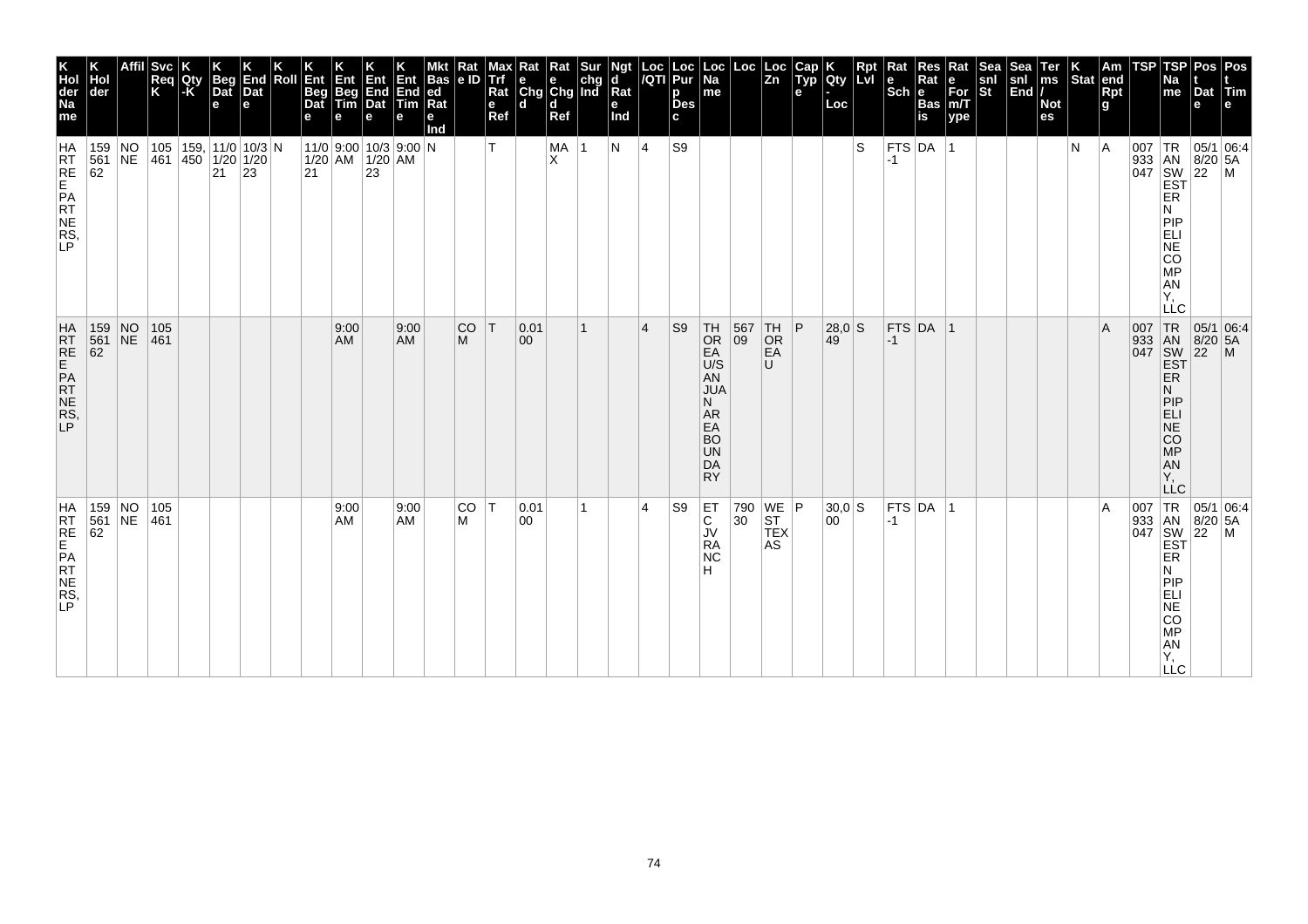| K<br>Hol<br>der<br>Na<br>me             | der                                                                |                 | <b>Svc</b><br>Req<br>K | Qty<br> -K | <b>Beg</b><br>$\overline{a}$<br>$\mathbf e$ | End<br>Dat<br>е | Roll | Ent<br><b>Beg</b><br>Dat<br>е | Ent<br>Beg<br>Tim<br>е | <b>Ent</b><br>End<br>Dat<br>e | Ent<br>End<br>Tim<br>е | <b>Bas</b><br>ed<br>Rat<br>е<br>Ind | Rat<br>le ID   | Max<br>Trf<br>Rat<br>e<br>Ref | Rat<br>e<br>Chg Chg Ind<br>۱d | Rat<br>d<br>Ref | Sur          | Ngt<br>d<br>$\overline{\mathsf{R}}$ at<br>е<br>Ind | Loc<br>/QTI     | Loc<br>Pur<br>p<br><b>Des</b><br>C. | Loc  <br>Na<br>me                                                                                                     | Loc                                                      | Loc<br> Zn                                                               | Cap<br>Typ<br>e | Qty<br>Loc             | Rpt<br>Lvl | Rat<br>Sch e Bas | Res<br>Rat    | Rat<br>For<br>m/T<br>ype | Sea<br>snl<br>St | <b>Sea</b><br>$\frac{\text{snl}}{\text{End}}$ | Ter<br>ms<br><b>Not</b><br>es | $ \text{Stat} $ | Am<br>end<br>Rpt<br>g | TSP | TSP<br>Na<br>me                                                                                                              | Pos   Pos<br>Dat Tim<br>e                                               |                                                                                                                                                                                                                                                                             |
|-----------------------------------------|--------------------------------------------------------------------|-----------------|------------------------|------------|---------------------------------------------|-----------------|------|-------------------------------|------------------------|-------------------------------|------------------------|-------------------------------------|----------------|-------------------------------|-------------------------------|-----------------|--------------|----------------------------------------------------|-----------------|-------------------------------------|-----------------------------------------------------------------------------------------------------------------------|----------------------------------------------------------|--------------------------------------------------------------------------|-----------------|------------------------|------------|------------------|---------------|--------------------------|------------------|-----------------------------------------------|-------------------------------|-----------------|-----------------------|-----|------------------------------------------------------------------------------------------------------------------------------|-------------------------------------------------------------------------|-----------------------------------------------------------------------------------------------------------------------------------------------------------------------------------------------------------------------------------------------------------------------------|
| HATRE<br>REPATE<br>RNERS,               | $\begin{array}{ c c c }\n159 & NO \\ 561 & NE \\ 62 & \end{array}$ |                 | 105<br> 461            |            |                                             |                 |      |                               | 9:00<br>AM             |                               | 9:00<br><b>AM</b>      |                                     | <b>CO</b><br>M | İΤ                            | 0.01<br>00                    |                 | $\mathbf{1}$ |                                                    | $\vert 4 \vert$ | S <sub>9</sub>                      | TH<br><b>OR</b><br>EA<br>U/S<br>AN<br><b>JUA</b><br>N.<br>AR<br>EA<br><b>BO</b><br><b>UN</b><br>DA<br><b>RY</b>       | $\begin{array}{ c c }\n567 & TH \\ 09 & OR\n\end{array}$ | EA<br>U                                                                  | P               | $50,0$ S<br>00         |            | $-1$             | FTS DA 1      |                          |                  |                                               |                               |                 | $\overline{A}$        |     | ER<br>Ν<br>PIP<br>ELI<br>NE<br><b>CO</b><br><b>MP</b><br>AN<br>Υ.<br><b>LLC</b>                                              |                                                                         | $\begin{array}{r} \n 1R \n 05/1 \n 0.4 \n 0.4 \n 0.4 \n 0.4 \n 0.4 \n 0.4 \n 0.4 \n 0.4 \n 0.4 \n 0.4 \n 0.4 \n 0.4 \n 0.4 \n 0.4 \n 0.4 \n 0.4 \n 0.4 \n 0.4 \n 0.4 \n 0.4 \n 0.4 \n 0.4 \n 0.4 \n 0.4 \n 0.4 \n 0.4 \n 0.4 \n 0.4 \n 0.4 \n 0.4 \n 0.4 \n 0.4 \n 0.4 \n $ |
| HRT<br>RE<br>PRT<br>NE<br>NE<br>NE<br>P | 159 NO<br>561<br>62                                                | NE              | 105<br>461             |            |                                             |                 |      |                               | 9:00<br>AM             |                               | 9:00<br><b>AM</b>      |                                     | CO T<br>M      |                               | 0.01<br>00                    |                 | 1            |                                                    | 4               | S9                                  | CE<br><b>NT</b><br>RAL<br>PO<br>OL.                                                                                   | 586<br>49                                                | $\begin{array}{c} \n\text{CE} \\ \text{NT}\n\end{array}$ P<br><b>RAL</b> |                 | 28,0 S<br>$ 49\rangle$ |            | $ -1 $           | FTS DA        | -1                       |                  |                                               |                               |                 | $\overline{A}$        |     | <b>EST</b><br>ER<br>N.<br>PIP<br>ELI<br>NGC<br>MP<br>AN<br>Y,<br>LLC                                                         | 007 TR 05/1 06:4<br>933 AN 8/20 5A<br>047 SW 22 M                       |                                                                                                                                                                                                                                                                             |
| HATRE<br>RTE<br>PATRE<br>RS,            | 159<br>$\begin{array}{r} 561 \\ 62 \end{array}$                    | $N_{\text{NE}}$ | 105<br> 461            |            |                                             |                 |      |                               | 9:00<br>AM             |                               | 9:00<br><b>AM</b>      |                                     | <b>CO</b><br>M | İΤ                            | 0.01<br>$ 00\rangle$          |                 | 1            |                                                    | $\vert$ 4       | S <sub>9</sub>                      | ∣TH<br>OR<br>EA <sup></sup><br>U/S<br>AN<br><b>JUA</b><br>N.<br>AR<br>EA<br><b>BO</b><br><b>UN</b><br>DA<br><b>RY</b> | 567<br>09                                                | TH<br>OR<br>EA<br>U                                                      | P               | 17,4 S<br>01           |            | $ -1 $           | $FTS$ DA $ 1$ |                          |                  |                                               |                               |                 | $\overline{A}$        | 007 | TR<br>933 AN<br>047 SW<br>EST<br>ER<br>N<br>PIP<br><b>ELI</b><br><b>NE</b><br>CO<br><b>MP</b><br>A <sub>N</sub><br>Υ,<br>LLC | 05/1 06:4<br>$\begin{array}{ c c }\n 8/20 & 5A \\  22 & M\n\end{array}$ |                                                                                                                                                                                                                                                                             |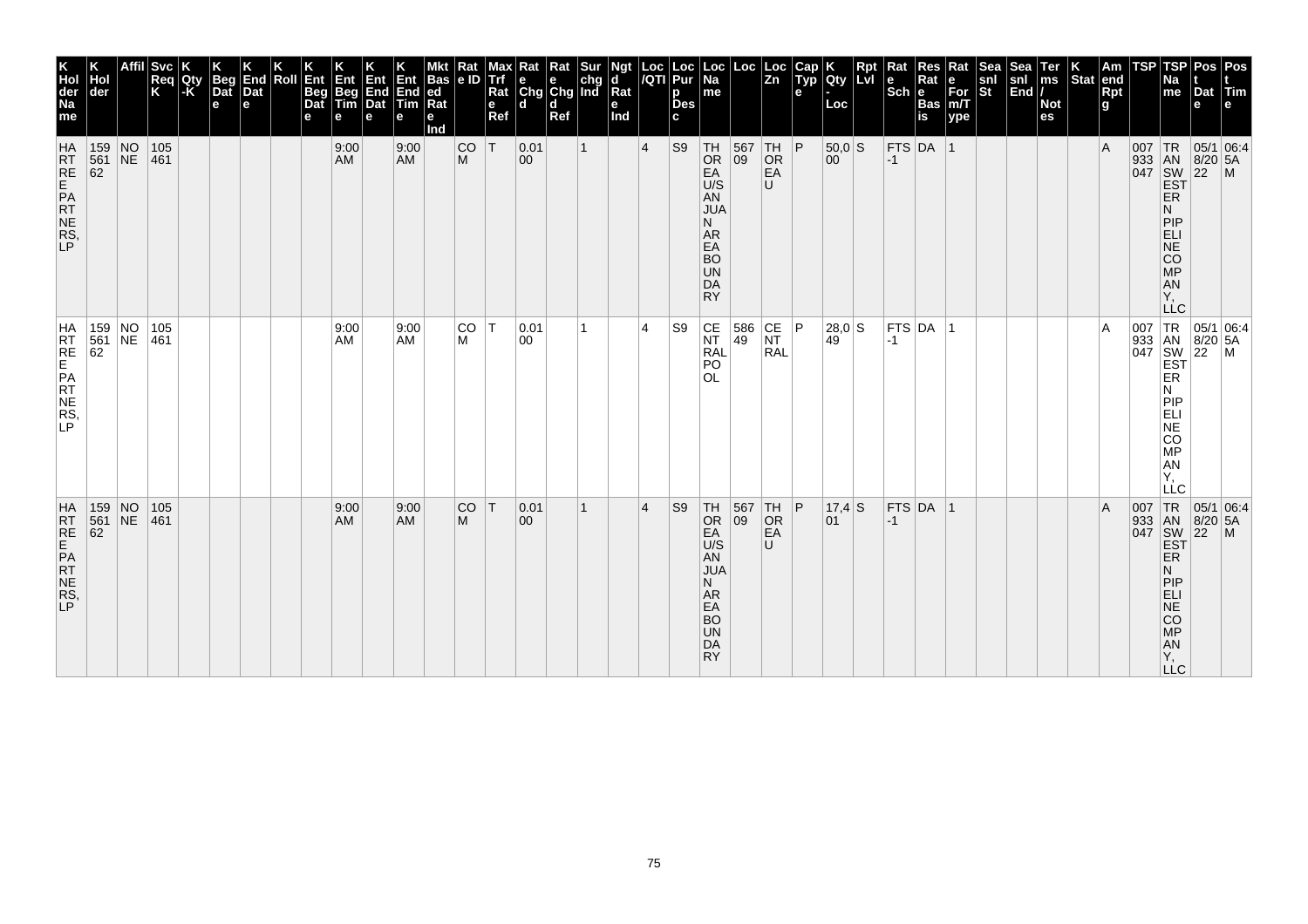| K<br>Hol<br>der<br>Na<br>me        | der                                                                 |                 | <b>Svc</b><br>Req<br>K | Qty<br>-K | Beg<br>Dat<br>$\mathbf e$ | End<br>Dat<br>e | Roll | Ent<br>Beg<br>Dat<br>е | Ent<br>Beg<br>Tim<br>е | Ent<br>End<br>Dat<br>e | Ent<br>End<br>Tim<br>е | <b>Bas</b><br>ed<br>Rat<br>е<br>Ind | Rat<br>le ID | Max<br>Trf<br>Rat<br>$\mathbf{e}$<br>Ref | Rat Rat Sur<br>e e chg<br>Chg Chg Ind<br>ld. | d<br>Ref |    | Ngt<br>d<br>$\bar{R}$ at<br>е<br>Ind | Loc<br>/QTI | Loc<br>Pur<br>p<br><b>Des</b><br>C. | Loc  <br>Na<br>me                                                                                        | Loc                 | Loc<br>Zn              | Cap<br>Typ<br>$\mathbf{e}$ | Qty<br>Loc      | <b>Rpt</b><br>Lvl | Rat<br>$\left \begin{smallmatrix} \mathbf{e} \ \mathbf{Sch} \ \mathbf{e} \end{smallmatrix}\right $ $\mathbf{e}$ | Res<br>Rat<br>Bas<br>is | Rat<br>е<br>For<br>m/T<br>ype | Sea<br>snl<br>St | Sea<br>$\frac{\text{snl}}{\text{End}}$ | Ter<br>ms<br><b>Not</b><br>es | $ \text{Stat} $ | Am<br>end<br>Rpt<br>g | TSP | TSP<br>Na<br>me                                                                                                              | Pos Pos<br>Dat<br>e                                                                        | <b>Altrim</b>                                                                                                                             |
|------------------------------------|---------------------------------------------------------------------|-----------------|------------------------|-----------|---------------------------|-----------------|------|------------------------|------------------------|------------------------|------------------------|-------------------------------------|--------------|------------------------------------------|----------------------------------------------|----------|----|--------------------------------------|-------------|-------------------------------------|----------------------------------------------------------------------------------------------------------|---------------------|------------------------|----------------------------|-----------------|-------------------|-----------------------------------------------------------------------------------------------------------------|-------------------------|-------------------------------|------------------|----------------------------------------|-------------------------------|-----------------|-----------------------|-----|------------------------------------------------------------------------------------------------------------------------------|--------------------------------------------------------------------------------------------|-------------------------------------------------------------------------------------------------------------------------------------------|
| HRT<br>RE<br>PRT<br>NE<br>RS<br>P  | $\begin{array}{ c c c }\n 159 & NO \\  561 & NE\n\end{array}$<br>62 |                 | 105<br>461             |           |                           |                 |      |                        | 9:00<br>AM             |                        | 9:00<br>AM             |                                     | CO<br>M      | ΙT                                       | 0.01<br>00                                   |          | 1  |                                      | 4           | S9                                  | $ TH $ OR<br>EA<br>U/S<br>AN<br><b>JUA</b><br>N<br>AR<br>EA<br><b>BO</b><br><b>UN</b><br>DA<br><b>RY</b> | 567 TH<br>09 OR     | OR<br>EA<br>U          | P                          | 4,00 S<br>0 I   |                   | <b>FTS DA</b><br>$-1$                                                                                           |                         |                               |                  |                                        |                               |                 | $\overline{A}$        |     | ER<br>N<br>PIP<br>ELI<br>NE<br>CO<br>MP<br>AN<br>Υ,<br>LLC                                                                   |                                                                                            | $\begin{array}{c c}\n 33 & 18 & 05/1 & 0. \\  33 & 18 & 8/20 & 5A \\  047 & 8W & 22 & M \\  \hline\n 55 & 1 & 0. \\  \hline\n\end{array}$ |
| HATRE<br>REPATE<br>REPATE<br>RS, P | 159<br>561<br>62                                                    | $N_{\text{NE}}$ | 105<br>461             |           |                           |                 |      |                        | 9:00<br>AM             |                        | 9:00<br><b>AM</b>      |                                     | CO<br>M      | T                                        | 0.01<br>$ 00\rangle$                         |          | 1  |                                      | 4           | S <sub>9</sub>                      | $EN$<br>TE<br>$R\bar{P}$<br><b>RIS</b><br>E.<br>ED<br>DY                                                 | 780<br>93           | CE<br>NT<br><b>RAL</b> | P                          | 4,00 S<br>0     |                   | $-1$                                                                                                            | $FTS$ DA $ 1$           |                               |                  |                                        |                               |                 | $\overline{A}$        |     | 007 TR<br>933 AN<br>047 SW<br>EST<br><b>ER</b><br>N<br>PIP<br><b>ELI</b><br>$N\bar{E}$<br>CO<br>MP<br>AN<br>Υ.<br><b>LLC</b> | $\begin{array}{ c c c }\n\hline\n95/1 & 06:4 \\ 8/20 & 5A\n\end{array}$<br>$\overline{22}$ | $\mathsf{M}$                                                                                                                              |
| HRTE<br>FREPATTES,                 | $\begin{array}{ c c c }\n 159 & NO \\  561 & NE\n\end{array}$<br>62 |                 | 105<br>462             |           |                           |                 |      |                        | 9:00<br>AM             |                        | 9:00<br><b>AM</b>      |                                     | CO<br>M      | İΤ                                       | 0.01<br>12                                   |          | 1. |                                      | 4           | S <sub>8</sub>                      | PG<br>&E<br>Τō<br>PO<br><b>CK</b>                                                                        | 566 CAL P<br>98 IFO | RNI<br>Α               |                            | $100,$ S<br>000 |                   | $ -1$                                                                                                           | FTS DA 1                |                               | 5/1              | 5/31                                   |                               |                 | $\overline{A}$        |     | ER<br>N<br>PIP<br>ELI<br><b>NE</b><br><b>CO</b><br>MP<br>AN<br>Y,<br><b>LLC</b>                                              |                                                                                            | 007 TR 05/1 06:4<br>933 AN 8/20 5A<br>047 SW 22 M<br>EST                                                                                  |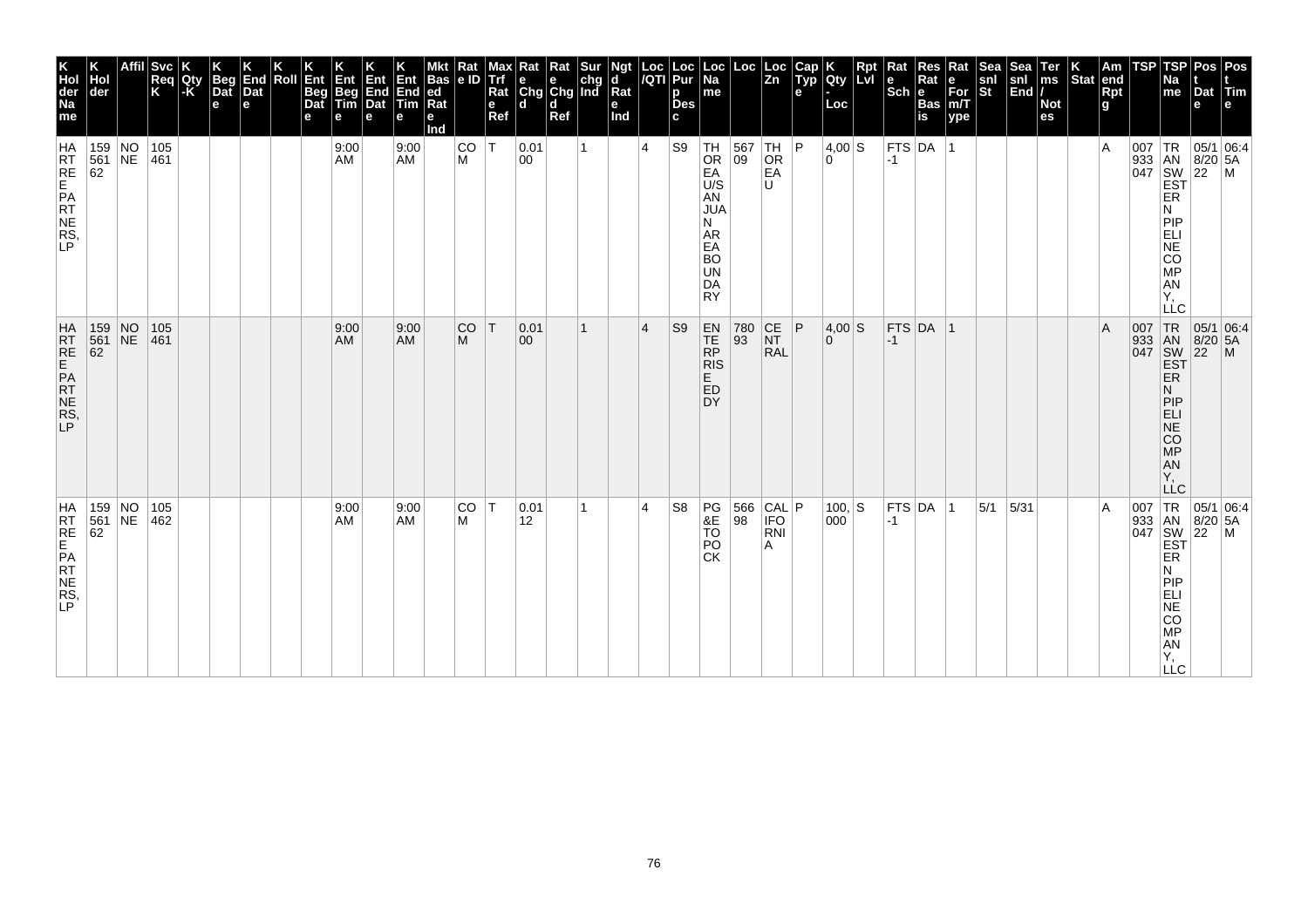| K<br>Hol<br>der<br>Na<br>me             | der                                                                |                 | <b>Svc</b><br>Req<br>K | Qty<br> -K | <b>Beg</b><br>$\overline{a}$<br>e | End<br>Dat<br>е | Roll | Ent<br><b>Beg</b><br>Dat<br>е | Ent<br>Beg<br>Tim<br>е | <b>Ent</b><br>End<br>Dat<br>e | Ent<br>End<br>Tim<br>е | <b>Bas</b><br>ed<br>Rat<br>е<br>Ind | Rat<br>le ID   | Max<br>Trf<br>Rat<br>e<br>Ref | Kat<br>e<br>Chg Chg Ind<br>۱d | Rat<br>d<br>Ref | Sur          | Ngt<br>d<br>$\overline{\mathsf{R}}$ at<br>е<br>Ind | Loc<br>/QTI     | Loc<br>Pur<br>p<br><b>Des</b><br>C. | Loc  <br>Na<br>me                                                                                                    | Loc                                                      | Loc<br> Zn                      | <b>Cap</b><br>Typ<br>e | Qty<br>Loc      | Rpt<br>Lvl | Rat<br>Scheens     | Res<br>Rat | Rat<br>For<br>m/T<br>ype | <b>Sea</b><br>snl<br>St | <b>Sea</b><br>$\left \frac{\mathsf{snl}}{\mathsf{End}}\right $ | Ter<br>ms<br><b>Not</b><br>es | $ \text{Stat} $ | Am<br>end<br><b>Rpt</b><br>g | TSP | TSP<br>Na<br>me                                                                                                                                                     | Pos Pos<br>Dat Tim<br>e                                                 |                                                                                                                                                                                                                                                                             |
|-----------------------------------------|--------------------------------------------------------------------|-----------------|------------------------|------------|-----------------------------------|-----------------|------|-------------------------------|------------------------|-------------------------------|------------------------|-------------------------------------|----------------|-------------------------------|-------------------------------|-----------------|--------------|----------------------------------------------------|-----------------|-------------------------------------|----------------------------------------------------------------------------------------------------------------------|----------------------------------------------------------|---------------------------------|------------------------|-----------------|------------|--------------------|------------|--------------------------|-------------------------|----------------------------------------------------------------|-------------------------------|-----------------|------------------------------|-----|---------------------------------------------------------------------------------------------------------------------------------------------------------------------|-------------------------------------------------------------------------|-----------------------------------------------------------------------------------------------------------------------------------------------------------------------------------------------------------------------------------------------------------------------------|
| HATRE<br>REPATE<br>RNERS,               | $\begin{array}{ c c c }\n159 & NO \\ 561 & NE \\ 62 & \end{array}$ |                 | $105$<br>462           |            |                                   |                 |      |                               | 9:00<br>AM             |                               | 9:00<br><b>AM</b>      |                                     | <b>CO</b><br>M | İΤ                            | 0.01<br>12                    |                 | $\mathbf{1}$ |                                                    | $\vert 4 \vert$ | S <sub>8</sub>                      | TH<br><b>OR</b><br>EA<br>U/S<br>AN<br><b>JUA</b><br>N.<br>AR<br>EA<br><b>BO</b><br><b>UN</b><br>DA<br><b>RY</b>      | $\begin{array}{ c c }\n567 & TH \\ 09 & OR\n\end{array}$ | EA<br>U                         | P                      | $59,4$ S<br>50  |            | $-1$               | FTS DA 1   |                          |                         |                                                                |                               |                 | $\overline{A}$               |     | ER<br>Ν<br>PIP<br>ELI<br>NE<br><b>CO</b><br><b>MP</b><br>AN<br>Υ.<br><b>LLC</b>                                                                                     |                                                                         | $\begin{array}{r} \n 1R \n 05/1 \n 0.4 \n 0.4 \n 0.4 \n 0.4 \n 0.4 \n 0.4 \n 0.4 \n 0.4 \n 0.4 \n 0.4 \n 0.4 \n 0.4 \n 0.4 \n 0.4 \n 0.4 \n 0.4 \n 0.4 \n 0.4 \n 0.4 \n 0.4 \n 0.4 \n 0.4 \n 0.4 \n 0.4 \n 0.4 \n 0.4 \n 0.4 \n 0.4 \n 0.4 \n 0.4 \n 0.4 \n 0.4 \n 0.4 \n $ |
| HRT<br>RE<br>PRT<br>NE<br>NE<br>NE<br>P | 159 NO<br>561 NE<br>62                                             |                 | 105<br>462             |            |                                   |                 |      |                               | 9:00<br>AM             |                               | 9:00<br><b>AM</b>      |                                     | CO T<br>M      |                               | 0.01<br>12                    |                 | 1            |                                                    | 4               | S <sub>8</sub>                      | SO 104<br>CAL 87<br><b>NE</b><br><b>EDL</b><br><b>ES</b>                                                             |                                                          | CAL P<br><b>IFO</b><br>RNI<br>A |                        | 59,4 S<br>50    |            | $ -1 $             | FTS DA     | -1                       |                         |                                                                |                               |                 | $\overline{A}$               |     | <b>EST</b><br>ER<br>N.<br>PIP<br>ELI<br>NGC<br>MP<br>AN<br>Y,<br>LLC                                                                                                | 007 TR 05/1 06:4<br>933 AN 8/20 5A<br>047 SW 22 M                       |                                                                                                                                                                                                                                                                             |
| HATRE<br>RTE<br>PATRE<br>RS,            | 159<br>$\begin{array}{r} 561 \\ 62 \end{array}$                    | $N_{\text{NE}}$ | 105<br>462             |            |                                   |                 |      |                               | 9:00<br><b>AM</b>      |                               | 9:00<br><b>AM</b>      |                                     | <b>CO</b><br>M | İΤ                            | 0.01<br>$ 12\rangle$          |                 | 1            |                                                    | 4               | S <sub>8</sub>                      | TH<br>OR<br>EA <sup></sup><br>U/S<br>AN<br><b>JUA</b><br>N.<br>AR<br>EA<br><b>BO</b><br><b>UN</b><br>DA<br><b>RY</b> | 567<br>09                                                | TH<br>OR<br>EA<br>U             | P                      | $100,$ S<br>000 |            | $FTS$ DA<br>$ -1 $ |            | $\vert$ 1                | 5/1                     | 5/31                                                           |                               |                 | $\overline{A}$               | 007 | TR<br>$\begin{array}{c c}\n 933 & AN \\  047 & SW \\  \hline\n \end{array}$<br>ER<br>N<br>PIP<br>ELI<br><b>NE</b><br>CO<br><b>MP</b><br>A <sub>N</sub><br>Υ,<br>LLC | 05/1 06:4<br>$\begin{array}{ c c }\n 8/20 & 5A \\  22 & M\n\end{array}$ |                                                                                                                                                                                                                                                                             |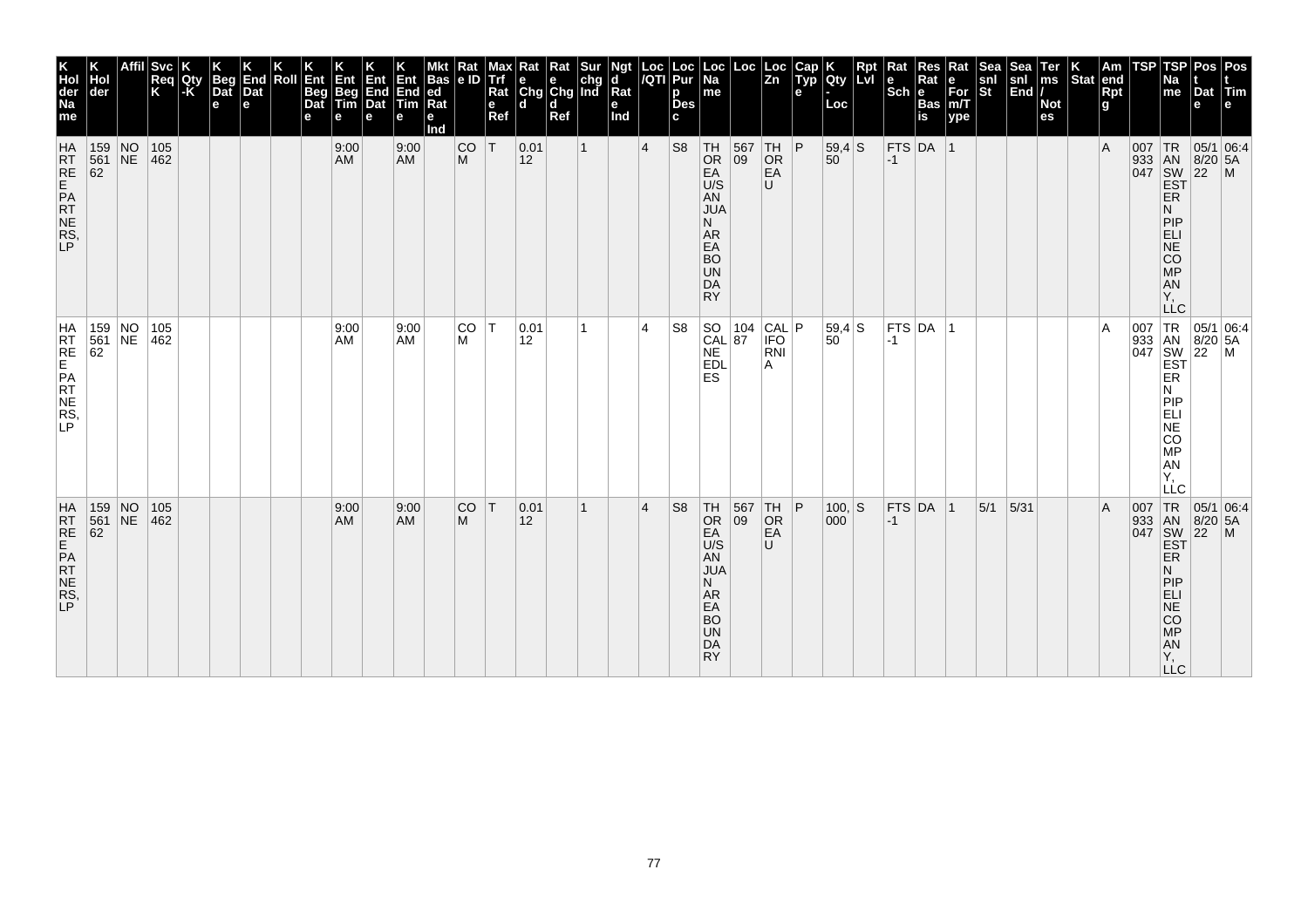| K<br>Hol<br>der<br>Na<br>me             | der                                 | Affil | Svc.<br>Req<br>K  | Qty<br>l-K | <b>Beg</b><br>Dat<br>e | End<br>Dat<br>e                                     | Roll | Ent<br>Beg<br>Dat<br>е | Ent<br>Beg<br>Tim                                                                                                   | 何<br>End End<br>Dat Tim<br>e | Ent<br>е   | Bas<br> ed<br>$\overline{\text{Rat}}$<br>е<br>Ind | Kat<br> e D    | viax<br>Trf<br>Rat<br>e<br>Ref | Rat<br>$\begin{array}{ c c c }\n\hline\ne & e & chg \\ \hline\nChg & Chg & Ind\n\end{array}$<br>$\mathbf d$ | Rat<br>ld.<br>Ref |              | Ngt<br>d<br>$\overline{\mathsf{R}}$ at<br>е<br>Ind |   | Loc  Loc<br><i> I</i> QTI  Pur<br>p<br>Des<br>c | Loc<br>Na<br>me                                | Loc            | Loc<br> Zn           | <b>AUD</b><br>е | K<br>Qty<br>Loc | <b>Rpt</b><br>LVI | Rat<br>$Sch$ e | $\sf Res$<br>Rat<br>Bas<br>İs | Rat<br>$\begin{array}{c} e \\ \text{For} \\ \text{m/T} \end{array}$<br>ype | snl<br>St | $\begin{vmatrix} \text{snl} \\ \text{End} \end{vmatrix}$ | Ter<br>ms<br><b>Not</b><br>es | $\vert_{\text{Stat}}^{\text{K}}$ | Am<br>end<br><b>Rpt</b><br>$\mathbf{g}$ | <b>TSP</b>                        | <b>TSP</b><br>Na<br>me                                                          | Pos<br>Dat Tim<br>e                                                                                                 | Pos<br>le.                                                                 |
|-----------------------------------------|-------------------------------------|-------|-------------------|------------|------------------------|-----------------------------------------------------|------|------------------------|---------------------------------------------------------------------------------------------------------------------|------------------------------|------------|---------------------------------------------------|----------------|--------------------------------|-------------------------------------------------------------------------------------------------------------|-------------------|--------------|----------------------------------------------------|---|-------------------------------------------------|------------------------------------------------|----------------|----------------------|-----------------|-----------------|-------------------|----------------|-------------------------------|----------------------------------------------------------------------------|-----------|----------------------------------------------------------|-------------------------------|----------------------------------|-----------------------------------------|-----------------------------------|---------------------------------------------------------------------------------|---------------------------------------------------------------------------------------------------------------------|----------------------------------------------------------------------------|
| HA<br>RT<br>RE<br>PRT<br>NE<br>RS<br>LP | $159$ NO<br>561 NE<br>62            |       | 462 450 1/20 1/20 |            | 21 23                  | 105   159,   11/0   10/3   N                        |      |                        | $11/0$ 9:00 10/3 9:00 N<br>$\begin{array}{ c c c }\n\hline\n1/20 & AM & 1/20 & AM \\ 21 & 23 & \hline\n\end{array}$ |                              |            |                                                   |                | т                              |                                                                                                             | MA 1<br>X         |              | N                                                  | 4 | S8                                              |                                                |                |                      |                 |                 | l S               | $-1$           | $FTS$ DA $ 1$                 |                                                                            |           |                                                          |                               | N                                | A                                       |                                   | ER<br>N<br>PIP<br><b>ELI</b><br>NE<br>CO<br>MP<br>ÄN<br>Ϋ,<br><b>LLC</b>        | 05/1 06:4<br>$\begin{array}{r l}\n 933 & \n 1 & 8/20 & 5, \\  1 & 8 & 8/20 & 5, \\  047 & 1 & 22 & 5\n \end{array}$ |                                                                            |
| AR<br>ON<br>&<br>CO<br>MP<br>AN<br>Y    | 698 NO<br>031 NE<br>$\overline{2}$  |       | 408 00            |            | 21                     | 105 20,0 06/0 10/3 N<br>$2/20$ 1/20<br>$ 22\rangle$ |      | 06                     | 04/1 9.00 04/1 9.00 N<br>9/20 AM 8/20 AM                                                                            | 07                           |            |                                                   |                | т                              |                                                                                                             |                   | $\mathbf{1}$ | N                                                  |   |                                                 |                                                |                |                      |                 |                 | Κ                 | -1             | $FTS$ DA 1                    |                                                                            |           |                                                          |                               | A                                | A                                       | 007 TR<br>933 AN<br>047 SW<br>EST | <b>ER</b><br>N<br>PIP<br><b>ELI</b><br>NE<br>CO<br>MP<br>AN<br>Y,<br><b>LLC</b> |                                                                                                                     | $\begin{array}{ c c }\n 05/1 & 06:4 \\  8/20 & 5A \\  22 & M\n\end{array}$ |
| AR<br>ON<br>&<br>CO<br>MP<br>AN<br>Y    | 698 NO<br>031 NE 408<br>$ 2\rangle$ |       | 105               |            |                        |                                                     |      |                        | 9:00<br>AM                                                                                                          |                              | 9:00<br>AM |                                                   | <b>RE</b><br>S | T                              | 0.05<br>00                                                                                                  |                   | $\mathbf{1}$ |                                                    |   | Rec SA<br>eipt<br>Loc<br>atio<br>n.             | N<br><b>JUA</b><br>N<br><b>PO</b><br><b>OL</b> | 586 SA P<br>48 | N<br><b>JUA</b><br>N |                 | 20.0 P<br>00    |                   | $-1$           | FTS DA 1                      |                                                                            |           |                                                          |                               |                                  | ΙA                                      | 007 TR<br>933 AN<br>047 SW<br>EST | ER<br>PIP<br>ELI<br><b>NE</b><br>CO<br><b>MP</b><br>AN<br>Y,<br>$\Box$ C        | $8/20$ 5A<br>$ 22 \degree$ M                                                                                        | 05/1 06:4                                                                  |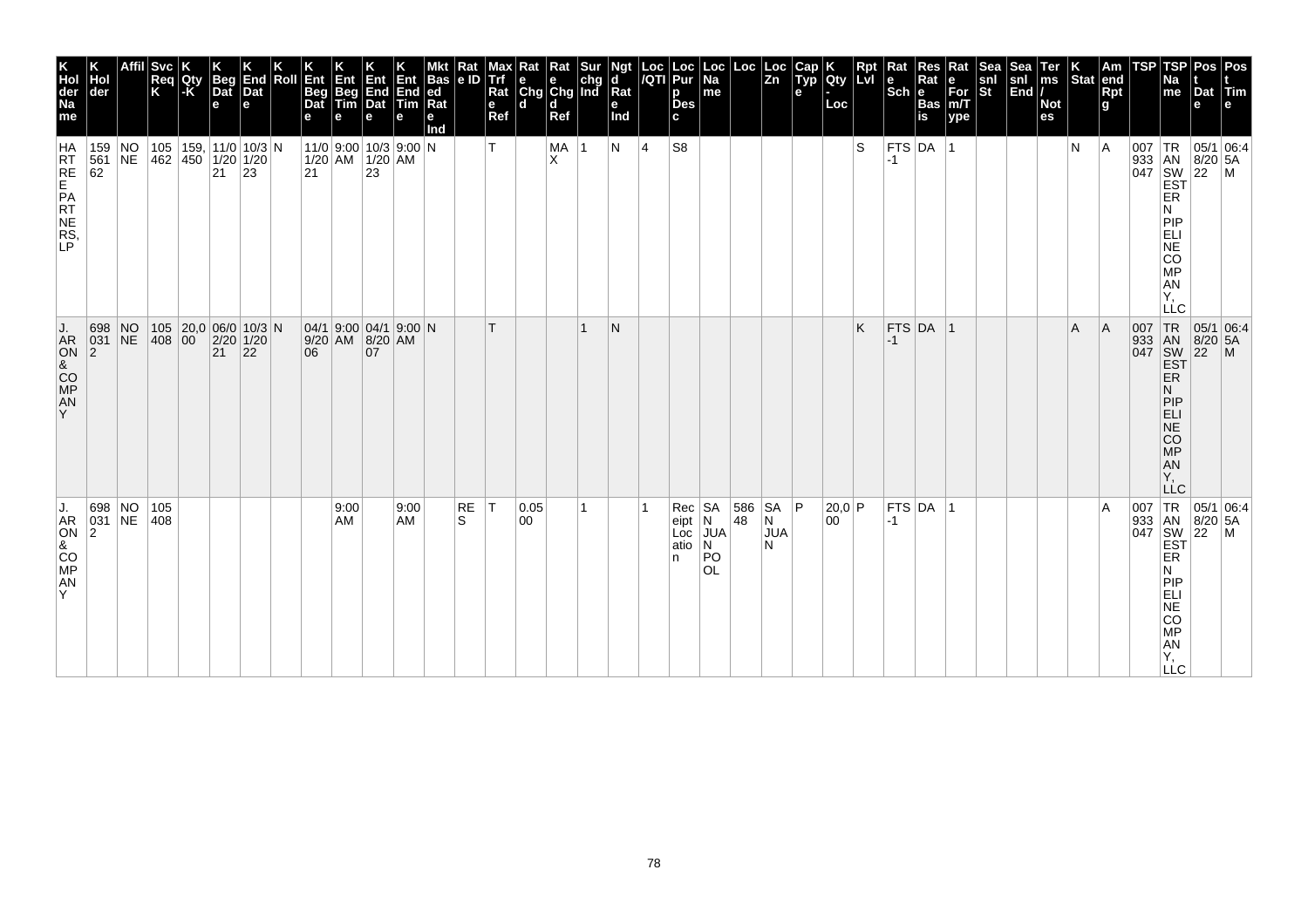| K<br>Hol<br>der<br>Na<br>me                                                                | Hol<br>der                 | <b>Svc</b><br>Req<br>K | Qty<br>$-K$ | Beg<br>Dat<br>e | End<br>Dat<br>e                           | Roll | Ent<br>Beg<br>Dat<br>е | Ent<br>Beg<br>Tim<br>e | Ent<br>End<br>Dat<br>е | Ent<br>End<br>Tim<br>е  | Bas<br> ed<br>Ra<br>е<br>Ind | Rat<br> e D | мах<br><b>Trf</b><br>Rat<br>e<br>Ref | Rat<br>$\begin{array}{ c c c }\n\hline\ne & e & chg \\ Chg & Chg & Ind\n\end{array}$<br>l d | Rat<br>d<br>Ref | <b>Sur</b>   | Ngt<br>d<br>Rat<br>е<br>Ind | Loc<br>/QTI    | Loc<br>Pur<br>p<br><b>Des</b><br>C.       | ∣ Loc<br>$\overline{Na}$<br>me                                                                                        | Loc | Loc<br>$\overline{z}$ <sub>n</sub>         | Cap<br>Typ<br>е | Qty<br>Loc             | Rpt<br><u> Lvi</u> | Rat<br>le<br>$ \mathsf{Sch} $ e | Res<br>Rat<br><b>Bas</b><br>is | Rat<br>e<br>For<br>m/T<br>ype | Sea<br>snl<br>St | Sea<br>snl<br>End | Ter<br>ms<br><b>Not</b><br>es | $\left \begin{array}{c} K \\ \text{Stat} \end{array}\right $ am | Rpt<br>g | TSP | TSP<br>Na<br>me                                                                                      | Dat<br>е                                                                                                  | Pos Pos<br>Tim                 |
|--------------------------------------------------------------------------------------------|----------------------------|------------------------|-------------|-----------------|-------------------------------------------|------|------------------------|------------------------|------------------------|-------------------------|------------------------------|-------------|--------------------------------------|---------------------------------------------------------------------------------------------|-----------------|--------------|-----------------------------|----------------|-------------------------------------------|-----------------------------------------------------------------------------------------------------------------------|-----|--------------------------------------------|-----------------|------------------------|--------------------|---------------------------------|--------------------------------|-------------------------------|------------------|-------------------|-------------------------------|-----------------------------------------------------------------|----------|-----|------------------------------------------------------------------------------------------------------|-----------------------------------------------------------------------------------------------------------|--------------------------------|
| J.<br>AR<br>ON<br>&<br>CO<br>AN<br>AN<br>Y                                                 | 698 NO<br>$ 031 $ NE<br> 2 | 105<br>$ 408\rangle$   |             |                 |                                           |      |                        | 9:00<br><b>AM</b>      |                        | 9:00<br><b>AM</b>       |                              | RE<br>ls.   | T                                    | 0.05<br>$ 00\rangle$                                                                        |                 | $\mathbf{1}$ |                             | $\overline{2}$ | Deli TH<br>$very$ OR<br>Loc<br>atio<br>n. | EA<br>U/S<br><b>AN</b><br><b>JUA</b><br>N.<br>AR<br>EA<br><b>BO</b><br><b>UN</b><br>DA<br><b>RY</b>                   | 09  | 567 TH P<br>OR<br>EA<br>U                  |                 | 20,0 P<br>$ 00\rangle$ |                    | $-1$                            | $FTS$ DA 1                     |                               |                  |                   |                               |                                                                 | l A      | 007 | 933 AN 8/20<br>047 SW 22<br>EST<br>ER<br>N<br>PIP<br>ELI<br>NE<br>CO<br>MP<br>AN<br>Υ.<br><b>LLC</b> | $8/20$ 5A                                                                                                 | $TR$ 05/1 06:4<br>$\mathsf{M}$ |
| JEN 520 NO 219<br>KIN 023 NE 91<br>S 45<br>TR<br>US<br>TEE<br>MA<br>RY<br><b>VIO</b><br>LA |                            |                        |             | 93              | 219 200 02/0 01/3 Y<br>$1/19$ 1/19<br> 94 |      | 93                     | $1/19$ AM $1/19$ AM    | 94                     | $02/0$ 9:00 01/3 9:00 N |                              | VO T        |                                      |                                                                                             | MA<br>X         | 1            | N                           |                |                                           |                                                                                                                       |     |                                            |                 |                        | K                  | $-2$                            | FTS DA 2                       |                               |                  |                   |                               | N                                                               | l A      | 007 | TR<br>933 AN 8/20<br>047 SW 22<br>EST ER<br>N<br>PIP<br>NE<br>CO<br>MP<br>AN<br>Ÿ,<br>LLC            | 05/1 06:4<br>$8/20$ 5A                                                                                    | M                              |
| <b>EN 023 NE<br/> S<br/> S<br/> TR<br/> US<br/> TEE</b><br>MA<br>RY<br><b>VIO</b><br>LA    | JEN 520 NO                 | $ 219\rangle$<br> 91   |             |                 |                                           |      |                        | 9:00<br>AM             |                        | 9:00<br><b>AM</b>       |                              | VO<br>L     | İΤ                                   | 0.00 <br>00                                                                                 |                 | 1            |                             | $\overline{2}$ | Deli<br>Loc<br>atio<br>n.                 | JEN 132<br>very KIN 55<br>$\vert \begin{smallmatrix} S\ W \end{smallmatrix} \rangle$<br><b>EST</b><br><b>ATE</b><br>S |     | $PA$ $ P$<br><b>NH</b><br>AN<br><b>DLE</b> |                 | 200 P                  |                    | -2                              | $FTS$ DA 2                     |                               |                  |                   |                               |                                                                 | ΙA       |     | ER<br>N<br>PIP<br>ELI<br>NE<br>CO<br><b>MP</b><br>AN<br>Υ,<br><b>LLC</b>                             | 05/1 06:4<br>$\begin{array}{r} 207 \\ 933 \\ 047 \\ 047 \\ 5W \\ 22 \\ 5T \\ 5R \end{array}$<br>$8/20$ 5A | $\blacksquare$                 |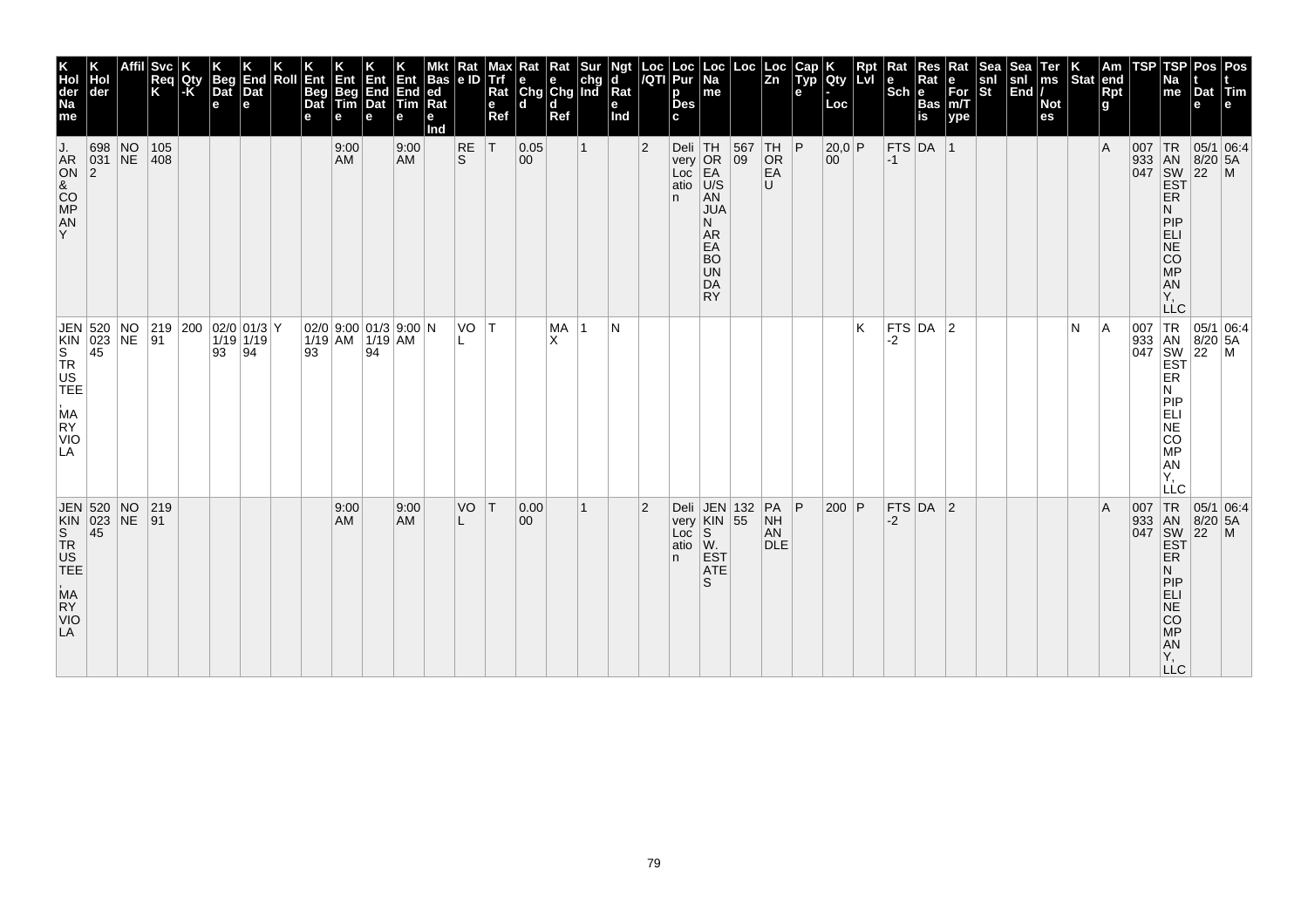| K<br>Hol<br>der<br>Na<br>me | der                                                                         | <b>Svc</b><br>Req<br>K | Qty<br>$ \text{-}\mathsf{K} $ | <b>Beg</b><br>Dat<br>$\mathbf e$ | End<br>Dat<br>е                              | Roll | Ent<br>Beg<br>Dat<br>e | Ent<br>Beg<br>Tim<br>е                         | Ent<br>End<br>Dat<br>е | Ent<br>End<br>Tim<br>e | Bas<br> ed<br>$Ra$ t<br>е<br>nd | κaτ<br>le ID   | Trf<br>Rat<br>$\mathbf e$<br>Ref | $\begin{array}{ c c c }\n\hline\n\mathsf{e} & \mathsf{e} & \mathsf{chg} \\ \hline\n\mathsf{Chg} & \mathsf{Chg} & \mathsf{Ind}\n\end{array}$<br>ld. | Kat<br>ď<br>Ref | ď<br>Rat<br>e<br>Ind | Loc  Loc<br><i> I</i> QTI  Pur<br>p<br><b>Des</b><br>c | Loc<br>Na<br>me                                            |                                          | $\frac{Loc}{Zn}$      | Cap<br>Typ<br>e | <b>lety</b><br>Loc | $\sf Rpt$<br>Lvr | Rat<br>$Sch e$ | Res<br>Rat<br>Bas<br>is | Rat<br>$ \epsilon$ For<br>m/T<br>ype | Sea<br>snl<br>St | Sea<br>$\begin{array}{c} \n\text{snl} \\ \n\text{End} \n\end{array}$ | Ter<br>ms<br><b>Not</b><br>es    | Stat | Am<br>end<br><b>Rpt</b><br>g. | TSP | TSP<br>Na<br>me                                                                                                          | Pos<br>Dat Tim<br>e                                                                                                                                                                                                                                                                                                                                                                                                                        | Pos<br>le.   |
|-----------------------------|-----------------------------------------------------------------------------|------------------------|-------------------------------|----------------------------------|----------------------------------------------|------|------------------------|------------------------------------------------|------------------------|------------------------|---------------------------------|----------------|----------------------------------|----------------------------------------------------------------------------------------------------------------------------------------------------|-----------------|----------------------|--------------------------------------------------------|------------------------------------------------------------|------------------------------------------|-----------------------|-----------------|--------------------|------------------|----------------|-------------------------|--------------------------------------|------------------|----------------------------------------------------------------------|----------------------------------|------|-------------------------------|-----|--------------------------------------------------------------------------------------------------------------------------|--------------------------------------------------------------------------------------------------------------------------------------------------------------------------------------------------------------------------------------------------------------------------------------------------------------------------------------------------------------------------------------------------------------------------------------------|--------------|
| MA<br>RY<br>VIO<br>LA       | JEN 520 NO<br>KIN 023 NE<br>S 45<br>TR<br>US<br>TEE                         | 219<br>∣91             |                               |                                  |                                              |      |                        | 9:00<br>AM                                     |                        | 9:00<br><b>AM</b>      |                                 | VO             | ١T                               | 0.00<br>00                                                                                                                                         |                 |                      | n                                                      | Rec PA<br>eipt NH<br>Loc AN<br>atio DLE<br>PO<br><b>OL</b> | $\begin{array}{c} 586 \\ 47 \end{array}$ | PA<br>NH<br>AN<br>DLE | P               | 200   P            |                  | $-2$           | FTS DA $ 2$             |                                      |                  |                                                                      |                                  |      | ١A                            |     | ER<br>Ν<br>PIP<br><b>ELI</b><br>NE<br>CO<br><b>MP</b><br><br>AN<br>Y,                                                    | 05/1 06:4<br>$\begin{array}{c} \begin{array}{c} \text{R} \\ 933 \\ 047 \\ \text{SW} \\ \text{EST} \end{array} \end{array} \begin{array}{c} \begin{array}{c} \text{R} \\ 8/20 \\ 22 \\ \text{M} \end{array} \end{array} \begin{array}{c} \text{S}_{7}\\ \text{S}_{8} \end{array} \begin{array}{c} \text{S}_{9} \end{array} \begin{array}{c} \text{S}_{1} \\ \text{S}_{1} \end{array} \begin{array}{c} \text{S}_{1} \\ \text{M} \end{array}$ |              |
| AN<br>Y                     | LEP 707 NO<br>RIN 666 NE<br>OD 4<br>MN<br>MR<br>MR                          | 262 0                  |                               | 20                               | $105$ 2,20 11/0 10/3 Y<br>$1/20$ 1/20<br> 25 |      | 20                     | $11/0$ 9:00 10/3 9:00 N<br>$1/20$ AM $1/20$ AM | 25                     |                        |                                 |                |                                  |                                                                                                                                                    |                 | N                    |                                                        |                                                            |                                          |                       |                 |                    | K                | -1             | $FTS$ DA 1              |                                      |                  |                                                                      | $Clic$ N<br>k for<br>Det<br>∣ail |      | ΙA                            | 007 | <b>LLC</b><br>TR<br>933 AN<br>047 SW<br><b>EST</b><br>ER<br>Ν<br>PIP<br>ELI<br>NË<br>CO <sub>MP</sub><br>AN<br>Y,<br>LĹC | 05/1 06:4<br>$\overline{22}$                                                                                                                                                                                                                                                                                                                                                                                                               | $\mathsf{M}$ |
| AN<br>Y.                    | $ LEP $ 707 NO<br>EPIN 666 NE 262<br>RIN 666 NE 262<br>FO<br>OD<br>SO<br>MP | 105                    |                               |                                  |                                              |      |                        | 9:00<br>AM                                     |                        | 9:00<br><b>AM</b>      |                                 | <b>RE</b><br>S | ١T                               | $ 0.13\rangle$<br>00                                                                                                                               |                 |                      | n.                                                     | Rec CE<br>eipt NT<br>Loc RAL<br>atio PO<br><b>OL</b>       | 586 CE<br>49                             | NT<br>RAL             | P               | 2,20 P<br>0        |                  | $-1$           | FTS DA                  | ∣1                                   | 4/1              | 10/3                                                                 |                                  |      | ΙA                            | 007 | TR<br>933 AN<br>047 SW<br>EST<br>ER<br>N<br>PIP<br>ELI<br><b>NE</b><br>CO<br><b>MP</b><br>ÄÑ<br>Y,<br>$\sqcup$ C         | 05/1 06:4<br>8/20 5A<br>$ 22 $ M                                                                                                                                                                                                                                                                                                                                                                                                           |              |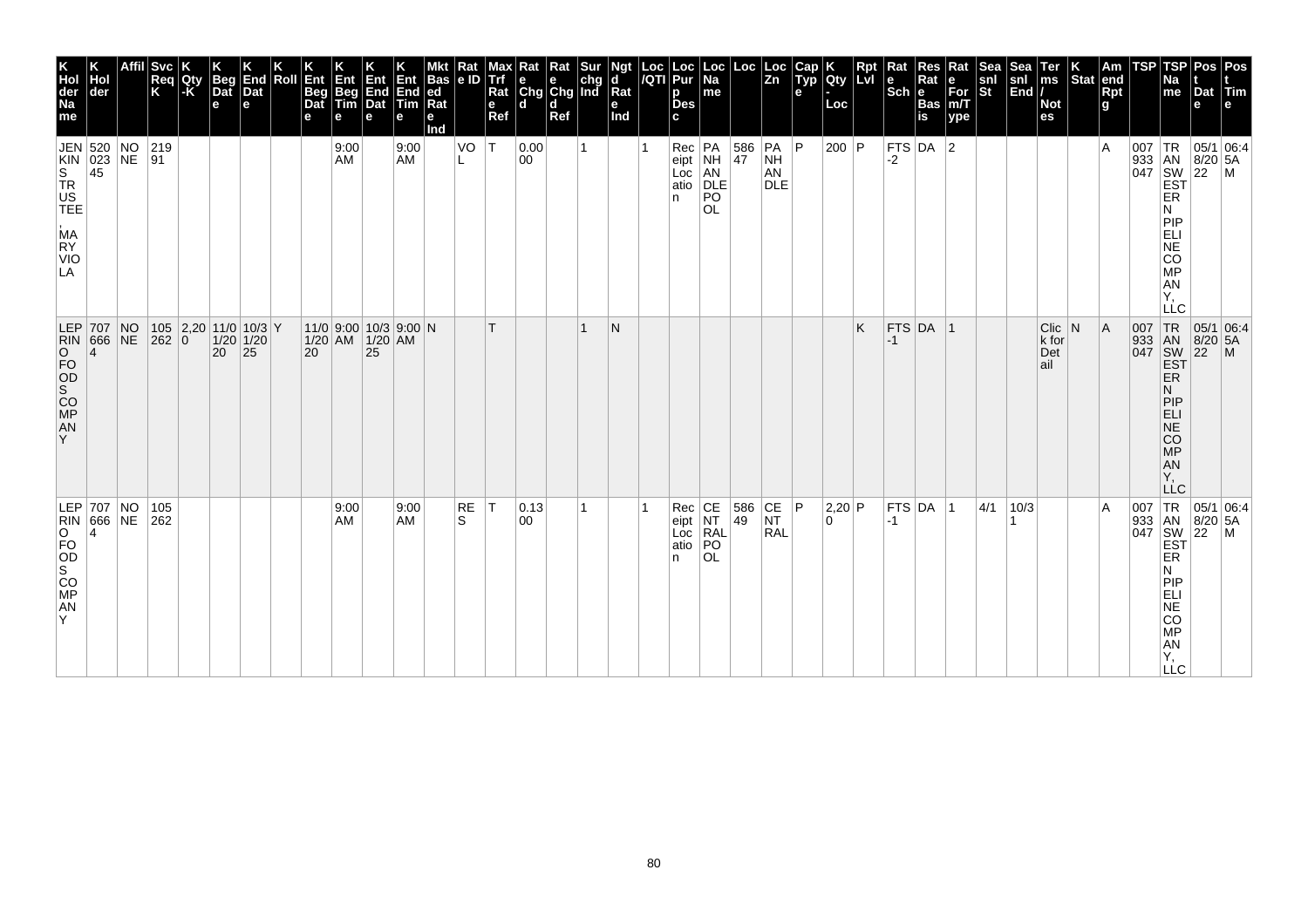| K<br>Hol<br>der<br>Na<br>me                                                      | der              |                 | <b>Svc</b><br>Req<br>K                    | Qty<br> -K | <b>Beg</b><br>$\overline{Dat}$<br>e | End<br>Dat<br>е | Roll | Ent<br>Beg<br>Dat<br>е | Ent<br>Beg<br>Tim<br>е | Ent<br>End<br>Dat<br>е                             | Ent<br>End<br>Tim<br>е | <b>Bas</b><br>led<br>Rat<br>е<br>Ind | Rat<br>e ID | max<br>Trf<br>Rat<br>$\mathbf e$<br><b>Ref</b> | Rat<br>$\left \begin{array}{c}\n\mathbf{e} \\ \mathbf{C} \mathbf{h} \mathbf{g}\n\end{array}\right $ $\mathbf{C} \mathbf{h} \mathbf{g}$ and<br>ld. | Rat<br>d<br>Ref |              | Ngt<br>d<br>Rat<br>е<br>Ind | Loc<br>/QTI    | <b>Loc</b><br>Pur<br>p<br><b>Des</b><br>C.    | Loc<br><b>Na</b><br>me                                                                                                       | Loc       | Loc<br> Zn                      | Cap<br>Typ<br>е | Qty<br>Loc           | Rpt<br><b>Lvi</b> | Rat<br>$\left \begin{array}{c}\mathbf{e}\\ \mathbf{Sch}\end{array}\right _{\mathbf{e}}^{\mathbf{R}i}$ | Res<br>Rat<br>Bas<br>is | Rat<br>e<br>For<br>m/T<br>ype | <b>Sea</b><br>$\frac{\mathsf{snl}}{\mathsf{St}}$ | Sea<br>$\frac{\mathsf{snl}}{\mathsf{End}}$ | Ter<br>ms<br><b>Not</b><br>es    | $\left \frac{\mathsf{K}}{\mathsf{Stat}}\right $ am | Rpt<br>g | TSP      | TSP<br>Na<br>me                                                                                                                            | Pos<br>Dat<br>е | Pos<br>Tim                  |
|----------------------------------------------------------------------------------|------------------|-----------------|-------------------------------------------|------------|-------------------------------------|-----------------|------|------------------------|------------------------|----------------------------------------------------|------------------------|--------------------------------------|-------------|------------------------------------------------|---------------------------------------------------------------------------------------------------------------------------------------------------|-----------------|--------------|-----------------------------|----------------|-----------------------------------------------|------------------------------------------------------------------------------------------------------------------------------|-----------|---------------------------------|-----------------|----------------------|-------------------|-------------------------------------------------------------------------------------------------------|-------------------------|-------------------------------|--------------------------------------------------|--------------------------------------------|----------------------------------|----------------------------------------------------|----------|----------|--------------------------------------------------------------------------------------------------------------------------------------------|-----------------|-----------------------------|
| LEP 707 NO<br>RIN 666 NE<br>O<br>FO<br>S<br>C<br>O<br>O<br>A<br>N<br>A<br>N<br>Y | 4                |                 | 105<br>262                                |            |                                     |                 |      |                        | 9:00<br>AM             |                                                    | 9:00<br>AM             |                                      | RE<br>ls.   | T                                              | 0.13 <br>$ 00\rangle$                                                                                                                             |                 | $\mathbf{1}$ |                             | $\overline{2}$ | atio<br>n                                     | Deli INT<br>very EG<br>Loc RA<br><b>TE</b><br>D<br><b>SE</b><br><b>RVI</b><br>CE<br>S<br>DP-<br><b>CH</b><br>AV<br><b>ES</b> | 569<br>35 | CE P<br><b>NT</b><br><b>RAL</b> |                 | $2,20$ P<br>$\Omega$ |                   | $-1$                                                                                                  | $FTS$ DA $ 1$           |                               | 4/1                                              | 10/3                                       |                                  |                                                    | ΙA       | $007$ TR | 933 AN 8/20<br>047 SW 22<br>EST<br>ER<br>N<br>PIP<br>ELI<br>NE<br>CO<br><b>MP</b><br>AN<br>Υ,<br><b>LLC</b>                                | $8/20$ 5A       | 05/1 06:4<br>$\overline{M}$ |
| LU<br>CID<br>EN<br>ER<br>OEL<br>AM<br>AR<br>E,<br>LLC                            | 327<br>594<br>95 | NO<br>NE        | 105 160 11/0 10/3 Y<br> 185 000 1/20 1/20 |            | $20 \mid 23$                        |                 |      | 16                     |                        | 08/0 9:00 12/3 9:00 N<br>$1/20$ AM $1/20$ AM<br>06 |                        |                                      |             | T.                                             |                                                                                                                                                   |                 | 1            | N                           |                |                                               |                                                                                                                              |           |                                 |                 |                      | K                 | -1                                                                                                    | FTS DA 1                |                               |                                                  |                                            | Clic   A<br>k for<br>Det<br>lail |                                                    | ΙA       |          | 007 TR 05/1 06:4<br>933 AN 8/20 5A<br>047 SW 22 M<br><b>EST</b><br>ER<br>Ν<br><b>MONEY</b><br>AN<br>Ÿ,<br>LLC                              |                 | 05/1 06:4                   |
| LU 327<br>CID 594<br>EN 95<br>ER GY<br>DER AM<br>AR<br>AR<br>E,<br>LLC           |                  | $N_{\text{NE}}$ | 105<br>185                                |            |                                     |                 |      |                        | 9:00<br><b>AM</b>      |                                                    | 9:00<br><b>AM</b>      |                                      | RE<br>S.    | T                                              | 0.41<br>$ 00\rangle$                                                                                                                              |                 | 1            |                             | $\overline{2}$ | Deli PG<br>very &E<br>Loc TO<br>atio PO<br>n. | <b>CK</b>                                                                                                                    | 566<br>98 | CAL P<br>IFO<br>RNI<br>A        |                 | 72,6 P<br>00         |                   | $-1$                                                                                                  | $FTS$ DA 1              |                               |                                                  |                                            |                                  |                                                    | ΙA       | 007      | TR<br>933 AN 8/20 5A<br>047 SW 22 M<br>EST<br>ER<br>N<br>PIP<br><b>ELI</b><br>$\overline{NE}$<br>CO<br><b>MP</b><br>AN<br>Υ,<br><b>LLC</b> | $8/20$ 5A       | 05/1 06.4                   |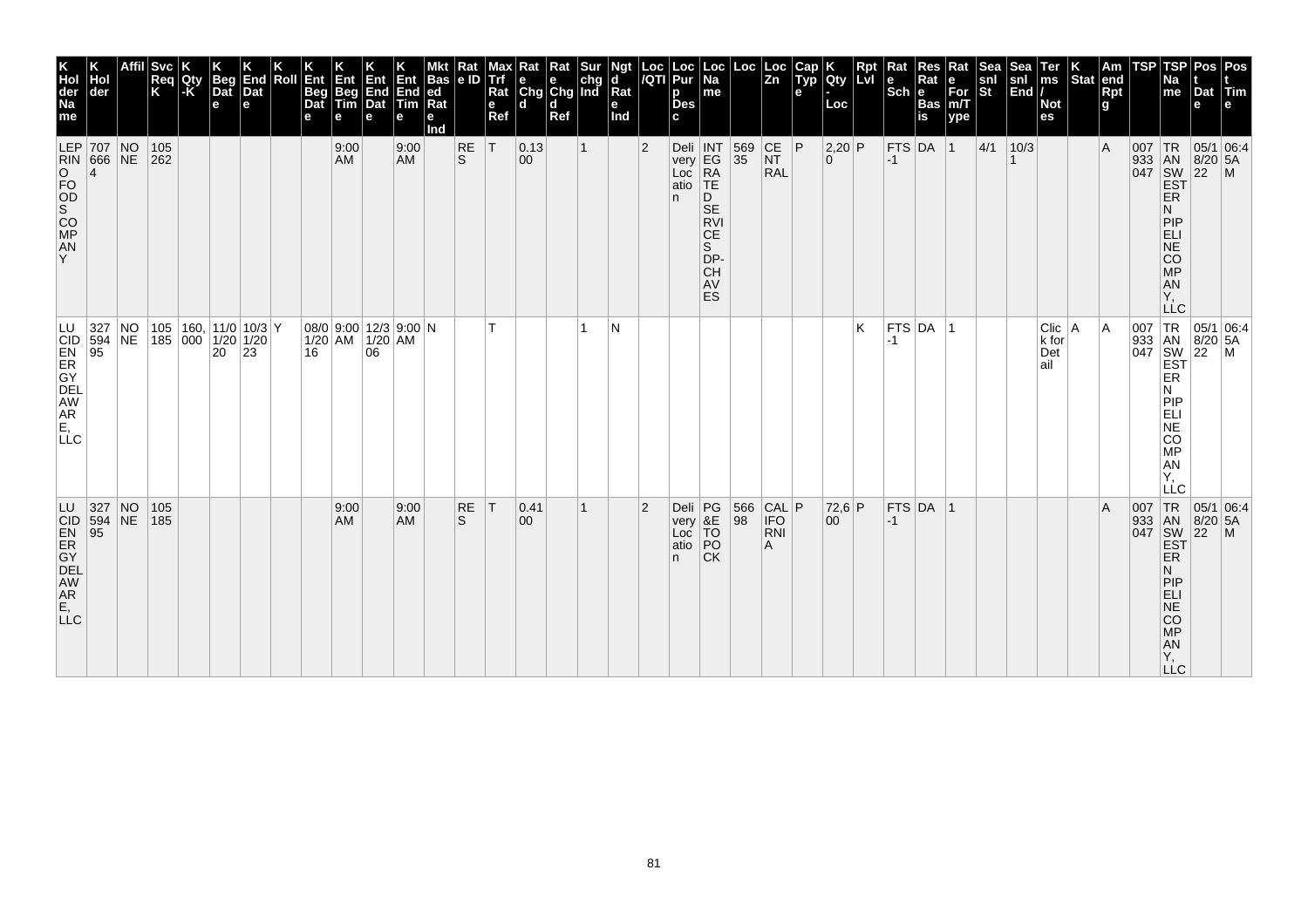| K<br>Hol<br>der<br>Na<br>me<br>LU                                         | der<br>$\begin{array}{ l l }\n 327 & \text{NO} \\  594 & \text{NE} \\  95 & \end{array}$ |                 | Affil Svc<br>Req<br>K<br>105<br> 185 | Qty<br>-K | <b>Beg</b><br>Dat<br>$\mathbf e$ | End<br>Dat<br>e | Roll | Ent<br>Beg<br>Dat<br>е | Ent<br>Beg<br>Tim<br>е<br>9:00<br>AM | Ent<br>End<br>Dat<br>e | Ent<br>End<br>Tim<br>е<br>9:00<br><b>AM</b> | <b>Bas</b><br> ed<br> Rat<br>е<br>Ind | $\frac{Rat}{e}$<br>RE<br>S. | мах<br><b>Trf</b><br>Rat<br>e<br>Ref<br>lT. | $\begin{array}{ l l }\n\hline\n\text{Rat} & \text{Rat} & \text{Sur} \\ \hline\n\text{e} & \text{e} & \text{chg} \\ \text{Chg} & \text{Chg} & \text{Ind}\n\end{array}$<br>۱d<br> 0.41<br>00 | d<br>Ref | $\mathbf{1}$ | Ngt<br>d<br>Rat<br>е<br>Ind | Loc<br>/QTI<br>$\overline{2}$ | Loc<br>Pur<br>p<br><b>Des</b><br>c  | Loc<br>  Na<br>me<br>Deli SO 104<br>very CAL 87<br>Loc NE<br>atio EDL   | Loc<br>$ 104 $ CAL $ P $                                                                 | Loc<br> Zn<br><b>IFO</b>                                                       | Cap<br>Typ<br>e | <b>IQty</b><br>Loc<br> 87,4 P<br>00 | Ret | Rat<br>$\left \begin{array}{c} e \\ \text{Sch} \end{array}\right  \begin{array}{c} R_i \\ \underline{e} \end{array}$<br>$ -1 $ | Res<br>Rat<br>Bas<br>is<br>$ \mathsf{FTS} \mathsf{DA} $ 1 | Rat<br>е<br>$\overline{\text{For}}$ <sub>m/T</sub><br>ype | Sea<br>snl<br>St | Sea<br>$\begin{vmatrix} \text{snl} \\ \text{End} \end{vmatrix}$ | Ter<br>ms<br><b>Not</b><br>es | Stat end | Am<br>Rpt<br>g<br>$\overline{A}$ | <b>TSP</b> | TSPI<br>Na<br>me                                                                                                               | Pos   Pos<br>Dat Tim<br>e                                                                  | $\begin{array}{c}\n 1 \text{R} \\  33 \\  1 \text{AN} \\  8/20 \\  54 \\  1047 \\  1047 \\  1047 \\  1047 \\  1047 \\  1047 \\  1047 \\  1047 \\  1047 \\  1047 \\  1047 \\  1047 \\  1047 \\  1047 \\  1047 \\  1047 \\  1047 \\  1047 \\  1047 \\  1047 \\  1047 \\  1047 \\  1047 \\  1047 \\  1047 \\  1047 \\  1047 \\  1047 \\  1047 \\  1047 \\  1$ |
|---------------------------------------------------------------------------|------------------------------------------------------------------------------------------|-----------------|--------------------------------------|-----------|----------------------------------|-----------------|------|------------------------|--------------------------------------|------------------------|---------------------------------------------|---------------------------------------|-----------------------------|---------------------------------------------|--------------------------------------------------------------------------------------------------------------------------------------------------------------------------------------------|----------|--------------|-----------------------------|-------------------------------|-------------------------------------|-------------------------------------------------------------------------|------------------------------------------------------------------------------------------|--------------------------------------------------------------------------------|-----------------|-------------------------------------|-----|--------------------------------------------------------------------------------------------------------------------------------|-----------------------------------------------------------|-----------------------------------------------------------|------------------|-----------------------------------------------------------------|-------------------------------|----------|----------------------------------|------------|--------------------------------------------------------------------------------------------------------------------------------|--------------------------------------------------------------------------------------------|------------------------------------------------------------------------------------------------------------------------------------------------------------------------------------------------------------------------------------------------------------------------------------------------------------------------------------------------------------|
| CID<br>ER<br>GY DE AW<br>AR<br>E,<br>LL<br>C                              |                                                                                          |                 |                                      |           |                                  |                 |      |                        |                                      |                        |                                             |                                       |                             |                                             |                                                                                                                                                                                            |          |              |                             |                               | n.                                  | <b>ES</b>                                                               |                                                                                          | RNI<br>A                                                                       |                 |                                     |     |                                                                                                                                |                                                           |                                                           |                  |                                                                 |                               |          |                                  |            | ER<br>N<br>PIP<br>ELI<br>NE<br>CO<br>MP<br><b>AN</b><br>Υ,<br>LLC                                                              |                                                                                            |                                                                                                                                                                                                                                                                                                                                                            |
| LU<br>CD<br>AR<br>AR<br>AR<br>E,<br>LLC                                   | 327<br>594<br>95                                                                         | $N_{\text{NE}}$ | 105<br>185                           |           |                                  |                 |      |                        | 9:00<br>AM                           |                        | 9:00<br><b>AM</b>                           |                                       | <b>RE</b><br>S.             | T                                           | 0.41 <br>$ 00\rangle$                                                                                                                                                                      |          | 1            |                             |                               | Rec<br>eipt<br>Loc<br>atio<br>n.    | AG<br>AV<br>E<br> RO<br><b>JO</b><br><b>BA</b><br><b>NC</b><br>$\Omega$ | 790<br>28                                                                                | $\begin{array}{c} \n\text{WE} \\ \text{ST}\n\end{array}$ P<br><b>TEX</b><br>AS |                 | $72,6$ P<br>00                      |     | $-1$                                                                                                                           | FTS DA 1                                                  |                                                           |                  |                                                                 |                               |          | $\mathsf{A}$                     |            | 007 TR<br>933 AN<br>047 SW<br>EST<br>ER.<br>N<br> P P<br><b>ELI</b><br>$N\bar{E}$<br><b>CO</b><br>MP<br>AN<br>Υ,<br><b>LLC</b> | $\begin{array}{ c c c }\n\hline\n95/1 & 06.4 \\ 8/20 & 5A\n\end{array}$<br>$\overline{22}$ | $\mathsf{M}$                                                                                                                                                                                                                                                                                                                                               |
| LU 327 NO<br>CID 594 NE<br>EN 95<br>ER GY<br>DELL<br>DELL<br>AR E,<br>LLC |                                                                                          |                 | 105<br> 185                          |           |                                  |                 |      |                        | 9:00<br>AM                           |                        | 9:00<br><b>AM</b>                           |                                       | RE<br>S                     | T                                           | $ 0.41\rangle$<br>00                                                                                                                                                                       |          | 1            |                             |                               | Rec<br>eipt<br>Loc<br>atio RO<br>n. | AG<br>AV<br>E<br>JO.<br>BA<br>NC<br>$\Omega$                            | $\begin{array}{ c c c }\n 790 & \text{WE} & \text{P} \\  28 & \text{ST} & \n\end{array}$ | <b>TEX</b><br>AS                                                               |                 | 87,4 P<br>00                        |     | $-1$                                                                                                                           | $FTS$ DA  1                                               |                                                           |                  |                                                                 |                               |          | $\overline{A}$                   | 007        | ER<br>N<br>PIP<br>ELI<br><b>NE</b><br>CO<br>MP<br>AN<br>Y,<br><b>LLC</b>                                                       | TR 05/1 06:4<br>933 AN 8/20 5A<br>047 SW 22 M<br>EST                                       |                                                                                                                                                                                                                                                                                                                                                            |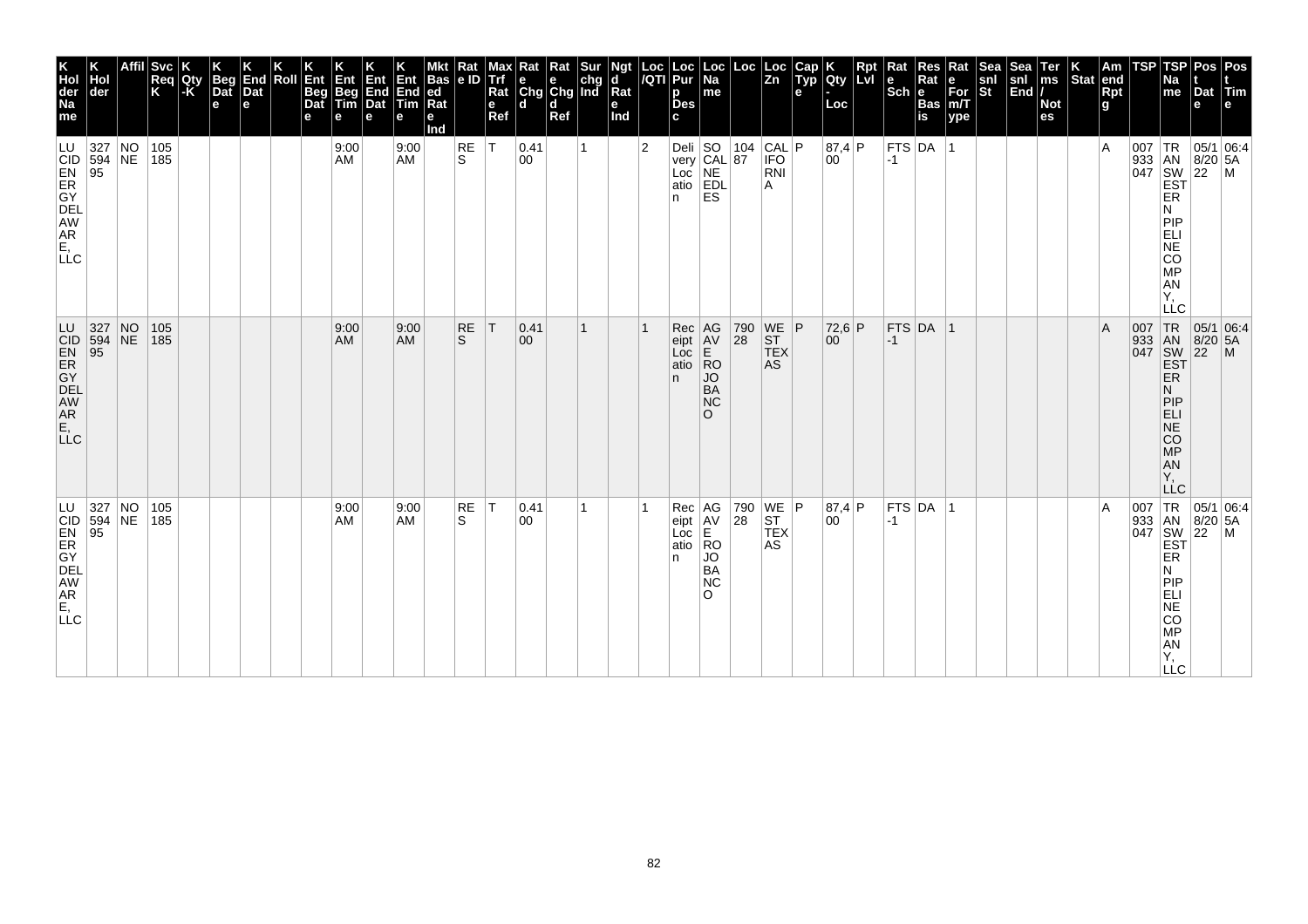| K<br>Hol<br>der<br>Na<br>me                                                  | der              |                      | <b>Svc</b><br>Req<br>K | Qty<br>l-K | <b>Beg</b><br>Dat<br>$\mathbf e$      | End<br>Dat<br>le. | Roll | Ent<br><b>Beg</b><br>Dat | Ent<br>Beg<br>Tim | Ent<br>End<br>Dat<br>e                               | End<br>Tim<br>е   | <b>Bas</b><br> ed <br>Ra<br>е<br>Ind | Rat<br> e D        | мах<br>Trf<br>Rat<br>e<br>Ref | Rat<br>$\begin{array}{ c c c }\n\hline\n\mathsf{e} & \mathsf{e} & \mathsf{chg} \\ \hline\n\mathsf{Chg} & \mathsf{Chg} & \mathsf{Ind}\n\end{array}$<br>ld. | Rat<br>d<br>Ref | Sur          | Ngt<br>ď<br>Rat<br>е<br>Ind | Loc<br>/QTI    | Loc<br>Pur<br>р<br><b>Des</b><br>C. | ∣Loc<br>$\overline{Na}$<br>me                                                    | Loc          | ∣Loc<br>$\overline{z_n}$      | Cap<br>Typ<br>е | Qty<br>Loc      | Rpt<br><b>Lvl</b> | l e<br>$ \mathsf{Sch} $ e | Res<br>Rat<br><b>Bas</b><br>is | Rat<br>е<br>$\overline{\text{For}}$ <sub>m/T</sub><br>ype | Sea<br>snl<br>St | Sea<br>snl<br>$\left \overline{\text{End}}\right $ | Ter<br>$\mathsf{ms}$<br><b>Not</b><br>es | Stat end | Am<br>Rpt<br>g | TSP | <b>TSP</b><br>Na<br>me                                                          | Dat Tim<br>e                                             | Pos   Pos                                                |
|------------------------------------------------------------------------------|------------------|----------------------|------------------------|------------|---------------------------------------|-------------------|------|--------------------------|-------------------|------------------------------------------------------|-------------------|--------------------------------------|--------------------|-------------------------------|-----------------------------------------------------------------------------------------------------------------------------------------------------------|-----------------|--------------|-----------------------------|----------------|-------------------------------------|----------------------------------------------------------------------------------|--------------|-------------------------------|-----------------|-----------------|-------------------|---------------------------|--------------------------------|-----------------------------------------------------------|------------------|----------------------------------------------------|------------------------------------------|----------|----------------|-----|---------------------------------------------------------------------------------|----------------------------------------------------------|----------------------------------------------------------|
| LU<br>CID<br>ER GY EL<br>AM<br>AR<br>E, LL<br>C                              | 327<br>594<br>95 | $\overline{N}$<br>NE | $192$ 000 1/20 1/20    |            | 105   160,   11/0   10/3   Y<br>20 23 |                   |      | 06                       |                   | $02/1$ 9:00 02/1 9:00 N<br>$5/20$ AM $4/20$ AM<br>07 |                   |                                      |                    | т                             |                                                                                                                                                           |                 | 1            | $\mathsf{N}$                |                |                                     |                                                                                  |              |                               |                 |                 | K                 | $FTS$ DA 1<br>$-1$        |                                |                                                           |                  |                                                    | $Clic$   A<br>k for<br>Det<br>ail        |          | A              |     | <b>ER</b><br>N<br>PIP<br>$ELI$<br>NE<br>CO<br>MP<br>AN<br>Υ,<br><b>LLC</b>      | 007 TR 05/1 06:4<br>933 AN 8/20 5A<br>047 SW 22 M<br>EST |                                                          |
| 327 NO 105<br>D 594 NE 192<br>R 3Y<br>DEL<br>AWR<br>AR<br>C<br>C<br>∣ī≟c     |                  |                      |                        |            |                                       |                   |      |                          | 9:00<br>AM        |                                                      | 9:00<br>AM        |                                      | RE<br>S.           | T                             | 0.01<br>00                                                                                                                                                |                 | 1            |                             |                | Loc<br>atio<br>n.                   | Rec Luci 100 WE P<br>eipt d 727 ST<br>$\overline{d}$<br>Roa<br>dru<br>nne        |              | <b>TEX</b><br>AS              |                 | 160,  P <br>000 |                   | $-1$                      | $FTS$ DA $ 1$                  |                                                           |                  |                                                    |                                          |          | A              |     | ER<br>N<br> P P<br>ELI<br>$N\bar{E}$<br>CO<br>MP<br>AN<br>Υ.<br>LLC             |                                                          | 007 TR 05/1 06:4<br>933 AN 8/20 5A<br>047 SW 22 M<br>EST |
| LU 327 NO<br>CID 594 NE<br>EN 95<br>ER GYEL<br>AW<br>AR<br>AR<br>E, C<br>LLC |                  |                      | 105<br> 192            |            |                                       |                   |      |                          | 9:00<br><b>AM</b> |                                                      | 9:00<br><b>AM</b> |                                      | RE<br><sub>S</sub> | T                             | 0.01<br>$ 00\rangle$                                                                                                                                      |                 | $\mathbf{1}$ |                             | $\overline{2}$ | very ST<br>Loc TEX<br>atio<br>n.    | Deli WE 784 WE P<br> AS<br>AR<br>EA<br><b>BO</b><br><b>UN</b><br>DA<br><b>RY</b> | $ 09\rangle$ | <b>ST</b><br><b>TEX</b><br>AS |                 | 160, P<br>000   |                   | $-1$                      | $FTS$ DA 1                     |                                                           |                  |                                                    |                                          |          | $\overline{A}$ | 007 | ER<br>N<br>PIP<br><b>ELI</b><br>NE<br><b>CO</b><br>MP<br>AN<br>Y,<br><b>LLC</b> | TR 05/1 06:4<br>933 AN 8/20 5A<br>047 SW 22 M<br>EST     |                                                          |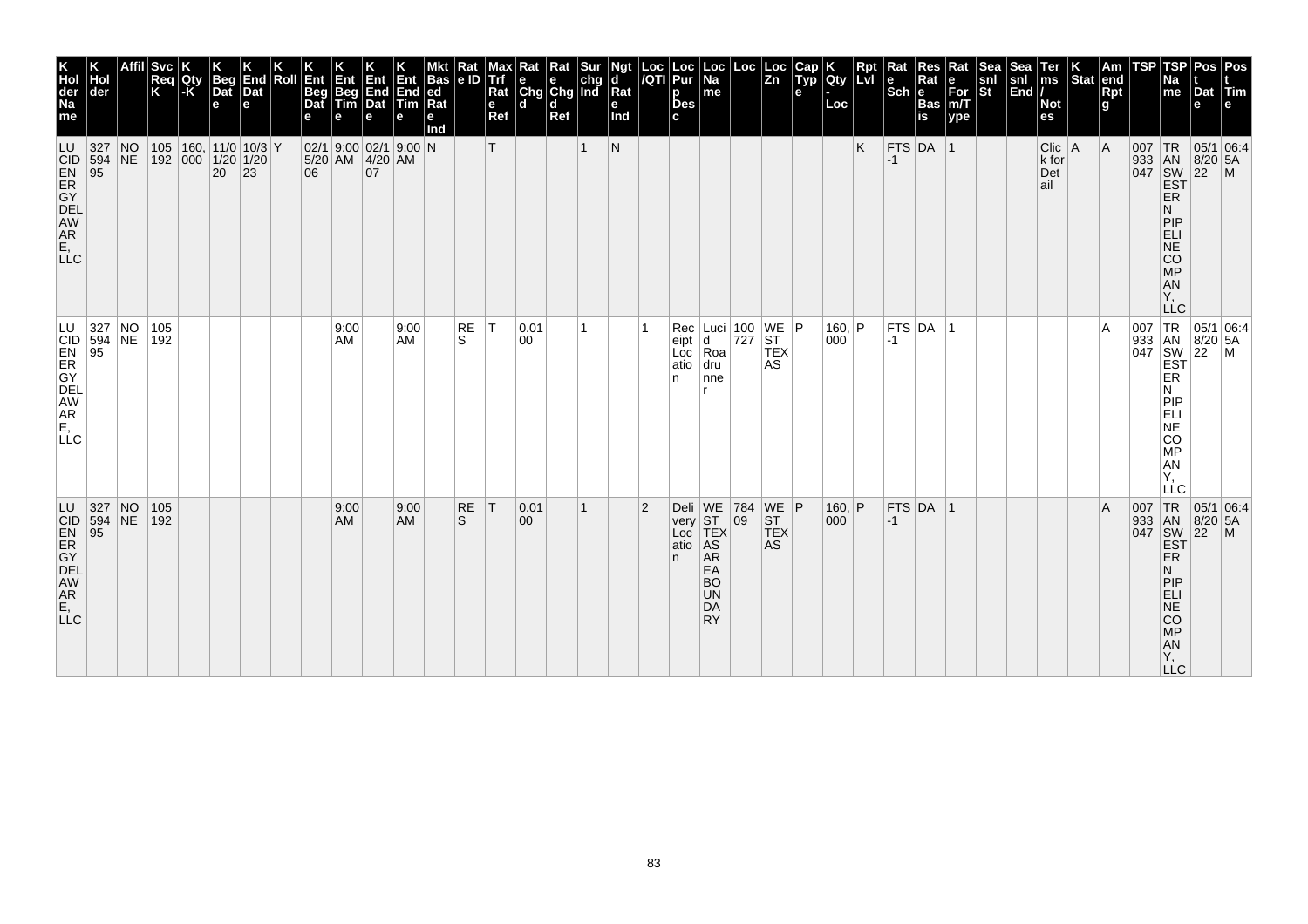| K<br>Hol<br>der<br>Na<br>me                                                                                                    | der                                                                            | Svc <br>Req<br>K                                                                                                           | Qty<br>l-K | <b>Beg</b><br>Dat<br>$\mathbf e$ | End<br>Dat<br>le. | Roll | Ent<br><b>Beg</b><br>Dat | Ent<br>Beg<br>Tim | Ent Ent<br>End End<br>Dat Tim<br>e                     | е                 | <b>Bas</b><br> ed <br>Ra<br>е<br>Ind | Rat<br> e D | Max<br><b>Trf</b><br>Rat<br>e<br>Ref | $\begin{array}{ l l }\n\hline\n\text{Rat} & \text{Rat} & \text{Sur} \\ \hline\n\text{e} & \text{e} & \text{chg} \\ \text{Chg} & \text{Chg} & \text{Ind}\n\end{array}$<br>ld. | d<br>Ref |           | Ngt<br>d<br>Rat<br>е<br>Ind | Loc<br>/QTI    | Loc<br>Pur<br>р<br><b>Des</b><br>C. | Loc<br>  Na<br>me                                                                           | Loc                            | Loc<br>$\overline{z_n}$           | Cap<br>Typ<br>е | <b>IQty</b><br>Loc | Rpt<br>Lvi | Rat<br>le<br>$ \overline{\text{Sch}} e $ | Res<br>Rat<br><b>Bas</b><br>is | Rat<br>e<br>$\overline{\text{For}}$ <sub>m/T</sub><br>ype | <b>Sea</b><br>snl<br>St | Sea<br>snl<br>$\left \overline{\text{End}}\right $ | Ter<br>ms<br><b>Not</b><br>es | Stat end | Am<br>Rpt<br>g | TSP | <b>TSP</b><br>Na<br>me                                                                  | Pos   Pos<br>Dat Tim<br>e                                                                                                                                                                                             |  |
|--------------------------------------------------------------------------------------------------------------------------------|--------------------------------------------------------------------------------|----------------------------------------------------------------------------------------------------------------------------|------------|----------------------------------|-------------------|------|--------------------------|-------------------|--------------------------------------------------------|-------------------|--------------------------------------|-------------|--------------------------------------|------------------------------------------------------------------------------------------------------------------------------------------------------------------------------|----------|-----------|-----------------------------|----------------|-------------------------------------|---------------------------------------------------------------------------------------------|--------------------------------|-----------------------------------|-----------------|--------------------|------------|------------------------------------------|--------------------------------|-----------------------------------------------------------|-------------------------|----------------------------------------------------|-------------------------------|----------|----------------|-----|-----------------------------------------------------------------------------------------|-----------------------------------------------------------------------------------------------------------------------------------------------------------------------------------------------------------------------|--|
| NA<br><b>VAJ</b><br>O<br>TRI<br><b>BAL</b><br>UTI<br>LIT.<br>$ \bar{Y} $<br>AU<br>TH<br><b>ORI</b><br><b>TY</b>                | 800 NO<br>021 NE<br>990                                                        | $\begin{array}{ c c c c c c }\n\hline\n213 & 1,34 & 02/0 & 01/3 & Y \\ \hline\n72 & 6 & 1/19 & 1/20 & \hline\n\end{array}$ |            | 93 03                            |                   |      | 93                       |                   | $02/0$ 9:00 01/3 9:00 N<br>$1/19$ AM   $1/20$ AM<br>03 |                   |                                      | $VO$ $T$    |                                      |                                                                                                                                                                              | MA<br>X  | $\vert$ 1 | N                           |                |                                     |                                                                                             |                                |                                   |                 |                    | K          | FTS DA 2<br>-2                           |                                |                                                           |                         |                                                    |                               | IN.      | A              |     | ER<br>N<br>PIP<br>ELI<br><b>NE</b><br><b>CO</b><br><b>MP</b><br>AN<br>Υ.<br>LLC         | 007   TR   05/1   06:4<br>933 AN 8/20 5A<br>047 SW 22 M<br>EST                                                                                                                                                        |  |
| <b>O</b><br>TRI<br>BAL<br>UTI<br>LIT<br>Y.<br>AU<br>TH<br><b>ORI</b><br><b>TY</b>                                              | NA 800 NO<br>VAJ 021 NE<br>990                                                 | 213<br> 72                                                                                                                 |            |                                  |                   |      |                          | 9:00<br>AM        |                                                        | 9:00<br><b>AM</b> |                                      | VO          | T                                    | 0.00 <br>$ 00\rangle$                                                                                                                                                        |          | 1         |                             |                | Rec<br>eipt<br>Loc<br>atio<br>n.    | LD<br><b>MIL</b><br>AG<br><b>RO</b><br>PLA<br>NT.                                           | WIL 564<br>LIA 19<br>MS<br>FIE | $SA$ $ P$<br>N<br><b>JUA</b><br>N |                 | $1,34$ P<br>6      |            | $-2$                                     | FTS DA 2                       |                                                           |                         |                                                    |                               |          | $\overline{A}$ |     | N.<br> P P<br>ELI<br>NE<br>CO<br>MP<br>AN<br>Υ.<br><b>LLC</b>                           | J7 TR 05/1 UC<br>J33 AN 8/20 5A<br>047 SW 22 M<br>EST<br>FB                                                                                                                                                           |  |
| VAJ<br>$\overline{O}$<br>$ \tilde{T}R $<br><b>BAL</b><br>UTI<br>LIT<br>$ \overline{Y} $<br>AU<br>TH<br><b>ORI</b><br><b>TY</b> | NA 800 NO 213<br>$\begin{array}{ c c }\n 021 & \n\hline\n 990 & \n\end{array}$ | $ 72\rangle$                                                                                                               |            |                                  |                   |      |                          | 9:00<br>AM        |                                                        | 9:00<br><b>AM</b> |                                      | $VO$ $T$    |                                      | 0.00<br>00                                                                                                                                                                   |          | 1         |                             | $\overline{2}$ | Loc<br>atio NG<br>n.                | Deli $TW$ 567<br>very $STA$ 74<br>$\overline{\mathsf{ND}}$<br><b>RO</b><br><b>CK</b><br>I/C |                                | SA  P<br>N<br><b>JUA</b><br>N     |                 | 1,34 P<br>6        |            | $-2$                                     | $FTS$ DA $ 2$                  |                                                           |                         |                                                    |                               |          | $\overline{A}$ |     | ER<br>N.<br>PIP<br>ELI<br><b>NE</b><br><b>CO</b><br><b>MP</b><br>AN<br>Υ,<br><b>LLC</b> | $\begin{array}{c c}\n \text{J33} & \text{I.R.} & \boxed{05/1} & \text{I.S.} \\  \text{J43} & \text{AN} & \text{B/20} & \text{5A} \\  \text{SW} & \text{22} & \text{M} \\  \text{EST} & & \text{I.S.} \\  \end{array}$ |  |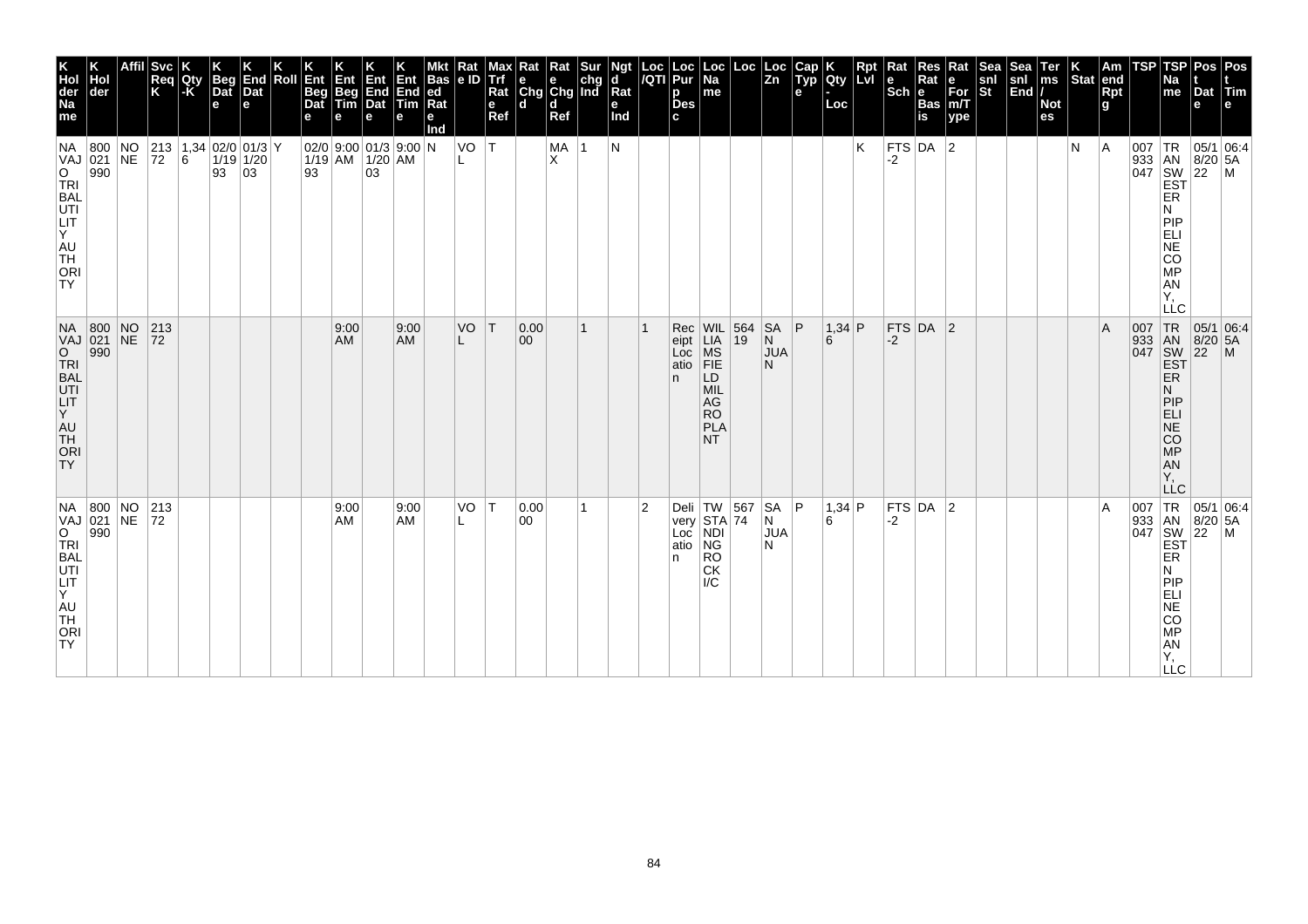| K<br>Hol<br>der<br>Na<br>me                                                                        | ∣der                                                                                       | Affil | Svc<br>Req<br>K | Qty<br> -K | <b>Beg</b><br>Dat<br>е | End<br>Dat<br>е                                                | Roll | Ent<br><b>Beg</b><br>Dat<br>е | Ent<br>Beg<br>Tim                              | 4πr<br>e | Ent<br>$ End End$<br>Dat Tim<br>е | Bas<br> ed <br>Ra<br>е<br>md | Kat<br> e D | мах<br>Trf<br>Rat<br>е<br>Ref | Rat<br>$\begin{array}{ c c c }\n\hline\ne & e & chg \\ \hline\nChg & Chg & Ind\n\end{array}$<br>d | Rat<br>l d<br>Ref |              | <b>Ngt</b><br><b>d</b><br>$\overline{\mathsf{R}}$ at<br>е<br>Ind | Loc Loc<br>/QTI Pur<br>p<br>Des<br>c | Loc<br>Na<br>me | Loc | Loc<br> Zn | <b>fuyp</b><br>е | <b>lety</b><br>Loc | <b>Rpt</b><br>LVI | Rat<br>$ \mathsf{Sch} $ e | Res<br>Rat<br><b>Bas</b><br>is | Rat<br>$\begin{vmatrix} e \\ For \\ for \\ m/T \end{vmatrix}$<br>ype | snl<br>St | Sea<br>snl<br>$\left  \tilde{\mathsf{End}} \right $ | Ter<br>ms<br><b>Not</b><br>es          | $\left \begin{array}{c} K \\ \end{array}\right $ Stat end | Rpt<br><b>g</b> | TSP                                                                        | ГSР<br>Na<br>me                                                                        | Pos<br>Dat Tim<br>e              | Pos<br>e                                                    |
|----------------------------------------------------------------------------------------------------|--------------------------------------------------------------------------------------------|-------|-----------------|------------|------------------------|----------------------------------------------------------------|------|-------------------------------|------------------------------------------------|----------|-----------------------------------|------------------------------|-------------|-------------------------------|---------------------------------------------------------------------------------------------------|-------------------|--------------|------------------------------------------------------------------|--------------------------------------|-----------------|-----|------------|------------------|--------------------|-------------------|---------------------------|--------------------------------|----------------------------------------------------------------------|-----------|-----------------------------------------------------|----------------------------------------|-----------------------------------------------------------|-----------------|----------------------------------------------------------------------------|----------------------------------------------------------------------------------------|----------------------------------|-------------------------------------------------------------|
| <b>NE</b><br>W<br>ME<br>XIC<br>O <sub>GA</sub><br>CO <sub>MP</sub><br>AN<br>Y                      | 825 NO<br>$244$ NE<br>697                                                                  |       | 105 0<br> 304   |            | 20 25                  | $11/0$ 03/3 Y<br>$1/20$ 1/20                                   |      | 06                            | $04/0$ 9:00 03/3 9:00 N<br>$1/20$ AM $1/20$ AM | 07       |                                   |                              |             |                               |                                                                                                   |                   | $\mathbf{1}$ | N                                                                |                                      |                 |     |            |                  |                    | K                 | $-1$                      | FTS DA 1                       |                                                                      |           |                                                     | $Clic$ N<br>k for<br>Det<br>∣ail       |                                                           | A               | 007 TR<br>933<br>$\begin{array}{ c c }\n\hline\n047 & SW\n\end{array}$ EST | AN<br>ER<br>N<br>PIP<br>ELI<br><b>NE</b><br>CO<br><b>MP</b><br>AN<br>Y,<br><b>LLC</b>  | 05/1 06:4<br>$8/20$ 5A<br>$22$ M |                                                             |
| NE<br><b>WANCONG</b><br><b>SOCA</b><br><b>SOCA</b><br><b>SOCA</b><br><b>SOCA</b><br><b>AN</b><br>Y | 825 NO<br>$\begin{array}{ c c c }\n\hline\n244 & \n\hline\n697 & \n\end{array}$   313      |       | 105             |            | 20                     | $11/0$ 03/3 Y<br>$1/20$ $1/20$<br> 23                          |      | 20                            | $11/0$ 9:00 03/3 9:00 N<br>$1/20$ AM $1/20$ AM | 23       |                                   |                              |             | T.                            |                                                                                                   |                   | $\mathbf{1}$ | N                                                                |                                      |                 |     |            |                  |                    | K                 | $-1$                      | $FTS$ DA $ 1$                  |                                                                      |           |                                                     | $Clic$ $N$<br>$ k $ for<br>Det<br>lail |                                                           | A               |                                                                            | Ν<br><b>PIP</b><br>ELI<br>NE<br>CO<br>MP<br>AN<br>Ÿ,<br>LLC                            |                                  | J7 TR 05/1   U.J.<br>933 AN 8/20 5A<br>047 SW 22 M<br>EST 2 |
| <b>NE</b><br>Y                                                                                     | 825 NO<br>$\begin{array}{ c c c }\n\hline\n244 & \text{NE} \\ \hline\n697 & & \end{array}$ |       | 416 00          |            | 22                     | 105   15,0   04/0   04/3   Y<br>$1/20$ 0/20<br>$\overline{26}$ |      | 22                            | 04/1 9.00 04/3 9.00 N<br>2/20 AM 0/20 AM       | 26       |                                   |                              |             |                               |                                                                                                   |                   | $\mathbf 1$  | N                                                                |                                      |                 |     |            |                  |                    | K                 | $-1$                      | $FTS$ DA  1                    |                                                                      |           |                                                     | $Clic$ $N$<br>k for<br>Det<br>ail      |                                                           | A               | 007 TR<br>933 AN<br>047 SW<br>EST                                          | <b>ER</b><br>N<br>PIP<br><b>ELI</b><br><b>NE</b><br>CO<br><b>MP</b><br>AN<br>Y,<br>LĹC | 05/1 06:4<br>$8/20$ 5A<br>$22$ M |                                                             |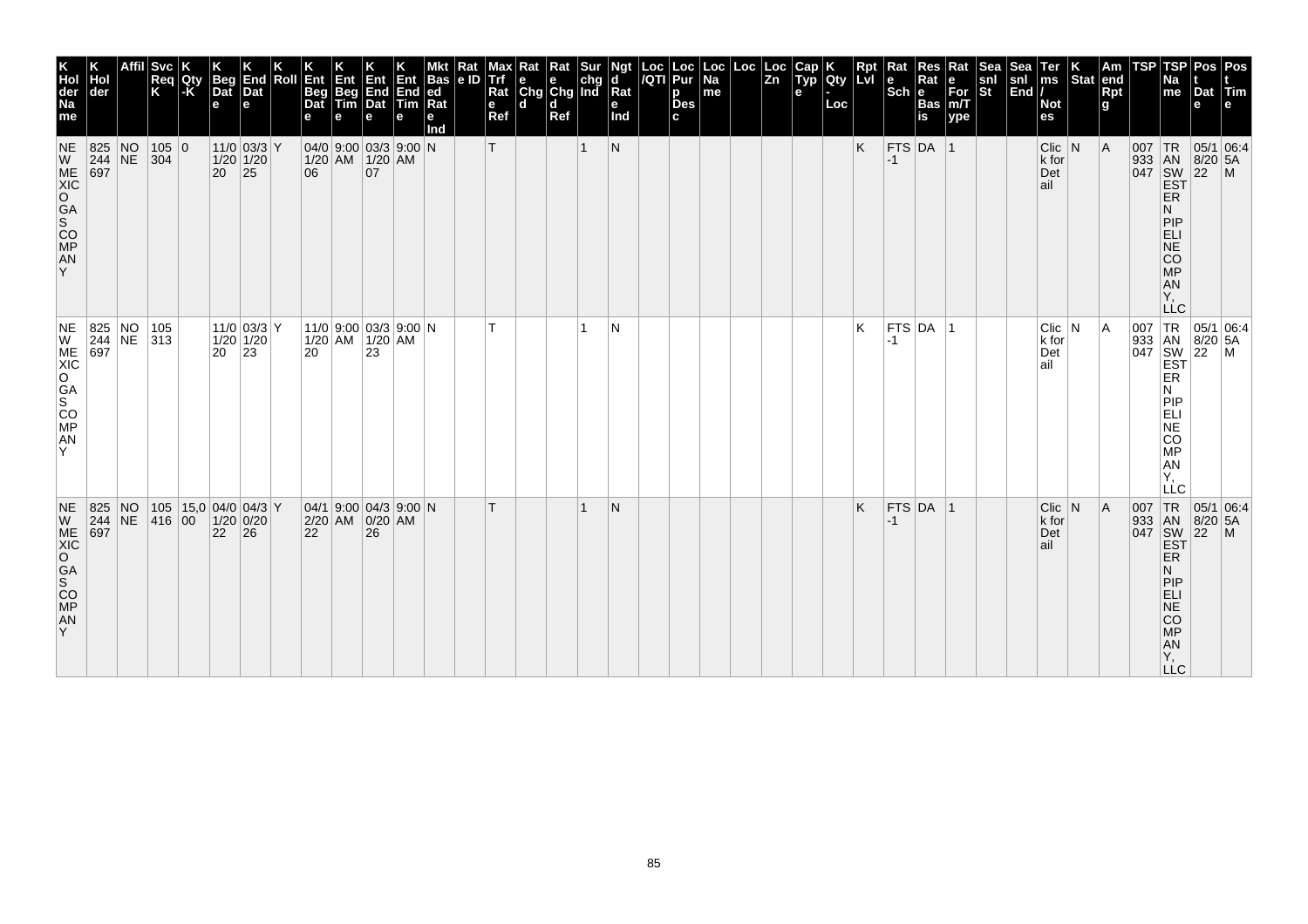| K<br>Hol<br>der<br>Na<br>me                                            | der                                                                                | <b>Svc</b><br>Req<br>K | Qty<br>-K | <b>Beg</b><br>Dat<br>$\mathbf e$     | End<br>Dat<br>e | Roll | Ent<br>Beg<br>Dat<br>е | Ent<br>Beg<br>Tim<br>е | Ent<br>End<br>Dat<br>e                           | End<br>Tim<br>e   | <b>Bas</b><br> ed <br>Rat<br>е<br>Ind | Rat<br> e D        | Max<br>Trf<br>Rat<br>e<br>Ref | Rat<br>e<br>Chg Chg Ind<br>ld. | Rat<br>d<br>Ref |             | Ngt<br>d<br>Rat<br>е<br>Ind | Loc<br>/QTI    | Loc<br>Pur<br>р<br><b>Des</b><br>C. | Loc<br> Na<br>me                                                 | Loc                                                        | Loc<br>$\overline{z_n}$                                                               | Cap<br>Typ<br>е | <b>IQty</b><br>Loc | Rpt<br>Lvi | Rat<br>le<br>$ \overline{\text{Sch}} e $ | Res<br>Rat<br><b>Bas</b><br>$\overline{\mathbf{is}}$ | Rat<br>е<br>$\bar{F}$ or<br>m/T<br>ype | Sea<br>snl<br>St | Sea<br>snl<br>$\left \overline{\text{End}}\right $ | Ter<br>ms<br><b>Not</b><br>es   | Stat | Am<br> end<br>Rpt<br>g | TSP | TSP<br>Na<br>me                                                                                                     | Pos Pos<br>Dat Tim<br>e                                                    |  |
|------------------------------------------------------------------------|------------------------------------------------------------------------------------|------------------------|-----------|--------------------------------------|-----------------|------|------------------------|------------------------|--------------------------------------------------|-------------------|---------------------------------------|--------------------|-------------------------------|--------------------------------|-----------------|-------------|-----------------------------|----------------|-------------------------------------|------------------------------------------------------------------|------------------------------------------------------------|---------------------------------------------------------------------------------------|-----------------|--------------------|------------|------------------------------------------|------------------------------------------------------|----------------------------------------|------------------|----------------------------------------------------|---------------------------------|------|------------------------|-----|---------------------------------------------------------------------------------------------------------------------|----------------------------------------------------------------------------|--|
| NE<br>W<br>ME<br>XIC<br>O<br>GA<br>S <sub>CO</sub><br>MP<br>AN<br>Y    | $\begin{array}{ l l }\n 825 & \text{NO} \\  244 & \text{NE} \\  697 & \end{array}$ | 105<br>416             |           |                                      |                 |      |                        | 9:00<br>AM             |                                                  | 9:00<br><b>AM</b> |                                       | RE<br><sub>S</sub> | İΤ                            | $ 0.13\rangle$<br>00           |                 | 1           |                             |                | Rec<br>eipt<br>Loc<br>atio<br>n     | $\sqrt{\frac{NM}{G}}$<br>RIO<br>PU<br>ER<br>CO<br>BI-<br>DIR     | $\begin{array}{ c c }\n 609 \\  \hline\n 21\n \end{array}$ | CE<br><b>NT</b><br><b>RAL</b>                                                         | P               | 15,0 P<br>00       |            | <b>FTS DA</b><br>$-1$                    |                                                      | $\vert$ 1                              | 5/1              | 10/3                                               |                                 |      | $\overline{A}$         |     | ER<br>N<br>PIP<br>ELI<br>NE<br>CO<br>MP<br>AN<br>Υ.<br>LLC                                                          |                                                                            |  |
| NE<br>W<br>ME<br>XIC<br>O<br>GA<br>S<br>CO<br>MP<br>AN<br>Y            | $\begin{array}{ l l }\n 825 & \text{NO} \\  244 & \text{NE} \\  697 & \end{array}$ | 105<br> 416            |           |                                      |                 |      |                        | 9:00<br>AM             |                                                  | 9:00<br><b>AM</b> |                                       | <b>RE</b><br>S.    | T                             | 0.13 <br>$ 00\rangle$          |                 | 1           |                             | $\overline{2}$ | Deli<br>very<br>Loc<br>atio<br>n.   | KM<br>KE<br>YST<br>ON<br>E<br><b>ST</b><br><b>OR</b><br>AG<br>F. | $\begin{array}{ c c }\n 783 \\  86\n\end{array}$           | $\begin{array}{c} \n\text{WE} \\ \text{ST}\n\end{array}$ P<br><b>TEX</b><br><b>AS</b> |                 | $15.0$ P<br>00     |            | $-1$                                     | $FTS$ DA $ 1$                                        |                                        | 5/1              | 10/3                                               |                                 |      | $\overline{A}$         |     | 007 TR<br>933 AN<br>047 SW<br>EST<br>ER<br>N<br>PIP<br>ELI<br>NE <sup>T</sup><br>CO<br>MP<br>AN<br>Υ.<br><b>LLC</b> | $\begin{array}{ c c }\n 05/1 & 06:4 \\  8/20 & 5A \\  22 & M\n\end{array}$ |  |
| NE<br>$\mathsf{W}$<br>ME<br>XIC<br>O<br>GA<br>S<br>CO<br>MP<br>AN<br>Y | 825 NO<br>244 NE 419 00                                                            |                        |           | 105 10,0 04/0 04/3 Y<br>$22 \mid 26$ | $1/20$ 0/20     |      | 22                     |                        | $05/1$ 9:00 04/3 9:00 N<br>8/20 AM 0/20 AM<br>26 |                   |                                       |                    | T.                            |                                | <b>MA</b><br>x  | $\mathbf 1$ | N                           |                |                                     |                                                                  |                                                            |                                                                                       |                 |                    | K          | $-1$                                     | FTS DA 1                                             |                                        |                  |                                                    | Clic   A<br>k for<br>Det<br>ail |      | ۱A                     | 007 | <b>EST</b><br>ER<br>N.<br>PIP<br>ELI<br>NE<br>CO<br><b>MP</b><br>AN<br>Υ,<br>$\Box$ C                               | $TR$ 05/1 06:4<br>933 AN 8/20 5A                                           |  |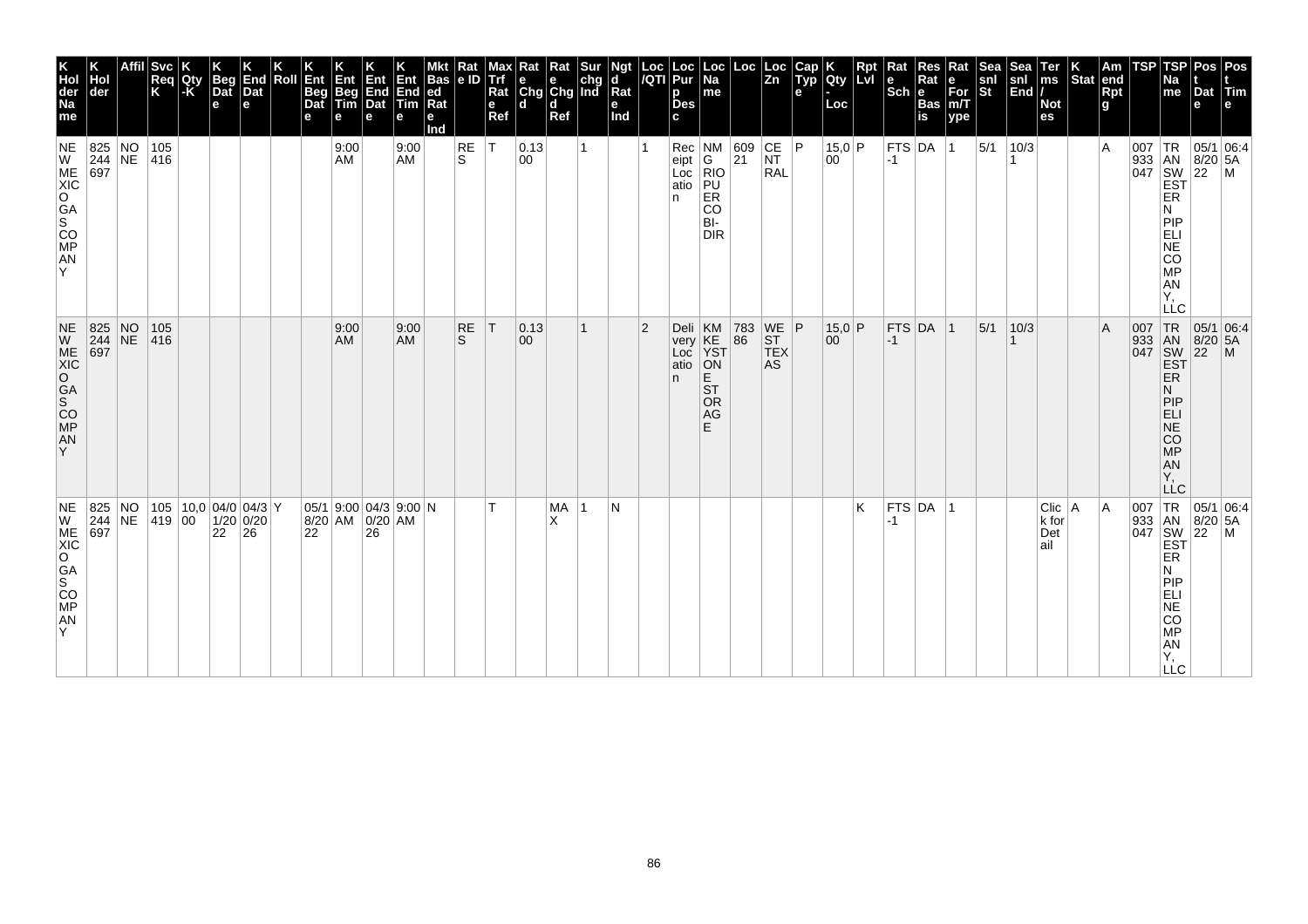| K<br>Hol<br>der<br>Na<br>me                                                                                                          | der                                                                      | <b>Svc</b><br>Req<br>K | Qty<br>l-K | <b>Beg</b><br>Dat<br>$\mathbf e$ | End<br>Dat<br>e | Roll | Ent<br>Beg<br>Dat<br>е | Ent<br>Beg<br>Tim<br>е | Ent<br>End<br>Dat<br>e | Ent<br>End<br>Tim<br>е | <b>Bas</b><br> ed<br>Ra<br>е<br>Ind | Rat<br> e D      | мах<br><b>Trf</b><br>Rat<br>e<br>Ref | $\begin{array}{ l l }\n\hline\n\text{Rat} & \text{Rat} & \text{Sur} \\ \hline\n\text{e} & \text{e} & \text{chg} \\ \text{Chg} & \text{Chg} & \text{Ind}\n\end{array}$<br>ld. | d<br>Ref |              | Ngt<br>d<br>Rat<br>е<br>Ind | Loc<br>/QTI    | Loc<br>Pur<br>p<br><b>Des</b><br>C. | Loc<br> Na<br>me                                                                                                      | Loc                                                        | Loc<br>$\overline{z_n}$                    | Cap<br>Typ<br>е | <b>IQty</b><br>Loc       | Rpt<br><b>Lvi</b> | Kat<br>$ \mathsf{Sch} $ e | Res<br>Rat<br><b>Bas</b><br>is | Rat<br>е<br>For<br>m/T<br>ype | <b>Sea</b><br>snl<br>St | Sea<br>snl<br>$\left \overline{\text{End}}\right $ | Ter<br>ms<br><b>Not</b><br>es | Stat end | Am<br>Rpt<br>g | TSP | TSP<br>Na<br>me                                                                  | Dat Tim<br>e                                             | Pos   Pos                                                                                                                 |
|--------------------------------------------------------------------------------------------------------------------------------------|--------------------------------------------------------------------------|------------------------|------------|----------------------------------|-----------------|------|------------------------|------------------------|------------------------|------------------------|-------------------------------------|------------------|--------------------------------------|------------------------------------------------------------------------------------------------------------------------------------------------------------------------------|----------|--------------|-----------------------------|----------------|-------------------------------------|-----------------------------------------------------------------------------------------------------------------------|------------------------------------------------------------|--------------------------------------------|-----------------|--------------------------|-------------------|---------------------------|--------------------------------|-------------------------------|-------------------------|----------------------------------------------------|-------------------------------|----------|----------------|-----|----------------------------------------------------------------------------------|----------------------------------------------------------|---------------------------------------------------------------------------------------------------------------------------|
| <b>NE</b><br>W<br>ME<br>XIC<br>$\circ$<br>$\overline{S}^{AA}$<br>CO <sub>MP</sub><br>AN<br>Y                                         | 825 NO<br>$\begin{array}{ c c }\n 244 & \text{NE} \\  697 & \end{array}$ | 105<br> 419            |            |                                  |                 |      |                        | 9:00<br><b>AM</b>      |                        | 9:00<br><b>AM</b>      |                                     | <b>RE</b><br>ls. | T                                    | 0.35 <br>$ 00\rangle$                                                                                                                                                        |          | $\mathbf{1}$ |                             | $\overline{2}$ | very   G<br>Loc<br>atio<br>n.       | Deli NM<br>BEL<br>EN<br><b>TBS</b>                                                                                    | 500 CE P<br>084 NT                                         | <b>RAL</b>                                 |                 | 2,00 P<br>$\overline{0}$ |                   | $ -1$                     | FTS DA 1                       |                               | $ 5/1 $ 9/30            |                                                    |                               |          | $\overline{A}$ |     | ER<br>N<br>PIP<br>ELI<br>NE<br><b>CO</b><br><b>MP</b><br>AN<br>Υ,                | 007 TR 05/1 06:4<br>933 AN 8/20 5A<br>047 SW 22 M<br>EST |                                                                                                                           |
| $\begin{vmatrix} \mathsf{NE} \ \mathsf{W} \end{vmatrix}$<br>ME<br>XIC<br>lo i<br>GA<br>$\overline{s}$<br>CO <sub>MP</sub><br>AN<br>Y | 825 NO 105<br>244 NE 419<br>697                                          |                        |            |                                  |                 |      |                        | 9:00<br>AM             |                        | 9:00<br>AM             |                                     | RE<br>S.         | IТ.                                  | 0.35 <br>00                                                                                                                                                                  |          | 1            |                             | 2              | atio<br>n                           | Deli TH<br>very OR<br>Loc EA<br>U/S<br>AN<br><b>JUA</b><br>N<br>AR<br>EA<br><b>BO</b><br><b>UN</b><br>DA<br><b>RY</b> | $\begin{array}{ c c }\n 567 \\  \hline\n 09\n \end{array}$ | TH.<br>OR<br>EA<br>U                       | P               | 7,00 P<br>l O            |                   | $-1$                      | FTS DA 1                       |                               |                         |                                                    |                               |          | A              |     | ER<br>N<br> P P<br><b>ELI</b><br>NE<br>CO<br>MP<br>AN<br>Υ.<br>LLC               |                                                          | $\begin{array}{c c}\n & -C & \n\hline\n007 & TR & 05/1 & 06.4, \\ 933 & AN & 8/20 & 5A \\ 047 & SW & 22 & M\n\end{array}$ |
| W<br>ME<br>XIC<br>O<br>GA<br>S<br>CO<br>MP<br>AN<br>Y.                                                                               | NE 825 NO<br>$244$ NE<br>$\overline{697}$                                | 105<br> 419            |            |                                  |                 |      |                        | 9:00<br><b>AM</b>      |                        | 9:00<br><b>AM</b>      |                                     | RE<br>S.         | T                                    | 0.35 <br>$ 00\rangle$                                                                                                                                                        |          | $\mathbf{1}$ |                             | $\overline{2}$ | very G<br>Loc CU<br>atio RR<br>n.   | Deli NM<br>Y<br>CO<br><b>UN</b><br>TY <sub></sub>                                                                     | 923<br>6                                                   | $PA$ $ P$<br><b>NH</b><br>AN<br><b>DLE</b> |                 | 1,00 P<br>$\overline{0}$ |                   | $-1$                      | FTS DA 1                       |                               | 5/1                     | 5/31                                               |                               |          | $\overline{A}$ |     | ER<br>N<br>PIP<br><b>ELI</b><br><b>NE</b><br><b>CO</b><br>MP<br>AN<br>Y,<br>LLC. |                                                          |                                                                                                                           |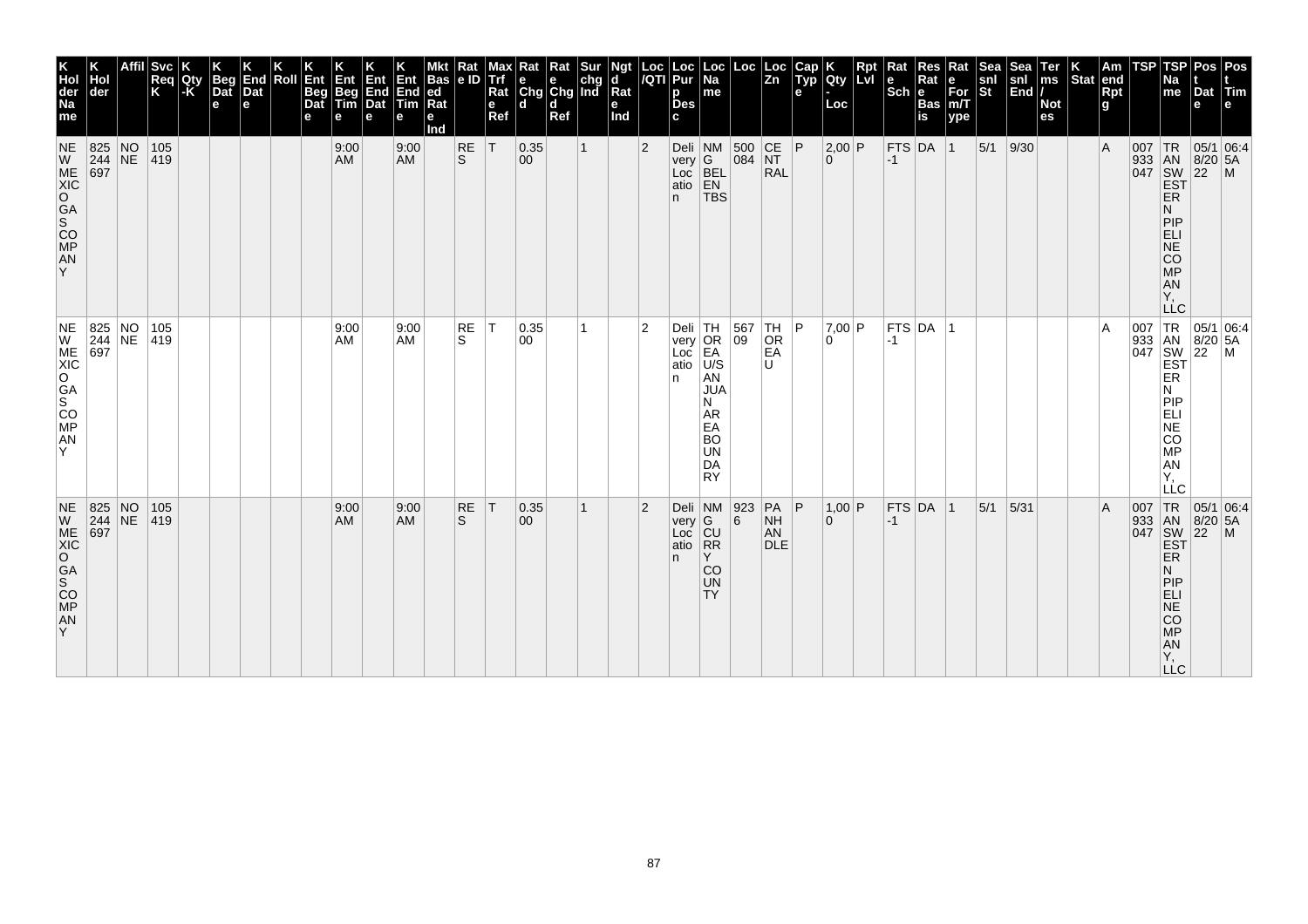| K<br>Hol<br>der<br>Na<br>me                                                                                  | der                                                                                | $ S$ vc<br>Req<br>K | Qty<br>-K | <b>Beg</b><br>Dat<br>$\mathbf e$ | End<br>Dat<br>e | Roll | Ent<br>Beg<br>Dat<br>е | Ent<br>Beg<br>Tim<br>е | Ent<br>End<br>Dat<br>e | Ent<br>End<br>Tim<br>е | <b>Bas</b><br> ed<br>Ra<br>е<br>Ind | Rat<br> e D | Max<br><b>Trf</b><br>Rat<br>e<br>Ref | $\begin{array}{ l l }\n\hline\n\text{Rat} & \text{Rat} & \text{Sur} \\ \hline\n\text{e} & \text{e} & \text{chg} \\ \text{Chg} & \text{Chg} & \text{Ind}\n\end{array}$<br>۱d | d<br>Ref |    | Ngt<br>d<br>Rat<br>е<br>Ind | Loc<br>/QTI | Loc<br>Pur<br>p<br><b>Des</b><br>C. | Loc<br> Na<br>me                                                                                                                    | Loc                                                                                  | Loc<br>$\overline{z_n}$ | Cap<br>Typ<br>e | <b>IQty</b><br>Loc   | Rpt<br>Lvi | Rat<br>le<br>$ \overline{\text{Sch}} e $ | Res<br>Rat<br><b>Bas</b><br>is | Rat<br>e<br>For<br>m/T<br>ype | Sea <sup>-</sup><br>snl<br>St | Sea<br>snl<br>$\left \overline{\text{End}}\right $ | Ter<br>ms<br><b>Not</b><br>es | $ \text{Stat} $ | Am<br>end<br>Rpt<br>g | TSP                               | <b>TSP</b><br>Na<br>me                                                            | Pos   Pos<br>Dat Tim<br>e                                                                  |                                                                                                                                                                                                                                                                                                                                                            |
|--------------------------------------------------------------------------------------------------------------|------------------------------------------------------------------------------------|---------------------|-----------|----------------------------------|-----------------|------|------------------------|------------------------|------------------------|------------------------|-------------------------------------|-------------|--------------------------------------|-----------------------------------------------------------------------------------------------------------------------------------------------------------------------------|----------|----|-----------------------------|-------------|-------------------------------------|-------------------------------------------------------------------------------------------------------------------------------------|--------------------------------------------------------------------------------------|-------------------------|-----------------|----------------------|------------|------------------------------------------|--------------------------------|-------------------------------|-------------------------------|----------------------------------------------------|-------------------------------|-----------------|-----------------------|-----------------------------------|-----------------------------------------------------------------------------------|--------------------------------------------------------------------------------------------|------------------------------------------------------------------------------------------------------------------------------------------------------------------------------------------------------------------------------------------------------------------------------------------------------------------------------------------------------------|
| <b>NE</b><br>W<br>ME<br>XIC<br>$\circ$<br>$\overline{S}^A$<br>CO <sub>MP</sub><br>AN<br>Y                    | 825 NO<br>$\begin{array}{ c c }\n 244 & \text{NE} \\  697 & \end{array}$           | 105<br>419          |           |                                  |                 |      |                        | 9:00<br>AM             |                        | 9:00<br><b>AM</b>      |                                     | RE<br>S.    | lT.                                  | 0.35<br>00                                                                                                                                                                  |          | 1  |                             |             | Rec<br>eipt<br>Loc<br>atio<br>n.    | $\begin{array}{c} \hline \text{EN} \\ \text{TE} \\ \text{RP} \end{array}$<br> RIS <br>E<br><b>WA</b><br>HA<br><b>PE</b><br>lco<br>S | $\begin{array}{ c c c }\n500 & \text{WE} & \text{P} \\ 515 & \text{ST}\n\end{array}$ | <b>TEX</b><br>AS        |                 | 2,00 P<br>0          |            | $ -1$                                    | FTS DA 1                       |                               | $5/1$ 9/30                    |                                                    |                               |                 | $\overline{A}$        |                                   | ER<br>N<br>PIP<br>ELI<br>NE<br><b>CO</b><br><b>MP</b><br>AN<br>Υ.<br>LLC          |                                                                                            | $\begin{array}{c}\n 1 \text{R} \\  33 \\  1 \text{AN} \\  8/20 \\  54 \\  1047 \\  1047 \\  1047 \\  1047 \\  1047 \\  1047 \\  1047 \\  1047 \\  1047 \\  1047 \\  1047 \\  1047 \\  1047 \\  1047 \\  1047 \\  1047 \\  1047 \\  1047 \\  1047 \\  1047 \\  1047 \\  1047 \\  1047 \\  1047 \\  1047 \\  1047 \\  1047 \\  1047 \\  1047 \\  1047 \\  1$ |
| $\frac{\text{NE}}{\text{W}}$<br>ME<br>XIC<br>O<br><b>GA</b><br>$\overline{s}$<br>CO <sub>MP</sub><br>AN<br>Y | $\begin{array}{ l l }\n 825 & \text{NO} \\  244 & \text{NE} \\  697 & \end{array}$ | 105<br> 419         |           |                                  |                 |      |                        | 9:00<br>AM             |                        | 9:00<br><b>AM</b>      |                                     | RE<br>S.    | T                                    | 0.35 <br>$ 00\rangle$                                                                                                                                                       |          | 1  |                             |             | Rec<br>eipt<br>Loc<br>atio<br>n.    | $\begin{array}{c} \mathsf{EN} \\ \mathsf{TE} \\ \mathsf{RP} \end{array}$<br> R<br>E<br><b>WA</b><br>HA<br><b>PE</b><br>lco<br>S     | 500 WE P                                                                             | <b>TEX</b><br>AS        |                 | $7,00$ P<br>$\Omega$ |            | $ -1 $                                   | FTS DA 1                       |                               |                               |                                                    |                               |                 | $\mathsf{A}$          | 007 TR<br>933 AN<br>047 SW<br>EST | ER<br>N<br> P P<br><b>ELI</b><br>$N\bar{E}$<br><b>CO</b><br>MP<br>AN<br>Υ.<br>LLC | $\begin{array}{ c c c }\n\hline\n95/1 & 06.4 \\ 8/20 & 5A\n\end{array}$<br>$\overline{22}$ | $\mathsf{M}$                                                                                                                                                                                                                                                                                                                                               |
| NE<br>W<br>ME<br>XIC<br>O<br>GA<br>S <sub>CO</sub><br>MP<br>AN<br>Y                                          | 825 NO<br>$\begin{array}{ c c c }\n 244 & \text{NE} \\  697 & \end{array}$         | 105<br> 419         |           |                                  |                 |      |                        | 9:00<br>AM             |                        | 9:00<br><b>AM</b>      |                                     | RE<br>S     | T                                    | 0.35 <br>$ 00\rangle$                                                                                                                                                       |          | 1. |                             |             | Rec<br>eipt<br>Loc<br>n.            | EN<br>$T_{RP}$<br>atio RIS<br>E.<br><b>WA</b><br>HA<br><b>PE</b><br> CO<br>S                                                        | $\begin{array}{ c c c }\n500 & \text{WE} & \text{P} \\ 515 & \text{ST}\n\end{array}$ | <b>TEX</b><br>AS        |                 | 1,00 P<br>0          |            | $-1$                                     | FTS DA 1                       |                               | 5/1                           | 5/31                                               |                               |                 | $\overline{A}$        |                                   | ER<br>N<br>PIP<br>ELI<br><b>NE</b><br><b>CO</b><br>MP<br>AN<br>Υ,<br><b>LLC</b>   |                                                                                            | $\begin{array}{c c}\n \text{J33} & \text{I.R.} & \boxed{05/1} & \text{I.S.} \\  \text{J43} & \text{AN} & \text{B/20} & \text{5A} \\  \text{SW} & \text{22} & \text{M} \\  \text{EST} & & \text{I.S.} \\  \end{array}$                                                                                                                                      |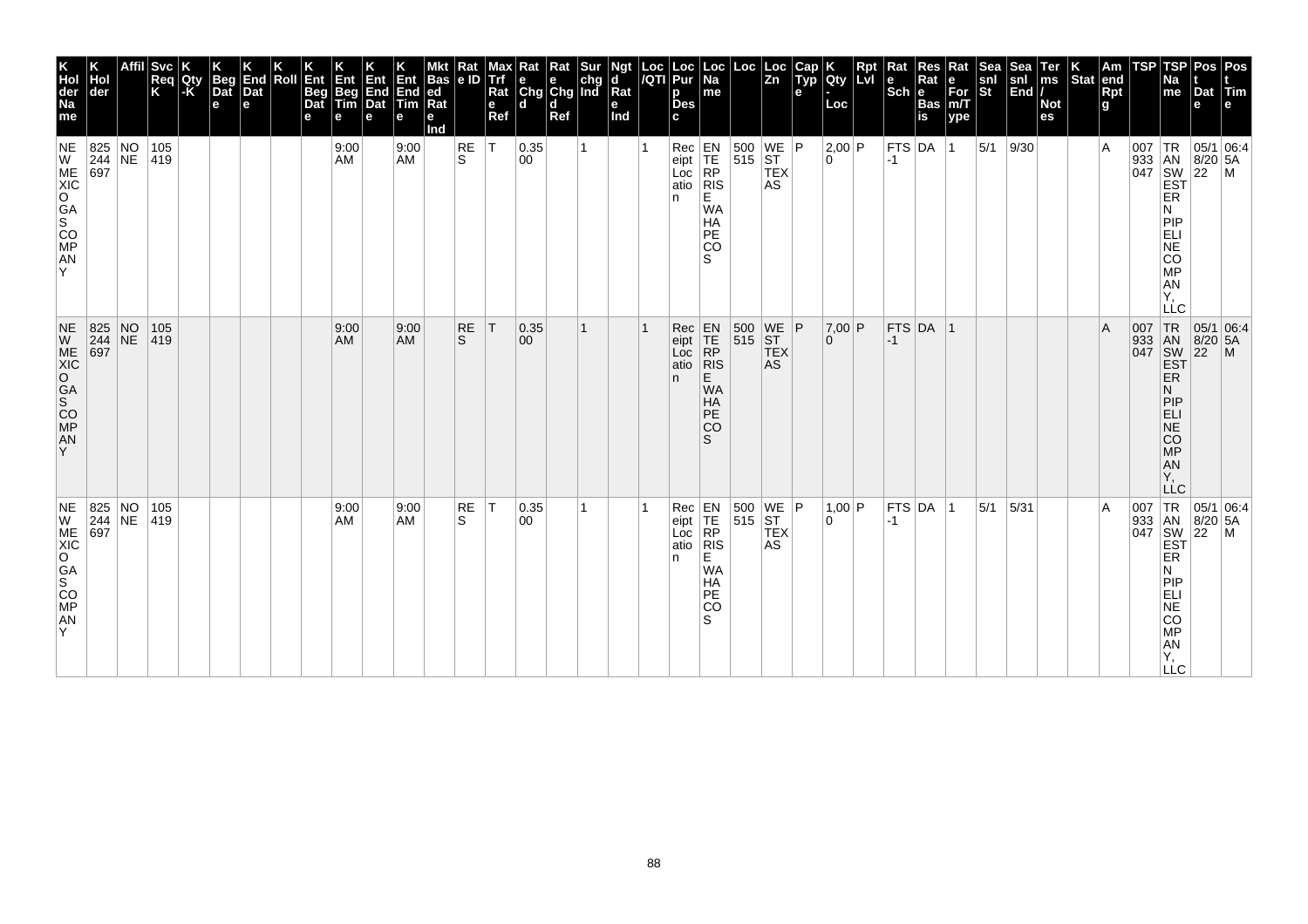| K<br>Hol<br>der<br>Na<br>me                          | ∣der                                                                     | Affil | Svc<br>Req<br>K | Qty<br>l-K` | <b>Beg</b><br>Dat<br>e | End<br>Dat<br>e                       | Roll | Ent<br>Beg<br>Dat<br>e | Ent<br>Beg<br>Tim                                   | 何心<br>End End<br>Dat Tim<br>e | <b>Ent</b><br>е | Bas<br> ed <br> Rat<br>е<br>md | Kat<br> e D | мах<br>Trf<br>Rat<br>e<br>Ref | Rat<br>$\begin{array}{ c c c }\n\hline\ne & e & chg \\ \hline\nChg & Chg & Ind\n\end{array}$<br>$\mathbf d$ | Rat<br>ld.<br>Ref |           | ď<br>$\overline{\mathsf{R}}$ at<br>е<br>Ind | Loc  Loc<br><i> I</i> QTI  Pur<br>p<br>Des<br>c | Loc<br>Na<br>$\sf m$ e | Loc | Loc<br> Zn | <b>dup</b><br>е | <b>lety</b><br>Loc | <b>Rpt</b><br>LVI | Rat<br>$Sch$ e | Res<br>Rat<br>$\left \frac{\text{Bas}}{\text{is}}\right $ | Rat<br>$\begin{array}{c} e \\ \text{For} \\ \text{m/T} \end{array}$<br>ype | snl<br>St | snl<br>$\left  \tilde{\mathsf{End}} \right $ | Ter<br>ms<br><b>Not</b><br>es      | $\vert_{\text{Stat}}^{\text{K}}$ | Am<br>end<br><b>Rpt</b><br>$\mathbf{g}$ | <b>TSP</b> | <b>TSP</b><br>Na<br>me                                                                                                  | Pos<br>Dat Tim<br>e                                    | Pos<br>le.                                                                             |
|------------------------------------------------------|--------------------------------------------------------------------------|-------|-----------------|-------------|------------------------|---------------------------------------|------|------------------------|-----------------------------------------------------|-------------------------------|-----------------|--------------------------------|-------------|-------------------------------|-------------------------------------------------------------------------------------------------------------|-------------------|-----------|---------------------------------------------|-------------------------------------------------|------------------------|-----|------------|-----------------|--------------------|-------------------|----------------|-----------------------------------------------------------|----------------------------------------------------------------------------|-----------|----------------------------------------------|------------------------------------|----------------------------------|-----------------------------------------|------------|-------------------------------------------------------------------------------------------------------------------------|--------------------------------------------------------|----------------------------------------------------------------------------------------|
| <b>NE</b><br>Y                                       | 825 NO<br>$\begin{array}{ c c }\n 244 & \text{NE} \\  697 & \end{array}$ |       | 105<br> 427     |             | $ 22 $ 26              | $04/0$ 04/3 Y<br>$1/20$ 0/20          |      | 22                     | $ 04/0 $ 9:00 $ 04/3 $ 9:00 N<br>1/20 AM 0/20 AM    | 26                            |                 |                                |             | т                             |                                                                                                             | MA 1<br>ΙX.       |           | N                                           |                                                 |                        |     |            |                 |                    | K                 | $-1$           | $FTS$ DA 1                                                |                                                                            |           |                                              | $Clic$ N<br>$k$ for<br>Det<br>∣ail |                                  | A                                       |            | <b>ER</b><br>N<br>PIP<br><b>ELI</b><br>NE<br>CO<br>MP<br>AN<br>Ÿ,<br><b>LLC</b>                                         | 05/1 06:4<br>933 AN 8/20 5.<br>047 SW 22 M<br>EST 22 M |                                                                                        |
| NE<br>ME<br>XIC<br>CO<br>S<br>CO<br>MP<br>AN<br>Y    | 825 NO 105<br>244 NE 428<br>697                                          |       |                 |             | 22                     | $ 04/0 04/3 $ Y<br>$1/20$ 0/20<br> 26 |      | 22                     | $ 04/0 $ 9:00 $ 04/3 $ 9:00 $ N$<br>1/20 AM 0/20 AM | 26                            |                 |                                |             |                               |                                                                                                             | MA<br>X           | $\vert$ 1 | N                                           |                                                 |                        |     |            |                 |                    | κ                 | -1             | $FTS$ DA $ 1$                                             |                                                                            |           |                                              | $Clic$ $N$<br>k for<br>Det<br>ail  |                                  | A                                       |            | 007 TR<br>933 AN<br>047 SW<br>EST<br>ER<br>N<br>PIP<br>ELI<br><b>NE</b><br>CO<br>МP<br><b>AN</b><br>Υ.<br>LLC           |                                                        | $\begin{array}{ l l } \hline 05/1 & 06:4 \\ 8/20 & 5A \\ 22 & M \\ \hline \end{array}$ |
| NO<br>EL,<br>ME<br>LVI<br>N<br>EU<br>GE<br><b>NE</b> | 400 NO 220 200 02/0 02/0 Y<br>$ 002 NE$ 25<br>606                        |       |                 |             | 93                     | $1/19$ 1/19<br> 94                    |      | 93                     | 02/0 9:00 02/0 9:00 N<br>1/19 AM 1/19 AM            | 94                            |                 |                                | VO T        |                               |                                                                                                             | MA<br>$\times$    | $\vert$ 1 | N                                           |                                                 |                        |     |            |                 |                    | K.                | $-2$           | $FTS$ DA 2                                                |                                                                            |           |                                              |                                    | N                                | A                                       | 007        | TR<br>933 AN<br>047 SW<br>EST<br><b>ER</b><br>N<br>PIP<br>ELI<br><b>NE</b><br>CO<br><b>MP</b><br>AN<br>Y,<br>$\sqcup$ C | 05/1 06:4<br>$8/20$ 5A<br>$22$ M                       |                                                                                        |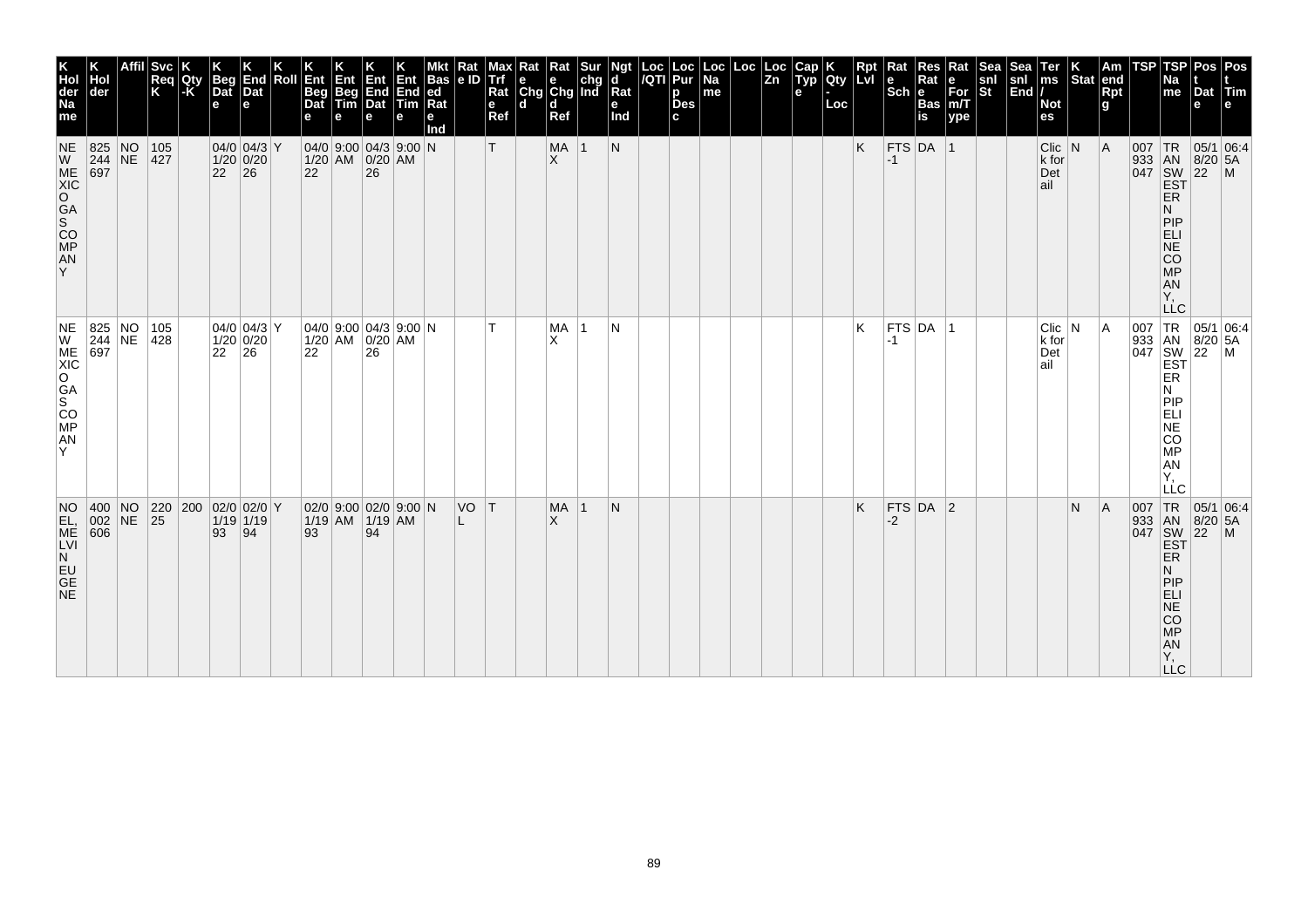| K<br>Hol<br>der<br>Na<br>me                               | der                                                                    | Svc<br>Req<br>K                                            | Qty<br>ŀK | <b>Beg</b><br>Dat<br>$\mathbf e$ | End<br>Dat<br>е | Roll | Ent<br>Beg<br>Dat<br>e | Ent<br>Beg<br>Tim<br>е                       | Ent<br>End<br>Dat<br>е | Ent<br>End<br>Tim<br>e | Bas<br> ed<br>$Ra$ t<br>е<br>nd | Kat<br>e ID | <b>Trf</b><br>Rat<br>$\mathbf e$<br>Ref | Rat<br>$\begin{array}{ c c c }\n\hline\ne & e & chg \\ \hline\nChg & Chg & Ind\n\end{array}$<br>ld. | Rat<br>$\mathbf d$<br>Ref | Sur | <b>Ngt</b><br>Rat<br>e<br>Ind |                | Loc  Loc<br><i> I</i> QTI  Pur<br>p<br><b>Des</b><br>c | Loc<br>Na<br>me                          |                 | $\begin{array}{ c c } \text{Loc} & \text{Loc} \\ \hline \text{Zn} & \end{array}$ | Cap<br>Typ<br>е | K<br> Qty<br>Loc | Rpt<br>Lvl | Rat<br>$Sch e$ | Res<br>Rat<br>Bas<br>is | Rat<br>e<br>For<br>m/T<br>$ $ ype | Sea<br>snl<br>St | Sea<br>$\begin{vmatrix} \text{snl} \\ \text{End} \end{vmatrix}$ | Ter<br>ms<br><b>Not</b><br>es | K<br>Stat | Am<br>end<br><b>Rpt</b><br>g. | <b>TSP</b> | TSP<br>Na<br>me                                                                                           | Pos<br>Dat Tim<br>e                               | Pos<br>le.                |
|-----------------------------------------------------------|------------------------------------------------------------------------|------------------------------------------------------------|-----------|----------------------------------|-----------------|------|------------------------|----------------------------------------------|------------------------|------------------------|---------------------------------|-------------|-----------------------------------------|-----------------------------------------------------------------------------------------------------|---------------------------|-----|-------------------------------|----------------|--------------------------------------------------------|------------------------------------------|-----------------|----------------------------------------------------------------------------------|-----------------|------------------|------------|----------------|-------------------------|-----------------------------------|------------------|-----------------------------------------------------------------|-------------------------------|-----------|-------------------------------|------------|-----------------------------------------------------------------------------------------------------------|---------------------------------------------------|---------------------------|
| NO<br>EL,<br>ME<br>LVI<br>LVI<br>NE<br>NECES              | $\begin{array}{ c c c }\n 400 & NO \\  002 & NE \\  606 & \end{array}$ | $\begin{array}{ c c }\n 220 \\  \hline\n 25\n \end{array}$ |           |                                  |                 |      |                        | 9:00<br>AM                                   |                        | 9:00<br><b>AM</b>      |                                 | VO          | ١T                                      | 0.00<br>00                                                                                          |                           |     |                               | $\overline{2}$ | Deli M.<br> very J.<br>n                               | Loc NO<br>atio EL                        | 132 PA<br>73 NH | AN<br><b>DLE</b>                                                                 | P               | 200   P          |            | $-2$           | FTS DA $ 2$             |                                   |                  |                                                                 |                               |           | ١A                            | $007$ TR   | ER<br>N<br>PIP<br>ELI<br>NE CO<br>MP<br>AN<br>Y,<br>LLC                                                   | 05/1 06:4<br>933 AN 8/20 5A<br>047 SW 22 M<br>EST |                           |
| NO<br>NGC VISITING                                        | 400 NO 220<br>002 NE 25<br>606                                         |                                                            |           |                                  |                 |      |                        | 9:00<br><b>AM</b>                            |                        | 9:00<br><b>AM</b>      |                                 | VO          | T                                       | 0.00<br>00                                                                                          |                           |     |                               |                | Rec<br>eipt<br>Loc<br>atio<br>n.                       | PA<br>NH<br>AN<br>DLE<br>PO<br><b>OL</b> | 586<br>47       | PA<br>NH<br>AN<br><b>DLE</b>                                                     | P               | $200$ P          |            | -2             | FTS DA 2                |                                   |                  |                                                                 |                               |           | A                             | 007        | TR<br>933 AN<br>047 SW<br>EST<br>ER<br>N<br><b>PIP</b><br><b>ELI</b><br>NE<br>CO<br>MP<br>AN<br>Y,<br>LĹC | $\left  \frac{5}{22} \right $                     | 05/1 06:4<br>$\mathsf{M}$ |
| NO.<br>HW<br>EST<br>PIP<br>RELI<br>NE<br>NE<br><b>LLC</b> | 679 NO<br>RT 773 NE 54                                                 | 249 236 09/0 08/3 Y                                        |           | 750 1/19 1/19<br>96              | 97              |      | 16                     | 11/0 9:00 08/3 9:00 N<br>$1/20$ AM $1/19$ AM | 97                     |                        |                                 |             |                                         |                                                                                                     | MA<br>X                   |     | N                             |                |                                                        |                                          |                 |                                                                                  |                 |                  | K          | $-1$           | FTS DA                  | ∣1                                |                  |                                                                 |                               | A         | A                             | 007        | TR<br>933 AN<br>047 SW<br>EST<br>ER<br>N<br>PIP<br>ELI<br>NE<br>CO<br>MP<br>AN<br>Y,<br>$\sqcup$ C        | 05/1 06:4<br>$8/20$ 5A<br>$ 22 $ M                |                           |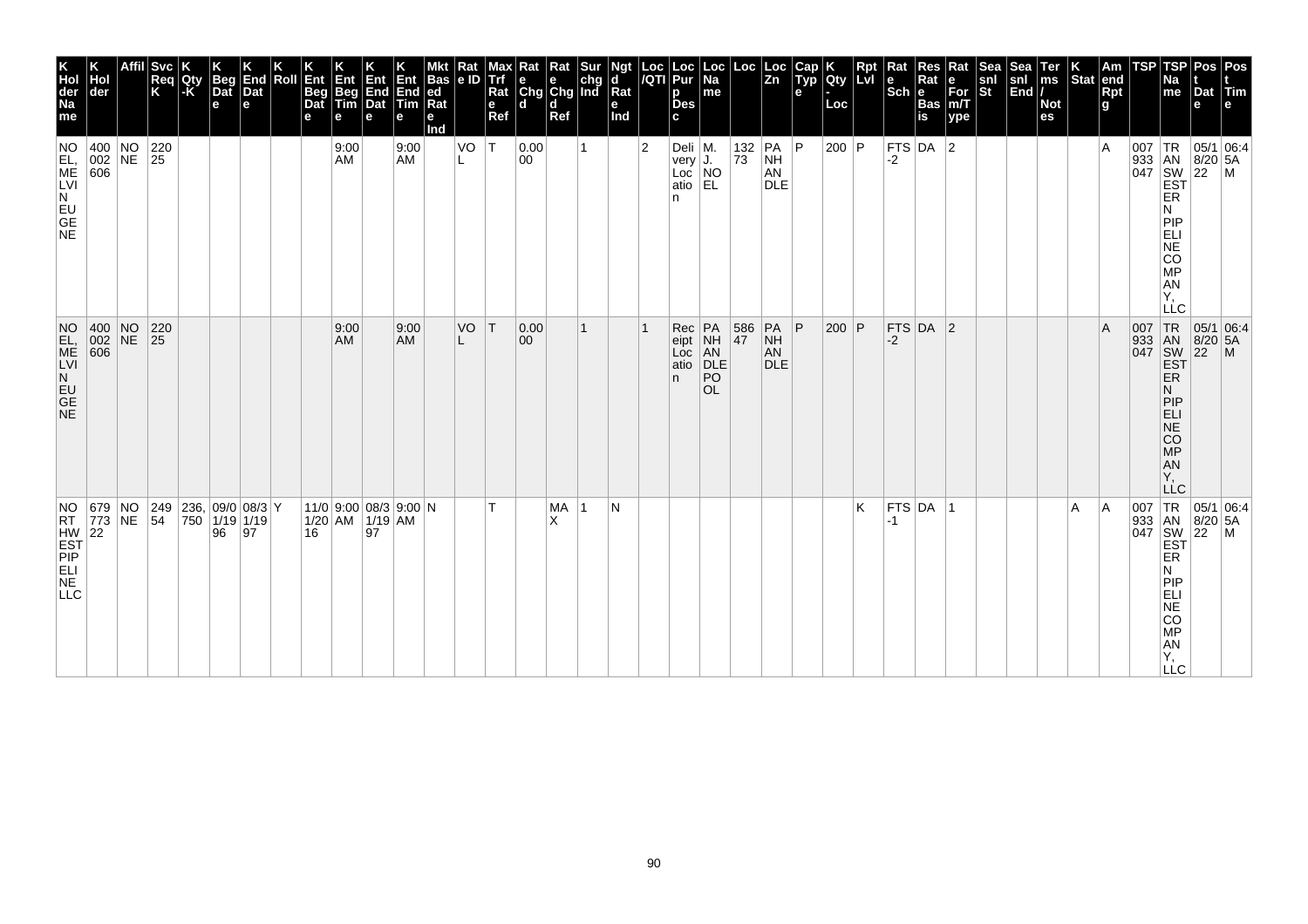| K<br>Hol<br>der<br>Na<br>me                                                                | der                                                                | Svc <br>Reg<br>Κ | Qty<br>l-K | <b>Beg</b><br>Dat<br>e | End<br>Dat<br>e | Roll | Ent<br><b>Beg</b><br>Dat<br>е | Ent<br>Beg<br>Tim<br>е | Ent<br>End<br>Dat<br>е | Ent<br>End<br>$\overline{\mathsf{Tim}}$<br>е | <b>Bas</b><br> ed<br>Ra<br>е<br>Ind | Rat<br> e D        | мах<br><b>Trf</b><br>Rat<br>$\mathbf e$<br>Ref | <b>x</b> Rat Rat Sur<br>e e chg<br>Chg Chg Ind<br>ld. | d<br>Ref |              | Ngt<br>d<br>Rat<br>е<br>Ind | $\frac{Loc}{/QTI}$ | Loc<br>Pur<br>p<br><b>Des</b><br>C.                      | Loc<br>$\overline{Na}$<br>me                                        | Loc               | Loc<br>$\overline{z}$ <sub>n</sub>       | Cap<br>Typ<br>e | Qty<br>Loc   | Rpt<br><b>Lvi</b> | Rat<br>le<br>$ \overline{\text{Sch}} e $ | Res<br>Rat<br><b>Bas</b><br>is | Rat<br>е<br>$\bar{F}$ or<br>m/T<br>ype | <b>Sea</b><br>snl<br>$ \tilde{\mathbf{s}}$ t | Sea<br>snl<br>$\left \overline{\text{End}}\right $ | Ter<br>ms<br><b>Not</b><br>es | Stat end | Am<br>Rpt<br>g | TSP | TSP<br>Na<br>me                                                                            | Pos   Pos<br>Dat Tim<br>e                                |                                                   |
|--------------------------------------------------------------------------------------------|--------------------------------------------------------------------|------------------|------------|------------------------|-----------------|------|-------------------------------|------------------------|------------------------|----------------------------------------------|-------------------------------------|--------------------|------------------------------------------------|-------------------------------------------------------|----------|--------------|-----------------------------|--------------------|----------------------------------------------------------|---------------------------------------------------------------------|-------------------|------------------------------------------|-----------------|--------------|-------------------|------------------------------------------|--------------------------------|----------------------------------------|----------------------------------------------|----------------------------------------------------|-------------------------------|----------|----------------|-----|--------------------------------------------------------------------------------------------|----------------------------------------------------------|---------------------------------------------------|
| <b>NO</b><br>HW<br>EST<br>PIP<br>ELI<br>NE<br>NE<br><b>LLC</b>                             | 679 NO<br>RT 773 NE 54                                             | 249              |            |                        |                 |      |                               | 9:00<br>AM             |                        | 9:00<br><b>AM</b>                            |                                     | RE<br>ls.          | T                                              | 0.00<br>$ 00\rangle$                                  |          | $\mathbf{1}$ |                             | $\overline{2}$     | $Deli$ EL<br>$very$ $\overline{PA}$<br>Loc<br>atio<br>n. | SO<br>BLA<br>N <sub>C</sub><br>$\circ$<br>$\mathsf{IC}$             | 500 SA P<br>540 N | <b>JUA</b><br>N <sub>2</sub>             |                 | 102 P        |                   | $-1$                                     | FTS DA 1                       |                                        |                                              |                                                    |                               |          | $\overline{A}$ |     | ER<br>N<br>PIP<br>ELI<br>NE<br>CO<br>MP<br>AN<br>Υ.<br><b>LLC</b>                          | 007 TR 05/1 06:4<br>933 AN 8/20 5A<br>047 SW 22 M<br>EST |                                                   |
| <b>LLC</b>                                                                                 | NO 679 NO 249<br>RT 773 NE 54<br>HW 22<br>EST<br>PIP PT<br>ELL LUE | 249              |            |                        |                 |      |                               | 9:00<br>AM             |                        | 9:00<br>AM                                   |                                     | RE<br>S.           | T                                              | 0.00<br>00                                            |          | 1.           |                             |                    | $Rec$ RE<br>eipt<br>Loc CE<br>atio DA<br>n.              | R<br><b>AR</b><br>KA<br><b>NS</b><br>AS<br>LO<br>OP                 | 500<br>539        |                                          | P               | 102   $P$    |                   | $ -1$                                    | $FTS$ DA $ 1$                  |                                        |                                              |                                                    |                               |          | $\overline{A}$ |     | <b>EST</b><br>ER<br>N<br>PIP<br>ELI<br>CO<br>MP<br>AN<br>Y,<br>LLC                         |                                                          | 007 TR 05/1 06:4<br>933 AN 8/20 5A<br>047 SW 22 M |
| NO 679 NO<br>RT 773 NE<br>HW 22<br>EST<br>PIP<br>PLL<br>LL<br>N <sub>E</sub><br><b>LLC</b> |                                                                    | 249<br> 54       |            |                        |                 |      |                               | 9:00<br>AM             |                        | 9:00<br>AM                                   |                                     | RE<br><sub>S</sub> | T                                              | 0.18<br>00                                            |          | 1            |                             | $\overline{2}$     | very<br>Loc<br>atio<br>n.                                | Deli $ NW $ 500<br>$PL$ <sub>LA</sub><br>PLA<br>TA<br>$\mathsf{IC}$ | 533 N             | $SA$ $P$<br><b>JUA</b><br>N <sub>2</sub> |                 | 29,4 P<br>62 |                   | $-1$                                     | FTS DA 1                       |                                        |                                              |                                                    |                               |          | $\overline{A}$ | 007 | TR<br>ER<br>N<br>PIP<br><b>ELI</b><br>NE <sup></sup><br>CO<br><b>MP</b><br>AN<br>Υ,<br>LLC | 05/1 06:4<br>933 AN 8/20 5A<br>047 SW 22 M<br>EST        |                                                   |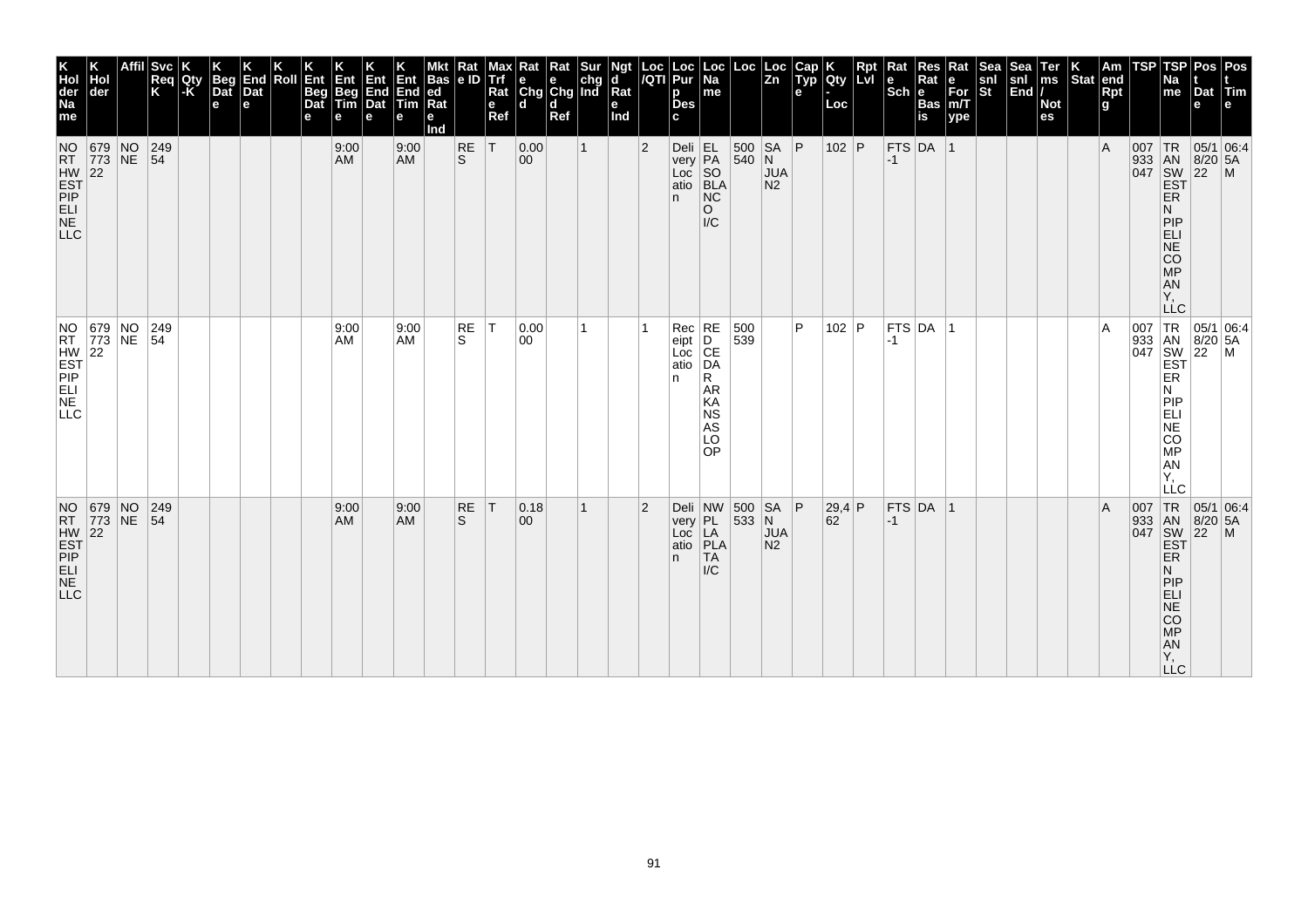| K<br>Hol<br>der<br>Na<br>me                      | Hol<br>der                                                            | <b>Svc</b><br>Req<br>K | Qty<br> -K | Beg<br>Dat<br>e | K<br>End<br>Dat<br>le. | Roll | Ent<br>Beg<br>Dat<br>е | Ent<br>Beg<br>Tim<br>e | Ent<br>End<br>Dat<br>е | Ent<br>End<br>Tim<br>е | <b>Bas</b><br> ed<br>Rat<br>е<br>Ind | Rat<br> e D     | <b>Max</b><br><b>Luti</b><br>Rat<br>$\mathbf e$<br>Ref | Rat Rat Sur<br> e e chg<br> Chg Chg Ind<br>l d | d<br>Ref |   | Ngt<br>d<br>Rat<br>е<br>Ind | $\frac{Loc}{/QTI}$ | Loc<br>Pur<br>p<br><b>Des</b><br>C. | Loc<br>  Na<br>me                                                                   | Loc            | Loc<br>$\overline{z}$ <sub>n</sub>     | Cap<br>Typ<br>e | Qty<br>Loc      | Rpt | Rat<br>$\left \begin{array}{c}\n\mathbf{e} \\ \mathbf{Sch}\n\end{array}\right $ R | <b>Res</b><br>Rat<br><b>Bas</b><br>is | Rat<br>e<br>For<br>m/T<br>ype | Sea<br>snl<br>St | Sea<br>snl<br>End | Ter<br>ms<br><b>Not</b><br>es | $\left \begin{array}{c} K \\ \text{Stat} \end{array}\right $ am | Rpt<br>g | TSP | TSP<br><b>Na</b><br>me                                                                                                  | Dat<br>е                                                                                                                                                    | Pos Pos<br><b>Tim</b> |
|--------------------------------------------------|-----------------------------------------------------------------------|------------------------|------------|-----------------|------------------------|------|------------------------|------------------------|------------------------|------------------------|--------------------------------------|-----------------|--------------------------------------------------------|------------------------------------------------|----------|---|-----------------------------|--------------------|-------------------------------------|-------------------------------------------------------------------------------------|----------------|----------------------------------------|-----------------|-----------------|-----|-----------------------------------------------------------------------------------|---------------------------------------|-------------------------------|------------------|-------------------|-------------------------------|-----------------------------------------------------------------|----------|-----|-------------------------------------------------------------------------------------------------------------------------|-------------------------------------------------------------------------------------------------------------------------------------------------------------|-----------------------|
| HW<br>EST<br>PIP<br>ELI<br>NE<br>NE<br>NE<br>LLC | 679 NO<br>NO 679 NO 249                                               | 249                    |            |                 |                        |      |                        | 9:00<br>AM             |                        | 9:00<br><b>AM</b>      |                                      | RE<br>ls.       | T                                                      | 0.18<br>00                                     |          | 1 |                             | $\overline{2}$     | n                                   | Deli $ NW $ 500 $ SA P$<br>very<br>Loc<br>atio<br>PLA<br>TA<br>$\mathsf{IC}$        | 533 N          | <b>JUA</b><br>N2                       |                 | 21,4 P<br>16    |     | $ -1 $                                                                            | FTS DA 1                              |                               |                  |                   |                               |                                                                 | ۱A       | 007 | TR<br>933 AN 8/20<br>047 SW 22<br>EST<br>ER<br>N<br> P P<br>ELI<br>NE<br>CO<br>MP<br>A <sub>N</sub><br>Υ.<br><b>LLC</b> | 8/20 5A                                                                                                                                                     | 05/1 06:4<br> M       |
| <b>LLC</b>                                       | NO 679 NO<br>RT 773 NE<br>HW 22<br>EST<br>PIP 22<br>ELL<br>NLC<br>NLC | $ 249\rangle$<br> 54   |            |                 |                        |      |                        | 9:00<br>AM             |                        | 9:00<br><b>AM</b>      |                                      | RE<br>S         | T                                                      | 0.18<br>00                                     |          | 1 |                             |                    | Rec<br>eipt<br>Loc<br>atio<br>n.    | NO<br>RT<br>HW<br>EST<br>EST<br><b>BL</b><br>OO<br>MFI<br><b>ELD</b>                | 570<br>96      | SA<br>N<br><b>JUA</b><br>N.            | P               | 161,  P <br>147 |     | $-1$                                                                              | FTS DA 1                              |                               |                  |                   |                               |                                                                 | ΙA       | 007 | TR <sub>1</sub><br>933 AN 8/20<br>047 SW 22<br>ER<br>N<br><b>MONES</b><br>AN<br>Y,<br>LLC                               | 05/1 06:4<br>$8/20$ 5A                                                                                                                                      | $\mathsf{M}$          |
| <b>LLC</b>                                       | NO 679 NO<br>RT 773 NE<br>HW 22<br>EST<br>PIP 22<br>ELL ELL<br>NLC    | 249<br>54              |            |                 |                        |      |                        | 9:00<br>AM             |                        | 9:00<br>AM             |                                      | <b>RE</b><br>S. | $\top$                                                 | 0.18<br>00                                     |          | 1 |                             |                    | Rec<br>eipt<br>Loc<br>atio<br>n     | RE<br> D <br>CE<br>DA<br>R<br><b>AR</b><br>KA<br><b>NS</b><br>AS<br>LO<br><b>OP</b> | 500<br>$538$ N | SA   P<br><b>JUA</b><br>N <sub>2</sub> |                 | 29,4 P<br>62    |     | $-1$                                                                              | FTS DA                                | ∣1                            |                  |                   |                               |                                                                 | ١A       |     | ER<br>N<br>PIP<br>ELI<br>NE<br>CO<br><b>MP</b><br>AN<br>Υ,<br><b>LLC</b>                                                | $\begin{bmatrix} .07 \\ 933 \\ 047 \\ 047 \\ 5W \\ 22 \\ 5T \\ 5R \end{bmatrix}$<br>$\begin{bmatrix} 7 \\ 8 \\ 2 \\ 22 \\ 2 \\ 5R \end{bmatrix}$<br>8/20 5A | 05/1 06:4<br> M       |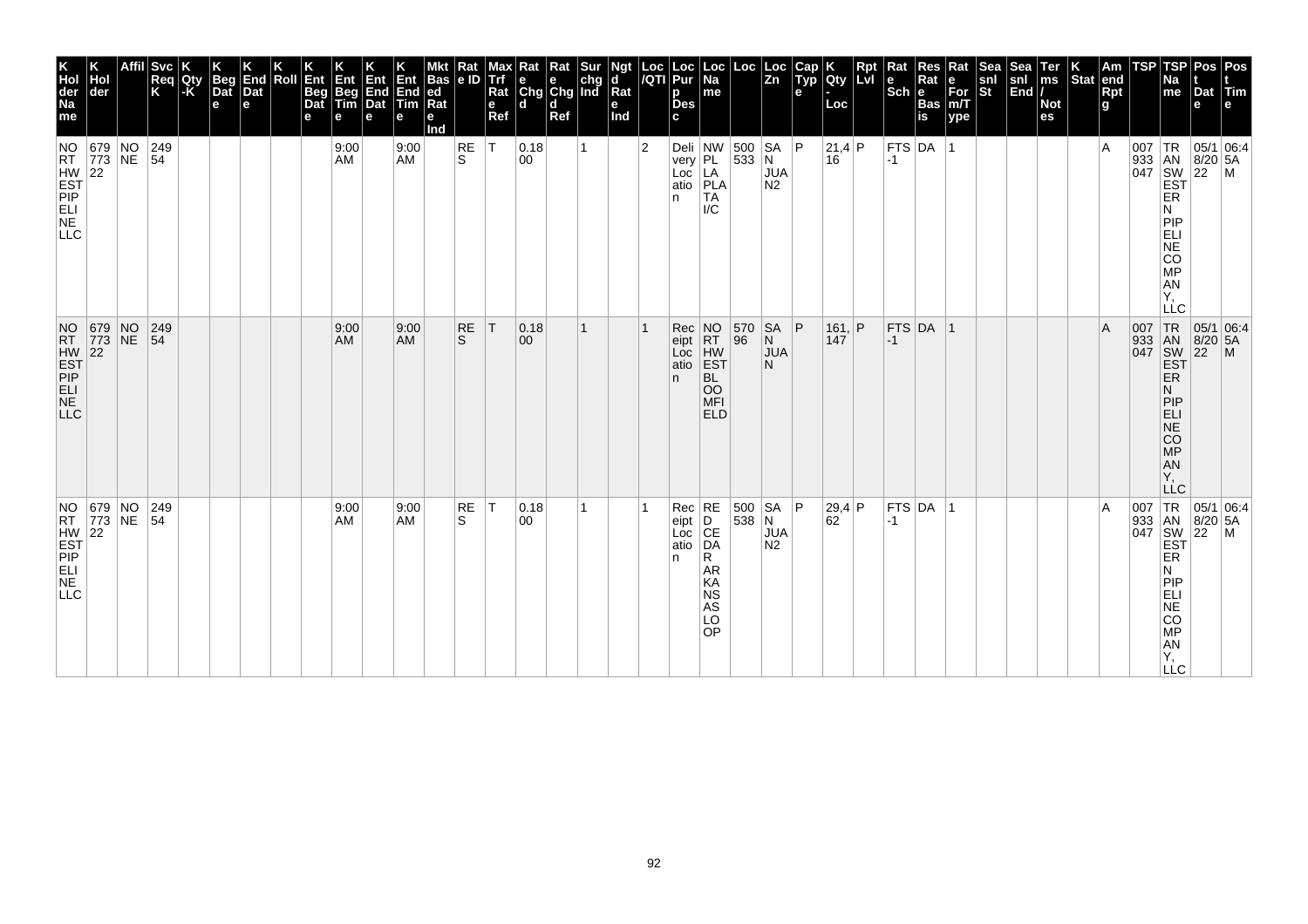| K<br>Hol<br>der<br>Na<br>me                         | der                                                                | Svc <br>Req<br>K | Qty<br>-K | <b>Beg</b><br>Dat<br>$\mathbf e$ | End<br>Dat<br>e | Roll | Ent<br>Beg<br>Dat<br>е | Ent<br>Beg<br>Tim<br>е | Ent<br>End<br>Dat<br>e | Ent<br>End<br>Tim<br>е | <b>Bas</b><br> ed<br>Rat<br>е<br>Ind | Rat<br> e D        | Max<br><b>Trf</b><br>Rat<br>e<br>Ref | <b>Rat</b> Rat Sur<br>e e chg<br>Chg Chg Ind<br>ld. | d<br>Ref |              | Ngt<br>d<br>Rat<br>е<br>Ind | $\frac{Loc}{/QTI}$ | Loc<br>Pur<br>p<br><b>Des</b><br>C. | $\vert$ Loc $\vert$ Na<br>me                                                                                                    | Loc                               | ∣ Loc<br>$\overline{z_n}$         | Cap<br>Typ<br>e | Qty<br>Loc             | Rpt<br>Lvi | Rat<br>le<br>$ \overline{\text{Sch}} e $ | Res<br>Rat<br><b>Bas</b><br>is | Rat<br>е<br>$\bar{F}$ or<br>m/T<br>ype | <b>Sea</b><br>snl<br>St | Sea<br>$\begin{vmatrix} \text{snl} \\ \text{End} \end{vmatrix}$ | Ter<br>ms<br><b>Not</b><br>es | Stat end | Am<br>Rpt<br>g | TSP | <b>TSP</b><br>Na<br>me                                                           | Pos   Pos<br>Dat Tim<br>e                                |  |
|-----------------------------------------------------|--------------------------------------------------------------------|------------------|-----------|----------------------------------|-----------------|------|------------------------|------------------------|------------------------|------------------------|--------------------------------------|--------------------|--------------------------------------|-----------------------------------------------------|----------|--------------|-----------------------------|--------------------|-------------------------------------|---------------------------------------------------------------------------------------------------------------------------------|-----------------------------------|-----------------------------------|-----------------|------------------------|------------|------------------------------------------|--------------------------------|----------------------------------------|-------------------------|-----------------------------------------------------------------|-------------------------------|----------|----------------|-----|----------------------------------------------------------------------------------|----------------------------------------------------------|--|
| HW 22<br>EST<br>PEL<br>ME<br><b>LLC</b>             | NO 679 NO 249<br>RT 773 NE 54                                      |                  |           |                                  |                 |      |                        | 9:00<br>AM             |                        | 9:00<br><b>AM</b>      |                                      | <b>RE</b><br>ls.   | T                                    | 0.18<br>$ 00\rangle$                                |          | $\mathbf{1}$ |                             |                    | eipt PL<br>n.                       | $\begin{array}{ c c c }\n\hline\n\text{Loc} & \text{LA} \\ \text{atio} & \text{PLA}\n\end{array}$<br><b>TA</b><br>$\mathsf{IC}$ | Rec NW 500 SA P<br>eipt PL 533 N  | <b>JUA</b><br>N <sub>2</sub>      |                 | 2,39 P<br>5            |            | $-1$                                     | FTS DA 1                       |                                        |                         |                                                                 |                               |          | $\overline{A}$ |     | ER<br>N<br>PIP<br>$ELI$<br>NE<br>CO<br>MP<br><b>AN</b><br>Υ,<br><b>LLC</b>       | 007 TR 05/1 06:4<br>933 AN 8/20 5A<br>047 SW 22 M<br>EST |  |
| $HW$ 22<br>$EST$ $PIP$<br>$ELI$<br>NE<br><b>LLC</b> | NO 679 NO 249                                                      | 249              |           |                                  |                 |      |                        | 9:00<br>AM             |                        | 9:00<br>AM             |                                      | RE<br>S.           | T                                    | 0.18<br>00                                          |          | 1            |                             |                    | Rec<br>eipt<br>Loc<br>atio<br>n     | NO<br>RT<br>HW<br>EST<br>BL<br>OO<br><b>MFI</b><br><b>ELD</b>                                                                   | 570<br>96                         | <b>SA</b><br>N<br><b>JUA</b><br>N | P               | 18.0 P<br>$20^{\circ}$ |            | $-1$                                     | FTS DA 1                       |                                        |                         |                                                                 |                               |          | A              |     | ER<br>N<br> P P<br>ELI<br>$N\bar{E}$<br>CO<br>MP<br>AN<br>Υ.<br>LLC              | 007 TR 05/1 06:4<br>933 AN 8/20 5A<br>047 SW 22 M<br>EST |  |
| <b>LLC</b>                                          | NO 679 NO<br>RT 773 NE<br>HW 22<br>EST<br>PIP 22<br>ELL ELL<br>NLC | 249<br> 54       |           |                                  |                 |      |                        | 9:00<br><b>AM</b>      |                        | 9:00<br><b>AM</b>      |                                      | RE<br><sub>S</sub> | T                                    | 0.18<br>$ 00\rangle$                                |          | $\mathbf{1}$ |                             | $\overline{2}$     | n.                                  | very PL<br>Loc LA<br>atio <b>PLA</b><br><b>TA</b><br>$\mathsf{IC}$                                                              | Deli $ NW $ 500 $ SA P$<br> 533 N | <b>JUA</b><br>N <sub>2</sub>      |                 | 161,  P <br>147        |            | $ -1 $                                   | $FTS$ DA 1                     |                                        |                         |                                                                 |                               |          | $\overline{A}$ | 007 | <b>ER</b><br>N<br>PIP<br>ELI<br>$N\bar{E}$<br>CO<br>MP<br>AN<br>Y,<br><b>LLC</b> | TR 05/1 06:4<br>933 AN 8/20 5A<br>047 SW 22 M<br>EST     |  |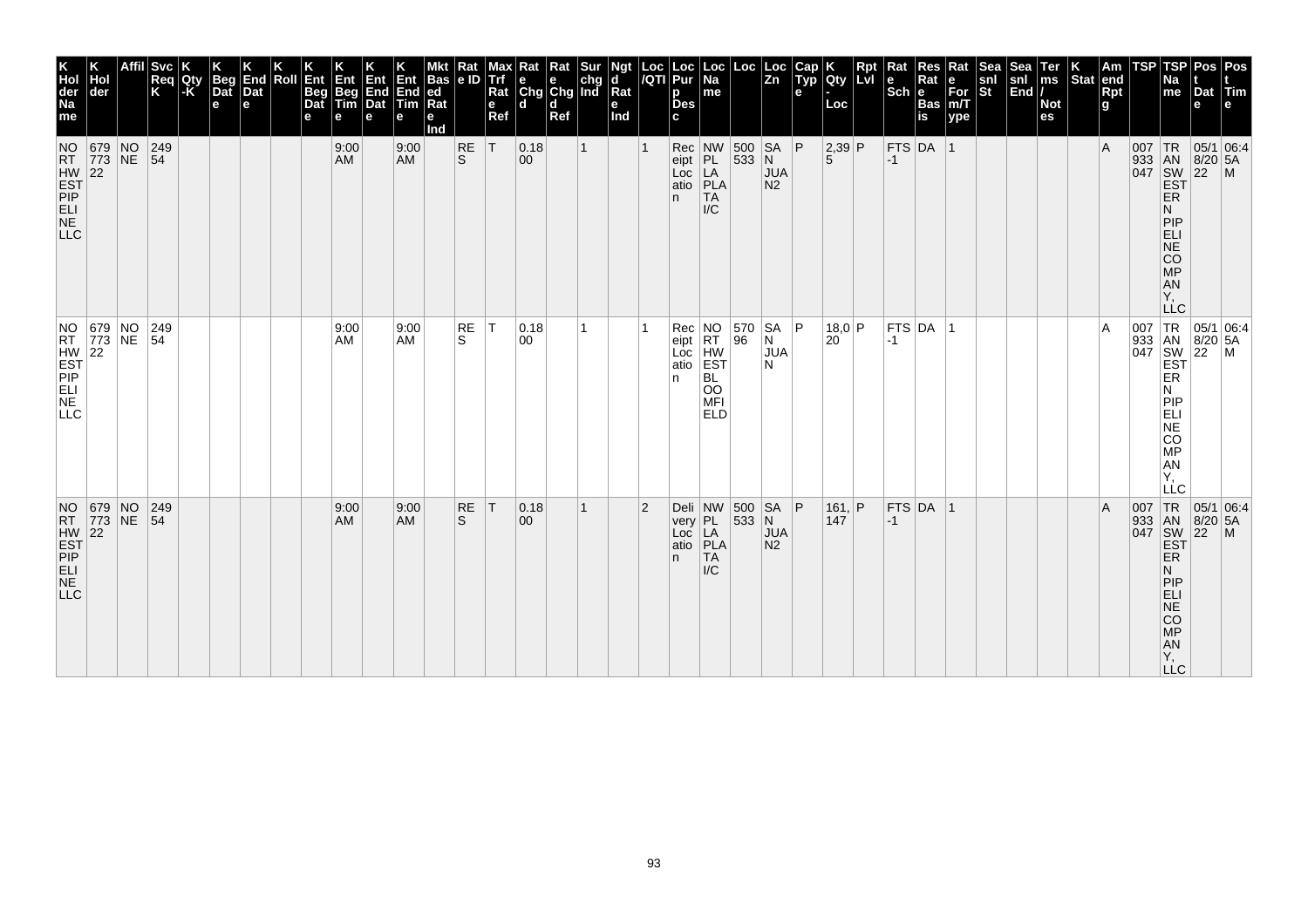| K<br>Hol<br>der<br>Na<br>me | Hol<br>der                                                         |             | <b>Svc</b><br>Req<br>K | Qty<br> -K | Beg<br>Dat<br>e | K<br>End<br>Dat<br>e | Roll | Ent<br>Beg<br>Dat<br>е | Ent<br>Beg<br>Tim<br>e | Ent<br><b>End</b><br>Dat<br>е | Ent<br>End<br>Tim<br>е | <b>Bas</b><br> ed<br>Rat<br>е<br>Ind | Rat<br>e ID    | Max <sup>y</sup><br>Litt<br>Rat<br>e<br>Ref | $\begin{array}{ l l }\n\hline\n\text{Rat} & \text{Rat} & \text{Sur} \\ \hline\n\text{e} & \text{e} & \text{chg} \\ \text{Chg} & \text{Chg} & \text{Ind}\n\end{array}$<br>l d | d<br>Ref |   | Ngt<br>d<br>$\overline{\mathsf{R}}$ at<br>e<br>Ind | Loc<br>/QTI    | Loc<br>Pur<br>р<br><b>Des</b><br>c             | $\vert$ Loc $\vert$ Na<br>me                  | Loc                                                        | Loc<br>Zn                                    | Cap<br>Typ<br>e | <b>Qty</b><br>Loc        | Rpt | $\vert$ Rat<br>$ \mathbf{e}$ <sub>e</sub> $ \mathbf{R}$ | <b>Res</b><br>Rat<br>Bas<br>is | Rat<br>∣е<br>For<br>m/T<br>ype | Sea<br>snl<br>St | Sea<br>snl<br>End | Ter<br>ms<br><b>Not</b><br>es | $\left \begin{array}{c} K \\ \end{array}\right $ Stat end | Rpt<br>g | TSP | TSP<br><b>Na</b><br>$\mathsf{m}\mathsf{e}$                                                       | Dat<br>е        | Pos   Pos<br>Tim<br>e                                                                                                                                                                          |
|-----------------------------|--------------------------------------------------------------------|-------------|------------------------|------------|-----------------|----------------------|------|------------------------|------------------------|-------------------------------|------------------------|--------------------------------------|----------------|---------------------------------------------|------------------------------------------------------------------------------------------------------------------------------------------------------------------------------|----------|---|----------------------------------------------------|----------------|------------------------------------------------|-----------------------------------------------|------------------------------------------------------------|----------------------------------------------|-----------------|--------------------------|-----|---------------------------------------------------------|--------------------------------|--------------------------------|------------------|-------------------|-------------------------------|-----------------------------------------------------------|----------|-----|--------------------------------------------------------------------------------------------------|-----------------|------------------------------------------------------------------------------------------------------------------------------------------------------------------------------------------------|
| <b>LLC</b>                  | NO 679 NO<br>RT 773 NE<br>HW 22<br>EST<br>PIPP<br>LLELLE           |             | 249<br>$\overline{54}$ |            |                 |                      |      |                        | 9:00<br>AM             |                               | 9:00<br><b>AM</b>      |                                      | RE<br>S        | $\top$                                      | 0.18<br>00                                                                                                                                                                   |          | 1 |                                                    | $\overline{2}$ | Deli<br>very<br>Loc SO<br>atio BLA<br>PLA<br>n | NC<br>O<br>$\overline{IC}$                    | $540$ N                                                    | 500   SA   P<br><b>JUA</b><br>N <sub>2</sub> |                 | $3,29$ P<br>4            |     | $-1$                                                    | FTS DA 1                       |                                |                  |                   |                               |                                                           | ΙA       |     | ER<br>N<br>PIP<br>EL<br>ANGO<br>Υ,<br><b>LLC</b>                                                 |                 | $\begin{array}{c c}\n & R & 05/1 & 0.1 \\  & AB & 8/20 & 5A \\ \hline\n047 & 8W & 22 & M \\ \hline\nEBT & & & \n\end{array}$                                                                   |
| <b>LLC</b>                  | NO 679<br>RT 773<br>HW 22<br>EST<br>PIP<br>ELL<br>NLC<br>NLC       | $N$ O<br>NE | $ 249\rangle$<br> 54   |            |                 |                      |      |                        | 9:00<br>AM             |                               | 9:00<br><b>AM</b>      |                                      | <b>RE</b><br>S | T                                           | 0.18 <br>$ 00\rangle$                                                                                                                                                        |          | 1 |                                                    | $\overline{2}$ | Deli<br>very<br>Loc SO<br>atio BLA<br><br>n.   | N <sub>C</sub><br>$\circ$<br>$\overline{IC}$  | $\begin{array}{ c c c }\n500 & Sf \\ 540 & N\n\end{array}$ | <b>SA</b><br><b>JUA</b><br>N <sub>2</sub>    | P               | 18.0 P<br>$20^{\degree}$ |     | $ -1$                                                   | FTS DA 1                       |                                |                  |                   |                               |                                                           | ΙA       |     | 007 TR<br>933 AN<br>047 SW<br>EST<br>ER<br>N<br>PIP<br>ELI<br>NE<br>CO <sub>MP</sub><br>AN<br>Y, | $\overline{22}$ | $\begin{array}{ c c c }\n\hline\n95/1 & 06:4 \\ 8/20 & 5A\n\end{array}$<br>$\mathsf{M}$                                                                                                        |
| <b>LLC</b>                  | NO 679 NO<br>RT 773 NE<br>HW 22<br>EST<br>PIP 22<br>ELL ELL<br>NLC |             | $ 249\rangle$<br> 54   |            |                 |                      |      |                        | 9:00<br>AM             |                               | 9:00<br><b>AM</b>      |                                      | RE<br>S        | T                                           | 0.00<br>$ 00\rangle$                                                                                                                                                         |          | 1 |                                                    |                | $Rec$ RE<br>eipt<br>Loc CE<br>atio DA<br>n     | R.<br>AR<br>KA<br><b>NS</b><br>AS<br>LO<br>OP | 500<br>539                                                 |                                              | P               | $914$ P                  |     | -1                                                      | $FTS$ DA  1                    |                                |                  |                   |                               |                                                           | ΙA       |     | ER<br>Ν<br><b>LLC</b>                                                                            |                 | $\begin{array}{c c}\n & C \\ \hline\n & \downarrow \text{TR} & 05/1 & 06:4 \\ \hline\n & 933 & \text{AN} & 8/20 & 5/104 \\  & 047 & \text{SW} & 22 \\  & \text{EST} & \text{ER} & \end{array}$ |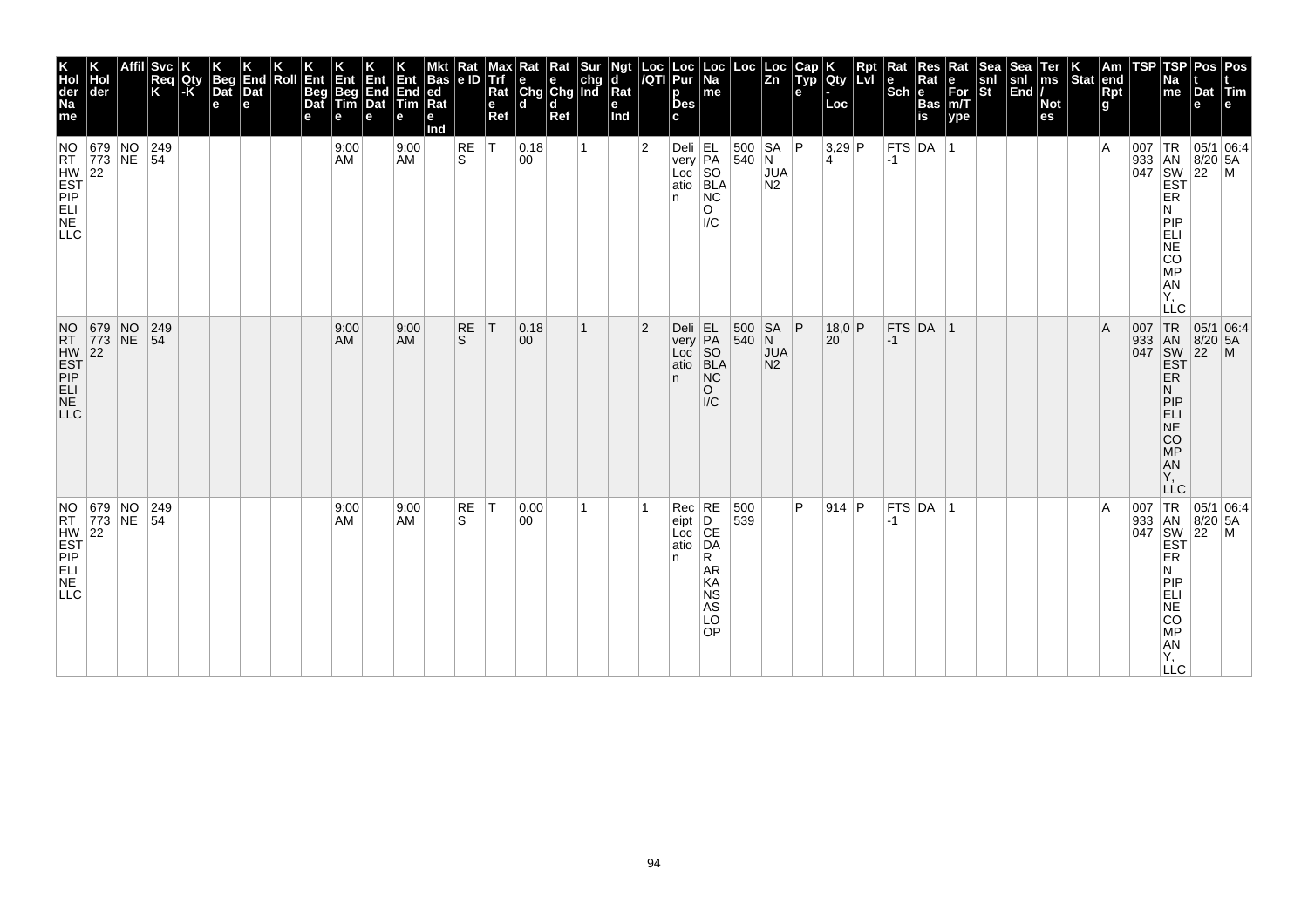| K<br>Hol<br>der<br>Na<br>me<br><b>NO</b>                                                   | der<br>679 NO                                                      | <b>Svc</b><br>Reg<br>Κ<br> 249 | Qty<br>l-K | <b>Beg</b><br>Dat<br>$\mathbf e$ | End<br>Dat<br>e | Roll | Ent<br>Beg<br>Dat<br>е | Ent<br>Beg<br>Tim<br>е<br>9:00 | Ent Ent<br>End End<br>Dat Tim<br>е | е<br>9:00         | <b>Bas</b><br> ed<br>Ra<br>е<br>Ind | $\frac{Rat}{e}$<br>RE | Max<br><b>Trf</b><br>Rat<br>$\mathbf e$<br>Ref<br> T | <b>x</b> Rat Rat Sur<br>e e chg<br>Chg Chg Ind<br>ld.<br> 0.18 | d<br>Ref | $\mathbf{1}$ | Ngt<br>d<br>Rat<br>е<br>Ind | $\frac{Loc}{/QTI}$ | Loc<br>Pur<br>p<br><b>Des</b><br>C.<br>$Rec$ RE | Loc<br>  Na<br>me                                                    | Loc<br>500 SA P                                                                  | Loc<br>$\overline{z}$ <sub>n</sub>       | Cap<br>Typ<br>e | Qty<br>Loc<br>$3,29$ P | Rpt<br>Lvi | Rat<br>le<br>$ \overline{\text{Sch}} e $ | Res<br>Rat<br><b>Bas</b><br>is<br>$FTS$ DA 1 | Rat<br>е<br>$\bar{F}$ or<br>m/T<br>ype | Sea<br>snl<br>St | Sea<br>snl<br>$\left \overline{\text{End}}\right $ | Ter<br>ms<br><b>Not</b><br>es | Stat end | Am<br>Rpt<br>g<br>$\overline{A}$ | TSP | TSP<br>Na<br>me                                                                                   | Pos   Pos<br>Dat Tim<br>e<br>007 TR 05/1 06:4     |  |
|--------------------------------------------------------------------------------------------|--------------------------------------------------------------------|--------------------------------|------------|----------------------------------|-----------------|------|------------------------|--------------------------------|------------------------------------|-------------------|-------------------------------------|-----------------------|------------------------------------------------------|----------------------------------------------------------------|----------|--------------|-----------------------------|--------------------|-------------------------------------------------|----------------------------------------------------------------------|----------------------------------------------------------------------------------|------------------------------------------|-----------------|------------------------|------------|------------------------------------------|----------------------------------------------|----------------------------------------|------------------|----------------------------------------------------|-------------------------------|----------|----------------------------------|-----|---------------------------------------------------------------------------------------------------|---------------------------------------------------|--|
| HW<br>EST<br>PIP<br>ELI<br>NE<br>NE<br><b>LLC</b>                                          | RT 773 NE 54                                                       |                                |            |                                  |                 |      |                        | AM                             |                                    | <b>AM</b>         |                                     | ls.                   |                                                      | $ 00\rangle$                                                   |          |              |                             |                    | eipt<br>Loc<br>atio<br>n.                       | D<br>CE<br>DA<br>R<br><b>AR</b><br>KA<br><b>NS</b><br>AS<br>LO<br>OP | 538 N                                                                            | <b>JUA</b><br>N <sub>2</sub>             |                 | $\vert$ 4              |            | $-1$                                     |                                              |                                        |                  |                                                    |                               |          |                                  |     | <b>ER</b><br>N<br>PIP<br>ELI<br>NE<br>CO <sub>MP</sub><br>AN<br>Υ.<br><b>LLC</b>                  | 933 AN 8/20 5A<br>047 SW 22 M<br>EST              |  |
| <b>LLC</b>                                                                                 | NO 679 NO 249<br>RT 773 NE 54<br>HW 22<br>EST<br>PIP PT<br>ELL LUE | 249                            |            |                                  |                 |      |                        | 9:00<br>AM                     |                                    | 9:00<br>AM        |                                     | RE<br>S               | T                                                    | 0.18<br>00                                                     |          | 1.           |                             | $\overline{2}$     | Deli EL<br>very PA<br>Loc SO<br>atio BLA<br>n.  | NC<br>$\circ$<br>$\mathsf{IC}$                                       | $\begin{array}{ c c c c c } \hline 500 & SA & P \\ \hline 540 & N & \end{array}$ | <b>JUA</b><br>N <sub>2</sub>             |                 | 2,39 P<br>5            |            | $ -1 $                                   | $FTS$ DA $ 1$                                |                                        |                  |                                                    |                               |          | $\overline{A}$                   |     | <b>EST</b><br>ER<br>N<br>PIP<br>ELI<br>CO<br>MP<br>AN<br>Y,<br>LLC                                | 007 TR 05/1 06:4<br>933 AN 8/20 5A<br>047 SW 22 M |  |
| NO 679 NO<br>RT 773 NE<br>HW 22<br>EST<br>PIP<br>PLL<br>LL<br>N <sub>E</sub><br><b>LLC</b> |                                                                    | 249<br> 54                     |            |                                  |                 |      |                        | 9:00<br>AM                     |                                    | 9:00<br><b>AM</b> |                                     | RE<br><sub>S</sub>    | T                                                    | 0.18<br>00                                                     |          | 1            |                             |                    | Rec<br>eipt<br>Loc<br>atio<br>n.                | NW 500<br>PL<br>LA<br>PLA<br>TA<br>$\mathsf{IC}$                     | 533 N                                                                            | $SA$ $P$<br><b>JUA</b><br>N <sub>2</sub> |                 | 21,4 P<br>16           |            | $-1$                                     | FTS DA 1                                     |                                        |                  |                                                    |                               |          | $\overline{A}$                   | 007 | TR<br><b>ER</b><br>N<br>PIP<br><b>ELI</b><br>NE <sup></sup><br>CO<br><b>MP</b><br>AN<br>Υ,<br>LLC | 05/1 06:4<br>933 AN 8/20 5A<br>047 SW 22 M<br>EST |  |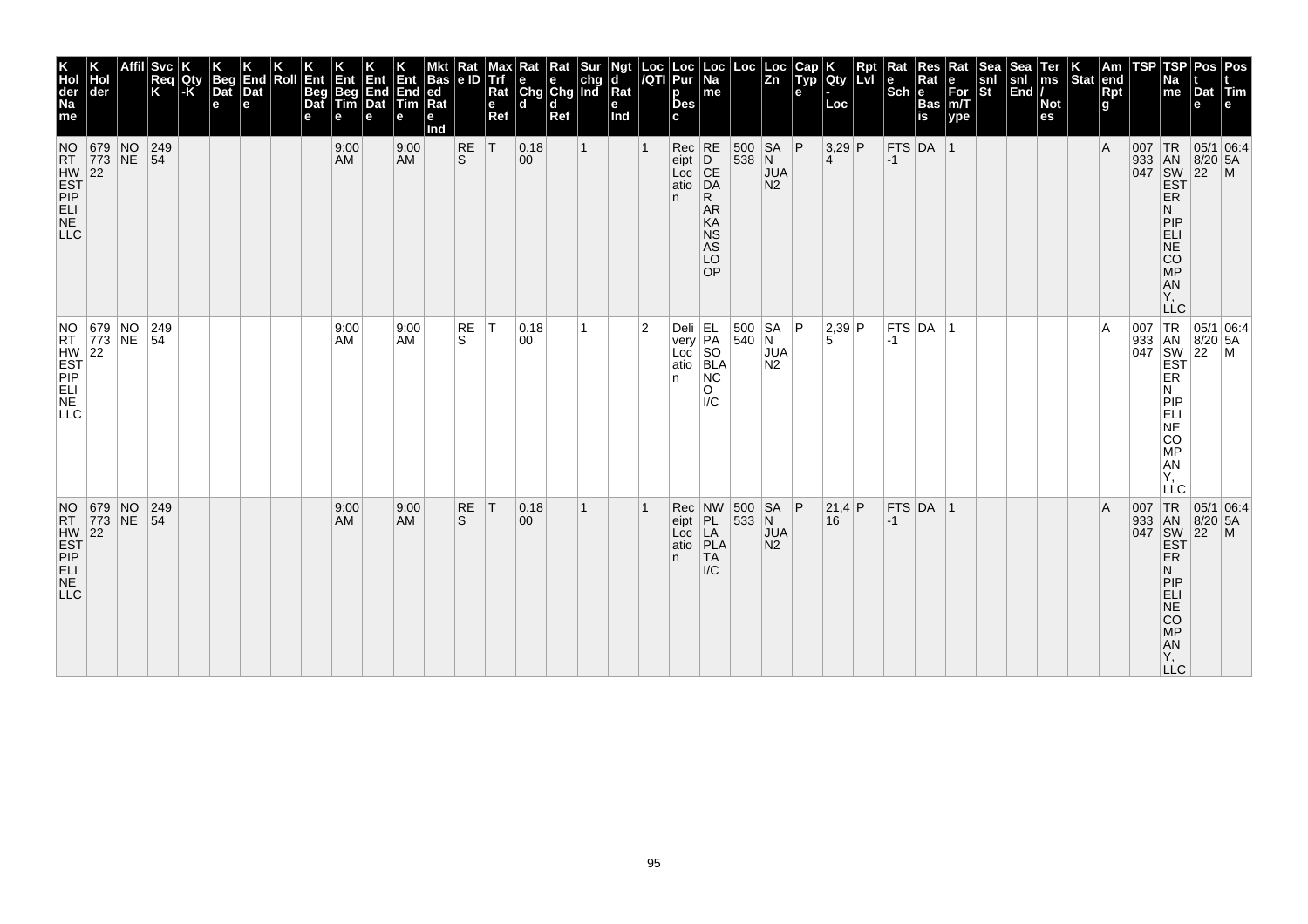| K<br>Hol<br>der<br>Na<br>me                              | Hol<br> der                   | <b>Svc</b><br>Req<br>K                  | Qty<br> -K | <b>Beg</b><br>Dat<br>$\mathbf e$ | End<br>Dat<br>е | Roll | Ent<br>Beg<br>Dat<br>е | Ent<br>Beg<br>Tim<br>е                   | Ent<br>End<br>Dat<br>е | Ent<br>End<br>Tim<br>e | Bas<br> ed<br>$\overline{\text{Rat}}$<br>е<br>nd | Kat<br> e D    | Trf<br>Rat<br>$\mathbf e$<br>Ref | <b>x</b> Rat Rat Sur<br>e e chg<br>Chg Chg Ind<br>ld. | l d<br>Ref | $\mathbf{d}$<br>Rat<br>е<br>Ind |                | Loc  Loc<br><i> I</i> QTI  Pur<br>p<br><b>Des</b><br>c | Loc<br>Na<br>$\sf me$                                                                  |                                                                                | $\begin{vmatrix} \text{Loc} & \text{Loc} \\ \text{Zn} & \end{vmatrix}$ | Typ<br>е | K<br>Qty<br>Loc | <b>Rpt</b><br>LVI | Rat<br>$ \mathsf{Sch} $ e | Res<br>Rat<br>Bas<br>is | Rat<br>$\left  \begin{matrix} \mathsf{e} \ \mathsf{For} \ \mathsf{m/T} \end{matrix} \right $<br>ype | $\frac{\mathsf{snl}}{\mathsf{St}}$ | Sea<br>snl<br>$\left  \tilde{\mathsf{End}} \right $ | Ter<br>ms<br><b>Not</b><br>es                | $\vert_{\text{Stat}}^{\text{K}}$ | $\vert$ Am<br>end<br>Rpt<br>g | <b>TSP</b>                        | <b>TSP</b><br>Na<br>me                                                                                        | Pos<br>Dat Tim<br>e                                                                                                                                            | Pos<br>le.     |
|----------------------------------------------------------|-------------------------------|-----------------------------------------|------------|----------------------------------|-----------------|------|------------------------|------------------------------------------|------------------------|------------------------|--------------------------------------------------|----------------|----------------------------------|-------------------------------------------------------|------------|---------------------------------|----------------|--------------------------------------------------------|----------------------------------------------------------------------------------------|--------------------------------------------------------------------------------|------------------------------------------------------------------------|----------|-----------------|-------------------|---------------------------|-------------------------|-----------------------------------------------------------------------------------------------------|------------------------------------|-----------------------------------------------------|----------------------------------------------|----------------------------------|-------------------------------|-----------------------------------|---------------------------------------------------------------------------------------------------------------|----------------------------------------------------------------------------------------------------------------------------------------------------------------|----------------|
| HW 22<br>EST<br>PIP<br>ELI<br>N.E.<br><b>LLC</b>         | NO 679 NO 249<br>RT 773 NE 54 |                                         |            |                                  |                 |      |                        | 9:00<br>AM                               |                        | 9:00<br><b>AM</b>      |                                                  | $\sf RE$<br>S. | $\mathsf{T}$                     | 0.00<br>00                                            |            |                                 | $\overline{2}$ | In.                                                    | Deli NW 500 SA P<br>very PL 533 N<br>Loc LA JUA<br>atio <b>PLA</b><br><b>TA</b><br>I/C |                                                                                | N <sub>2</sub>                                                         |          | $914$ P         |                   | $-1$                      | FTS DA                  |                                                                                                     |                                    |                                                     |                                              |                                  | ١A                            |                                   | ER<br>N<br>PIP<br>ELI<br>NE<br>CO<br>MP<br>AN<br>Ÿ,<br>LLC                                                    | 05/1 06:4<br>$\begin{array}{r} \n 165/1 \\  933 \\  047 \\  5W \\  22 \\  165\n\end{array}$<br>$\begin{array}{r} \n 165/1 \\  8/20 \\  5 \\  165\n\end{array}$ |                |
| NU.<br>CORSTE<br>SEL<br>SAN, CORSTE<br>AN, CORSTE<br>LLC | 100 NO<br>013 NE<br>791       | 105 1,50 01/0 03/3 Y<br>423 0 1/20 1/20 |            | 22                               | 23              |      | 22                     | 01/0 9.00 03/3 9.00 N<br>1/20 AM 1/20 AM | 23                     |                        |                                                  |                |                                  |                                                       |            | N                               |                |                                                        |                                                                                        |                                                                                |                                                                        |          |                 | K                 | $-1$                      | $FTS$ DA 1              |                                                                                                     |                                    |                                                     | $Clic$ N<br>$k$ for<br>$ \text{Det} $<br>ail |                                  | A                             | 007 TR<br>933 AN<br>047 SW<br>EST | <b>ER</b><br>Ν<br>PIP<br>ELI<br>$\overline{\text{NE}}$<br>$\overline{c}\overline{o}$<br>MP<br>AN<br>Y,<br>LLC | $\begin{array}{ c c c }\n\hline\n95/1 & 06.4 \\ 8/20 & 5A\n\end{array}$<br>$\overline{22}$                                                                     | $\overline{M}$ |
| NU.<br>CORSTE<br>STE<br>CORSTE<br>CORSTE<br>AN,<br>LLĊ.  | $100$ NO<br>$ 013 $ NE<br>791 | 105<br>423                              |            |                                  |                 |      |                        | 9:00<br>AM                               |                        | 9:00<br>AM             |                                                  | RE<br>S        | ∣٦                               | 0.57<br> 00                                           |            |                                 | $\overline{2}$ | n.                                                     | Deli<br>very<br>Loc<br>atio<br>STE<br>STE<br>EL<br>$\mathsf{IC}$                       | $\begin{array}{ c c c }\n500 & EA & P \\ 383 & ST & OF \\ \hline\n\end{array}$ | CAL                                                                    |          | 1,50 P<br>0     |                   | $-1$                      | FTS DA                  | ∣1                                                                                                  |                                    |                                                     |                                              |                                  | ΙA                            | 007 TR<br>933 AN<br>047 SW        | <b>EST</b><br>ER<br>N<br>PIP<br>ELI<br>NE<br>COMP<br>AN<br>Y,<br>$\sqcup$ C                                   | 05/1 06:4<br>$8/20$ 5A<br>$\left  \frac{5}{22} \right $                                                                                                        | $\overline{M}$ |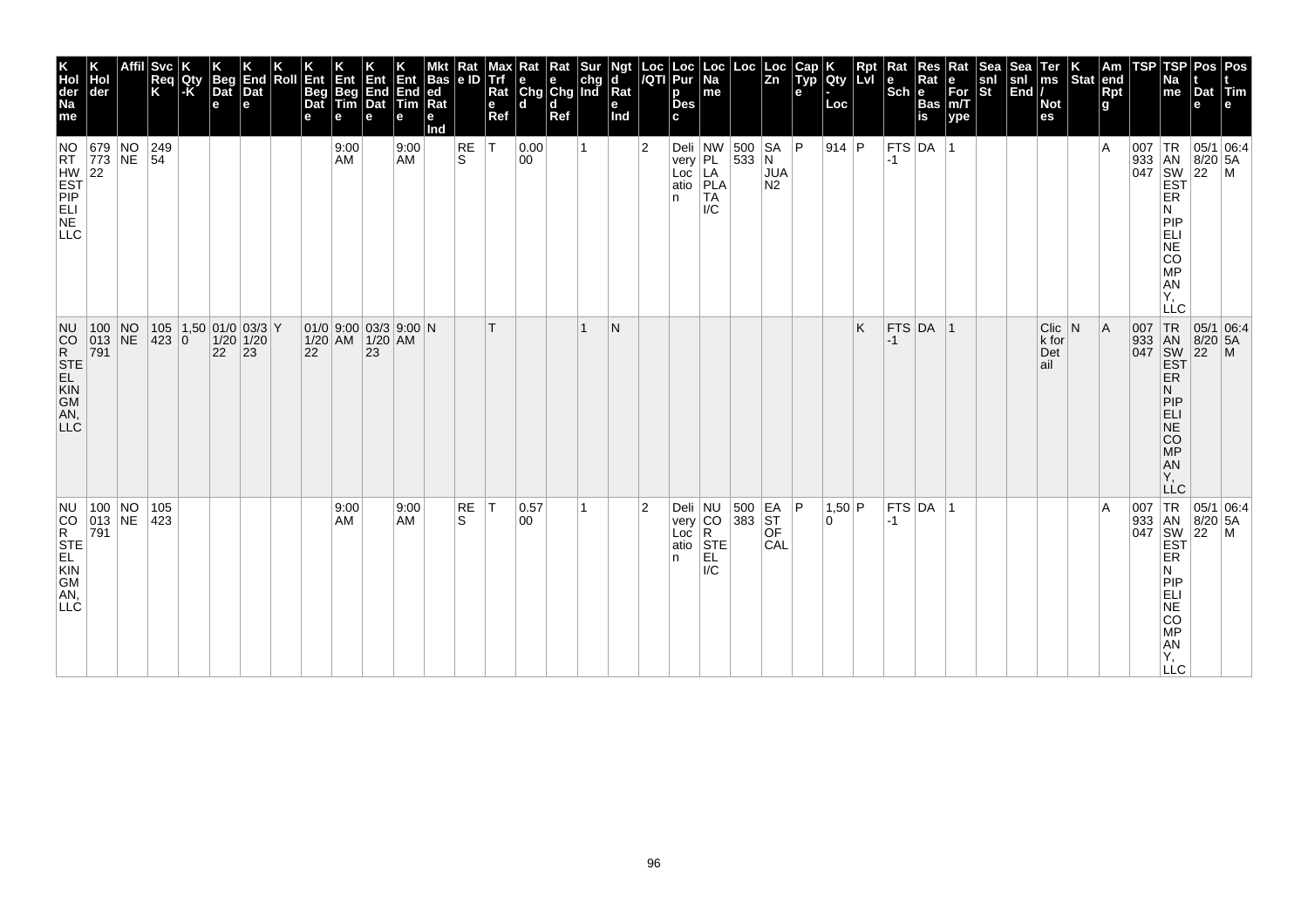| Affil<br><b>Svc</b><br>End<br>4Begr<br>Ent<br>Beg<br>Dat<br>Roll<br>Req<br>K<br>Ent<br><b>Qty</b><br>-K<br>Ent<br>End<br>Dat<br>Dat<br>Dat<br>Beg<br>Tim<br>e<br>е<br>е<br>e<br>е<br>$100$ NO<br>105<br>9:00<br>$ 013 $ NE<br>$ 423\rangle$<br><b>AM</b> |  |  |  |    |                                                                                                      |    | Ent<br>End<br>Tim<br>е<br>9:00<br><b>AM</b> | <b>Bas</b><br>$ ed$<br>Rat<br>е<br>Ind | $\frac{Rat}{e}$<br><b>RE</b><br><sub>S</sub> | мах<br>Trf<br>Rat<br>e<br>Ref<br>İΤ | Rat<br>$\begin{array}{ c c c }\n\hline\ne & e & chg \\ \hline\nChg & Chg & Ind\n\end{array}$<br>$\mathbf d$<br>0.57<br>00 | Rat<br><b>d</b><br>Ref | Sur<br>$\mathbf{1}$ | Ngt<br>d<br>$\overline{\mathsf{R}}$ at<br>е<br>Ind | Loc  Loc<br><i> I</i> QTI  Pur<br>p<br>Des<br>c<br>n | Loc<br>Na<br>me<br>Rec WE 586 WE P<br>eipt ST 46 ST<br>Loc TEX TEX<br>atio AS AS<br>PO<br><b>OL</b> | Loc           | Loc<br> Zn               | Cap<br>Typ<br>е | K<br>Qty<br>Loc<br>$1,50$ P<br>$\Omega$ | Ret | Rat<br>$ \mathsf{Sch} $ e<br>$-1$ | Res<br>Rat<br>Bas<br>is<br>$FTS$ DA 1 | Rat<br>$\begin{vmatrix} e \\ For \\ for \\ m/T \end{vmatrix}$<br>ype | snl<br>St | $\begin{array}{c} \n\text{Sea} \\ \text{snl} \\ \text{End}\n\end{array}$ | Ter<br>ms<br><b>Not</b><br>es | $\vert_{\text{Stat}}^{\text{K}}$ | $\vert$ Am<br>end<br>Rpt<br>$\mathbf{g}$<br>ΙA | <b>TSP</b>                                                                                                      | <b>TSP</b><br>Na<br>me<br><b>ER</b><br>N                                               | Pos<br>Dat Tim<br>e<br> 05/1 06:4<br>933 AN 8/20 5.<br>047 SW 22 M<br>EST 22 M | Pos<br>e                |
|----------------------------------------------------------------------------------------------------------------------------------------------------------------------------------------------------------------------------------------------------------|--|--|--|----|------------------------------------------------------------------------------------------------------|----|---------------------------------------------|----------------------------------------|----------------------------------------------|-------------------------------------|---------------------------------------------------------------------------------------------------------------------------|------------------------|---------------------|----------------------------------------------------|------------------------------------------------------|-----------------------------------------------------------------------------------------------------|---------------|--------------------------|-----------------|-----------------------------------------|-----|-----------------------------------|---------------------------------------|----------------------------------------------------------------------|-----------|--------------------------------------------------------------------------|-------------------------------|----------------------------------|------------------------------------------------|-----------------------------------------------------------------------------------------------------------------|----------------------------------------------------------------------------------------|--------------------------------------------------------------------------------|-------------------------|
| 0'N 400 NO<br>EAL 002 NE<br>& 598<br>SH<br>ADI<br>$\begin{array}{ c c c c c c }\n\hline\n 42 & 200 & 02/0 & 01/3 & 01/3 \\ \hline\n 42 & 1/19 & 1/19 & 0\n\end{array}$<br> 94<br>93                                                                      |  |  |  | 94 | $\left  \begin{array}{c c} 04/0 & 9.00 & 01/3 & 9.00 \\ 1/19 & AM & 1/19 & AM \end{array} \right $ N | 94 |                                             |                                        | VO T                                         |                                     |                                                                                                                           | MA<br>X                | $\vert$ 1           | N                                                  |                                                      |                                                                                                     |               |                          |                 |                                         | K   | -2                                | FTS DA 2                              |                                                                      |           |                                                                          |                               | N                                | ΙA                                             | 007 TR<br>933 AN<br>047 SW<br>EST<br>ER<br>ER<br>$\left \begin{smallmatrix} 007 \ 933 \end{smallmatrix}\right $ | PIP<br><b>ELI</b><br>NE<br>CO<br>MP<br>AN<br>AN<br>Ÿ,<br><b>LLC</b>                    | $ 22 \degree M$                                                                | $ 05/1 06.4$<br>8/20 5A |
| O'N 400 NO<br>EAL 002 NE<br>& 598<br>220<br>9:00<br>VO<br> T <br>9:00<br>$ 42\rangle$<br><b>AM</b><br>AM.<br>00                                                                                                                                          |  |  |  |    |                                                                                                      |    |                                             |                                        |                                              |                                     | 0.00                                                                                                                      |                        | $\mathbf{1}$        |                                                    |                                                      |                                                                                                     | 586 PA<br> 47 | $\overline{\mathsf{NH}}$ | P               | $200$ P                                 |     | $-2$                              | $FTS$ DA 2                            |                                                                      |           |                                                                          |                               |                                  | ΙA                                             | 007                                                                                                             | Ν<br>PIP<br>ELI<br>NE<br>CO<br>MP<br>AN<br>Y,<br>LLC<br> TR                            | 05/1 06:4<br>$8/20$ 5A                                                         |                         |
|                                                                                                                                                                                                                                                          |  |  |  |    |                                                                                                      |    |                                             |                                        |                                              |                                     |                                                                                                                           |                        |                     |                                                    | n                                                    | Rec PA<br>eipt NH<br>Loc AN<br>atio DLE<br>PO<br><b>OL</b>                                          |               | AN<br><b>DLE</b>         |                 |                                         |     |                                   |                                       |                                                                      |           |                                                                          |                               |                                  |                                                | 933 AN<br>047 SW<br>EST                                                                                         | <b>ER</b><br>N<br><b>PIP</b><br><b>ELI</b><br>NE<br>CO<br>MP<br>AN<br>Y,<br>$\sqcup$ C | $\left  \frac{5}{22} \right $                                                  | $\overline{M}$          |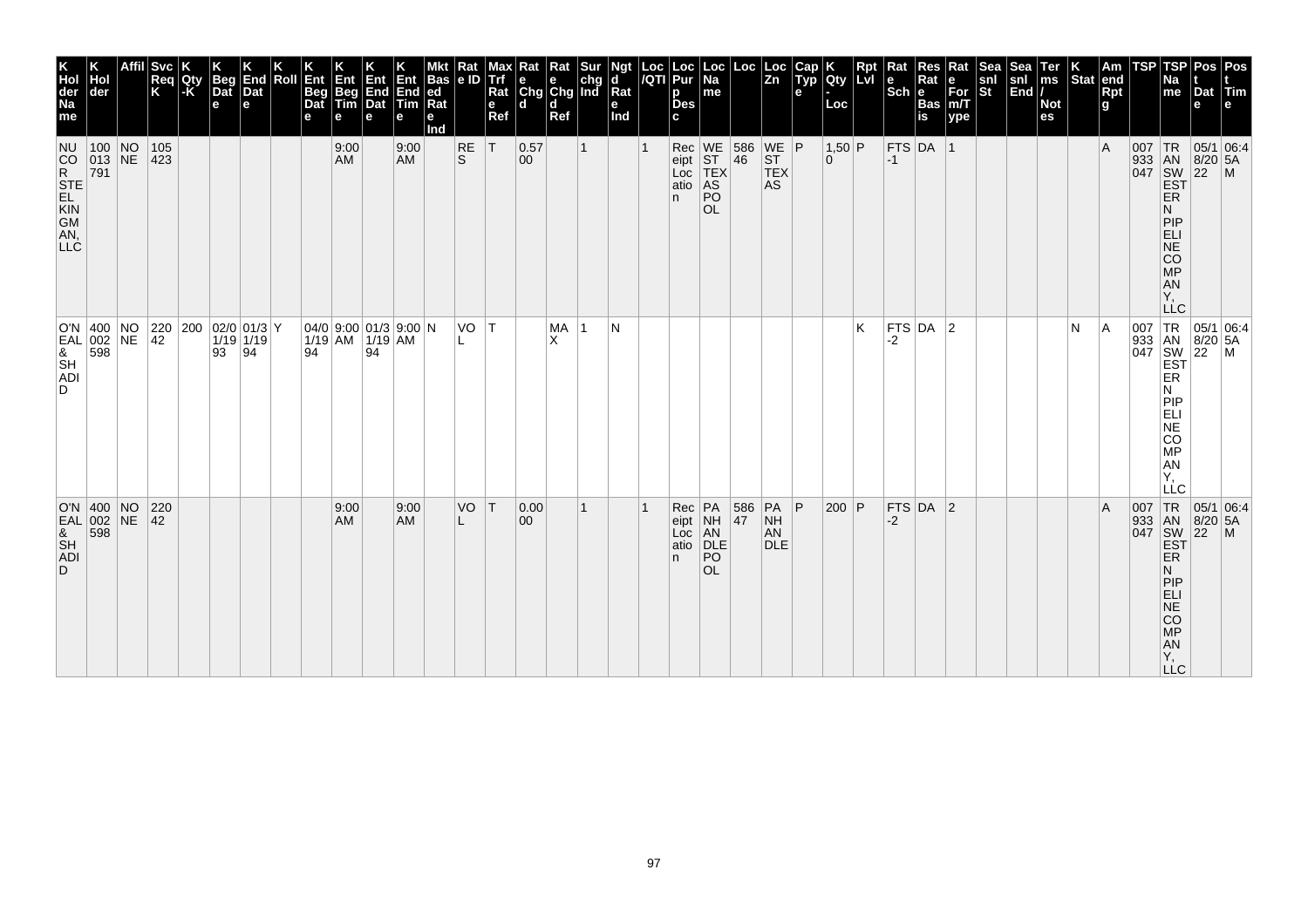| K<br>Hol<br>der<br>Na<br>me                  | der                                                              |                 | Svc<br>Req<br>K                          | Qty<br> -K | Beg<br>Dat<br>$\mathbf e$ | End<br>Dat<br>е | Roll | Ent<br>Beg<br>Dat<br>е | Ent<br>Beg<br>Tim<br>е                   | Ent<br>End<br>Dat<br>е | Ent<br>End<br>Tim<br>е | Bas<br> ed<br>$Ra$ t<br>е<br>nd | Kat<br>e ID | <b>Trf</b><br>Rat<br>$\mathbf e$<br>Ref | ₹at<br>$\begin{array}{ c c c }\n\hline\ne & e & chg \\ \hline\nChg & Chg & Ind\n\end{array}$<br>ld. | Rat<br>d<br>Ref | <b>Ngt</b><br>d<br>Rat<br>е<br>Ind |           | Loc Loc<br> /QTI Pur<br>p<br><b>Des</b><br>c | Loc<br>Na<br>me                                                                                  |                                                            | $\left\lfloor \begin{array}{c} \text{Loc} \\ \text{Zn} \end{array} \right\rfloor$              | Cap<br>Typ<br>e | K<br>Qty<br>Loc | Rpt<br>LvI | Rat<br>le<br>Sch <sub>e</sub> | Res<br>Rat<br>Bas<br>İs | Rat<br>e<br>For<br>m/T<br>$ $ ype | Sea<br>snl<br>St | Sea<br>$\begin{vmatrix} \text{snl} \\ \text{End} \end{vmatrix}$ | Ter<br>ms<br><b>Not</b><br>es | K.<br>Stat | Am<br>end<br><b>Rpt</b><br>$\mathbf{g}$ | <b>TSP</b>        | TSP<br>٩a<br>me                                                                                           | Pos<br>Dat Tim<br>e                                                                                                                                                                                                                                                                                                                                            | Pos<br>e                  |
|----------------------------------------------|------------------------------------------------------------------|-----------------|------------------------------------------|------------|---------------------------|-----------------|------|------------------------|------------------------------------------|------------------------|------------------------|---------------------------------|-------------|-----------------------------------------|-----------------------------------------------------------------------------------------------------|-----------------|------------------------------------|-----------|----------------------------------------------|--------------------------------------------------------------------------------------------------|------------------------------------------------------------|------------------------------------------------------------------------------------------------|-----------------|-----------------|------------|-------------------------------|-------------------------|-----------------------------------|------------------|-----------------------------------------------------------------|-------------------------------|------------|-----------------------------------------|-------------------|-----------------------------------------------------------------------------------------------------------|----------------------------------------------------------------------------------------------------------------------------------------------------------------------------------------------------------------------------------------------------------------------------------------------------------------------------------------------------------------|---------------------------|
|                                              | O'N $ 400 $ NO<br>EAL 002<br>EAL 002<br>8<br>SH<br>ADI<br>D<br>D |                 | $\begin{array}{c} 220 \\ 42 \end{array}$ |            |                           |                 |      |                        | 9:00<br>AM                               |                        | 9:00<br>AM             |                                 | VO          | $\mathsf{T}$                            | 0.00<br>00                                                                                          |                 |                                    | 2         | In.                                          | Deli LA<br>very WR<br>Loc EN<br>atio CE<br>ME<br>ME<br>LC<br><b>HE</b><br>R                      | $\begin{array}{ c c }\n 132 & PA \\  47 & NH\n\end{array}$ | NH<br>AN<br><b>DLE</b>                                                                         | P               | 200   $P$       |            | -2                            | FTS DA $ 2$             |                                   |                  |                                                                 |                               |            | ١A                                      |                   | ER<br>N<br>PIP<br><b>ELI</b><br>NE<br>CO<br>MP<br>AN<br>Y,<br><b>LLC</b>                                  | 05/1 06:4<br>$\begin{array}{c} \n 1.67 \\  1.67 \\  0.47 \\  0.47 \\  0.47 \\  0.47 \\  0.47 \\  0.47 \\  0.47 \\  0.47 \\  0.47 \\  0.47 \\  0.47 \\  0.47 \\  0.47 \\  0.47 \\  0.47 \\  0.47 \\  0.47 \\  0.47 \\  0.47 \\  0.47 \\  0.47 \\  0.47 \\  0.47 \\  0.47 \\  0.47 \\  0.47 \\  0.47 \\  0.47 \\  0.47 \\  0.47 \\  0.47 \\  0.47 \\  0.47 \\  $ |                           |
| OS<br>BO<br>E <sub>TH</sub><br>AD<br>AD<br>M | $\begin{array}{ c} 520 \\ 023 \\ 36 \end{array}$                 | $N_{\text{NE}}$ | 219 200 02/0 01/3 Y<br>82 1/19 1/19      |            | 93                        | $\sqrt{94}$     |      | 93                     | 02/0 9:00 01/3 9:00 N<br>1/19 AM 1/19 AM | 94                     |                        |                                 | VO T        |                                         |                                                                                                     | MA<br>ΙX        | N                                  |           |                                              |                                                                                                  |                                                            |                                                                                                |                 |                 | K          | $-2$                          | FTS DA 2                |                                   |                  |                                                                 |                               | N          | A                                       | 007<br>933<br>047 | TR<br>AN<br>SW<br>EST<br>ER<br>N<br>PIP<br>ËË<br>NE<br>CO<br>MP<br>AN<br>Ÿ,<br><b>LLC</b>                 | $\begin{array}{ c c c }\n 05/1 & 06.4 \\  8/20 & 5A\n\end{array}$<br>$\left  \frac{5}{22} \right $                                                                                                                                                                                                                                                             | $\frac{1}{2}$             |
| OS<br>BO<br>RI,<br>FH<br>AD.<br>М            | 520 NO 219<br>36                                                 |                 | 219                                      |            |                           |                 |      |                        | 9:00<br>AM                               |                        | 9:00<br>AM             |                                 | VO          | ١T                                      | 0.00<br>00                                                                                          |                 |                                    | $\vert$ 2 | very<br>$Loc \mid$<br>$ $ atio $ $<br>n.     | Deli TH<br>AD<br>M<br>OS<br><b>BO</b><br><b>RN</b><br>E.<br><b>FA</b><br><b>RM</b><br><b>TAP</b> |                                                            | $\begin{array}{ c c c c }\n\hline\n132 & PA & P \\ 39 & NH & \hline\n\end{array}$<br>AN<br>DLE |                 | 200 P           |            | -2                            | FTS $DA$ 2              |                                   |                  |                                                                 |                               |            | ١A                                      | 007               | TR<br>933 AN<br>047 SW<br>EST<br><b>ER</b><br>Ν<br>PIP<br>ELI<br>NE<br>CO<br>MP<br>AN<br>Y,<br><b>LLC</b> | $8/20$ 5A<br>$\left  \frac{5}{22} \right $                                                                                                                                                                                                                                                                                                                     | 05/1 06:4<br>$\mathsf{M}$ |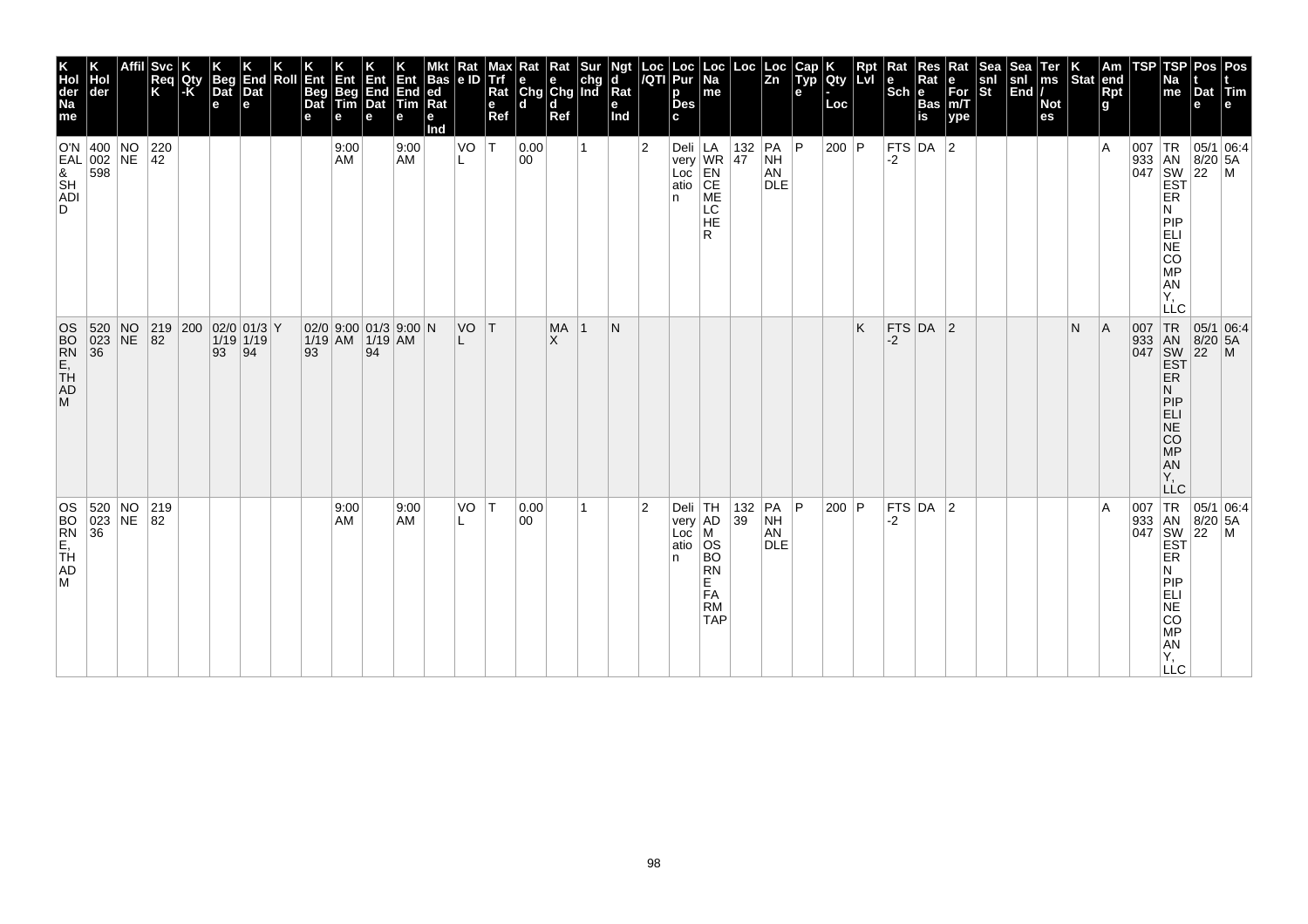| K<br>Hol<br>der<br>Na<br>me                                             | der                             | Affil  Svc<br>Req<br>K                                                                               | Qty<br>-K | Beg<br>Dat<br>$\mathbf e$ | End<br>Dat<br>е | Roll | Ent<br>Beg<br>Dat<br>е | Ent<br>Beg<br>Tim<br>е | Ent<br>End<br>Dat<br>е                                                                                                             | Ent<br>End<br>Tim<br>е | <b>Bas</b><br> ed <br>Rat<br>е<br>Ind | Kat<br>le ID | max<br>Trf<br>Rat<br>$\mathbf{e}$<br>Ref | Rat<br>$\left \begin{array}{c}\n\mathbf{e} \\ \mathbf{C} \mathbf{h} \mathbf{g}\n\end{array}\right $ $\mathbf{c} \mathbf{h} \mathbf{g}$ and<br>۱d | Rat<br>d<br>Ref | Sur          | Ngt<br>d<br>Rat<br>е<br>Ind | $\frac{\text{Loc}}{\sqrt{\text{QT}}}$ | Loc<br>Pur<br>p<br><b>Des</b><br>c | Loc<br><b>Na</b><br>$\sf m$ e                              | $Loc \mid$ | Loc<br>Zn                                 | Cap<br>Typ<br>e | Qty<br>Loc  | <b>Rpt</b><br><b>Lvi</b> | ∣Rat<br>$\left \begin{array}{c}\mathbf{e}\\ \mathbf{Sch}\end{array}\right _{\mathbf{e}}^{\mathbf{R}i}$ | Res<br>Rat<br>Bas<br>is | Rat<br>e<br>For<br>m/T<br>ype | <b>Sea</b><br>snl<br>St | Sea<br>snl<br>End | Ter<br>ms<br><b>Not</b><br>es | $\left \begin{array}{c} K \\ \text{Stat} \end{array}\right $ am | Rpt<br>g | TSP      | TSP<br>Na<br>me                                                                                                              | Pos<br>Dat<br>e | Pos<br>Tim<br>l e l                                                                                                                                                  |
|-------------------------------------------------------------------------|---------------------------------|------------------------------------------------------------------------------------------------------|-----------|---------------------------|-----------------|------|------------------------|------------------------|------------------------------------------------------------------------------------------------------------------------------------|------------------------|---------------------------------------|--------------|------------------------------------------|--------------------------------------------------------------------------------------------------------------------------------------------------|-----------------|--------------|-----------------------------|---------------------------------------|------------------------------------|------------------------------------------------------------|------------|-------------------------------------------|-----------------|-------------|--------------------------|--------------------------------------------------------------------------------------------------------|-------------------------|-------------------------------|-------------------------|-------------------|-------------------------------|-----------------------------------------------------------------|----------|----------|------------------------------------------------------------------------------------------------------------------------------|-----------------|----------------------------------------------------------------------------------------------------------------------------------------------------------------------|
| OS<br>BO<br>RL<br>TH<br>AD<br>AD<br>M                                   | 520 NO 219<br>023 NE 82<br>36   |                                                                                                      |           |                           |                 |      |                        | 9:00<br>AM             |                                                                                                                                    | 9:00<br>AM             |                                       | VO<br>L      | T                                        | 0.00<br>00                                                                                                                                       |                 | $\mathbf{1}$ |                             |                                       | n.                                 | Rec PA<br>eipt NH<br>Loc AN<br>atio DLE<br>PO<br><b>OL</b> | 586<br> 47 | $PA$ $P$<br><b>NH</b><br>AN<br><b>DLE</b> |                 | $200$ P     |                          | -2                                                                                                     | $FTS$ DA 2              |                               |                         |                   |                               |                                                                 | l A      | $007$ TR | 933 AN 8/20 5A<br>047 SW 22 M<br>EST<br><b>ER</b><br>N<br>PIP<br>ELI<br>NE<br>CO<br>MP<br>AN <sub></sub><br>Ÿ,<br><b>LLC</b> | $8/20$ 5A       | 05/1 06:4                                                                                                                                                            |
| INS<br>GA<br>S<br>FA<br>ER<br>S<br>S<br>CO-<br><b>OP</b>                | PLA 783 NO<br>INS 310 NE<br>394 | $\begin{array}{ c c c c c }\n 220 & 3,00 & 02/0 & 01/3 & Y \\  36 & 0 & 1/19 & 1/19 & \n\end{array}$ |           | 93                        | $\sqrt{94}$     |      | 15                     |                        | $\begin{array}{ c c c c c c c c } \hline 04/0 & 9:00 & 01/3 & 9:00 & N \\ \hline 1/20 & AM & 1/19 & AM & \hline \end{array}$<br>94 |                        |                                       | VO T         |                                          |                                                                                                                                                  | MA<br>X         | -1           | N                           |                                       |                                    |                                                            |            |                                           |                 |             | K                        | -2                                                                                                     | $FTS$ DA 2              |                               |                         |                   |                               | A                                                               | ١A       |          | N<br>PIP<br>ELI<br>NE<br>$\overline{c}\overline{o}$<br>MP<br>AN<br>Υ.                                                        |                 | 007 TR 05/1 06:4<br>933 AN 8/20 5A<br>047 SW 22 M<br>EST ER                                                                                                          |
| PLA 783 NO<br>INS 310 NE<br>GA 394<br>S<br>FAM<br>RIR<br>S<br>CO-<br>OP |                                 | 220<br> 36                                                                                           |           |                           |                 |      |                        | 9:00<br>AM             |                                                                                                                                    | 9:00<br>AM <sub></sub> |                                       | VO           | T                                        | 0.00 <br>00                                                                                                                                      |                 | 1            |                             |                                       | n.                                 | Rec PA<br>eipt NH<br>Loc AN<br>atio DLE<br>PO<br><b>OL</b> | 586<br> 47 | $PA$ $P$<br><b>NH</b><br>AN<br><b>DLE</b> |                 | 1,50 P<br>0 |                          | $-2$                                                                                                   | FTS DA 2                |                               |                         |                   |                               |                                                                 | ΙA       |          | ER<br>Ν<br><b>LLC</b>                                                                                                        |                 | $\begin{array}{c c}\n & C \\ \hline\n & \downarrow \text{TR} & 05/1 & 06:4 \\ \hline\n & 933 & \text{AN} & 8/20 & 5/106 \\  & 047 & \text{SW} & 22 & 7\n\end{array}$ |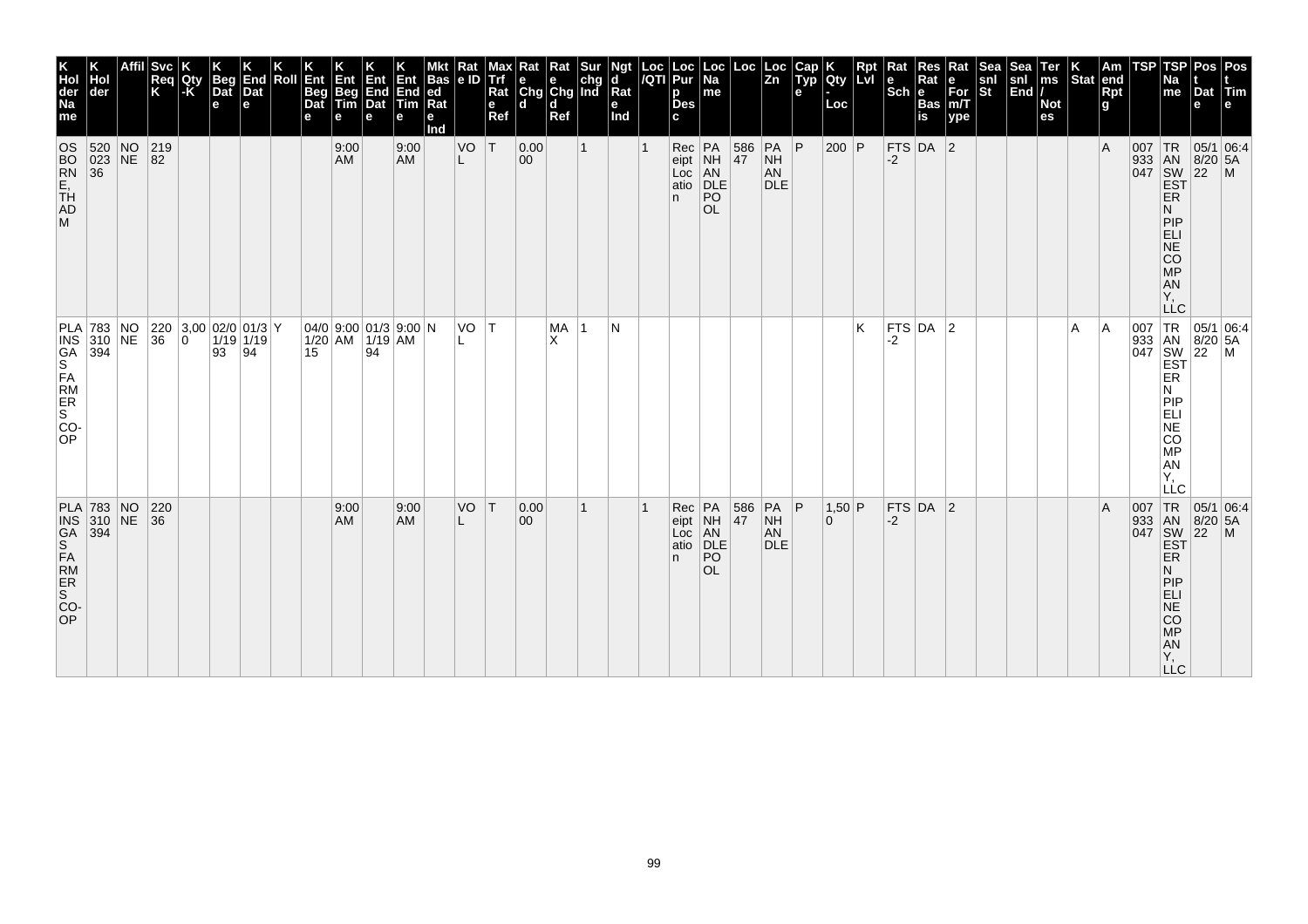| K<br>Hol<br>der<br>Na<br>me | Hol<br>der                                                               | <b>Svc</b><br>Req<br>K                     | Qty<br>-K | Beg<br>Dat<br>e | K<br>End<br>Dat<br>l el | Roll | $K$ Ent<br>Beg<br>Dat<br>е | Ent<br>Beg<br>Tim<br>e | <b>Ent</b><br><b>End</b><br>Dat<br>е | Ent<br>End<br><b>fully</b><br>е | <b>Bas</b><br>ed<br>Rat<br>е<br>Ind | Rat<br> e D | Max<br>Trf<br>Rat<br>e<br>Ref | Kat<br>e e chg<br>Chg Chg Ind<br>d d | Rat<br>Ref | Sur | Ngt<br>d<br>$\bar{R}$ at<br>е<br>Ind | Loc<br>/QTI    | Loc<br>Pur<br>p<br><b>Des</b><br>C. | ∣Loc<br>Na<br>me                                                                 | Loc       | Loc<br>Zn                                  | Cap<br>Typ<br>$\mathbf{e}$ | Qty<br>Loc         | Rpt<br><b>Lvi</b> | Rat<br>$\left \frac{e}{Sch}\right _e^{R}$ | Res<br>Rat<br>Bas<br>is | Rat<br>∣е<br>For<br>m/T<br>ype | <b>Sea</b><br>$\frac{\mathsf{snl}}{\mathsf{St}}$ | Sea<br>snl<br>End | Ter<br>ms<br><b>Not</b><br>es | $\left \begin{array}{c} K \\ \end{array}\right $ Stat end | Rpt<br>g | TSP | TSP<br>Na<br>$\vert$ me                                                                                 | Pos<br>Dat<br>e              | Pos<br>$ \mathsf{Tim} $<br>Ie                                                                                                   |
|-----------------------------|--------------------------------------------------------------------------|--------------------------------------------|-----------|-----------------|-------------------------|------|----------------------------|------------------------|--------------------------------------|---------------------------------|-------------------------------------|-------------|-------------------------------|--------------------------------------|------------|-----|--------------------------------------|----------------|-------------------------------------|----------------------------------------------------------------------------------|-----------|--------------------------------------------|----------------------------|--------------------|-------------------|-------------------------------------------|-------------------------|--------------------------------|--------------------------------------------------|-------------------|-------------------------------|-----------------------------------------------------------|----------|-----|---------------------------------------------------------------------------------------------------------|------------------------------|---------------------------------------------------------------------------------------------------------------------------------|
|                             | PLA 783 NO<br>INS 330 NE<br>GA 394<br>S<br>FAM<br>RIR<br>S<br>CO-<br>OP  | $\begin{array}{ c } 220 \\ 36 \end{array}$ |           |                 |                         |      |                            | 9:00<br>AM             |                                      | 9:00<br><b>AM</b>               |                                     | VO          | T                             | 0.00<br>00                           |            |     |                                      | $\overline{2}$ | n.                                  | Deli SU 132<br>very MM 01<br>Loc ER<br>atio FIE<br>LD<br>(FA<br>ŔΜ<br><b>TAP</b> | 132       | PA P<br><b>NH</b><br>AN<br><b>DLE</b>      |                            | 1,50 P<br>l O      |                   | $-2$                                      | $FTS$ DA 2              |                                |                                                  |                   |                               |                                                           | ١A       |     | ER<br>N<br>PIP<br>ELI<br>NE<br>CO<br>MP<br>AN <sub></sub><br>Y,<br>LLC                                  |                              | $\begin{array}{c c}\n & 1R & 05/1 & 0.28 \\  & 1 & 8/20 & 5A \\  & 8 & 8/20 & 5A \\  & 1 & 8 & 22 \\  & 1 & 1 & 1\n\end{array}$ |
| OP                          | PLA 783 NO<br>INS 310 NE<br>GA 394<br>S<br>FAM<br>ER<br>S<br>CO-<br>CO-  | 220<br>$\overline{36}$                     |           |                 |                         |      |                            | 9:00<br>AM             |                                      | 9:00<br><b>AM</b>               |                                     | VO          | IT.                           | 0.00 <br>$ 00\rangle$                |            | 1   |                                      |                | Rec<br>eipt<br>Loc<br>atio<br>n.    | PA<br>NH<br>AN<br>DLE<br>PO<br><b>OL</b>                                         | 586<br>47 | $PA$ $ P$<br><b>NH</b><br>AN<br><b>DLE</b> |                            | 1,50 P<br>$\Omega$ |                   | -2                                        | $FTS$ DA 2              |                                |                                                  |                   |                               |                                                           | ΙA       |     | 007 TR<br>933 AN<br>047 SW<br>EST<br>EŘ<br>N<br>PIP<br>ELI<br>NE<br>CO <sub>MP</sub><br>AN<br>Υ.<br>LLC | 22                           | 05/1 06:4<br>$\mathsf{M}$                                                                                                       |
| CO-<br>OP                   | PLA 783 NO<br>INS 310 NE<br>GA 394<br>S<br>FA<br>FR<br>ER<br>S<br>C<br>C | 220<br>36                                  |           |                 |                         |      |                            | 9:00<br>AM             |                                      | 9:00<br><b>AM</b>               |                                     | VO          | $\top$                        | 0.00 <br>00                          |            | 1   |                                      | $\overline{2}$ | atio<br>n                           | Deli PLA 131<br>very INS 94<br>Loc GA<br>ls.<br>(SA)<br>LE)                      |           | PA P<br><b>NH</b><br>AN<br>DLE             |                            | 1,50 P<br>۱O.      |                   | -2                                        | $FTS$ DA $ 2$           |                                |                                                  |                   |                               |                                                           | ١A       | 007 | 933 AN<br>047 SW<br>EST<br>ER<br>N<br>PIP<br>ELI<br>NE<br>CO<br><b>MP</b><br>ÄÑ<br>Y,<br><b>LLC</b>     | $8/20$ 5A<br>$\overline{22}$ | TR 05/1 06:4<br>l M                                                                                                             |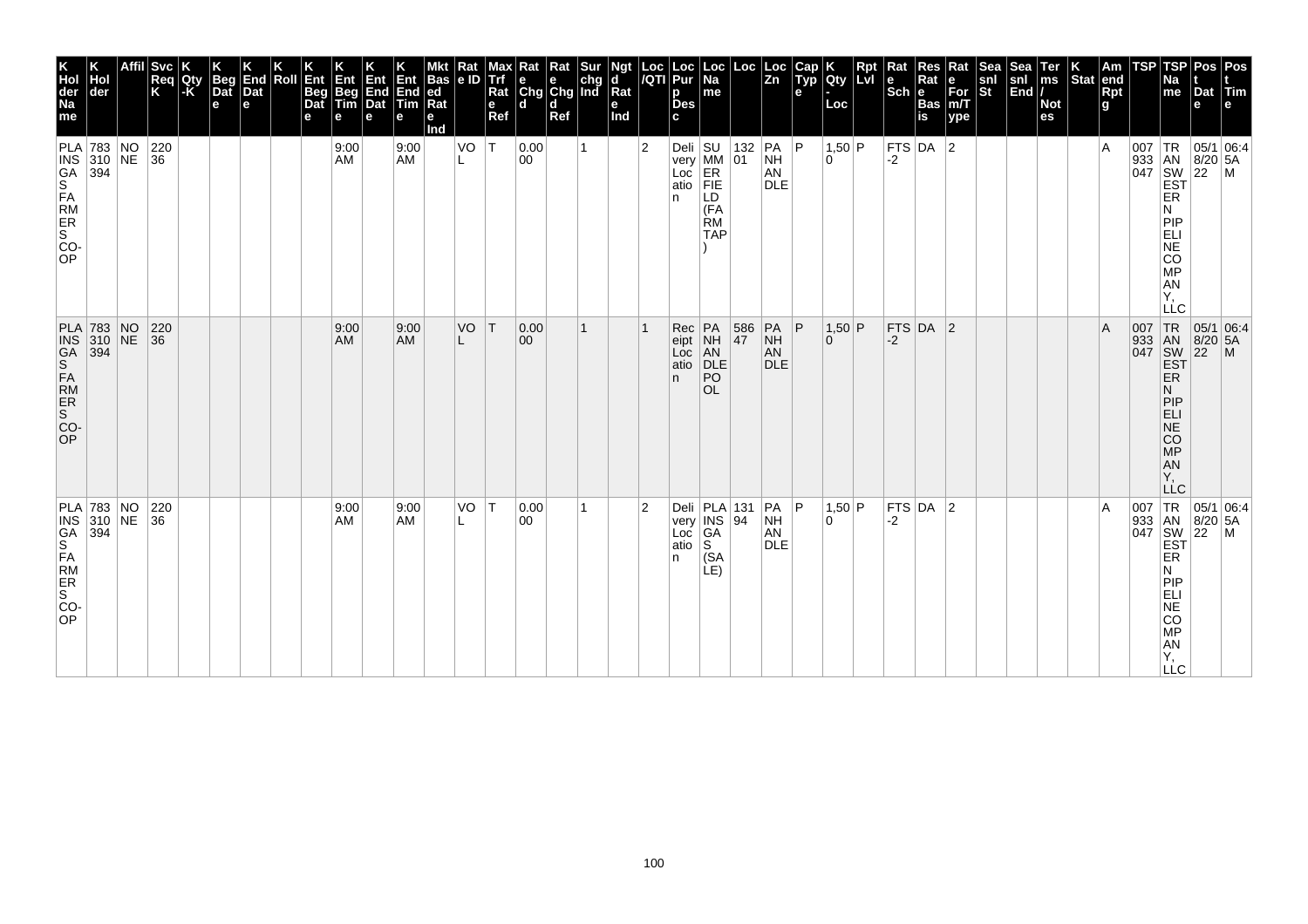| K<br>Hol<br>der<br>Na<br>me                                                                         | der                    | <b>Svc</b><br>Req<br>K | Qty<br>$ \text{-}\mathsf{K} $ | <b>Beg</b><br>Dat<br>$\mathbf e$                   | End<br>Dat<br>e | Roll | Ent<br><b>Beg</b><br>Dat | Ent<br>Beg | Ent<br><b>Beg</b> End End<br>Tim Dat Tim<br>e        | е                 | Bas<br> ed <br>Rat<br>е<br>Ind | Rat<br> e D        | мах<br>Trf<br>Rat<br>e<br>Ref | Rat<br>$\left \begin{array}{c}\n\mathbf{e} \\ \mathbf{C} \mathbf{h} \mathbf{g}\n\end{array}\right $ $\mathbf{C} \mathbf{h} \mathbf{g}$ and<br>ld. | Rat<br>d<br>Ref | Sur          | Ngt<br>ď<br>Rat<br>е<br>Ind | $\frac{Loc}{/QTl}$ | Loc<br>Pur<br>p<br><b>Des</b><br>c.               | ∣Loc<br>$\overline{Na}$<br>me | Loc                                      | ∣Loc<br>$\overline{z_n}$                                                | Cap<br>$\tilde{$ , Typ}<br>е | Qty<br>Loc             | Rpt<br><b>ILvI</b> | Rat<br>l e<br>$ \mathsf{Sch} $ e | Res<br>Rat<br><b>Bas</b><br>is | Rat<br>е<br>$For$ <sub>m</sub> $T$<br>ype | Sea<br>snl<br>St | .Sea<br>snl<br>$\left \overline{\text{End}}\right $ | Ter<br>$\mathsf{ms}$<br><b>Not</b><br>es | Stat end | Am<br>Rpt<br>g | TSP | TSP<br>Na<br>me                                                                               | Dat Tim<br>e                                             | Pos   Pos                                                |
|-----------------------------------------------------------------------------------------------------|------------------------|------------------------|-------------------------------|----------------------------------------------------|-----------------|------|--------------------------|------------|------------------------------------------------------|-------------------|--------------------------------|--------------------|-------------------------------|---------------------------------------------------------------------------------------------------------------------------------------------------|-----------------|--------------|-----------------------------|--------------------|---------------------------------------------------|-------------------------------|------------------------------------------|-------------------------------------------------------------------------|------------------------------|------------------------|--------------------|----------------------------------|--------------------------------|-------------------------------------------|------------------|-----------------------------------------------------|------------------------------------------|----------|----------------|-----|-----------------------------------------------------------------------------------------------|----------------------------------------------------------|----------------------------------------------------------|
| PN<br>$M -$<br>WH 68<br>MA<br>RK<br>ETI<br><b>NG</b>                                                | $ 400 $ NO<br>162 NE   | 012 00                 |                               | 104 20,0 06/0 05/3 Y<br>$1/20$ 1/20<br>$15 \,  25$ |                 |      | 15                       |            | $06/0$ 9:00 05/3 9:00 N<br>$1/20$ AM $1/20$ AM<br>25 |                   |                                |                    | T.                            |                                                                                                                                                   |                 | 1            | $\mathsf{N}$                |                    |                                                   |                               |                                          |                                                                         |                              |                        | K                  | $FTS$ DA 1<br>$-1$               |                                |                                           |                  |                                                     | $Clic$   A<br>k for<br>Det<br>ail        |          | A              |     | <b>ER</b><br>N<br>PIP<br>ELI<br>NE <sup>T</sup><br>CO<br>MP<br>AN<br>Υ,<br><b>LLC</b>         | 007 TR 05/1 06:4<br>933 AN 8/20 5A<br>047 SW 22 M<br>EST |                                                          |
| PN 400 NO 104<br>M - 162 NE 012<br>WH 68<br>OL<br>BALE<br>R.ME<br>R<br>MA<br>RK<br>ETI<br><b>NG</b> |                        |                        |                               |                                                    |                 |      |                          | 9:00<br>AM |                                                      | 9:00<br>AM        |                                | RE<br>S.           | T                             | 0.08<br>25                                                                                                                                        |                 | 1            |                             |                    | Rec<br>eipt<br>Loc<br>atio<br>n                   | TO<br>RR<br>AN<br>CE          | 790<br>67                                | $\begin{array}{ c c }\n\text{CE} & \text{P}\n\end{array}$<br><b>RAL</b> |                              | 20,0 P<br>$00^{\circ}$ |                    | $-1$                             | $FTS$ DA $ 1$                  |                                           |                  |                                                     |                                          |          | A              |     | ER<br>N<br> P P<br>ELI<br>NE<br>CO<br>MP<br>AN<br>Υ.<br>LLC                                   |                                                          | 007 TR 05/1 06:4<br>933 AN 8/20 5A<br>047 SW 22 M<br>EST |
| PN<br>$M -$<br>MA<br>RK<br>ETI<br><b>NG</b>                                                         | $ 400 $ NO<br>$162$ NE | 104<br>$ 012\rangle$   |                               |                                                    |                 |      |                          | 9:00<br>AM |                                                      | 9:00<br><b>AM</b> |                                | RE<br><sub>S</sub> | T                             | 0.08 <br>25                                                                                                                                       |                 | $\mathbf{1}$ |                             | $\overline{2}$     | Deli PN<br>$very \mid M$<br>Loc<br>atio LUZ<br>n. | LÄ                            | $\begin{array}{c} 790 \\ 65 \end{array}$ | CE P<br><b>NT</b><br><b>RAL</b>                                         |                              | 20,0 P<br>00           |                    | $-1$                             | $FTS$ DA 1                     |                                           |                  |                                                     |                                          |          | $\overline{A}$ | 007 | <b>ER</b><br>N<br>PIP<br><b>ELI</b><br><b>NE</b><br><b>CO</b><br>MP<br>AN<br>Y,<br><b>LLC</b> | TR 05/1 06:4<br>933 AN 8/20 5A<br>047 SW 22 M<br>EST     |                                                          |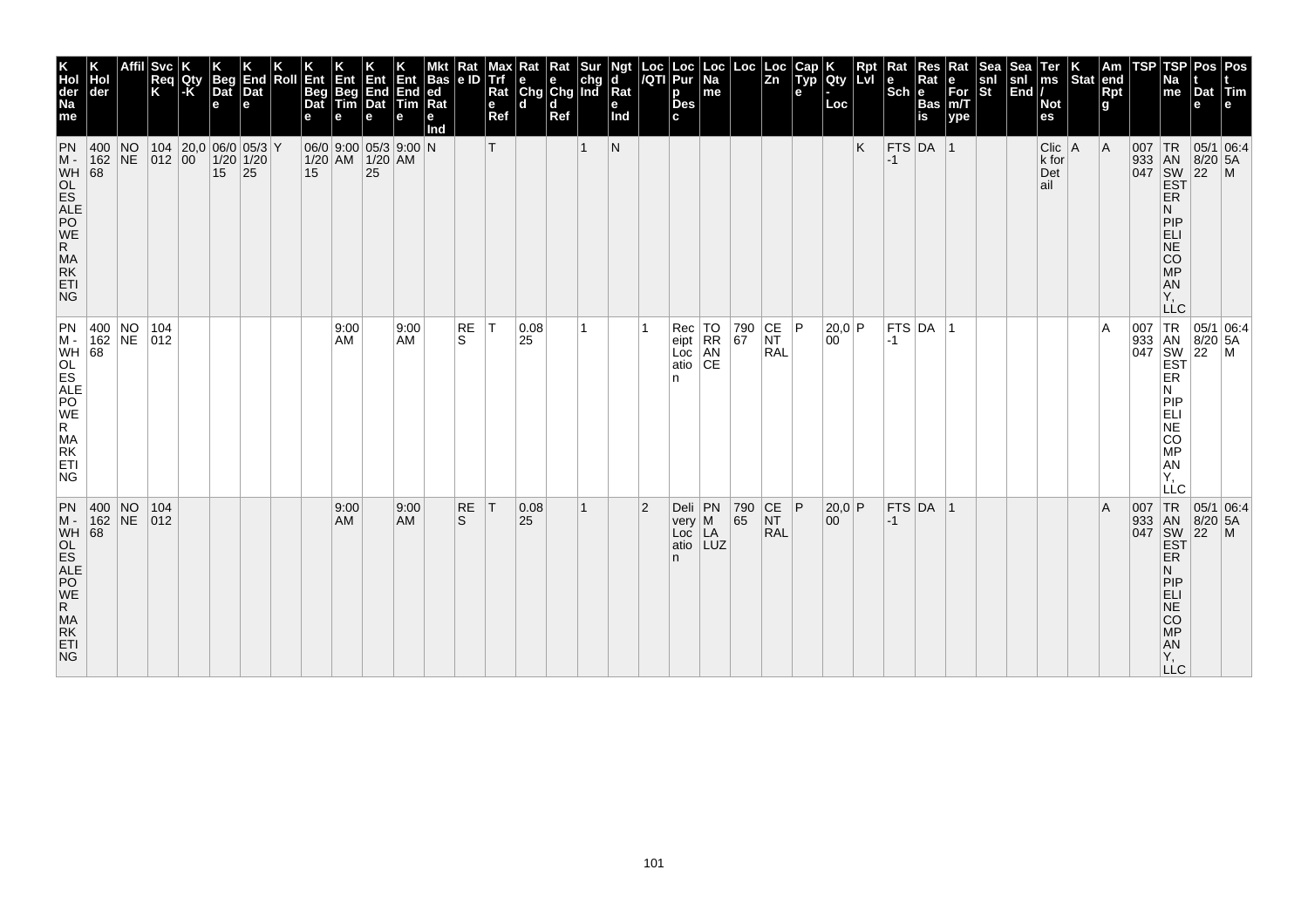| K<br>Hol<br>der<br>Na<br>me                                               | Hol<br>der       | <b>Svc</b><br>Req<br>K | Qty<br>$-K$ | <b>Beg</b><br>Dat<br>$\mathbf e$ | End<br>Dat<br>le.                                  | Roll | Ent<br>Beg<br>Dat | <b>Ent</b><br>Beg<br>Tim<br>е                                                                                       | Ent<br>End<br>Dat<br>е | Ent<br>End<br>Tim<br>е | Bas<br>ed<br>Rat<br>е<br>Ind | Rat<br> e D     | Max<br><b>Trf</b><br>Rat<br>e<br>Ref | Rat Rat Sur<br> e e chg<br> Chg Chg Ind<br>l d | d<br>Ref |   | Ngt<br>d<br>Rat<br>e<br>Ind | Loc<br>/QTI    | Loc<br>Pur<br>р<br><b>Des</b><br>C. | Loc<br> Na<br>me                                                                                                        | Loc                                        | Loc<br>$\overline{z_n}$                                                 | Cap<br>Typ<br>е | <b>Qty</b><br>Loc         | Rpt | Rat<br>$ \textbf{e} $ R <sub>i</sub><br>Sch $ \textbf{e} $ | Res<br>Rat<br><b>Bas</b><br>is | Rat<br>е<br>For<br>m/T<br>ype | Sea<br>snl<br>St | Sea<br>snl<br>End | Ter<br>ms<br><b>Not</b><br>es | $\left \begin{array}{c} K \\ \text{Stat} \end{array}\right $ am | Rpt<br>g     | TSP | TSP<br>Na<br>me                                                                                                                   | Dat<br>е                     | Pos Pos<br><b>Arm</b>       |
|---------------------------------------------------------------------------|------------------|------------------------|-------------|----------------------------------|----------------------------------------------------|------|-------------------|---------------------------------------------------------------------------------------------------------------------|------------------------|------------------------|------------------------------|-----------------|--------------------------------------|------------------------------------------------|----------|---|-----------------------------|----------------|-------------------------------------|-------------------------------------------------------------------------------------------------------------------------|--------------------------------------------|-------------------------------------------------------------------------|-----------------|---------------------------|-----|------------------------------------------------------------|--------------------------------|-------------------------------|------------------|-------------------|-------------------------------|-----------------------------------------------------------------|--------------|-----|-----------------------------------------------------------------------------------------------------------------------------------|------------------------------|-----------------------------|
| PN<br>M -<br>WH 68<br>OL<br>ES<br>AP<br>WR<br>MA<br>ET<br>ET<br>ET<br>NG. | 400 NO<br>162 NE | 316 00                 |             | 21                               | 105   10,0   01/0   12/3   Y<br>$1/20$ 1/20<br> 25 |      |                   | $05/0$ 9:00 12/3 9:00 N<br>$\begin{array}{ c c c }\n\hline\n1/20 & AM & 1/20 & AM \\ 22 & 25 & \hline\n\end{array}$ |                        |                        |                              |                 | T                                    |                                                |          |   | N                           |                |                                     |                                                                                                                         |                                            |                                                                         |                 |                           | K   | -1                                                         | $FTS$ DA 1                     |                               |                  |                   |                               | A                                                               | <sup>A</sup> | 007 | TR<br>933 AN 8/20<br>047 SW 22<br>EST<br>ER<br>N<br>PIP<br>ELI<br><b>NE</b><br>CO<br><b>MP</b><br>AN<br>Υ,<br>LLC                 | 8/20 5A                      | 05/1 06:4<br>$\mathsf{M}$   |
| $\frac{PN}{M}$<br>WH 68<br>MA<br>RK<br>ETI<br><b>NG</b>                   | 400 NO<br>162 NE | 105<br> 316            |             |                                  |                                                    |      |                   | 9:00<br>AM.                                                                                                         |                        | 9:00<br><b>AM</b>      |                              | <b>RE</b><br>S. | ΙT                                   | 0.35 <br>00                                    |          | 1 |                             |                | Rec<br>eipt<br>Loc<br>atio<br>n.    | WE<br>ST<br>TEX<br>$\mathsf{AS}$<br>PO<br>OL                                                                            | $\begin{array}{ c } 586 \\ 46 \end{array}$ | $\begin{array}{c} \n\text{WE} \\ \text{ST}\n\end{array}$ P<br>TEX<br>AS |                 | $10,0$ P<br>00            |     | $ -1$                                                      | $FTS$ DA 1                     |                               |                  |                   |                               |                                                                 | ΙA           |     | 007 TR 05/1<br>933 AN 8/20<br>047 SW 22<br><b>EST</b><br>ER<br>N<br>PIP<br>ELI<br><b>NE</b><br>CO<br><b>MP</b><br>AN<br>Υ.<br>LLC | $8/20$ 5A                    | 05/1 06:4<br>$\blacksquare$ |
| PN<br>MA<br>RK<br>ETI<br>NG.                                              | 400 NO<br>162 NE | 105<br>316             |             |                                  |                                                    |      |                   | 9:00<br>AM                                                                                                          |                        | 9:00<br><b>AM</b>      |                              | RE<br>S.        | $ \top$                              | 0.35 <br>00                                    |          | 1 |                             | $\overline{2}$ | Deli NM<br>very<br>Loc<br>atio<br>n | $\left  \begin{smallmatrix} \mathsf{G} \ \mathsf{RIO} \end{smallmatrix} \right $<br>PU<br>ER<br>CO<br>BI-<br><b>DIR</b> | 609<br>21                                  | CE P<br><b>NT</b><br>RAL                                                |                 | 10,0 P<br>00 <sup>1</sup> |     | $-1$                                                       | $FTS$ DA $ 1$                  |                               |                  |                   |                               |                                                                 | ١A           | 007 | 933 AN<br>047 SW<br>EST<br>ER<br>N<br>PIP<br>ELI<br>NE<br>CO<br><b>MP</b><br>AN<br>Υ,<br><b>LLC</b>                               | $8/20$ 5A<br>$\overline{22}$ | TR 05/1 06:4<br>l M         |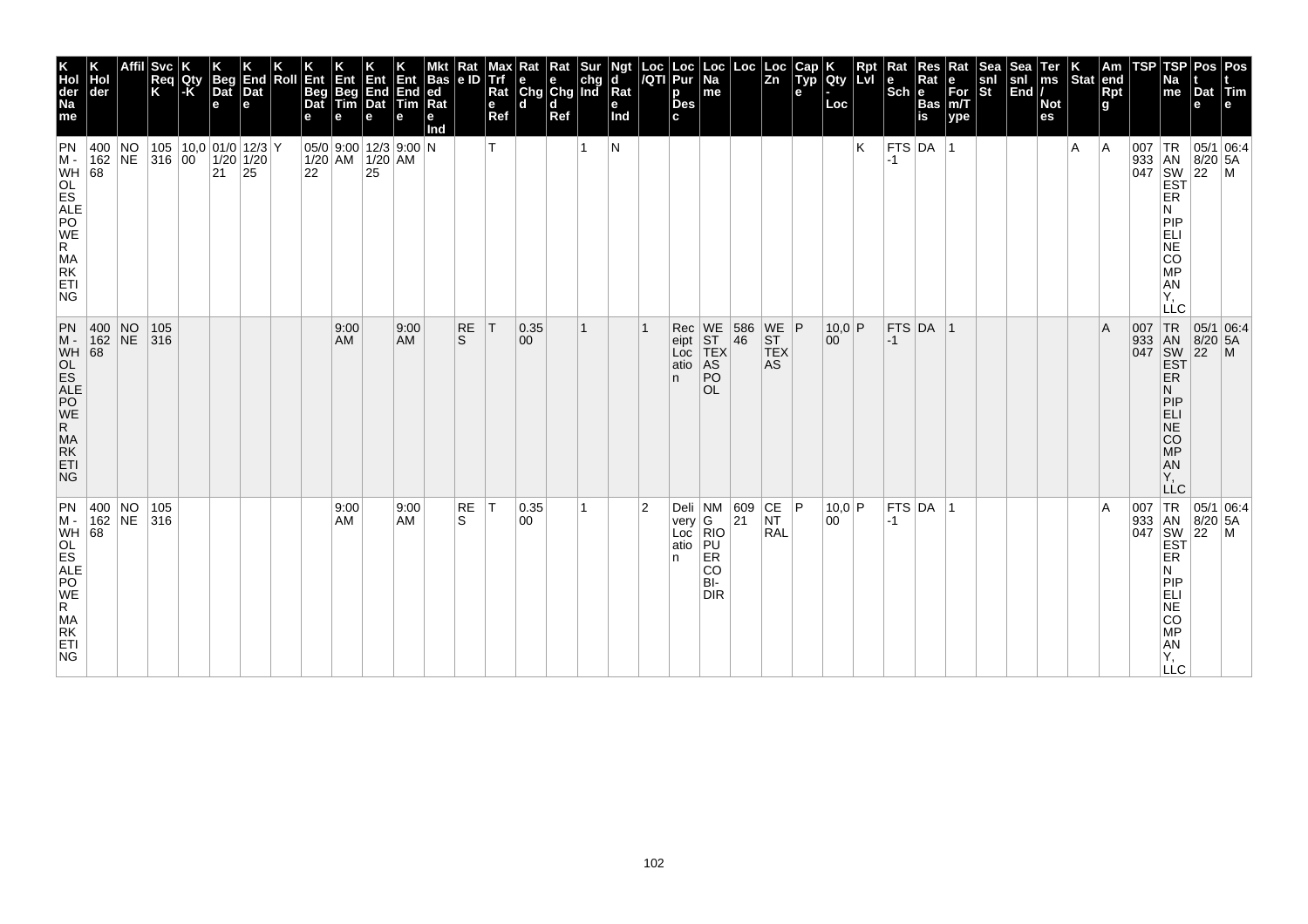| K<br>Hol<br>der<br>Na<br>me                                                                                  | Hol<br>der             | <b>Svc</b><br> Req<br> K                                                          | Qty<br>$-K$ | Beg<br>Dat<br>e | End<br>Dat<br>l el                   | Roll | Ent<br>Beg<br>Dat | Ent<br>Beg<br>Tim<br>е                         | Ent<br>End<br>Dat<br>е | End<br><b>Tim</b><br>е | Bas<br>ed<br>Rat<br>е<br>Ind | Rat<br>le ID | Max<br><b>Trf</b><br>Rat<br>$\mathbf{e}$<br>Ref | Rat<br>e<br>Chg Chg Ind<br>l d | Rat<br>d<br>Ref | Sur          | Ngt<br>ď<br>Rat<br>е<br>Ind | Loc<br>/QTI    | Loc<br>Pur<br>p<br><b>Des</b><br>C. | ∣Loc<br>$\overline{Na}$<br>me                                         | Loc          | Loc<br>$\overline{z_n}$         | Cap<br>Typ<br>е | <b>Qty</b><br>Loc      | Rpt<br>LvI | Rat<br>le.<br>$ \overline{\text{Sch}} e\rangle$ | Res<br>Rat<br><b>Bas</b><br>is | Rat<br>е<br>For<br>m/T<br>ype | <b>Sea</b><br>snl<br>St | Sea<br>snl<br>End | Ter<br>ms<br><b>Not</b><br>es        | Stat end | Am<br>Rpt<br>g | TSP | TSP<br>Na<br>me                                                                        | Dat<br>е                                                                                              | Pos Pos<br>$ $ Tim                                              |
|--------------------------------------------------------------------------------------------------------------|------------------------|-----------------------------------------------------------------------------------|-------------|-----------------|--------------------------------------|------|-------------------|------------------------------------------------|------------------------|------------------------|------------------------------|--------------|-------------------------------------------------|--------------------------------|-----------------|--------------|-----------------------------|----------------|-------------------------------------|-----------------------------------------------------------------------|--------------|---------------------------------|-----------------|------------------------|------------|-------------------------------------------------|--------------------------------|-------------------------------|-------------------------|-------------------|--------------------------------------|----------|----------------|-----|----------------------------------------------------------------------------------------|-------------------------------------------------------------------------------------------------------|-----------------------------------------------------------------|
| PN<br>$M -$<br>WH 68<br>OL<br>ES<br>AP<br>WR<br>MA<br>ET<br>ET<br>ET<br><b>NG</b>                            | 400 NO<br>162 NE       | 317 00                                                                            |             | $21 \mid 25$    | 105  10,0 01/0 12/3 Y<br>$1/20$ 1/20 |      | 22                | $05/0$ 9:00 12/3 9:00 N<br>$1/20$ AM $1/20$ AM | $\overline{25}$        |                        |                              |              | T                                               |                                |                 |              | $\mathsf{N}$                |                |                                     |                                                                       |              |                                 |                 |                        | K          | -1                                              | $FTS$ DA 1                     |                               |                         |                   | $Clic$   A<br>$k$ for<br>Det<br>lail |          | A              |     | <b>ER</b><br>N<br><b>PIP</b><br>ELI<br>NE<br>CO<br>MP<br><b>AN</b><br>Υ,<br><b>LLC</b> | 933 AN 8/20 5,<br>047 SW 22 M<br>EST 22 M                                                             | 05/1 06:4                                                       |
| $\begin{bmatrix} PN \\ M \end{bmatrix}$<br>WH 68<br>OL<br>SALE<br>RAPO<br>R.<br>MA<br>RK<br>ETI<br><b>NG</b> |                        | $\begin{array}{ c c c c }\n\hline\n400 & NO & 105 \\ 162 & NE & 317\n\end{array}$ |             |                 |                                      |      |                   | 9:00<br>AM                                     |                        | 9:00<br><b>AM</b>      |                              | RE<br>S.     | T                                               | 0.13 <br>00                    |                 |              |                             |                | Rec<br>eipt<br>Loc<br>atio<br>n.    | $\begin{array}{c} SA \\ N \end{array}$<br><b>JUA</b><br>N<br>PO<br>OL | 586<br>48    | SA P<br>N<br><b>JUA</b><br>N    |                 | 10,0 P<br>$ 00\rangle$ |            | $-1$                                            | FTS DA 1                       |                               |                         |                   |                                      |          | ١A             |     | N<br>PIP<br>ELI<br><b>NE</b><br>CO<br>MP<br>AN<br>Υ,<br>LĹC                            | $\begin{array}{c} 007 \\ 933 \\ 047 \\ 047 \\ 251 \\ 151 \\ 151 \\ 101 \\ 1 \end{array}$              | $\begin{array}{ c c }\n 05/1 & 06.4 \\  8/20 & 5A\n\end{array}$ |
| PN<br>NG.                                                                                                    | $ 400 $ NO<br>$162$ NE | 105<br> 317                                                                       |             |                 |                                      |      |                   | 9:00<br>AM                                     |                        | 9:00<br><b>AM</b>      |                              | RE<br>S.     | T                                               | 0.13<br>$ 00\rangle$           |                 | $\mathbf{1}$ |                             | $\overline{2}$ | very G<br>Loc RIO<br>atio<br>n.     | Deli $NM$ 609<br> PU <br><b>ER</b><br><b>CO</b><br>BI-<br><b>DIR</b>  | $ 21\rangle$ | CE P<br><b>NT</b><br><b>RAL</b> |                 | 10,0 P<br>00           |            | $-1$                                            | $FTS$ DA  1                    |                               |                         |                   |                                      |          | l A            | 007 | <b>ER</b><br>N<br>PIP<br>ELI<br>NE<br>CO<br>MP<br>AN<br>Ÿ,<br>LLC.                     | $\begin{array}{r} \n\sqrt{33} \\ 1647 \\ 1047 \\ 1047 \\ 158 \\ 108 \\ 104\n\end{array}$<br>$8/20$ 5A | TR 05/1 06:4<br>$\mathsf{M}$                                    |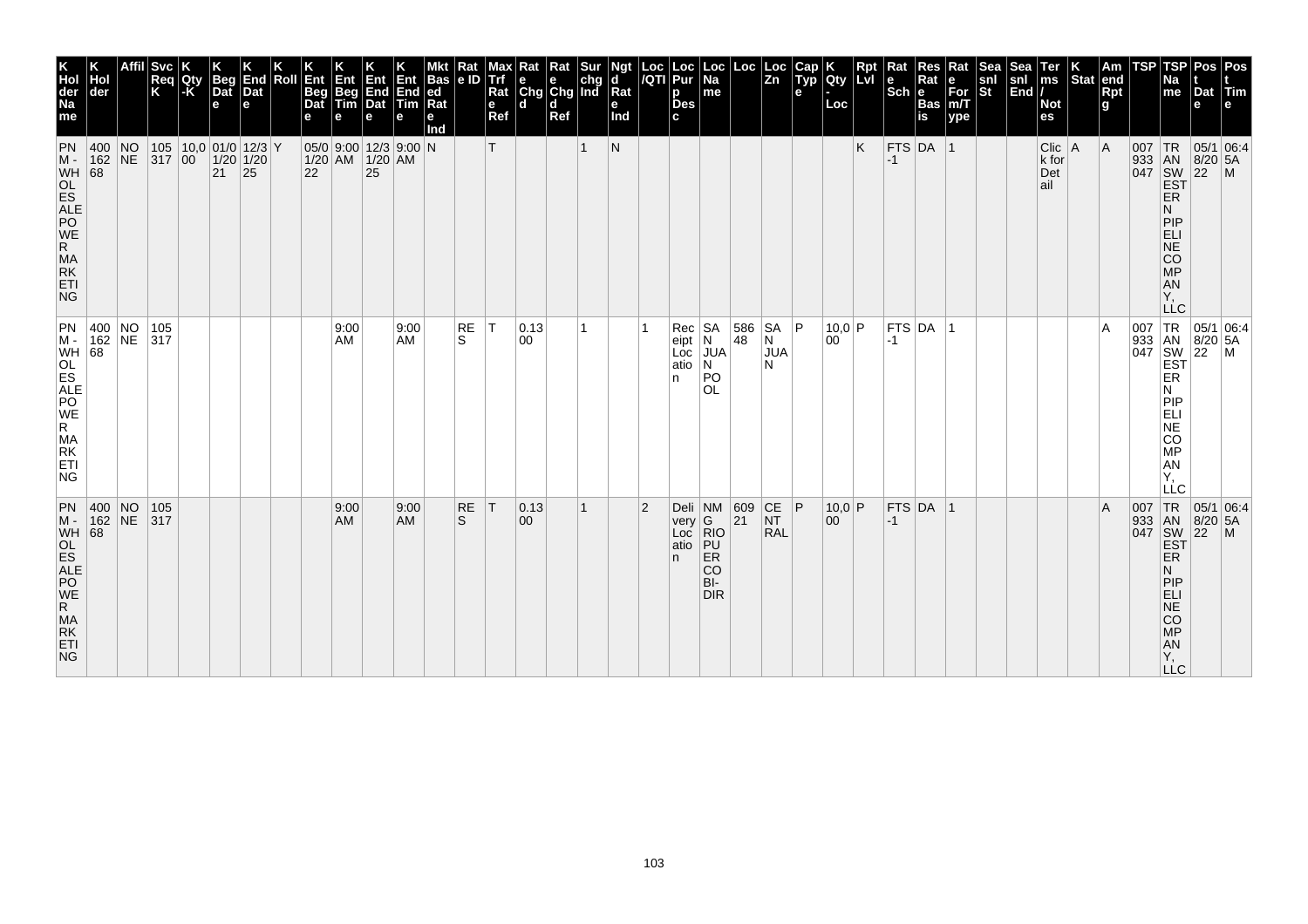| K<br>Hol<br>der<br>Na<br>me                                                         | der                      | <b>Svc</b><br>Req<br>K   | Qty<br>$ \text{-}\mathsf{K} $ | <b>Beg</b><br>Dat<br>$\mathbf e$              | End<br>Dat<br>le. | Roll | Ent<br><b>Beg</b><br>Dat |            | Ent Ent Ent<br>Beg End End<br>Tim Dat Tim<br>e     | е                 | <b>Bas</b><br> ed <br>Ra<br>е<br>Ind | Rat<br> e D        | мах<br>Trf<br>Rat<br>e<br>Ref | Rat<br>e<br>Chg Chg Ind<br>ld. | Rat<br>d<br>Ref | Sur | Ngt<br>ď<br>Rat<br>e<br>Ind | $\frac{Loc}{/QTl}$ | Loc<br> Pur<br>p<br><b>Des</b><br>c.  | ∣Loc<br> Na<br>me                                                                                    | Loc            | ∣Loc<br>$\overline{z_n}$                                               | Cap<br>$\tilde{$ , Typ}<br>e | Qty<br>Loc   | Rpt<br>Lvi | Rat<br>١e<br>$ \mathsf{Sch} $ e | Res<br>Rat<br><b>Bas</b><br>is | Rat<br>е<br>$\overline{\text{For}}$ <sub>m/T</sub><br>ype | <b>Sea</b><br>snl<br>$ \tilde{\mathbf{s}}$ t | Sea<br>snl<br>$\vert$ End $\vert$ / | Ter<br>$\mathsf{ms}$<br><b>Not</b><br>es | Stat end | Am<br>Rpt<br>g | TSP | TSP<br>Na<br>me                                                                                      | Dat Tim<br>e                                                   | Pos   Pos                                                                                                                                                                                                |
|-------------------------------------------------------------------------------------|--------------------------|--------------------------|-------------------------------|-----------------------------------------------|-------------------|------|--------------------------|------------|----------------------------------------------------|-------------------|--------------------------------------|--------------------|-------------------------------|--------------------------------|-----------------|-----|-----------------------------|--------------------|---------------------------------------|------------------------------------------------------------------------------------------------------|----------------|------------------------------------------------------------------------|------------------------------|--------------|------------|---------------------------------|--------------------------------|-----------------------------------------------------------|----------------------------------------------|-------------------------------------|------------------------------------------|----------|----------------|-----|------------------------------------------------------------------------------------------------------|----------------------------------------------------------------|----------------------------------------------------------------------------------------------------------------------------------------------------------------------------------------------------------|
| PN<br>$M -$<br>WH 68<br>OL<br>ES<br>ALE<br>NE<br>R.<br>MA<br>RK<br>ETI<br><b>NG</b> | 400 NO                   | 162 NE 347 00            |                               | 105  20,0 05/0 03/3 Y<br>$1/20$ 1/20<br>21 24 |                   |      | 21                       |            | 06/0 9:00 03/3 9:00 N<br>$1/20$ AM $1/20$ AM<br>24 |                   |                                      |                    | т                             |                                |                 | 1   | N                           |                    |                                       |                                                                                                      |                |                                                                        |                              |              | Κ          | -1                              | FTS DA 1                       |                                                           |                                              |                                     | $Clic$ $ N$<br>k for<br>Det<br>ail       |          | ΙA             |     | ER<br>N<br><b>PIP</b><br>ELI<br><b>NE</b><br><b>CO</b><br><b>MP</b><br>AN<br>Υ,<br><b>LLC</b>        | 007   TR   05/1   06:4<br>933 AN 8/20 5A<br>047 SW 22 M<br>EST |                                                                                                                                                                                                          |
| PN<br>$M -$<br>WH 68<br>OL<br>ES<br>ALE<br>POE<br>R<br>MA<br>RK<br>ETI<br><b>NG</b> |                          | 400 NO 105<br>162 NE 347 |                               |                                               |                   |      |                          | 9:00<br>AM |                                                    | 9:00<br><b>AM</b> |                                      | RE<br><sub>S</sub> | T                             | 0.13 <br>00                    |                 | 1   |                             | $\overline{2}$     | very<br>Loc<br>atio<br>n.             | Deli VAL 785<br>$\begin{array}{ c c c }\n\hline\n\text{EN} & 01 \\ \text{CIA} & \hline\n\end{array}$ |                | $\begin{array}{c} \n\text{CE} \\ \text{NT}\n\end{array}$<br><b>RAL</b> |                              | 20,0 P<br>00 |            | $-1$                            | $FTS$ DA $ 1$                  |                                                           |                                              |                                     |                                          |          | $\overline{A}$ |     | N.<br>PIP<br><b>ELI</b><br>NE<br><b>CO</b><br>MP<br>AN<br>Υ.<br><b>LLC</b>                           |                                                                | J7 TR 05/1 U<br>J33 AN 8/20 5A<br>047 SW 22 M<br>EST<br>FB                                                                                                                                               |
| PN<br>$M -$<br>WH<br>OL<br>ES<br>ALE<br>PO<br>WE<br>R.<br>MA<br>RK<br>ETI<br>NG.    | 400 NO 105<br>162 NE 347 |                          |                               |                                               |                   |      |                          | 9:00<br>AM |                                                    | 9:00<br><b>AM</b> |                                      | RE<br>S.           | T                             | $ 0.13\rangle$<br>00           |                 | 1   |                             |                    | $Rec$ SA<br>eipt<br>Loc<br>atio<br>n. | N<br><b>JUA</b><br>N<br>PO<br><b>OL</b>                                                              | 586 SA P<br>48 | N<br><b>JUA</b><br>N                                                   |                              | 20,0 P<br>00 |            | $-1$                            | FTS DA 1                       |                                                           |                                              |                                     |                                          |          | $\overline{A}$ |     | ER<br>N<br><b>PIP</b><br>ELI<br><b>NE</b><br><b>CO</b><br><b>MP</b><br><b>AN</b><br>Υ,<br><b>LLC</b> |                                                                | $\begin{array}{r} \n 1 \text{ R} \\  333 \text{ and } 8/20 \text{,} \\  047 \text{ } \frac{\text{SN}}{\text{EST}} \begin{bmatrix} 05/1 \\ 8/20 \\ 22 \text{ } \text{M} \end{bmatrix} \\  \n \end{array}$ |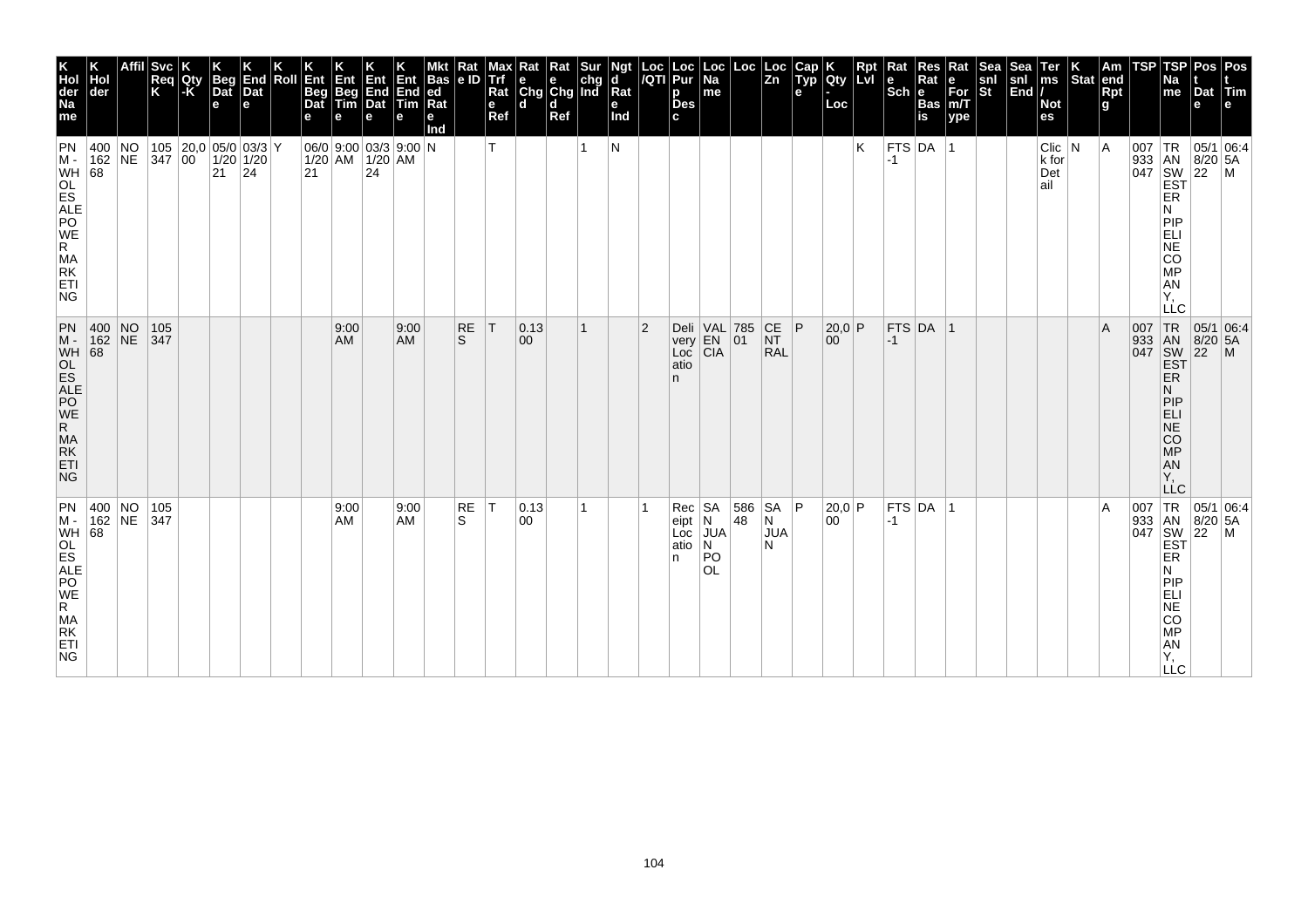| K<br>Hol<br>der<br>Na<br>me                                                                                               | der                               | <b>Svc</b><br>Req<br>K | Qty<br>l-K | <b>Beg</b><br>Dat<br>$\mathbf e$  | End<br>Dat<br>$\mathbf e$ | Roll | Ent<br><b>Beg</b><br>Dat | Ent<br>Beg<br>Tim | Ent<br>$\begin{array}{ c c }\n\hline\n\text{End} \\ \text{Data}\n\end{array}$<br>e | End<br><b>Tim</b><br>е | Bas<br> ed <br>Rat<br>е<br>Ind | Rat<br> e D        | мах<br>Trf<br>Rat<br>e<br>Ref | Rat<br>$\begin{array}{ c c c }\n\hline\n\text{e} & \text{e} & \text{chg} \\ \hline\n\text{Chg} & \text{Chg} & \text{Ind}\n\end{array}$<br>ld. | Rat<br>d<br>Ref  |              | Ngt<br>ď<br>Rat<br>е<br>Ind | Loc<br> /QTI   | Loc<br>Pur<br>p<br><b>Des</b><br>c. | ∣Loc<br>$\overline{Na}$<br>me                                                                                | Loc                                       | Loc<br>$\overline{z_n}$                                                  | Cap<br>$\tilde{$ , Typ}<br>е | Qty<br>Loc    | <b>LvI</b> | $ \mathsf{Sch} $ e | Rat<br><b>Bas</b><br>is | Rat<br>е<br>$\overline{\text{For}}$ <sub>m/T</sub><br>ype | अक्ट<br>snl<br>St | snl<br>$\left \overline{\text{End}}\right $ | Ter<br>$\mathsf{ms}$<br><b>Not</b><br>es | Stat end | Am<br>Rpt<br>g | TSP | TSP<br>Na<br>me                                                                               | Dat Tim<br>e                                             | Pos   Pos                                                |
|---------------------------------------------------------------------------------------------------------------------------|-----------------------------------|------------------------|------------|-----------------------------------|---------------------------|------|--------------------------|-------------------|------------------------------------------------------------------------------------|------------------------|--------------------------------|--------------------|-------------------------------|-----------------------------------------------------------------------------------------------------------------------------------------------|------------------|--------------|-----------------------------|----------------|-------------------------------------|--------------------------------------------------------------------------------------------------------------|-------------------------------------------|--------------------------------------------------------------------------|------------------------------|---------------|------------|--------------------|-------------------------|-----------------------------------------------------------|-------------------|---------------------------------------------|------------------------------------------|----------|----------------|-----|-----------------------------------------------------------------------------------------------|----------------------------------------------------------|----------------------------------------------------------|
| PO<br>RT.<br>$\begin{array}{c c}\n\overline{ALE} & 138 \\ \hline\n\end{array}$<br>DAI<br>NATO<br>TS,<br>LC<br>TS,         | $116$ NO<br>$986$ NE              | 366 0                  |            | 105 2,25 08/0 07/3 Y<br>$ 21 $ 23 | $1/20$ 1/20               |      | 22                       |                   | $05/1$ 9:00 07/3 9:00 N<br>$0/20$ AM $1/20$ AM<br> 23                              |                        |                                |                    | т                             |                                                                                                                                               | MA 1<br>$\times$ |              | N                           |                |                                     |                                                                                                              |                                           |                                                                          |                              |               | K          | $FTS$ DA 1<br>$-1$ |                         |                                                           |                   |                                             | $Clic$   A<br>k for<br>Det<br>ail        |          | A              |     | <b>ER</b><br>N<br>PIP<br>ELI<br><b>NE</b><br><b>CO</b><br><b>MP</b><br>AN<br>Υ,<br><b>LLC</b> | 007 TR 05/1 06:4<br>933 AN 8/20 5A<br>047 SW 22 M<br>EST |                                                          |
| PO<br>RT 986<br>ALE 138<br>DAI<br><b>FROBRY</b>                                                                           | 116   NO   105<br> 986   NE   366 |                        |            |                                   |                           |      |                          | 9:00<br>AM        |                                                                                    | 9:00<br>AM             |                                | RE<br>S.           | T                             | 0.35 <br>00                                                                                                                                   |                  | 1            |                             |                | Rec<br>eipt<br>Loc<br>atio<br>n     | FR<br>ON<br>TIE<br>R.<br>MA<br>LJA<br>MA<br>R.<br>PLA<br>NT.                                                 | $\begin{array}{ c} 105 \\ 52 \end{array}$ | $\begin{array}{c} \n\text{CE} \\ \text{NT}\n\end{array}$ P<br><b>RAL</b> |                              | 2,25 P<br>l O |            | $-1$               | FTS DA 1                |                                                           |                   |                                             |                                          |          | A              |     | ER<br>N<br> P P<br>ELI<br>NE<br><b>CO</b><br>MP<br>AN<br>Υ.<br>LLC                            |                                                          | 007 TR 05/1 06:4<br>933 AN 8/20 5A<br>047 SW 22 M<br>EST |
| PO<br><b>RT</b><br>$\begin{array}{c} \text{ALE} \\ \text{S} \end{array}$ 138<br>DAI<br>N<br>OD<br>OD<br>TS,<br><b>LLC</b> | $116$ NO<br>986 NE                | 105<br>366             |            |                                   |                           |      |                          | 9:00<br>AM        |                                                                                    | 9:00<br><b>AM</b>      |                                | RE<br><sub>S</sub> | T                             | 0.35 <br>$ 00\rangle$                                                                                                                         |                  | $\mathbf{1}$ |                             | $\overline{2}$ | n.                                  | Deli DAI 784<br>very RIC 77<br>Loc ON<br>atio CE<br><b>PTS</b><br><b>RO</b><br><b>OS</b><br>EV<br><b>ELT</b> |                                           | $PA$ $ P $<br><b>NH</b><br>AN<br><b>DLE</b>                              |                              | 2,25 P<br>0   |            | $-1$               | $FTS$ DA 1              |                                                           |                   |                                             |                                          |          | $\overline{A}$ | 007 | ER<br>N<br>PIP<br><b>ELI</b><br><b>NE</b><br><b>CO</b><br>MP<br>AN<br>Y,<br><b>LLC</b>        | TR 05/1 06:4<br>933 AN 8/20 5A<br>047 SW 22 M<br>EST     |                                                          |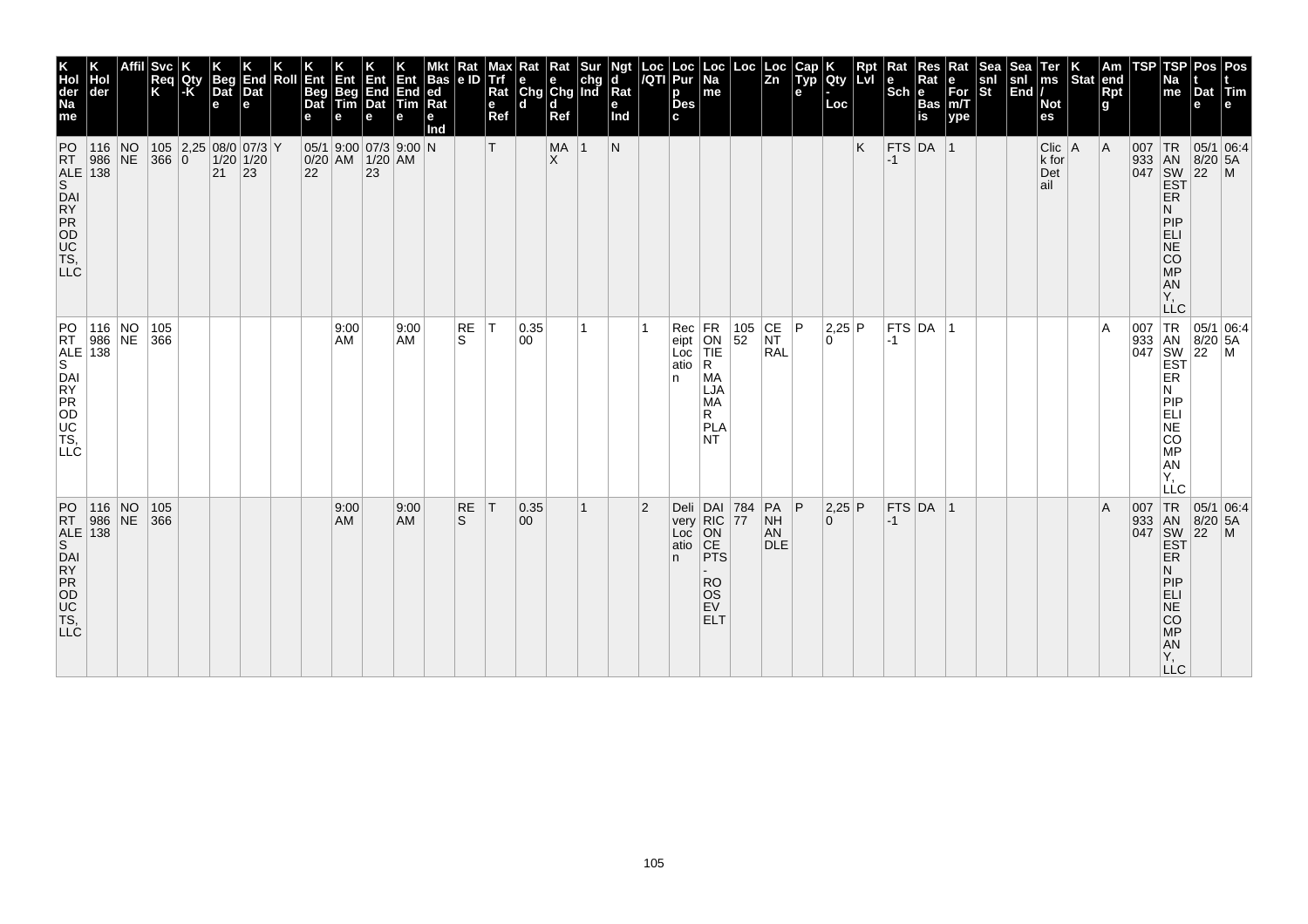| K<br>Hol<br>der<br>Na<br>me                                                       | Hol<br>der                  | Affil Svc<br>Req<br>K | Qty<br>$\mathsf{F}$ K | <b>Beg</b><br>Dat<br>e                  | End<br>Dat<br>$\mathbf e$ | Roll Ent<br><b>Beg</b><br>Dat | Ent                                              | Ent<br><b>Beg</b> End End<br>Tim Dat Tim<br>е | Ent<br>е          | Mkt Rat Mar<br>Bas e ID Trf<br>ed<br>Rat<br>е<br>Ind |                    | e<br>Ref | Max Rat Rat Sur<br>Trf e e chg<br>Rat Chg Chg Ind<br>ld. | d<br>Ref |    | Ngt<br>d<br>Rat<br>е<br>Ind |                | Loc  Loc<br><i> I</i> QTI  Pur<br>p<br><b>Des</b><br>C. | Loc <br>$\overline{Na}$<br>$\mathsf{Im}\mathsf{e}$             | Loc Loc                                                    | $\overline{z_n}$                               | е | $\begin{array}{ c c }\n\hline\n\text{Gap} & \text{K} \\ \text{Typ} & \text{Qty}\n\end{array}$<br>Loc | Rpt | Rat<br>le.<br>$ \overline{\text{Sch}} e$ | Res<br>Rat<br><b>Bas</b><br>is | Rat<br>е<br>$For$ <sub>m</sub> $T$<br>ype | ∣Sea<br>snl<br><b>St</b> | <b>Sea</b><br>snl<br>$\vert$ End $\vert$ / | Ter<br> ms<br>Not<br>es           | Stat end | Am<br>Rpt<br>g | <b>TSP</b> | Na<br>me                                                                               | TSP Pos Pos<br>Dat Tim<br>е                                                                                                                                                                                                                                                                                                                                                                                                          |  |
|-----------------------------------------------------------------------------------|-----------------------------|-----------------------|-----------------------|-----------------------------------------|---------------------------|-------------------------------|--------------------------------------------------|-----------------------------------------------|-------------------|------------------------------------------------------|--------------------|----------|----------------------------------------------------------|----------|----|-----------------------------|----------------|---------------------------------------------------------|----------------------------------------------------------------|------------------------------------------------------------|------------------------------------------------|---|------------------------------------------------------------------------------------------------------|-----|------------------------------------------|--------------------------------|-------------------------------------------|--------------------------|--------------------------------------------|-----------------------------------|----------|----------------|------------|----------------------------------------------------------------------------------------|--------------------------------------------------------------------------------------------------------------------------------------------------------------------------------------------------------------------------------------------------------------------------------------------------------------------------------------------------------------------------------------------------------------------------------------|--|
| RE<br>D<br>CE<br>DA<br>R<br>GA<br>T-<br>ERI<br>NG<br>CO<br>MP<br>${\sf AN}$<br>Y  | 872 NO<br>966 NE<br>460     | 896 50                |                       | 104   16,2   07/0   06/3   Y<br>$18$ 23 | $1/20$ 0/20               | 18                            | $07/0$ 9:00 06/3 9:00 N<br>$1/20$ AM $ 0/20 $ AM | 23                                            |                   |                                                      |                    | т        |                                                          |          |    | N                           |                |                                                         |                                                                |                                                            |                                                |   |                                                                                                      | K   | $-1$                                     | FTS DA 1                       |                                           |                          |                                            | $Clic$ $N$<br>k for<br>Det<br>ail |          | $\overline{A}$ | 007        | ER<br>N<br><b>PIP</b><br>ELI<br>NE<br>CO<br><b>MP</b><br>AN<br>Υ.<br><b>LLC</b>        | $TR$ 05/1 06:4<br>933 AN 8/20 5A<br>047 SW 22 M<br>EST                                                                                                                                                                                                                                                                                                                                                                               |  |
| $RE$<br>D<br>CE<br>DA<br>R<br>GA<br>TH<br>ERI<br><b>NG</b><br>CO<br>MP<br>AN<br>Y | 872 NO<br>966 NE 896<br>460 | 104                   |                       |                                         |                           |                               | 9:00<br>AM                                       |                                               | 9:00<br><b>AM</b> |                                                      | RE<br><sub>S</sub> | IТ.      | 0.04<br>$ 00\rangle$                                     |          | 1  |                             |                | Rec<br>eipt<br>Loc<br>atio<br>n.                        | RE<br>D<br>CE<br>DA<br>R.<br>LAP<br>LAT<br>A<br><b>RE</b><br>C | $\begin{array}{ c c }\n 781 \\  \hline\n 21\n \end{array}$ | <b>SA</b><br>N<br><b>JUA</b><br>N <sub>2</sub> | P | $16,2$ P<br>$50^{\degree}$                                                                           |     | $ -1 $                                   | $FTS$ DA $ 1$                  |                                           |                          |                                            |                                   |          | $\overline{A}$ |            | <b>EST</b><br>ER.<br>N.<br> P P<br><b>ELI</b><br>NE<br>CO<br>MP<br>AN<br>Υ.<br>LLC     | 007 TR 05/1 06:4<br>933 AN 8/20 5A<br>047 SW 22 M<br> 05/1 06:4                                                                                                                                                                                                                                                                                                                                                                      |  |
| RE<br>D<br>CE<br>DA<br>R<br>GA<br>TH<br>ERI<br>NG<br>CO<br>MP<br>AN<br>ΙY.        | 872 NO<br>966 NE<br>460     | 104<br>896            |                       |                                         |                           |                               | 9:00<br>AM                                       |                                               | 9:00<br><b>AM</b> |                                                      | RE<br>'S           | T        | 0.04<br>00                                               |          | 1. |                             | $\overline{2}$ | Deli $ I/B $<br>Loc<br>atio<br>n                        | K                                                              | 500   I/B   P<br>very LIN 545 LIN                          | Κ                                              |   | 16,2 P<br>50                                                                                         |     | $ -1$                                    | FTS DA 1                       |                                           |                          |                                            |                                   |          | $\overline{A}$ |            | ER<br>N<br>PIP<br>ELI<br><b>NE</b><br><b>CO</b><br><b>MP</b><br>AN<br>Υ,<br><b>LLC</b> | $\begin{array}{r} \n 1 \text{ R} \\  33 \text{ AN} \\  047 \text{ SNW} \\  50 \text{ SYR} \\  1047 \text{ SNW} \\  50 \text{ SYR} \\  50 \text{ SNW} \\  50 \text{ SNW} \\  50 \text{ SNW} \\  50 \text{ SNW} \\  50 \text{ SNW} \\  50 \text{ SNW} \\  50 \text{ SNW} \\  50 \text{ SNW} \\  50 \text{ SNW} \\  50 \text{ SNW} \\  50 \text{ SNW} \\  50 \text{ SNW} \\  50 \text{ SNW} \\  50 \text{ SNW} \\  50 \text{ SNW} \\  $ |  |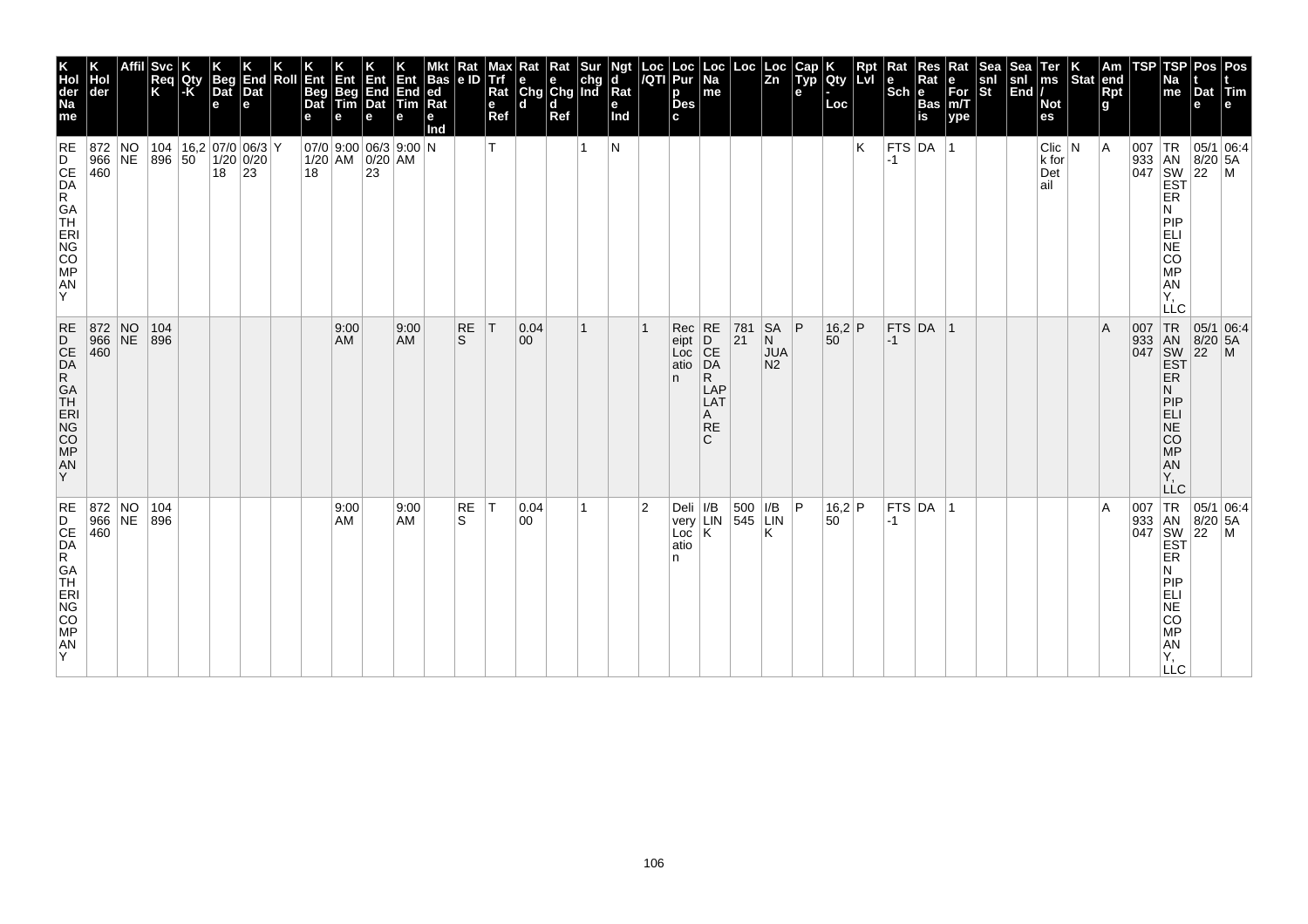| K<br>Hol<br>der<br>Na<br>me                                                                                                    | der                | <b>Svc</b><br>Req<br>K | Qty<br>$ \text{-}\mathsf{K} $ | <b>Beg</b><br>Dat<br>$\mathbf e$                | End<br>Dat<br>e | Roll | Ent<br><b>Beg</b><br>Dat | Ent<br>Beg<br><b>Tim</b> | Ent<br>$\begin{array}{ c c }\n\hline\n\text{End} \\ \text{Dat}\n\end{array}$<br>e | End<br>Tim<br>е   | Bas<br>led<br>Rat<br>е<br>Ind | Rat<br> e D        | мах<br>Trf<br>Rat<br>e<br>Ref | Rat<br>e<br>Chg Chg Ind<br>۱d | Rat<br>d<br>Ref |              | Ngt<br>d<br>Rat<br>е<br>Ind | Loc<br> /QTI   | Loc<br>Pur<br>р<br><b>Des</b><br>c.           | ∣ Loc<br>Na<br>me                                                                     | Loc                              | Loc<br>$\overline{z_n}$               | Cap<br>$\tilde{$ , Typ}<br>e | Qty<br>Loc   | Li | Sch ∣e           | Rat<br><b>Bas</b><br>is | Rat<br>е<br>$\overline{\text{For}}$ <sub>m/T</sub><br>ype | ंखर<br>snl<br>St | snl<br>$\left \overline{\text{End}}\right $ | Ter<br>$\mathsf{ms}$<br><b>Not</b><br>es | Stat end | Am<br>Rpt<br>g | TSP | TSP<br>Na<br>me                                                                                      | Dat Tim<br>е                                             | Pos   Pos |
|--------------------------------------------------------------------------------------------------------------------------------|--------------------|------------------------|-------------------------------|-------------------------------------------------|-----------------|------|--------------------------|--------------------------|-----------------------------------------------------------------------------------|-------------------|-------------------------------|--------------------|-------------------------------|-------------------------------|-----------------|--------------|-----------------------------|----------------|-----------------------------------------------|---------------------------------------------------------------------------------------|----------------------------------|---------------------------------------|------------------------------|--------------|----|------------------|-------------------------|-----------------------------------------------------------|------------------|---------------------------------------------|------------------------------------------|----------|----------------|-----|------------------------------------------------------------------------------------------------------|----------------------------------------------------------|-----------|
| <b>RE</b><br>D<br><b>WIL</b> 358<br>LO<br>W<br>PR<br>OD<br>UC<br>TIO<br>N<br>CO <sub>MP</sub><br>$\frac{AN}{Y}$                | 937 N0<br>$526$ NE | 280 00                 |                               | 105 $ 45,0 10/0 09/3 Y$<br>$1/20$ 0/20<br>20 25 |                 |      | 20                       |                          | 10/0 9:00 09/3 9:00 N<br>$1/20$ AM $0/20$ AM<br>25                                |                   |                               |                    | T                             |                               |                 | $\mathbf 1$  | $\mathsf{N}$                |                |                                               |                                                                                       |                                  |                                       |                              |              | K  | $FTS$ DA 1<br>-1 |                         |                                                           |                  |                                             | $C$ lic $ N $<br>k for<br>Det<br>ail     |          | A              |     | <b>EST</b><br>ER<br>N<br>PIP<br>ELI<br><b>NE</b><br><b>CO</b><br><b>MP</b><br>AN<br>Υ,<br><b>LLC</b> | 007   TR   05/1   06:4<br>933 AN 8/20 5A<br>047 SW 22 M  |           |
| RE 937 NO 105<br>D 526 NE 280<br>WIL 358<br>$\overline{10}$<br>PR<br>OD<br>UC<br>TIO<br>N<br><b>CO</b><br><b>MP</b><br>AN<br>Y |                    |                        |                               |                                                 |                 |      |                          | 9:00<br>AM               |                                                                                   | 9:00<br>AM        |                               | RE<br>S.           | T                             | 0.05 <br> 00                  |                 | 1.           |                             |                | Rec<br>eipt<br>Loc<br>atio<br>n.              | RE<br>$\overline{D}$ CE<br>DA<br>R.<br>AR<br>KA<br><b>NS</b><br><b>AS</b><br>LO<br>OP | $\begin{array}{ c c }\n500 & S/$ | SA  P<br><b>JUA</b><br>N <sub>2</sub> |                              | 6,72 P<br>8  |    | $-1$             | FTS DA 1                |                                                           |                  |                                             |                                          |          | $\overline{A}$ |     | ER<br>N<br>PIP<br>ELI<br>NE<br><b>CO</b><br><b>MP</b><br>AN<br>Υ.<br>LLC                             | 007 TR 05/1 06:4<br>933 AN 8/20 5A<br>047 SW 22 M<br>EST |           |
| RE<br>D<br><b>WIL</b> 358<br>$\overline{5}$<br>PR<br>OD<br>UC<br>TIO<br>N<br>$CO$ MP<br>AN<br>ΙY.                              | 937 N<br>$526$ NE  | 105<br>280             |                               |                                                 |                 |      |                          | 9:00<br><b>AM</b>        |                                                                                   | 9:00<br><b>AM</b> |                               | RE<br><sub>S</sub> | T                             | 0.05 <br>$ 00\rangle$         |                 | $\mathbf{1}$ |                             | $\overline{2}$ | $Deli$ EL<br>very PA<br>Loc<br>atio BLA<br>n. | so<br><b>NC</b><br>$\circ$<br>$\mathsf{IC}$                                           | 500 SA P<br>$ 540 $ N            | <b>JUA</b><br>N <sub>2</sub>          |                              | 10,3 P<br>06 |    | $-1$             | $FTS$ DA 1              |                                                           |                  |                                             |                                          |          | $\overline{A}$ | 007 | <b>EST</b><br>ER<br>N<br>PIP<br>ELI<br><b>NE</b><br><b>CO</b><br><b>MP</b><br>AN<br>Υ,<br>LLC        | TR 05/1 06:4<br>933 AN 8/20 5A<br>047 SW 22 M            |           |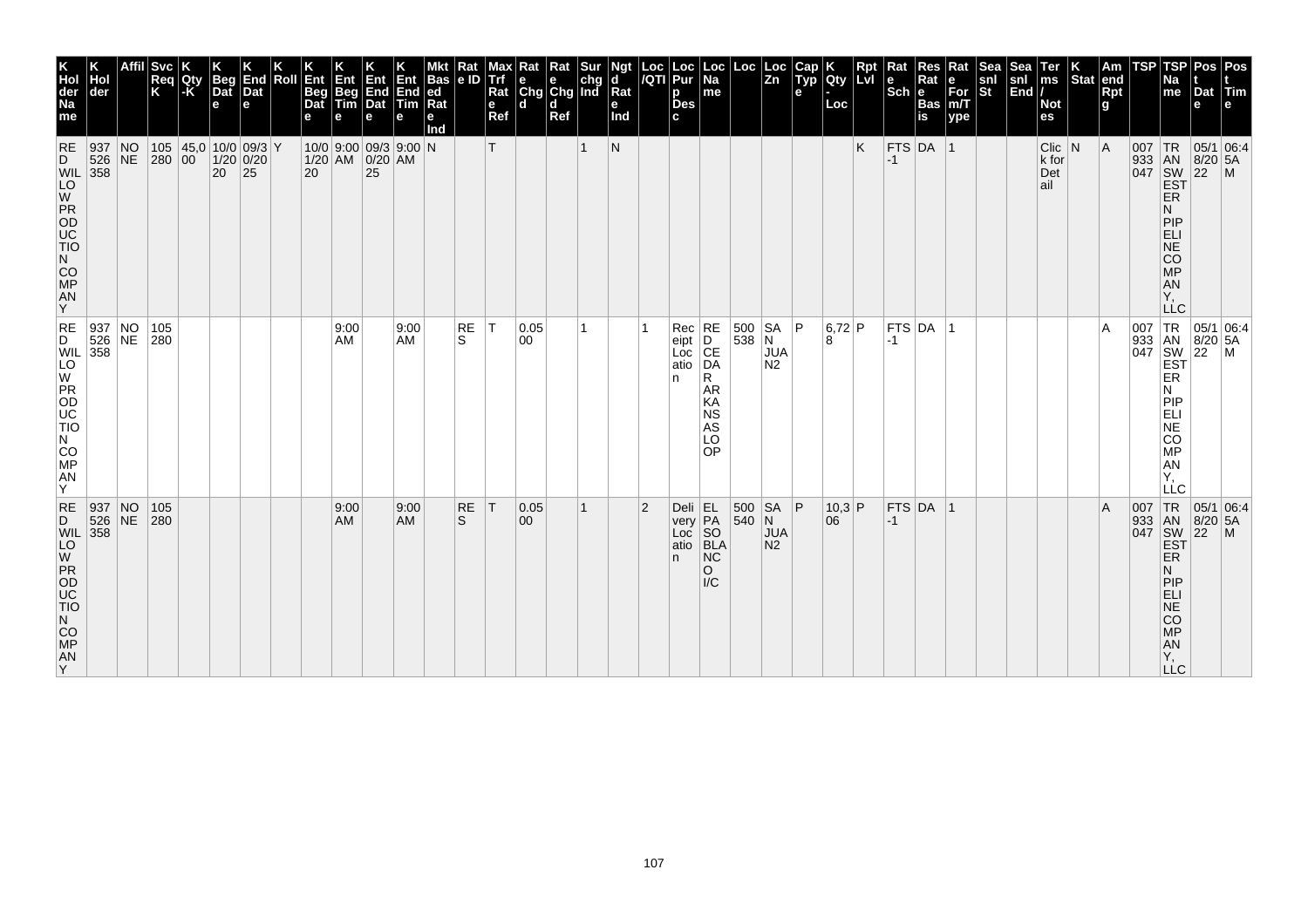| K<br>Hol<br>der<br>Na<br>me                                                                                | der                                                                                                                                                                                                                                                                                                                                                                                                                          | Svc<br>Req<br>K                                         | <b>IQty</b><br>l-Ki | <b>Beg</b><br>Dat<br>е | K<br>End<br>Dat<br>e | Roll | Ent<br>Beg<br>Dat<br>е | 410<br>Beg<br>Tim<br>е | Ent<br>End<br>Dat<br>е | Ent<br>End<br><b>Tim</b><br>е | <b>Bas</b><br>ed<br>Rat<br>е<br>Ind | Rat<br>e ID | мах<br><b>Trf</b><br>Rat<br>е<br>Ref | ĸat<br>$\begin{array}{ c c c }\n\hline\ne & e & chg \\ Chg & Chg & Ind\n\end{array}$<br>l d | Rat<br>d<br>Ref | Sur | ď<br>$\overline{\mathsf{R}}$ at<br>е<br>Ind | Loc<br>/QTI    | Loc<br>Pur<br>р<br><b>Des</b>                        | $ \mathsf{Loc} $<br>Na<br>me                          | Loc                        | $\vert$ Loc<br>$\vert$ Zn                 | Cap<br>$\tilde{$ , Typ}<br>е | Qty<br>Loc     | Rpt<br>心 | Rat<br>le<br>$ \mathsf{Sch} $ e | Res<br>Rat<br><b>Bas</b><br>is | Rat<br>е<br>For<br>m/T<br>ype | Sea<br>snl<br>St | <b>Sea</b><br>$\begin{vmatrix} \text{snl} \\ \text{End} \end{vmatrix}$ | Ter<br>$\overline{\mathsf{ms}}$<br><b>Not</b><br>es | $ \text{Stat} $ | Am<br> end<br><b>Rpt</b><br>g | TSP | TSP<br>Na<br>me                                                                    | Pos   Pos<br>Dat Tim<br>e                         |                                                                                                                                                                                                                                                                                                                                                                                                                          |
|------------------------------------------------------------------------------------------------------------|------------------------------------------------------------------------------------------------------------------------------------------------------------------------------------------------------------------------------------------------------------------------------------------------------------------------------------------------------------------------------------------------------------------------------|---------------------------------------------------------|---------------------|------------------------|----------------------|------|------------------------|------------------------|------------------------|-------------------------------|-------------------------------------|-------------|--------------------------------------|---------------------------------------------------------------------------------------------|-----------------|-----|---------------------------------------------|----------------|------------------------------------------------------|-------------------------------------------------------|----------------------------|-------------------------------------------|------------------------------|----------------|----------|---------------------------------|--------------------------------|-------------------------------|------------------|------------------------------------------------------------------------|-----------------------------------------------------|-----------------|-------------------------------|-----|------------------------------------------------------------------------------------|---------------------------------------------------|--------------------------------------------------------------------------------------------------------------------------------------------------------------------------------------------------------------------------------------------------------------------------------------------------------------------------------------------------------------------------------------------------------------------------|
| PROD<br>NOCO<br>CO<br>MP<br>AN<br>Y                                                                        |                                                                                                                                                                                                                                                                                                                                                                                                                              | $\begin{array}{ c c }\n\hline\n105 \\ 280\n\end{array}$ |                     |                        |                      |      |                        | 9:00<br>AM             |                        | 9:00<br><b>AM</b>             |                                     | RE<br>ls.   | ١T                                   | 0.05<br>00                                                                                  |                 |     |                                             |                | Rec BP 500 SA<br>eipt FLO 536 N<br>Loc<br>atio<br>n. | RID<br> A <br>PLA<br><b>NT</b><br>I/C                 |                            | <b>JUA</b><br>N <sub>2</sub>              | P                            | 10,3 P<br> 06  |          | <b>FTS DA</b><br>$ -1 $         |                                |                               |                  |                                                                        |                                                     |                 | $\overline{A}$                |     | ER<br>N<br>PIP<br>ELI<br>NE<br>CO<br><b>MP</b><br>AN<br>Υ,<br><b>LLC</b>           |                                                   | $\begin{array}{r} \n 1 \text{ R} \\  933 \text{ AN} \\  047 \text{ SW} \\  50 \text{ SY} \\  1047 \text{ SY} \\  1047 \text{ SY} \\  1047 \text{ SY} \\  1047 \text{ SY} \\  1047 \text{ SY} \\  1047 \text{ SY} \\  1047 \text{ SY} \\  1047 \text{ SY} \\  1047 \text{ SY} \\  1047 \text{ SY} \\  1047 \text{ SY} \\  1047 \text{ SY} \\  1047 \text{ SY} \\  1047 \text{ SY} \\  1047 \text{ SY} \\  1047 \text{ SY$ |
| $RE$<br>D<br><b>WIL</b> 358<br>$\overline{10}$<br>PR<br>OD<br>UC<br>TIO<br>N<br>CO<br><b>MP</b><br>AN<br>Y | $\begin{array}{ l l }\n937 & NO \\ 526 & NE\n\end{array}$                                                                                                                                                                                                                                                                                                                                                                    | 105<br>280                                              |                     |                        |                      |      |                        | 9:00<br>AM             |                        | 9:00<br><b>AM</b>             |                                     | RE<br>S     | T                                    | 0.05<br>$ 00\rangle$                                                                        |                 |     |                                             |                | Rec<br>eipt FLO 536 N<br>Loc RID JU<br>atio<br>n.    | <b>BP</b><br> A <br>PLA<br><b>NT</b><br>$\mathsf{IC}$ | 500                        | <b>SA</b><br><b>JUA</b><br>N <sub>2</sub> | ∣P                           | $16,1$ P<br>94 |          | $ -1 $                          | $FTS$ DA 1                     |                               |                  |                                                                        |                                                     |                 | $\overline{A}$                |     | <b>EST</b><br>ER.<br>N.<br> P P<br><b>ELI</b><br>NE<br>CO<br>MP<br>AN<br>Υ.<br>LLC | 007 TR 05/1 06:4<br>933 AN 8/20 5A<br>047 SW 22 M |                                                                                                                                                                                                                                                                                                                                                                                                                          |
| N.<br>CO<br>MP<br>AN<br>ΙY.                                                                                | $\begin{array}{c c} \hline \text{F} & 937 & \text{NC} \\ \text{526} & 526 & \text{NE} \\ \text{J} & 358 & \text{NE} \\ \text{O} & \text{D} & \text{NE} \\ \text{O} & \text{D} & \text{N} \\ \text{O} & \text{D} & \text{N} \\ \text{O} & \text{N} & \text{N} \\ \text{O} & \text{N} & \text{N} \\ \text{O} & \text{N} & \text{N} \\ \text{O} & \text{N} & \text{N} \\ \text{O} & \text{N} & \text{N} \\ \text{N} & \text{N}$ | 105<br>280                                              |                     |                        |                      |      |                        | 9:00<br><b>AM</b>      |                        | 9:00<br>AM                    |                                     | RE<br>S     | IT.                                  | 0.05<br>00                                                                                  |                 |     |                                             | $\overline{2}$ | Deli<br>very<br>Loc<br>atio<br>n                     | K                                                     | I/B 500 I/B<br>LIN 545 LIN | Κ                                         | ∣P                           | 733 P          |          | $-1$                            | FTS DA 1                       |                               |                  |                                                                        |                                                     |                 | $\overline{A}$                |     | ER<br>N<br>PIP<br>ELI<br>NE<br>CO<br><b>MP</b><br>AN<br>Υ.<br>LLC                  |                                                   | $\begin{array}{c} \n \stackrel{\text{1R}}{\text{333}} \begin{array}{c} \n 1R \\  \text{AN} \\  \text{180} \\  \text{180} \\  \text{181} \\  \text{1820} \\  \text{1831} \\  \text{1841} \\  \text{1851} \\  \text{1861} \\  \text{1871} \\  \text{1881} \\  \text{1891} \\  \text{1801} \\  \text{1811} \\  \text{1811} \\  \text{1811} \\  \text{1811} \\  \text{1811} \\  \text{1811} \\  \text{1811} \\  \text{1811}$ |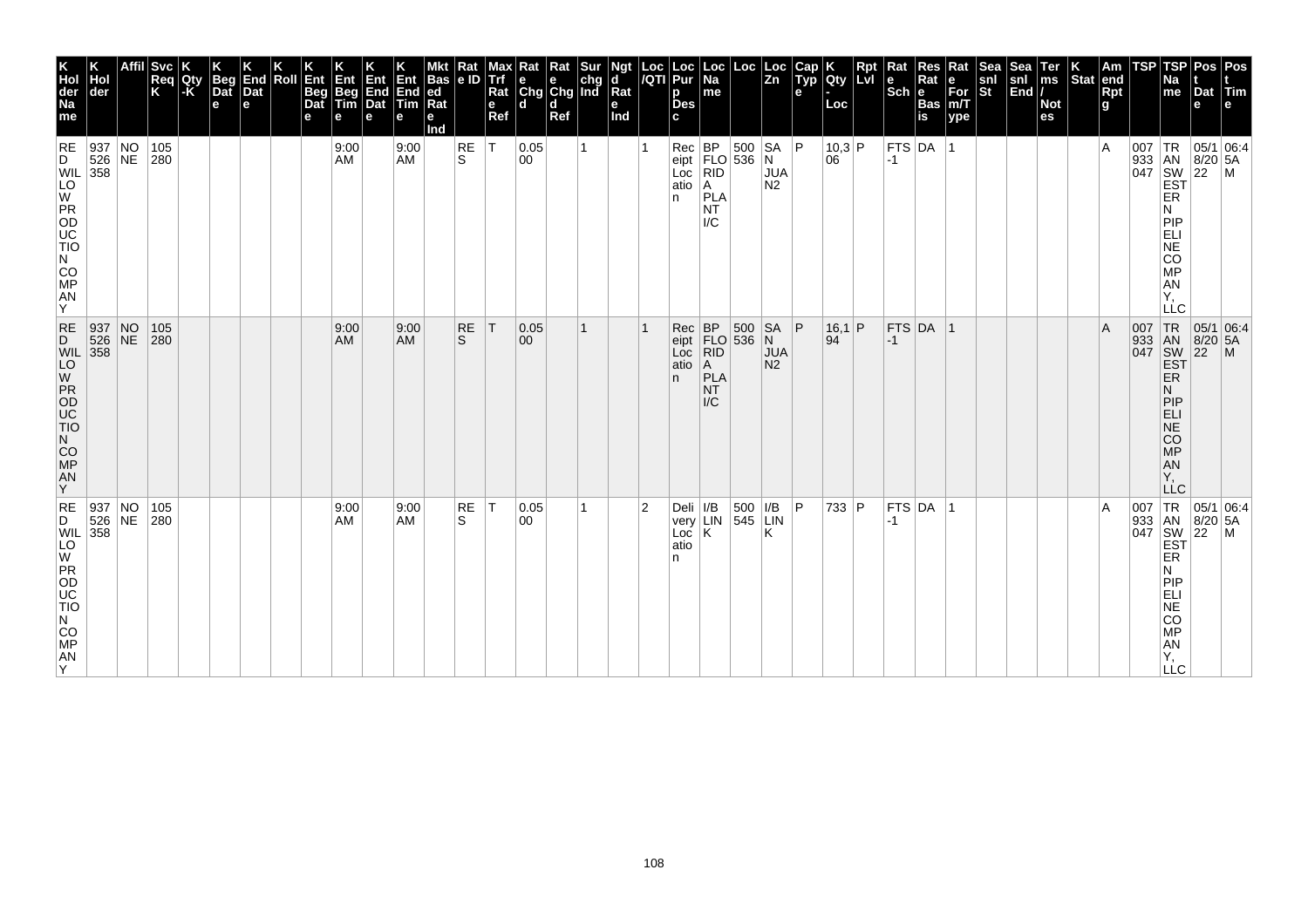| K<br>Hol<br>der<br>Na<br>me                                                                                                 | Hol<br>der       | <b>Svc</b><br> Req<br> K | Qty<br>$-K$ | Beg<br>Dat<br>e | End<br>Dat<br>$\mathbf e$ | Roll | Ent<br>Beg<br>Dat | ⁄∃nv<br>Beg<br>Tim<br>е | Ent<br>End<br>Dat<br>е | End<br><b>Tim</b><br>е | <b>Bas</b><br> ed<br>Rat<br>е<br>Ind | Rat<br>le ID | Max<br>e<br>Ref | Rat<br>Trf e e chg<br>Rat Chg Chg Ind<br>l d | Rat<br>d<br>Ref | Sur          | Ngt<br>d<br>Rat<br>е<br>Ind |   | Loc  Loc<br><i> I</i> QTI  Pur<br>р<br><b>Des</b> | $\vert$ Loc $\vert$<br>Na<br>me                                 | Loc                 | Loc<br>$\overline{z}$ <sub>n</sub>        | Cap<br>$\tilde{$ , T}<br>e | <b>Qty</b><br>Loc | Rpt<br><b>LvI</b> | Rat<br>$ \textsf{Sch} $ e | Res<br>Rat<br><b>Bas</b><br>is | Rat<br>е<br>$\bar{F}$ or<br>m/T<br>ype | Sea<br>snl<br>$ \tilde{\mathbf{s}}$ t | Sea<br>snl<br>$\left \overline{\text{End}}\right $ | Ter<br>ms<br><b>Not</b><br>es | Stat end | Am<br>Rpt<br>g | TSP | TSP<br>Na<br>me                                                                               | Pos   Pos<br>Dat Tim<br>e                                                                                                                                                                                                                                              |  |
|-----------------------------------------------------------------------------------------------------------------------------|------------------|--------------------------|-------------|-----------------|---------------------------|------|-------------------|-------------------------|------------------------|------------------------|--------------------------------------|--------------|-----------------|----------------------------------------------|-----------------|--------------|-----------------------------|---|---------------------------------------------------|-----------------------------------------------------------------|---------------------|-------------------------------------------|----------------------------|-------------------|-------------------|---------------------------|--------------------------------|----------------------------------------|---------------------------------------|----------------------------------------------------|-------------------------------|----------|----------------|-----|-----------------------------------------------------------------------------------------------|------------------------------------------------------------------------------------------------------------------------------------------------------------------------------------------------------------------------------------------------------------------------|--|
| RE 937 NO<br>D 526 NE<br>WIL 358<br>$\overline{10}$<br>2700<br>CO<br>MP<br>AN<br>Y                                          |                  | 105<br> 280              |             |                 |                           |      |                   | 9:00<br>AM              |                        | 9:00<br><b>AM</b>      |                                      | RE<br>ls.    | T               | 0.05<br>00                                   |                 | $\mathbf{1}$ |                             | 2 | Deli EL<br>very PA<br>Loc SO<br>atio BLA<br>n.    | NC<br>$\circ$<br>$\mathsf{IC}$                                  | 500 SA<br>$ 540 $ N | <b>JUA</b><br>N <sub>2</sub>              | P                          | $6,72$ P<br>8     |                   | $ -1$                     | FTS DA 1                       |                                        |                                       |                                                    |                               |          | $\overline{A}$ |     | ER<br>N<br>PIP<br>ELI<br>NE<br><b>CO</b><br><b>MP</b><br>AN<br>Υ,<br><b>LLC</b>               | 007 TR 05/1 06:4<br>933 AN 8/20 5A<br>047 SW 22 M<br>EST                                                                                                                                                                                                               |  |
| RE 937 NO<br>D 526 NE<br>WIL 358<br>$\sqrt{\frac{1}{10}}$<br>PR<br>OD<br>UC<br>TIO<br>N<br>CO<br>MP<br>AN<br>Y              |                  | 105<br>280               |             |                 |                           |      |                   | 9:00<br>AM              |                        | 9:00<br><b>AM</b>      |                                      | RE<br>S.     | IT.             | 0.05<br>00                                   |                 |              |                             |   | Rec<br>eipt<br>Loc<br>atio<br>n.                  | <b>IGN</b><br><b>ACI</b><br>O<br><b>PLA</b><br><b>NT</b><br>l/C | WF 500 SA           | <b>SA</b><br><b>JUA</b><br>N <sub>2</sub> | l P                        | 733 P             |                   | $-1$                      | $ $ FTS $ $ DA $ $ 1           |                                        |                                       |                                                    |                               |          | A              |     | ER<br>N<br> P P<br><b>ELI</b><br>NE<br><b>CO</b><br>MP<br>AN<br>Υ.<br>LLC                     | 007 TR 05/1 06:4<br>933 AN 8/20 5A<br>047 SW 22 M<br>EST<br> 05/1 06:4                                                                                                                                                                                                 |  |
| <b>RE</b><br>D<br>WIL $\begin{bmatrix} 358 \\ 10 \\ W \end{bmatrix}$<br>PR<br>OD<br>UC<br>TIO<br>N<br>CO<br>MP<br>AN<br>ΙYΞ | 937 NO<br>526 NE | 105<br>280               |             |                 |                           |      |                   | 9:00<br>AM.             |                        | 9:00<br><b>AM</b>      |                                      | RE<br>S      | $\top$          | 0.05<br>00                                   |                 |              |                             |   | Rec<br>eipt S<br>Loc IGN<br>atio ACI<br>n.        | WF<br>$\circ$<br><b>PLA</b><br><b>NT</b><br>$\mathsf{IC}$       | 500<br>535 N        | SA<br><b>JUA</b><br>N <sub>2</sub>        | P                          | 467 P             |                   | $ -1$                     | $FTS$ DA 1                     |                                        |                                       |                                                    |                               |          | $\overline{A}$ |     | ER<br>N<br>PIP<br>ELI<br><b>NE</b><br><b>CO</b><br><b>MP</b><br><b>AN</b><br>Υ,<br><b>LLC</b> | $\begin{array}{r} \n 1R \n 05/1 \n 0.54 \n 0.47 \n 0.47 \n 0.48 \n 0.47 \n 0.47 \n 0.48 \n 0.47 \n 0.47 \n 0.47 \n 0.47 \n 0.47 \n 0.47 \n 0.47 \n 0.47 \n 0.47 \n 0.47 \n 0.47 \n 0.47 \n 0.47 \n 0.47 \n 0.47 \n 0.47 \n 0.47 \n 0.47 \n 0.47 \n 0.47 \n 0.47 \n 0.$ |  |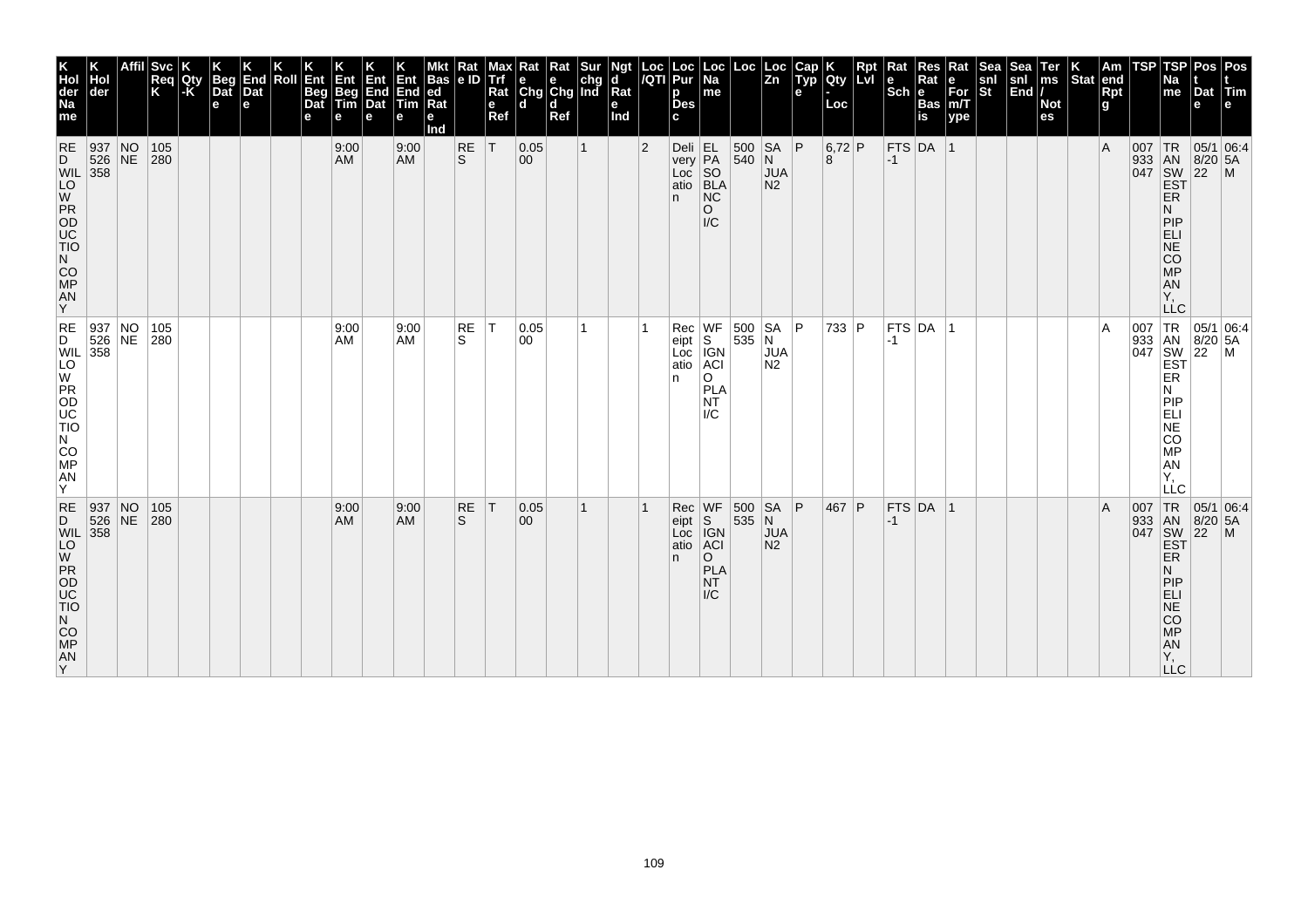| K<br>Hol<br>der<br>Na<br>me                                                                    | Hol<br>der                                                             | <b>Svc</b><br>Req<br>K | Qty<br>l-K | <b>Beg</b><br>Dat<br>е | End<br>Dat<br>e | Roll | Ent<br>Beg<br>Dat | Ent<br>Beg<br>Tim<br>е | Ent<br>End<br>Dat<br>е | Ent<br>End<br><b>Tim</b><br>е | <b>Bas</b><br> ed<br>Rat<br>е<br>Ind | Rat<br>le ID   | Max<br>e<br>Ref | Rat<br>Trf e e chg<br>Rat Chg Chg Ind<br>l d | Rat<br>d<br>Ref | <b>Sur</b> | Ngt<br>ď<br>Rat<br>е<br>Ind |                | Loc  Loc<br><i> I</i> QTI  Pur<br>р<br><b>Des</b>                                                                          | $\vert$ Loc $\vert$<br>Na<br>me              | Loc                                       | Loc<br>$\overline{z}$ <sub>n</sub> | Cap<br>$\tilde{y}$<br>е | Qty<br>Loc                 | Rpt<br>lLvl | Rat<br>$ \overline{\text{Sch}} e$ | Res<br>Rat<br><b>Bas</b><br>is | Rat<br>е<br>$\overline{\text{For}}$ <sub>m/T</sub><br>ype | Sea<br>snl<br>$ \tilde{\mathbf{s}}$ t | Sea<br>snl<br>$\left \overline{\text{End}}\right $ | Ter<br>$\mathsf{ms}$<br><b>Not</b><br>es | Stat end | Am<br>Rpt<br>g | TSP        | TSP<br>Na<br>me                                                                                                                                                                                        | Dat Tim<br>e                                                   | Pos   Pos    |
|------------------------------------------------------------------------------------------------|------------------------------------------------------------------------|------------------------|------------|------------------------|-----------------|------|-------------------|------------------------|------------------------|-------------------------------|--------------------------------------|----------------|-----------------|----------------------------------------------|-----------------|------------|-----------------------------|----------------|----------------------------------------------------------------------------------------------------------------------------|----------------------------------------------|-------------------------------------------|------------------------------------|-------------------------|----------------------------|-------------|-----------------------------------|--------------------------------|-----------------------------------------------------------|---------------------------------------|----------------------------------------------------|------------------------------------------|----------|----------------|------------|--------------------------------------------------------------------------------------------------------------------------------------------------------------------------------------------------------|----------------------------------------------------------------|--------------|
| <b>RE</b><br>$\overline{10}$<br>PRODUCTION<br>CO<br>MP<br>AN<br>Y                              | 937 NO<br>D<br>WIL 358 NE                                              | 105<br>280             |            |                        |                 |      |                   | 9:00<br>AM             |                        | 9:00<br><b>AM</b>             |                                      | RE<br>ls.      | IT.             | 0.05 <br>00                                  |                 |            |                             | $\overline{2}$ | Deli<br>very<br>$Loc$ $K$<br>atio<br>n                                                                                     | I/B                                          | 500<br>LIN 545 LIN                        | I/B <br>Κ                          | ∣P.                     | $10,5$ P<br>$72^{\degree}$ |             | $-1$                              | $ $ FTS $ $ DA $ $ 1           |                                                           |                                       |                                                    |                                          |          | $\overline{A}$ | 007<br>933 | AN<br>$\begin{bmatrix} 047 \\ 800 \\ 122 \end{bmatrix}$ $\begin{bmatrix} 0.067 \\ 201 \\ 1.07 \end{bmatrix}$<br><b>ER</b><br>N<br>PIP<br>ELI<br>NE<br><b>CO</b><br><b>MP</b><br>AN<br>Υ.<br><b>LLC</b> | TR 05/1 06:4<br>$8/20$ 5A                                      | $\mathsf{M}$ |
| $RE$ <sub>D</sub><br>$\overline{w}$<br>PR<br>OD<br>UC<br>TIO<br>$N$<br>$CO$<br>$MP$<br>AN<br>Y | 937 NO<br>D<br>WIL 358 NE                                              | 105<br>280             |            |                        |                 |      |                   | 9:00<br>AM             |                        | 9:00<br><b>AM</b>             |                                      | <b>RE</b><br>S | $\top$          | 0.05<br>00                                   |                 |            |                             | $\overline{2}$ | Deli<br>$\begin{array}{ c c }\n \hline \text{very} & \text{PA} \\  \text{Loc} & \text{SO}\n \end{array}$<br>atio BLA<br>n. | EL.<br><b>NC</b><br>$\circ$<br>$\mathsf{IC}$ | $\begin{array}{ c c }\n500 & S/$<br>540 N | SA<br><b>JUA</b><br>N <sub>2</sub> | ∣P                      | 467 P                      |             | $-1$                              | FTS DA 1                       |                                                           |                                       |                                                    |                                          |          | $\overline{A}$ |            | <b>EST</b><br>ER.<br>N.<br> P P<br>ELI<br>NE<br>CO<br>MP<br>AN<br>Υ.<br>LLC                                                                                                                            | 05/1 06:4<br>007 TR 05/1 06:4<br>933 AN 8/20 5A<br>047 SW 22 M |              |
| N<br>CO<br>MP<br>AN<br>ΙY.                                                                     | <b>RE</b> 937 NO<br>D 526 NE<br>WIL 358<br>LO<br>UC<br>OD C<br>TN<br>N | 105<br>280             |            |                        |                 |      |                   | 9:00<br>AM             |                        | 9:00<br>AM                    |                                      | RE<br>S        | $\top$          | 0.05<br>00                                   |                 |            |                             | 2              | Deli<br>very<br>$LoC$ $K$<br>atio<br>n                                                                                     |                                              | I/B 500   I/B<br>LIN 545 LIN              | ĸ                                  | l P                     | $16,1$ P<br>94             |             | $-1$                              | FTS DA 1                       |                                                           |                                       |                                                    |                                          |          | $\overline{A}$ | 007        | TR<br>ER<br>N<br>PIP<br>ELI<br>NE<br>CO<br><b>MP</b><br>AN<br>Υ.<br>LLC                                                                                                                                | 05/1 06:4<br>933 AN 8/20 5A<br>047 SW 22 M<br>EST              |              |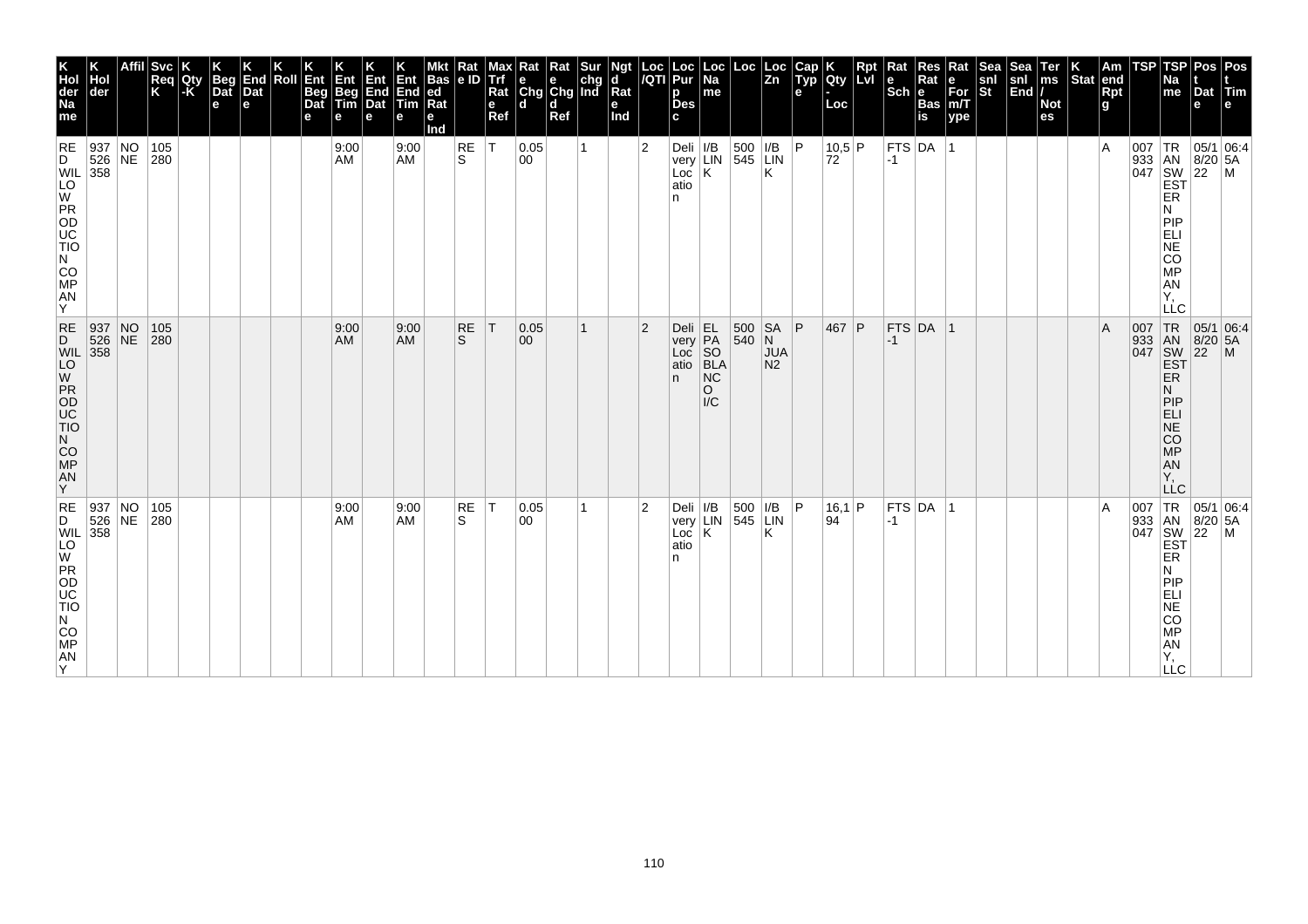| K<br>Hol<br>der<br>Na<br>me                                                                                                 | der                | <b>Svc</b><br>Req<br>K                                                                                                  | Qty<br>l-K | <b>Beg</b><br>Dat<br>$\mathbf e$ | End<br>Dat<br>e | Roll | Ent<br><b>Beg</b><br>Dat<br>е | Ent<br>Beg<br>Tim<br>е | Ent<br>End<br>Dat<br>e                             | End<br>Tim<br>е   | <b>Bas</b><br> ed <br>Rat<br>е<br>Ind | Rat<br> e D      | мах<br>Trf<br>Rat<br>$\mathbf{e}$<br>Ref | Rat<br>$\begin{array}{ c c c }\n\hline\n\mathsf{e} & \mathsf{e} & \mathsf{chg} \\ \hline\n\mathsf{Chg} & \mathsf{Chg} & \mathsf{Ind}\n\end{array}$<br>ld. | Rat<br>d<br>Ref | Sur          | Ngt<br>d<br>Rat<br>е<br>Ind | Loc<br>/QTI | Loc<br>Pur<br>р<br><b>Des</b><br>C.         | ∣Loc<br>$\overline{Na}$<br>me                                          | Loc                 | Loc<br>$\overline{z_n}$                  | Cap<br>Typ<br>e | <b>IQty</b><br>Loc | Rpt<br><b>Lvi</b> | Rat<br>l e<br>$ \mathsf{Sch} $ e | Res<br>Rat<br><b>Bas</b><br>is | Rat<br>е<br>$\overline{\text{For}}$ <sub>m/T</sub><br>ype | Sea<br>snl<br>St | Sea<br>snl<br>$\left \overline{\text{End}}\right $ | Ter<br>$\mathsf{ms}$<br><b>Not</b><br>es | Stat end | Am<br>Rpt<br>g | TSP | TSP<br>Na<br>me                                                                        | Pos   Pos<br>Dat Tim<br>e                                                                                                                                                                                                                                                                                                                                                                      |  |
|-----------------------------------------------------------------------------------------------------------------------------|--------------------|-------------------------------------------------------------------------------------------------------------------------|------------|----------------------------------|-----------------|------|-------------------------------|------------------------|----------------------------------------------------|-------------------|---------------------------------------|------------------|------------------------------------------|-----------------------------------------------------------------------------------------------------------------------------------------------------------|-----------------|--------------|-----------------------------|-------------|---------------------------------------------|------------------------------------------------------------------------|---------------------|------------------------------------------|-----------------|--------------------|-------------------|----------------------------------|--------------------------------|-----------------------------------------------------------|------------------|----------------------------------------------------|------------------------------------------|----------|----------------|-----|----------------------------------------------------------------------------------------|------------------------------------------------------------------------------------------------------------------------------------------------------------------------------------------------------------------------------------------------------------------------------------------------------------------------------------------------------------------------------------------------|--|
| <b>RE</b><br>D<br><b>WIL</b> 358<br>LO<br>W<br>PR<br>OD<br>UC<br>TIO<br>N<br>CO<br>MP<br>$\frac{AN}{Y}$                     | 937 N<br>$526$ NE  | 105<br>280                                                                                                              |            |                                  |                 |      |                               | 9:00<br><b>AM</b>      |                                                    | 9:00<br><b>AM</b> |                                       | <b>RE</b><br>ls. | T                                        | 0.05<br>$ 00\rangle$                                                                                                                                      |                 | $\mathbf{1}$ |                             |             | $Rec$ RE<br>eipt<br>Loc<br>atio<br>n.       | D<br> CE<br>DĀ<br>R.<br><b>AR</b><br>KA<br><b>NS</b><br>AS<br>LO<br>OP | 538 N               | 500 SA P<br><b>JUA</b><br>N <sub>2</sub> |                 | $10,5$ P<br>72     |                   | $-1$                             | FTS DA 1                       |                                                           |                  |                                                    |                                          |          | $\overline{A}$ |     | <b>ER</b><br>N<br>PIP<br>ELI<br><b>NE</b><br><b>CO</b><br><b>MP</b><br>AN<br>Υ,        | 007 TR 05/1 06:4<br>933 AN 8/20 5A<br>047 SW 22 M<br>EST                                                                                                                                                                                                                                                                                                                                       |  |
| $\overline{D}^{\text{RE}}$<br> WIL 358<br>$\sqrt{\frac{1}{10}}$<br>PR<br>OD<br>UC<br>TIO<br>N<br><b>CO</b><br>MP<br>AN<br>Y | 937 NO<br>526 NE   | $\begin{array}{ c c c c c c c c } \hline 105 & 10,0 & 04/0 & 03/3 \ \hline 447 & 00 & 1/20 & 1/20 \ \hline \end{array}$ |            | 22                               | 23              |      | 22                            |                        | 04/0 9:00 03/3 9:00 N<br>$1/20$ AM $1/20$ AM<br>23 |                   |                                       |                  | T.                                       |                                                                                                                                                           |                 | 1            | N                           |             |                                             |                                                                        |                     |                                          |                 |                    | Κ                 | -1                               | FTS DA 1                       |                                                           |                  |                                                    | $C$ lic $ N $<br>k for<br>Det<br>ail     |          | A              |     | ER<br>N<br>PIP<br>ELI<br>NE<br>CO<br>MP<br>AN<br>Υ.<br>LLC                             | $\begin{array}{c c}\n & \multicolumn{1}{c }{\bigcirc} \\  & \multicolumn{1}{c }{\bigcirc} \\  & 933 & \multicolumn{1}{c }{\text{IN}} & 05/1 & 06.5, \\  & 933 & \multicolumn{1}{c }{\text{IN}} & 8/20 & 5A \\  & 8W & 22 & \multicolumn{1}{c }{\text{IN}} \\  & 647 & \multicolumn{1}{c }{\text{EST}} \\  & \multicolumn{1}{c }{\text{EST}} \\  & \multicolumn{1}{c }{\text{EP}}\n\end{array}$ |  |
| RE<br>D<br>WIL 358<br>PR<br>OD<br>UC<br>TIO<br>N<br>CO<br>MP<br>AN<br>lY.                                                   | 937 NO<br>$526$ NE | 105<br>447                                                                                                              |            |                                  |                 |      |                               | 9:00<br><b>AM</b>      |                                                    | 9:00<br><b>AM</b> |                                       | RE<br>S.         | T                                        | 0.05<br>$ 00\rangle$                                                                                                                                      |                 | $\mathbf{1}$ |                             |             | $Rec$ RE<br>eipt<br>Loc CE<br>atio DA<br>n. | R.<br>AR<br>KA<br><b>NS</b><br>AS<br>LO<br>OP                          | 500 SA P<br>$538$ N | <b>JUA</b><br>N <sub>2</sub>             |                 | 10,0 P<br>00       |                   | $-1$                             | $FTS$ DA 1                     |                                                           |                  |                                                    |                                          |          | $\overline{A}$ |     | ER<br>N<br>PIP<br><b>ELI</b><br><b>NE</b><br><b>CO</b><br>MP<br>AN<br>Y,<br><b>LLC</b> | $\begin{array}{r} \n 1R \n 05/1 \n 100 \n 100 \n 100 \n 100 \n 100 \n 100 \n 100 \n 100 \n 100 \n 100 \n 100 \n 100 \n 100 \n 100 \n 100 \n 100 \n 100 \n 100 \n 100 \n 100 \n 100 \n 100 \n 100 \n 100 \n 100 \n 100 \n 100 \n 100 \n 100 \n 100 \n 100 \n 100 \n 100 \n $                                                                                                                    |  |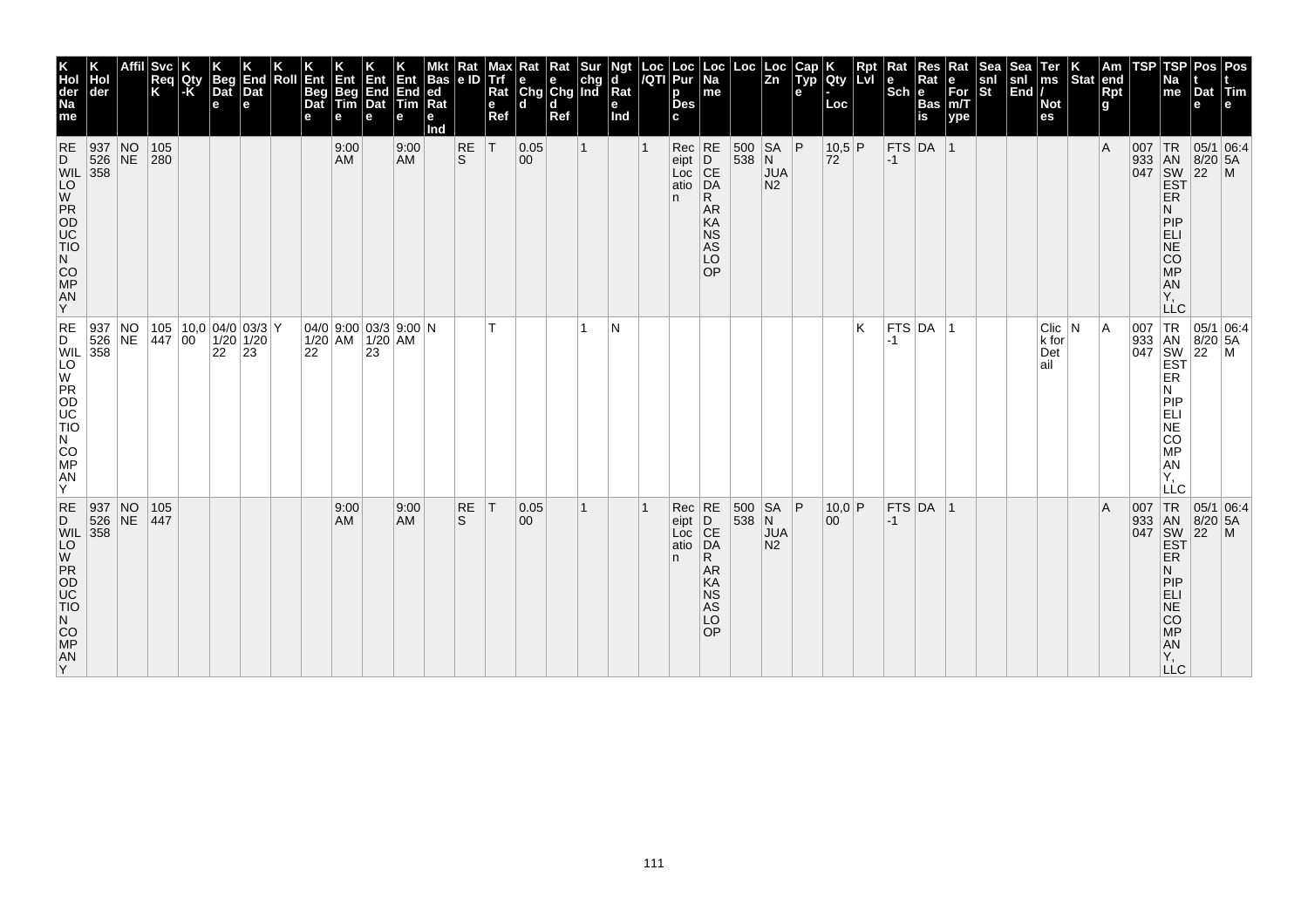| K<br>Hol<br>der<br>Na<br>me                                                                                                                                                                                                                                                                                                                                                                                        | ∣der                                                                                    | Affil | Svc<br>Req<br>K                                                                                                              | Qty | Beg<br>Dat<br>$\mathbf e$ | K<br>End<br>Dat<br>е | Roll | Ent<br>Beg<br>Dat<br>е | Ent<br>Beg<br>Tim<br>e                   | 400<br>End<br>Dat<br>e | Ent<br>End<br><b>Tim</b><br>е | <b>Bas</b><br>ed<br>Rat<br>е<br>Ind | Kat<br>e ID   | Trf<br>Rat<br>e<br>Ref | Rat<br>$\begin{array}{ c c c }\n\hline\n\mathbf{e} & \mathbf{e} & \mathsf{chg} \\ \hline\n\mathsf{Chg} & \mathsf{Chg} & \mathsf{Ind}\n\end{array}$<br>d | Rat<br>l d<br>Ref | Sur          | Ngt<br> d<br> Rat<br>е<br>Ind |                | Loc Loc<br><i> I</i> QTI Pur<br>$p_{\text{Des}}$<br>c | Loc<br>Na<br>me                                                               | Loc                                                                       | Loc<br>Zn                    | Cap<br>Typ<br>е | K<br>Qty<br>Loc | Rpt | Rat<br>l e<br>$Sch$ e | Res<br>Rat<br>Bas<br>is | Rat<br>e<br>For<br>m/T<br>$ $ ype | Sea<br>snl<br>St | Sea<br>$\begin{vmatrix} \text{sni} \\ \text{End} \end{vmatrix}$ | Ter<br>ms<br><b>Not</b><br>es | K.<br>Stat | Am<br>end<br><b>Rpt</b><br><b>g</b> | <b>TSP</b>                     | TSP<br>Na<br>me                                                                                | Pos<br>Dat Tim<br>e                                                                                                                                                                                                                                                                                               | Pos<br>e                                                                             |
|--------------------------------------------------------------------------------------------------------------------------------------------------------------------------------------------------------------------------------------------------------------------------------------------------------------------------------------------------------------------------------------------------------------------|-----------------------------------------------------------------------------------------|-------|------------------------------------------------------------------------------------------------------------------------------|-----|---------------------------|----------------------|------|------------------------|------------------------------------------|------------------------|-------------------------------|-------------------------------------|---------------|------------------------|---------------------------------------------------------------------------------------------------------------------------------------------------------|-------------------|--------------|-------------------------------|----------------|-------------------------------------------------------|-------------------------------------------------------------------------------|---------------------------------------------------------------------------|------------------------------|-----------------|-----------------|-----|-----------------------|-------------------------|-----------------------------------|------------------|-----------------------------------------------------------------|-------------------------------|------------|-------------------------------------|--------------------------------|------------------------------------------------------------------------------------------------|-------------------------------------------------------------------------------------------------------------------------------------------------------------------------------------------------------------------------------------------------------------------------------------------------------------------|--------------------------------------------------------------------------------------|
| $\begin{array}{c c}\n\text{E} & 937 & \text{NO} \\ \text{VIL} & 526 & \text{NE} \\ \text{VIL} & 358 & \text{NE} \\ \hline\n\text{VOP} & 358 & \text{NE} \\ \hline\n\text{O} & 358 & \text{NE} \\ \hline\n\text{VOP} & 358 & \text{NE} \\ \hline\n\text{VOP} & 358 & \text{NE} \\ \hline\n\text{VOP} & 358 & \text{NE} \\ \hline\n\text{VOP} & 358 & \text{NE} \\ \hline\n\text{VOP} & 358 & \text{NE} \\ \hline\n$ |                                                                                         |       | 105<br>447                                                                                                                   |     |                           |                      |      |                        | 9:00<br>AM                               |                        | 9:00<br>AM                    |                                     | $\sf RE$<br>S | ١T                     | 0.05<br>00                                                                                                                                              |                   | $\mathbf{1}$ |                               | 2              | In I                                                  | Deli<br>very<br>Loc SO<br>atio BLA<br>PLA<br>NC<br>$\circ$<br>$\overline{IC}$ | $\begin{array}{ l } 500 & SA \\ 540 & N \end{array}$                      | <b>JUA</b><br>N <sub>2</sub> | P               | $10,0$ P<br>00  |     | $-1$                  | FTS $DA$  1             |                                   |                  |                                                                 |                               |            | ΙA                                  |                                | ER<br>N<br>PIP<br><b>ELI</b><br>NE<br>CO<br>MP<br>AN<br>Y,<br><b>LLC</b>                       | 05/1 06:4<br>$\begin{array}{r l}\n 1.633 & 1.637 \\  1.633 & 1.637 \\  1.633 & 1.637 \\  1.633 & 1.637 \\  1.633 & 1.637 \\  1.633 & 1.637 \\  1.633 & 1.637 \\  1.633 & 1.637 \\  1.633 & 1.637 \\  1.633 & 1.637 \\  1.633 & 1.637 \\  1.633 & 1.637 \\  1.633 & 1.637 \\  1.633 & 1.637 \\  1.633 & 1.637 \\ $ |                                                                                      |
| RO<br>GE<br>RS,<br>JT                                                                                                                                                                                                                                                                                                                                                                                              | 111 NO<br>115 NE<br> 181                                                                |       | $\begin{array}{ c c c c c c }\n\hline\n220 & 200 & 02/0 & 01/3 & Y \\ \hline\n01 & 1/19 & 1/19 & \hline\n\end{array}$<br> 01 |     | 93                        | $\overline{94}$      |      | 93                     | 02/0 9:00 01/3 9:00 N<br>1/19 AM 1/19 AM | 94                     |                               |                                     | VO T          |                        |                                                                                                                                                         | <b>MA</b><br>X    | $\vert$ 1    | N                             |                |                                                       |                                                                               |                                                                           |                              |                 |                 | K   | $-2$                  | FTS DA 2                |                                   |                  |                                                                 |                               | N          | A                                   | 007<br>933<br>047              | TR<br>AN<br>SW<br>EST<br>ER<br>N<br>PIP<br>ELI<br>NE<br>CO<br>MP<br>AN<br>Y,<br>LLC            | $\left  \frac{5}{22} \right $                                                                                                                                                                                                                                                                                     | $\begin{array}{ c c c }\n 05/1 & 06.4 \\  8/20 & 5A\n\end{array}$<br>$\frac{6}{1}$ M |
| RO<br>GE<br>RS,<br>JT                                                                                                                                                                                                                                                                                                                                                                                              | $\begin{array}{ c c c c }\n\hline\n111 & NO & 220 \\ 115 & NE & 01\n\end{array}$<br>181 |       |                                                                                                                              |     |                           |                      |      |                        | 9:00<br>AM                               |                        | 9:00<br>AM                    |                                     | VO<br>L       | $\top$                 | 0.00<br>00                                                                                                                                              |                   | 1            |                               | $\overline{2}$ | ∣Deli ∣J T<br>n                                       | very RO<br>Loc GE<br>atio RS                                                  | $\begin{array}{ c c c c }\n\hline\n132 & PA & P \\ 68 & NH & \end{array}$ | AN<br><b>DLE</b>             |                 | $ 200 $ P       |     | -2                    | FTS DA 2                |                                   |                  |                                                                 |                               |            | ١A                                  | 007<br>933 AN<br>047 SW<br>EST | TR<br><b>ER</b><br>N<br>PIP<br>ELI<br>NE<br>OO<br>MP<br>AN<br>Y<br>MP<br>Y<br>OO<br><b>LLC</b> | $8/20$ 5A<br>$\left  \frac{5}{22} \right $                                                                                                                                                                                                                                                                        | 05/1 06:4<br>$\mathsf{M}$                                                            |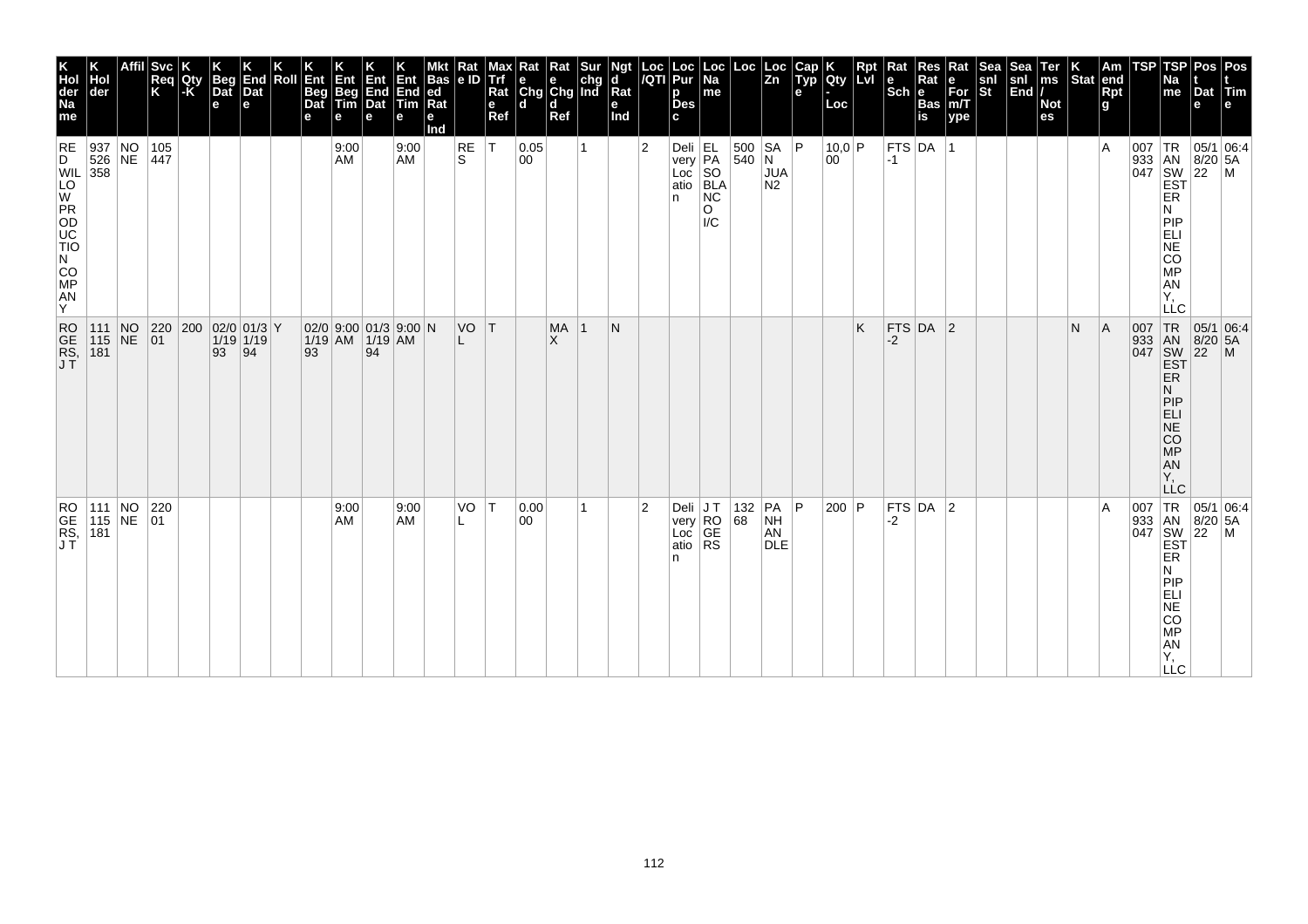| K<br>Hol<br>der<br>Na<br>me                         | der                                                                                       | Svc<br>Req<br>K                                                                                                       | Qty<br> -K | Beg<br>Dat<br>$\mathbf e$ | End<br>Dat<br>е | Roll | Ent<br>Beg<br>Dat<br>е | Ent<br>Beg<br>Tim                                                                              | Ent<br>End<br>Dat<br>е | Ent<br>End<br>Tim<br>е | Bas<br> ed<br>$Ra$ t<br>е<br>nd | Kat<br>e ID | Trf<br>Rat<br>$\mathbf e$<br>Ref | $\begin{array}{ c c c }\n\hline\n\mathsf{e} & \mathsf{e} & \mathsf{chg} \\ \hline\n\mathsf{Chg} & \mathsf{Chg} & \mathsf{Ind}\n\end{array}$<br>ld. | Kat<br>d<br>Ref | ď<br>Rat<br>е<br>Ind |           | Loc Loc<br> /QTI Pur<br>p<br><b>Des</b><br>c | Loc<br>Na<br>$\sf me$                                                                     |                  | $\begin{array}{ c c } \text{Loc} & \text{Loc} \\ \hline \text{Zn} & \end{array}$ | Cap<br>Typ<br>e | K<br> Qty<br>Loc | $\vert$ Rpt<br>LvI | Rat<br>$Sch e$ | Res<br>Rat<br>Bas<br>is | Rat<br>e<br>For<br>m/T<br>$ $ ype | Sea<br>snl<br>St | Sea<br>$\begin{bmatrix} \text{snl} \\ \text{End} \end{bmatrix}$ | Ter<br>ms<br><b>Not</b><br>es | K.<br>Stat | Am<br>end<br><b>Rpt</b><br>g i | <b>TSP</b>                                    | TSP<br>٩a<br>me                                                                | Pos<br>Dat Tim<br>e                                          | Pos<br>l e                                                                      |
|-----------------------------------------------------|-------------------------------------------------------------------------------------------|-----------------------------------------------------------------------------------------------------------------------|------------|---------------------------|-----------------|------|------------------------|------------------------------------------------------------------------------------------------|------------------------|------------------------|---------------------------------|-------------|----------------------------------|----------------------------------------------------------------------------------------------------------------------------------------------------|-----------------|----------------------|-----------|----------------------------------------------|-------------------------------------------------------------------------------------------|------------------|----------------------------------------------------------------------------------|-----------------|------------------|--------------------|----------------|-------------------------|-----------------------------------|------------------|-----------------------------------------------------------------|-------------------------------|------------|--------------------------------|-----------------------------------------------|--------------------------------------------------------------------------------|--------------------------------------------------------------|---------------------------------------------------------------------------------|
| RO<br>GE<br>RS,<br>JT                               | $\begin{array}{ c c c c c }\n\hline\n111 & NO & 220 \\ 115 & NE & 01\n\end{array}$<br>181 | 220                                                                                                                   |            |                           |                 |      |                        | 9:00<br>AM                                                                                     |                        | 9:00<br>AM             |                                 | VO<br>L     | ١T                               | 0.00<br>00                                                                                                                                         |                 |                      |           | n                                            | Rec PA<br>eipt NH<br>Loc AN<br>atio DLE<br>$\overline{P}\overline{O}$<br><b>OL</b>        | $\frac{586}{47}$ | PA<br>NH<br>AN<br><b>DLE</b>                                                     | P               | $200$ P          |                    | $-2$           | FTS DA 2                |                                   |                  |                                                                 |                               |            | ΙA                             | $007$ TR                                      | <b>ER</b><br>Ν<br>PIP<br>ELI<br>NE<br>CO<br>MP<br>AN<br>Y,<br><b>LLC</b>       | 05/1 06:4<br>933 AN 8/20 5A<br>047 SW 22 M<br>EST<br>8/20 5A |                                                                                 |
| SC 520 NO<br>HU 023 NE<br>LTE 37<br>ED<br><b>NA</b> |                                                                                           | $\begin{array}{ c c c c c }\n\hline\n 219 & 200 & 02/0 & 01/3 & Y \\ \hline\n 97 & 1/19 & 1/19 & \hline\n\end{array}$ |            | 93                        | $\sqrt{94}$     |      | 94                     | $\left  \begin{array}{c c} 04/0 & 9:00 & 01/3 & 9:00 \end{array} \right $ N<br>1/19 AM 1/19 AM | 94                     |                        |                                 | VO T        |                                  |                                                                                                                                                    | MA<br>X         | N                    |           |                                              |                                                                                           |                  |                                                                                  |                 |                  | K                  | $-2$           | FTS DA $ 2$             |                                   |                  |                                                                 |                               | N          | A                              | 007 TR<br>933 AN<br>047 SW<br>EST<br>ER<br>ER | N<br>PIP<br>ËÜ<br>NE<br>CO<br>MP<br>AN<br>Y,<br>LĹC                            |                                                              | $\begin{array}{ c c }\n\hline\n05/1 & 06:4 \\ 8/20 & 5A \\ 22 & M\n\end{array}$ |
| SC 520 NO<br>HU 023 NE<br>LTE 37<br>ED<br>NA<br>L.  |                                                                                           | 219<br> 97                                                                                                            |            |                           |                 |      |                        | 9:00<br>AM                                                                                     |                        | 9:00<br>AM             |                                 | VO          | ΙT                               | 0.00<br>00                                                                                                                                         |                 |                      | $\vert$ 2 | Loc<br>n                                     | Deli ED<br>very NA 60<br> L <br>$\vert \tilde{a} \tilde{b} \vert$ SC<br>$H\bar{U}$<br>LTE |                  | 132 PA<br>NH<br>AN<br><b>DLE</b>                                                 | P               | 200 P            |                    | $-2$           | FTS $DA$ 2              |                                   |                  |                                                                 |                               |            | A                              | 007<br>933 AN<br>047 SW<br>EST                | ER<br>N<br>PIP<br><b>ELI</b><br>NE<br>NA<br>NA<br>NA<br>NA<br>NA<br><b>LLC</b> | 8/20 5A<br>$ 22 \rangle$ M                                   | $TR$ 05/1 06:4                                                                  |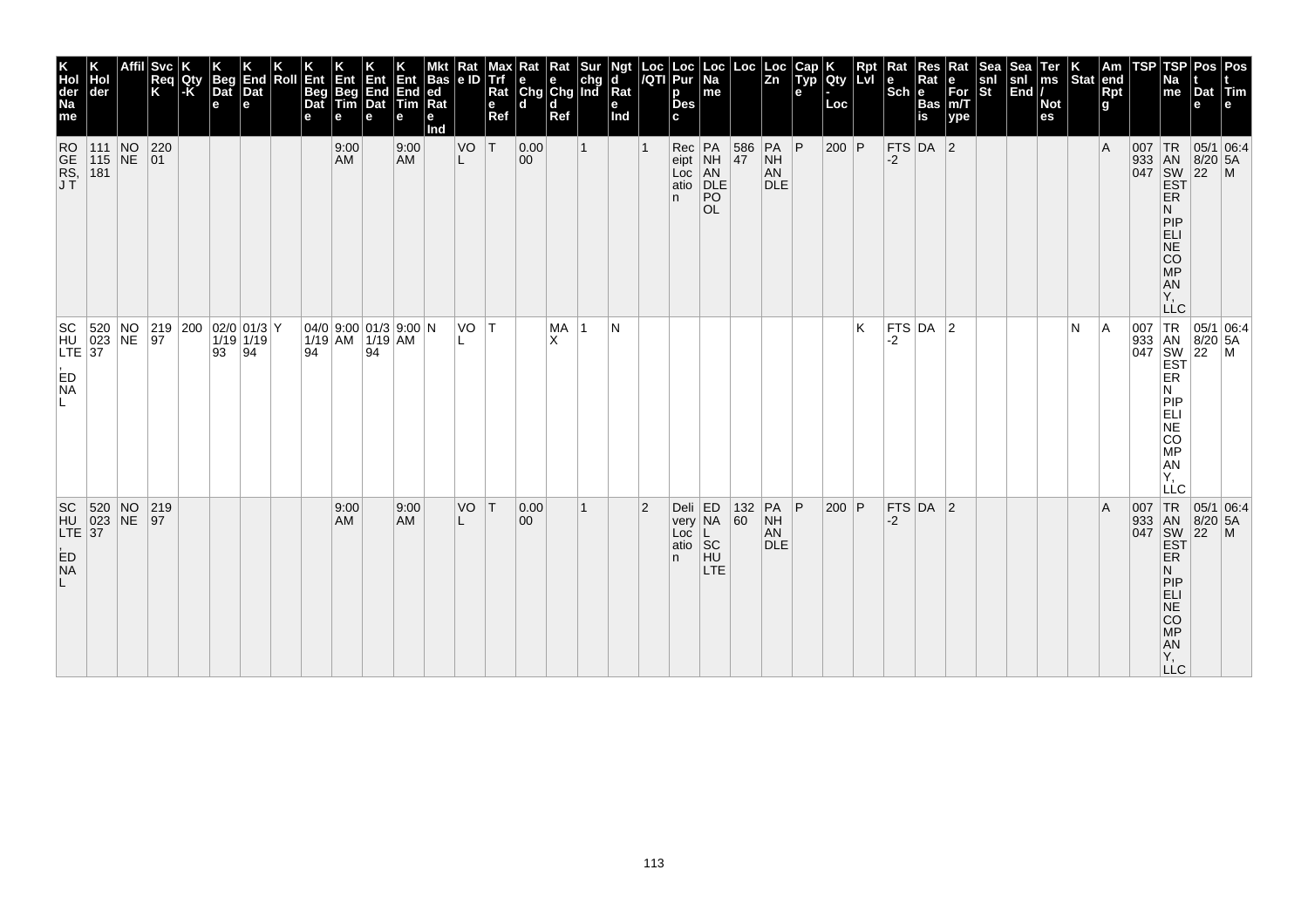| K<br>Hol<br>der<br>Na<br>me                                                             | der                                     | <b>Svc</b><br>Req<br>K | Qty<br>-K | Beg<br>Dat<br>e            | K<br>End<br>Dat<br>e        | Roll | Ent<br>Beg<br>Dat<br>e | Ent<br>Beg<br>Tim<br>е | Ent<br>End<br>Dat<br>e                           | Ent<br>End<br>Tim<br>е | <b>Bas</b><br>led<br>Ra<br>е<br>Ind | Rat<br>le ID | мах<br>Trf<br>Rat<br>e<br>Ref | Rat<br>$\begin{array}{ c c c }\n\hline\ne & e & chg \\ Chg & Chg & Ind\n\end{array}$<br>ld. | Rat<br>d<br>Ref | ∣Sur | Ngt<br>d<br>Rat<br>е<br>Ind |             | Loc Loc<br>/QTI Pur<br>p<br><b>Des</b><br>c | Loc<br>Na<br>me                                            |                                                  | $\frac{Loc}{Zn}$                     | Cap<br>Typ<br>е | Qty<br>Loc  | $\sf Rpt$<br>LvI | Rat<br>$ \mathsf{Sch} $ e | Res<br>Rat<br><b>Bas</b><br>is | Rat<br>$\frac{e}{\text{For}}$<br>m/T<br>ype | Sea<br>snl<br>St | Sea<br>$\begin{vmatrix} \text{snl} \\ \text{End} \end{vmatrix}$ | Ter<br>ms<br><b>Not</b><br>es      | Stat | Am<br>end<br><b>Rpt</b><br>g | <b>TSP</b>        | TSP<br>٩a<br>me                                                                                                 | Pos<br>Dat Tim<br>e                                                                                                                                                                                                                                                                                                                                            | Pos<br>e       |
|-----------------------------------------------------------------------------------------|-----------------------------------------|------------------------|-----------|----------------------------|-----------------------------|------|------------------------|------------------------|--------------------------------------------------|------------------------|-------------------------------------|--------------|-------------------------------|---------------------------------------------------------------------------------------------|-----------------|------|-----------------------------|-------------|---------------------------------------------|------------------------------------------------------------|--------------------------------------------------|--------------------------------------|-----------------|-------------|------------------|---------------------------|--------------------------------|---------------------------------------------|------------------|-----------------------------------------------------------------|------------------------------------|------|------------------------------|-------------------|-----------------------------------------------------------------------------------------------------------------|----------------------------------------------------------------------------------------------------------------------------------------------------------------------------------------------------------------------------------------------------------------------------------------------------------------------------------------------------------------|----------------|
| ED<br>NA                                                                                | SC 520 NO 219<br>HU 023 NE 97<br>LTE 37 |                        |           |                            |                             |      |                        | 9:00<br>AM             |                                                  | 9:00<br>AM             |                                     | VO<br>L      | $ \tau $                      | 0.00<br>00                                                                                  |                 |      |                             |             | n.                                          | Rec PA<br>eipt NH<br>Loc AN<br>atio DLE<br>PO<br><b>OL</b> | $\begin{array}{ c c }\n 586 \\  47\n\end{array}$ | PA<br>NH<br><b>AN</b><br><b>DLE</b>  | P               | 200 P       |                  | $-2$                      | FTS DA 2                       |                                             |                  |                                                                 |                                    |      | ١A                           |                   | ER<br>N<br>PIP<br>ELI<br>NE<br>CO<br>MP<br><b>AN</b><br>Y,<br><b>LLC</b>                                        | 05/1 06:4<br>$\begin{array}{r} \n 1633 \\  1647 \\  1647 \\  1647 \\  1647 \\  1647 \\  1647 \\  1647 \\  1647 \\  1647 \\  1647 \\  1647 \\  1647 \\  1647 \\  1647 \\  1647 \\  1647 \\  1647 \\  1647 \\  1647 \\  1647 \\  1647 \\  1647 \\  1647 \\  1647 \\  1647 \\  1647 \\  1647 \\  1647 \\  1647 \\  1647 \\  1647 \\  1647 \\  1647 \\  1647 \\  $ |                |
| <b>SH</b><br><b>ELL</b><br>EN<br>ER<br>GY<br>AM<br>AM<br>ERI<br>CA<br>(US<br>),<br>L.P. | 837 NO<br>548                           | 430 0                  |           | 105 5,80 01/0 12/3 Y<br>22 | $1/20$ 1/20<br>$ 22\rangle$ |      | 22                     |                        | $03/0$ 9:00 12/3 9:00 N<br>1/20 AM 1/20 AM<br>22 |                        |                                     |              | T.                            |                                                                                             |                 | 1    | N                           |             |                                             |                                                            |                                                  |                                      |                 |             | K                | $-1$                      | <b>FTS DA</b>                  | $\overline{11}$                             |                  |                                                                 | $Clic$   A<br>k for<br>Det<br>lail |      | A                            | 007<br>933<br>047 | TR<br>AN<br>SW<br>EST<br><b>ER</b><br>N<br>PIP<br><b>ELI</b><br><b>NE</b><br>CO<br>MP<br><b>AN</b><br>Y,<br>LLC | $\begin{array}{ c c }\n 05/1 & 06.4 \\  8/20 & 5A\n\end{array}$<br>$ 22\rangle$                                                                                                                                                                                                                                                                                | $\overline{M}$ |
| CA<br>(US<br>L.P.                                                                       | 837 NO<br>565 NE<br>548                 | 105<br>$ 430\rangle$   |           |                            |                             |      |                        | 9:00<br>AM             |                                                  | 9:00<br>AM             |                                     | RE<br>S.     | T                             | 0.57<br>00                                                                                  |                 | 1    |                             | $ 2\rangle$ | Deli<br>very<br>Loc<br>atio<br>n.           | PG<br>&E<br>TO<br>PO<br><b>CK</b>                          | 98                                               | $ 566 $ CAL $ P $<br>IFO<br>RNI<br>A |                 | 5,80 P<br>0 |                  | -1                        | FTS DA                         | ∣1                                          |                  |                                                                 |                                    |      | ΙA                           | 007               | TR<br>933 AN<br>047 SW<br>EST<br>ER.<br>N<br><b>PIP</b><br>ELI<br>NE<br>CO<br>MP<br>AN<br>Y,<br><b>LLC</b>      | 05/1 06:4<br>8/20 5A<br>22                                                                                                                                                                                                                                                                                                                                     | $\mathsf{M}$   |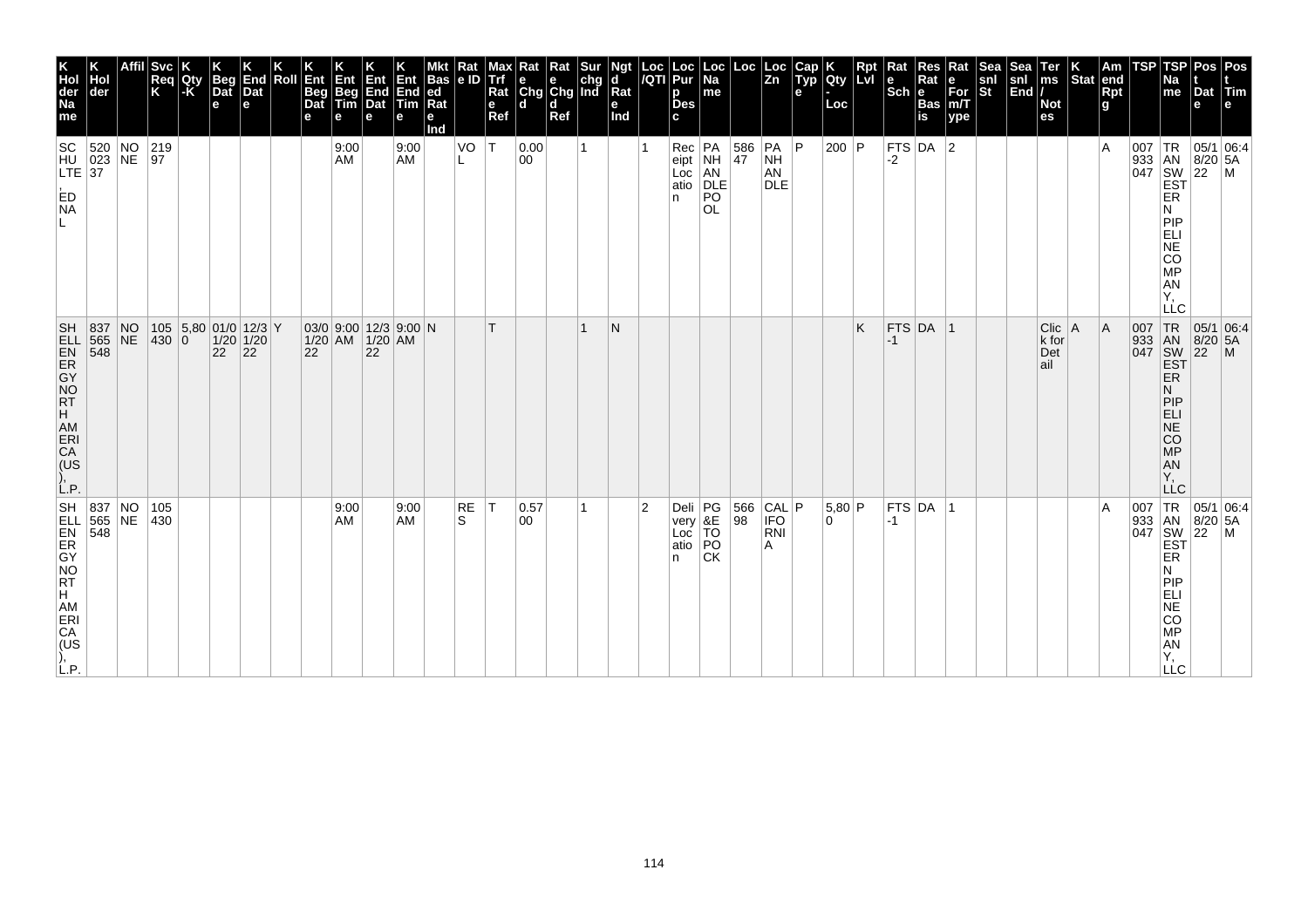| K<br>Hol<br>der<br>Na<br>me                                                                       | der                      |    | <b>Svc</b><br>Req<br>K | Qty<br> -K | <b>Beg</b><br>Dat<br>e | End<br>Dat<br>е                                                              | Roll | Ent<br><b>Beg</b><br>Dat<br>е | Ent<br>Beg<br>Tim | $\begin{array}{c}\n\mathbf{Ent} \\ \mathbf{End} \\ \mathbf{Dat}\n\end{array}$<br>е | End<br>$ T$ im<br>e | Bas<br> ed<br>$Ra$ t<br>е<br>nd | Kat<br>le ID     | Trf<br>Rat<br>e<br>Ref | $\begin{array}{ c c c }\n\hline\n\text{e} & \text{e} & \text{chg} \\ \hline\n\text{Chg} & \text{Chg} & \text{Ind}\n\end{array}$<br>ld. | Rat<br>l d<br>Ref | ď<br>Rat<br>е<br>Ind | Loc Loc<br> /QTI Pur<br>p<br><b>Des</b><br>c | Loc<br>$\overline{Na}$<br>me                                                     | $\begin{array}{ c c } \text{Loc} & \text{Loc} \\ \hline \text{Zn} & \end{array}$ | <b>Live</b><br>e | <b>Ciy</b><br>Loc  | <b>Rpt</b><br>Lvi | Rat<br>$ \mathsf{Sch} $ e | Res<br>Rat<br><b>Bas</b><br>is | Rat<br>$\left  \begin{matrix} \mathsf{e} \ \mathsf{For} \ \mathsf{m/T} \end{matrix} \right $<br> ype | snl<br>St | Sea<br>snl<br>$\left  \tilde{\mathsf{End}} \right $ | Ter<br>ms<br><b>Not</b><br>es    | Stat | Am<br>end<br><b>Rpt</b><br>g | TSP                               | <b>TSP</b><br>Na<br>me                                                                                         | <b>Pos</b><br>Dat Tim<br>e                                                                               | Pos<br>le.      |
|---------------------------------------------------------------------------------------------------|--------------------------|----|------------------------|------------|------------------------|------------------------------------------------------------------------------|------|-------------------------------|-------------------|------------------------------------------------------------------------------------|---------------------|---------------------------------|------------------|------------------------|----------------------------------------------------------------------------------------------------------------------------------------|-------------------|----------------------|----------------------------------------------|----------------------------------------------------------------------------------|----------------------------------------------------------------------------------|------------------|--------------------|-------------------|---------------------------|--------------------------------|------------------------------------------------------------------------------------------------------|-----------|-----------------------------------------------------|----------------------------------|------|------------------------------|-----------------------------------|----------------------------------------------------------------------------------------------------------------|----------------------------------------------------------------------------------------------------------|-----------------|
| ),<br>L.P.                                                                                        |                          |    | 105<br>$ 430\rangle$   |            |                        |                                                                              |      |                               | 9:00<br><b>AM</b> |                                                                                    | 9:00<br><b>AM</b>   |                                 | <b>RE</b><br>ls. | ΙT                     | 0.57<br>00                                                                                                                             |                   |                      | n.                                           | Rec WE 586 WE P<br>eipt ST 46 ST<br>Loc TEX TEX<br>atio AS AS<br>PO<br><b>OL</b> |                                                                                  |                  | 5,80 P<br>$\Omega$ |                   | $-1$                      | $FTS$ DA  1                    |                                                                                                      |           |                                                     |                                  |      | ΙA                           |                                   | <b>ER</b><br>Ν<br>PIP<br>ELI<br><b>NE</b><br>$\overline{c}\overline{o}$<br><b>MP</b><br>AN<br>Ϋ,<br><b>LLC</b> | 05/1 06:4<br>933 AN 8/20 5.<br>047 SW 22 M<br>EST P                                                      |                 |
| SO<br>UT<br>HE<br>RN<br>CAL<br>IFO<br>RN<br>RN<br>RN<br>CR<br>A<br>GA<br>S<br>CO<br>MP<br>AN<br>Y | 690 NO 105<br>882 NE 278 |    |                        |            | 21                     | $\left  \frac{11}{0} \right  \frac{10}{3} \left  Y \right $ 1/20 1/20<br> 24 |      | 22                            |                   | 03/0 9:00 10/3 9:00 N<br>1/20 AM 1/20 AM<br>24                                     |                     |                                 |                  |                        |                                                                                                                                        | MA<br>X           | N                    |                                              |                                                                                  |                                                                                  |                  |                    | K                 | $-1$                      | $FTS$ DA 1                     |                                                                                                      |           |                                                     | Clic   A<br>k for<br>Det<br>ail  |      | ΙA                           | 007 TR<br>933 AN<br>047 SW<br>EST | ER<br>N<br>PIP<br>ELI<br>NE<br>CO<br>МP<br>AN<br>Υ.<br>LLC                                                     | $\begin{array}{ c c c }\n\hline\n95/1 & 06.4 \\ 8/20 & 5A\n\end{array}$<br>$\left  \frac{5}{22} \right $ | $\frac{1}{2}$ M |
| SO <sub>1</sub><br><b>UTHERNAL</b><br><b>CAL</b><br><b>CAL</b><br><b>FORNI</b><br>lY.             | 690 NO<br>882            | NE | 279 000 1/20 1/20      |            | $21 \mid 24$           | $ 105 $ 225, $ 04/0 10/3 $ Y                                                 |      | 22                            |                   | 05/1 9:00 10/3 9:00 N<br>1/20 AM 1/20 AM<br>24                                     |                     |                                 |                  |                        |                                                                                                                                        |                   | N                    |                                              |                                                                                  |                                                                                  |                  |                    | K                 | $-1$                      | FTS DA 1                       |                                                                                                      |           |                                                     | Clic   A<br>k for<br>Det<br>∣ail |      | A                            | 007<br>933 AN<br>047 SW<br>EST    | TR<br><b>ER</b><br>N<br>PIP<br>ELI<br>NE<br>CO<br>MP<br>A<br>Y,<br>$\sqcup$ C                                  | 05/1 06:4<br>$8/20$ 5A<br>$\left  \frac{5}{22} \right $                                                  | $\blacksquare$  |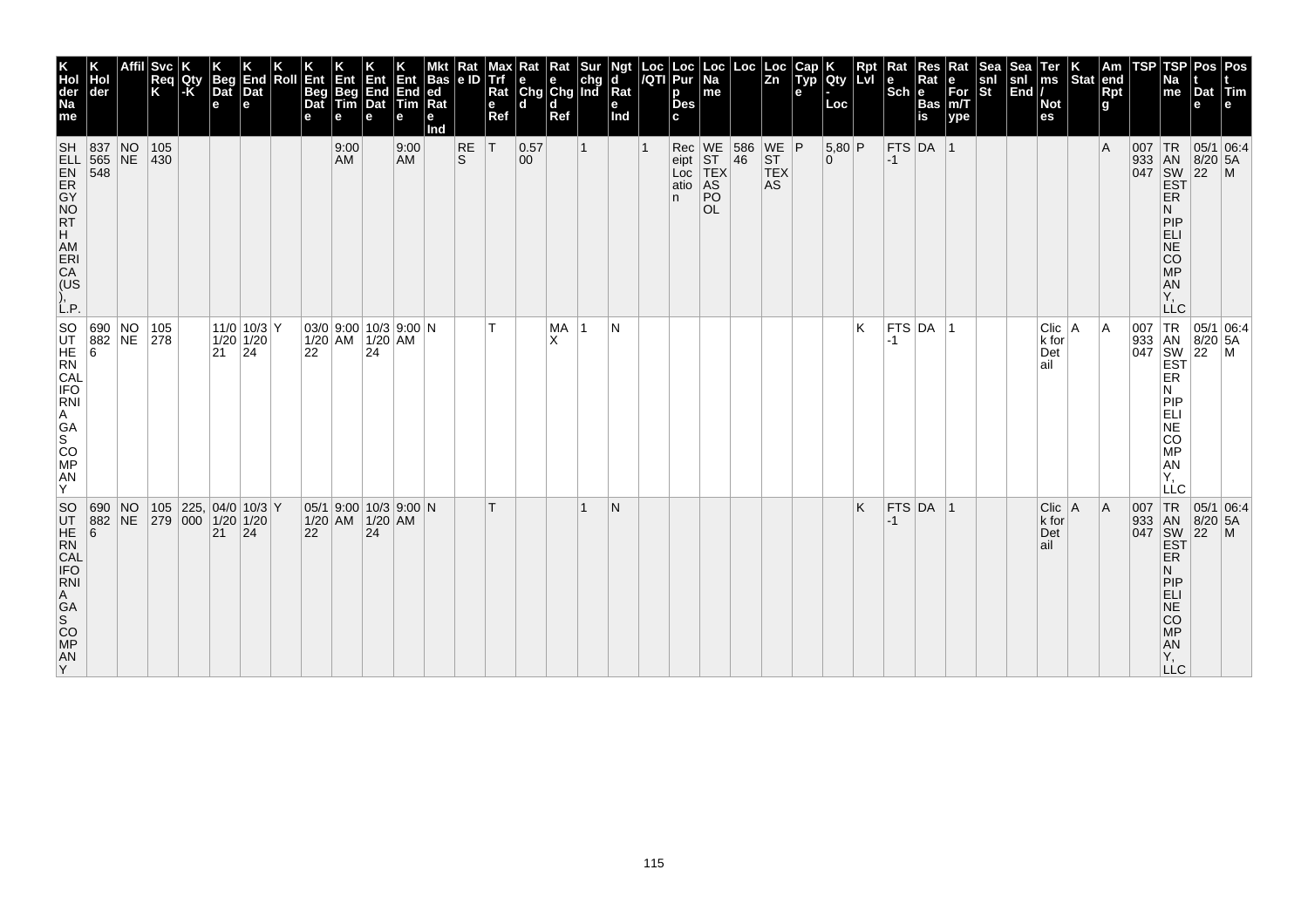| K<br>Hol<br>der<br>Na<br>me                                                                                             | Hol<br>der                                                                           | <b>Svc</b><br> Req<br> K | Qty<br>$\mathsf{K}$ | <b>Beg</b><br>Dat<br>е | End<br>Dat<br>e | Roll | Ent<br>Beg<br>Dat | Ent<br>Beg<br>Tim<br>е | Ent<br>End<br>Dat<br>е | Ent<br>End<br><b>Tim</b><br>е | Bas<br> ed<br>Rat<br>е<br>Ind | Rat<br>le ID   | Max<br>е<br>Ref | Rat<br>Trf e e chg<br>Rat Chg Chg Ind<br>l d | Rat<br>d<br>Ref | <b>Sur</b> | Ngt<br>ď<br>Rat<br>е<br>Ind |                | Loc  Loc<br><i> I</i> QTI  Pur<br>р<br>Des <sup>-</sup> | $\vert$ Loc $\vert$ Na<br>me                                                     | Loc       | ∣Loc<br>$\overline{z}$ <sub>n</sub>    | Cap<br>$\tilde{$ , Typ} | Qty<br>Loc             | Rpt<br>lLvl | Rat<br>$ \mathsf{Sch} $ e | Res<br>Rat<br><b>Bas</b><br>is | Rat<br>е<br>$For$ <sub>m/T</sub><br>ype | Sea<br>snl<br>$ \tilde{\mathbf{s}}$ t | Sea<br>snl<br>$\left \overline{\text{End}}\right $ | Ter<br>ms<br><b>Not</b><br>es | Stat end | Am<br><b>Rpt</b><br>g | TSP        | TSP<br>Na<br>me                                                                                                                                                                                         | Pos   Pos<br>Dat Tim<br>е                  |                                                                                                                                              |
|-------------------------------------------------------------------------------------------------------------------------|--------------------------------------------------------------------------------------|--------------------------|---------------------|------------------------|-----------------|------|-------------------|------------------------|------------------------|-------------------------------|-------------------------------|----------------|-----------------|----------------------------------------------|-----------------|------------|-----------------------------|----------------|---------------------------------------------------------|----------------------------------------------------------------------------------|-----------|----------------------------------------|-------------------------|------------------------|-------------|---------------------------|--------------------------------|-----------------------------------------|---------------------------------------|----------------------------------------------------|-------------------------------|----------|-----------------------|------------|---------------------------------------------------------------------------------------------------------------------------------------------------------------------------------------------------------|--------------------------------------------|----------------------------------------------------------------------------------------------------------------------------------------------|
| <b>SO</b><br>UT 88<br>CAL<br>IFO<br><b>RNI</b><br>A<br>GA <sub>S</sub><br>CO <sub>MP</sub><br>AN<br>Y                   | 690 NO<br>882 NE                                                                     | 105<br>279               |                     |                        |                 |      |                   | 9:00<br>AM             |                        | 9:00<br><b>AM</b>             |                               | RE<br>ls.      | İΤ              | 0.39<br>00                                   |                 |            |                             | $\overline{2}$ | Deli<br>n.                                              | SO<br>very CAL 87<br>Loc NE<br>atio EDL<br><b>ES</b>                             | 104       | CAL P<br><b>IFO</b><br><b>RNI</b><br>A |                         | 125, P<br>000          |             | $ -1 $                    | $ $ FTS $ $ DA $ $ 1           |                                         | $ 4/1 $ 5/31                          |                                                    |                               |          | $\overline{A}$        | 007<br>933 | TR  <br>AN<br>$\begin{bmatrix} 047 \\ 800 \\ 122 \end{bmatrix}$ $\begin{bmatrix} 0.067 \\ 201 \\ 1.07 \end{bmatrix}$<br><b>ER</b><br>N<br>PIP<br>ELI<br>NE<br>CO<br><b>MP</b><br>AN<br>Υ.<br><b>LLC</b> | 05/1 06:4<br>$8/20$ 5A                     | $\mathsf{M}$                                                                                                                                 |
| SO 68<br>UT HE 88<br>HE RN<br>CAL<br>IFO RN<br>A<br>GA<br>S<br>CO<br>CO<br><b>MP</b><br>AN<br>Y                         | 690 NO<br>882 NE                                                                     | 105<br> 279              |                     |                        |                 |      |                   | 9:00<br>AM             |                        | 9:00<br><b>AM</b>             |                               | <b>RE</b><br>S | IΤ              | 0.39<br>00                                   |                 |            |                             |                | Rec<br>eipt<br>Loc<br>atio<br>n.                        | WE 586<br>ST 46<br>TEX<br>AS<br>PO<br><b>OL</b>                                  |           | WE P<br>ST<br><b>TEX</b><br><b>AS</b>  |                         | 11,6 P<br>$ 96\rangle$ |             | $-1$                      | $FTS$ DA $ 1$                  |                                         | 4/1                                   | 5/31                                               |                               |          | $\overline{A}$        | 007        | TR<br><b>EST</b><br>ER.<br>N<br> P P<br><b>ELI</b><br>NE<br>CO<br><b>MP</b><br>AN<br>Υ.<br>LLC                                                                                                          | 05/1 06:4<br>933 AN 8/20 5A<br>047 SW 22 M |                                                                                                                                              |
| SO<br>UT HE<br>RN<br>CAL<br>FO<br>RN<br>RN<br>$\mathop{\mathsf{GA}}\limits_\mathsf{S}$<br>CO <sub>MP</sub><br>AN<br>ΙY. | $\begin{array}{ c c c c }\n 690 & \text{NO} \\  882 & \text{NE}\n \end{array}$<br> 6 | 105<br>279               |                     |                        |                 |      |                   | 9:00<br><b>AM</b>      |                        | 9:00<br>AM                    |                               | RE<br>S        | $\top$          | 0.39<br> 00                                  |                 |            |                             |                | Rec<br>eipt<br>Loc<br>atio<br>n.                        | BL<br>OO<br>MFI<br><b>ELD</b><br><b>CO</b><br>MP<br><b>RE</b><br>SS<br><b>OR</b> | 564<br>98 | SA<br>N<br><b>JUA</b><br>N             | l P                     | 125, P<br>000          |             | $-1$                      | FTS DA 1                       |                                         | 4/1                                   | 5/31                                               |                               |          | $\overline{A}$        |            | ER<br>N<br>PIP<br>ELI<br>NE<br>CO<br><b>MP</b><br>AN<br>Υ.<br><b>LLC</b>                                                                                                                                |                                            | $\begin{array}{c c}\n 33 & 18 & 05/1 & 0\n\end{array}$ $\begin{array}{c}\n 18 & 8/20 & 5A \\  047 & 80/22 & 5A \\  50 & 22 & 1\n\end{array}$ |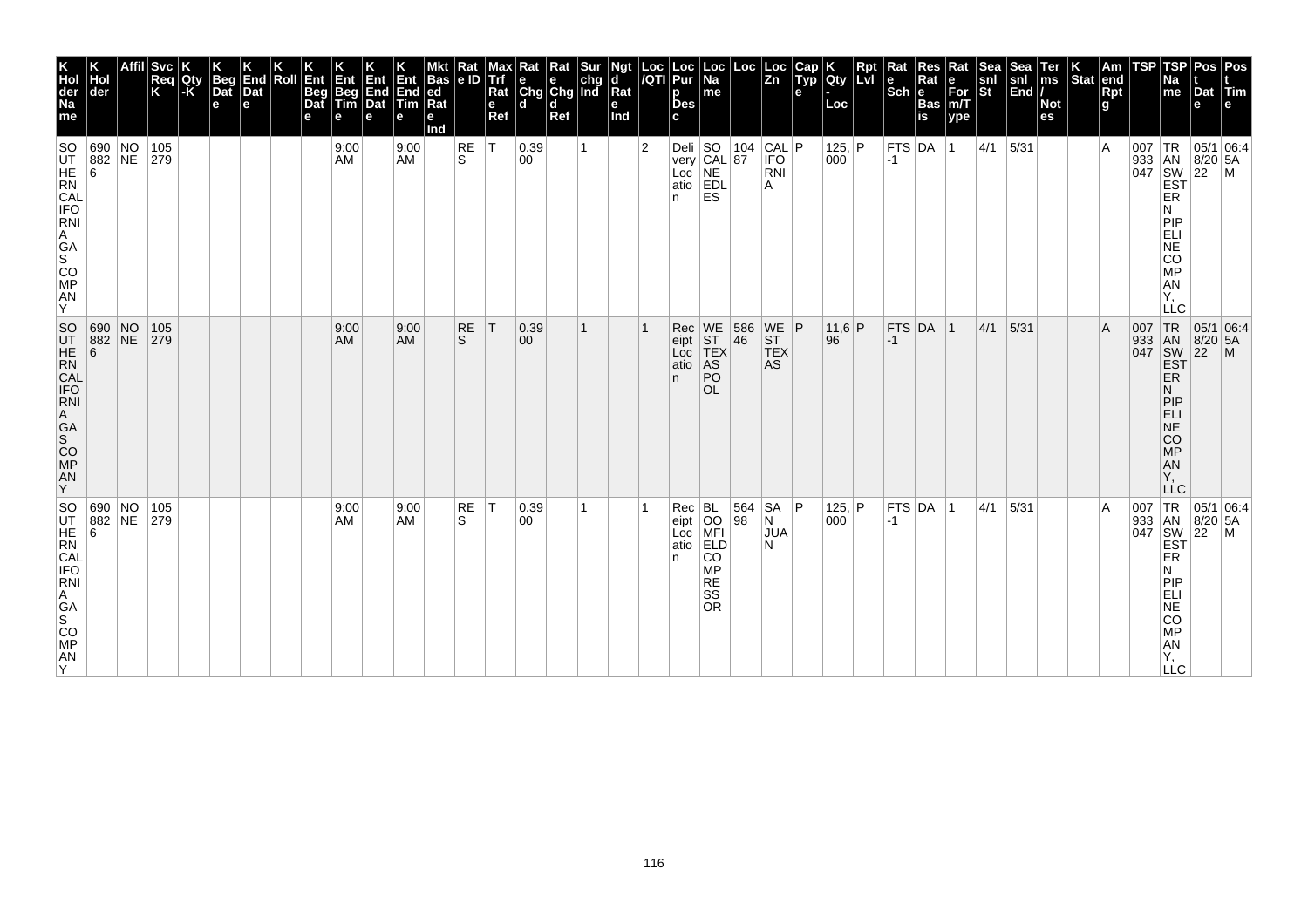| K<br>Hol<br>der<br>Na<br>me                                                                             | Hol<br>der               | <b>Svc</b><br> Req<br> K | Qty<br>l-K | <b>Beg</b><br>Dat<br>e | End<br>Dat<br>$\mathbf e$ | Roll | Ent<br>Beg<br>Dat | ⁄∃nv<br>Beg<br>Tim<br>е | Ent<br>End<br>Dat<br>е | End<br>Tim<br>е   | <b>Bas</b><br> ed<br>Rat<br>е<br>Ind | Rat<br>le ID | мах<br>e<br>Ref | Rat<br>Trf e e chg<br>Rat Chg Chg Ind<br>l d | Rat<br>d<br>Ref | Sur          | Ngt<br>d<br>Rat<br>е<br>Ind |                | Loc  Loc<br><i> I</i> QTI  Pur<br>р<br><b>Des</b>  | $\frac{\text{E}}{\text{N}}$<br>me                       | Loc                      | ∣Loc<br>$\overline{z}$ <sub>n</sub>         | Cap<br>$ $ Typ | <b>Qty</b><br>Loc | Rpt<br><b>LvI</b> | Rat<br>$ \mathsf{Sch} $ e | Res<br>Rat<br><b>Bas</b><br>is | Rat<br>е<br>$For$ <sub>m/T</sub><br>ype | ेख<br>snl<br>$ \tilde{\mathbf{s}}$ t | snl<br><b>End</b> <i>I</i> | <b>Ter</b><br>ms<br><b>Not</b><br>es | Stat end | Am<br>Rpt<br>g | TSP | TSP<br>Na<br>me                                                                               | Pos   Pos<br>Dat Tim<br>е                                                                                                                                                                                                                                              |  |
|---------------------------------------------------------------------------------------------------------|--------------------------|--------------------------|------------|------------------------|---------------------------|------|-------------------|-------------------------|------------------------|-------------------|--------------------------------------|--------------|-----------------|----------------------------------------------|-----------------|--------------|-----------------------------|----------------|----------------------------------------------------|---------------------------------------------------------|--------------------------|---------------------------------------------|----------------|-------------------|-------------------|---------------------------|--------------------------------|-----------------------------------------|--------------------------------------|----------------------------|--------------------------------------|----------|----------------|-----|-----------------------------------------------------------------------------------------------|------------------------------------------------------------------------------------------------------------------------------------------------------------------------------------------------------------------------------------------------------------------------|--|
| SO<br>UT 88<br>CAL<br>IFO<br>RNI<br>A<br>GA<br>SO<br>MP<br>AN<br>Y                                      | 690 NO<br>882 NE 279     | 105                      |            |                        |                           |      |                   | 9:00<br>AM              |                        | 9:00<br><b>AM</b> |                                      | RE<br>ls.    | İΤ              | 0.57<br>00                                   |                 | $\mathbf{1}$ |                             |                | Rec AG<br>eipt AV<br>Loc<br>atio RO<br>n.          | E.<br>JO<br><b>BA</b><br><b>NC</b><br>$\Omega$          | $ 28\rangle$             | 790 WE P<br> ST <br><b>TEX</b><br><b>AS</b> |                | 61,4 P<br>06      |                   | $ -1$                     | FTS DA 1                       |                                         | $ 4/1 $ 5/31                         |                            |                                      |          | $\overline{A}$ | 007 | TR <br>ER<br>N<br>PIP<br>ELI<br><b>NE</b><br><b>CO</b><br><b>MP</b><br>AN<br>Υ,<br><b>LLC</b> | 05/1 06:4<br>933 AN 8/20 5A<br>047 SW 22 M<br>EST                                                                                                                                                                                                                      |  |
| SO 69<br>UT 88<br>HE 6<br>CAL<br>CAL<br>IFO<br>RNI<br>A<br>GA<br>S<br>CO<br><b>MP</b><br><b>AN</b><br>Y | 690 NO 105<br>882 NE 279 |                          |            |                        |                           |      |                   | 9:00<br>AM              |                        | 9:00<br><b>AM</b> |                                      | RE<br>S.     | IT.             | 0.57<br>00                                   |                 |              |                             | $\overline{2}$ | Deli SO 104<br>very CAL 87<br>Loc NE<br>atio<br>n. | <b>EDL</b><br>ES                                        |                          | $CAL$ $P$<br><b>IFO</b><br><b>RNI</b><br>A  |                | 61,4 P<br>06      |                   | $-1$                      | $ $ FTS $ $ DA $ $ 1           |                                         | 4/1                                  | 5/31                       |                                      |          | A              |     | N<br> P P<br>ELI<br>NE<br><b>CO</b><br>MP<br>AN<br>Υ.<br>LLC                                  | J7 TR 05/1 UC<br>J33 AN 8/20 5A<br>047 SW 22 M<br>EST                                                                                                                                                                                                                  |  |
| SO 69<br>CAL<br>IFO<br>RNI<br>A<br>GA<br>S<br>CO<br>MP<br>AN<br>Y.                                      | 690 NO<br>882 NE         | 105<br> 279              |            |                        |                           |      |                   | 9:00<br>AM.             |                        | 9:00<br><b>AM</b> |                                      | RE<br>S      | $\top$          | 0.57<br>00                                   |                 |              |                             |                | Rec<br>eipt   MO<br>Loc<br>atio PIP<br>n.          | AT<br>ls.<br>ELI<br><b>NE</b><br><b>WA</b><br><b>RD</b> | 572 WE P<br>$ 45\rangle$ | ST <br><b>TEX</b><br>AS                     |                | 26,8 P<br>98      |                   | $-1$                      | $FTS$ DA $ 1$                  |                                         | 4/1                                  | 5/31                       |                                      |          | $\overline{A}$ |     | ER<br>N<br>PIP<br><b>ELI</b><br><b>NE</b><br><b>CO</b><br><b>MP</b><br>AN<br>Υ,<br><b>LLC</b> | $\begin{array}{r} \n 1R \n 05/1 \n 0.54 \n 0.47 \n 0.47 \n 0.48 \n 0.47 \n 0.47 \n 0.48 \n 0.47 \n 0.47 \n 0.47 \n 0.47 \n 0.47 \n 0.47 \n 0.47 \n 0.47 \n 0.47 \n 0.47 \n 0.47 \n 0.47 \n 0.47 \n 0.47 \n 0.47 \n 0.47 \n 0.47 \n 0.47 \n 0.47 \n 0.47 \n 0.47 \n 0.$ |  |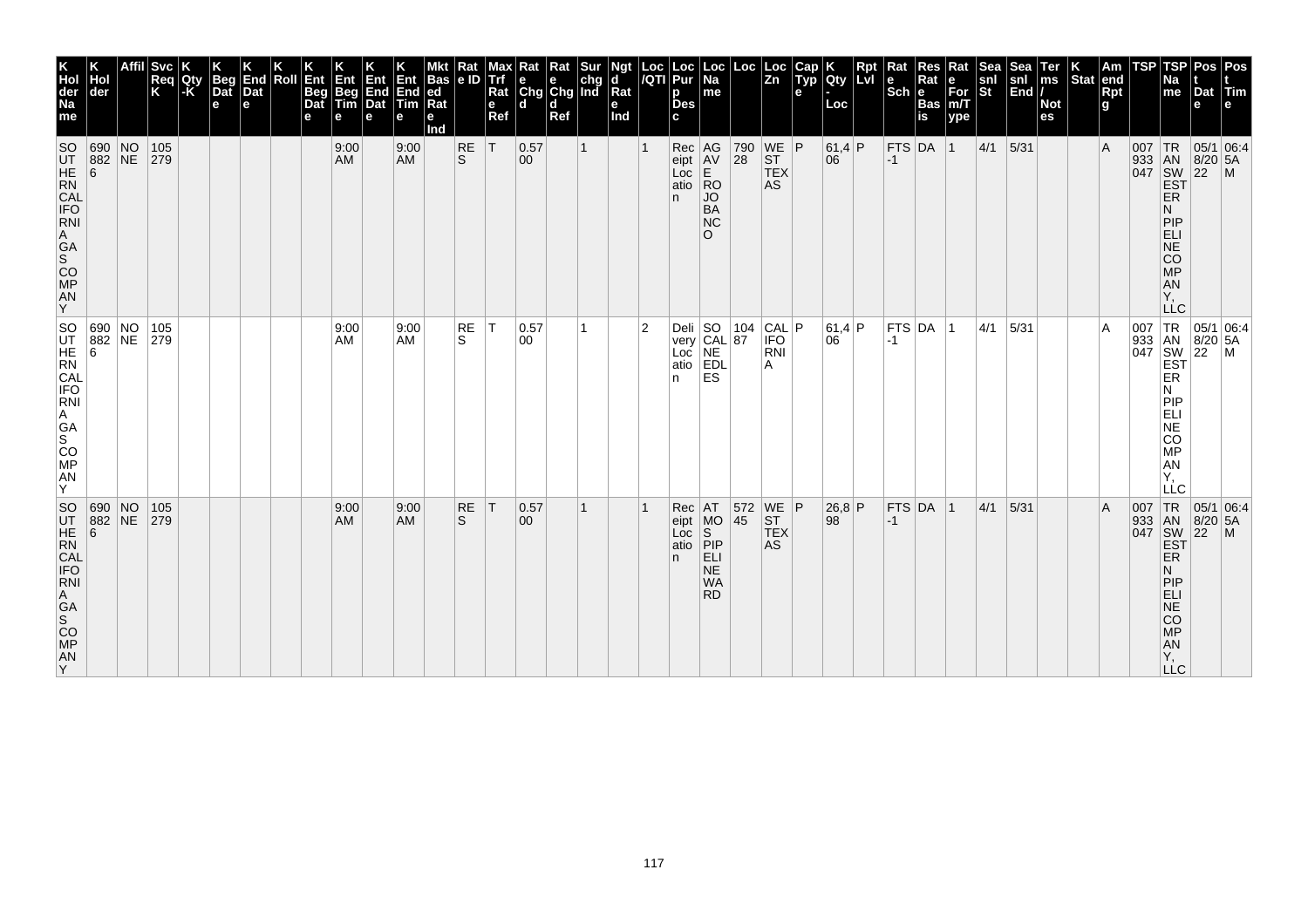| K<br>Hol<br>der<br>Na<br>me                                                             | Hol<br>der                                                                   |          | Svc<br>Req<br>K | Qty<br>$-K$ | <b>Beg</b><br>Dat<br>e | End<br>Dat<br>e                            | Roll | Ent<br>Beg<br>Dat<br>е | Ent<br>Beg<br>Tim<br>е | Ent<br>End<br>Dat<br>е | Ent<br>End<br>Tim<br>е  | Bas<br> ed<br>$\overline{\text{Rat}}$<br>е<br>Ind | Rat<br>le ID | мах<br><b>Trf</b><br>Rat<br>e<br>Ref | <b>K</b> Rat Rat Sur<br>e e chg<br>Chg Chg Ind<br>l d | d<br>Ref       |   | Ngt<br>d<br>Rat<br>е<br>Ind | Loc<br>/QTI    | Loc<br>Pur<br>p<br><b>Des</b><br>C.                           | Loc<br>$\overline{Na}$<br>me | Loc | Loc<br>$\overline{z}$ <sub>n</sub>          | Cap<br>Typ<br>е | <b>Qty</b><br>Loc | Rpt | Rat<br>le<br>$ \mathsf{Sch} $ e | Res<br>Rat<br><b>Bas</b><br>is | Rat<br>е<br>For<br>m/T<br>ype | Sea<br>snl<br>St | Sea<br>snl<br>End | Ter<br>ms<br><b>Not</b><br>es | Stat end | Am<br>Rpt<br>g | TSP | TSP<br>Na<br>me                                                                                             | Dat<br>е                                                                                                                                          | Pos Pos<br><b>Tim</b> |
|-----------------------------------------------------------------------------------------|------------------------------------------------------------------------------|----------|-----------------|-------------|------------------------|--------------------------------------------|------|------------------------|------------------------|------------------------|-------------------------|---------------------------------------------------|--------------|--------------------------------------|-------------------------------------------------------|----------------|---|-----------------------------|----------------|---------------------------------------------------------------|------------------------------|-----|---------------------------------------------|-----------------|-------------------|-----|---------------------------------|--------------------------------|-------------------------------|------------------|-------------------|-------------------------------|----------|----------------|-----|-------------------------------------------------------------------------------------------------------------|---------------------------------------------------------------------------------------------------------------------------------------------------|-----------------------|
| <b>SO</b><br>UT HE 88<br>RN<br>CAL<br>FO<br>RN<br>P.<br>A<br>GA<br>SOO<br>MP<br>AN<br>Y | 690 NO<br>882 NE                                                             |          | 105<br>279      |             |                        |                                            |      |                        | 9:00<br>AM             |                        | 9:00<br><b>AM</b>       |                                                   | RE<br>S.     | $\top$                               | 0.57<br>00                                            |                |   |                             | $\overline{2}$ | Deli SO 104<br>very CAL 87<br>Loc NE<br>atio EDL<br>n         | ES                           |     | $ 104 $ CAL $ P $<br><b>IFO</b><br>RNI<br>A |                 | 26,8 P<br>98      |     | $-1$                            | $FTS$ DA $ 1$                  |                               | $ 4/1 $ 5/31     |                   |                               |          | ۱A             | 007 | TR<br>933 AN 8/20<br>047 SW 22<br>EST<br>ER<br>N<br>PIP<br>ELI<br>NE<br>CO<br>MP<br>AN<br>Υ.<br><b>LLC</b>  | $8/20$ 5A                                                                                                                                         | 05/1 06:4<br> M       |
| SO 68<br>UT HE 88<br>HE RN<br>CAL<br>IFO RNI<br>A<br>GA<br>SCO<br>MP<br>AN<br>Y         | $\begin{array}{ l l } \hline 690 & \text{NO} \\ 882 & \text{NE} \end{array}$ |          | 105<br> 279     |             |                        |                                            |      |                        | 9:00<br>AM             |                        | 9:00<br><b>AM</b>       |                                                   | RE<br>S      | ΙT                                   | $ 0.39\rangle$<br>00                                  |                | 1 |                             | $\overline{2}$ | Deli SO 104<br>very CAL 87<br>Loc NE<br>atio EDL<br>POL<br>n. | <b>ES</b>                    |     | CAL P<br><b>IFO</b><br>RNI<br>A             |                 | $11.6$ P<br>96    |     | $ -1$                           | FTS DA 1                       |                               | 4/1              | 5/31              |                               |          | ΙA             | 007 | <b>TR</b><br>933 AN 8/20<br><b>EST</b><br><b>ER</b><br>N<br>PIP<br>NE<br>CO<br>MP<br><b>AN</b><br>Y,<br>LLC | 05/1 06.4<br>$8/20$ 5A                                                                                                                            | $\mathsf{M}$          |
| SO 69<br>EST<br>GA<br>SORP<br>OR<br>OR<br>ST<br>ATI<br>ON                               | 697<br> 091                                                                  | NO<br>NE | $ 37\rangle$    | $ 0\rangle$ | 93                     | 220 3,00 02/0 01/3 Y<br>$1/19$ 1/19<br> 94 |      | 93                     | $1/19$ AM $1/19$ AM    | 94                     | $02/0$ 9:00 01/3 9:00 N |                                                   | VO T<br>L    |                                      |                                                       | <b>MA</b><br>X | 1 | N                           |                |                                                               |                              |     |                                             |                 |                   | K   | -2                              | FTS DA                         | $ 2\rangle$                   |                  |                   |                               | N        | ۱A             |     | ER<br>N<br>PIP<br>$ELI$<br>NE<br>CO<br><b>MP</b><br>AN<br>Υ,<br><b>LLC</b>                                  | 05/1 06:4<br>$\begin{array}{c c}\n 207 \\ 933 \\ 94N \\ 947 \\ 964\n\end{array}\n\begin{array}{c}\n 8/2 \\  8/2 \\  22\n\end{array}$<br>$8/20$ 5A | M                     |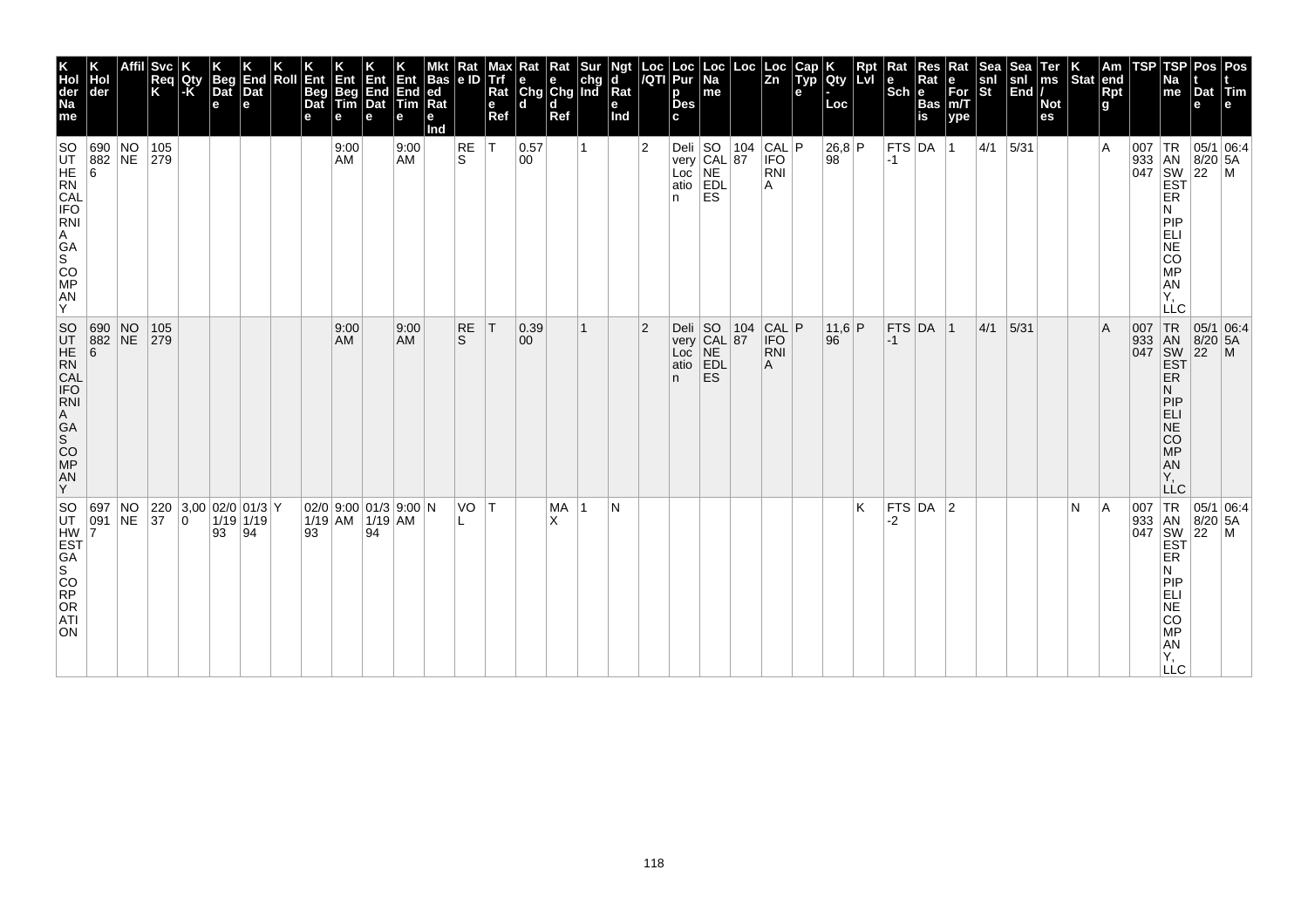| AN<br>Υ.<br><b>LLC</b><br>$\left \begin{array}{c c}\n\text{Deli} & \text{S.W} & 131 & \text{CAL} \\ \text{very} & 98 & \text{IFO}\n\end{array}\right $<br>$FTS$ DA 2<br><b>TR</b><br> 05/1 06:4<br> 3,00 P<br>ΙA<br>007<br>933 AN 8/20<br>047 SW 22<br>EST ER<br>$8/20$ 5A<br>$-2$<br>very<br>0<br>Loc $\begin{vmatrix} 1 & 1 \\ 1 & 1 \end{vmatrix}$ GA<br>RNI<br>A<br>WIL<br>LO<br>N<br>PIP<br>NE<br>CO<br>W<br><b>VAL</b><br>LEY<br><b>SAL</b><br>MP<br>ES<br><b>AN</b><br>Ÿ,<br>LLC<br>FTS DA 1<br>TR <sub></sub><br>Κ<br>$Clic$   A<br> A<br> 05/1 06:4<br>007<br>$8/20$ 5A<br>-5<br>k for | $\overline{2}$ | Y |  | 0.00<br>00 | T <br>T | VO | 9:00<br>AM | 9:00<br>AM | $12/1$ 9:00 02/2 9:00 N<br>7/20 AM 9/20 AM |                                                                             |  | $102$   1,00   03/0   02/2   N<br> 444 0 | SO 697 NO 220<br>UT 091 NE 37<br>HW EST<br>GA<br>SCORP<br>ORP<br>ORP<br>NO<br>NE |
|-------------------------------------------------------------------------------------------------------------------------------------------------------------------------------------------------------------------------------------------------------------------------------------------------------------------------------------------------------------------------------------------------------------------------------------------------------------------------------------------------------------------------------------------------------------------------------------------------|----------------|---|--|------------|---------|----|------------|------------|--------------------------------------------|-----------------------------------------------------------------------------|--|------------------------------------------|----------------------------------------------------------------------------------|
| 933 AN<br>047 SW<br>EST<br>22<br>Det<br>ail<br>ER<br>N<br>PIP<br>ELI<br>NE<br>CO                                                                                                                                                                                                                                                                                                                                                                                                                                                                                                                |                |   |  |            |         |    | 24         |            | 21                                         | $\begin{array}{ c c c }\n 1/20 & 9/20 \\  \hline\n 09 & 24 \\  \end{array}$ |  |                                          | SO 697<br>HW HW 7<br>EST GA<br>SO RP<br>ORP<br>ORP                               |
|                                                                                                                                                                                                                                                                                                                                                                                                                                                                                                                                                                                                 |                |   |  |            |         |    |            |            |                                            |                                                                             |  |                                          |                                                                                  |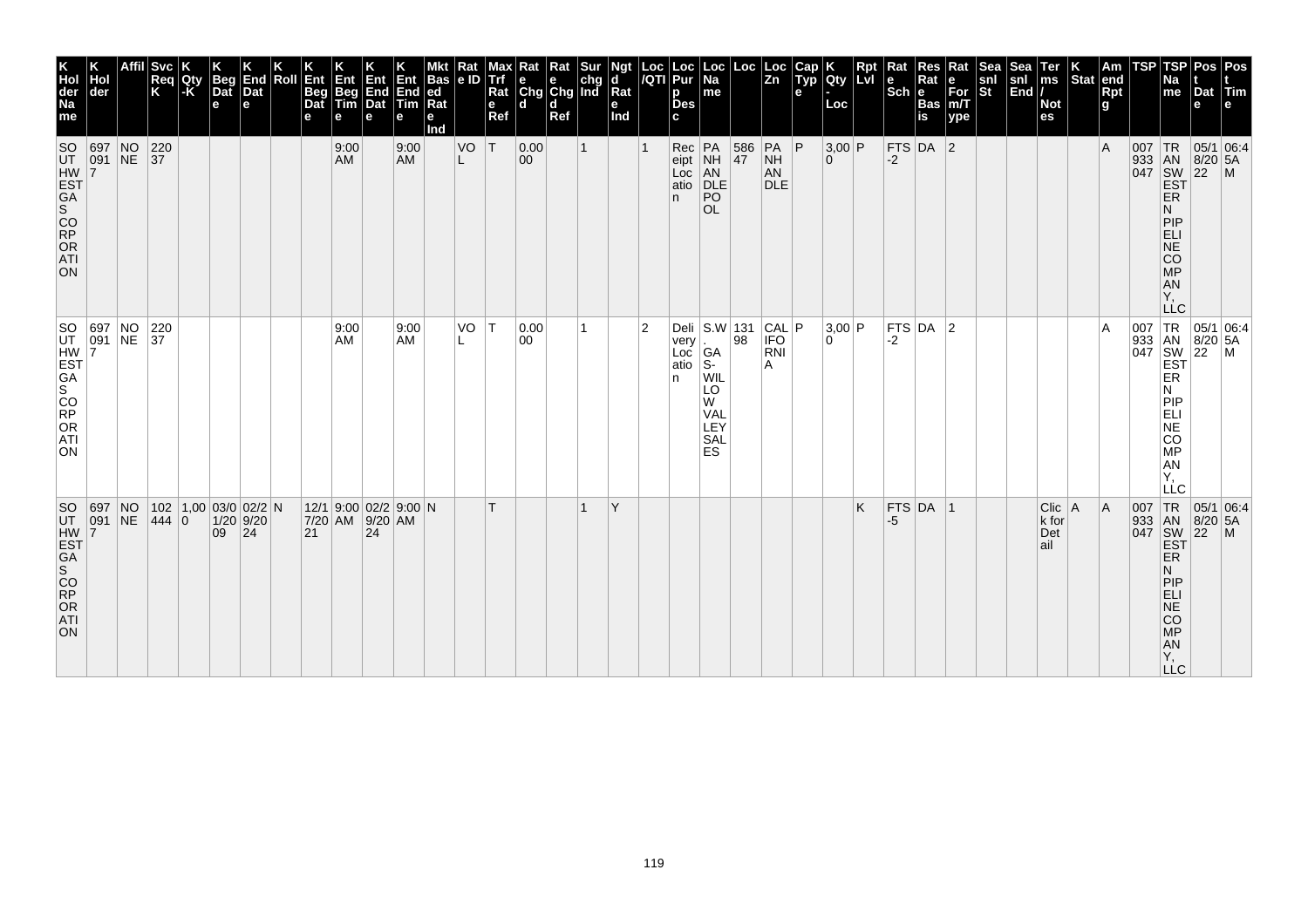| K<br>Hol<br>der<br>Na<br>me                                                             | Hol<br>der             |                      | Svc<br>Req<br>K  | Qty<br>-K | Beg<br>Dat<br>e | K<br>End<br>Dat<br>l el                              | Roll | Ent<br>Beg<br>Dat<br>е | Ent<br>Beg<br>Tim<br>e                         | <b>Ent</b><br>End<br>Dat<br>е | Ent<br>End<br><b>ftim</b><br>е | <b>Bas</b><br>ed<br>Rat<br>е<br>Ind | Rat<br> e D    | Max<br>Trf<br>Rat<br>e<br>Ref | Kat<br>e e chg<br>Chg Chg Ind<br>d d | Rat<br>Ref | Sur | Ngt<br>d<br>$\bar{R}$ at<br>е<br>Ind | Loc<br>/QTI    | Loc<br>Pur<br>p<br><b>Des</b><br>C.                  | Loc  <br>Na<br>me                                                                               | Loc                                                     | Loc<br>Zn                   | Cap<br>Typ<br>e | Qty<br>Loc           | Rpt<br><b>LvI</b> | Rat<br>$\left \begin{array}{c}\n\mathbf{e} \\ \text{Sch}\n\end{array}\right $ R | Res<br>Rat<br>Bas<br>is | Rat<br>∣е<br>For<br>m/T<br>ype | <b>Sea</b><br>$\frac{\mathsf{snl}}{\mathsf{St}}$ | Sea<br>snl<br>End | Ter<br>ms<br><b>Not</b><br>es   | $\left \begin{array}{c} K \\ \hline \end{array}\right $ am $\left \begin{array}{c} R \\ \hline \end{array}\right $ | <b>Rpt</b><br>g | <b>TSP</b> | TSP<br>Na<br>$\vert$ me                                                                                             | Pos<br>Dat<br>e                                            | Pos<br>Tim<br>l e l                                                                                                             |
|-----------------------------------------------------------------------------------------|------------------------|----------------------|------------------|-----------|-----------------|------------------------------------------------------|------|------------------------|------------------------------------------------|-------------------------------|--------------------------------|-------------------------------------|----------------|-------------------------------|--------------------------------------|------------|-----|--------------------------------------|----------------|------------------------------------------------------|-------------------------------------------------------------------------------------------------|---------------------------------------------------------|-----------------------------|-----------------|----------------------|-------------------|---------------------------------------------------------------------------------|-------------------------|--------------------------------|--------------------------------------------------|-------------------|---------------------------------|--------------------------------------------------------------------------------------------------------------------|-----------------|------------|---------------------------------------------------------------------------------------------------------------------|------------------------------------------------------------|---------------------------------------------------------------------------------------------------------------------------------|
| UHW FST<br>GA<br>SOORP<br>ORP<br>ORP<br>ATL<br>ATL<br>ON                                | SO 697 NO<br>UT 091 NE |                      | 102<br> 444      |           |                 |                                                      |      |                        | 9:00<br>AM                                     |                               | 9:00<br>AM                     |                                     | $\frac{RE}{S}$ | ١T                            | 0.55<br>00                           |            |     |                                      | $\overline{2}$ | Deli SU<br>very<br>Loc<br>atio<br>n                  | $\overline{\mathsf{N}}$<br>VAL<br>LEY<br>SO<br>UT<br>H<br><b>DEL</b><br><b>IVE</b><br><b>RY</b> | $\begin{array}{ c} \hline 784 \\ \hline 81 \end{array}$ | PH  P<br>OE<br><b>NIX</b>   |                 | 1,00 P<br>l O        |                   | -5                                                                              | $ $ FTS $ $ DA $ $      |                                |                                                  |                   |                                 |                                                                                                                    | ΙA              |            | ER<br>N<br>PIP<br>ELI<br>NE<br>cō<br>MP<br>AN<br>Υ,<br>LLC                                                          |                                                            | $\begin{array}{c c}\n & 1R & 05/1 & 0.28 \\  & 1 & 8/20 & 5A \\  & 8 & 8/20 & 5A \\  & 1 & 8 & 22 \\  & 1 & 1 & 1\n\end{array}$ |
| SO<br>UT<br>EST<br>SA<br>SO<br>OR<br>OR<br>OR<br>OR<br>S<br><b>ATI</b><br>ON            | 697 NO<br>091 NE       |                      | 102<br> 444      |           |                 |                                                      |      |                        | 9:00<br>AM                                     |                               | 9:00<br><b>AM</b>              |                                     | $R_S$          | ΙT                            | 0.55<br>$ 00\rangle$                 |            | 1   |                                      |                | Rec<br>eipt<br>$\overline{\text{Loc}}$<br>atio<br>n. | BL<br>OO<br>MFI<br>ELD<br><b>CO</b><br><b>MP</b><br><b>RE</b><br><b>SS</b><br><b>OR</b>         | 564<br>98                                               | SA<br>N<br><b>JUA</b><br>N. | P               | $1,00$ P<br>$\Omega$ |                   | -5                                                                              | FTS DA 1                |                                |                                                  |                   |                                 |                                                                                                                    | ΙA              |            | 007 TR<br>933 AN<br>047 SW<br>EST<br>EŘ<br>N<br>PIP<br>ELI<br>$\overline{\text{NE}}$<br>CO<br>MP<br>AN<br>Υ.<br>LĹC |                                                            | 05/1 06:4<br>8/20 5A<br>22 M                                                                                                    |
| lso<br>UT<br><b>HW EST<br/> GA<br/> SCORP<br/> ATL<br/> ATL<br/> ATL<br/> ATL</b><br>ON | 697<br> 091            | $\overline{N}$<br>NE | $ 239 00\rangle$ |           | 21              | $105$   10,4   11/0   10/3   Y<br>$1/20$ 1/20<br> 26 |      | 22                     | $04/0$ 9:00 10/3 9:00 N<br>$1/20$ AM $1/20$ AM | 26                            |                                |                                     |                | T.                            |                                      |            | 1   | N                                    |                |                                                      |                                                                                                 |                                                         |                             |                 |                      | Κ                 | -1                                                                              | FTS DA 1                |                                |                                                  |                   | Clic   N<br>k for<br>Det<br>ail |                                                                                                                    | A               | 007        | 933 AN<br>047 SW<br>EST<br>ER<br>N<br>PIP<br>NELI<br>CO<br>MP<br>AN<br>Υ,<br><b>LLC</b>                             | $\begin{array}{ c c }\n 8/20 & 5A \\  22 & M\n\end{array}$ | TR 05/1 06:4                                                                                                                    |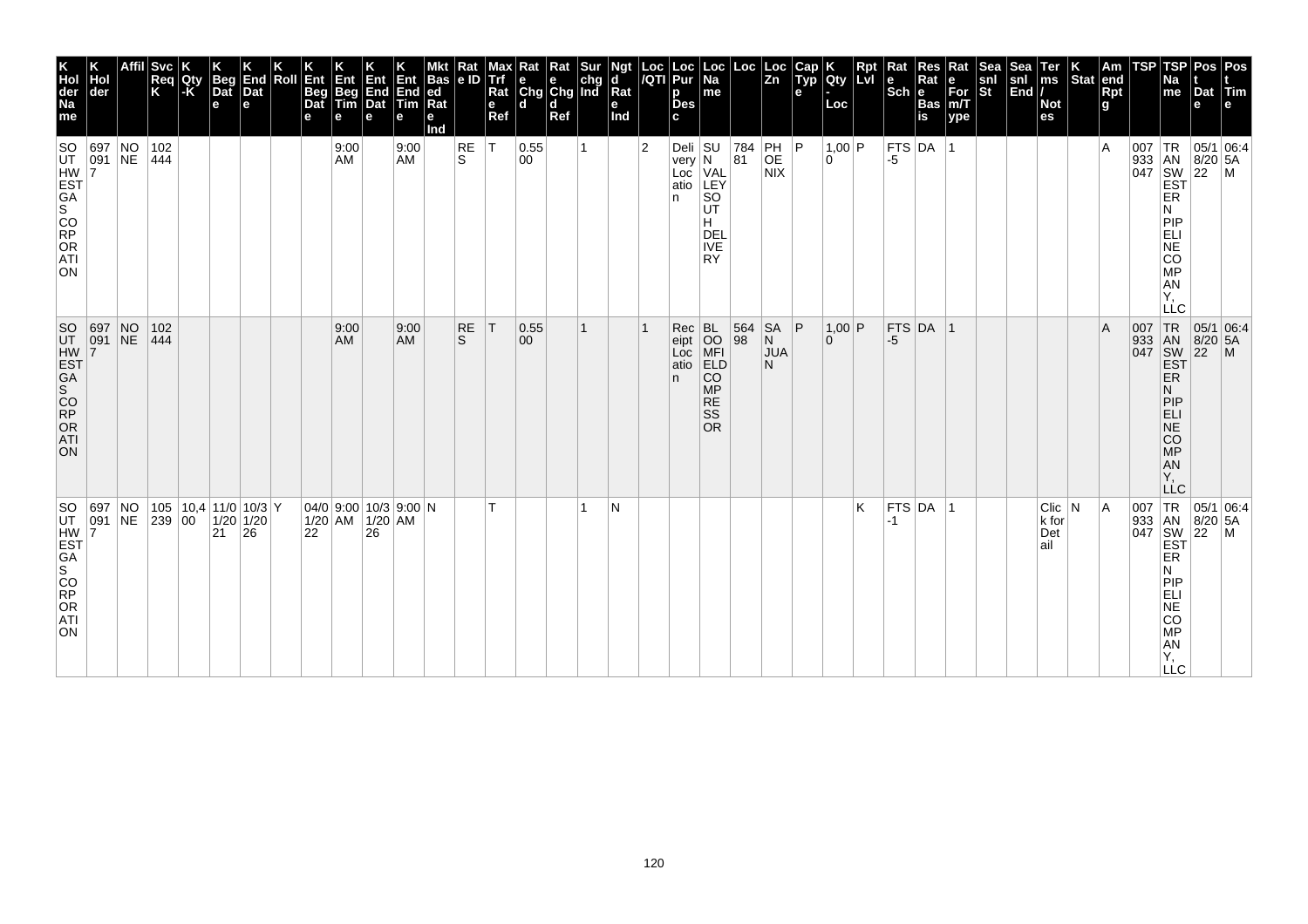| Cap<br>Typ<br>Sea<br>snl<br>End<br>Rpt<br>Ter<br>ms<br>$\left \begin{array}{c} K \\ \text{Stat} \end{array}\right $ am<br>$\overline{z}$ <sub>n</sub><br><b>Qty</b><br>le<br>Rat<br>snl<br>St<br>Na<br>e<br>For<br>m/T<br>$ \mathsf{Sch} $ e<br>me<br>Rpt<br>Dat<br>е<br><b>Bas</b><br><b>Not</b><br>g<br>Loc<br>е<br>is<br>ype<br>es<br>$10,4$ P<br>$FTS$ DA 1<br>l A<br>$TR$ 05/1 06:4<br>007<br>$\begin{array}{c} \n\sqrt{33} \\ \begin{array}{c}\n\sqrt{33} \\ \end{array} \\ \begin{array}{c}\n\end{array} \\ \begin{array}{c}\n\end{array} \\ \begin{array}{c}\n\end{array} \\ \begin{array}{c}\n\end{array} \\ \begin{array}{c}\n\end{array} \\ \begin{array}{c}\n\end{array} \\ \begin{array}{c}\n\end{array} \\ \begin{array}{c}\n\end{array} \\ \begin{array}{c}\n\end{array} \\ \begin{array}{c}\n\end{array} \\ \begin{array}{c}\n\end{array} \\ \begin{array}{c}\n\end{array} \\ \begin{array}{c}\n\end{array} \\ \$<br><b>IFO</b><br>$8/20$ 5A<br>$ 00\rangle$<br>$-1$<br>RNI<br>A<br>ER<br>N<br>PIP<br>ELI<br>NE<br>CO<br>MP<br>AN<br>Υ.<br><b>LLC</b><br>$\begin{array}{c}  SA \\ N \end{array}$ $P$<br>$10,4$ P<br> FTS DA 1<br>TR 05/1 06:4<br>ΙA<br>007<br>933 AN 8/20<br>047 SW 22<br>EST ER<br>$8/20$ 5A<br>00<br>$-1$<br><b>JUA</b><br>N<br>N<br><b>MONES</b><br><b>AN</b><br>Y,<br>LLC<br>TR<br>$FTS$ DA 1<br>Κ<br>Clic   N<br> A<br> 05/1 06:4<br>007<br>$-1$ |  | Deli   TW/   780   CAL   P<br>$ 03\rangle$<br>564<br>98 | $\overline{Na}$<br>$\sf me$<br>SG<br>TC<br>MO<br>JAV<br>E.<br><b>DEL</b><br>Rec BL<br>eipt OO<br>Loc MFI<br><b>ELD</b><br>CO<br><b>MP</b><br><b>RE</b><br><b>SS</b><br><b>OR</b> | $\frac{Loc}{/QTI}$<br>Loc<br>Pur<br>p<br><b>Des</b><br>C.<br>very<br>Loc<br>atio<br>n.<br>atio<br>n. | Ngt<br>d<br>Rat<br>е<br>Ind<br>$\overline{2}$ | $\mathbf{1}$ |   | d<br>Ref | Rat<br>l d<br>$\mathbf e$<br>Ref<br> 0.29<br>$ 00\rangle$<br>0.29<br>00<br>T. | T <br> T <br>S | Bas<br> e D<br>е<br>Ind<br>RE<br>ls.<br>RE | <b>Trf</b><br>Ent<br> ed<br>Rat<br>е<br>9:00<br><b>AM</b><br>9:00<br>AM | Ent<br>е | Ent<br>Beg<br>Tim<br>$\sqrt{\frac{End}{Det}}$ $\boxed{\frac{End}{I}}$<br>e<br>9:00<br>AM<br>9:00<br>  AM | Rat Rat Sur<br> e e chg<br> Chg Chg Ind<br>Rat<br>Max<br>Ent<br>Beg<br>Dat<br>е<br>$04/0$ 9:00 03/3 9:00 N | Roll | Dat<br>le. | Dat<br>e          | $-K$ | 105<br>$ 239\rangle$<br>105 17,0 04/0 03/3 Y | <b>Svc</b><br>End<br>Beg<br>Hol<br>Req<br>K<br>  Qty<br>der<br>SO 697 NO<br>HW 77<br>EST 7<br>GS 60<br>ORP<br>ORP<br>ATN<br>SO 697 NO 105<br>UT 091 NE 239<br>HW EST<br>GA<br>SCORP<br>ORP<br>ORP<br>188 NO |
|---------------------------------------------------------------------------------------------------------------------------------------------------------------------------------------------------------------------------------------------------------------------------------------------------------------------------------------------------------------------------------------------------------------------------------------------------------------------------------------------------------------------------------------------------------------------------------------------------------------------------------------------------------------------------------------------------------------------------------------------------------------------------------------------------------------------------------------------------------------------------------------------------------------------------------------------------------------------------------------------------------------------------------------------------------------------------------------------------------------------------------------------------------------------------------------------------------------------------------------------------------------------------------------------------------------------------------------------------------------------------------------|--|---------------------------------------------------------|----------------------------------------------------------------------------------------------------------------------------------------------------------------------------------|------------------------------------------------------------------------------------------------------|-----------------------------------------------|--------------|---|----------|-------------------------------------------------------------------------------|----------------|--------------------------------------------|-------------------------------------------------------------------------|----------|----------------------------------------------------------------------------------------------------------|------------------------------------------------------------------------------------------------------------|------|------------|-------------------|------|----------------------------------------------|-------------------------------------------------------------------------------------------------------------------------------------------------------------------------------------------------------------|
| 933 AN<br>047 SW<br>EST<br>$8/20$ 5A<br>k for<br>22<br>Det<br>$\blacksquare$<br>ail<br>ER<br>N<br>PIP<br>ELI<br>NE<br>CO<br><b>MP</b><br>AN<br>Υ,<br><b>LLC</b>                                                                                                                                                                                                                                                                                                                                                                                                                                                                                                                                                                                                                                                                                                                                                                                                                                                                                                                                                                                                                                                                                                                                                                                                                       |  |                                                         |                                                                                                                                                                                  |                                                                                                      |                                               |              | N |          |                                                                               |                |                                            |                                                                         | 23       |                                                                                                          | 1/20 AM 1/20 AM<br>22                                                                                      |      | 23         | $1/20$ 1/20<br>22 |      | 514 00                                       | 779 NE<br>862                                                                                                                                                                                               |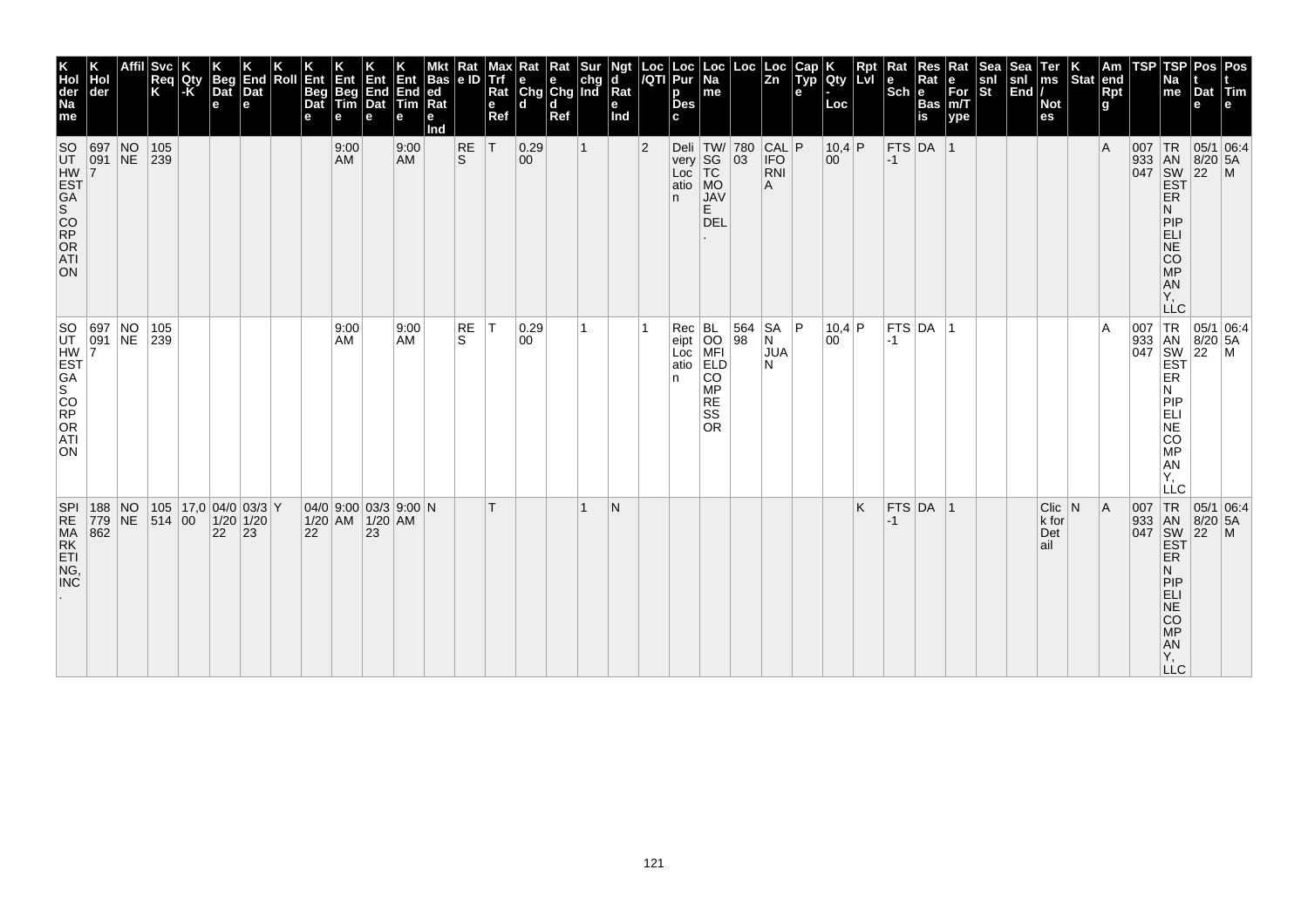| K<br>Hol<br>der<br>Na<br>me                                                                                                            | Hol<br>der                  | <b>Svc</b><br>Req<br>K | Qty<br> -K | Beg<br>Dat<br>e | End<br>Dat<br>le.                                      | Roll | Ent<br>Beg<br>Dat<br>е | Ent<br>Beg<br>Tim<br>e                     | Ent<br>е | Ent<br>$\sqrt{\frac{End}{Det}}$ $\begin{bmatrix} \overline{End} \\ \overline{Ind} \end{bmatrix}$<br>е | Bas $ e D$<br> ed<br>Rat<br>e<br>Ind | Rat       | Max<br>Trí<br>Rat<br>$\mathbf e$<br>Ref | $\begin{tabular}{ c c c c } \hline \bf Rat & \bf Rat & \bf Sur \\ \bf e & \bf e & \bf chg \\ \hline \bf Chg & \bf Chg & \bf Ind \\ \hline \end{tabular}$<br>l d | d<br>Ref       |   | Ngt<br>d<br>Rat<br>е<br>Ind |                | Loc  Loc<br><i> I</i> QTI  Pur<br>p<br><b>Des</b><br>C. | $\vert$ Loc $\vert$ Na<br>me                                        | Loc                                                                              | Loc<br>Zn                   | Cap<br>Typ<br>e | Qty<br>Loc   | <b>Rpt</b><br>LM | Rat<br>$ \text{Sch} \text{R}$ | Res<br>Rat<br><b>Bas</b><br>is | Rat<br>e<br>For<br>m/T<br>ype | Sea<br>snl<br>St | Sea<br>snl<br>End | Ter<br>ms<br><b>Not</b><br>es | $\left \begin{array}{c} K \\ \text{Stat} \end{array}\right $ am | Rpt<br>g | TSP | TSP<br><b>Na</b><br>$\mathsf{m}\mathsf{e}$                                             | Dat<br>е                                                                                                                                                     | Pos   Pos<br> Tim                                                                                                                                                                                                 |
|----------------------------------------------------------------------------------------------------------------------------------------|-----------------------------|------------------------|------------|-----------------|--------------------------------------------------------|------|------------------------|--------------------------------------------|----------|-------------------------------------------------------------------------------------------------------|--------------------------------------|-----------|-----------------------------------------|-----------------------------------------------------------------------------------------------------------------------------------------------------------------|----------------|---|-----------------------------|----------------|---------------------------------------------------------|---------------------------------------------------------------------|----------------------------------------------------------------------------------|-----------------------------|-----------------|--------------|------------------|-------------------------------|--------------------------------|-------------------------------|------------------|-------------------|-------------------------------|-----------------------------------------------------------------|----------|-----|----------------------------------------------------------------------------------------|--------------------------------------------------------------------------------------------------------------------------------------------------------------|-------------------------------------------------------------------------------------------------------------------------------------------------------------------------------------------------------------------|
| <b>SPI</b>                                                                                                                             | 188 NO<br>779 NE 514<br>862 | 105                    |            |                 |                                                        |      |                        | 9:00<br>AM                                 |          | 9:00<br><b>AM</b>                                                                                     |                                      | RE<br>ls. | T                                       | $ 0.15\rangle$<br>00                                                                                                                                            |                | 1 |                             | $\overline{2}$ | Deli<br>very<br>Loc<br>HE<br>atio<br>RN<br>n            | <b>STA</b><br>R-<br>CA<br><b>NA</b><br>DIA<br>N<br><b>RIV</b><br>ER | $\begin{array}{ c c c }\n\hline\n105 & PA & PA \\ 94 & NH & \hline\n\end{array}$ | AN<br><b>DLE</b>            |                 | 17,0 P<br>00 |                  | $ -1 $                        | FTS DA 1                       |                               |                  |                   |                               |                                                                 | ΙA       | 007 | 933 AN 8/20<br>047 SW 22<br>EST<br>ER<br>N<br>PIP<br>ELI<br>NE<br>CO<br>MP<br>AN<br>Υ. | $8/20$ 5A                                                                                                                                                    | TR 05/1 06:4<br>$\mathsf{M}$                                                                                                                                                                                      |
| SPI 188 NO 105<br>RE 779 NE 514<br>MA 862<br>RK 106,<br>NG,<br>NC                                                                      |                             |                        |            |                 |                                                        |      |                        | 9:00<br><b>AM</b>                          |          | 9:00<br><b>AM</b>                                                                                     |                                      | RE<br>S   | T                                       | 0.15<br>00                                                                                                                                                      |                | 1 |                             |                | Rec<br>eipt<br>Loc<br>atio<br>n.                        | SA<br>$N$<br>$JUA$<br>$\overline{N}$<br>PO<br>OL.                   | 586<br>48                                                                        | SA<br>N<br><b>JUA</b><br>N. | P               | 17,0 P<br>00 |                  | $-1$                          | FTS DA 1                       |                               |                  |                   |                               |                                                                 | ΙA       |     | N<br><b>MONES</b><br>AN<br>Y,<br>LLC                                                   |                                                                                                                                                              | $\begin{array}{c c}\n & \text{C} \\  \hline\n & \text{TR} & 05/1 & 06:4 \\  & \text{33} & \text{AN} & 8/20 & 54 \\  \hline\n & \text{SW} & 22 & \text{P} \\  & \text{EST} & & \\  & \text{ER} & & \\ \end{array}$ |
| $\left \begin{array}{c} \stackrel{\cdot \cdot }{\mathsf{ICH}} & 64 \\ \mathsf{T} & \end{array}\right $<br>EN<br>ER<br>GY<br><b>LLC</b> | SP 799 NO<br>OTL 785 NE     | 525 00                 |            | 22              | 105 $ 25,0 04/1 05/3 N$<br>$4/20$ 1/20<br>$ 22\rangle$ |      | 22                     | $04/3$ 9:00 05/3 9:00 N<br>0/20 AM 1/20 AM | 22       |                                                                                                       |                                      |           | T.                                      |                                                                                                                                                                 | <b>MA</b><br>X | 1 | N                           |                |                                                         |                                                                     |                                                                                  |                             |                 |              | K                | $-1$                          | $ $ FTS $ $ DA $ $             | ∣1                            |                  |                   |                               | A                                                               | ۱A       |     | ER<br>N<br>PIP<br>ELI<br>NE<br>CO<br><b>MP</b><br>AN<br>Υ,<br><b>LLC</b>               | $\begin{bmatrix} .07 \\ 933 \\ 047 \\ 047 \\ 5W \\ 22 \\ 5T \\ 5R \end{bmatrix}$<br>$\begin{bmatrix} 7 \\ 8 \\ 2 \\ 22 \\ 5W \\ 5R \end{bmatrix}$<br>8/20 5A | 05/1 06:4<br>$\mathsf{M}$                                                                                                                                                                                         |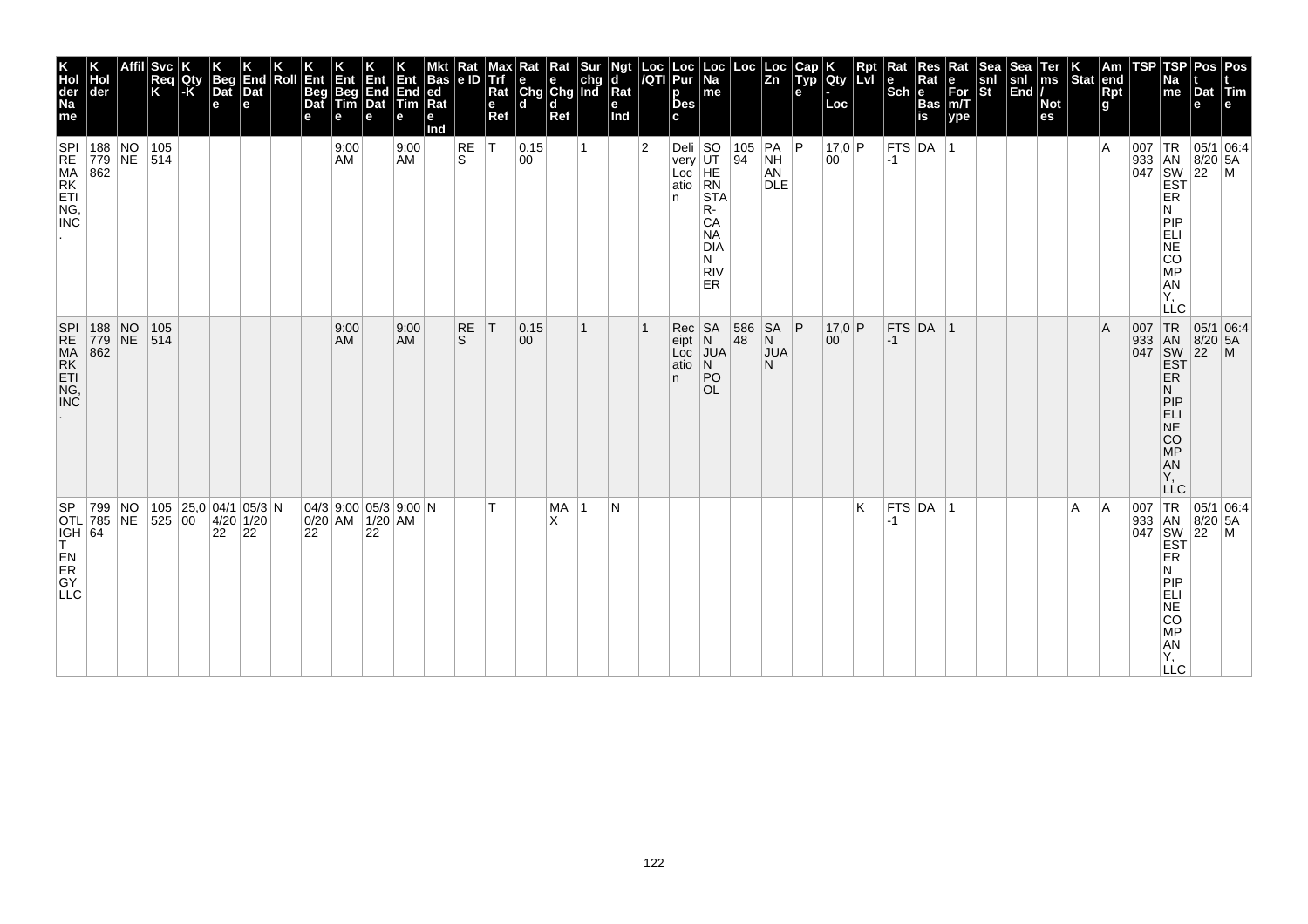| K<br>Hol<br>der<br>Na<br>me                          | der                         | Affil | <b>Svc</b><br>Req<br>K | Qty<br>-K | <b>Beg</b><br>Dat<br>e    | End<br>Dat<br>е    | Roll | Ent<br>Beg<br>Dat<br>е | Ent<br>Beg<br>Tim |    | Ent Ent Bas<br>End End ed<br>Dat Tim Rat<br>е | Bas<br>е<br>Ind | Rat<br> e ID  | $\mathbf e$<br>Ref | Max Rat Rat Sur<br>Trf e e chg<br>Rat Chg Chg Ind<br>ld. | l d<br>Ref      |   | <b>Ngt</b><br>$\mathsf{d}$<br>$\vert$ Rat<br>е<br>Ind |                | Loc Loc<br>/QTI Pur<br>р<br><b>Des</b><br>c | $\begin{array}{ c c }\n\hline\n\text{Loc} \\ \text{Na}\n\end{array}$<br>me |     | $\begin{array}{ c c } \text{Loc} & \text{Loc} \\ \hline \text{Zn} & \end{array}$ | Cap<br>Typ<br>е | Qty<br>Loc   | <b>Rpt</b><br><b>Lvi</b> | Rat<br>le. | Res<br>Rat<br>$ \overline{\text{Sch}} _{\text{Bas}}$<br>is | Rat<br>e<br>For<br>m/T<br>ype | Sea<br>snl<br>St | Sea<br>snl<br>End | Ter<br>ms<br><b>Not</b><br>es | $\left \begin{array}{c} K \\ \text{Stat} \end{array}\right $ am | Rpt<br>g | TSP | TSP<br>Na<br>me                                                                | Dat<br>е                                          | Pos Pos<br> Tim                                                                                                                                                                                                                                                         |
|------------------------------------------------------|-----------------------------|-------|------------------------|-----------|---------------------------|--------------------|------|------------------------|-------------------|----|-----------------------------------------------|-----------------|---------------|--------------------|----------------------------------------------------------|-----------------|---|-------------------------------------------------------|----------------|---------------------------------------------|----------------------------------------------------------------------------|-----|----------------------------------------------------------------------------------|-----------------|--------------|--------------------------|------------|------------------------------------------------------------|-------------------------------|------------------|-------------------|-------------------------------|-----------------------------------------------------------------|----------|-----|--------------------------------------------------------------------------------|---------------------------------------------------|-------------------------------------------------------------------------------------------------------------------------------------------------------------------------------------------------------------------------------------------------------------------------|
| SP<br> IGH  64<br>T.<br>EN<br>ER<br>GY<br><b>LLC</b> | 799 NO<br><b>OTL 785 NE</b> |       | 105<br>525             |           |                           |                    |      |                        | 9:00<br><b>AM</b> |    | 9:00<br><b>AM</b>                             |                 | RE<br>ls.     | ١T                 | $ 0.53\rangle$<br>00                                     |                 |   |                                                       |                | $Rec$ SA<br>$eipt$ N<br>atio $ N $<br>n.    | Loc JUA<br>PO<br>OL                                                        | 48  | 586 SA P<br>$\mathsf{N}$<br><b>JUA</b><br>N.                                     |                 | 25,0 P<br>00 |                          | $ -1 $     | $FTS$ DA 1                                                 |                               |                  |                   |                               |                                                                 | l A      | 007 | ER<br>N<br>PIP<br>ELI<br>NE<br>CO<br>MP<br>AN<br>ΙY.                           | 933 AN 8/20 5A<br>047 SW 22 M<br>EST              | $TR$ 05/1 06:4                                                                                                                                                                                                                                                          |
| IGH 64<br>EN<br>ER<br>GY<br><b>LLC</b>               | SP 799 NO<br>OTL 785 NE     |       | 105<br>525             |           |                           |                    |      |                        | 9:00<br>AM        |    | 9:00<br>AM                                    |                 | $\sf RE$<br>S | ΙT                 | 0.53 <br> 00                                             |                 |   |                                                       | $\overline{2}$ | atio RE<br>n.                               | Deli AN<br>very R/T 74<br>D<br>DE<br>ER                                    | 572 | PA P<br>NH<br>AN<br>DLE                                                          |                 | 25,0 P<br>00 |                          | $ -1 $     | $FTS$ DA 1                                                 |                               |                  |                   |                               |                                                                 | ΙA       |     | N<br>MONE <sub>3</sub><br>AN<br>Ÿ,<br>LLC                                      |                                                   | $\begin{array}{c c}\nC & \phantom{0}\text{1} & \text{1} & \text{1} & \text{1} \\ \hline\n047 & 8 & 1 & 1 & 1 \\ 047 & 8 & 1 & 1 & 1 \\ \hline\n047 & 1 & 1 & 1 & 1 \\ \hline\n1 & 1 & 1 & 1 & 1 \\ \hline\n1 & 1 & 1 & 1 & 1 \\ \hline\n1 & 1 & 1 & 1 & 1\n\end{array}$ |
| <b>SP</b><br>UR<br>RA<br>NC<br>H.                    | 171 NO<br>750 NE<br>334     |       | 27                     |           | 220 200 02/0 01/3 Y<br>93 | $1/19$ 1/19<br> 94 |      | 94                     | 1/19 AM 1/19 AM   | 94 | 04/0 9:00 01/3 9:00 N                         |                 | VO T<br>L.    |                    |                                                          | <b>MA</b><br>X. | 1 | N                                                     |                |                                             |                                                                            |     |                                                                                  |                 |              | K                        | $-2$       | $FTS$ DA 2                                                 |                               |                  |                   |                               | N                                                               | <b>A</b> | 007 | TR<br>ER<br>N<br>PIP<br>ELI<br>NE<br>CO<br><b>MP</b><br>AN<br>Υ,<br><b>LLC</b> | 933 AN 8/20 5A<br>047 SW 22 M<br>EST<br>$8/20$ 5A | 05/1 06:4                                                                                                                                                                                                                                                               |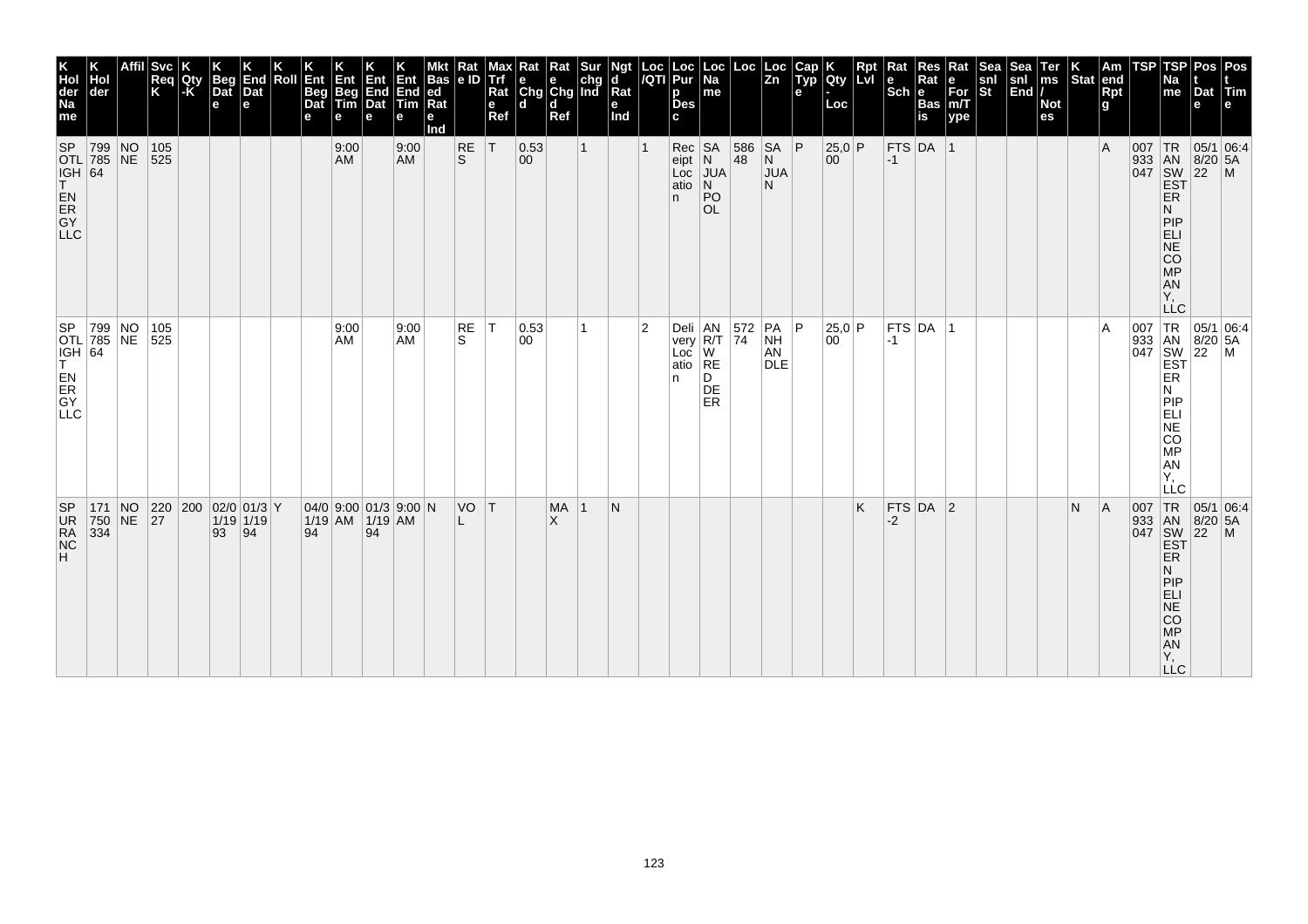| Pos Pos<br>Dat Tim<br>e<br>e                                                                           | 05/1 06:4<br>933 AN 8/20 5A<br>047 SW 22 M<br>EST<br>$8/20$ 5A                 | $\begin{array}{ c c c }\n\hline\n95/1 & 06.4 \\ 8/20 & 5A\n\end{array}$<br>$ 22\rangle$<br>$\overline{M}$ | $TR$ 05/1 06:4<br>933 AN 8/20 5A<br>047 SW 22 M<br>EST             |
|--------------------------------------------------------------------------------------------------------|--------------------------------------------------------------------------------|-----------------------------------------------------------------------------------------------------------|--------------------------------------------------------------------|
| TSP<br>Na<br>me                                                                                        | ER<br>Ν<br>PIP<br><b>ELI</b><br>NE<br>CO<br>MP<br>AN<br>AN<br>Υ,<br><b>LLC</b> | ER<br>N<br>PIP<br>ELI<br>NE<br>CO<br>MP<br>AN<br>Y,<br>LĹC                                                | <b>ER</b><br>Ν<br>PIP<br>ELI<br>NE<br>CO<br>MP<br>Y,<br><b>LLC</b> |
| <b>TSP</b>                                                                                             | 007  TR                                                                        | 007 TR<br>933 AN<br>047 SW<br>EST                                                                         | 007                                                                |
| $\vert$ Am<br>end<br>Rpt<br>g                                                                          | ١A                                                                             | A                                                                                                         | A                                                                  |
| $\vert_{\text{Stat}}^{\text{K}}$                                                                       |                                                                                |                                                                                                           |                                                                    |
| Ter<br> ms<br><b>Not</b><br>es                                                                         |                                                                                |                                                                                                           | Clic   A<br>$ k $ for<br>Det<br>∣ail                               |
| $\begin{array}{c} \n\text{Sea} \\ \text{snl} \\ \text{End}\n\end{array}$                               |                                                                                |                                                                                                           |                                                                    |
| Sea<br>snl<br>St                                                                                       |                                                                                |                                                                                                           |                                                                    |
| Rat<br>$\left  \begin{array}{l} \mathsf{e} \\ \mathsf{For} \\ \mathsf{m/T} \end{array} \right $<br>ype |                                                                                |                                                                                                           |                                                                    |
| Res<br>Rat<br>Bas<br>is                                                                                |                                                                                |                                                                                                           |                                                                    |
| Rat<br>l e<br>$ \mathsf{Sch} $ e                                                                       | FTS DA $ 2$<br>$-2$                                                            | FTS $DA$ 2<br>-2                                                                                          | $FTS$ DA $ 1$<br>-5                                                |
| <b>Rpt</b><br>LVI                                                                                      |                                                                                |                                                                                                           | K                                                                  |
| K<br>Qty<br>Loc                                                                                        | 200 P                                                                          | $ 200 $ P                                                                                                 |                                                                    |
| Cap<br>Typ<br>е                                                                                        |                                                                                | P                                                                                                         |                                                                    |
|                                                                                                        | AN<br>DLE                                                                      | PA<br>NH<br>AN<br><b>DLE</b>                                                                              |                                                                    |
| $\begin{vmatrix} \text{Loc} \\ \text{Zn} \end{vmatrix}$                                                | $\begin{array}{ c c c }\n 586 & PA & P \\  47 & NH & \end{array}$              | $\frac{132}{53}$                                                                                          |                                                                    |
| Loc<br>Na<br>me                                                                                        | Rec PA<br>eipt NH<br>Loc AN<br>atio DLE<br>PO<br><b>OL</b>                     | Н.<br><b>FA</b><br><b>RM</b><br><b>TAP</b>                                                                |                                                                    |
| Loc  Loc<br><i> I</i> QTI  Pur<br>p<br><b>Des</b><br>c                                                 | In.                                                                            | Deli SP<br>very UR<br>Loc RA<br>atio NC<br>n.                                                             |                                                                    |
|                                                                                                        |                                                                                | $\vert 2 \vert$                                                                                           |                                                                    |
| Ngt<br>$\mathbf{d}$<br>Rat<br>е<br>Ind                                                                 |                                                                                |                                                                                                           | Y                                                                  |
| <b>Rat</b> Rat Sur<br>e e chg<br>Chg Chg Ind                                                           |                                                                                |                                                                                                           |                                                                    |
| l d<br>Ref                                                                                             |                                                                                |                                                                                                           |                                                                    |
| ld.                                                                                                    | 0.00<br>00                                                                     | 0.00<br>00                                                                                                |                                                                    |
| Max<br>Trf<br>Rat<br>$\mathbf e$<br>Ref                                                                | lΤ                                                                             | ΙT                                                                                                        |                                                                    |
| $\frac{Rat}{e}$                                                                                        | VO<br>L                                                                        | VO                                                                                                        |                                                                    |
| Bas<br>е<br>Ind                                                                                        |                                                                                |                                                                                                           |                                                                    |
| е                                                                                                      | 9:00<br><b>AM</b>                                                              | 9:00<br><b>AM</b>                                                                                         |                                                                    |
| Ent Ent Ent Bas<br>Beg End End ed<br>Tim Dat Tim Rat<br>е                                              |                                                                                |                                                                                                           | $05/0$ 9:00 02/2 9:00 N<br>1/20 AM 8/20 AM<br>29                   |
| е                                                                                                      | 9:00<br>AM                                                                     | 9:00<br>AM                                                                                                |                                                                    |
| Ent<br>Beg<br>Dat<br>е                                                                                 |                                                                                |                                                                                                           | 22                                                                 |
| Roll                                                                                                   |                                                                                |                                                                                                           |                                                                    |
| End<br>Dat<br>е                                                                                        |                                                                                |                                                                                                           | $ 29\rangle$                                                       |
| Beg<br>$\overline{$<br>$\mathbf e$                                                                     |                                                                                |                                                                                                           | $102$ 200, 03/0 02/2 Y<br> 448 000 1/20 8/20<br>09                 |
| <b>Qty</b><br>-K                                                                                       |                                                                                |                                                                                                           |                                                                    |
| Affil Svc<br>Req<br>K                                                                                  |                                                                                | 220                                                                                                       |                                                                    |
|                                                                                                        | 171 NO 220<br>750 NE 27                                                        | 171 NO 220<br>750 NE 27<br>334                                                                            |                                                                    |
| Ho<br>der                                                                                              | 334                                                                            |                                                                                                           | 901 NO<br>$148$ NE                                                 |
| K<br>Hol<br>der<br>Na<br>me                                                                            | SP<br>UR<br>RA<br>NC<br>H                                                      | SP<br>UR<br>RA<br>NC<br>H                                                                                 | SR.<br>P                                                           |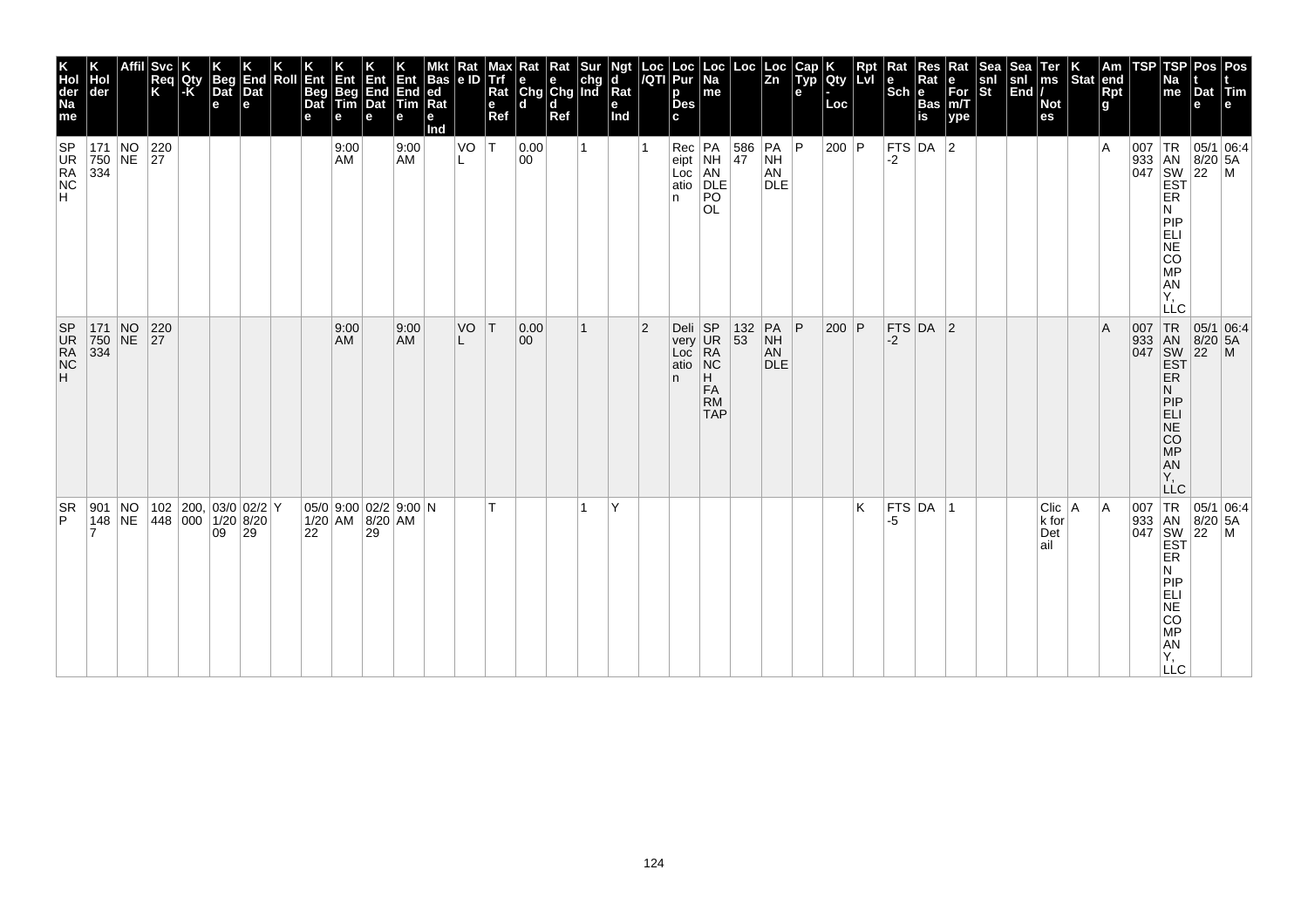| K<br>Hol<br>der<br>Na<br>me | Hol<br>der                                                | <b>Svc</b><br>Req<br>K | Qty<br> -K | <b>Beg</b><br>Dat<br>e | End<br>Dat<br>$\mathbf e$ | Roll | Ent<br>Beg<br>Dat<br>е | Ent<br>Beg<br>Tim<br>е | Ent<br>End<br>Dat<br>е | End<br><b>Tim</b><br>е | Bas $ e D$<br> ed<br>Rat<br>е<br>Ind | Rat       | e<br>Ref | Max Rat Rat Sur<br>Trf e e chg<br>Rat Chg Chg Ind<br>l d | d<br>Ref |              | Ngt<br>d<br>Rat<br>e<br>Ind | Loc  Loc<br><i> I</i> QTI  Pur<br>р<br><b>Des</b> | $\vert$ Loc $\vert$ Na $\vert$<br>me                   | Loc                                              | $\sqrt{\frac{Loc}{Zn}}$    | $\begin{array}{c} \n\text{Cap} \\ \n\text{Typ}\n\end{array}$<br>e | Qty<br>Loc                                   | Rpt<br>Lvi | Rat<br>$ \overline{\text{Sch}} e $ | Res<br>Rat<br>Bas<br>is | Rat<br>е<br>$\bar{F}$ or<br>m/T<br>ype | Sea <sup>-</sup><br>snl<br>St | Sea<br>$\begin{bmatrix} \text{snl} \\ \text{End} \end{bmatrix}$ | Ter<br>$\mathsf{ms}$<br><b>Not</b><br>es | $ \textsf{Stat} $ end | Am<br>Rpt<br>g | <b>TSP</b> | <b>TSP</b><br>Na<br>me                                                          | Pos   Pos<br>Dat Tim<br>e                                |                                                          |
|-----------------------------|-----------------------------------------------------------|------------------------|------------|------------------------|---------------------------|------|------------------------|------------------------|------------------------|------------------------|--------------------------------------|-----------|----------|----------------------------------------------------------|----------|--------------|-----------------------------|---------------------------------------------------|--------------------------------------------------------|--------------------------------------------------|----------------------------|-------------------------------------------------------------------|----------------------------------------------|------------|------------------------------------|-------------------------|----------------------------------------|-------------------------------|-----------------------------------------------------------------|------------------------------------------|-----------------------|----------------|------------|---------------------------------------------------------------------------------|----------------------------------------------------------|----------------------------------------------------------|
| <b>SR</b><br>P              | 901 NO<br> 148 NE                                         | 102<br> 448            |            |                        |                           |      |                        | 9:00<br>AM             |                        | 9:00<br><b>AM</b>      |                                      | RE<br>ls. | T        | 0.55 <br>$ 00\rangle$                                    |          | $\mathbf{1}$ |                             | $Rec$ BP<br>LOC   RID<br>atio $A$<br>n            | PLA<br><b>NT</b><br>$\mathsf{IC}$                      | $500$ SA<br>eipt $ FLO $ 536 N                   | <b>JUA</b><br>N2           | P                                                                 | $10,0$ P<br>00                               |            | $-5$                               | FTS DA 1                |                                        |                               |                                                                 |                                          |                       | $\overline{A}$ |            | ER<br>N<br>PIP<br>ELI<br>NE<br>CO<br>MP<br>A <sub>N</sub><br>Υ,<br><b>LLC</b>   | 007 TR 05/1 06:4<br>933 AN 8/20 5A<br>047 SW 22 M<br>EST |                                                          |
| $\frac{SR}{P}$              | $\begin{array}{ l l }\n901 & NO \\ 148 & NE\n\end{array}$ | 102<br>448             |            |                        |                           |      |                        | 9:00<br>AM             |                        | 9:00<br><b>AM</b>      |                                      | RE<br>S.  | IT.      | 0.55<br>00                                               |          |              |                             | Rec<br>eipt<br>Loc<br>atio<br>ELD<br>ELD<br>n.    | CO<br>MP<br><b>RE</b><br>SS<br><b>OR</b>               | $\begin{array}{ c c }\n 564 \\  98\n\end{array}$ | SA<br>N<br><b>JUA</b><br>N | l P                                                               | $\begin{vmatrix} 35,2 \\ 67 \end{vmatrix}$ P |            | -5                                 | $FTS$ DA $ 1$           |                                        | 4/1                           | 10/3                                                            |                                          |                       | A              |            | ER<br>N<br> P P<br>ELI<br>NE<br>CO<br>MP<br>AN<br>Υ,<br>LLC                     |                                                          | 007 TR 05/1 06:4<br>933 AN 8/20 5A<br>047 SW 22 M<br>EST |
| <b>SR</b><br>P              | $\begin{array}{ l l }\n901 & NO \\ 148 & NE\n\end{array}$ | 102<br> 448            |            |                        |                           |      |                        | 9:00<br><b>AM</b>      |                        | 9:00<br><b>AM</b>      |                                      | RE<br>S   | T        | 0.55<br>$ 00\rangle$                                     |          | 1            |                             | Rec BL<br>eipt OO<br>Loc MFI<br>atio ELD<br>n.    | <b>CO</b><br><b>MP</b><br><b>RE</b><br>SS<br><b>OR</b> | 564<br>98                                        | SA<br>N<br><b>JUA</b><br>N | ∣P.                                                               | 80,0 P<br>00                                 |            | $-5$                               | $FTS$ DA 1              |                                        |                               |                                                                 |                                          |                       | $\overline{A}$ |            | ER.<br>N<br>PIP<br>ELI<br>$ \bar{\mathsf{NE}} $<br>CO<br>MP<br>AN<br>Y,<br>LLC. |                                                          | 007 TR 05/1 06:4<br>933 AN 8/20 5A<br>047 SW 22 M<br>EST |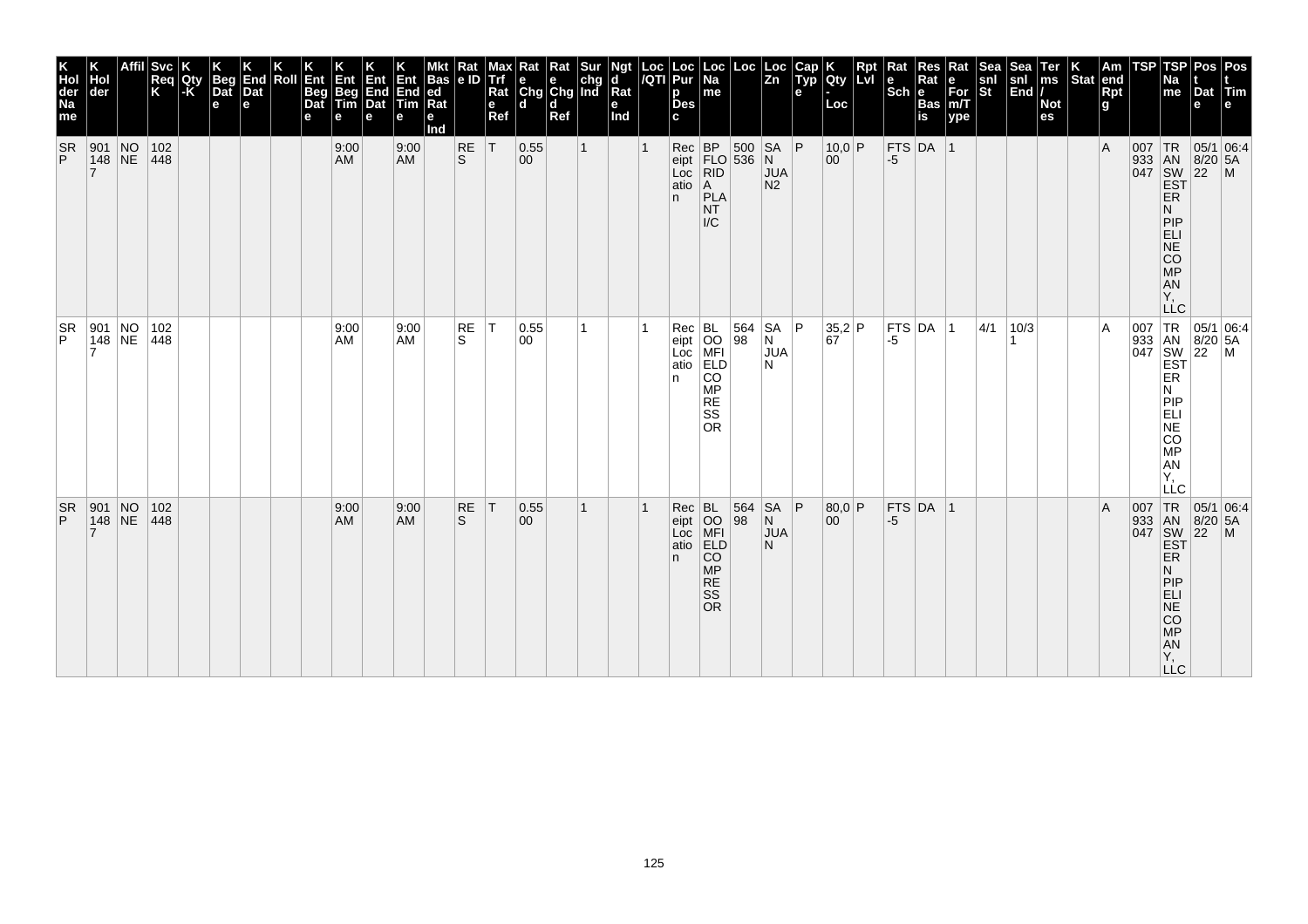| K<br>Hol<br>der<br>Na<br>me | Hol<br>der                                                  | <b>Svc</b><br>Req<br>K | Qty<br> -K | Beg<br>Dat<br>e | K<br>End<br>Dat<br>l el | Roll | Ent<br>Beg<br>Dat<br>е | Ent<br>Beg<br>Tim<br>е | Ent<br>End<br>Dat<br>е | $\frac{Ent}{End}$<br><b>Tim</b><br>е | Mkt Rat<br>Bas e ID<br> ed<br>Rat<br>е<br>Ind |           | e<br>Ref     | Max Rat Rat Sur<br>Trf e e chg<br>Rat Chg Chg Ind<br>l d | d<br>Ref |   | Ngt<br>d<br>Rat<br>e<br>Ind |                | Loc  Loc<br><i> I</i> QTI  Pur<br>р<br><b>Des</b> | $\vert$ Loc $\vert$ Na $\vert$<br>me                                                 | Loc                                              | $\sqrt{\frac{L}{2n}}$                                                                    | $\begin{array}{ c } \hline \text{Cap} \end{array}$<br>e | Qty<br>Loc             | <b>Rpt</b><br>LM | Rat<br><b>Sch Bas</b> | Res<br>Rat           | Rat<br>$\bar{F}$ or<br>m/T<br>ype | Sea<br>snl<br>St | Sea $\begin{array}{c}$<br>snl $\begin{array}{c}$ n<br>End $\end{array}$ | Ter<br>$\mathsf{ms}$<br><b>Not</b><br>es | $\left \frac{\mathsf{K}}{\mathsf{Stat}}\right $ end | Rpt<br>g       | <b>TSP</b> | TSPI<br>Na<br>me                                                         | Pos   Pos<br>Dat Tim<br>e                                      |  |
|-----------------------------|-------------------------------------------------------------|------------------------|------------|-----------------|-------------------------|------|------------------------|------------------------|------------------------|--------------------------------------|-----------------------------------------------|-----------|--------------|----------------------------------------------------------|----------|---|-----------------------------|----------------|---------------------------------------------------|--------------------------------------------------------------------------------------|--------------------------------------------------|------------------------------------------------------------------------------------------|---------------------------------------------------------|------------------------|------------------|-----------------------|----------------------|-----------------------------------|------------------|-------------------------------------------------------------------------|------------------------------------------|-----------------------------------------------------|----------------|------------|--------------------------------------------------------------------------|----------------------------------------------------------------|--|
| <b>SR</b><br>P              | 901 NO<br>148 NE                                            | 102<br>448             |            |                 |                         |      |                        | 9:00<br>AM             |                        | 9:00<br><b>AM</b>                    |                                               | RE<br>ls. | $\top$       | 0.55 <br>00                                              |          |   |                             |                | n.                                                | Rec PA 586<br>eipt NH 47<br>Loc AN<br>atio DLE<br>PO<br><b>OL</b>                    |                                                  | $ PA $ $ P $<br><b>NH</b><br>AN<br><b>DLE</b>                                            |                                                         | 10,0 P<br>00           |                  | -5                    | $ $ FTS $ $ DA $ $ 1 |                                   |                  |                                                                         |                                          |                                                     | $\overline{A}$ |            | ER<br>N<br>PIP<br>ELI<br>NE<br>CO<br>MP<br><b>AN</b><br>Υ,<br><b>LLC</b> | 007   TR   05/1   06:4<br>933 AN 8/20 5A<br>047 SW 22 M<br>EST |  |
| <b>SR</b><br>P.             | $\begin{array}{ l c c }\n901 & NO \\ 148 & NE\n\end{array}$ | 102 <br> 448           |            |                 |                         |      |                        | 9:00<br>AM             |                        | 9:00<br><b>AM</b>                    |                                               | RE<br>S.  | $\mathsf{T}$ | 0.55<br>00                                               |          | 1 |                             | $\overline{2}$ | n.                                                | Deli GIL<br>very A<br>Loc RIV<br>atio ER<br>PLA<br><b>NT</b>                         | $\begin{array}{ c c }\n 784 \\  80\n\end{array}$ | $\left  \begin{array}{c} \mathsf{PH} \\ \mathsf{OE} \end{array} \right $ P<br><b>NIX</b> |                                                         | 80,0 P<br>$ 00\rangle$ |                  | $-5$                  | FTS DA 1             |                                   |                  |                                                                         |                                          |                                                     | $\mathsf{A}$   |            | ER.<br>N<br> P P<br>ELI<br>$N\bar{E}$<br>CO<br>MP<br>AN<br>Υ,<br>LLC     | 007 TR 05/1 06:4<br>933 AN 8/20 5A<br>047 SW 22 M<br>EST       |  |
| <b>SR</b><br>P              | 901 NO<br>148 NE                                            | 102<br>448             |            |                 |                         |      |                        | 9:00<br><b>AM</b>      |                        | 9:00<br><b>AM</b>                    |                                               | RE<br>S   | $\top$       | 0.55 <br>00                                              |          | 1 |                             |                | n.                                                | Rec BL<br>eipt OO<br>Loc MFI<br>atio ELD<br>CO<br>MP<br><b>RE</b><br>SS<br><b>OR</b> | 564<br>98                                        | SA<br>N<br><b>JUA</b><br>N                                                               | P                                                       | 44,7 P<br>33           |                  | -5                    | FTS DA 1             |                                   | 4/1              | 10/3                                                                    |                                          |                                                     | $\overline{A}$ | 007        | ER<br>N<br><b>PIP</b><br>ELI<br>NE<br>CO<br>MP<br>AN<br>Y,<br><b>LLC</b> | TR 05/1 06:4<br>933 AN 8/20 5A<br>047 SW 22 M<br>EST           |  |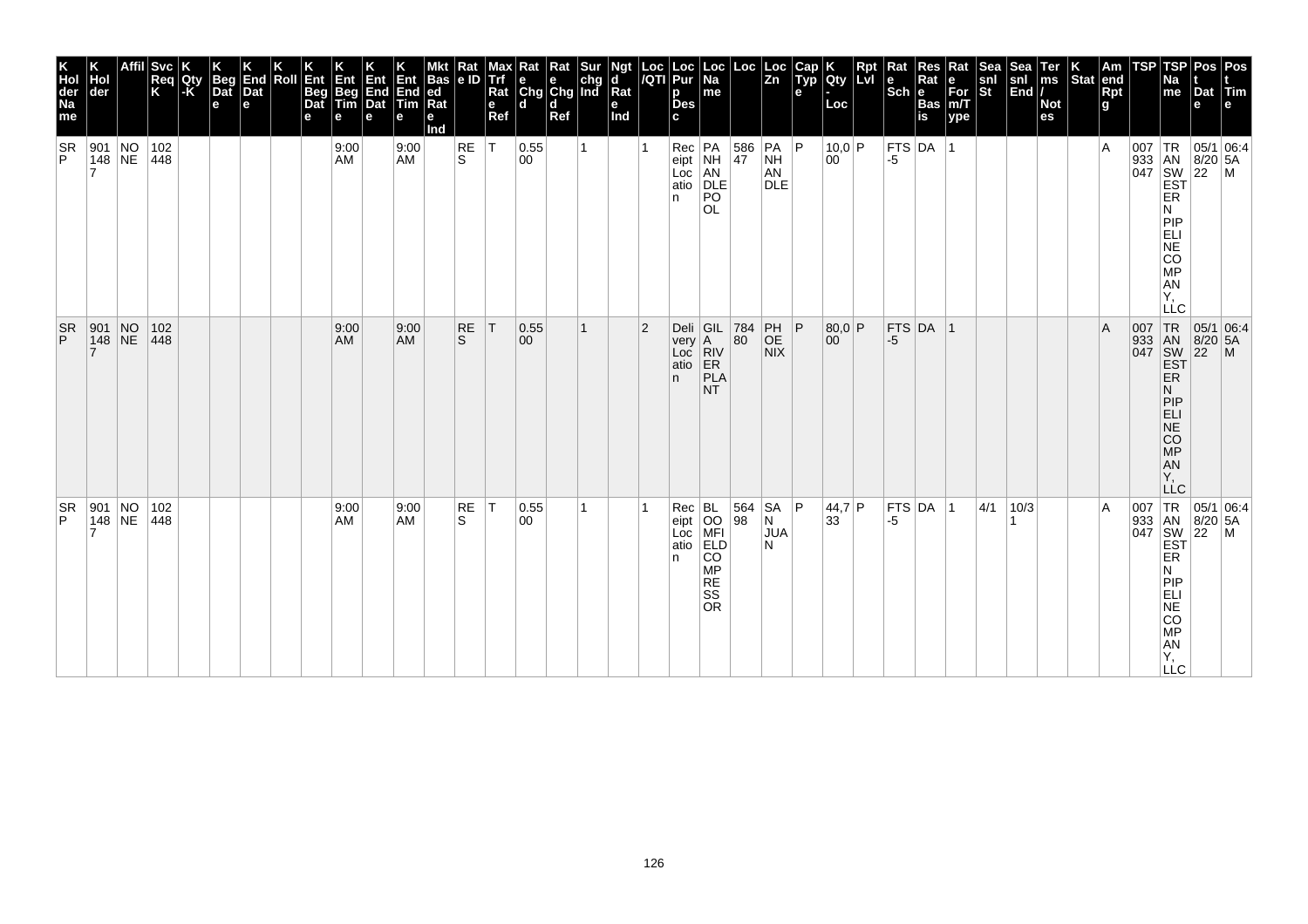| K<br>Hol<br>der<br>Na<br>me | Hol<br>der                                                | <b>Svc</b><br>Req<br>K | Qty<br> -K | Beg<br>Dat<br>e | End<br>Dat<br>$\mathbf e$ | Roll | Ent<br>Beg<br>Dat<br>е | Ent<br>Beg<br>Tim<br>е | Ent<br>End<br>Dat<br>е | End<br><b>Tim</b><br>е | Bas $ e D$<br> ed<br>Rat<br>е<br>Ind | Rat       | e<br>Ref | Max Rat Rat Sur<br>Trf e e chg<br>Rat Chg Chg Ind<br>l d | d<br>Ref |              | Ngt<br>d<br>Rat<br>e<br>Ind | Loc  Loc<br><i> I</i> QTI  Pur | р<br><b>Des</b>                                 | $\vert$ Loc $\vert$ Na<br>me                                            | Loc                                                                                                                                                      | $\vert$ Loc<br>$\vert$ Zn           | $\begin{array}{c} \n\text{Cap} \\ \n\text{Typ}\n\end{array}$<br>e | Qty<br>Loc               | Rpt<br>lLvl | Rat<br>$ \overline{\text{Sch}} e $ | Res<br>Rat<br><b>Bas</b><br>is | Rat<br>е<br>$\bar{F}$ or<br>m/T<br>ype | Sea <sup>-</sup><br>snl<br>St | Sea<br>$\begin{vmatrix} \text{snl} \\ \text{End} \end{vmatrix}$ | Ter<br>$\mathsf{ms}$<br><b>Not</b><br>es | Stat end | Am<br>Rpt<br>g | <b>TSP</b> | <b>TSP</b><br>Na<br>me                                                        | Pos   Pos<br>Dat Tim<br>e                                |                                                          |
|-----------------------------|-----------------------------------------------------------|------------------------|------------|-----------------|---------------------------|------|------------------------|------------------------|------------------------|------------------------|--------------------------------------|-----------|----------|----------------------------------------------------------|----------|--------------|-----------------------------|--------------------------------|-------------------------------------------------|-------------------------------------------------------------------------|----------------------------------------------------------------------------------------------------------------------------------------------------------|-------------------------------------|-------------------------------------------------------------------|--------------------------|-------------|------------------------------------|--------------------------------|----------------------------------------|-------------------------------|-----------------------------------------------------------------|------------------------------------------|----------|----------------|------------|-------------------------------------------------------------------------------|----------------------------------------------------------|----------------------------------------------------------|
| <b>SR</b><br>P              | 901 NO<br> 148 NE                                         | 102<br> 448            |            |                 |                           |      |                        | 9:00<br><b>AM</b>      |                        | 9:00<br><b>AM</b>      |                                      | RE<br>ls. | T        | 0.55 <br>$ 00\rangle$                                    |          | $\mathbf{1}$ |                             | $\overline{2}$                 | Deli $SA$<br>very NT<br>Loc AN<br>atio PLA<br>n | NT.                                                                     | $\begin{array}{ c c }\n 784 \\  96\n\end{array}$                                                                                                         | PH   P<br>OE<br>NIX                 |                                                                   | 4,40 P<br>8              |             | $-5$                               | FTS DA 1                       |                                        | 4/1                           | 10/3                                                            |                                          |          | $\overline{A}$ |            | ER<br>N<br>PIP<br>ELI<br>NE<br>CO<br>MP<br>A <sub>N</sub><br>Υ,<br><b>LLC</b> | 007 TR 05/1 06:4<br>933 AN 8/20 5A<br>047 SW 22 M<br>EST |                                                          |
| $\frac{SR}{P}$              | $\begin{array}{ l l }\n901 & NO \\ 148 & NE\n\end{array}$ | 102<br>448             |            |                 |                           |      |                        | 9:00<br>AM             |                        | 9:00<br><b>AM</b>      |                                      | RE<br>S.  | $\top$   | 0.55<br>00                                               |          |              |                             |                                | Rec<br>eipt<br>Loc<br>atio<br>n.                | PA 586<br>NH 47<br>AN<br>DLE<br>$\overline{P}\overline{O}$<br><b>OL</b> |                                                                                                                                                          | PA<br><b>NH</b><br>AN<br><b>DLE</b> | ∣P                                                                | 5,59 P<br>$\overline{2}$ |             | -5                                 | $FTS$ DA $ 1$                  |                                        | 4/1                           | 10/3                                                            |                                          |          | A              |            | ER<br>N<br> P P<br>ELI<br>NE<br>CO<br>MP<br>AN<br>Υ,<br>LLC                   |                                                          | 007 TR 05/1 06:4<br>933 AN 8/20 5A<br>047 SW 22 M<br>EST |
| <b>SR</b><br>P              | $\begin{array}{ l l }\n901 & NO \\ 148 & NE\n\end{array}$ | 102 <br> 448           |            |                 |                           |      |                        | 9:00<br><b>AM</b>      |                        | 9:00<br><b>AM</b>      |                                      | RE<br>S   | T        | 0.55<br>$ 00\rangle$                                     |          | 1            |                             |                                | atio   A<br>n.                                  | PLA<br><b>NT</b><br>$\mathsf{IC}$                                       | $\begin{array}{c c}\n\text{vec} & \text{BP} & 500 & \text{SA} \\ \text{eipt} & \text{FLO} & 536 & \text{N} \\ \text{Loc} & \text{RID} & & \n\end{array}$ |                                     | P                                                                 | 5,59 P<br>2              |             | $-5$                               | $FTS$ DA $ 1$                  |                                        | 4/1                           | 10/3                                                            |                                          |          | $\overline{A}$ |            | ER<br>N<br>PIP<br>ELI<br>$N\bar{E}$<br>CO<br>MP<br>AN<br>Y,<br>LLC.           |                                                          | 007 TR 05/1 06:4<br>933 AN 8/20 5A<br>047 SW 22 M<br>EST |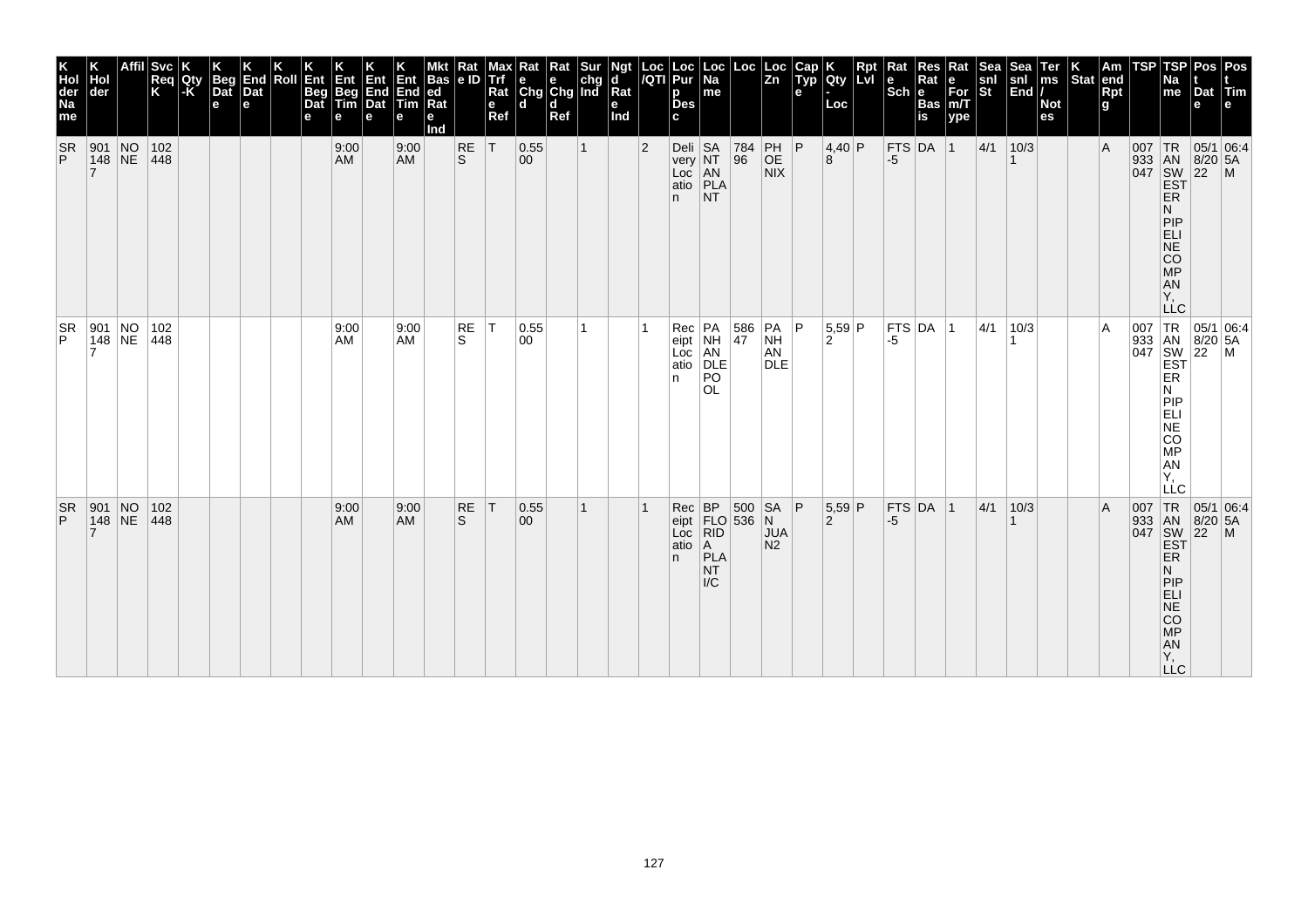| K<br>Hol<br>der<br>Na<br>me | Hol<br>der                                                                       | <b>Svc</b><br>Req<br>K | Qty<br> -K | Beg<br>Dat<br>e | K<br>End<br>Dat<br>l el | Roll | Ent<br>Beg<br>Dat<br>е | Ent<br>Beg<br>Tim<br>е | Ent<br>End<br>Dat<br>е | $\frac{Ent}{End}$<br>Tim<br>е | Mkt Rat<br>Bas e ID<br> ed<br>Rat<br>е<br>Ind |           | e<br>Ref     | Max Rat Rat Sur<br>Trf e e chg<br>Rat Chg Chg Ind<br>l d | d<br>Ref |   | Ngt<br>d<br>$\overline{\mathsf{R}}$ at<br>e<br>Ind |                | Loc  Loc<br><i> I</i> QTI  Pur<br>р<br><b>Des</b><br>c  | $\vert$ Loc $\vert$ Na $\vert$<br>me | Loc       | $\sqrt{\frac{L}{2n}}$                                                                    | $\begin{array}{ c } \hline \text{Cap} \end{array}$<br>e | Qty<br>Loc                                                    | Rpt<br>Lvi | Rat<br>Sch Bas | Res<br>Rat | Rat<br>$\bar{F}$ or<br>m/T<br>ype | Sea<br>snl<br>St | Sea<br>$\begin{bmatrix} \text{snl} \\ \text{End} \end{bmatrix}$ | Ter<br>$\mathsf{ms}$<br><b>Not</b><br>es | $\left \frac{\mathsf{K}}{\mathsf{Stat}}\right $ end | Rpt<br>g       | <b>TSP</b> | TSPI<br>Na<br>me                                                                | Pos   Pos<br>Dat Tim<br>e                                      |  |
|-----------------------------|----------------------------------------------------------------------------------|------------------------|------------|-----------------|-------------------------|------|------------------------|------------------------|------------------------|-------------------------------|-----------------------------------------------|-----------|--------------|----------------------------------------------------------|----------|---|----------------------------------------------------|----------------|---------------------------------------------------------|--------------------------------------|-----------|------------------------------------------------------------------------------------------|---------------------------------------------------------|---------------------------------------------------------------|------------|----------------|------------|-----------------------------------|------------------|-----------------------------------------------------------------|------------------------------------------|-----------------------------------------------------|----------------|------------|---------------------------------------------------------------------------------|----------------------------------------------------------------|--|
| <b>SR</b><br>P              | 901 NO<br>148 NE                                                                 | 102<br>448             |            |                 |                         |      |                        | 9:00<br>AM             |                        | 9:00<br><b>AM</b>             |                                               | RE<br>ls. | $\top$       | 0.55 <br>00                                              |          |   |                                                    | $\overline{2}$ | Deli $ SA$<br>very NT<br>Loc AN<br>atio PLA<br>n.       | <b>NT</b>                            | 784<br>96 | PH   P<br>OE<br><b>NIX</b>                                                               |                                                         | $\begin{array}{ c c }\n 35,2 P \\  \hline\n 67\n \end{array}$ |            | -5             | FTS DA 1   |                                   | 4/1              | 10/3                                                            |                                          |                                                     | $\overline{A}$ |            | ER<br>N<br>PIP<br>ELI<br>NE<br>CO<br>MP<br><b>AN</b><br>Υ,<br><b>LLC</b>        | 007   TR   05/1   06:4<br>933 AN 8/20 5A<br>047 SW 22 M<br>EST |  |
| <b>SR</b><br>P.             | $\left \begin{array}{c c} 901 & \text{NO} \\ 148 & \text{NE} \end{array}\right $ | 102 <br> 448           |            |                 |                         |      |                        | 9:00<br>AM             |                        | 9:00<br><b>AM</b>             |                                               | RE<br>S.  | $\mathsf{T}$ | 0.55<br>00                                               |          | 1 |                                                    | $\overline{2}$ | Deli GIL 784<br>very A 80<br>Loc RIV<br>atio ER<br>n.   | PLA<br><b>NT</b>                     |           | $\left  \begin{array}{c} \mathsf{PH} \\ \mathsf{OE} \end{array} \right $ P<br><b>NIX</b> |                                                         | 10,0 P<br>$ 00\rangle$                                        |            | -5             | FTS DA 1   |                                   |                  |                                                                 |                                          |                                                     | $\mathsf{A}$   |            | ER.<br>N<br> P P<br>ELI<br>$ \bar{\mathsf{NE}} $<br>CO<br>MP<br>AN<br>Υ,<br>LLC | 007 TR 05/1 06:4<br>933 AN 8/20 5A<br>047 SW 22 M<br>EST       |  |
| <b>SR</b><br>P              | 901 NO<br>$148$ NE                                                               | 102<br>448             |            |                 |                         |      |                        | 9:00<br>AM             |                        | 9:00<br><b>AM</b>             |                                               | RE<br>S   | $\top$       | 0.55 <br>00                                              |          | 1 |                                                    | $\vert$ 2      | Deli DE 784<br>very SE 91<br>Loc RT<br>atio $ BA$<br>n. | SIN<br><b>PLA</b><br>NT              |           | PH P<br><b>OE</b><br><b>NIX</b>                                                          |                                                         | $5,59$ P<br>2                                                 |            | -5             | FTS DA 1   |                                   | 4/1              | 10/3                                                            |                                          |                                                     | $\overline{A}$ | 007        | ER<br>N<br><b>PIP</b><br>$ELI$<br>NE<br>CO<br>MP<br>AN<br>Y,<br><b>LLC</b>      | TR 05/1 06:4<br>933 AN 8/20 5A<br>047 SW 22 M<br>EST           |  |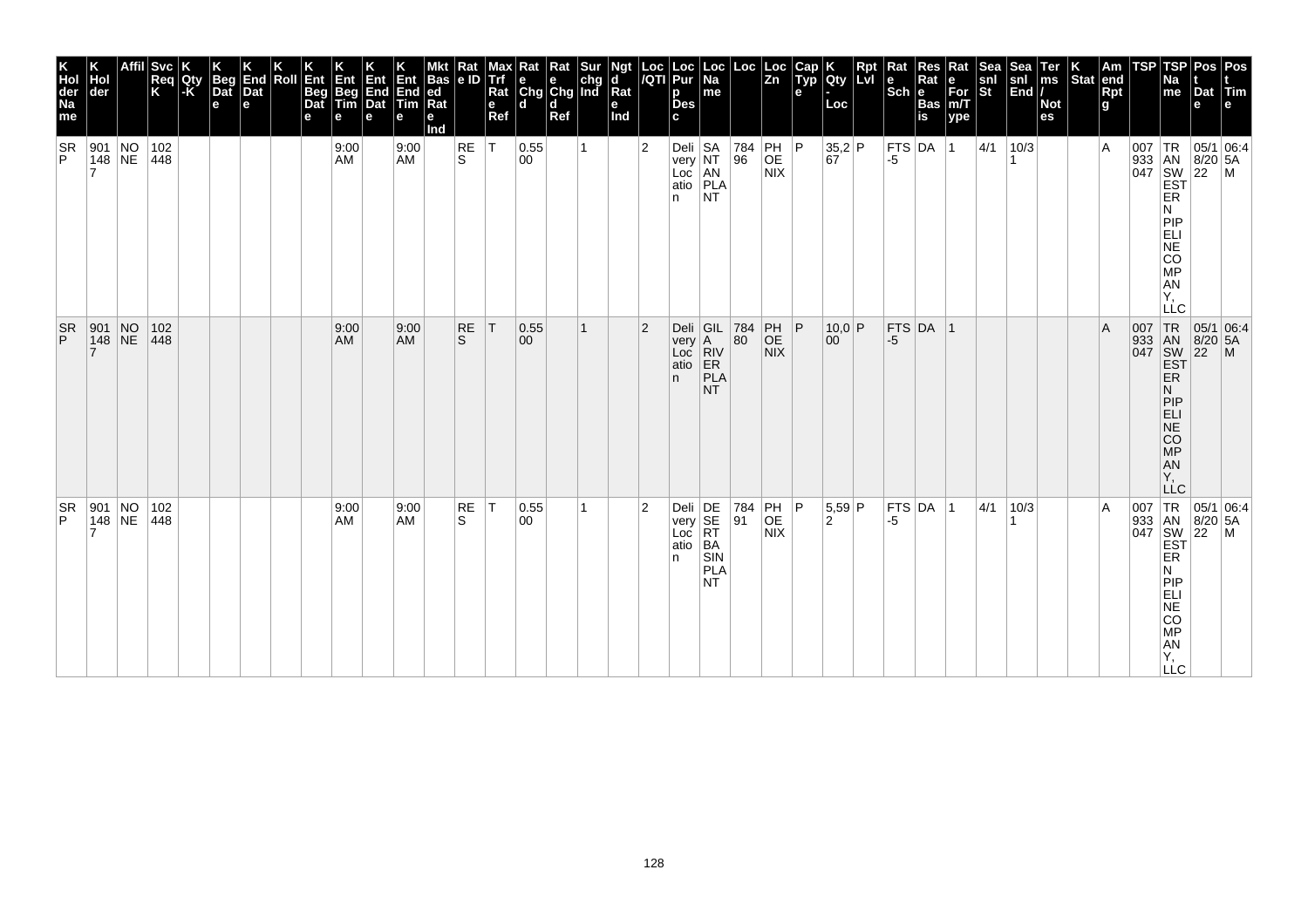| K<br>Hol<br>der<br>Na<br>me | Hol<br>der                                                          | <b>Svc</b><br>Req<br>K | Qty<br> -K | Beg<br>Dat<br>e | End<br>Dat<br>l el | Roll | Ent<br>Beg<br>Dat<br>е | Ent<br>Beg<br>Tim<br>е | Ent<br>End<br>Dat<br>е | End<br>Tim<br>е   | Bas $ e D$<br> ed<br>Rat<br>е<br>Ind | Rat       | e<br>Ref | Max Rat Rat Sur<br>Trf e e chg<br>Rat Chg Chg Ind<br>l d | d<br>Ref |              | Ngt<br>d<br>Rat<br>e<br>Ind |                | Loc  Loc<br><i> I</i> QTI  Pur<br>р<br><b>Des</b> | $\vert$ Loc $\vert$<br>Na<br>me   | Loc                                                                                                                                                    | $\vert$ Loc<br>$\vert$ Zn  | $\begin{array}{c} \n\text{Cap} \\ \n\text{Typ}\n\end{array}$<br>e | Qty<br>Loc   | Rpt<br>lLvl | Rat<br>Scheens | Res<br>Rat    | Rat<br>$\bar{F}$ or<br>m/T<br>ype | Sea <sup>-</sup><br>snl<br>St | <b>Sea</b><br>$\begin{vmatrix} \text{snl} \\ \text{End} \end{vmatrix}$ | Ter<br>$\mathsf{ms}$<br><b>Not</b><br>es | Stat end | Am<br>Rpt<br>g | <b>TSP</b> | <b>TSP</b><br>Na<br>me                                                        | Pos   Pos<br>Dat Tim<br>e                                |  |
|-----------------------------|---------------------------------------------------------------------|------------------------|------------|-----------------|--------------------|------|------------------------|------------------------|------------------------|-------------------|--------------------------------------|-----------|----------|----------------------------------------------------------|----------|--------------|-----------------------------|----------------|---------------------------------------------------|-----------------------------------|--------------------------------------------------------------------------------------------------------------------------------------------------------|----------------------------|-------------------------------------------------------------------|--------------|-------------|----------------|---------------|-----------------------------------|-------------------------------|------------------------------------------------------------------------|------------------------------------------|----------|----------------|------------|-------------------------------------------------------------------------------|----------------------------------------------------------|--|
| <b>SR</b><br>P              | 901 NO<br> 148 NE                                                   | 102<br> 448            |            |                 |                    |      |                        | 9:00<br><b>AM</b>      |                        | 9:00<br><b>AM</b> |                                      | RE<br>ls. | T        | 0.55 <br>$ 00\rangle$                                    |          | $\mathbf{1}$ |                             | $\overline{2}$ | Deli DE<br>very SE<br>Loc RT<br>atio BA<br>n.     | SIN<br><b>PLA</b><br>NT.          | 784<br>$\overline{91}$                                                                                                                                 | PH   P<br>OE<br><b>NIX</b> |                                                                   | 44,7 P<br>33 |             | $-5$           | FTS DA 1      |                                   | 4/1                           | 10/3                                                                   |                                          |          | $\overline{A}$ |            | ER<br>N<br>PIP<br>ELI<br>NE<br>CO<br>MP<br>A <sub>N</sub><br>Υ,<br><b>LLC</b> | 007 TR 05/1 06:4<br>933 AN 8/20 5A<br>047 SW 22 M<br>EST |  |
| $\frac{SR}{P}$              | $\begin{array}{ c c c }\n901 & NO \\ 148 & NE\n\end{array}$         | 102<br>448             |            |                 |                    |      |                        | 9:00<br>AM             |                        | 9:00<br><b>AM</b> |                                      | RE<br>S.  | IT.      | 0.55<br>00                                               |          |              |                             | $\overline{2}$ | Deli<br>very<br>Loc<br>atio<br>PLA<br>RITA<br>n.  | N <sub>T</sub>                    | 784<br>96                                                                                                                                              | PH<br>OE<br><b>NIX</b>     | P                                                                 | 4,40 P<br>8  |             | -5             | $FTS$ DA $ 1$ |                                   | 4/1                           | 10/3                                                                   |                                          |          | A              |            | ER<br>N<br> P P<br>ELI<br>NE<br>CO<br>MP<br>AN<br>Υ,<br>LLC                   | 007 TR 05/1 06:4<br>933 AN 8/20 5A<br>047 SW 22 M<br>EST |  |
| <b>SR</b><br>P              | $\begin{array}{ l c c }\n\hline\n901 & NO \\ 148 & NE\n\end{array}$ | 102 <br> 448           |            |                 |                    |      |                        | 9:00<br><b>AM</b>      |                        | 9:00<br><b>AM</b> |                                      | RE<br>S   | T        | 0.55<br>$ 00\rangle$                                     |          | 1            |                             |                | atio   A<br>n.                                    | PLA<br><b>NT</b><br>$\mathsf{IC}$ | $\begin{array}{c c}\n\text{vec} & \text{BP} & 500 & \text{SA} \\ \text{eipt} & \text{FLO} & 536 & \text{N} \\ \text{Loc} & \text{RID} & \n\end{array}$ |                            | P                                                                 | 4,40 P<br>8  |             | $-5$           | FTS DA 1      |                                   | 4/1                           | 10/3                                                                   |                                          |          | $\overline{A}$ |            | ER.<br>N<br>PIP<br>ELI<br>$N\bar{E}$<br>CO<br>MP<br>AN<br>Y,<br>LLC.          | 007 TR 05/1 06:4<br>933 AN 8/20 5A<br>047 SW 22 M<br>EST |  |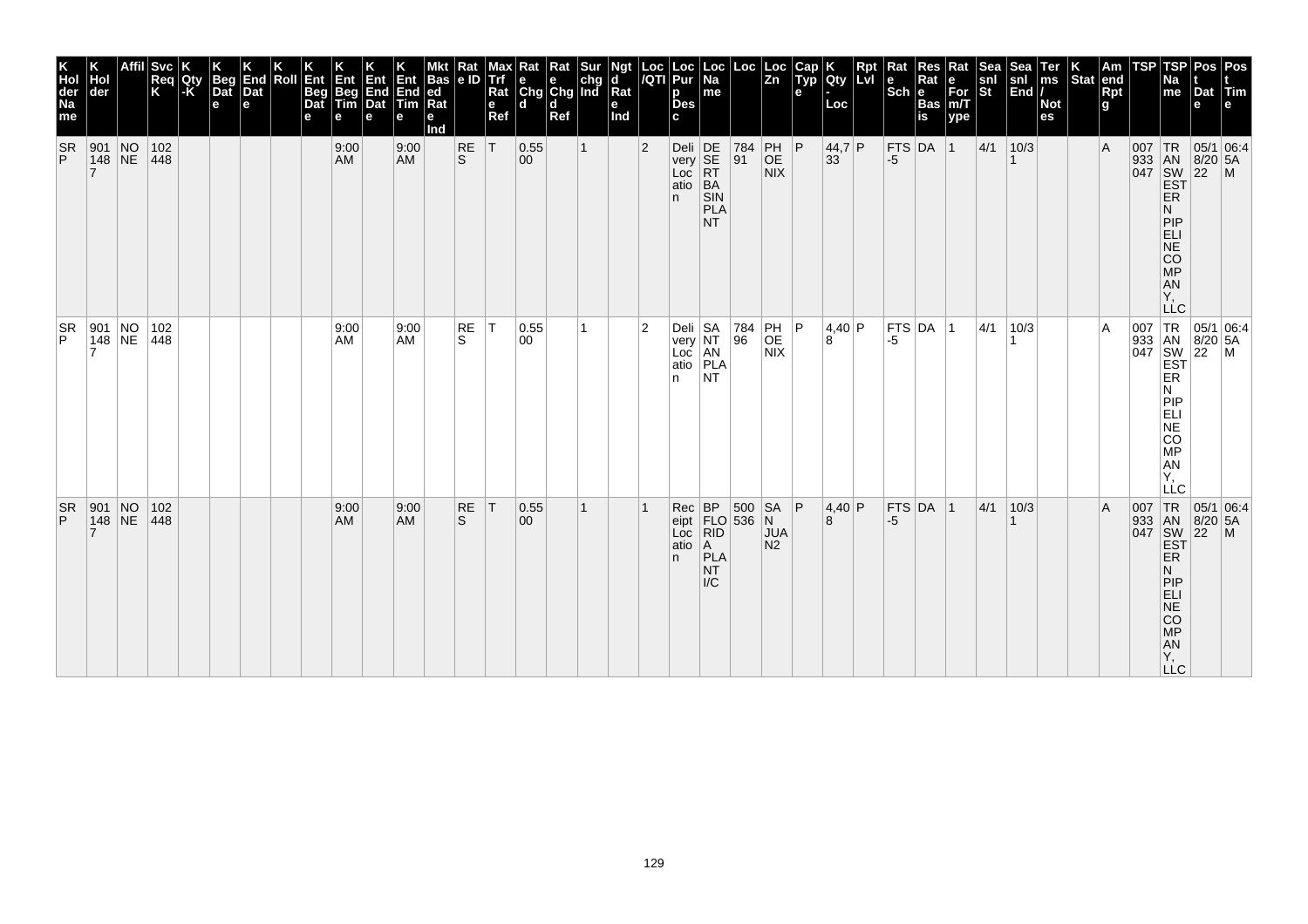| K<br>Hol<br>der<br>Na<br>me | Hol<br>der                                                                       | <b>Svc</b><br>Req<br>K | Qty<br> -K | K<br>Beg<br>Dat<br>e | K<br>End<br>Dat<br>l el | Roll | Ent<br>Beg<br>Dat<br>е | Ent<br>Beg<br>Tim<br>e | Ent<br>End<br>Dat<br>е | Ent<br>End<br>Tim<br>е | Mkt Rat<br>Bas e ID<br> ed<br>Rat<br>е<br>Ind |                | <b>Alaxy</b><br>Align<br>Rat<br>e<br>Ref | $\begin{array}{ l l }\n\hline\n\text{Rat} & \text{Rat} & \text{Sur} \\ \hline\n\text{e} & \text{e} & \text{chg} \\ \text{Chg} & \text{Chg} & \text{Ind}\n\end{array}$<br>l d | d<br>Ref |   | Ngt<br>d<br>$\overline{\mathsf{R}}$ at<br>e<br>Ind | Loc<br>/QTI    | Loc<br>Pur<br>р<br><b>Des</b><br>c            | Loc<br> Na<br>me                                     | Loc                                       | Loc<br>Zn                                 | Cap<br>Typ<br>$\mathbf{e}$ | Qty<br>Loc             | Rpt |      | <b>The Ration of School Sase.</b> | Rat<br>∣е<br>For<br>m/T<br>ype | Sea<br>snl<br>St | Sea<br>snl<br>End | Ter<br>ms<br><b>Not</b><br>es | $\left \begin{array}{c} K \\ \end{array}\right $ Stat end | Rpt<br>g | TSP | TSP<br>Na<br>$\mathsf{m}\mathsf{e}$                                                                     | Dat<br>е | Pos   Pos<br>Tim<br>e                                    |
|-----------------------------|----------------------------------------------------------------------------------|------------------------|------------|----------------------|-------------------------|------|------------------------|------------------------|------------------------|------------------------|-----------------------------------------------|----------------|------------------------------------------|------------------------------------------------------------------------------------------------------------------------------------------------------------------------------|----------|---|----------------------------------------------------|----------------|-----------------------------------------------|------------------------------------------------------|-------------------------------------------|-------------------------------------------|----------------------------|------------------------|-----|------|-----------------------------------|--------------------------------|------------------|-------------------|-------------------------------|-----------------------------------------------------------|----------|-----|---------------------------------------------------------------------------------------------------------|----------|----------------------------------------------------------|
| <b>SR</b><br>P              | 901 NO<br>$ 148 $ NE                                                             | 102<br>448             |            |                      |                         |      |                        | 9:00<br>AM             |                        | 9:00<br><b>AM</b>      |                                               | $\frac{RE}{S}$ | $\top$                                   | 0.55<br>00                                                                                                                                                                   |          | 1 |                                                    | $\overline{2}$ | very A<br>Loc<br>atio<br>n                    | Deli $ GIL $ 784<br>RIV<br>ER<br>PLA<br><b>NT</b>    | $ 80\rangle$                              | PH P<br>OE<br>NIX                         |                            | 10,0 P<br>$ 00\rangle$ |     | -5   | FTS DA 1                          |                                |                  |                   |                               |                                                           | ΙA       |     | ER<br>N<br>PIP<br>EL<br>ANGO<br>Υ,<br><b>LLC</b>                                                        |          | 007 TR 05/1 06:4<br>933 AN 8/20 5A<br>047 SW 22 M<br>EST |
| $\frac{SR}{P}$              | $\left \begin{array}{c c} 901 & \text{NO} \\ 148 & \text{NE} \end{array}\right $ | 102<br> 448            |            |                      |                         |      |                        | 9:00<br>AM             |                        | 9:00<br><b>AM</b>      |                                               | $R_S$          | T                                        | 0.55 <br>$ 00\rangle$                                                                                                                                                        |          | 1 |                                                    |                | Rec<br>eipt<br>Loc<br>atio<br>n.              | PA<br>NH<br>AN<br>DLE<br>P <sub>O</sub><br><b>OL</b> | 586<br>47                                 | $PA$ $P$<br><b>NH</b><br>AN<br><b>DLE</b> |                            | 4,40 P<br>8            |     | $-5$ | $FTS$ DA $ 1$                     |                                | 4/1              | 10/3              |                               |                                                           | A        |     | 007 TR<br>933 AN<br>047 SW<br>EST<br>EŘ<br>N<br>PIP<br>ELI<br>NE<br>CO <sub>MP</sub><br>AN<br>Y,<br>LĹC |          | 05/1 06:4<br>8/20 5A<br>22 M                             |
| <b>SR</b><br>P              | $\begin{array}{ l l }\n901 & NO \\ 148 & NE\n\end{array}$                        | 102<br>448             |            |                      |                         |      |                        | 9:00<br>AM             |                        | 9:00<br><b>AM</b>      |                                               | RE<br>S        | $\top$                                   | 0.55<br>00                                                                                                                                                                   |          | 1 |                                                    | $\overline{2}$ | Deli DE<br>very SE<br>Loc RT<br>atio BA<br>n. | SIN<br>PLA<br>NT.                                    | $\begin{vmatrix} 784 \\ 91 \end{vmatrix}$ | PH P<br>OE<br><b>NIX</b>                  |                            | $5,59$ P<br>2          |     | -5   | $ $ FTS $ $ DA $ $ 1              |                                | 4/1              | 10/3              |                               |                                                           | ΙA       |     | ER<br>Ν<br>PIP<br>APSORT-<br><b>LLC</b>                                                                 |          | 007 TR 05/1 06:4<br>933 AN 8/20 5A<br>047 SW 22 M<br>EST |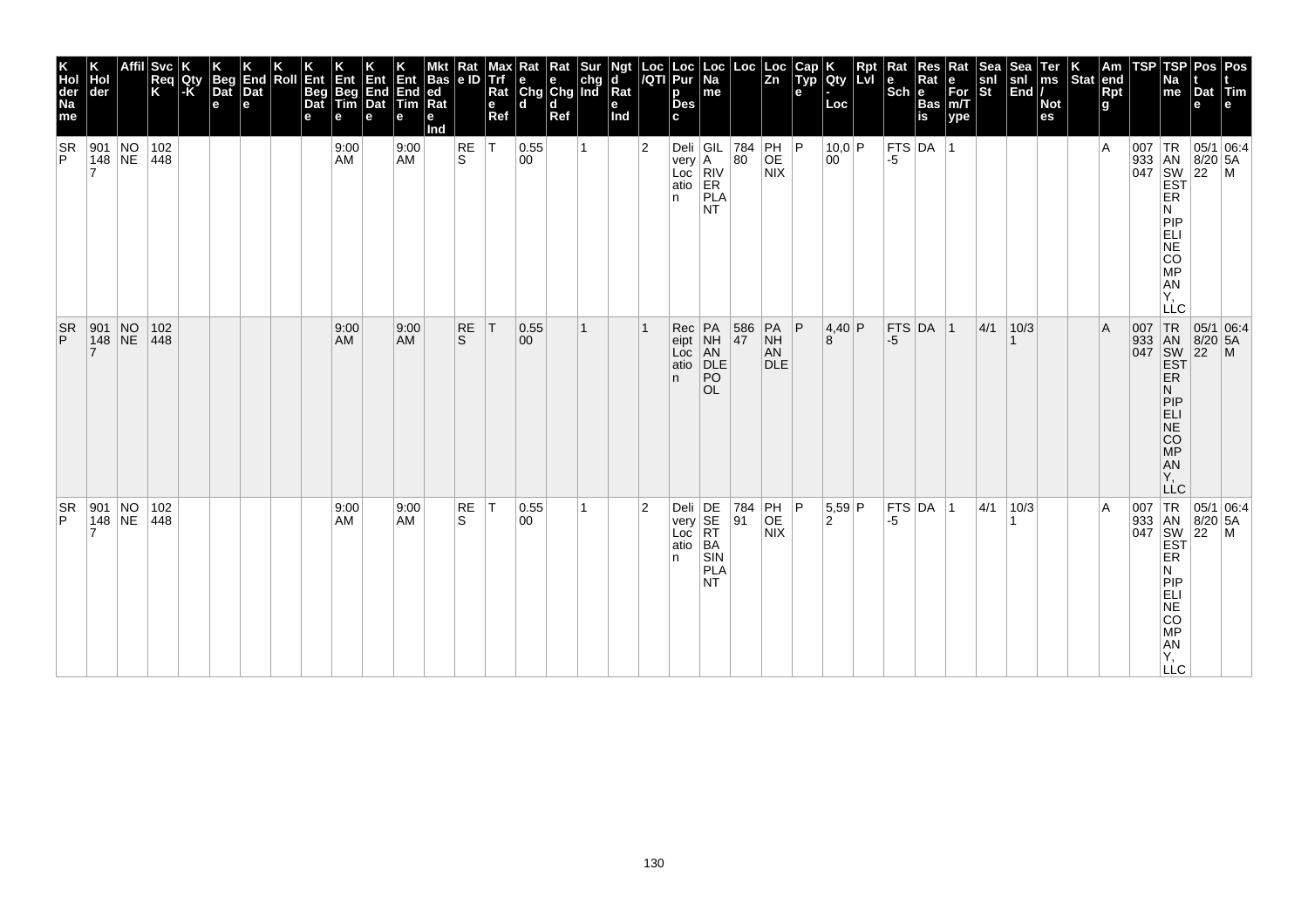| <b>Svc</b><br>End<br>Dat<br>Beg<br>Dat<br>Ent<br>Hol<br>Req<br>K<br>Qty<br> -K<br>Roll<br>Ent Ent Ent Bas<br>Beg End End ed<br>Tim Dat Tim Rat<br>der<br>Beg<br>Dat<br>$\mathbf{e}$<br>l e l<br>e<br>e<br>e<br>е<br>$06/0$ 03/3 Y<br>$02/1$ 9:00 03/3 9:00 N<br>901 NO<br>104<br> 148 NE<br>$1/20$ 1/20<br>759<br>3/20 AM 1/20 AM<br>$ 20 $ 35 |  |  |    |                                                |  |    |                                                      | <b>Bas</b><br>е<br>Ind | Rat<br> e D | $\mathbf e$<br>Ref<br>T | Max Rat Rat Sur<br>Trf e e chg<br>Rat Chg Chg Ind<br>ld. | $\mathbf d$<br>Ref    | $\mathbf{1}$ | Ngt<br>ď<br>Rat<br>е<br>Ind<br> N | Loc Loc<br>/QTI Pur<br>р<br><b>Des</b><br>C. | Loc<br>Na<br>me | $\left \frac{\text{Loc}}{\text{Zn}}\right $ | Cap<br>Typ<br>е | <b>Civ</b><br>Loc | <b>Rpt</b><br>LVI<br>K | Rat<br>$ \mathsf{Sch} $ e<br>FTS DA 1<br>-5 | Res<br>Rate<br>e For<br>Bas<br>n/T<br>is ype | Rat<br>ype | snl<br>St | $\begin{array}{c} \n\text{Sea} \\ \text{snl} \\ \text{End}\n\end{array}$ | Ter<br>ms<br><b>Not</b><br>es<br>$Clic$ A<br>k for<br>Det<br>lail | $\overline{\text{Stat}}$ | Am<br>end<br>Rpt<br>g<br> A | <b>TSP</b><br> 007  TR | TSP<br>Na<br>me<br><b>ER</b><br>N<br>PIP<br>ELI<br>NE<br>CO<br>MP                                                                                                | Pos Pos<br>Dat Tim<br>e<br> 05/1 06:4<br>933 AN 8/20 5A<br>047 SW 22 M<br>EST<br>$8/20$ 5A | l e |
|------------------------------------------------------------------------------------------------------------------------------------------------------------------------------------------------------------------------------------------------------------------------------------------------------------------------------------------------|--|--|----|------------------------------------------------|--|----|------------------------------------------------------|------------------------|-------------|-------------------------|----------------------------------------------------------|-----------------------|--------------|-----------------------------------|----------------------------------------------|-----------------|---------------------------------------------|-----------------|-------------------|------------------------|---------------------------------------------|----------------------------------------------|------------|-----------|--------------------------------------------------------------------------|-------------------------------------------------------------------|--------------------------|-----------------------------|------------------------|------------------------------------------------------------------------------------------------------------------------------------------------------------------|--------------------------------------------------------------------------------------------|-----|
| 901 NO 105<br>148 NE 346<br>105 0                                                                                                                                                                                                                                                                                                              |  |  | 21 | $06/0$ 01/3 Y<br>$1/20$ $1/20$<br>$ 23\rangle$ |  | 21 | $06/0$ 9:00 01/3 9:00 N<br>$1/20$ AM $1/20$ AM<br>23 |                        |             | T                       |                                                          |                       | 1            | N                                 |                                              |                 |                                             |                 |                   | Κ                      | FTS DA 1<br>-3                              |                                              |            |           |                                                                          | Clic   A<br>k for<br>Det<br>lail                                  |                          | A                           |                        | AN<br>Ÿ,<br><b>LLC</b><br>007 TR<br>933 AN<br>047 SW<br>EST<br>ER<br>ER<br>Ν<br>PIP<br>ELI<br>$\overline{\text{NE}}$<br>CO<br>$\overline{MP}$<br>AN<br>Y,<br>LLC | $\begin{array}{ c c c }\n 05/1 & 06:4 \\  8/20 & 5A \\  22 & M\n\end{array}$               |     |
| $STE$ 400 NO<br> 220 200 02/0 02/0 Y<br>WA 002 NE 20<br><b>RT, 611<br/>HA<br/>RO<br/>LD</b>                                                                                                                                                                                                                                                    |  |  | 93 | $1/19$ 1/19<br> 94                             |  | 93 | $02/0$ 9:00 02/0 9:00 N<br>$1/19$ AM $1/19$ AM<br>94 |                        | VO T        |                         |                                                          | <b>MA</b><br>$\times$ | -1           | N                                 |                                              |                 |                                             |                 |                   | K                      | FTS DA 2<br>-2                              |                                              |            |           |                                                                          |                                                                   | N                        | A                           | 007                    | 933 AN<br>047 SW<br>EST<br><b>ER</b><br>N<br>PIP<br>ELI<br><b>NE</b><br>CO<br><b>MP</b><br>AN<br>Y,<br>$\sqcup$ C                                                | $TR$ 05/1 06:4<br>$8/20$ 5A<br>$ 22 $ M                                                    |     |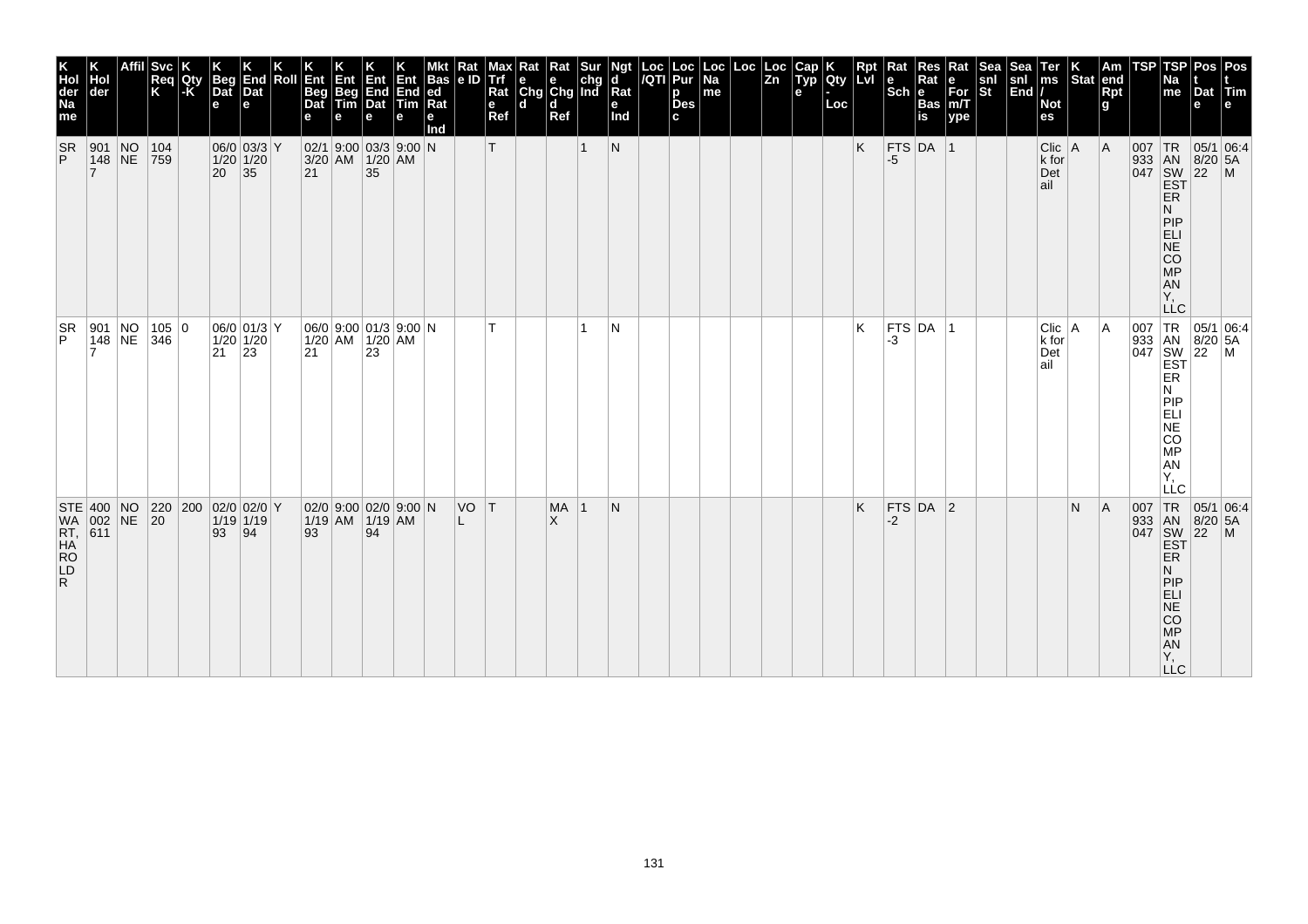| K<br>Hol<br>der<br>Na<br>me      | Hol<br>der                                                 | Svc<br>Req<br>K     | Qty<br>$-K$ | <b>Beg</b><br>$\overline{$<br>e | End<br>Dat<br>e             | Roll | Ent<br>Beg<br>Dat<br>е | Ent<br>Beg<br>Tim<br>е | Ent<br>End<br>Dat<br>e                               | $End$ ed<br>Tim<br>е | Bas<br>Rat<br>е<br>Ind | Rat<br> e D | мах I<br>  Trf<br>$Ra$ t<br>$\mathbf e$<br>Ref | <b>x</b> Rat Rat Sur<br>e e chg<br>Chg Chg Ind<br>ld. | $\mathbf d$<br>Ref |    | <b>Ngt</b><br>$\mathbf d$<br>$Ra$ t<br>е<br>Ind |   | Loc Loc<br>/QTI Pur<br>р<br><b>Des</b><br>c | Loc<br>  Na<br>me                                                                                                                 |           | $\left \begin{array}{c} \text{Loc} \\ \text{Zn} \end{array}\right $                               | Cap<br>Typ<br>е | K<br>Qty<br>Loc | Rpt<br>Lvi | Rat<br>$ \mathsf{Sch} $ e | Res<br>Rat<br>Bas<br>is | Rat<br>$\left  \begin{array}{l} \mathsf{e} \\ \mathsf{For} \\ \mathsf{m/T} \end{array} \right $<br>ype | $\frac{\mathsf{snl}}{\mathsf{St}}$ | Sea<br>snl<br>End | Ter<br> ms<br><b>Not</b><br>es | Stat | $\vert$ Am<br>end<br>Rpt<br>g | <b>TSP</b>                        | TSP<br>Na<br>me                                                                | Dat Tim<br>e                                                                                                                                                   | Pos   Pos<br>e |
|----------------------------------|------------------------------------------------------------|---------------------|-------------|---------------------------------|-----------------------------|------|------------------------|------------------------|------------------------------------------------------|----------------------|------------------------|-------------|------------------------------------------------|-------------------------------------------------------|--------------------|----|-------------------------------------------------|---|---------------------------------------------|-----------------------------------------------------------------------------------------------------------------------------------|-----------|---------------------------------------------------------------------------------------------------|-----------------|-----------------|------------|---------------------------|-------------------------|--------------------------------------------------------------------------------------------------------|------------------------------------|-------------------|--------------------------------|------|-------------------------------|-----------------------------------|--------------------------------------------------------------------------------|----------------------------------------------------------------------------------------------------------------------------------------------------------------|----------------|
| $\mathsf{R}$                     | STE 400 NO<br>WA 002 NE<br>RT, 611<br>HA<br>RO<br>LD<br>LD | 220<br>$ 20\rangle$ |             |                                 |                             |      |                        | 9:00<br>AM             |                                                      | 9:00<br>AM           |                        | VO<br>L     | $ \mathsf{T} $                                 | 0.00<br>00                                            |                    | 1  |                                                 |   | Loc<br>atio<br>n.                           | $\left \begin{array}{c c}\n\text{Rec} & \text{PA} \\ \text{eipt} & \text{NH}\n\end{array}\right $<br>AN<br>DLE<br>PO<br><b>OL</b> |           | $\begin{vmatrix} 586 \\ 47 \end{vmatrix}$ PA $\begin{vmatrix} P \\ NH \end{vmatrix}$<br>AN<br>DLE |                 | $200$ P         |            | $-2$                      | FTS $DA$ 2              |                                                                                                        |                                    |                   |                                |      | ١A                            |                                   | ER<br>Ν<br>PIP<br><b>ELI</b><br>NE<br>CO<br>MP<br>AN<br>AN<br>Y,<br><b>LLC</b> | 05/1 06:4<br>$\begin{array}{r} \n 165/1 \\  933 \\  047 \\  5W \\  22 \\  165\n\end{array}$<br>$\begin{array}{r} \n 165/1 \\  8/20 \\  5 \\  165\n\end{array}$ |                |
| $\mathsf{R}$                     | STE 400 NO<br>WA 002 NE<br>RT, 611<br>HA<br>RO<br>LD       | 220<br>$ 20\rangle$ |             |                                 |                             |      |                        | 9:00<br>AM             |                                                      | 9:00<br><b>AM</b>    |                        | VO          | T                                              | 0.00 <br>$ 00\rangle$                                 |                    | 1  |                                                 | 2 | Deli HA<br>very RO<br>Loc LD<br>atio<br>n.  | $\overline{R}$<br>STE<br><b>WA</b><br><b>RT</b>                                                                                   | 132<br>41 | PA<br>NH<br>AN<br><b>DLE</b>                                                                      | P               | 200 P           |            | $-2$                      | $FTS$ DA 2              |                                                                                                        |                                    |                   |                                |      | A                             | 007 TR<br>933 AN<br>047 SW<br>EST | ER<br>N<br>PIP<br>ELI<br>NE<br>CO<br>MP<br>AN<br>Ÿ,<br>LĹC                     | $\begin{array}{ c c c }\n 05/1 & 06.4 \\  8/20 & 5A\n\end{array}$<br>$ 22\rangle$                                                                              | $\blacksquare$ |
| <b>SY</b><br>MM<br>FS, DESORBEXH | 838 NO<br>611 NE<br>739                                    | 453 0               |             | 105 1,50 11/0 10/3 N<br>21      | $1/20$ 1/20<br>$ 22\rangle$ |      | 22                     |                        | $03/3$ 9:00 10/3 9:00 N<br>$1/20$ AM $1/20$ AM<br>22 |                      |                        |             | IТ.                                            |                                                       | MA<br>X            | -1 | N                                               |   |                                             |                                                                                                                                   |           |                                                                                                   |                 |                 | K          | -1                        | FTS DA                  | ∣1                                                                                                     |                                    |                   |                                | A    | A                             | 007<br>933 AN<br>047 SW<br>EST    | TR<br><b>ER</b><br>Ν<br>PIP<br>ELI<br>NE<br>CO<br>MP<br>AN<br>Y,<br><b>LLC</b> | 05/1 06:4<br>$8/20$ 5A<br>$\overline{22}$                                                                                                                      | $\mathsf{M}$   |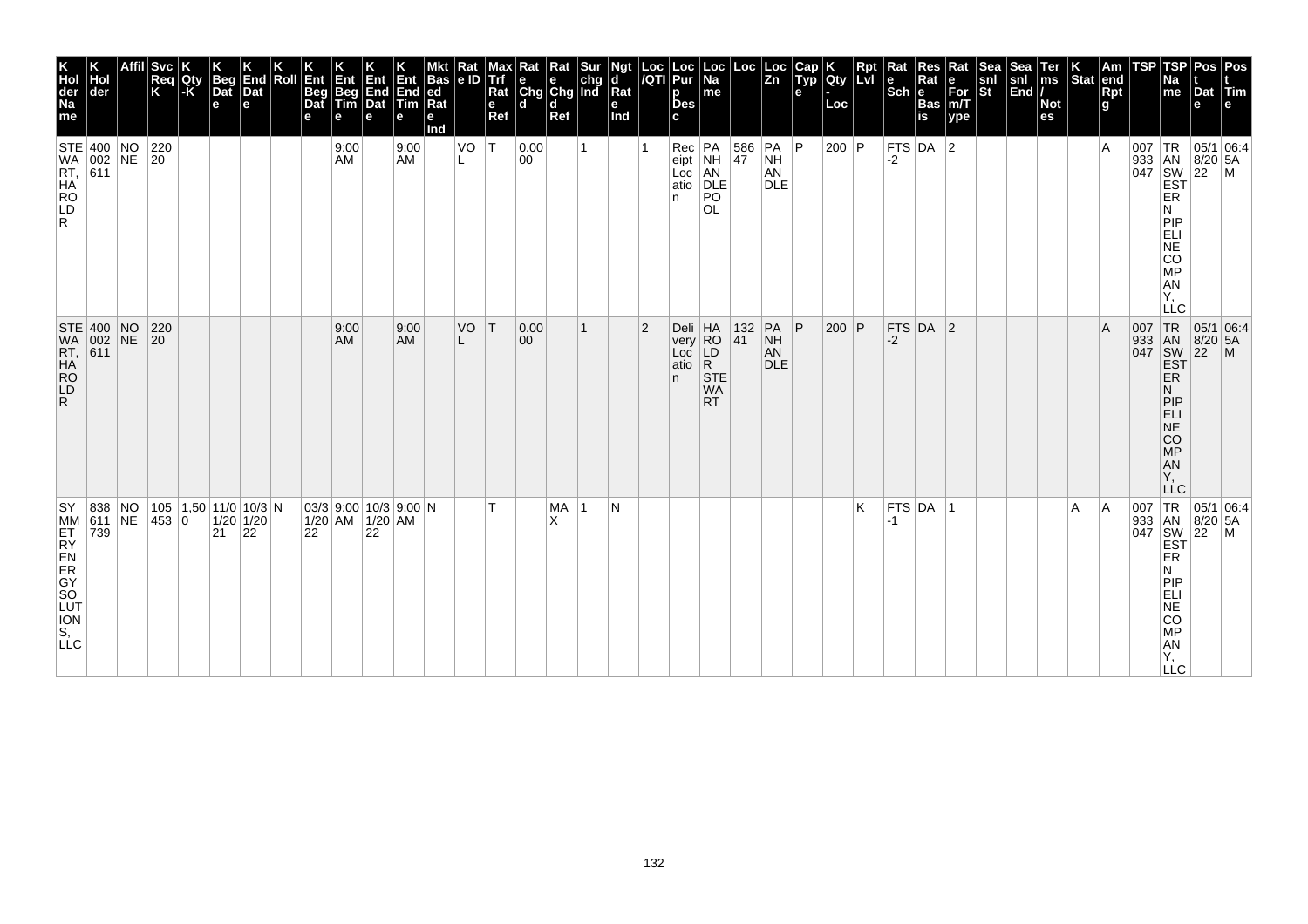| K<br>Hol<br>der<br>Na<br>me                                                | ∣der                     | Affil | Svc<br>Req<br>K      | Qty | <b>Beg</b><br>Dat<br>e             | End<br>Dat<br>e               | Roll | Ent<br>Beg<br>Dat<br>e | Ent<br>Beg<br>Tim | 4∃m<br>End<br>Dat<br>е | Ent<br><b>End</b><br>Tim<br>е | Bas<br>led<br>Rat<br>е<br>nd | Kat<br>e ID      | Trf<br>Rat<br>e<br>Ref | ≺at<br>$\begin{array}{ c c c }\n\hline\n\text{e} & \text{e} & \text{chg} \\ \hline\n\text{Chg} & \text{Chg} & \text{Ind}\n\end{array}$<br>ld. | Rat<br>l d<br>Ref | Ngt<br>d<br>Rat<br>е<br>Ind | /QTI | Loc   Loc<br>/QTI   Pur<br>p<br><b>Des</b><br>c | Loc<br><b>Na</b><br>me                                                                                              |                                                | $\begin{array}{c c}\n\text{Loc} & \text{Loc} \\ \hline\n\text{Zn}\n\end{array}$ | Cap<br>Typ<br>e | Qty<br>Loc           | Rpt<br><b>LvI</b> | Rat<br>l e<br>$ \mathsf{Sch} $ e | Res<br>Rat<br>Bas<br>is | Rat<br>e<br>For<br>m/T<br>ype | Sea<br>$\frac{\mathsf{snl}}{\mathsf{St}}$ | Sea<br>$\frac{\mathsf{snl}}{\mathsf{End}}$ | Ter<br>ms<br><b>Not</b><br>es   | Stat end | Am<br>Rpt<br>g | TSP      | <b>TSP</b><br>Na<br>me                                                                                      | Pos<br>Dat<br>е                                   | Pos<br><b>Tim</b>                                                                                                                           |
|----------------------------------------------------------------------------|--------------------------|-------|----------------------|-----|------------------------------------|-------------------------------|------|------------------------|-------------------|------------------------|-------------------------------|------------------------------|------------------|------------------------|-----------------------------------------------------------------------------------------------------------------------------------------------|-------------------|-----------------------------|------|-------------------------------------------------|---------------------------------------------------------------------------------------------------------------------|------------------------------------------------|---------------------------------------------------------------------------------|-----------------|----------------------|-------------------|----------------------------------|-------------------------|-------------------------------|-------------------------------------------|--------------------------------------------|---------------------------------|----------|----------------|----------|-------------------------------------------------------------------------------------------------------------|---------------------------------------------------|---------------------------------------------------------------------------------------------------------------------------------------------|
| SY 838 NO<br>MM 611 NE<br>공도영오지도 주<br>SLC                                  | 739                      |       | 105<br>$ 453\rangle$ |     |                                    |                               |      |                        | 9:00<br>AM        |                        | 9:00<br><b>AM</b>             |                              | <b>RE</b><br>ls. | ΙT                     | 0.53<br>00                                                                                                                                    |                   |                             | 2    | Loc<br>atio<br>n                                | Deli $\left  \begin{array}{c} 1 \text{NM} \\ \text{very} \end{array} \right $<br>TH<br>OM<br><b>PS</b><br><b>ON</b> | $\begin{array}{ c c }\n587 \\ 10\n\end{array}$ | $CE$ $ P $<br>NT<br>RAL                                                         |                 | $1,50$ P<br>$\Omega$ |                   | $-1$                             | $FTS$ DA 1              |                               |                                           |                                            |                                 |          | ΙA             | $007$ TR | 933 AN 8/20<br>047 SW 22<br>EST<br>ER<br>N<br>PIP<br>ELI<br>NE<br>CO<br><b>MP</b><br>AN<br>Y,<br><b>LLC</b> | $8/20$ 5A                                         | 05/1 06:4<br>$\mathsf{M}$                                                                                                                   |
| SY 838 NO<br>MM 611 NE<br>ET<br>RY ER<br>SO<br>UUT<br>ON<br>S,<br>LLC<br>S | 739                      |       | 105<br>453           |     |                                    |                               |      |                        | 9:00<br>AM        |                        | 9:00<br><b>AM</b>             |                              | RE<br>S          | ١T                     | 0.53 <br>00                                                                                                                                   |                   |                             |      | Rec SA<br>atio N<br>n.                          | eipt N<br>Loc JUA<br>PO<br><b>OL</b>                                                                                | 48                                             | 586 SA P<br>N<br>JUA<br>N                                                       |                 | 1,50 P<br>n.         |                   | $-1$                             | FTS DA 1                |                               |                                           |                                            |                                 |          | $\overline{A}$ |          | Ν<br><b>MONEY</b><br>AN<br>Y,<br>LLC                                                                        |                                                   | $\begin{array}{c c}\n & \angle C & \angle C \\ \hline\n933 & AN & 8/20 & 5A \\ 047 & SW & 22 & M \\ \hline\nEF & & \downarrow\n\end{array}$ |
| $TAL$ 474 NO<br><b>ENDING</b><br>RK<br>ETI<br>NG,<br>LLC <sup>1</sup>      | $145$ NE<br>$ 24\rangle$ |       | 052 00               |     | 100   20,0   06/1   07/1   Y<br>02 | $5/20$ 4/20<br>$\frac{1}{32}$ |      | 22                     | 2/20 AM 4/20 AM   | 32                     | 05/1 9:00 07/1 9:00 N         |                              |                  |                        |                                                                                                                                               |                   | Y                           |      |                                                 |                                                                                                                     |                                                |                                                                                 |                 |                      | Κ                 | $-1$                             | $FTS$ DA 1              |                               |                                           |                                            | Clic   A<br>k for<br>Det<br>ail |          | A              | 007      | TR<br>ER<br>N<br>PIP<br>ELI<br>NE<br>CO<br><b>MP</b><br>AN<br>Υ,<br><b>LLC</b>                              | 933 AN 8/20 5A<br>047 SW 22 M<br>EST<br>$8/20$ 5A | 05/1 06.4                                                                                                                                   |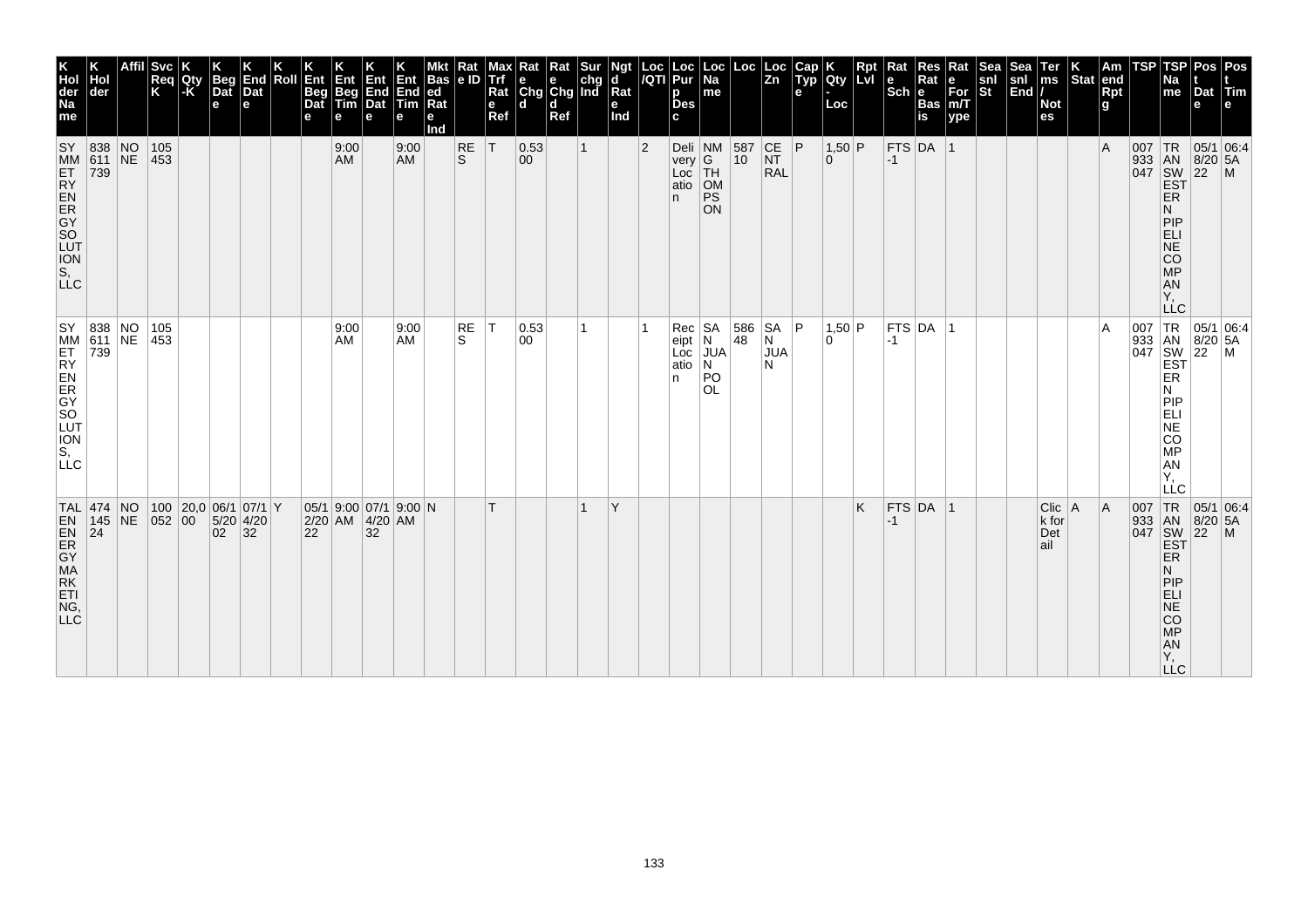| K<br>Hol<br>der<br>Na<br>me                     | Hol<br>der                                                         | <b>Svc</b><br>Req<br>K | Qty<br> -K | <b>Beg</b><br>Dat<br>e | K<br>End<br>Dat<br>l el                     | Roll | Ent<br>Beg<br>Dat<br>е | Ent<br>Beg<br>Tim<br>е | <b>Ent</b><br>End<br>Dat<br>е | Ent<br>End<br><b>Tim</b><br>е | <b>Bas</b><br>ed<br>Rat<br>е<br>Ind | Rat<br>e ID | Max<br>Trf<br>Rat<br>e<br>Ref | ĸat<br>e e chg<br>Chg Chg Ind<br>d d | Rat<br>Ref | Sur | ď<br>$\bar{R}$ at<br>е<br>Ind | Loc<br>/QTI    | Loc<br>Pur<br>р<br><b>Des</b>                        | $ \mathsf{Loc} $<br>Na<br>me                                           | $\left \frac{\text{Loc}}{\text{Zn}}\right $ |                                           | Cap<br>$\tilde{$ ,<br>е | Qty<br>Loc             | <b>Rpt</b><br>Lyl | Rat<br>$\left \begin{smallmatrix} \mathbf{e} \ \mathbf{Sch} \ \mathbf{e} \end{smallmatrix}\right $ $\mathbf{e}$ | Res<br>Rat<br><b>Bas</b><br>is | Rat<br>е<br>For<br>m/T<br>ype | Sea<br>snl<br>St | Sear<br>$\begin{vmatrix} \text{snl} \\ \text{End} \end{vmatrix}$ | Ter<br>ms<br><b>Not</b><br>es     | $ \text{Stat} $ | Am<br>end<br><b>Rpt</b><br>g | TSP                               | TSP<br>Na<br>me                                                           | Pos Pos<br>Dat Tim<br>e                                                                    |                                                                                                                                                                                                                                                                                                                                                                  |
|-------------------------------------------------|--------------------------------------------------------------------|------------------------|------------|------------------------|---------------------------------------------|------|------------------------|------------------------|-------------------------------|-------------------------------|-------------------------------------|-------------|-------------------------------|--------------------------------------|------------|-----|-------------------------------|----------------|------------------------------------------------------|------------------------------------------------------------------------|---------------------------------------------|-------------------------------------------|-------------------------|------------------------|-------------------|-----------------------------------------------------------------------------------------------------------------|--------------------------------|-------------------------------|------------------|------------------------------------------------------------------|-----------------------------------|-----------------|------------------------------|-----------------------------------|---------------------------------------------------------------------------|--------------------------------------------------------------------------------------------|------------------------------------------------------------------------------------------------------------------------------------------------------------------------------------------------------------------------------------------------------------------------------------------------------------------------------------------------------------------|
| <b>LNSHAWAY</b><br>COLLE                        | TAL 474 NO<br>$145$ NE<br> 24                                      | 100<br>$ 052\rangle$   |            |                        |                                             |      |                        | 9:00<br>AM             |                               | 9:00<br>AM                    |                                     | RE<br>ls.   | $\mathsf{T}$                  | 0.38<br>00                           |            |     |                               |                | n                                                    | Rec<br>eipt<br>Loc<br>atio<br>RIS<br>E.<br>SO<br>UT<br>Н.<br>ED<br>DY. | 790<br>75                                   | $WE$ $P$<br><b>ST</b><br><b>TEX</b><br>AS |                         | 20,0 P<br>00           |                   | $ -1 $                                                                                                          | $ $ FTS $ $ DA                 |                               |                  |                                                                  |                                   |                 | $\overline{A}$               |                                   | ER<br>N<br>PIP<br>ELI<br>SORE:<br>AN<br>Υ,<br>LLC                         |                                                                                            | $\begin{array}{r} \n 18 \\  \n 33 \\  \n 047 \\  \n 180 \\  \n 180 \\  \n 1820 \\  \n 164 \\  \n 164 \\  \n 164 \\  \n 164 \\  \n 164 \\  \n 164 \\  \n 164 \\  \n 164 \\  \n 164 \\  \n 164 \\  \n 164 \\  \n 164 \\  \n 164 \\  \n 164 \\  \n 164 \\  \n 164 \\  \n 164 \\  \n 164 \\  \n 164 \\  \n 164 \\  \n 164 \\  \n 164 \\  \n 164 \\  \n 164 \\  \n 1$ |
| <b>LLC</b>                                      | TAL 474 NO<br>TAL 474<br>EN 145 NE<br>ER 74<br>GYA<br>MRK<br>ETIGO | 100<br> 052            |            |                        |                                             |      |                        | 9:00<br>AM             |                               | 9:00<br><b>AM</b>             |                                     | RE<br>S.    | $\top$                        | 0.38<br>$ 00\rangle$                 |            |     |                               | $\overline{2}$ | Deli SO 10<br>very CAL 87<br>oc NE BDL<br>o EDL<br>A |                                                                        |                                             | CAL P<br><b>IFO</b><br><b>RNI</b>         |                         | 20,0 P<br>$00^{\circ}$ |                   | $-1$                                                                                                            | $FTS$ DA 1                     |                               |                  |                                                                  |                                   |                 | $\overline{A}$               | 007 TR<br>933 AN<br>047 SW<br>EST | ER<br>N<br>PIP<br>ELI<br>$N\bar{E}$<br>CO<br>MP<br>AN<br>Υ.<br><b>LLC</b> | $\begin{array}{ c c c }\n\hline\n95/1 & 06.4 \\ 8/20 & 5A\n\end{array}$<br>$\overline{22}$ | $\mathsf{M}$                                                                                                                                                                                                                                                                                                                                                     |
| TE<br>NSK<br>AMAKTIGE<br>NVK<br>NVK<br>UR<br>ES | 624 NO<br>240 NE<br>$\overline{628}$                               | 493 00                 |            | 22   24                | $ 105 $ $ 50,0 04/0 03/3 $ Y<br>$1/20$ 1/20 |      | 06                     | 8/20 AM 7/20 AM        | 07                            | $05/0$ 9:00 05/0 9:00 N       |                                     |             | т                             |                                      | MA<br>X    | -1  | N                             |                |                                                      |                                                                        |                                             |                                           |                         |                        | K                 | $-1$                                                                                                            | $FTS$ DA 1                     |                               |                  |                                                                  | $Clic$   A<br>k for<br>Det<br>ail |                 | ۱A                           |                                   | ER<br>N<br>PIP<br>ELICOREL<br><b>LLC</b>                                  |                                                                                            | $\begin{array}{c c}\n \text{J33} & \text{I.R.} & \text{05/1} & \text{U} \\  \text{J47} & \text{M} & \text{8/20} & \text{5A} \\  \text{SW} & \text{22} & \text{M} \\  \text{EST} & & \text{I} \\  \end{array}$                                                                                                                                                    |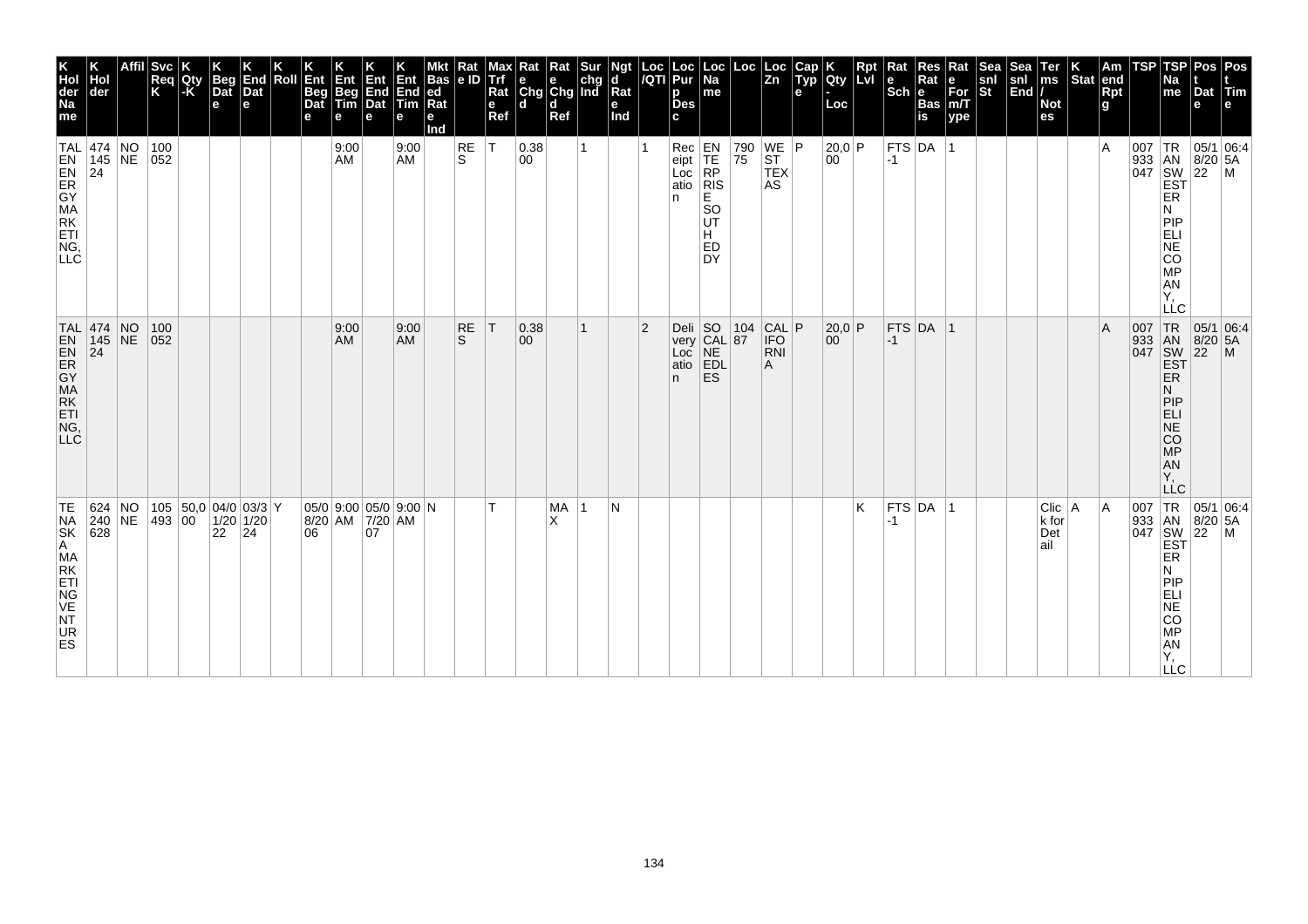| K<br>Hol<br>der<br>Na<br>me                                        | Hol<br>der                                                                 | <b>Svc</b><br>Req<br>K | Qty<br>-K | Beg<br>Dat<br>e | End<br>Dat<br>e | Roll | Ent<br>Beg<br>Dat<br>е | Ent<br>Beg<br>Tim<br>e | Ent<br>End<br>Dat<br>е | Ent<br>End<br><b>Tim</b><br>е | <b>Bas</b><br>ed<br>Rat<br>е<br>Ind | Rat<br> e D | Max<br>Trf<br>Rat<br>e<br>Ref | $\begin{array}{ l l }\n\hline\n\text{Rat} & \text{Rat} & \text{Sur} \\ \hline\n\text{e} & \text{e} & \text{chg} \\ \text{Chg} & \text{Chg} & \text{Ind}\n\end{array}$<br>l d | d<br>Ref |              | Ngt<br>d<br>Rat<br>е<br>Ind | Loc<br>/QTI    | Loc<br>Pur<br>p<br><b>Des</b><br>c         | Loc<br> Na<br>me                                                         | Loc                                        | Loc<br>Zn                                                               | Cap<br>Typ<br>е | Qty<br>Loc  | <b>Red</b> | $\vert$ Rat<br>$\left \frac{e}{Sch}\right $ R | Res<br>Rat<br><b>Bas</b><br>is | Rat<br>e<br>For<br>m/T<br>ype | Sea<br>snl<br>St | Sea<br>snl<br>End | Ter<br>ms<br><b>Not</b><br>es | $\left \begin{array}{c} K \\ \end{array}\right $ Stat end | Rpt<br>g | TSP | TSP<br>Na<br>me                                                                              | Dat<br>е                     | Pos Pos<br><b>ITim</b>                                                                                                                                                                                                                                                                                                                                                                                                                                                                                                                                                                                                                                                                                                 |
|--------------------------------------------------------------------|----------------------------------------------------------------------------|------------------------|-----------|-----------------|-----------------|------|------------------------|------------------------|------------------------|-------------------------------|-------------------------------------|-------------|-------------------------------|------------------------------------------------------------------------------------------------------------------------------------------------------------------------------|----------|--------------|-----------------------------|----------------|--------------------------------------------|--------------------------------------------------------------------------|--------------------------------------------|-------------------------------------------------------------------------|-----------------|-------------|------------|-----------------------------------------------|--------------------------------|-------------------------------|------------------|-------------------|-------------------------------|-----------------------------------------------------------|----------|-----|----------------------------------------------------------------------------------------------|------------------------------|------------------------------------------------------------------------------------------------------------------------------------------------------------------------------------------------------------------------------------------------------------------------------------------------------------------------------------------------------------------------------------------------------------------------------------------------------------------------------------------------------------------------------------------------------------------------------------------------------------------------------------------------------------------------------------------------------------------------|
| TE<br>NSK<br>A MAKTIGE<br>NURS<br>NURS                             | 624 NO<br>$\begin{array}{ c c }\n 240 & \text{NE} \\  628 & \end{array}$   | 105<br>$ 493\rangle$   |           |                 |                 |      |                        | 9:00<br><b>AM</b>      |                        | 9:00<br><b>AM</b>             |                                     | RE<br>ls.   | İΤ                            | 0.35 <br>$ 00\rangle$                                                                                                                                                        |          | $\mathbf{1}$ |                             | $\overline{2}$ | Deli PA<br>very<br>Loc<br>atio<br>n.       | NH<br>AN<br>DLE<br>AR<br>EA<br><b>BO</b><br><b>UN</b><br>DA<br><b>RY</b> | 790<br>54                                  | $PA$ $P$<br><b>NH</b><br>AN<br><b>DLE</b>                               |                 | 789 P       |            | $-1$                                          | $FTS$ DA 1                     |                               |                  |                   |                               |                                                           | l A      | 007 | TR<br>933 AN 8/20<br>047 SW 22<br>EST<br>ER<br>И<br>PIP<br>ELI<br>NE<br>CO<br>MP<br>AN<br>Υ, | $8/20$ 5A                    | 05/1 06:4<br>$\blacksquare$                                                                                                                                                                                                                                                                                                                                                                                                                                                                                                                                                                                                                                                                                            |
| TE<br>NA<br>SK<br>A MA<br>ET<br>NG<br>VE<br>NT<br>UR<br><b>ES</b>  | $\begin{array}{ c c }\n 624 & NO \\  240 & NE \\  628 & \end{array}$       | 105<br>$ 493\rangle$   |           |                 |                 |      |                        | 9:00<br>AM             |                        | 9:00<br>AM                    |                                     | RE<br>S.    | $\top$                        | 0.35 <br>00                                                                                                                                                                  |          |              |                             |                | Rec<br>eipt<br>Loc<br>atio<br>n            | DA<br>GG<br>ER<br>DR<br>AW                                               | $\begin{array}{ c } 563 \\ 39 \end{array}$ | $\begin{array}{ c c }\n\text{CE} & \text{P}\n\end{array}$<br><b>RAL</b> |                 | $106$ P     |            | $-1$                                          | FTS DA 1                       |                               | 4/1              | 10/3              |                               |                                                           | ١A       |     | И<br>PIP<br>ELI<br>NE<br>CO <sub>MP</sub><br>AN<br>Υ,<br>LĹC                                 |                              | $\begin{array}{c c}\n & \multicolumn{1}{c }{\text{C}} \\  & \downarrow & \downarrow & \downarrow \\  & \downarrow & \downarrow & \downarrow \\  & \downarrow & \downarrow & \downarrow \\  & \downarrow & \downarrow & \downarrow \\  & \downarrow & \downarrow & \downarrow \\  & \downarrow & \downarrow & \downarrow \\  & \downarrow & \downarrow & \downarrow \\  & \downarrow & \downarrow & \downarrow \\  & \downarrow & \downarrow & \downarrow \\  & \downarrow & \downarrow & \downarrow \\  & \downarrow & \downarrow & \downarrow \\  & \downarrow & \downarrow & \downarrow \\  & \downarrow & \downarrow & \downarrow \\  & \downarrow & \downarrow & \downarrow \\  & \downarrow & \downarrow & \down$ |
| TE<br>NA<br>SK<br>A MA<br>KETI<br>VE<br>NT<br>VE<br>NT<br>UR<br>ES | 624 NO<br>$\begin{array}{ c c c }\n 240 & \text{NE} \\  628 & \end{array}$ | 105<br>493             |           |                 |                 |      |                        | 9:00<br><b>AM</b>      |                        | 9:00<br><b>AM</b>             |                                     | RE<br>S     | T                             | 0.35 <br>$ 00\rangle$                                                                                                                                                        |          | $\mathbf{1}$ |                             | $\overline{2}$ | Deli PA<br>very NH<br>Loc AN<br>atio<br>n. | DLE<br>AR<br>EA<br><b>BO</b><br><b>UN</b><br>DA<br><b>RY</b>             | 790<br>54                                  | $PA$ $ P $<br><b>NH</b><br>AN<br><b>DLE</b>                             |                 | 5,52 P<br>6 |            | $-1$                                          | $FTS$ DA  1                    |                               |                  |                   |                               |                                                           | l A      | 007 | 933 AN<br>047 SW<br>EST<br><b>ER</b><br>N<br>PIP<br>ELI<br>COMPO<br>Y,<br><b>LLC</b>         | $8/20$ 5A<br>$\overline{22}$ | TR 05/1 06:4<br>$\mathsf{M}$                                                                                                                                                                                                                                                                                                                                                                                                                                                                                                                                                                                                                                                                                           |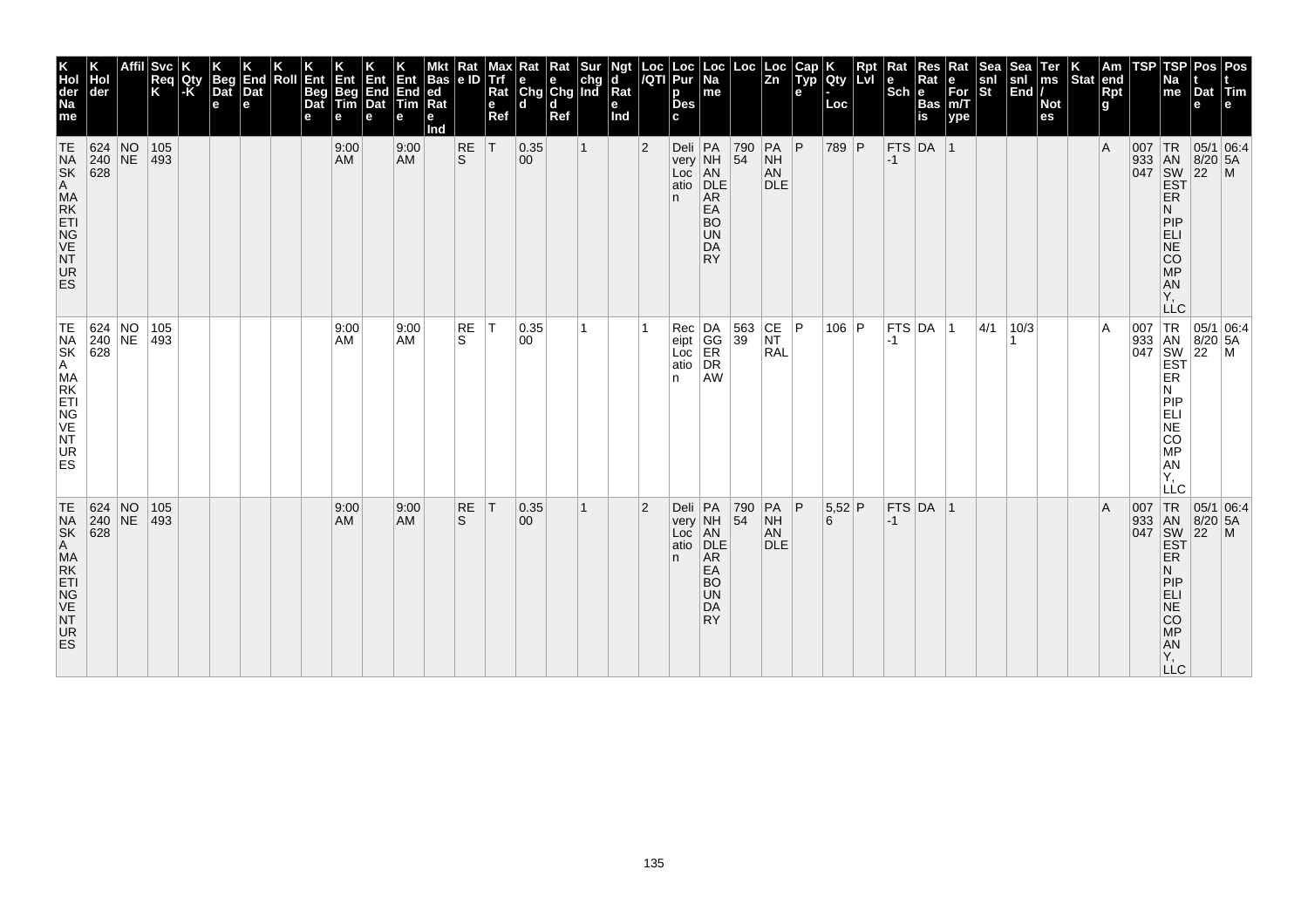| K<br>Hol<br>der<br>Na<br>me<br>TE                                     | Hol<br>der<br>624 NO<br>$240$ NE<br>$\overline{628}$                              | <b>Svc</b><br>Req<br>K<br>105<br>493 | Qty<br>-K | Beg<br>Dat<br>$\mathbf e$ | K<br>End<br>Dat<br>e | Roll | Ent<br>Beg<br>Dat<br>е | Ent<br>Beg<br>Tim<br>e<br>9:00<br>AM | Ent<br>End<br>Dat<br>е | Ent<br>End<br><b>Tim</b><br>е<br>9:00<br><b>AM</b> | <b>Bas</b><br> ed<br>Rat<br>е<br>Ind | Rat<br> e D<br>RE<br>S. | <b>Alaxy</b><br>Align<br>Rat<br>e<br>Ref<br>$\top$ | $\begin{array}{ l l }\n\hline\n\text{Rat} & \text{Rat} & \text{Sur} \\ \hline\n\text{e} & \text{e} & \text{chg} \\ \text{Chg} & \text{Chg} & \text{Ind}\n\end{array}$<br>l d<br>0.35<br>00 | d<br>Ref | 1 | Ngt<br>d<br>Rat<br>e<br>Ind | Loc<br>/QTI<br>$\overline{2}$ | Loc<br>Pur<br>p<br><b>Des</b><br>C.<br>Deli $ SO$<br>very<br>Loc<br>atio<br>n | $\vert$ Loc $\vert$ Na<br>me<br>UT<br>HE<br>RN<br><b>STA</b>                         | Loc<br> 105   PA   P<br>94                | Loc<br>Zn<br><b>NH</b><br>AN<br><b>DLE</b> | Cap<br>Typ<br>e | <b>Qty</b><br>Loc<br>11,6 P<br>89 | Rpt | $\vert$ Rat<br>$\left \frac{e}{Sch}\right $ R<br>$-1$ | Res<br>Rat<br><b>Bas</b><br>is<br> FTS DA 1 | Rat<br>e<br>For<br>m/T<br>ype | Sea<br>snl<br>St | Sea<br>snl<br>End | Ter<br>ms<br><b>Not</b><br>es | $\left \begin{array}{c} K \\ \text{Stat} \end{array}\right $ am | Rpt<br>g<br>۱A | TSP<br>007 | TSP<br>Na<br>me<br>TR<br>933 AN 8/20<br>047 SW 22<br>EST<br>ER                                                                                                              | Dat<br>е<br> 8/20 5A                      | Pos Pos<br>Tim<br> 05/1 06:4<br>l M |
|-----------------------------------------------------------------------|-----------------------------------------------------------------------------------|--------------------------------------|-----------|---------------------------|----------------------|------|------------------------|--------------------------------------|------------------------|----------------------------------------------------|--------------------------------------|-------------------------|----------------------------------------------------|--------------------------------------------------------------------------------------------------------------------------------------------------------------------------------------------|----------|---|-----------------------------|-------------------------------|-------------------------------------------------------------------------------|--------------------------------------------------------------------------------------|-------------------------------------------|--------------------------------------------|-----------------|-----------------------------------|-----|-------------------------------------------------------|---------------------------------------------|-------------------------------|------------------|-------------------|-------------------------------|-----------------------------------------------------------------|----------------|------------|-----------------------------------------------------------------------------------------------------------------------------------------------------------------------------|-------------------------------------------|-------------------------------------|
| NA<br>SK<br>A MA<br>KETI<br>NG<br>VE<br>NT<br>UR<br><b>ES</b>         |                                                                                   |                                      |           |                           |                      |      |                        |                                      |                        |                                                    |                                      |                         |                                                    |                                                                                                                                                                                            |          |   |                             |                               |                                                                               | R-<br>CA<br><b>NA</b><br><b>DIA</b><br>N<br><b>RIV</b><br>ER                         |                                           |                                            |                 |                                   |     |                                                       |                                             |                               |                  |                   |                               |                                                                 |                |            | N<br>PIP<br>ELI<br>NE<br>CO<br>MP<br>AN<br>Y,<br>LLC                                                                                                                        |                                           |                                     |
| TE<br>NA<br>SK<br>A MA<br>E TIG<br>VE<br><b>NT</b><br><b>UR</b><br>ES | $\begin{array}{ c c c }\n 624 & NO \\  240 & NE\n\end{array}$<br>$\overline{628}$ | 105<br>$ 493\rangle$                 |           |                           |                      |      |                        | 9:00<br><b>AM</b>                    |                        | 9:00<br><b>AM</b>                                  |                                      | <b>RE</b><br>S.         | İΤ                                                 | 0.35 <br>00                                                                                                                                                                                |          | 1 |                             |                               | Rec<br>eipt<br>Loc<br>atio<br>n.                                              | FR<br>ON<br>TIE<br>$\mathsf{R}$<br><b>MA</b><br>LJA<br><b>MA</b><br>R.<br>PLA<br>NT. | $\begin{array}{ c} 105 \\ 52 \end{array}$ | $\overline{\text{C}}$<br>NT<br><b>RAL</b>  | P               | 2,73 P<br>$\overline{2}$          |     | $-1$                                                  | FTS DA 1                                    |                               |                  |                   |                               |                                                                 | ΙA             |            | 007 TR<br>933 AN<br>047 SW<br><b>EST</b><br>ER<br>N<br>PIP<br>ELI<br>NE<br>CO <sub>MP</sub><br>AN<br>Υ.<br>LĹC                                                              | 05/1 06:4<br>$8/20$ 5A<br>$\overline{22}$ | $\mathsf{M}$                        |
| TE<br>NSK<br>SA MAKTI<br>NG VET<br>UR<br><b>ES</b>                    | 624 NO<br>240 NE<br>$\overline{628}$                                              | 105<br>493                           |           |                           |                      |      |                        | 9:00<br>AM                           |                        | 9:00<br><b>AM</b>                                  |                                      | RE<br>S.                | $\top$                                             | 0.35 <br>00                                                                                                                                                                                |          | 1 |                             |                               | Rec<br>eipt<br>Loc<br>atio<br>n                                               | AG<br>AV<br>E<br>LO<br><b>NG</b><br>AR<br><b>RO</b><br><b>YO</b><br>MQ.              | 500 CE P<br>307 NT                        | RAL                                        |                 | 789 P                             |     | -1                                                    | $FTS$ DA 1                                  |                               |                  |                   |                               |                                                                 | ١A             | 007        | $\begin{array}{ c c }\n 933 & AN\\  047 & SW\\  \hline\n EST\n \end{array}$<br>ER<br>Ν<br>PIP<br>ELI<br>$\overline{NE}$<br>CO<br><b>MP</b><br><b>AN</b><br>Υ,<br><b>LLC</b> | 8/20 5A<br>$\overline{22}$                | TR 05/1 06:4<br>l M                 |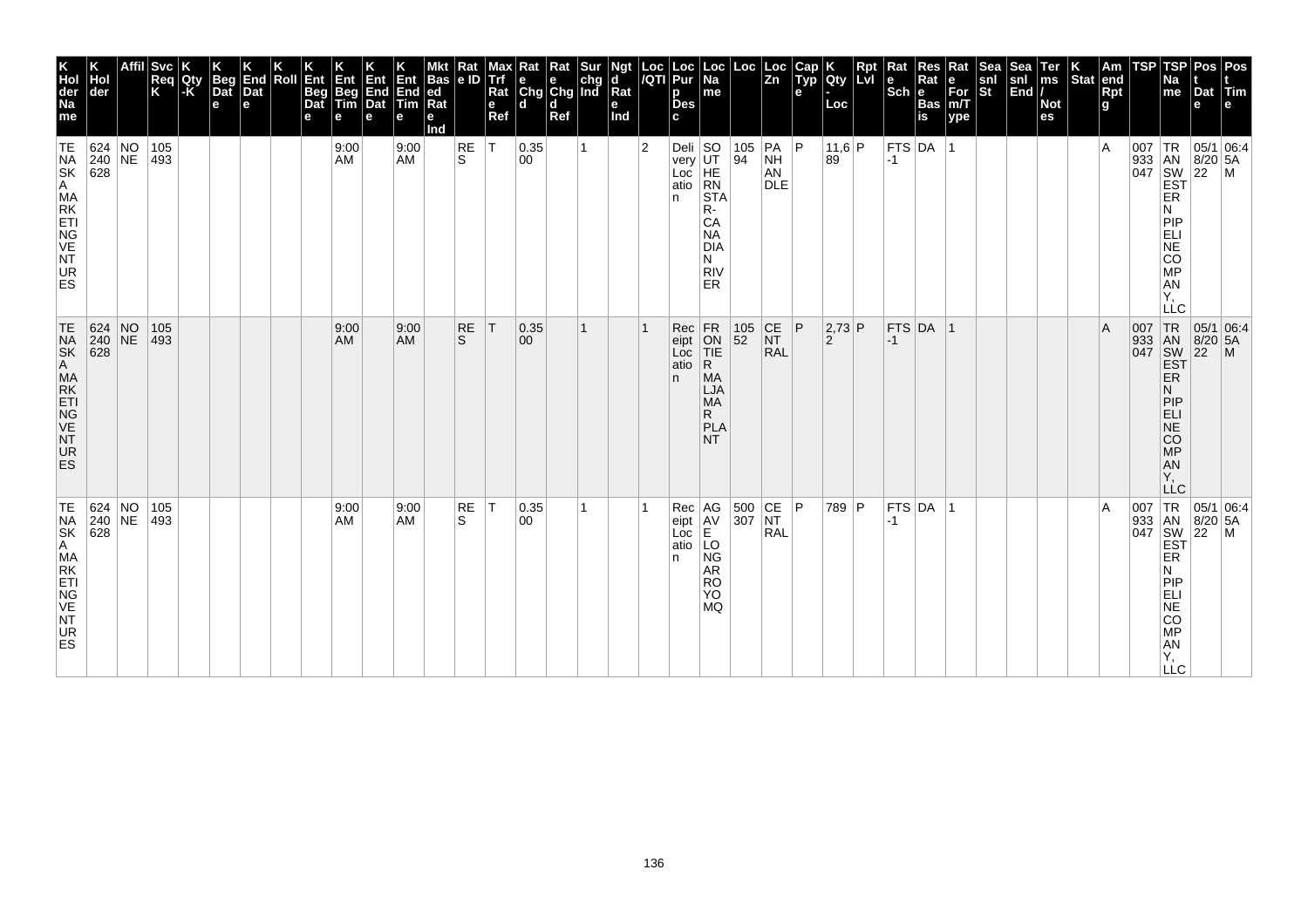| K<br>Hol<br>der<br>Na<br>me                                       | Hol<br>der                                                                 | <b>Svc</b><br>Req<br>K | Qty<br>-K | <b>Beg</b><br>Dat<br>e | End<br>Dat<br>e | Roll | Ent<br>Beg<br>Dat<br>е | Ent<br>Beg<br>Tim<br>e | Ent<br>End<br>Dat<br>е | Ent<br>End<br>Tim<br>е | Bas<br>ed<br>Rat<br>е<br>Ind | Rat<br> e D    | Max<br>Trí<br>Rat<br>e<br>Ref | $\begin{array}{ l l }\n\hline\n\text{Rat} & \text{Rat} & \text{Sur} \\ \hline\n\text{e} & \text{e} & \text{chg} \\ \text{Chg} & \text{Chg} & \text{Ind}\n\end{array}$<br>l d | d<br>Ref |              | Ngt<br>d<br>Rat<br>e<br>Ind | Loc<br>/QTI    | Loc<br>Pur<br>р<br><b>Des</b><br>c   | Loc<br> Na<br>me                                                                              | Loc                                       | Loc<br>Zn                                                        | Cap<br>Typ<br>e | <b>Qty</b><br>Loc                 | <b>Red</b> | $\vert$ Rat<br>$\left \frac{e}{Sch}\right $ R | Res<br>Rat<br><b>Bas</b><br>$\overline{\mathsf{is}}$ | Rat<br>e<br>For<br>m/T<br>ype | <b>Sea</b><br>snl<br>St | Sea<br>snl<br>End | Ter<br>ms<br><b>Not</b><br>es | $\left \begin{array}{c} K \\ \end{array}\right $ Stat end | Rpt<br>g | TSP | TSP<br>Na<br>me                                                                      | Dat<br>е                               | Pos Pos<br>Tim                                                                                                                                                                                                                                                                                                                                                                                                                                                                                                                                                                                                                                                                                                         |
|-------------------------------------------------------------------|----------------------------------------------------------------------------|------------------------|-----------|------------------------|-----------------|------|------------------------|------------------------|------------------------|------------------------|------------------------------|----------------|-------------------------------|------------------------------------------------------------------------------------------------------------------------------------------------------------------------------|----------|--------------|-----------------------------|----------------|--------------------------------------|-----------------------------------------------------------------------------------------------|-------------------------------------------|------------------------------------------------------------------|-----------------|-----------------------------------|------------|-----------------------------------------------|------------------------------------------------------|-------------------------------|-------------------------|-------------------|-------------------------------|-----------------------------------------------------------|----------|-----|--------------------------------------------------------------------------------------|----------------------------------------|------------------------------------------------------------------------------------------------------------------------------------------------------------------------------------------------------------------------------------------------------------------------------------------------------------------------------------------------------------------------------------------------------------------------------------------------------------------------------------------------------------------------------------------------------------------------------------------------------------------------------------------------------------------------------------------------------------------------|
| TE<br>NSK<br>A MAKTIGE<br>NURS<br>NURS                            | 624 NO<br>$\begin{array}{ c c }\n 240 & \text{NE} \\  628 & \end{array}$   | 105<br>$ 493\rangle$   |           |                        |                 |      |                        | 9:00<br><b>AM</b>      |                        | 9:00<br><b>AM</b>      |                              | $\frac{RE}{S}$ | İΤ                            | 0.35 <br>$ 00\rangle$                                                                                                                                                        |          | $\mathbf{1}$ |                             | $\overline{2}$ | Deli PA<br>very<br>Loc<br>atio<br>n. | NH<br>AN<br>DLE<br>AR<br>EA<br><b>BO</b><br><b>UN</b><br>DA<br><b>RY</b>                      | 790<br>$\overline{54}$                    | $PA$ $P$<br><b>NH</b><br>AN<br><b>DLE</b>                        |                 | $7,89$ P<br>$\boldsymbol{\Delta}$ |            | $-1$                                          | FTS DA 1                                             |                               |                         |                   |                               |                                                           | l A      |     | ER<br>И<br>PIP<br>ELI<br>NE<br>CO<br>MP<br>AN<br>Υ,                                  | 933 AN 8/20 5.<br>047 SW 22 M<br>EST P | 05/1 06:4                                                                                                                                                                                                                                                                                                                                                                                                                                                                                                                                                                                                                                                                                                              |
| TE<br>NA<br>SK<br>A MA<br>ET<br>NG<br>VE<br>NT<br>UR<br><b>ES</b> | $\begin{array}{ c c }\n 624 & NO \\  240 & NE \\  628 & \end{array}$       | 105<br>$ 493\rangle$   |           |                        |                 |      |                        | 9:00<br>AM             |                        | 9:00<br>AM             |                              | RE<br>S.       | $\top$                        | 0.35 <br>00                                                                                                                                                                  |          |              |                             |                | Rec<br>eipt<br>Loc<br>atio<br>n      | $\left  \begin{smallmatrix} \text{DC} \ \text{P} \end{smallmatrix} \right $<br>ZIA            | 790<br>69                                 | $\begin{array}{ c c }\n\text{CE} & \text{P}\n\end{array}$<br>RAL |                 | $3.94$ P                          |            | $-1$                                          | FTS DA 1                                             |                               |                         |                   |                               |                                                           | ١A       |     | И<br>PIP<br>ELI<br>NE<br>$\overline{c}\overline{o}$<br>MP<br>AN<br>Υ,<br>LĹC         |                                        | $\begin{array}{c c}\n & \multicolumn{1}{c }{\text{C}} \\  & \downarrow & \downarrow & \downarrow \\  & \downarrow & \downarrow & \downarrow \\  & \downarrow & \downarrow & \downarrow \\  & \downarrow & \downarrow & \downarrow \\  & \downarrow & \downarrow & \downarrow \\  & \downarrow & \downarrow & \downarrow \\  & \downarrow & \downarrow & \downarrow \\  & \downarrow & \downarrow & \downarrow \\  & \downarrow & \downarrow & \downarrow \\  & \downarrow & \downarrow & \downarrow \\  & \downarrow & \downarrow & \downarrow \\  & \downarrow & \downarrow & \downarrow \\  & \downarrow & \downarrow & \downarrow \\  & \downarrow & \downarrow & \downarrow \\  & \downarrow & \downarrow & \down$ |
| TE<br>NSK<br>AMAKTIGE<br>NVK<br>NVK<br>UR<br>ES                   | 624 NO<br>$\begin{array}{ c c c }\n 240 & \text{NE} \\  628 & \end{array}$ | 105<br>493             |           |                        |                 |      |                        | 9:00<br><b>AM</b>      |                        | 9:00<br><b>AM</b>      |                              | RE<br>S        | T                             | 0.35 <br>$ 00\rangle$                                                                                                                                                        |          | $\mathbf{1}$ |                             | $\overline{2}$ | Deli SO<br>very<br>Loc<br>atio<br>n. | UT<br>HE<br>RN<br><b>STA</b><br>R-<br>CA<br><b>NA</b><br><b>DIA</b><br>N.<br><b>RIV</b><br>ER | $\begin{array}{ c} 105 \\ 94 \end{array}$ | $\overline{PA}$ $\overline{P}$<br><b>NH</b><br>AN<br><b>DLE</b>  |                 | 8,18 P<br>3                       |            | $-1$                                          | $FTS$ DA  1                                          |                               |                         |                   |                               |                                                           | l A      | 007 | 933 AN<br>047 SW<br>EST<br><b>ER</b><br>N<br>PIP<br>ELI<br>COMPO<br>Y,<br><b>LLC</b> | $8/20$ 5A<br>$\overline{22}$           | TR 05/1 06:4<br>$\mathsf{M}$                                                                                                                                                                                                                                                                                                                                                                                                                                                                                                                                                                                                                                                                                           |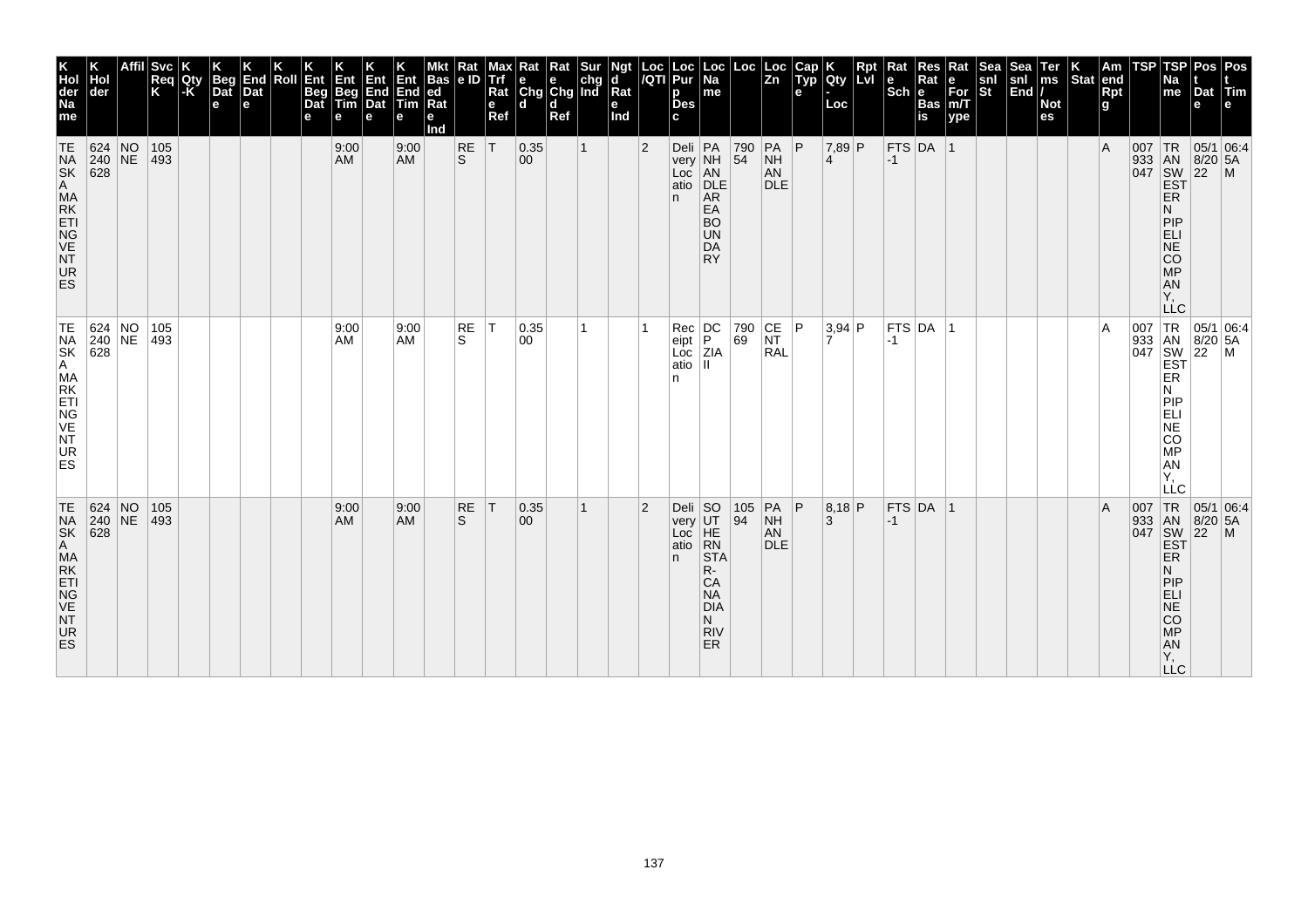| K<br>Hol<br>der<br>Na<br>me                                  | Hol<br>der                                                                 | <b>Svc</b><br>Req<br>K | Qty<br>-K | <b>Beg</b><br>Dat<br>e | End<br>Dat<br>$\mathbf e$ | Roll | Ent<br>Beg<br>Dat<br>е | Ent<br>Beg<br>Tim<br>е | Ent<br>End<br>Dat<br>е | Ent<br>End<br><b>Tim</b><br>е | Bas<br> ed<br>Rat<br>е<br>Ind | Rat<br> e D | Max<br>Trf<br>Rat<br>e<br>Ref | Rat Rat Sur<br>e e chg<br>Chg Chg Ind<br>l d | d<br>Ref | Ngt<br>d<br>Rat<br>e<br>Ind |                | Loc  Loc<br><i> I</i> QTI  Pur<br>р<br><b>Des</b> | $\vert$ Loc $\vert$ Na<br>me                                                          | Loc                                                      | $\vert$ Loc<br>$\vert$ Zn | Cap<br>Typ<br>e | Qty<br>Loc    | Rpt<br>Lvi | Rat<br>$ \overline{\text{Sch}} e$ | Res<br>Rat<br><b>Bas</b><br>is | Rat<br>е<br>$\bar{F}$ or<br>m/T<br>ype | Sea <sup>-</sup><br>snl<br>St | Sea<br>snl<br>$\left \overline{\text{End}}\right $ | Ter<br>ms<br><b>Not</b><br>es | <b>Stat</b> | Am<br>end<br>Rpt<br>g | TSP | <b>TSP</b><br>Na<br>me                                                                                           | Dat Tim<br>e                              | Pos   Pos                                                                                                                                                                                                                                                                                                                                                                                                                |
|--------------------------------------------------------------|----------------------------------------------------------------------------|------------------------|-----------|------------------------|---------------------------|------|------------------------|------------------------|------------------------|-------------------------------|-------------------------------|-------------|-------------------------------|----------------------------------------------|----------|-----------------------------|----------------|---------------------------------------------------|---------------------------------------------------------------------------------------|----------------------------------------------------------|---------------------------|-----------------|---------------|------------|-----------------------------------|--------------------------------|----------------------------------------|-------------------------------|----------------------------------------------------|-------------------------------|-------------|-----------------------|-----|------------------------------------------------------------------------------------------------------------------|-------------------------------------------|--------------------------------------------------------------------------------------------------------------------------------------------------------------------------------------------------------------------------------------------------------------------------------------------------------------------------------------------------------------------------------------------------------------------------|
| TE<br>NSK<br>AMAKTIGE<br>NVK<br>NVK<br>UR<br>ES              | 624 NO<br>$\begin{array}{ c c }\n 240 & \text{NE} \\  628 & \end{array}$   | 105<br>493             |           |                        |                           |      |                        | 9:00<br>AM             |                        | 9:00<br><b>AM</b>             |                               | RE<br>ls.   | İΤ                            | 0.35<br>00                                   |          |                             |                | n.                                                | Rec<br>eipt<br>Loc<br>ER<br>atio<br>DR<br><b>AW</b>                                   | $\begin{array}{ c c }\n 563 \\  39\n\end{array}$         | CE<br>NT<br><b>RAL</b>    | P               | $5,52$ P<br>6 |            | $ -1 $                            | $ $ FTS $ $ DA $ $ 1           |                                        |                               |                                                    |                               |             | $\overline{A}$        |     | ER<br>N<br>PIP<br>ELI<br>NE<br>CO<br><b>MP</b><br><b>AN</b><br>Υ.<br>LLC                                         |                                           | $\begin{array}{r} \n 1 \text{ R} \\  933 \text{ AN} \\  047 \text{ SW} \\  50 \text{ SY} \\  1047 \text{ SY} \\  1047 \text{ SY} \\  1047 \text{ SY} \\  1047 \text{ SY} \\  1047 \text{ SY} \\  1047 \text{ SY} \\  1047 \text{ SY} \\  1047 \text{ SY} \\  1047 \text{ SY} \\  1047 \text{ SY} \\  1047 \text{ SY} \\  1047 \text{ SY} \\  1047 \text{ SY} \\  1047 \text{ SY} \\  1047 \text{ SY} \\  1047 \text{ SY$ |
| TE NSK<br>A MAKTI<br>E NG VE<br>NT<br><b>UR</b><br>ES        | $\begin{array}{ c c c }\n 624 & NO \\  240 & NE \\  628 & \end{array}$     | 105<br>$ 493\rangle$   |           |                        |                           |      |                        | 9:00<br>AM             |                        | 9:00<br><b>AM</b>             |                               | RE<br>S.    | $\top$                        | 0.35<br>00                                   |          |                             |                | Rec<br>eipt<br>Loc<br>atio<br>n.                  | AG<br>AV<br>E<br>LO<br><b>NG</b><br>AR<br><b>RO</b><br>YO<br><b>MQ</b>                | 500 CE P<br>307 NT                                       | <b>RAL</b>                |                 | $1,16$ P<br>9 |            | $-1$                              | FTS DA 1                       |                                        |                               |                                                    |                               |             | $\mathsf{A}$          |     | 007 TR<br>933 AN<br>047 SW<br>EST<br>ER.<br>N<br> P P<br><b>ELI</b><br>$N\bar{E}$<br>CO<br>MP<br>AN<br>Υ.<br>LLC | 05/1 06:4<br>$8/20$ 5A<br>$\overline{22}$ | $\mathsf{M}$                                                                                                                                                                                                                                                                                                                                                                                                             |
| TE<br>NA<br>SK<br>A MA<br>KETI<br>NG<br>VE<br>NT<br>UR<br>ES | 624 NO<br>$\begin{array}{ c c c }\n 240 & \text{NE} \\  628 & \end{array}$ | 105<br>493             |           |                        |                           |      |                        | 9:00<br>AM             |                        | 9:00<br><b>AM</b>             |                               | RE<br>S     | $\top$                        | 0.35<br>00                                   |          |                             | $\overline{2}$ | Deli TH<br>very OR<br>Loc EA<br>atio<br>n.        | U/S<br>AN<br><b>JUA</b><br>N<br><b>AR</b><br>EA<br><b>BO</b><br>UN<br>DA<br><b>RY</b> | $\begin{array}{ c c }\n567 & TH \\ 09 & OR\n\end{array}$ | EA<br>U                   | P               | 106 P         |            | $ -1$                             | $FTS$ DA $ 1$                  |                                        | 4/1                           | 10/3                                               |                               |             | $\overline{A}$        |     | ER<br>N<br>PIP<br>ELI<br><b>NE</b><br><b>CO</b><br>MP<br>AN<br>Υ,<br><b>LLC</b>                                  |                                           |                                                                                                                                                                                                                                                                                                                                                                                                                          |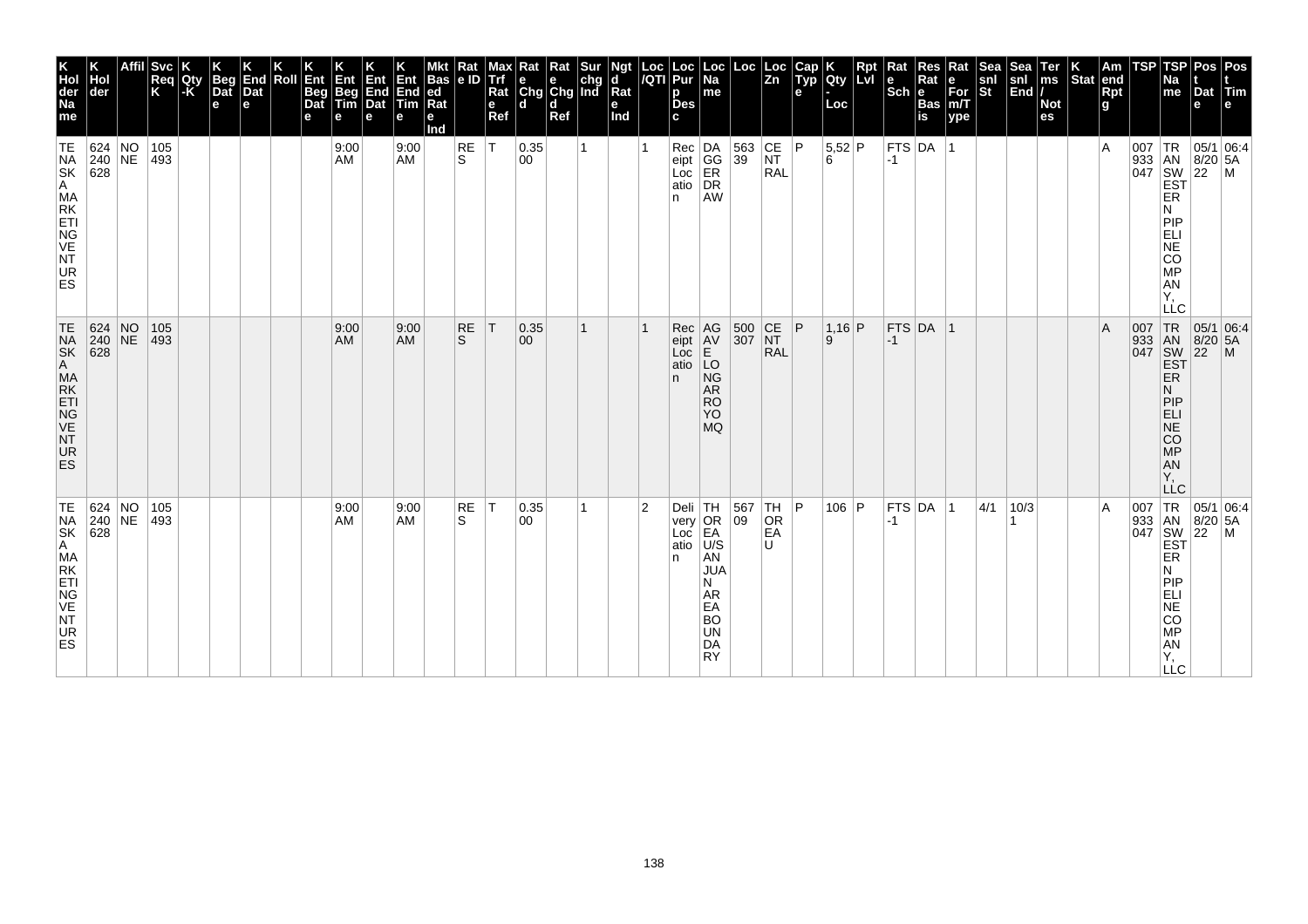| K<br>Hol<br>der<br>Na<br>me<br>TE                                                                    | Hol<br>der<br>624 NO                                                     | <b>Svc</b><br> Req<br> K<br>105 | Qty<br>$\mathsf{K}$ | Beg<br>Dat<br>e | End<br>Dat<br>$\mathbf e$ | Roll | Ent<br>Beg<br>Dat | <b>目10</b><br>Beg<br>Tim<br>е<br>9:00 | Ent<br>End<br>Dat<br>е | End<br><b>Tim</b><br>е<br>9:00 | Bas<br> ed<br>Rat<br>е<br>Ind | Rat<br> e D<br>RE | Max<br>e<br>Ref<br> T | Rat<br>Trf e e chg<br>Rat Chg Chg Ind<br>l d<br> 0.35 | Rat<br>d<br>Ref | <b>Sur</b><br>$\mathbf{1}$ | Ngt<br>ď<br>Rat<br>e<br>Ind | Loc<br><b>IQTI</b><br>$\overline{2}$ | Loc<br>Pur<br>р<br><b>Des</b><br>Deli TH | $\vert$ Loc $\vert$<br>Na<br>me                                                                                       | Loc<br>567<br>$ 09\rangle$               | Loc<br>$\overline{z}$ <sub>n</sub><br>TH | Cap<br>$\tilde{$ , Typ}<br>e<br> P | Qty<br>Loc<br>35 | Rpt<br>lLvl<br> P | Rat<br>$ \mathsf{Sch} $ e<br>FTS DA 1 | <b>Res</b><br>Rat<br><b>Bas</b><br>is | Rat<br>е<br>$For$ <sub>m/T</sub><br>ype | Sea<br>snl<br>$ \tilde{\mathbf{s}}$ t<br> 4/1 | Sea<br>snl<br>$\left \overline{\text{End}}\right $<br>10/3 | Ter<br>ms<br><b>Not</b><br>es | Stat end | Am<br>Rpt<br>g<br>$\overline{A}$ | TSP | TSP<br>Na<br>me                                                                       | Dat Tim<br>e<br> 05/1 06:4                                                                                                                                                                                                                                        | Pos   Pos |
|------------------------------------------------------------------------------------------------------|--------------------------------------------------------------------------|---------------------------------|---------------------|-----------------|---------------------------|------|-------------------|---------------------------------------|------------------------|--------------------------------|-------------------------------|-------------------|-----------------------|-------------------------------------------------------|-----------------|----------------------------|-----------------------------|--------------------------------------|------------------------------------------|-----------------------------------------------------------------------------------------------------------------------|------------------------------------------|------------------------------------------|------------------------------------|------------------|-------------------|---------------------------------------|---------------------------------------|-----------------------------------------|-----------------------------------------------|------------------------------------------------------------|-------------------------------|----------|----------------------------------|-----|---------------------------------------------------------------------------------------|-------------------------------------------------------------------------------------------------------------------------------------------------------------------------------------------------------------------------------------------------------------------|-----------|
| NA<br>SK<br>A MA<br>KETI<br>VE<br>NT<br>VE<br>NT<br>UR<br>ES                                         | $ 240 $ NE<br>$\overline{628}$                                           | $ 493\rangle$                   |                     |                 |                           |      |                   | <b>AM</b>                             |                        | <b>AM</b>                      |                               | ls.               |                       | $ 00\rangle$                                          |                 |                            |                             |                                      | atio<br>n.                               | very OR<br>Loc EA<br>U/S<br>AN<br><b>JUA</b><br>N<br>AR<br>EA<br><b>BO</b><br><b>UN</b><br>DA<br><b>RY</b>            |                                          | <b>OR</b><br>EA<br>$\cup$                |                                    |                  |                   | $ -1$                                 |                                       |                                         |                                               |                                                            |                               |          |                                  |     | <b>ER</b><br>N<br>PIP<br><b>ELI</b><br><b>NE</b><br>CO<br>$\overline{MP}$<br>AN<br>Υ, | 933 AN 8/20 5.<br>047 SW 22 M<br>EST P                                                                                                                                                                                                                            |           |
| TE<br>NA<br>SK<br>A<br>MA<br>RK<br>TT<br>ETI <sub></sub><br>NG<br>VE<br><b>NT</b><br>UR<br><b>ES</b> | $\begin{array}{ c c }\n 624 & NO \\  240 & NE \\  628 & \end{array}$     | 105<br>493                      |                     |                 |                           |      |                   | 9:00<br>AM                            |                        | 9:00<br><b>AM</b>              |                               | <b>RE</b><br>S.   | IT.                   | 0.35<br>00                                            |                 |                            |                             | 2                                    | atio<br>n.                               | Deli TH<br>very OR<br>Loc EA<br>U/S<br>AN<br><b>JUA</b><br>N<br>AR<br>EA<br><b>BO</b><br><b>UN</b><br>DA<br><b>RY</b> | $\begin{array}{c} 567 \\ 09 \end{array}$ | TH<br>OR<br>EA<br>U                      | ⊧P.                                | 15               | P                 | $ -1$                                 | FTS DA 1                              |                                         | 4/1                                           | 10/3                                                       |                               |          | A                                |     | ER<br>N<br>PIP<br><b>ELI</b><br>NE<br>CO<br>MP<br>AN<br>Υ.<br>LLC                     | $\begin{array}{c c}\n & \multicolumn{1}{c }{\bigcirc} \\  & \multicolumn{1}{c }{\bigcirc} \\  & 933 & \multicolumn{1}{c }{\text{IN}} & 05/1 & 06\n\end{array}$                                                                                                    |           |
| TE<br>NSK<br>AMAKTIGE<br>NVK<br>NVK<br>UR<br>ES                                                      | 624 NO<br>$\begin{array}{ c c }\n 240 & \text{NE} \\  628 & \end{array}$ | 105<br>493                      |                     |                 |                           |      |                   | 9:00<br><b>AM</b>                     |                        | 9:00<br><b>AM</b>              |                               | RE<br>S           | $\top$                | 0.35<br>$ 00\rangle$                                  |                 |                            |                             | 2                                    | Deli TH<br>atio<br>n.                    | very OR<br>Loc EA<br> U/S<br>AN<br><b>JUA</b><br>N<br><b>AR</b><br>EA<br><b>BO</b><br><b>UN</b><br>DA<br><b>RY</b>    | 567<br>$ 09\rangle$                      | TH<br>OR<br>EA<br>$\cup$                 | P                                  | 151 P            |                   | $-1$                                  | FTS DA 1                              |                                         | 4/1                                           | 10/3                                                       |                               |          | $\overline{A}$                   |     | ER<br>N<br>PIP<br>ELI<br><b>NE</b><br><b>CO</b><br>MP<br>AN<br>Y,<br><b>LLC</b>       | $\begin{array}{r} \n 1R \n 05/1 \n 16 \n 047 \n 80/20 \n 5A \n 16/122 \n 16/121 \n 16/121 \n 17/121 \n 18/122 \n 17/121 \n 18/122 \n 19/122 \n 19/123 \n 10/124 \n 10/125 \n 10/126 \n 10/127 \n 10/128 \n 10/128 \n 10/129 \n 10/129 \n 10/120 \n 10/120 \n 10/$ |           |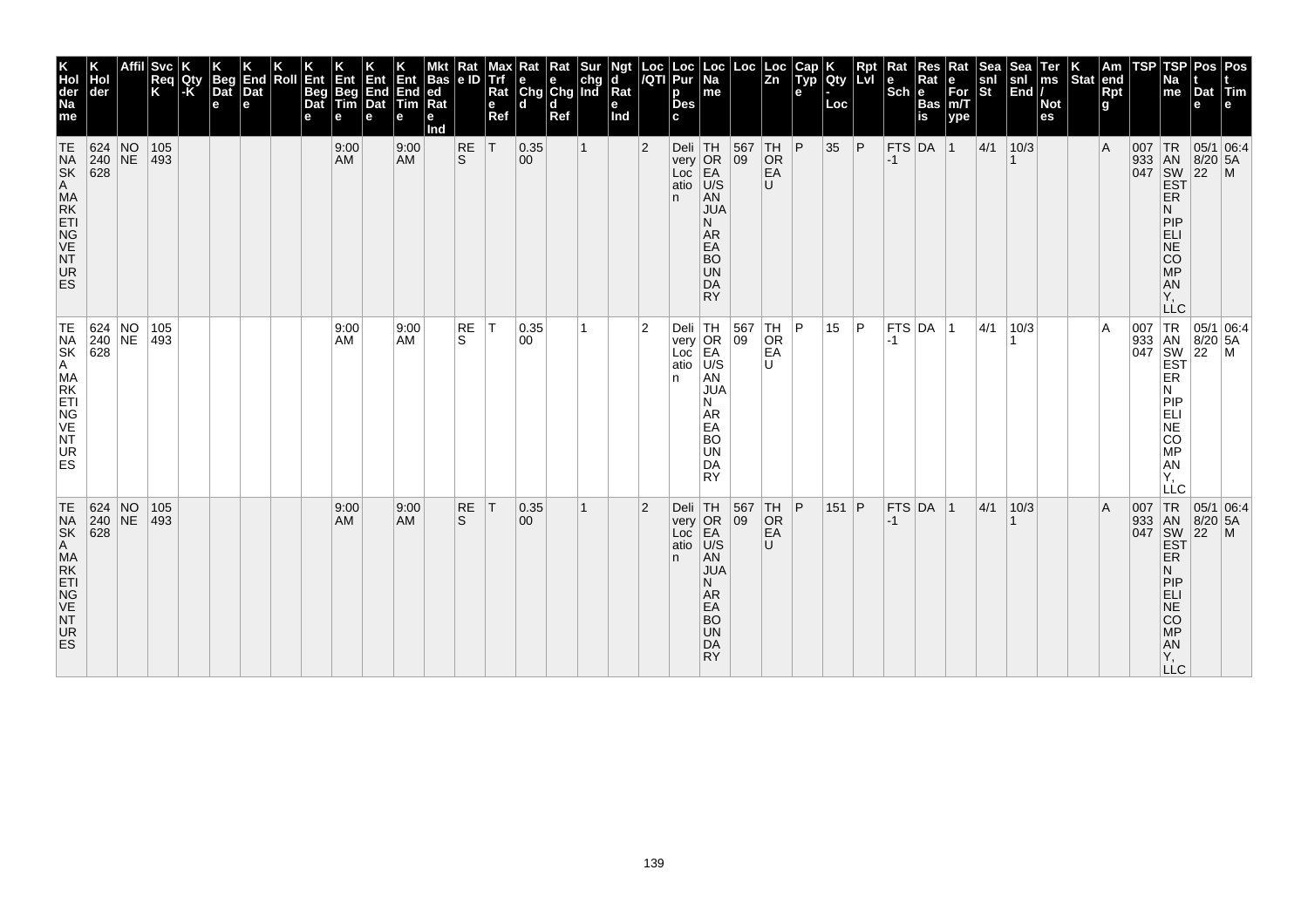| K<br>Hol<br>der<br>Na<br>me<br>TE                                     | Hol<br>der<br>624 NO<br>$240$ NE                                                  | <b>Svc</b><br>Req<br>K<br>105<br>493 | Qty<br> -K | Beg<br>Dat<br>$\mathbf e$ | K<br>End<br>Dat<br>e | Roll | Ent<br>Beg<br>Dat<br>е | Ent<br>Beg<br>Tim<br>e<br>9:00<br>AM | Ent<br>End<br>Dat<br>е | Ent<br>End<br><b>Tim</b><br>е<br>9:00<br><b>AM</b> | <b>Bas</b><br> ed<br>Rat<br>е<br>Ind | Rat<br> e D<br>RE<br>S. | <b>Alaxy</b><br>Alige<br>Rat<br>e<br>Ref<br>İΤ | $\begin{array}{ l l }\n\hline\n\text{Rat} & \text{Rat} & \text{Sur} \\ \hline\n\text{e} & \text{e} & \text{chg} \\ \text{Chg} & \text{Chg} & \text{Ind}\n\end{array}$<br>l d<br>0.35<br>00 | d<br>Ref | 1 | Ngt<br>d<br>Rat<br>e<br>Ind | Loc<br>/QTI<br>$\overline{2}$ | Loc<br>Pur<br>p<br><b>Des</b><br>c<br>Deli $ SO$<br>very | $\vert$ Loc $\vert$ Na<br>me                                                                 | Loc<br>94              | Loc<br>Zn<br> 105   PA   P<br><b>NH</b>    | Cap<br>Typ<br>e | <b>Qty</b><br>Loc<br>$1,16$ P<br>۱.۹ | Rpt | $\vert$ Rat<br>$\left \frac{e}{Sch}\right $ R<br>$-1$ | Res<br>Rat<br><b>Bas</b><br>$\overline{\mathsf{is}}$<br> FTS DA 1 | Rat<br>e<br>For<br>m/T<br>ype | Sea<br>snl<br>St | Sea<br>snl<br>End | Ter<br>ms<br><b>Not</b><br>es | $\left \begin{array}{c} K \\ \end{array}\right $ Stat end | Rpt<br>g<br>۱A | TSP<br>007 | TSP<br>Na<br>me<br>TR                                                                                                                                                       | Dat<br>е<br> 05/1 06:4<br> 8/20 5A          | Pos Pos<br>Tim |
|-----------------------------------------------------------------------|-----------------------------------------------------------------------------------|--------------------------------------|------------|---------------------------|----------------------|------|------------------------|--------------------------------------|------------------------|----------------------------------------------------|--------------------------------------|-------------------------|------------------------------------------------|--------------------------------------------------------------------------------------------------------------------------------------------------------------------------------------------|----------|---|-----------------------------|-------------------------------|----------------------------------------------------------|----------------------------------------------------------------------------------------------|------------------------|--------------------------------------------|-----------------|--------------------------------------|-----|-------------------------------------------------------|-------------------------------------------------------------------|-------------------------------|------------------|-------------------|-------------------------------|-----------------------------------------------------------|----------------|------------|-----------------------------------------------------------------------------------------------------------------------------------------------------------------------------|---------------------------------------------|----------------|
| NA<br>SK<br>A MA<br>KETI<br>NG<br>VE<br>NT<br>UR<br>ES                | $\overline{628}$                                                                  |                                      |            |                           |                      |      |                        |                                      |                        |                                                    |                                      |                         |                                                |                                                                                                                                                                                            |          |   |                             |                               | Loc<br>atio<br>n                                         | UT<br>HE<br>RN<br><b>STA</b><br>R-<br>CA<br><b>NA</b><br><b>DIA</b><br>N<br><b>RIV</b><br>ER |                        | AN<br><b>DLE</b>                           |                 |                                      |     |                                                       |                                                                   |                               |                  |                   |                               |                                                           |                |            | 933 AN 8/20<br>047 SW 22<br>EST<br>ER<br>N<br>PIP<br>ELI<br>NE<br>CO<br>MP<br><b>AN</b><br>Y,<br>LLC                                                                        |                                             | l M            |
| TE<br>NA<br>SK<br>A MA<br>E TIG<br>VE<br><b>NT</b><br><b>UR</b><br>ES | $\begin{array}{ c c c }\n 624 & NO \\  240 & NE\n\end{array}$<br>$\overline{628}$ | 105<br>$ 493\rangle$                 |            |                           |                      |      |                        | 9:00<br><b>AM</b>                    |                        | 9:00<br><b>AM</b>                                  |                                      | <b>RE</b><br>S.         | İΤ                                             | 0.35 <br>00                                                                                                                                                                                |          | 1 |                             | $\overline{2}$                | atio<br>n.                                               | Deli PA<br>very NH<br>Loc AN<br>DLE<br>AR<br>EA<br><b>BO</b><br><b>UN</b><br>DA<br><b>RY</b> | 790<br>$\overline{54}$ | $PA$ $ P$<br><b>NH</b><br>AN<br><b>DLE</b> |                 | $1,84$ P<br>5                        |     | $-1$                                                  | FTS DA 1                                                          |                               |                  |                   |                               |                                                           | ΙA             |            | 007 TR<br>933 AN<br>047 SW<br><b>EST</b><br>ER<br>N<br>PIP<br>ELI<br>NE<br>CO<br>MP<br>AN<br>Υ.<br>LĹC                                                                      | 05/1 06:4<br>$8/20$ 5A<br>$\overline{22}$   | $\mathsf{M}$   |
| TE NAK<br>SK A MAK<br>ET NG VE NT<br>UR<br><b>ES</b>                  | 624 NO<br>240 NE<br>$\overline{628}$                                              | 105<br>493                           |            |                           |                      |      |                        | 9:00<br>AM                           |                        | 9:00<br><b>AM</b>                                  |                                      | RE<br>S.                | $\top$                                         | 0.35 <br>00                                                                                                                                                                                |          | 1 |                             |                               | Rec<br>eipt<br>Loc<br>atio<br>n                          | DC<br>P<br>Arte<br>sia                                                                       | 107<br>03              | CE P<br><b>NT</b><br>RAL                   |                 | 11,6 P<br>89                         |     | $-1$                                                  | $FTS$ DA 1                                                        |                               |                  |                   |                               |                                                           | ١A             | 007        | $\begin{array}{ c c }\n 933 & AN\\  047 & SW\\  \hline\n EST\n \end{array}$<br>ER<br>N<br>PIP<br>ELI<br>$\overline{NE}$<br>CO<br><b>MP</b><br><b>AN</b><br>Υ,<br><b>LLC</b> | TR 05/1 06:4<br> 8/20 5A<br>$\overline{22}$ | l M            |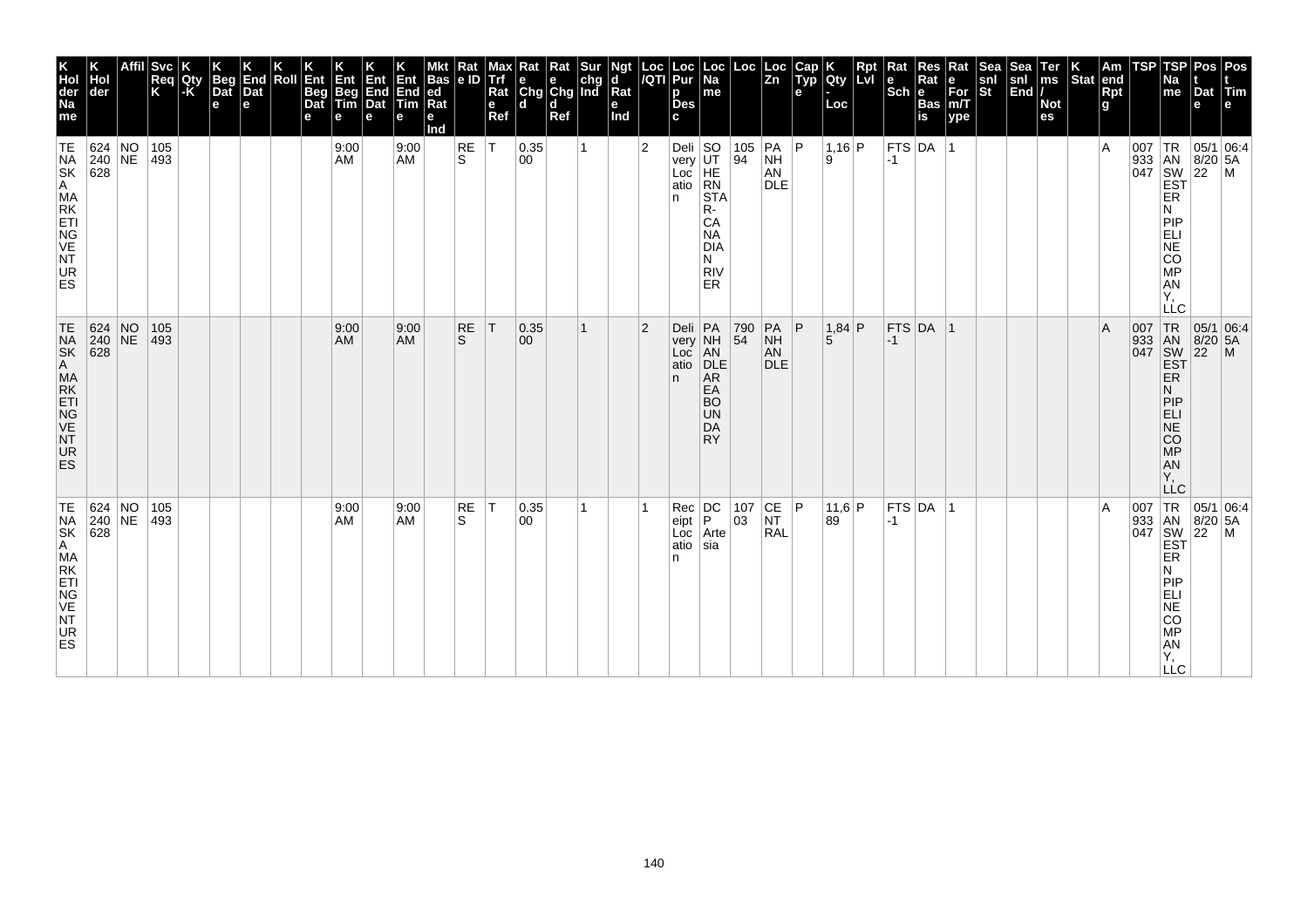| K<br>Hol<br>der<br>Na<br>me                                                                                                                                                                                                                            | der                                                                        | <b>Svc</b><br>Req<br>K | Qty<br>$\mathsf{K}$ | Beg<br>Dat<br>e | K<br>End<br>Dat<br>e | Roll | $K$ Ent<br>Beg<br>Dat<br>е | Ent<br>Beg<br>Tim<br>e | <b>Ent</b><br><b>End</b><br>Dat<br>е | Ent<br>End<br><b>ftim</b><br>е | <b>Bas</b><br>ed<br>Rat<br>е<br>Ind | Rat<br> e D         | Max<br>Trf<br>Rat<br>$\mathbf e$<br>Ref | Rat<br>e e chg<br>Chg Chg Ind<br>d d | Rat<br>Ref | Sur          | Ngt<br>d<br>$\bar{R}$ at<br>е<br>Ind | Loc<br>/QTI    | Loc<br>Pur<br>p<br><b>Des</b><br>C.            | Loc  <br>Na<br>me                                                                      | Loc               | Loc<br>Zn                                                        | Cap<br>Typ<br>e | Qty<br>Loc  | Rpt<br><b>LvI</b> | Rat<br>$\left \begin{array}{c}\n\mathbf{e} \\ \text{Sch}\n\end{array}\right $ R | Res<br>Rat<br>Bas<br>is | Rat<br>e<br>For<br>m/T<br>ype | <b>Sea</b><br>$\frac{\mathsf{snl}}{\mathsf{St}}$ | Sea<br>snl<br>End | Ter<br>ms<br><b>Not</b><br>es | $\left \begin{array}{c} K \\ \hline \end{array}\right $ am $\left \begin{array}{c} R \\ \hline \end{array}\right $ | Rpt<br>g | TSP | TSP<br>Na<br>$\vert$ me                                            | Pos<br>Dat<br>e              | Pos<br>$ \mathsf{Tim} $<br>l e l                                                                                                                                                                                                                                            |
|--------------------------------------------------------------------------------------------------------------------------------------------------------------------------------------------------------------------------------------------------------|----------------------------------------------------------------------------|------------------------|---------------------|-----------------|----------------------|------|----------------------------|------------------------|--------------------------------------|--------------------------------|-------------------------------------|---------------------|-----------------------------------------|--------------------------------------|------------|--------------|--------------------------------------|----------------|------------------------------------------------|----------------------------------------------------------------------------------------|-------------------|------------------------------------------------------------------|-----------------|-------------|-------------------|---------------------------------------------------------------------------------|-------------------------|-------------------------------|--------------------------------------------------|-------------------|-------------------------------|--------------------------------------------------------------------------------------------------------------------|----------|-----|--------------------------------------------------------------------|------------------------------|-----------------------------------------------------------------------------------------------------------------------------------------------------------------------------------------------------------------------------------------------------------------------------|
| TE<br><b>THE PASA PROCESS AN AMERICAN PROCESS AN AMERICAN PROCESS AND REPORT PROCESS AND REPORT PROCESS AND REPORT PROCESS AND REPORT PROCESS AND REPORT PROCESS AND REPORT PROCESS AND REPORT PROCESS AND REPORT PROCESS AND REPORT P</b><br>UR<br>ES | 624 NO                                                                     | 105<br>$ 493\rangle$   |                     |                 |                      |      |                            | 9:00<br>AM             |                                      | 9:00<br>AM                     |                                     | $_{\rm S}^{\rm RE}$ | İΤ                                      | 0.35 <br>00                          |            | $\mathbf{1}$ |                                      | $\overline{2}$ | Deli TH<br>very OR<br>Loc EA<br>atio U/S<br>n. | AN<br><b>JUA</b><br>N<br>AR<br>EA<br><b>BO</b><br>UN<br>DA<br><b>RY</b>                | 567<br>09         | TH <br>OR<br>EA<br>U                                             | P               | 76          | P                 | $-1$                                                                            | $FTS$ DA $ 1$           |                               | 4/1                                              | 10/3              |                               |                                                                                                                    | l A      |     | ER<br>N<br>PIP<br>ELI<br>AN<br>AN<br>AN<br>Ÿ,<br><b>LLC</b>        |                              | $\begin{array}{r} \n 1R \n 05/1 \n 0.4 \n 0.4 \n 0.4 \n 0.4 \n 0.4 \n 0.4 \n 0.4 \n 0.4 \n 0.4 \n 0.4 \n 0.4 \n 0.4 \n 0.4 \n 0.4 \n 0.4 \n 0.4 \n 0.4 \n 0.4 \n 0.4 \n 0.4 \n 0.4 \n 0.4 \n 0.4 \n 0.4 \n 0.4 \n 0.4 \n 0.4 \n 0.4 \n 0.4 \n 0.4 \n 0.4 \n 0.4 \n 0.4 \n $ |
| TE<br>NA<br>SK<br>A MA<br>K ET<br>NG<br>VE<br>NT<br><b>UR</b><br>ES                                                                                                                                                                                    | $\begin{array}{ c c }\n 624 & NO \\  240 & NE \\  628 & \end{array}$       | 105<br>$ 493\rangle$   |                     |                 |                      |      |                            | 9:00<br>AM.            |                                      | 9:00<br>AM                     |                                     | RE<br>S.            | ΙT                                      | 0.35<br>00                           |            |              |                                      |                | Rec<br>eipt<br>Loc<br>atio<br>n                | $\left  \begin{smallmatrix} \textrm{DC} \ \textrm{P} \end{smallmatrix} \right $<br>ZIA | 790<br>69         | $\begin{array}{ c c }\n\text{CE} & \text{P}\n\end{array}$<br>RAL |                 | 76          | ∣P.               | -1                                                                              | FTS DA 1                |                               | 4/1                                              | 10/3              |                               |                                                                                                                    | ΙA       |     | N<br>PIP<br>ELI<br>NE<br>CO <sub>MP</sub><br>AN<br>Υ.<br>LĹC       |                              | 007 TR 05/1 06:4<br>933 AN 8/20 5A<br>047 SW 22 M<br>EST ER                                                                                                                                                                                                                 |
| TE<br>NSK<br>AMAKTIGE<br>NVK<br>NVK<br>UR<br>ES                                                                                                                                                                                                        | 624 NO<br>$\begin{array}{ c c c }\n 240 & \text{NE} \\  628 & \end{array}$ | 105<br>493             |                     |                 |                      |      |                            | 9:00<br>AM             |                                      | 9:00<br><b>AM</b>              |                                     | RE<br>S             | T                                       | 0.35 <br>$ 00\rangle$                |            | 1            |                                      |                | Rec<br>eipt<br>Loc<br>atio<br>n.               | DA<br>GG<br>ER<br>DR<br>DR<br><b>AW</b>                                                | 563 CE P<br>39 NT | <b>RAL</b>                                                       |                 | 8,18 P<br>3 |                   | $-1$                                                                            | $FTS$ DA  1             |                               |                                                  |                   |                               |                                                                                                                    | A        | 007 | 933 AN<br>047 SW<br>EST<br>ER<br>N<br>PIEL<br>APSORT<br><b>LLC</b> | $8/20$ 5A<br>$\overline{22}$ | TR 05/1 06:4<br>$\mathsf{M}$                                                                                                                                                                                                                                                |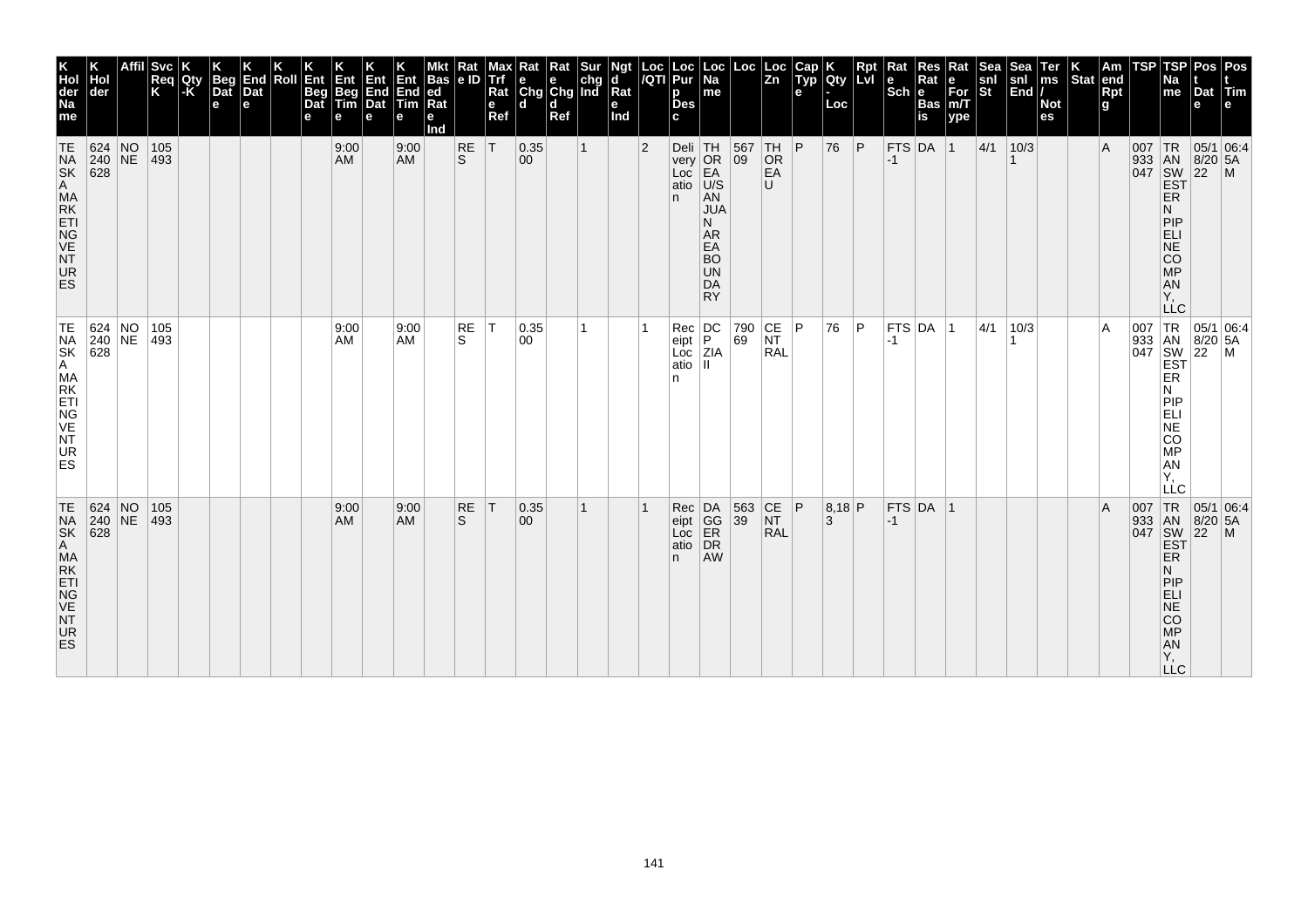| K<br>Hol<br>der<br>Na<br>me<br>TE                            | Hol<br>der<br>624 NO<br>$\begin{array}{ c c }\n 240 & \text{NE} \\  628 & \end{array}$ | <b>Svc</b><br>Req<br>K<br>105<br>493 | Qty<br>-K | Beg<br>Dat<br>$\mathbf e$ | K<br>End<br>Dat<br>e | Roll | Ent<br>Beg<br>Dat<br>е | Ent<br>Beg<br>Tim<br>e<br>9:00<br>AM | Ent<br>End<br>Dat<br>е | Ent<br>End<br>Tim<br>е<br>9:00<br><b>AM</b> | <b>Bas</b><br> ed<br>Rat<br>е<br>Ind | Rat<br> e D<br>RE<br>S. | <b>Alaxy</b><br>Alige<br>Rat<br>e<br>Ref<br>İΤ | $\begin{array}{ l l }\n\hline\n\text{Rat} & \text{Rat} & \text{Sur} \\ \hline\n\text{e} & \text{e} & \text{chg} \\ \text{Chg} & \text{Chg} & \text{Ind}\n\end{array}$<br>l d<br>0.35<br>00 | d<br>Ref | 1 | Ngt<br>d<br>Rat<br>e<br>Ind | Loc<br>/QTI    | Loc<br>Pur<br>р<br><b>Des</b><br>C.<br>$\begin{array}{ c c }\n\hline\n\text{Rec} & \text{DC} \\ \text{eipt} & \text{P}\n\end{array}$ | $\vert$ Loc $\vert$ Na<br>me                                                          | Loc<br>$\begin{array}{ c} 107 \\ 03 \end{array}$ | Loc<br>Zn<br> CE P<br><b>NT</b>           | Cap<br>Typ<br>e | <b>Qty</b><br>Loc<br>$7,89$ P<br>4 | Rpt          | $\vert$ Rat<br>$\left \frac{e}{Sch}\right $ R<br>$-1$ | Res<br>Rat<br><b>Bas</b><br>$\overline{\mathsf{is}}$<br> FTS DA 1 | Rat<br>e<br>For<br>m/T<br>ype | Sea<br>snl<br>St | Sea<br>snl<br>End | Ter<br>ms<br><b>Not</b><br>es | $\left \begin{array}{c} K \\ \end{array}\right $ Stat end | Rpt<br>g<br>۱A | TSP<br>007        | TSP<br>Na<br>$\mathsf{m}\mathsf{e}$<br>TR                                                                             | Dat<br>е<br> 05/1 06:4<br>$8/20$ 5A     | Pos Pos<br>Tim   |
|--------------------------------------------------------------|----------------------------------------------------------------------------------------|--------------------------------------|-----------|---------------------------|----------------------|------|------------------------|--------------------------------------|------------------------|---------------------------------------------|--------------------------------------|-------------------------|------------------------------------------------|--------------------------------------------------------------------------------------------------------------------------------------------------------------------------------------------|----------|---|-----------------------------|----------------|--------------------------------------------------------------------------------------------------------------------------------------|---------------------------------------------------------------------------------------|--------------------------------------------------|-------------------------------------------|-----------------|------------------------------------|--------------|-------------------------------------------------------|-------------------------------------------------------------------|-------------------------------|------------------|-------------------|-------------------------------|-----------------------------------------------------------|----------------|-------------------|-----------------------------------------------------------------------------------------------------------------------|-----------------------------------------|------------------|
| NA<br>SK<br>A MA<br>KETI<br>NG<br>VE<br>NT<br>UR<br>ES       |                                                                                        |                                      |           |                           |                      |      |                        |                                      |                        |                                             |                                      |                         |                                                |                                                                                                                                                                                            |          |   |                             |                | Loc<br>atio<br>n                                                                                                                     | Arte<br>$ \ddot{\text{s}} $                                                           |                                                  | <b>RAL</b>                                |                 |                                    |              |                                                       |                                                                   |                               |                  |                   |                               |                                                           |                |                   | 933 AN 8/20<br>047 SW 22<br>EST<br>ER<br>N<br>PIP<br>ELI<br>NE<br>CO<br>MP<br>AN<br>Y,<br>LLC                         |                                         | l M              |
| TE NSK<br>A MAKTI<br>E NG VE<br><b>NT</b><br><b>UR</b><br>ES | $\begin{array}{ c c c }\n 624 & NO \\  240 & NE\n\end{array}$<br>$\overline{628}$      | 105<br>$ 493\rangle$                 |           |                           |                      |      |                        | 9:00<br><b>AM</b>                    |                        | 9:00<br><b>AM</b>                           |                                      | <b>RE</b><br>S.         | İΤ                                             | 0.35 <br>$ 00\rangle$                                                                                                                                                                      |          | 1 |                             |                | Rec<br>eipt<br>Loc<br>atio<br>n.                                                                                                     | FR<br>ON<br>TIE<br>R.<br><b>MA</b><br>LJA<br><b>MA</b><br>R.<br>PLA<br>NT.            | $\begin{array}{ c} 105 \\ 52 \end{array}$        | $\overline{\text{C}}$<br>NT<br><b>RAL</b> | P               | 35                                 | $\mathsf{P}$ | $-1$                                                  | FTS DA 1                                                          |                               | 4/1              | 10/3              |                               |                                                           | ΙA             |                   | 007 TR<br>933 AN<br>047 SW<br>EST<br>ER<br>N<br>PIP<br>ELI<br>NE<br>CO <sub>MP</sub><br>AN<br>Υ.<br>LĹC               | 05/1 06:4<br>8/20 5A<br>$\overline{22}$ | $\mathsf{M}$     |
| TE NAK<br>SK A MAK<br>ET NG VE NT<br>UR<br><b>ES</b>         | 624 NO<br>$\begin{array}{ c c c }\n 240 & \text{NE} \\  628 & \end{array}$             | 105<br>493                           |           |                           |                      |      |                        | 9:00<br>AM                           |                        | 9:00<br><b>AM</b>                           |                                      | RE<br>S.                | $\top$                                         | 0.35 <br>00                                                                                                                                                                                |          | 1 |                             | $\overline{2}$ | Deli SO<br>very<br>Loc<br>atio<br>n                                                                                                  | UT<br>HE<br>RN<br>STA<br>R-<br>CA<br><b>NA</b><br><b>DIA</b><br>N<br><b>RIV</b><br>ER | 105<br>94                                        | PA P<br><b>NH</b><br>AN<br>DLE            |                 | 5,84 P<br>5                        |              | $-1$                                                  | $FTS$ DA  1                                                       |                               |                  |                   |                               |                                                           | ١A             | 007<br>933<br>047 | <b>TR</b><br>AN<br>SW<br>EST<br>ER<br>Ν<br>PIP<br>ELI<br>NE <sup>T</sup><br>CO<br><b>MP</b><br>ÄÑ<br>Υ,<br><b>LLC</b> | $8/20$ 5A<br>$\overline{22}$            | 05/1 06:4<br>l M |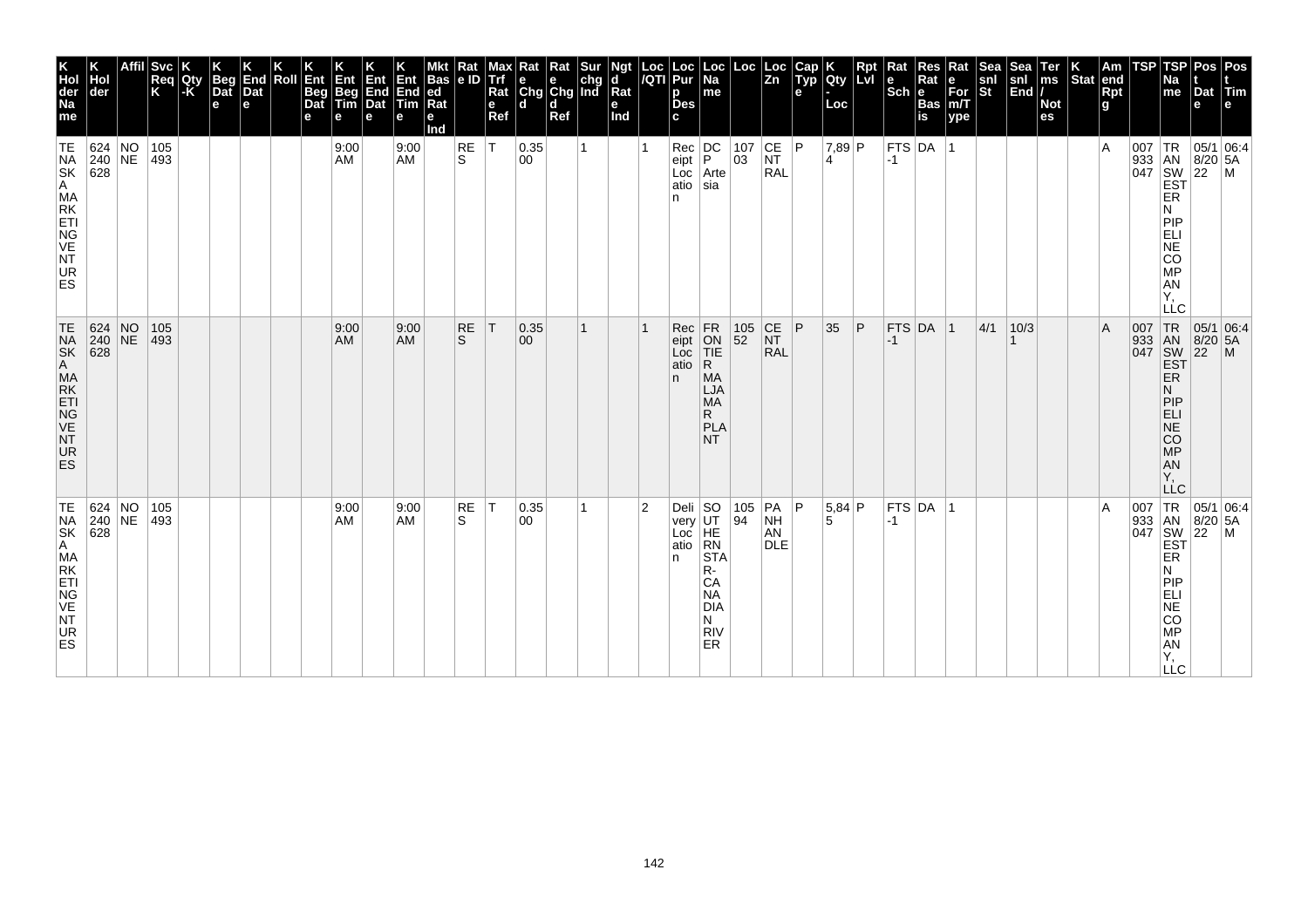| K<br>Hol<br>der<br>Na<br>me                                                                                                                                                                                                                            | der                                                                      | <b>Svc</b><br>Req<br>K | <b>IQI</b> <sub>y</sub> | <b>Beg</b><br>Dat<br>e | K<br>End<br>Dat<br>$\mathbf e$ | Roll | Ent<br>Beg<br>Dat | Ent<br>Beg<br>Tim<br>е | <b>Ent</b><br>End<br>Dat<br>е | Ent<br>End<br><b>Tim</b><br>е | <b>Bas</b><br>ed<br>Rat<br>е<br>Ind | Rat<br>e ID    | мах<br><b>Trf</b><br>Rat<br>e<br>Ref | ĸat<br>$\begin{array}{ c c c }\n\hline\ne & e & chg \\ Chg & Chg & Ind\n\end{array}$<br>l d | Rat<br>d<br>Ref | Sur | ď<br>$\bar{R}$ at<br>е<br>Ind | Loc<br>/QTI | Loc<br>Pur<br>р<br><b>Des</b>                 | $ \mathsf{Loc} $<br>Na<br>me                                                               | Loc                                       | $\vert$ Loc<br>$\vert$ Zn                                              | Cap<br>$\widetilde{$ Typ<br>е | Qty<br>Loc    | Rpt<br>l LvI | Rat<br>$ \mathsf{Sch} $ e | Res<br>Rat<br><b>Bas</b><br>is | Rat<br>е<br>For<br>m/T<br>ype | Sea<br>snl<br>St | <b>Sea</b><br>$\left \frac{\text{snl}}{\text{End}}\right $ | Ter<br>ms<br><b>Not</b><br>es | $ \text{Stat} $ | Am<br>end<br><b>Rpt</b><br>g | TSP      | TSP<br>Na<br>me                                                           | <b>Pos</b><br>Dat<br>e                            | l Pos<br>$ T$ im                                                                                                                                                                                                                                                     |
|--------------------------------------------------------------------------------------------------------------------------------------------------------------------------------------------------------------------------------------------------------|--------------------------------------------------------------------------|------------------------|-------------------------|------------------------|--------------------------------|------|-------------------|------------------------|-------------------------------|-------------------------------|-------------------------------------|----------------|--------------------------------------|---------------------------------------------------------------------------------------------|-----------------|-----|-------------------------------|-------------|-----------------------------------------------|--------------------------------------------------------------------------------------------|-------------------------------------------|------------------------------------------------------------------------|-------------------------------|---------------|--------------|---------------------------|--------------------------------|-------------------------------|------------------|------------------------------------------------------------|-------------------------------|-----------------|------------------------------|----------|---------------------------------------------------------------------------|---------------------------------------------------|----------------------------------------------------------------------------------------------------------------------------------------------------------------------------------------------------------------------------------------------------------------------|
| TE<br><b>THE PASA PROCESS AN AMERICAN PROCESS AN AMERICAN PROCESS AND REPORT PROCESS AND REPORT PROCESS AND REPORT PROCESS AND REPORT PROCESS AND REPORT PROCESS AND REPORT PROCESS AND REPORT PROCESS AND REPORT PROCESS AND REPORT P</b><br>UR<br>ES | 624 NO                                                                   | 105<br>$ 493\rangle$   |                         |                        |                                |      |                   | 9:00<br>AM             |                               | 9:00<br>AM                    |                                     | $\frac{RE}{S}$ | İΤ                                   | 0.35<br>00                                                                                  |                 |     |                               |             | $Rec$ AG<br>$eipt$ AV<br>Loc<br>atio LO<br>n. | E<br><b>NG</b><br><b>AR</b><br><b>RO</b><br>YO.<br><b>MQ</b>                               | 500 CE<br>307 NT                          | CE <br><b>RAL</b>                                                      | P                             | 15            | P            | $FTS$ DA 1<br>$ -1$       |                                |                               | 4/1              | 10/3                                                       |                               |                 | $\overline{A}$               | $007$ TR | ER<br>N<br>PIP<br>ELI<br>NE<br>CO <sub>MP</sub><br>AN<br>Y,<br><b>LLC</b> | 05/1 06:4<br>933 AN 8/20 5A<br>047 SW 22 M<br>EST |                                                                                                                                                                                                                                                                      |
| TE<br>NA<br>SK<br>A MA<br>ET<br>NG<br>NT<br>NT<br>UR<br>ES                                                                                                                                                                                             | $\begin{array}{ c c c }\n 624 & NO \\  240 & NE \\  628 & \end{array}$   | 105<br>$ 493\rangle$   |                         |                        |                                |      |                   | 9:00<br>AM             |                               | 9:00<br>AM                    |                                     | RE<br>S        | $\top$                               | 0.35 <br>00                                                                                 |                 |     |                               |             | Rec<br>eipt<br>Loc<br>atio<br>n               | $\left  \begin{smallmatrix} \text{DC} \ \text{P} \end{smallmatrix} \right $<br>Arte<br>sia | $\begin{array}{ c} 107 \\ 03 \end{array}$ | $\overline{\text{C}}\text{F}$<br>NT<br><b>RAL</b>                      | P                             | 151   $P$     |              | -1                        | $ $ FTS $ $ DA $ $ 1           |                               | 4/1              | 10/3                                                       |                               |                 | $\overline{A}$               |          | <b>ER</b><br>N<br>PIP<br>ELI<br>NE<br>CO<br>MP<br>AN<br>Υ.<br>LLC         |                                                   | 007 TR 05/1 06:4<br>933 AN 8/20 5A<br>047 SW 22 M<br>EST                                                                                                                                                                                                             |
| TE<br>NSK<br>AMAKTIGE<br>NVK<br>NVK<br>UR<br>ES                                                                                                                                                                                                        | 624 NO<br>$\begin{array}{ c c }\n 240 & \text{NE} \\  628 & \end{array}$ | 105<br>$ 493\rangle$   |                         |                        |                                |      |                   | 9:00<br>AM             |                               | 9:00<br><b>AM</b>             |                                     | RE<br>S        | $\top$                               | 0.35<br>00                                                                                  |                 |     |                               |             | $Rec$ $FR$<br>eipt<br>Loc<br>atio<br>n.       | ON<br>TIE<br>R<br><b>MA</b><br>LJA<br><b>MA</b><br>R.<br>PLA<br>NT.                        | $\begin{array}{ c} 105 \\ 52 \end{array}$ | $\begin{array}{c} \n\text{CE} \\ \text{NT}\n\end{array}$<br><b>RAL</b> |                               | $1,84$ P<br>5 |              | $-1$                      | $FTS$ DA 1                     |                               |                  |                                                            |                               |                 | $\overline{A}$               |          | ER<br>Ν<br>PIP<br>ELI<br>$N\bar{E}$<br>CO<br>MP<br>AN<br>Y,<br><b>LLC</b> |                                                   | $\begin{array}{r} \n 1R \n 05/1 \n 16. \n 18/20 \n 5A \n 18/20 \n 5A \n 22 \n 14. \n 16/21 \n 16/22 \n 16/21 \n 17/21 \n 18/22 \n 19/21 \n 10/22 \n 10/21 \n 10/22 \n 10/21 \n 11/21 \n 12/22 \n 13/21 \n 14/22 \n 15/21 \n 16/22 \n 17/23 \n 18/21 \n 17/23 \n 18/$ |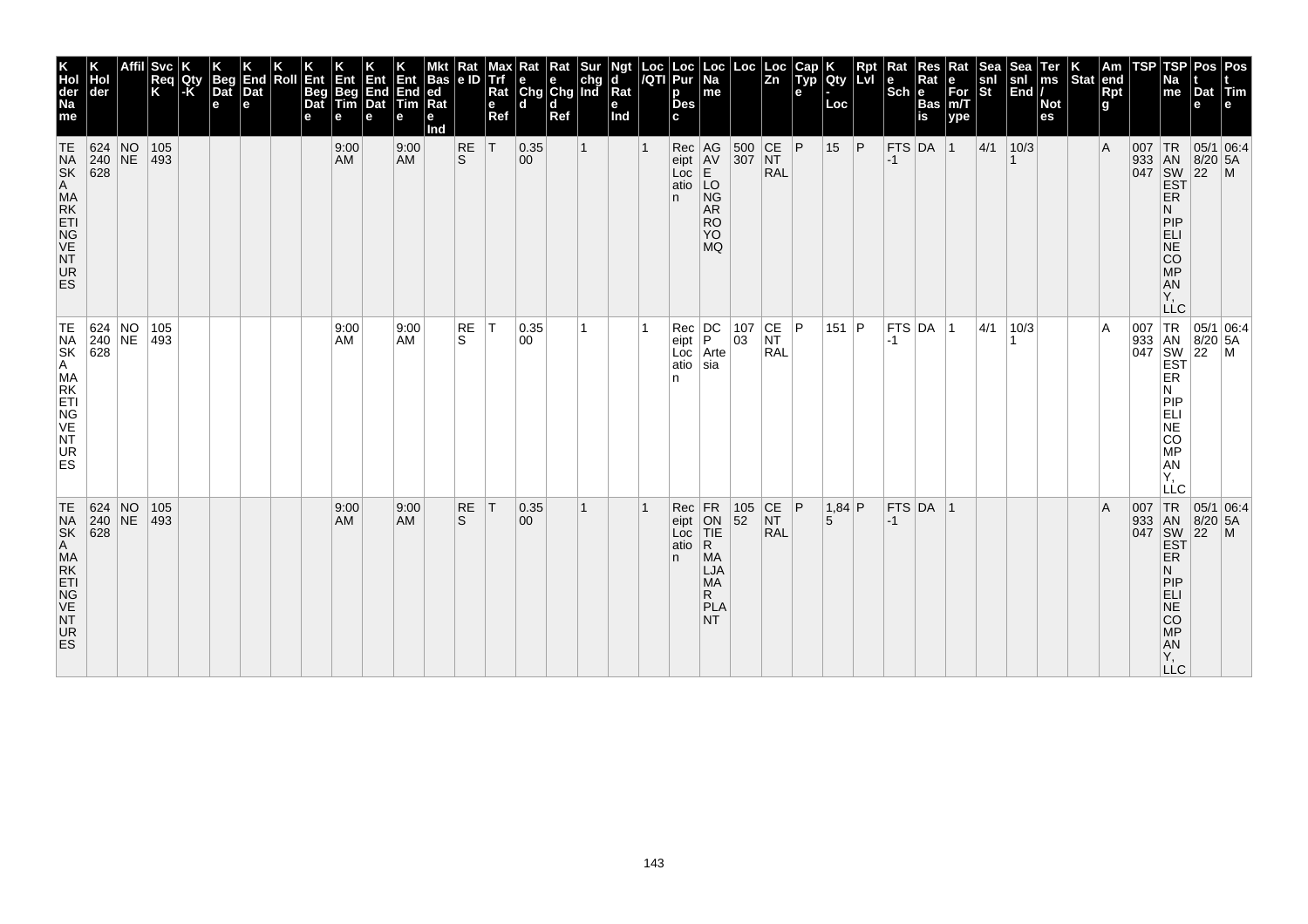| K<br>Hol<br>der<br>Na<br>me<br>TE                                     | Hol<br>der<br>624 NO<br>$240$ NE<br>$\overline{628}$                              | <b>Svc</b><br>Req<br>K<br>105<br>493 | Qty<br> -K | Beg<br>Dat<br>$\mathbf e$ | K<br>End<br>Dat<br>e | Roll | Ent<br>Beg<br>Dat<br>е | Ent<br>Beg<br>Tim<br>e<br>9:00<br>AM | Ent<br>End<br>Dat<br>е | Ent<br>End<br><b>Tim</b><br>е<br>9:00<br><b>AM</b> | <b>Bas</b><br> ed<br>Rat<br>е<br>Ind | Rat<br> e D<br>RE<br>S. | <b>Alaxy</b><br>Alige<br>Rat<br>e<br>Ref<br>İΤ | $\begin{array}{ l l }\n\hline\n\text{Rat} & \text{Rat} & \text{Sur} \\ \hline\n\text{e} & \text{e} & \text{chg} \\ \text{Chg} & \text{Chg} & \text{Ind}\n\end{array}$<br>l d<br>0.35<br>00 | d<br>Ref | 1 | Ngt<br>d<br>Rat<br>e<br>Ind | Loc<br>/QTI<br>$\overline{2}$ | Loc<br>Pur<br>p<br><b>Des</b><br>c<br>Deli $ SO$<br>very<br>Loc | $\vert$ Loc $\vert$ Na<br>me<br>UT<br>HE<br>RN                             | Loc                    | Loc<br>Zn<br>$\begin{array}{ c c c }\n\hline\n105 & PA & PA \\ 94 & NH & \hline\n\end{array}$<br>AN | Cap<br>Typ<br>e | <b>Qty</b><br>Loc<br> 2,73 P<br>2 | Rpt | $\vert$ Rat<br>$\left \frac{e}{Sch}\right $ R<br>$-1$ | Res<br>Rat<br><b>Bas</b><br>is<br> FTS DA 1 | Rat<br>e<br>For<br>m/T<br>ype | Sea<br>snl<br>St | Sea<br>snl<br>End | Ter<br>ms<br><b>Not</b><br>es | $\left \begin{array}{c} K \\ \end{array}\right $ Stat end | Rpt<br>g<br>۱A | TSP<br>007 | TSP<br>Na<br>me<br>$ {\sf TR} $<br>933 AN 8/20<br>047 SW 22<br>EST                                               | Dat<br>е<br> 05/1 06:4<br> 8/20 5A          | Pos Pos<br>Tim<br>е<br>l M |
|-----------------------------------------------------------------------|-----------------------------------------------------------------------------------|--------------------------------------|------------|---------------------------|----------------------|------|------------------------|--------------------------------------|------------------------|----------------------------------------------------|--------------------------------------|-------------------------|------------------------------------------------|--------------------------------------------------------------------------------------------------------------------------------------------------------------------------------------------|----------|---|-----------------------------|-------------------------------|-----------------------------------------------------------------|----------------------------------------------------------------------------|------------------------|-----------------------------------------------------------------------------------------------------|-----------------|-----------------------------------|-----|-------------------------------------------------------|---------------------------------------------|-------------------------------|------------------|-------------------|-------------------------------|-----------------------------------------------------------|----------------|------------|------------------------------------------------------------------------------------------------------------------|---------------------------------------------|----------------------------|
| NA<br>SK<br>A MA<br>KETI<br>NG<br>VE<br>NT<br>UR<br><b>ES</b>         |                                                                                   |                                      |            |                           |                      |      |                        |                                      |                        |                                                    |                                      |                         |                                                |                                                                                                                                                                                            |          |   |                             |                               | atio<br>n                                                       | <b>STA</b><br>R-<br>CA<br><b>NA</b><br><b>DIA</b><br>N<br><b>RIV</b><br>ER |                        | <b>DLE</b>                                                                                          |                 |                                   |     |                                                       |                                             |                               |                  |                   |                               |                                                           |                |            | ER<br>N<br>PIP<br>ELI<br>NE<br>CO<br>MP<br><b>AN</b><br>Y,<br>LLC                                                |                                             |                            |
| TE<br>NA<br>SK<br>A MA<br>E TIG<br>VE<br><b>NT</b><br><b>UR</b><br>ES | $\begin{array}{ c c c }\n 624 & NO \\  240 & NE\n\end{array}$<br>$\overline{628}$ | 105<br>$ 493\rangle$                 |            |                           |                      |      |                        | 9:00<br><b>AM</b>                    |                        | 9:00<br><b>AM</b>                                  |                                      | <b>RE</b><br>S.         | İΤ                                             | 0.35 <br>$ 00\rangle$                                                                                                                                                                      |          | 1 |                             | $\overline{2}$                | Deli PA<br>very NH<br>Loc AN<br>atio<br>n.                      | DLE<br>AR<br>EA<br><b>BO</b><br><b>UN</b><br>DA<br><b>RY</b>               | 790<br>$\overline{54}$ | PA<br><b>NH</b><br>AN<br><b>DLE</b>                                                                 | P               | $3,94$ P                          |     | $-1$                                                  | FTS DA 1                                    |                               |                  |                   |                               |                                                           | ΙA             |            | 007 TR<br>933 AN<br>047 SW<br><b>EST</b><br>ER<br>N<br>PIP<br>ELI<br>NE<br>CO<br>MP<br>AN<br>Υ.<br>LĹC           | 05/1 06:4<br>$8/20$ 5A<br>$\overline{22}$   | $\mathsf{M}$               |
| TE<br>NSK<br>SA MAKTI<br>NG VET<br>UR<br>ES                           | 624 NO<br>240 NE<br>$\overline{628}$                                              | 105<br>493                           |            |                           |                      |      |                        | 9:00<br>AM                           |                        | 9:00<br><b>AM</b>                                  |                                      | RE<br>S.                | $\top$                                         | 0.35 <br>00                                                                                                                                                                                |          | 1 |                             |                               | Rec<br>eipt<br>Loc<br>atio<br>n                                 | DC<br>P<br>ZIA                                                             | 790<br>69              | CE P<br><b>NT</b><br>RAL                                                                            |                 | 5,84 P<br>5                       |     | $-1$                                                  | FTS DA 1                                    |                               |                  |                   |                               |                                                           | ١A             | 007        | 933 AN<br>047 SW<br>EST<br>ER<br>Ν<br>PIP<br>ELI<br>$\overline{NE}$<br>CO<br><b>MP</b><br>ÄÑ<br>Υ,<br><b>LLC</b> | TR 05/1 06:4<br> 8/20 5A<br>$\overline{22}$ | l M                        |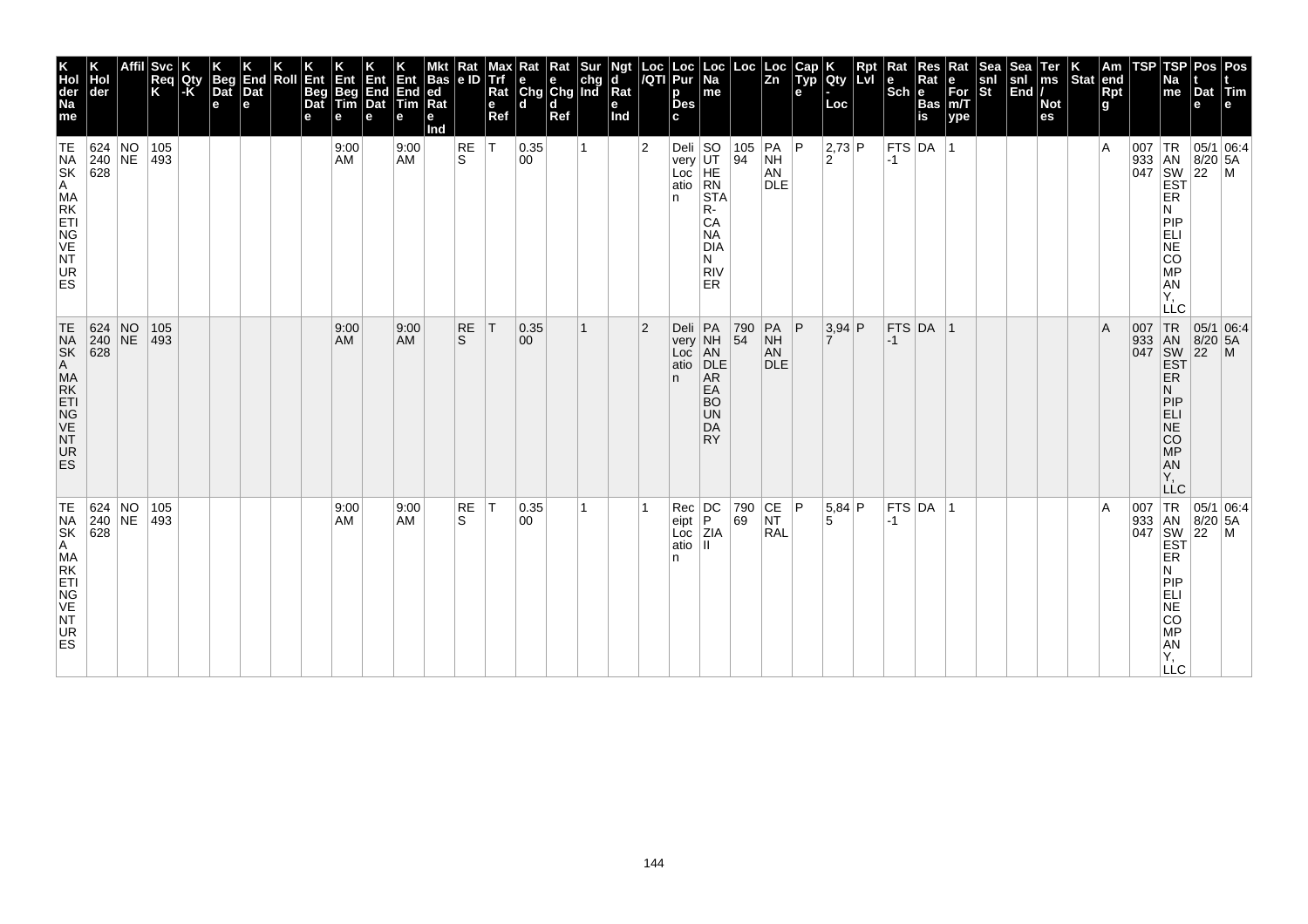| K<br>Hol<br>der<br>Na<br>me                                                        | der                                          | <b>Svc</b><br>Req<br>K          | Qty<br> -K | <b>Beg</b><br>Dat<br>$\mathbf e$                 | End<br>Dat<br>e | Roll | Ent<br><b>Beg</b><br>Dat | Ent<br>Beg<br>Tim | Ent<br>$\begin{array}{ c c }\n\hline\n\text{End} \\ \text{Data}\n\end{array}$<br>e | End<br><b>Tim</b><br>е | <b>Bas</b><br> ed <br>Ra<br>е<br>Ind | Rat<br> e D        | мах<br>Trf<br>Rat<br>e<br>Ref | Rat<br>$\begin{array}{ c c c }\n\hline\ne & e & chg \\ Chg & Chg & Ind\n\end{array}$<br>ld. | Rat<br>d<br>Ref  | Sur          | Ngt<br>ď<br>Rat<br>е<br>Ind | Loc<br>/QTI    | Loc<br>Pur<br>р<br><b>Des</b><br>C.     | ∣Loc<br>$\overline{Na}$<br>me                                                                        | Loc                                       | Loc<br>$\overline{z_n}$                                          | Cap<br>$\tilde{$ , Typ}<br>е | <b>IQty</b><br>Loc     | Rpt<br><b>ILvI</b> | Rat<br>l e<br>$ \mathsf{Sch} $ e | Res<br>Rat<br><b>Bas</b><br>is | Rat<br>е<br>$\overline{\text{For}}$ <sub>m/T</sub><br>ype | Sea<br>snl<br>St | Sea<br>snl<br>$\left \overline{\text{End}}\right $ | Ter<br>$\mathsf{ms}$<br><b>Not</b><br>es | Stat end | Am<br>Rpt<br>g | TSP | TSP<br>Na<br>me                                                                        | Dat Tim<br>е                                                   | Pos   Pos                                                                                                                                                                                                                                                                                                                                                                                      |
|------------------------------------------------------------------------------------|----------------------------------------------|---------------------------------|------------|--------------------------------------------------|-----------------|------|--------------------------|-------------------|------------------------------------------------------------------------------------|------------------------|--------------------------------------|--------------------|-------------------------------|---------------------------------------------------------------------------------------------|------------------|--------------|-----------------------------|----------------|-----------------------------------------|------------------------------------------------------------------------------------------------------|-------------------------------------------|------------------------------------------------------------------|------------------------------|------------------------|--------------------|----------------------------------|--------------------------------|-----------------------------------------------------------|------------------|----------------------------------------------------|------------------------------------------|----------|----------------|-----|----------------------------------------------------------------------------------------|----------------------------------------------------------------|------------------------------------------------------------------------------------------------------------------------------------------------------------------------------------------------------------------------------------------------------------------------------------------------------------------------------------------------------------------------------------------------|
| TE<br><b>NA</b><br><b>SK</b><br>A<br>MA<br>RK<br>ETI<br>NG<br>VE<br>NT<br>UR<br>ES | 624 NO<br>$ 240 $ NE<br>628                  | 505 00                          |            | $105$   12,5 04/0 10/3 Y<br>$1/20$ 1/20<br>22 24 |                 |      | 22                       |                   | $05/1$ 9:00 10/3 9:00 N<br>8/20 AM 1/20 AM<br>24                                   |                        |                                      |                    | т                             |                                                                                             | MA 1<br>$\times$ |              | N                           |                |                                         |                                                                                                      |                                           |                                                                  |                              |                        | K                  | $FTS$ DA 1<br>$-1$               |                                |                                                           |                  |                                                    | $Clic$   A<br>k for<br>Det<br>ail        |          | $\overline{A}$ |     | <b>ER</b><br>N<br>PIP<br>ELI<br><b>NE</b><br><b>CO</b><br><b>MP</b><br>AN<br>Υ,        | 007   TR   05/1   06:4<br>933 AN 8/20 5A<br>047 SW 22 M<br>EST |                                                                                                                                                                                                                                                                                                                                                                                                |
| TE<br>NA<br>SK<br>A<br>MA<br>RK<br>ETI<br>NG<br>VE<br>NT<br>UR<br><b>ES</b>        |                                              | 624 NO 105<br>240 NE 505<br>628 |            |                                                  |                 |      |                          | 9:00<br>AM        |                                                                                    | 9:00<br>AM             |                                      | RE<br>S.           | IТ.                           | 0.35 <br>00                                                                                 |                  | 1            |                             |                | Rec<br>eipt<br>Loc<br>atio<br>n         | FR<br>ON<br>TIE<br>R.<br>MA<br>LJA<br>MA<br>R.<br>PLA<br>NT.                                         | $\begin{array}{ c} 105 \\ 52 \end{array}$ | $\begin{array}{ c c }\n\text{CE} & \text{P}\n\end{array}$<br>RAL |                              | 12.5 P<br>$00^{\circ}$ |                    | $-1$                             | FTS DA 1                       |                                                           |                  |                                                    |                                          |          | A              |     | ER<br>N<br>PIP<br>ELI<br>NE<br><b>CO</b><br>MP<br>AN<br>Υ.<br>LLC                      |                                                                | $\begin{array}{c c}\n & \multicolumn{1}{c }{\bigcirc} \\  & \multicolumn{1}{c }{\bigcirc} \\  & 933 & \multicolumn{1}{c }{\text{IN}} & 05/1 & 06.5, \\  & 933 & \multicolumn{1}{c }{\text{IN}} & 8/20 & 5A \\  & 8W & 22 & \multicolumn{1}{c }{\text{IN}} \\  & 647 & \multicolumn{1}{c }{\text{EST}} \\  & \multicolumn{1}{c }{\text{EST}} \\  & \multicolumn{1}{c }{\text{EP}}\n\end{array}$ |
| TE<br>NA<br>SK<br>A MA<br>KETI<br>NG<br>VE<br>NT<br>UR<br><b>ES</b>                | $ 624 $ NO<br>$ 240 $ NE<br>$\overline{628}$ | 105<br>505                      |            |                                                  |                 |      |                          | 9:00<br><b>AM</b> |                                                                                    | 9:00<br><b>AM</b>      |                                      | RE<br><sub>S</sub> | T                             | 0.35 <br>$ 00\rangle$                                                                       |                  | $\mathbf{1}$ |                             | $\overline{2}$ | Deli $ SO$<br>very<br>Loc<br>atio<br>n. | UT<br>HE<br>RN<br><b>STA</b><br>R-<br>CA<br><b>NA</b><br><b>DIA</b><br>N.<br><b>RIV</b><br><b>ER</b> | 105 <br>94                                | PA P<br><b>NH</b><br>AN<br><b>DLE</b>                            |                              | 12,5 P<br>00           |                    | $-1$                             | $FTS$ DA 1                     |                                                           |                  |                                                    |                                          |          | $\overline{A}$ |     | ER<br>N<br>PIP<br><b>ELI</b><br><b>NE</b><br><b>CO</b><br>MP<br>AN<br>Y,<br><b>LLC</b> |                                                                | $\begin{array}{r} \n 1R \n 05/1 \n 100 \n 100 \n 100 \n 100 \n 100 \n 100 \n 100 \n 100 \n 100 \n 100 \n 100 \n 100 \n 100 \n 100 \n 100 \n 100 \n 100 \n 100 \n 100 \n 100 \n 100 \n 100 \n 100 \n 100 \n 100 \n 100 \n 100 \n 100 \n 100 \n 100 \n 100 \n 100 \n 100 \n $                                                                                                                    |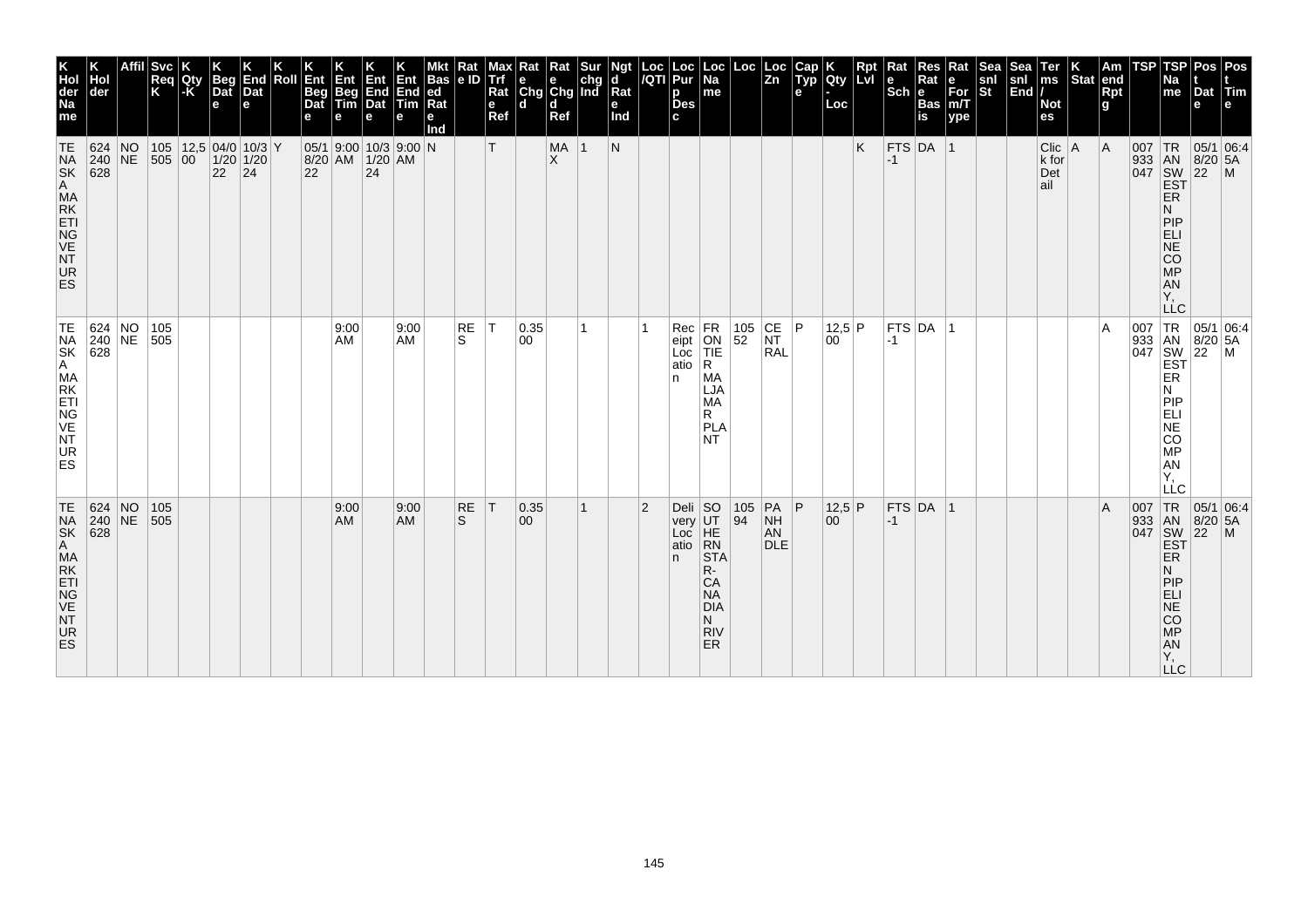| K<br>Hol<br>der<br>Na<br>me                             | Κ<br>Hol<br>der                                            |                          | Affil Svc<br>Req<br>K | 1K<br>Qty<br>$-K$ | <b>Beg</b><br>Dat<br>$\mathbf e$ | End<br>Dat<br>le. | Roll Ent<br><b>Beg</b><br>Dat |            | Ent Ent Ent Bas<br>Beg End End ed<br>Tim Dat Tim Rat<br>e | е          | Mkt Rat Mar<br>Bas e ID Trf<br>Rat<br>е<br>Ind | $VO$ $T$ | e<br>Ref | Max Rat Rat Sur<br>Trf e e chg<br>Rat Chg Chg Ind<br>ld. | d<br>Ref         | $\mathbf{1}$ | Ngt<br>d<br>Rat<br>е<br>Ind<br>N |                | Loc Loc Loc<br> /QTI Pur <u>Na</u><br>p<br><b>Des</b><br>c | Loc <br>$\mathsf{Im}\mathsf{e}$                             | $\begin{vmatrix} \text{Loc} \\ \text{Zn} \end{vmatrix}$ |                                            | $\left \frac{\text{Cap}}{\text{Typ}}\right $ Qty<br>e | Loc     | Rpt<br>K | $\vert$ Rat<br>le<br>$ \mathsf{Sch} $ e<br>$FTS$ DA 2 | Res<br>Rat<br><b>Bas</b><br>is | Rat<br>e<br>$For$ <sub>m/T</sub><br>ype | <b>Sea</b><br>snl<br>$\overline{\mathbf{s}}$ t | Sea <sup>®</sup><br>sinl<br>$\vert$ End $\vert$ / | $\sqrt{\frac{7}{2}}$<br><b>Not</b><br>es | ΙK.<br>Stat end<br>N | Am<br>Rpt<br>g<br> A | <b>TSP</b> | Na<br>me                                                                                   | TSP Pos Pos<br>Dat Tim<br>e                                    | l e l |
|---------------------------------------------------------|------------------------------------------------------------|--------------------------|-----------------------|-------------------|----------------------------------|-------------------|-------------------------------|------------|-----------------------------------------------------------|------------|------------------------------------------------|----------|----------|----------------------------------------------------------|------------------|--------------|----------------------------------|----------------|------------------------------------------------------------|-------------------------------------------------------------|---------------------------------------------------------|--------------------------------------------|-------------------------------------------------------|---------|----------|-------------------------------------------------------|--------------------------------|-----------------------------------------|------------------------------------------------|---------------------------------------------------|------------------------------------------|----------------------|----------------------|------------|--------------------------------------------------------------------------------------------|----------------------------------------------------------------|-------|
| <b>TR</b><br>S<br>WIN<br>EA<br>RT                       | 520<br>AVI 030 NE 573<br>65                                | $\overline{\mathsf{NO}}$ |                       |                   | 101 200 02/0 01/3 Y<br>06 07     | $1/20$ 1/20       | 06                            |            | $02/0$ 9:00 01/3 9:00 N<br>$1/20$ AM $1/20$ AM<br>07      |            |                                                |          |          |                                                          | MA  <br>$\times$ |              |                                  |                |                                                            |                                                             |                                                         |                                            |                                                       |         |          | -2                                                    |                                |                                         |                                                |                                                   |                                          |                      |                      |            | ER<br>N<br>PIP<br>ELI<br>NE<br>CO<br><b>MP</b><br>AN<br>Υ,<br><b>LLC</b>                   | 007   TR   05/1   06:4<br>933 AN 8/20 5A<br>047 SW 22 M<br>EST |       |
| $\overline{\mathbf{s}}$<br>WIN<br>EG<br>EA<br><b>RT</b> | TR 520 NO<br>AVI 030 NE<br>65                              |                          | 101<br>573            |                   |                                  |                   |                               | 9:00<br>AM |                                                           | 9:00<br>AM |                                                | VO       | IТ.      | 0.00 <br> 00                                             |                  | 1            |                                  | $\overline{2}$ | Loc<br>atio<br>n.                                          | Deli PHI 132<br>very LLI 66<br>P.<br><b>JEN</b><br>KIN<br>S |                                                         | $PA$ $ P$<br><b>NH</b><br>AN<br><b>DLE</b> |                                                       | $200$ P |          | -2                                                    | FTS DA 2                       |                                         |                                                |                                                   |                                          |                      | $\overline{A}$       |            | <b>EST</b><br>ER.<br>N.<br> P P<br>ELI<br>$N\bar{E}$<br>CO<br>MP<br>AN<br>Υ.<br><b>LLC</b> | 007 TR 05/1 06:4<br>933 AN 8/20 5A<br>047 SW 22 M              |       |
| $ {\sf TR} $<br><b>RT</b>                               | $ 520 $ NO $ 101 $<br>TAVI 030 NE 573<br>S WIN<br>EG<br>EA |                          |                       |                   |                                  |                   |                               | 9:00<br>AM |                                                           | 9:00<br>AM |                                                | $VO$ $T$ |          | 0.00<br>00                                               |                  | 1            |                                  |                | $Rec$ $PA$<br>eipt NH<br>Loc AN<br>atio<br>n               | DLE<br>PO<br><b>OL</b>                                      | 586   PA   P<br>$ 47\rangle$                            | <b>NH</b><br>AN<br><b>DLE</b>              |                                                       | 200 P   |          | -2                                                    | $FTS$ DA $ 2$                  |                                         |                                                |                                                   |                                          |                      | $\overline{A}$       | 007        | ER<br>N<br>PIP<br>ELI<br>NE<br>CO<br>$\overline{MP}$<br>AN<br>Ÿ,<br><b>LLC</b>             | TR 05/1 06:4<br>933 AN 8/20 5A<br>047 SW 22 M<br>EST           |       |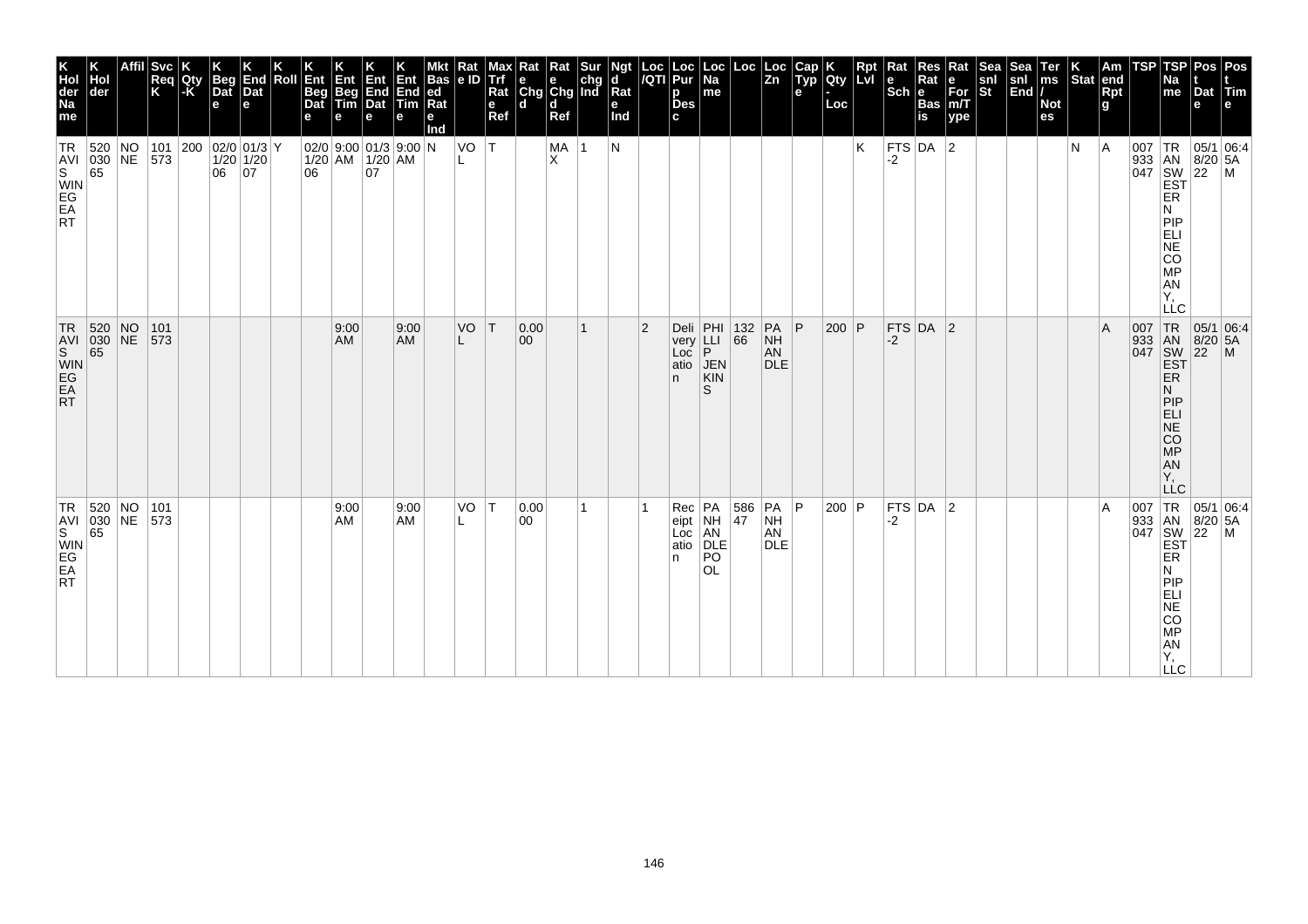| K<br>Hol<br>der<br>Na<br>me                                                                                                                                  | der              | <b>Svc</b><br>Req<br>K | Qty<br>$ \text{-}\mathsf{K} $ | <b>Beg</b><br>Dat<br>$\mathbf e$                   | End<br>Dat<br>e | Roll | Ent<br><b>Beg</b><br>Dat | Ent<br>Beg<br>Tim | Ent<br>$\begin{array}{ c c }\n\hline\n\text{End} \\ \text{Dat}\n\end{array}$<br>e | End<br><b>Tim</b><br>е | Bas<br> ed <br>Ra<br>е<br>Ind | Rat<br> e D        | мах<br>Trf<br>Rat<br>e<br>Ref | Rat<br>$\begin{array}{ c c c }\n\hline\n\text{e} & \text{e} & \text{chg} \\ \hline\n\text{Chg} & \text{Chg} & \text{Ind}\n\end{array}$<br>ld. | Rat<br>d<br>Ref | Sur          | Ngt<br>ď<br>Rat<br>е<br>Ind | $\frac{Loc}{/QTI}$ | Loc<br>Pur<br>р<br><b>Des</b><br>c.           | ∣Loc<br>$\overline{Na}$<br>me                   | Loc                | ∣Loc<br>$\overline{z_n}$          | Cap<br>$\tilde{$ , Typ}<br>е | Qty<br>Loc             | Rpt<br><b>ILvI</b> | Rat<br>l e<br>$ \mathsf{Sch} $ e | Res<br>Rat<br><b>Bas</b><br>is | Rat<br>е<br>$\overline{\text{For}}$ <sub>m/T</sub><br>ype | <b>Sea</b><br>snl<br>St | Sea<br>snl<br>$\left \overline{\text{End}}\right $ | Ter<br>$\mathsf{ms}$<br><b>Not</b><br>es | Stat end | Am<br>Rpt<br>g | TSP | TSP<br>Na<br>me                                                                                      | Dat Tim<br>e                                             | Pos   Pos                                                                                                                                                                                                                                                                   |
|--------------------------------------------------------------------------------------------------------------------------------------------------------------|------------------|------------------------|-------------------------------|----------------------------------------------------|-----------------|------|--------------------------|-------------------|-----------------------------------------------------------------------------------|------------------------|-------------------------------|--------------------|-------------------------------|-----------------------------------------------------------------------------------------------------------------------------------------------|-----------------|--------------|-----------------------------|--------------------|-----------------------------------------------|-------------------------------------------------|--------------------|-----------------------------------|------------------------------|------------------------|--------------------|----------------------------------|--------------------------------|-----------------------------------------------------------|-------------------------|----------------------------------------------------|------------------------------------------|----------|----------------|-----|------------------------------------------------------------------------------------------------------|----------------------------------------------------------|-----------------------------------------------------------------------------------------------------------------------------------------------------------------------------------------------------------------------------------------------------------------------------|
| <b>TU</b><br><b>CS</b><br>$ON$ 4<br><b>ELE</b><br>$\overline{CT}$<br>RIC<br>PO<br>WE<br>R<br>CO<br>MP<br>AN<br>Y                                             | 690 NO<br>270 NE | 828 00                 |                               | 103 65,0 01/0 12/3 Y<br>$1/20$ 1/20<br>$15 \,  24$ |                 |      | 20                       |                   | $01/0$ 9:00 12/3 9:00 N<br>$1/20$ AM $1/20$ AM<br>24                              |                        |                               |                    | T.                            |                                                                                                                                               |                 | 1            | $\mathsf{N}$                |                    |                                               |                                                 |                    |                                   |                              |                        | K                  | -5                               | $FTS$ DA 1                     |                                                           |                         |                                                    |                                          | A        | A              |     | <b>ER</b><br>Ν<br>PIP<br><b>ELI</b><br><b>NE</b><br><b>CO</b><br><b>MP</b><br>AN<br>Υ,<br><b>LLC</b> | 007 TR 05/1 06:4<br>933 AN 8/20 5A<br>047 SW 22 M<br>EST |                                                                                                                                                                                                                                                                             |
| TU<br>$\begin{array}{c} \n\cos 2i \\ \cos 4 \\ \text{ELE} \\ \text{CT} \\ \text{C}.\n\end{array}$<br>RIC<br>PO<br>WE<br>$\overline{R}$<br>$CO$ MP<br>AN<br>Y | 690 NO<br>270 NE | 103<br>828             |                               |                                                    |                 |      |                          | 9:00<br>AM        |                                                                                   | 9:00<br>AM             |                               | RE<br>S.           | T                             | $ 0.41\rangle$<br>50                                                                                                                          |                 | 1            |                             |                    | Rec BL<br>eipt OO<br>Loc MFI<br>atio ELD<br>n | CO<br><b>MP</b><br><b>RE</b><br>SS<br><b>OR</b> | 564<br>98          | <b>SA</b><br>N<br><b>JUA</b><br>N | ∣P                           | 65.0 P<br>$00^{\circ}$ |                    | -5                               | FTS DA 1                       |                                                           |                         |                                                    |                                          |          | A              |     | ER<br>N<br>PIP<br>ELI<br>NE<br>CO<br>MP<br>AN<br>Υ.<br><b>LLC</b>                                    |                                                          | 007 TR 05/1 06:4<br>933 AN 8/20 5A<br>047 SW 22 M<br>EST                                                                                                                                                                                                                    |
| TU<br>CO<br>MP<br>AN<br>ΙY.                                                                                                                                  | 690 NO<br>270 NE | 103<br>828             |                               |                                                    |                 |      |                          | 9:00<br><b>AM</b> |                                                                                   | 9:00<br><b>AM</b>      |                               | RE<br><sub>S</sub> | T                             | 0.41<br>50                                                                                                                                    |                 | $\mathbf{1}$ |                             | $\overline{2}$     | very   A<br>$LoC$ $\vert$ RIV<br>atio<br>n.   | ER<br>PLA<br>NT.                                | Deli GIL 784<br>80 | PH   P<br><b>OE</b><br><b>NIX</b> |                              | 65,0 P<br>00           |                    | $-5$                             | $FTS$ DA 1                     |                                                           |                         |                                                    |                                          |          | $\overline{A}$ |     | ER<br>N.<br>PIP<br>ELI<br><b>NE</b><br><b>CO</b><br><b>MP</b><br>AN<br>Ÿ,<br><b>LLC</b>              |                                                          | $\begin{array}{r} \n 1R \n 05/1 \n 100 \n 100 \n 100 \n 100 \n 100 \n 100 \n 100 \n 100 \n 100 \n 100 \n 100 \n 100 \n 100 \n 100 \n 100 \n 100 \n 100 \n 100 \n 100 \n 100 \n 100 \n 100 \n 100 \n 100 \n 100 \n 100 \n 100 \n 100 \n 100 \n 100 \n 100 \n 100 \n 100 \n $ |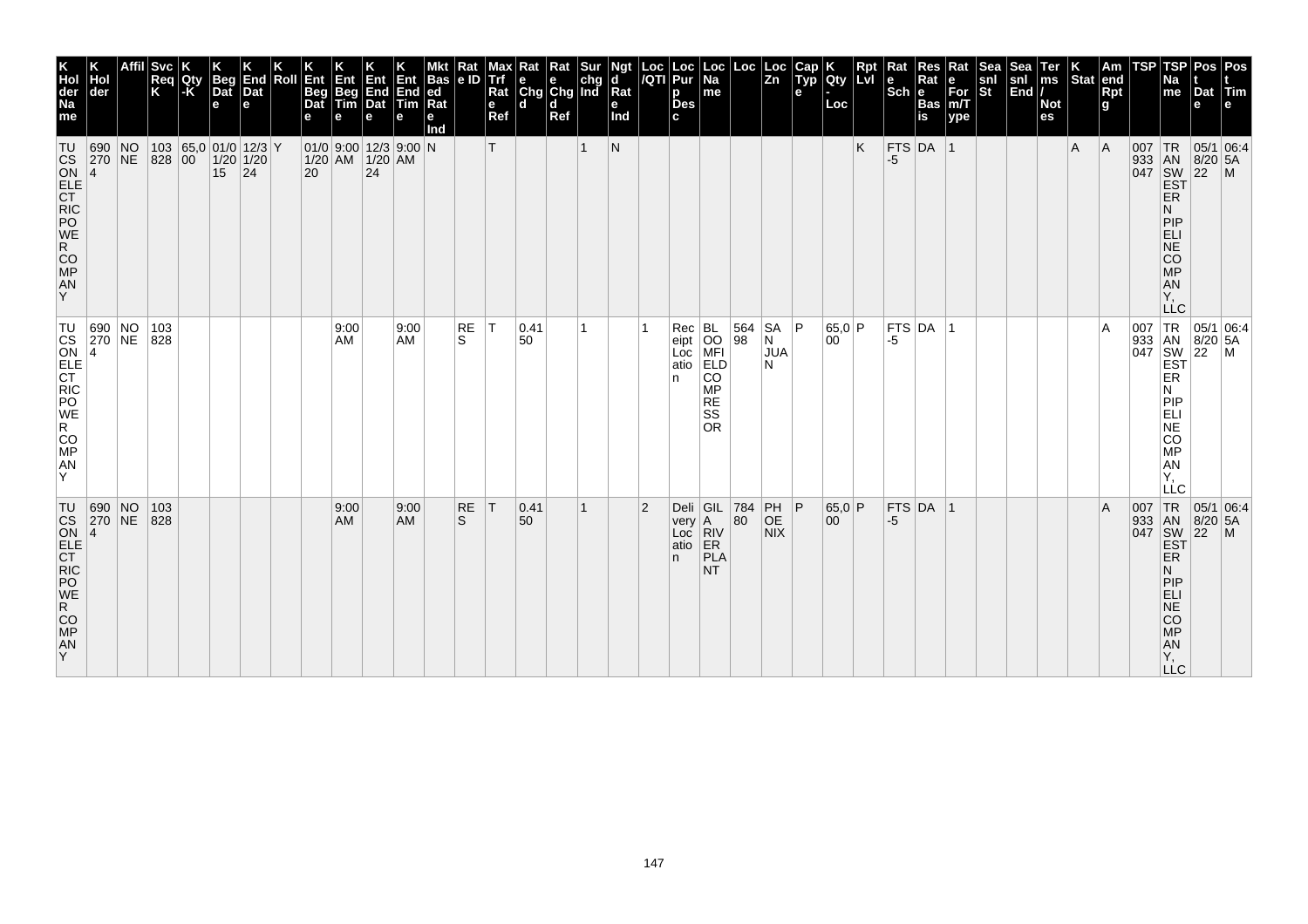| K<br>Hol<br>der<br>Na<br>me                                                                                                                                                      | Hol<br>der        |    | Affil Svc<br>Req<br>K | Qty<br>$-K$ | <b>Beg</b><br>Dat<br>e     | End<br>Dat<br>e    | Roll Ent<br><b>Beg</b><br>Dat | Ent               | <b>Ent</b><br> Beg End End ed<br> Tim Dat Tim Rat<br>е | Ent<br>е   | Bas e ID Trf<br>$Ra$ t<br>е<br>Ind | Rat                | Max Rat<br>e<br>Ref | l e-<br>Rat Chg Chg Ind Rat<br>ld. | $\vert$ Rat<br>e.<br>d<br>Ref | $\left  \begin{smallmatrix} \texttt{Sur} \\ \texttt{chg} \end{smallmatrix} \right $ | Ngt<br>d<br>е<br>Ind |                | Loc  Loc  Loc  Loc  Loc<br> /QTI  Pur  Na  <br>p<br><b>Des</b><br>c | $\sf m$ e                                       |           |                                                | Cap<br>Typ<br>е | Qty<br>Loc   | <b>Rpt</b><br>Lvi | $\vert$ Rat<br>l e l<br>$ \textsf{Sch} $ e | Res<br>Rat<br><b>Bas</b><br>is | Rat<br>e<br>$\bar{F}$ or<br>m/T<br>ype | <b>Sea</b><br>snl<br>$ \mathsf{St} $ | Sea<br>snl<br> End | Ter<br>ms<br><b>Not</b><br>es     | $\left  \begin{array}{c} K \\ Stat \end{array} \right $ am | Rpt<br>g     | TSP | TSP<br>Na<br>me                                                                                                                 | Dat Tim<br>е                 | Pos   Pos               |
|----------------------------------------------------------------------------------------------------------------------------------------------------------------------------------|-------------------|----|-----------------------|-------------|----------------------------|--------------------|-------------------------------|-------------------|--------------------------------------------------------|------------|------------------------------------|--------------------|---------------------|------------------------------------|-------------------------------|-------------------------------------------------------------------------------------|----------------------|----------------|---------------------------------------------------------------------|-------------------------------------------------|-----------|------------------------------------------------|-----------------|--------------|-------------------|--------------------------------------------|--------------------------------|----------------------------------------|--------------------------------------|--------------------|-----------------------------------|------------------------------------------------------------|--------------|-----|---------------------------------------------------------------------------------------------------------------------------------|------------------------------|-------------------------|
| TU<br><b>CS</b><br>ON<br>ELE<br>CT<br>RIC<br>PO<br>WE<br>$\mathsf{R}^-$<br>CO <sub>MP</sub><br>AN<br>Y                                                                           | 690<br>$\vert$ 4  | NO | $ 270 NE$ 348 00      |             | 105 10,0 01/0 12/3 Y<br>21 | $1/20$ 1/20<br> 25 | 21                            |                   | 01/0 9:00 12/3 9:00 N<br>$1/20$ AM $1/20$ AM<br>25     |            |                                    |                    | T                   |                                    |                               | 1                                                                                   | IN.                  |                |                                                                     |                                                 |           |                                                |                 |              | K                 | -3                                         | $FTS$ DA 1                     |                                        |                                      |                    | Clic   N<br>$k$ for<br>Det<br>ail |                                                            | <sup>A</sup> | 007 | ∣TR<br>933 AN<br>047 SW<br>EST<br>ER<br>Ν<br><b>PIP</b><br>ELI<br>NE <sup>T</sup><br>CO<br><b>MP</b><br>AN<br>Υ.<br>LLC         | $8/20$ 5A<br>22              | 05/1 06:4<br>l M        |
| $\begin{array}{c c}\n\text{TU} & 69 \\ \text{CS} & 27 \\ \text{ON} & 4\n\end{array}$<br>ELE<br>CT<br>RIC<br>PO<br>WE<br>R<br>$CO$ MP<br>AN<br>Y                                  | 690 NO<br>270 NE  |    | 105<br> 348           |             |                            |                    |                               | 9:00<br><b>AM</b> |                                                        | 9:00<br>AM |                                    | RE<br><sub>S</sub> | T                   | 0.46 <br>$ 00\rangle$              |                               | 1                                                                                   |                      | $\overline{2}$ | Deli GIL<br>$very$ A<br>Loc<br>atio<br>n.                           | RIV <br>ER<br>PLA<br>NT.                        | 784<br>80 | PH   P<br>OE<br><b>NIX</b>                     |                 | 10,0 P<br>00 |                   | $-3$                                       | FTS DA 1                       |                                        | 4/1                                  | 10/3               |                                   |                                                            | ΙA           | 007 | TR<br>933 AN 8/20<br>047 SW 22<br><b>EST</b><br>ER<br>N<br>PIP<br><b>ELI</b><br><b>NE</b><br>CO<br><b>MP</b><br>AN<br>Υ.<br>LLC | 05/1 06:4<br>$8/20$ 5A       | $\overline{\mathsf{M}}$ |
| $ {\mathsf T}{\mathsf U} $<br>$\begin{bmatrix} \cos 2 \\ \cos 4 \\ \text{ELE} \\ \text{CT} \end{bmatrix}$<br>RIC<br>PO<br>WE<br>$\ddot{R}$<br><b>CO</b><br><b>MP</b><br>AN<br>Y. | 690 NO<br> 270 NE |    | 105<br> 348           |             |                            |                    |                               | 9:00<br>AM        |                                                        | 9:00<br>AM |                                    | RE<br>S            | $ \top$             | 0.46 <br> 00                       |                               | 1                                                                                   |                      |                | Rec<br>eipt<br>Loc<br>atio<br>n                                     | WE<br><b>ST</b><br>TEX<br>AS<br>PO<br><b>OL</b> | 46        | 586   WE   P<br><b>ST</b><br><b>TEX</b><br>AS. |                 | 10,0 P<br>00 |                   | $-3$                                       | FTS DA 1                       |                                        | 4/1                                  | 10/3               |                                   |                                                            | ۱A           | 007 | 933 AN<br>047 SW<br>EST<br>ER<br>N<br>PIP<br><b>ELI</b><br><b>NE</b><br>CO<br><b>MP</b><br>AN<br>Υ,<br><b>LLC</b>               | $8/20$ 5A<br>$\overline{22}$ | TR 05/1 06:4<br>IM.     |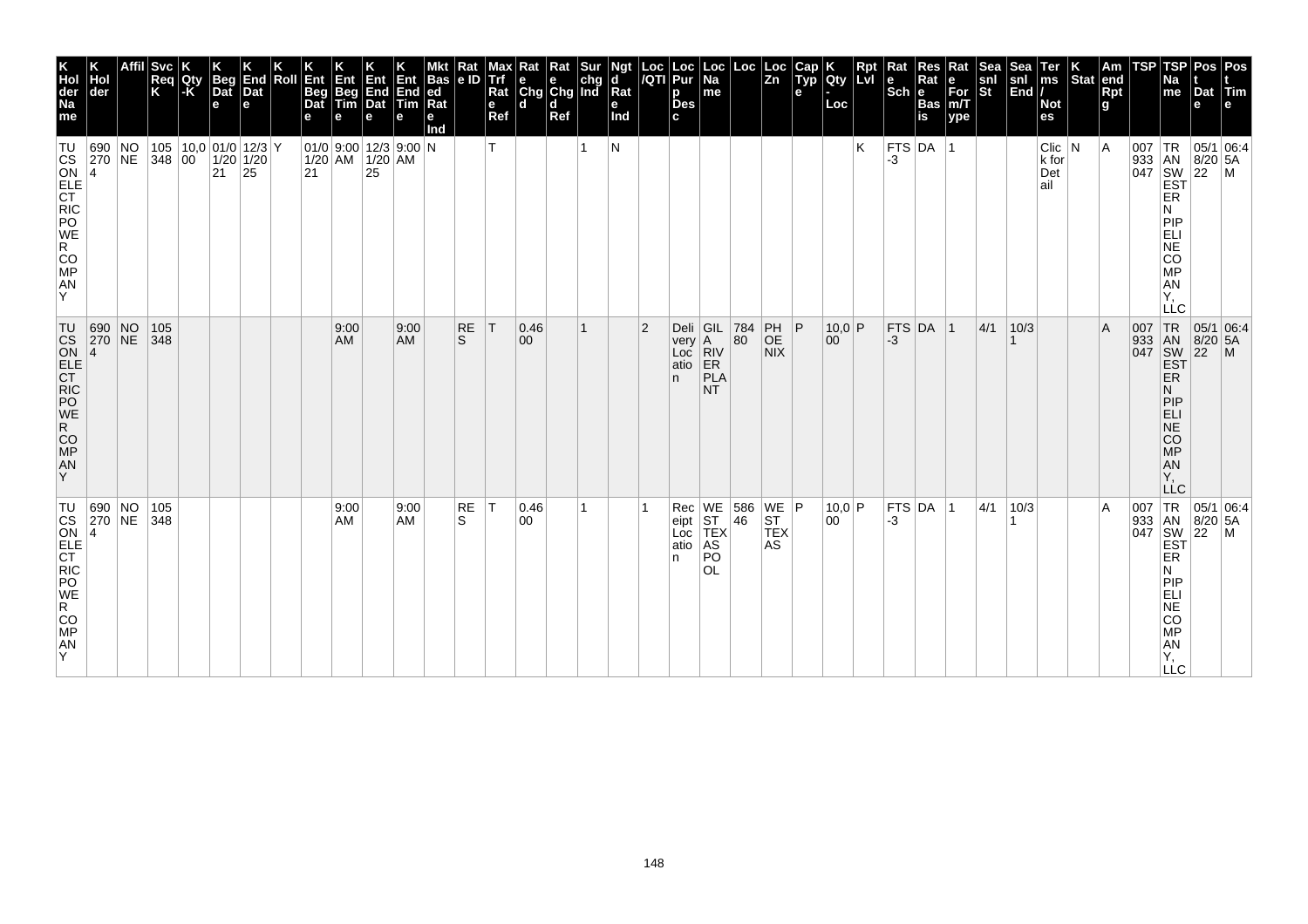| Hol<br>der<br>135 NO<br>$904$ NE |     |                                                                                    | <b>Svc</b><br>Reg<br>Κ<br> 447 0 | Qty<br>l-K | <b>Beg</b><br>Dat<br>e<br>102 5,00 03/0 02/2 Y<br>$1/20$ 9/20 | e  | End<br>Dat | Roll | Ent<br><b>Beg</b><br>Dat<br>е | Ent<br>Beg<br>Tim | Ent<br>End End<br>Dat Tim<br>e<br>12/0 9:00 02/2 9:00 N<br>7/20 AM 9/20 AM | е                 | Bas<br> ed<br>Rat<br>е<br>Ind | Rat<br> e D               | Max<br><b>Trf</b><br>Rat<br>$\mathbf e$<br>Ref<br>T. | Rat<br>l e l<br>Chg<br>ld. | d<br>Ref | Rat Sur<br>e chg<br>Chg Ind<br>1 | Ngt<br>d<br>Rat<br>е<br>Ind<br>Y | Loc<br>/QTI    | Loc<br>Pur<br>p<br><b>Des</b><br>c.                     | Loc<br>  Na<br>me                                  | Loc                    | Loc<br>$\overline{z}$ <sub>n</sub>                                                          | Cap<br>Typ<br>e | <b>IQty</b><br>Loc | Rpt<br>Lvi<br>K | Rat<br>le<br>$ \overline{\text{Sch}} e $<br> FTS DA 1<br>-5 | Res<br>Rat<br><b>Bas</b><br>is | Rat<br>e<br>$For$ <sub>m</sub> $T$<br>ype | <b>Sea</b><br>snl<br>St | Sea<br>snl<br>$\left \overline{\text{End}}\right $ | Ter<br>ms<br><b>Not</b><br>es<br>$Clic$   A<br>k for | Stat end | Am<br><b>Rpt</b><br>g<br>A | TSP | TSP<br>Na<br>me                                                                       | Pos   Pos<br>Dat Tim<br>e<br>007 TR 05/1 06:4                                                                                                                            | l e l |
|----------------------------------|-----|------------------------------------------------------------------------------------|----------------------------------|------------|---------------------------------------------------------------|----|------------|------|-------------------------------|-------------------|----------------------------------------------------------------------------|-------------------|-------------------------------|---------------------------|------------------------------------------------------|----------------------------|----------|----------------------------------|----------------------------------|----------------|---------------------------------------------------------|----------------------------------------------------|------------------------|---------------------------------------------------------------------------------------------|-----------------|--------------------|-----------------|-------------------------------------------------------------|--------------------------------|-------------------------------------------|-------------------------|----------------------------------------------------|------------------------------------------------------|----------|----------------------------|-----|---------------------------------------------------------------------------------------|--------------------------------------------------------------------------------------------------------------------------------------------------------------------------|-------|
|                                  | 907 |                                                                                    |                                  |            | 09                                                            | 24 |            |      | 21                            |                   | 24                                                                         |                   |                               |                           |                                                      |                            |          |                                  |                                  |                |                                                         |                                                    |                        |                                                                                             |                 |                    |                 |                                                             |                                |                                           |                         |                                                    | Det<br>ail                                           |          |                            |     | ER<br>N<br>PIP<br>ELI<br>NE<br>CO<br><b>MP</b><br>AN<br>Υ.                            | 933 AN 8/20 5A<br>047 SW 22 M<br>EST                                                                                                                                     |       |
|                                  | 907 |                                                                                    | 135 NO 102<br>904 NE 447         |            |                                                               |    |            |      |                               | 9:00<br>AM        |                                                                            | 9:00<br>AM        |                               | RE<br>S.                  | IT.                                                  | 0.41<br>50                 |          | 1                                |                                  | $\overline{2}$ | Deli CHI 784<br>very NO 79<br>very<br>Loc<br>atio<br>n. | NO<br>VAL<br>LEY<br>DEL<br><b>IVE</b><br><b>RY</b> |                        | $\begin{array}{ c c } \hline \text{PH} & \text{P} \\ \text{OE} & \end{array}$<br><b>NIX</b> |                 | $500$ P            |                 | -5                                                          | FTS DA 1                       |                                           | 5/1                     | 5/31                                               |                                                      |          | $\overline{A}$             |     | N<br><b>PIP</b><br>ELI<br>NE<br>CO<br>MP<br>AN<br>Υ,<br>LLC                           | $\begin{array}{c c}\n & C \\ \hline\n & TR & 05/1 & 06:4 \\  & 933 & AN & 8/20 & 5\rho \\  & 047 & SW & 22 & * \\  & EST & & & \\  & ERT & & & & \\ \hline\n\end{array}$ |       |
|                                  |     | $\begin{array}{ c c }\n 135 & \text{NO} \\  904 & \text{NE} \\  907 & \end{array}$ | 102<br>447                       |            |                                                               |    |            |      |                               | 9:00<br>AM        |                                                                            | 9:00<br><b>AM</b> |                               | <b>RE</b><br><sub>S</sub> | T                                                    | 0.41<br>50                 |          | 1                                |                                  |                | Rec BL<br>eipt OO<br>Loc MFI<br>atio ELD<br>n.          | CO<br><b>MP</b><br><b>RE</b><br>SS<br><b>OR</b>    | 564<br>$\overline{98}$ | <b>SA</b><br>N<br><b>JUA</b><br>N.                                                          | $\overline{P}$  | 500 P              |                 | -5                                                          | $FTS$ DA 1                     |                                           | 5/1                     | 5/31                                               |                                                      |          | $\overline{A}$             | 007 | TR<br>ER<br>N<br>PIP<br>ELI<br><b>NE</b><br><b>CO</b><br><b>MP</b><br>AN<br>Υ,<br>LLC | 05/1 06:4<br>933 AN 8/20 5A<br>047 SW 22 M<br>EST                                                                                                                        |       |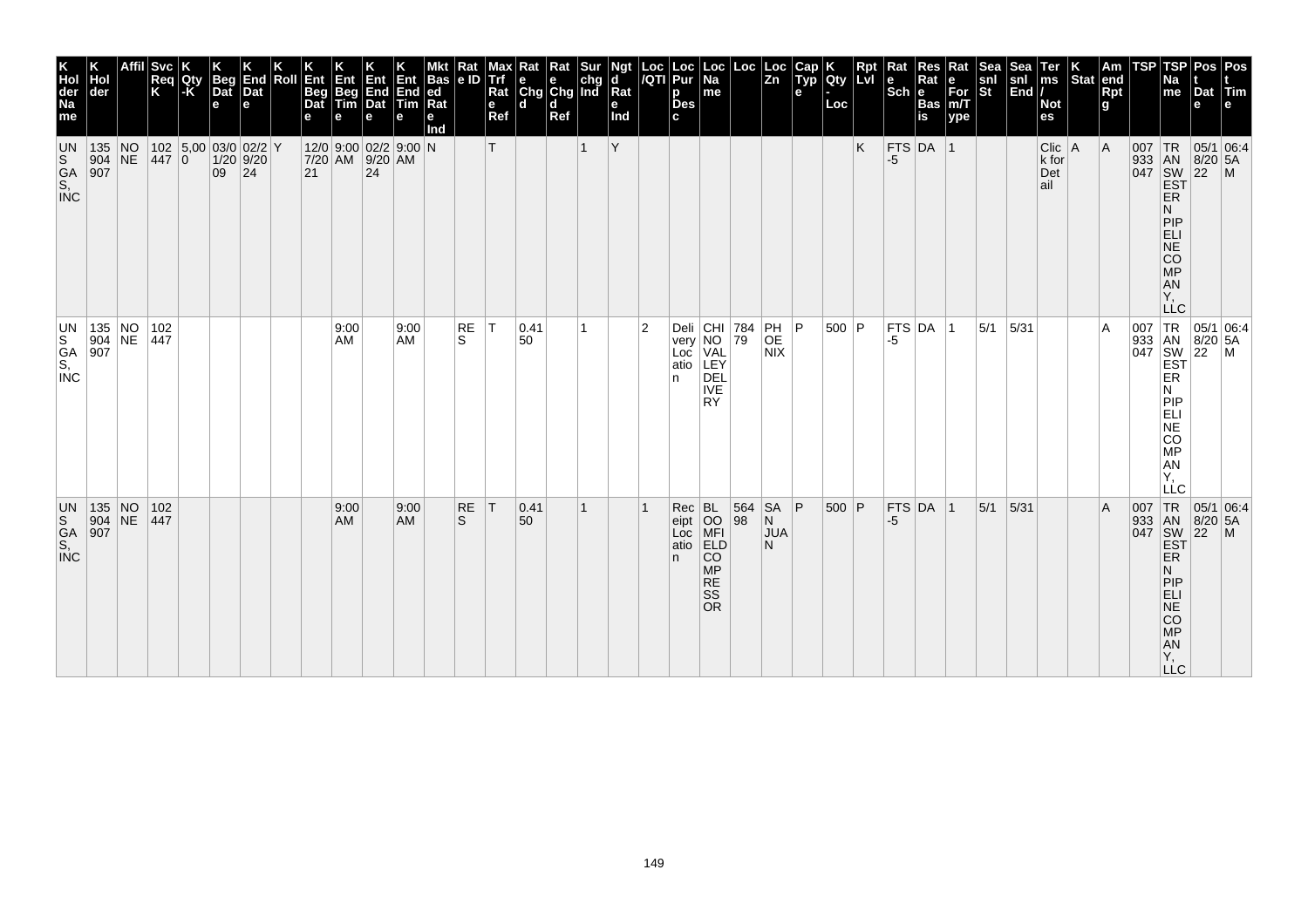| K<br>Hol<br>der<br>Na<br>me<br>UN                                       | Hol<br>der                                                                                  | Svc<br>Req<br>K                                                                                           | Qty<br> -K | Beg<br>Dat<br>e | K<br>End<br>Dat<br>$\mathbf e$ | Ent<br>Beg<br>Dat<br>Roll<br>е | Ent<br>Beg<br>Tim<br>е | е | Ent<br>Ent<br>End<br>End<br>Dat<br><b>Tim</b><br>е | ed<br>Ra<br>е<br>Ind | │Mkt │Rat │<br>│Bas │e ID │ | $\mathbf e$<br>Ref | Max Rat Rat Sur<br>Trf e e chg<br>Rat Chg Chg Ind<br><b>d</b> | d<br>Ref | Ngt<br>d<br>$\overline{\mathsf{R}}$ at<br>е<br>Ind | Loc  Loc<br><i> I</i> QTI  Pur | р<br><b>Des</b><br>c                           | $\vert$ Loc $\vert$ Na<br>me                                                                | Loc                                              | $\vert$ Loc<br>$\vert$ Zn   | Cap<br>Typ<br>e | <b>loty</b><br>Loc       | Rpt<br>Lvi | Rat<br>$ \overline{\text{Sch}} $ e | Res<br>Rat<br><b>Bas</b><br>is | Rat<br>е<br>$\bar{F}$ or<br>m/T<br>ype | Sea <sup>-</sup><br>snl<br>St | Sea<br>$\begin{bmatrix} \sin \theta \\ \sin \theta \end{bmatrix}$ | Ter<br>$\mathsf{ms}$<br><b>Not</b><br>es | Stat end | Am<br>Rpt<br>g | TSP | TSP<br>Na<br>me                                                                  | Pos   Pos<br>Dat Tim<br>e                                                                                                                                                                                                                                                                                                                                                                                                                                                    | l e l |
|-------------------------------------------------------------------------|---------------------------------------------------------------------------------------------|-----------------------------------------------------------------------------------------------------------|------------|-----------------|--------------------------------|--------------------------------|------------------------|---|----------------------------------------------------|----------------------|-----------------------------|--------------------|---------------------------------------------------------------|----------|----------------------------------------------------|--------------------------------|------------------------------------------------|---------------------------------------------------------------------------------------------|--------------------------------------------------|-----------------------------|-----------------|--------------------------|------------|------------------------------------|--------------------------------|----------------------------------------|-------------------------------|-------------------------------------------------------------------|------------------------------------------|----------|----------------|-----|----------------------------------------------------------------------------------|------------------------------------------------------------------------------------------------------------------------------------------------------------------------------------------------------------------------------------------------------------------------------------------------------------------------------------------------------------------------------------------------------------------------------------------------------------------------------|-------|
|                                                                         | 135 NO                                                                                      | 102<br>$\begin{array}{ c c c c }\n\hline\n904 & \text{NE} & 447 \\ \hline\n907 & & \\\hline\n\end{array}$ |            |                 |                                |                                | 9:00<br>AM             |   | 9:00<br><b>AM</b>                                  |                      | RE<br>ls.                   | $\top$             | 0.41<br>50                                                    |          |                                                    |                                | n.                                             | Rec BL<br>eipt OO<br>Loc MFI<br>atio ELD<br>CO<br><b>MP</b><br><b>RE</b><br>SS<br><b>OR</b> | 564<br>98                                        | SA<br>Ν<br><b>JUA</b><br>N  | P               | $3,20$ P<br>$\Omega$     |            | -5                                 | $FTS$ DA $ 1$                  |                                        | $5/1$ 5/31                    |                                                                   |                                          |          | $\overline{A}$ |     | ER<br>N<br>PIP<br>ELI<br>COMP<br>AN<br>Υ.<br><b>LLC</b>                          | $\begin{array}{c}\n 1 \text{ R} \\  33 \\  1 \text{ AN} \\  8/2 \\  9/47 \\  1 \text{ SN} \\  1 \text{ SN} \\  1 \text{ SN} \\  1 \text{ SN} \\  1 \text{ SN} \\  1 \text{ SN} \\  1 \text{ SN} \\  1 \text{ SN} \\  1 \text{ SN} \\  1 \text{ SN} \\  1 \text{ SN} \\  1 \text{ SN} \\  1 \text{ SN} \\  1 \text{ SN} \\  1 \text{ SN} \\  1 \text{ SN} \\  1 \text{ SN} \\  1 \text{ SN} \\  1 \text{ SN} \\  1 \text{ SN} \\  1 \text{ SN} \\  1 \text{ SN} \\  1 \text{$ |       |
| UN<br>S<br>G<br>S,<br>INC                                               | $\begin{array}{ c c }\n 135 & \text{NO} \\  904 & \text{NE} \\  907 & \end{array}$          | 102 <br> 447                                                                                              |            |                 |                                |                                | 9:00<br>AM             |   | 9:00<br><b>AM</b>                                  |                      | <b>RE</b><br>S              | ΙT                 | 0.41<br>50                                                    |          |                                                    |                                | Rec BL<br>eipt OO<br>Loc MFI<br>atio ELD<br>n. | <b>CO</b><br><b>MP</b><br><b>RE</b><br><b>SS</b><br><b>OR</b>                               | 564<br>98                                        | SA<br>N<br><b>JUA</b><br>N. | l P             | 1,30 P<br>$\Omega$       |            | -5                                 | $FTS$ DA $ 1$                  |                                        | 5/1                           | 5/31                                                              |                                          |          | $\overline{A}$ |     | ER<br>N<br>PIP<br>ELI<br>CO<br>MP<br>AN<br>Ÿ,<br><b>LLC</b>                      | 007 TR 05/1 06:4<br>933 AN 8/20 5A<br>047 SW 22 M<br>EST<br> 05/1 06:4                                                                                                                                                                                                                                                                                                                                                                                                       |       |
| UN<br>$\overline{\begin{matrix} S\\ S\\ S, \end{matrix}}$<br><b>INC</b> | $\begin{array}{ l l }\n 135 & \text{NO} \\  904 & \text{NE} \\  \hline\n 907 & \end{array}$ | 102<br>447                                                                                                |            |                 |                                |                                | 9:00<br>AM             |   | 9:00<br>AM                                         |                      | RE<br>S                     | $\top$             | 0.41<br>50                                                    |          |                                                    | $\overline{2}$                 | Deli PR<br>very ES<br>Loc CO<br>atio TT<br>n.  | VAL<br>LEY<br>SO<br><b>UT</b><br>H.<br><b>DEL</b><br><b>IVE</b><br><b>RY</b>                | $\begin{array}{ c c }\n 784 \\  83\n\end{array}$ | PH<br>OE<br><b>NIX</b>      | ∣P              | 3,20 P<br>$\overline{0}$ |            | FTS DA<br>-5                       |                                | $\vert$ 1                              | 5/1                           | 5/31                                                              |                                          |          | $\overline{A}$ | 007 | TR<br>ER<br>N<br>PIP<br>ELI<br>$NE$<br>CO<br><b>MP</b><br>AN<br>Υ,<br><b>LLC</b> | 05/1 06:4<br>933 AN 8/20 5A<br>047 SW 22 M<br>EST                                                                                                                                                                                                                                                                                                                                                                                                                            |       |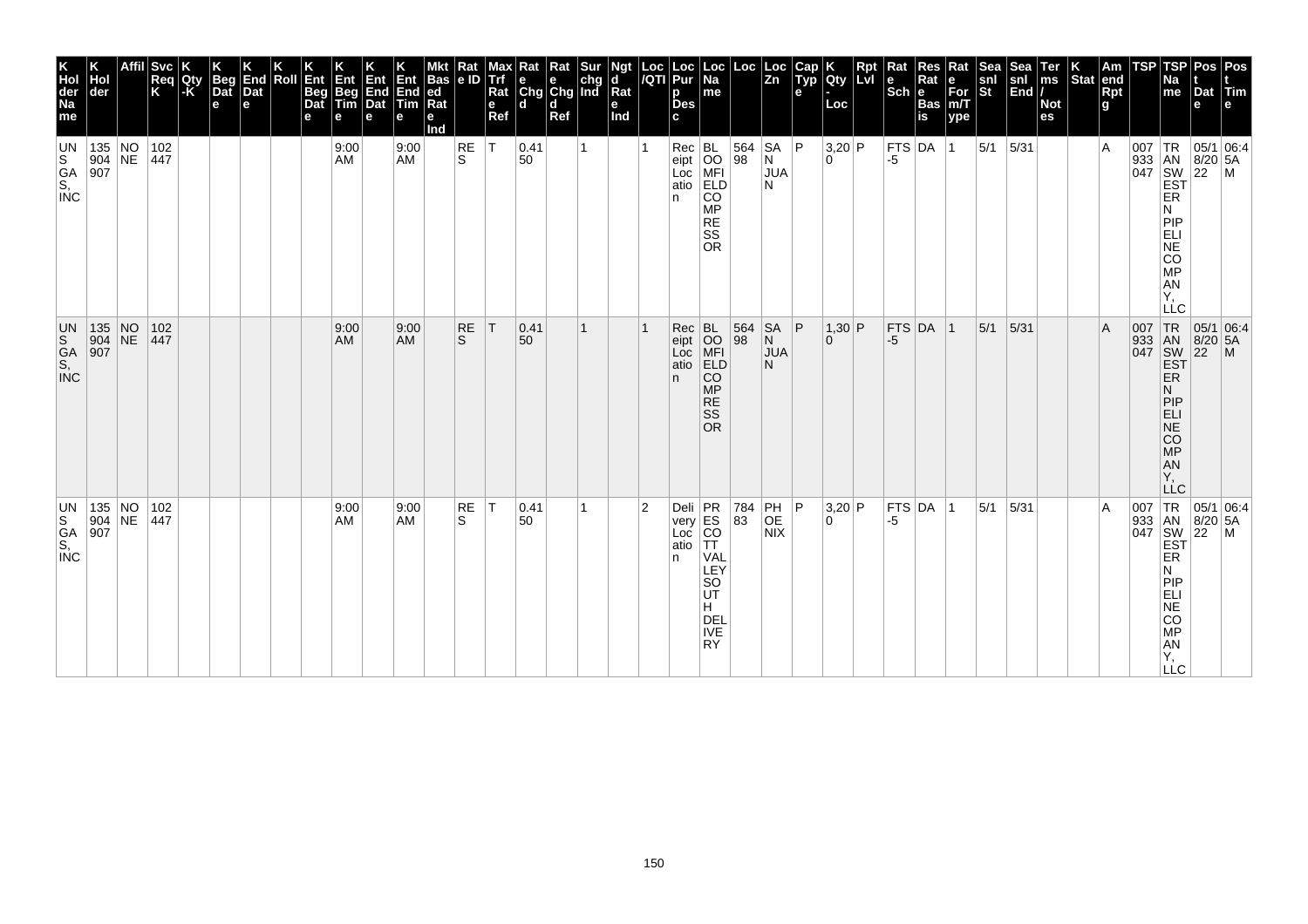| K<br>Hol<br>der<br>Na<br>me                                                   | der                                                                                | Affil Svc<br>Req<br>K                 | Qty<br> -K | Beg<br>Dat<br>$\mathbf e$ | End<br>Dat<br>е | Roll | Ent<br>Beg<br>Dat<br>е | Ent<br>Beg<br>Tim<br>е | Ent<br>End<br>Dat<br>е                           | Ent<br>End<br>Tim<br>е | <b>Bas</b><br> ed <br>Rat<br>е<br>Ind | Rat<br>e ID               | max<br>Trf<br>Rat<br>$\mathbf e$<br>Ref | Rat Rat Sur<br>e e chg<br>Chg Chg Ind<br>ld. | d<br>Ref |              | Ngt<br>d<br>Rat<br>е<br>Ind | $\frac{\text{Loc}}{\text{/QTI}}$ | <b>Loc</b><br>Pur<br>p<br><b>Des</b><br>C. | Loc<br>Na<br>$\sf m$ e                                                                                                         | Loc                                                     | Loc<br>Zn                          | Cap<br>Typ<br>e | Qty<br>Loc           | <b>Rpt</b><br>LvI | Rat  | Res<br>Sch Bas | Rat<br>e<br>For<br>m/T<br>ype | <b>Sea</b><br>snl<br>St | Sea<br>snl<br>End | Ter<br>ms<br><b>Not</b><br>es    | $\left \begin{array}{c} K \\ \text{Stat} \end{array}\right $ am | Rpt<br>g | TSP | <b>TSP</b><br>Na<br>me                                                                                                                      | Pos<br>Dat<br>е | Pos<br><b>Frim</b><br>e                                                                                                                            |
|-------------------------------------------------------------------------------|------------------------------------------------------------------------------------|---------------------------------------|------------|---------------------------|-----------------|------|------------------------|------------------------|--------------------------------------------------|------------------------|---------------------------------------|---------------------------|-----------------------------------------|----------------------------------------------|----------|--------------|-----------------------------|----------------------------------|--------------------------------------------|--------------------------------------------------------------------------------------------------------------------------------|---------------------------------------------------------|------------------------------------|-----------------|----------------------|-------------------|------|----------------|-------------------------------|-------------------------|-------------------|----------------------------------|-----------------------------------------------------------------|----------|-----|---------------------------------------------------------------------------------------------------------------------------------------------|-----------------|----------------------------------------------------------------------------------------------------------------------------------------------------|
| <b>UN</b><br>S<br>GA<br>S,<br>INC                                             | 135 NO 102<br>904 NE 447<br>907                                                    |                                       |            |                           |                 |      |                        | 9:00<br>AM             |                                                  | 9:00<br>AM             |                                       | RE<br>ls.                 | İΤ                                      | 0.41<br>50                                   |          | $\mathbf{1}$ |                             | $ 2\rangle$                      | n.                                         | Deli PR<br>very ES<br>Loc CO<br>atio TT<br><b>VAL</b><br>LEY<br><b>NO</b><br><b>RT</b><br>H.<br>DEL<br><b>IVE</b><br><b>RY</b> | $\begin{array}{ c} \hline 784 \\ 82 \hline \end{array}$ | PH   P<br>OE<br>NIX                |                 | $1,30$ P<br>$\Omega$ |                   | -5   | $FTS$ DA $ 1$  |                               | $5/1$ 5/31              |                   |                                  |                                                                 | ΙA       |     | 007 TR 05/1<br>933 AN 8/20<br>047 SW 22<br>EST<br>ER<br>N<br>PIP<br>ELI<br>NE<br>CO<br><b>MP</b><br>AN<br>Y,<br><b>LLC</b>                  | $8/20$ 5A       | 05/1 06:4<br>$\overline{M}$                                                                                                                        |
| un<br>$\overline{\begin{matrix} S \\ G \\ S \\ S \end{matrix}}$<br><b>INC</b> | 135 NO<br>907                                                                      | 104 23,0 01/0 03/3 Y<br>904 NE 332 00 |            | $16 \quad 26$             | $1/20$ 1/20     |      | 05                     |                        | $05/0$ 9:00 04/3 9:00 N<br>1/20 AM 0/20 AM<br>06 |                        |                                       |                           | T.                                      |                                              |          | 1            | N                           |                                  |                                            |                                                                                                                                |                                                         |                                    |                 |                      | K                 | -3   | $FTS$ DA $ 1$  |                               |                         |                   | Clic   A<br>k for<br>Det<br>lail |                                                                 | ΙA       |     | N<br><b>MONEY</b><br>AN<br>Y,<br>LLC                                                                                                        |                 | $\begin{array}{c c}\n & -C & -C \\  & \sqrt{TR} & 05/1 & 06. \\  & 933 & AN & 8/20 & 5A \\  & 647 & SM & 22 & N' \\  & 567 & SM & 22\n\end{array}$ |
| UN<br>S.<br>GA<br>S,<br><b>INC</b>                                            | $\begin{array}{ c c }\n 135 & \text{NO} \\  904 & \text{NE} \\  907 & \end{array}$ | 104<br>332                            |            |                           |                 |      |                        | 9:00<br><b>AM</b>      |                                                  | 9:00<br><b>AM</b>      |                                       | <b>RE</b><br><sub>S</sub> | T                                       | 0.32 <br>65                                  |          | 1            |                             |                                  | Rec<br>eipt<br>Loc<br>atio<br>n.           | BL<br>OO<br>MFI<br>ELD<br><b>CO</b><br><b>MP</b><br><b>RE</b><br><b>SS</b><br><b>OR</b>                                        | 564<br>98                                               | $SA$ $ P$<br>N<br><b>JUA</b><br>N. |                 | 23,0 P<br>00         |                   | $-3$ | $FTS$ DA $ 1$  |                               | 5/1                     | 5/31              |                                  |                                                                 | ΙA       |     | 007 TR 05/1 06:4<br>933 AN 8/20 5A<br>047 SW 22 M<br>EST<br>ER<br>N<br>PIP<br>ELI<br>NE<br>CO<br><b>MP</b><br><b>AN</b><br>Υ,<br><b>LLC</b> |                 | 05/1 06.4                                                                                                                                          |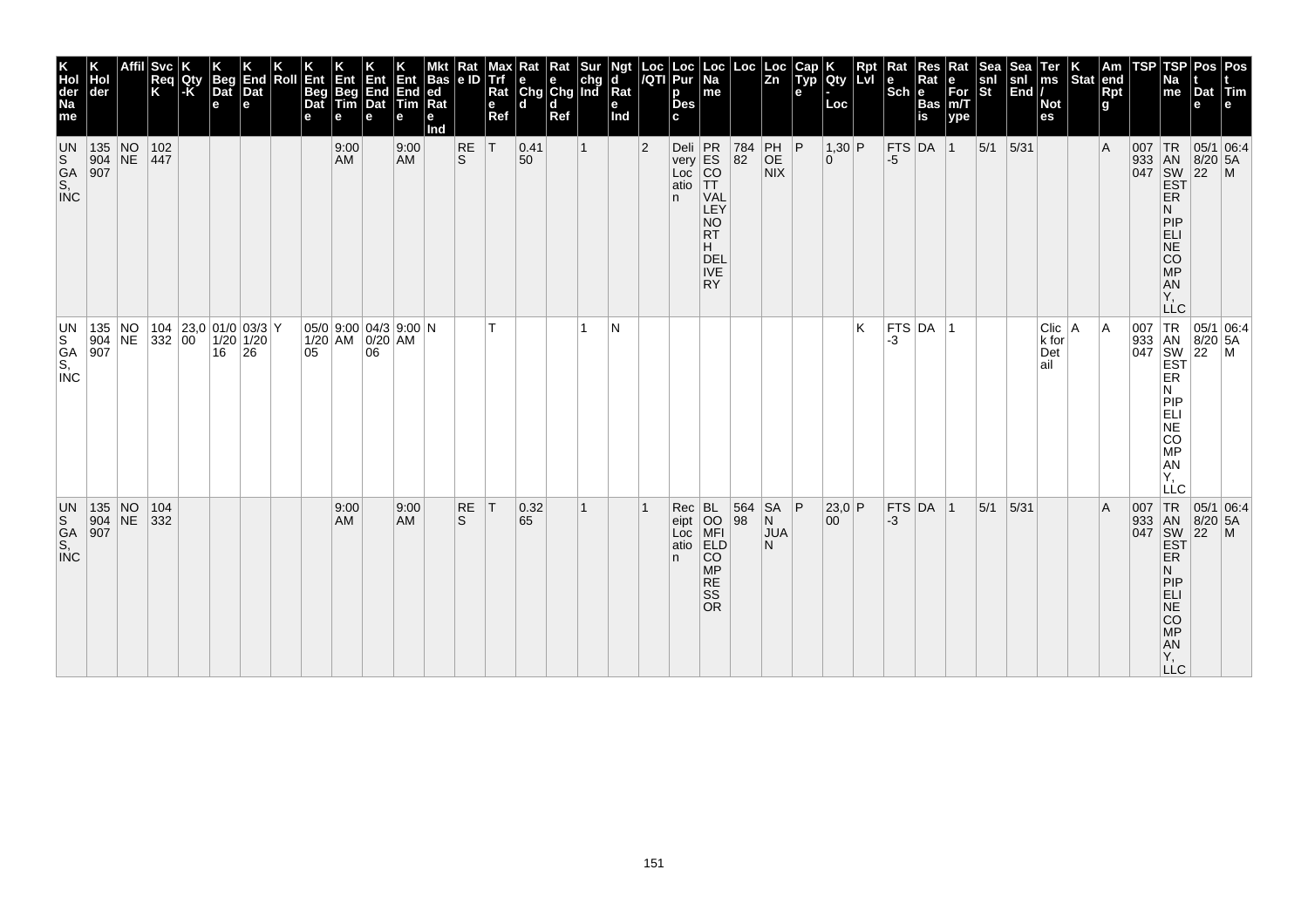| K<br>Hol<br>der<br>Na<br>me                          | Hol<br>der                                                           | <b>Svc</b><br>Req<br>K | Qty<br> -K | Beg<br>Dat<br>e | End<br>Dat<br>le.                            | Roll | Ent<br>Beg<br>Dat<br>е | Ent<br>Beg<br>Tim<br>e | Ent<br>е | Ent<br>$\begin{array}{ c c }\n\hline\nEnd & End \\ \hline\nDet & Tim\n\end{array}$<br>е | <b>Bas</b><br> ed<br>Rat<br>е<br>Ind | Rat<br> e D     | Max<br>Trf<br>Rat<br>$\mathbf e$<br>Ref | $\begin{array}{ c c c }\n\hline\n\text{Rat} & \text{Rat} & \text{Sur} \\ \hline\n\text{e} & \text{e} & \text{chg} \\ \text{Chg} & \text{Chg} & \text{Ind}\n\end{array}$<br>l d | d<br>Ref       |   | Ngt<br>d<br>Rat<br>е<br>Ind | $\frac{Loc}{/QTI}$ | Loc<br>Pur<br>p<br><b>Des</b><br>C. | Loc<br>  Na<br>me                                                                                                                                                                                                             | Loc       | Loc<br>$\overline{z}$ <sub>n</sub>                                      | Cap<br>Typ<br>е | Qty<br>Loc   | Rpt | Rat<br>$\left \begin{array}{c}\n\mathbf{e} \\ \mathbf{Sch}\n\end{array}\right $ R | Res<br>Rat<br><b>Bas</b><br>is | Rat<br>e<br>For<br>m/T<br>ype | Sea<br>snl<br>St | Sea<br>snl<br>End | Ter<br>ms<br><b>Not</b><br>es | $\left \begin{array}{c} K \\ \text{Stat} \end{array}\right $ am | Rpt<br>g | TSP | TSP<br><b>Na</b><br>me                                                                                                     | Dat<br>е | Pos Pos<br>Tim                                                                                            |
|------------------------------------------------------|----------------------------------------------------------------------|------------------------|------------|-----------------|----------------------------------------------|------|------------------------|------------------------|----------|-----------------------------------------------------------------------------------------|--------------------------------------|-----------------|-----------------------------------------|--------------------------------------------------------------------------------------------------------------------------------------------------------------------------------|----------------|---|-----------------------------|--------------------|-------------------------------------|-------------------------------------------------------------------------------------------------------------------------------------------------------------------------------------------------------------------------------|-----------|-------------------------------------------------------------------------|-----------------|--------------|-----|-----------------------------------------------------------------------------------|--------------------------------|-------------------------------|------------------|-------------------|-------------------------------|-----------------------------------------------------------------|----------|-----|----------------------------------------------------------------------------------------------------------------------------|----------|-----------------------------------------------------------------------------------------------------------|
| UN<br>S<br>GA<br>S,<br>INC                           | 135 NO<br>904 NE 332<br>907                                          | 104                    |            |                 |                                              |      |                        | 9:00<br>AM             |          | 9:00<br><b>AM</b>                                                                       |                                      | RE<br>ls.       | $\top$                                  | 0.32<br>65                                                                                                                                                                     |                | 1 |                             | $\overline{2}$     | n                                   | Deli $ FLA $ 500 $ EA P$<br>$\begin{bmatrix} \text{very} \\ \text{Loc} \\ \text{atio} \end{bmatrix} \begin{bmatrix} \text{GS} \\ \text{IAF} \\ \text{F} \end{bmatrix}$<br><b>DEL</b><br><b>IVE</b><br><b>RY</b><br>POI<br>NT. | 134       | ST<br><b>OF</b><br>CAL                                                  |                 | 23,0 P<br>00 |     | -3                                                                                | $FTS$ DA 1                     |                               | $5/1$ 5/31       |                   |                               |                                                                 | ΙA       | 007 | TR<br>933 AN 8/20<br>047 SW 22<br>EST<br>ER<br>N<br>PIP<br>ELI<br>NE<br>CO<br>MP<br>AN<br>Υ.<br><b>LLC</b>                 | 8/20 5A  | 05/1 06:4<br>$\mathsf{M}$                                                                                 |
| WT                                                   | $ 179 $ NO<br>577 NE<br>689                                          | 860 0                  |            | 18              | $104$ 9,00 11/0 10/3 Y<br>$1/20$ 1/20<br> 22 |      | 20                     | 3/20 AM 1/20 AM        | 22       | $11/0$ 9:00 10/3 9:00 N                                                                 |                                      |                 | T.                                      |                                                                                                                                                                                | <b>MA</b><br>X | 1 | N                           |                    |                                     |                                                                                                                                                                                                                               |           |                                                                         |                 |              | K.  | $-1$                                                                              | FTS DA 1                       |                               |                  |                   |                               | l A                                                             | A        |     | <b>ER</b><br>N<br>PIP<br>ELI<br>NE<br>$\overline{c}\overline{o}$<br>MP<br>AN<br>Y,<br>LLC                                  |          | $\begin{array}{r} \n 1R \n 05/1 U_L \\  333 \n 1AN \n 8/20 \n 5A \\  047 \n 15N \n 22 \n  M\n\end{array}$ |
| WT<br>G<br>GA<br>S<br>MA<br>ETI<br>NG,<br><b>INC</b> | $\begin{array}{ c c c }\n 179 & NO \\  577 & NE\n\end{array}$<br>689 | 104<br>860             |            |                 |                                              |      |                        | 9:00<br>AM             |          | 9:00<br>AM                                                                              |                                      | <b>RE</b><br>S. | $\top$                                  | 0.35 <br>00                                                                                                                                                                    |                | 1 |                             |                    | Rec<br>eipt<br>Loc<br>atio<br>n     | CE<br>NT<br>RAL<br>PO<br><b>OL</b>                                                                                                                                                                                            | 586<br>49 | $\begin{array}{ c c }\n\text{CE} & \text{P}\n\end{array}$<br><b>RAL</b> |                 | 3,00 P<br>0  |     | $-1$                                                                              | FTS DA 1                       |                               | 4/1              | 8/31              |                               |                                                                 | ١A       |     | 007 TR 05/1<br>933 AN 8/20<br>047 SW 22<br>EST<br>ER<br>N<br>PIP<br>ELI<br>NE<br>CO<br><b>MP</b><br>AN<br>Υ,<br><b>LLC</b> | 8/20 5A  | 05/1 06:4<br>$\mathsf{M}$                                                                                 |